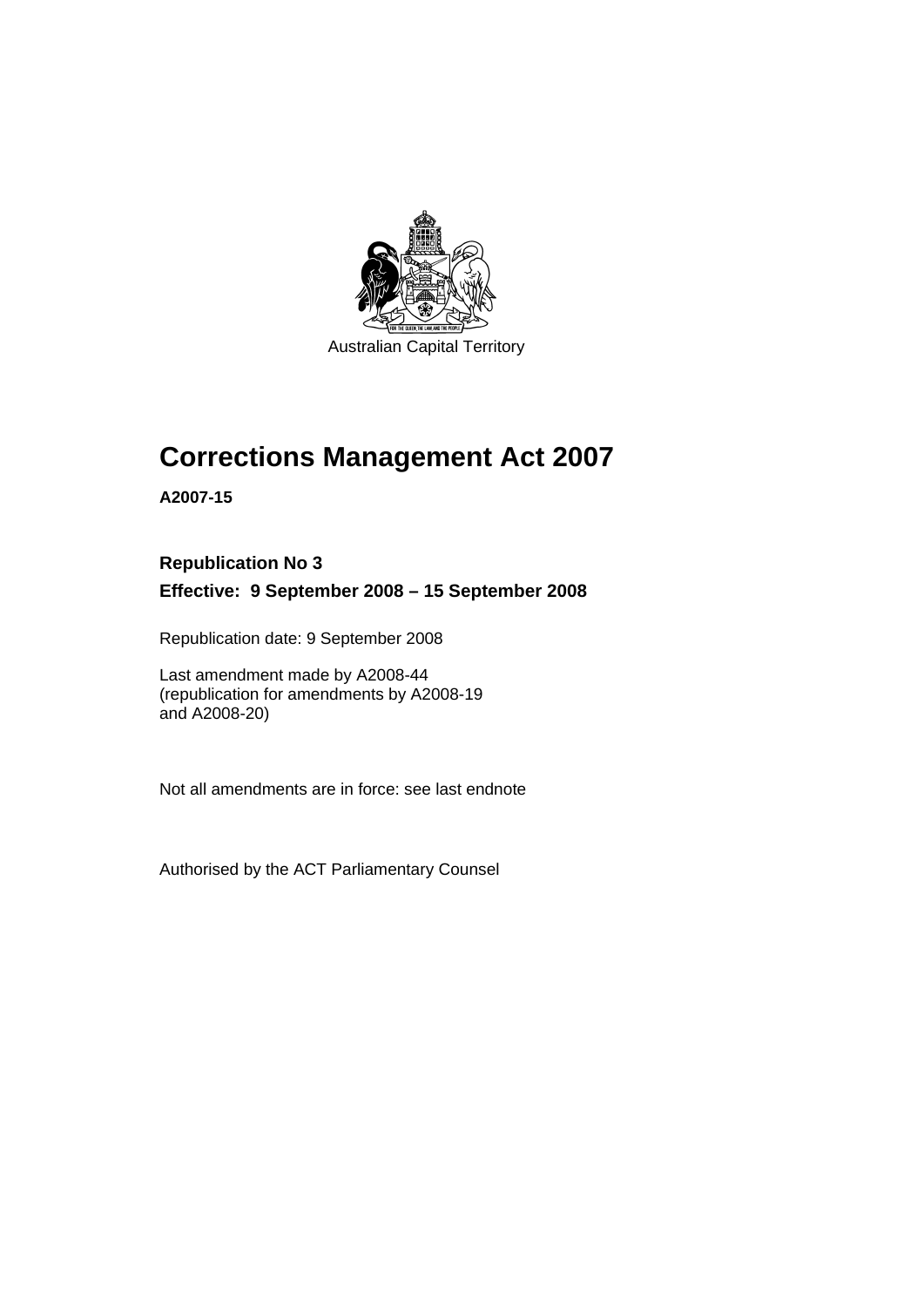#### **About this republication**

#### **The republished law**

This is a republication of the *Corrections Management Act 2007* (including any amendment made under the *Legislation Act 2001*, part 11.3 (Editorial changes)) as in force on 9 September 2008*.* It also includes any amendment, repeal or expiry affecting the republished law to 9 September 2008.

The legislation history and amendment history of the republished law are set out in endnotes 3 and 4.

#### **Kinds of republications**

The Parliamentary Counsel's Office prepares 2 kinds of republications of ACT laws (see the ACT legislation register at www.legislation.act.gov.au):

- authorised republications to which the *Legislation Act 2001* applies
- unauthorised republications.

The status of this republication appears on the bottom of each page.

#### **Editorial changes**

The *Legislation Act 2001*, part 11.3 authorises the Parliamentary Counsel to make editorial amendments and other changes of a formal nature when preparing a law for republication. Editorial changes do not change the effect of the law, but have effect as if they had been made by an Act commencing on the republication date (see *Legislation Act 2001*, s 115 and s 117). The changes are made if the Parliamentary Counsel considers they are desirable to bring the law into line, or more closely into line, with current legislative drafting practice.

This republication includes amendments made under part 11.3 (see endnote 1).

#### **Uncommenced provisions and amendments**

If a provision of the republished law has not commenced or is affected by an uncommenced amendment, the symbol  $\bigcup$  appears immediately before the provision heading. The text of the uncommenced provision or amendment appears only in the last endnote.

#### **Modifications**

If a provision of the republished law is affected by a current modification, the symbol  $\mathbf{M}$ appears immediately before the provision heading. The text of the modifying provision appears in the endnotes. For the legal status of modifications, see *Legislation Act 2001*, section 95.

#### **Penalties**

The value of a penalty unit for an offence against this republished law at the republication date is—

- (a) if the person charged is an individual—\$100; or
- (b) if the person charged is a corporation—\$500.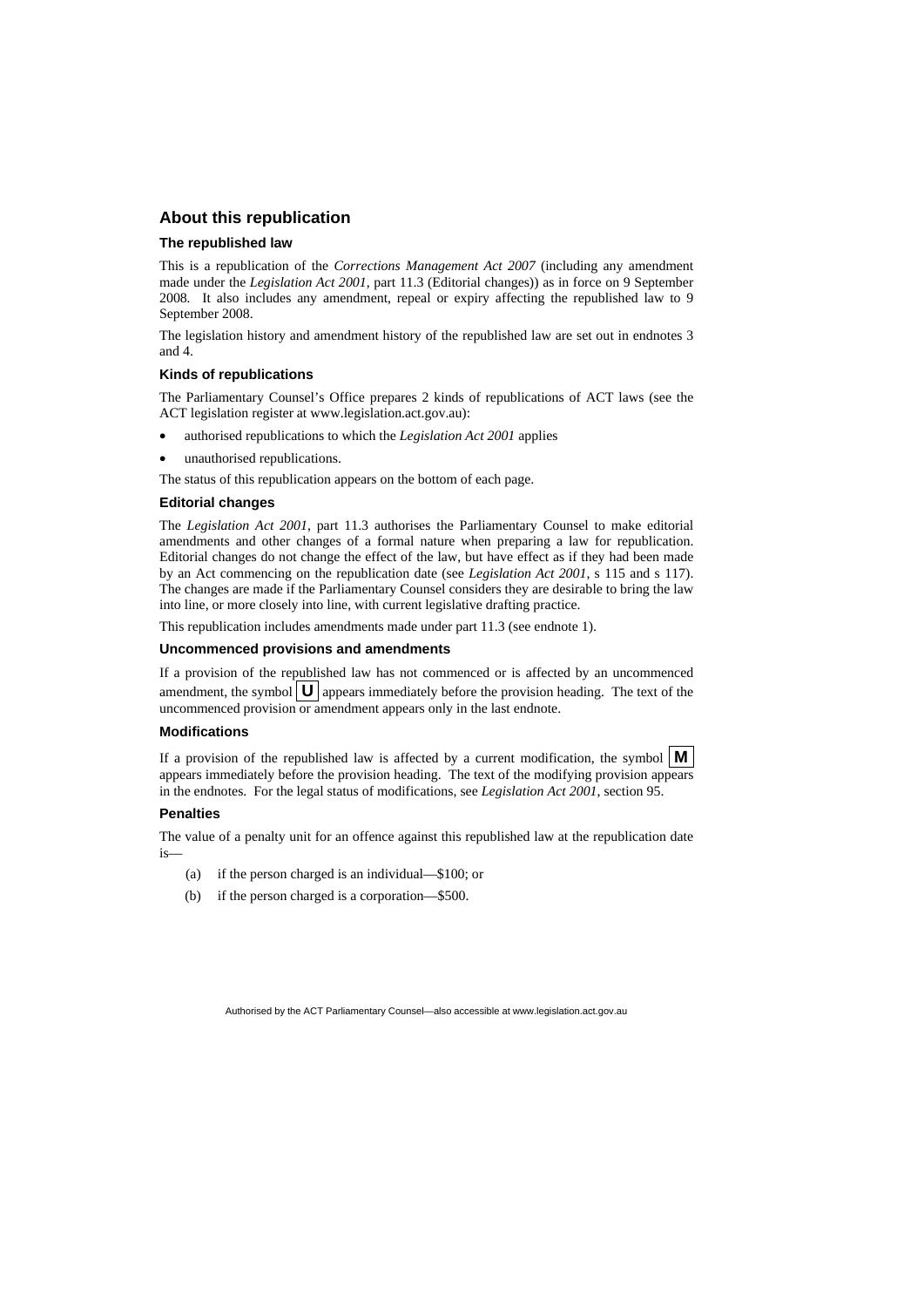

# **[Corrections Management Act 2007](#page-14-0)**

# **Contents**

| Preamble                   |                                                                 | Page<br>2  |
|----------------------------|-----------------------------------------------------------------|------------|
| <b>Chapter 1</b>           | <b>Preliminary</b>                                              |            |
| 1                          | Name of Act                                                     | 3          |
| 3                          | Dictionary                                                      | 3          |
| 4                          | <b>Notes</b>                                                    | 3          |
| 5                          | Offences against Act—application of Criminal Code etc           | 4          |
| 6                          | Application of Act-detainees                                    | 4          |
| <b>Chapter 2</b>           | <b>Objects and principles</b>                                   |            |
| 7                          | Main objects of Act                                             | 6          |
| 8                          | Management of correctional services                             | 6          |
| 9                          | Treatment of detainees generally                                | 7          |
| R <sub>3</sub><br>09/09/08 | Corrections Management Act 2007<br>Fffective: 09/09/08-15/09/08 | contents 1 |

Effective: 09/09/08-15/09/08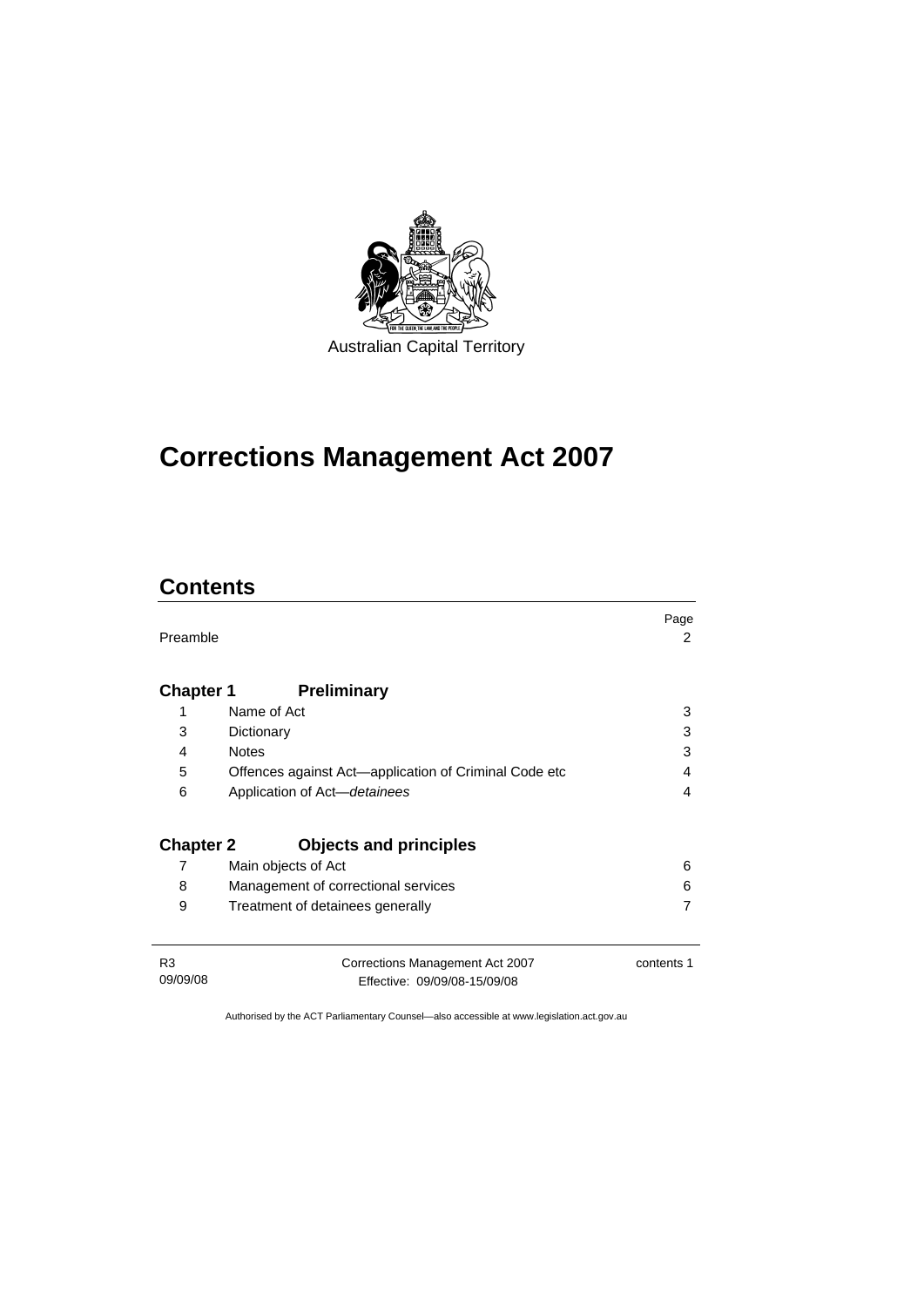| Contents |
|----------|
|----------|

|    |                                                | Page |
|----|------------------------------------------------|------|
| 10 | Treatment of remandees                         |      |
| 11 | Treatment of certain detainees                 |      |
| 12 | Correctional centres—minimum living conditions |      |

| <b>Chapter 3</b> | Administration |
|------------------|----------------|
|------------------|----------------|

| <b>Part 3.1</b>  | Administration-general                                                 |                |
|------------------|------------------------------------------------------------------------|----------------|
| 13               | Ministerial directions to chief executive                              | 10             |
| 14               | Corrections policies and operating procedures                          | 10             |
| 15               | Exclusions from notified corrections policies and operating procedures | 11             |
| 16               | Chief executive directions                                             | 12             |
| 17               | Chief executive delegations                                            | 12             |
| 18               | Chief police officer delegations                                       | 13             |
| <b>Part 3.2</b>  | <b>Corrections officers</b>                                            |                |
| 19               | Corrections officers-appointment                                       | 14             |
| 20               | Corrections officers-functions                                         | 14             |
| 21               | Doctors-health service appointments                                    | 15             |
| 22               | Health professionals-non-therapeutic functions                         | 15             |
| 23               | Identity cards                                                         | 15             |
| <b>Part 3.3</b>  | <b>Correctional centres</b>                                            |                |
| 24               | Correctional centres-declaration                                       | 17             |
| 25               | Correctional centres-arrangements with NSW                             | 17             |
| <b>Part 3.4</b>  | <b>Administration-special provisions</b>                               |                |
| 26               | Declaration of emergency                                               | 19             |
| 27               | <b>Emergency powers</b>                                                | 20             |
| 28               | Arrangements with police                                               | 20             |
| <b>Chapter 4</b> | Detention in police and court cells etc                                |                |
| 29               | Definitions-ch 4                                                       | 21             |
| 30               | Detention in police cells                                              | 22             |
| contents 2       | Corrections Management Act 2007                                        | R <sub>3</sub> |
|                  | Effective: 09/09/08-15/09/08                                           | 09/09/08       |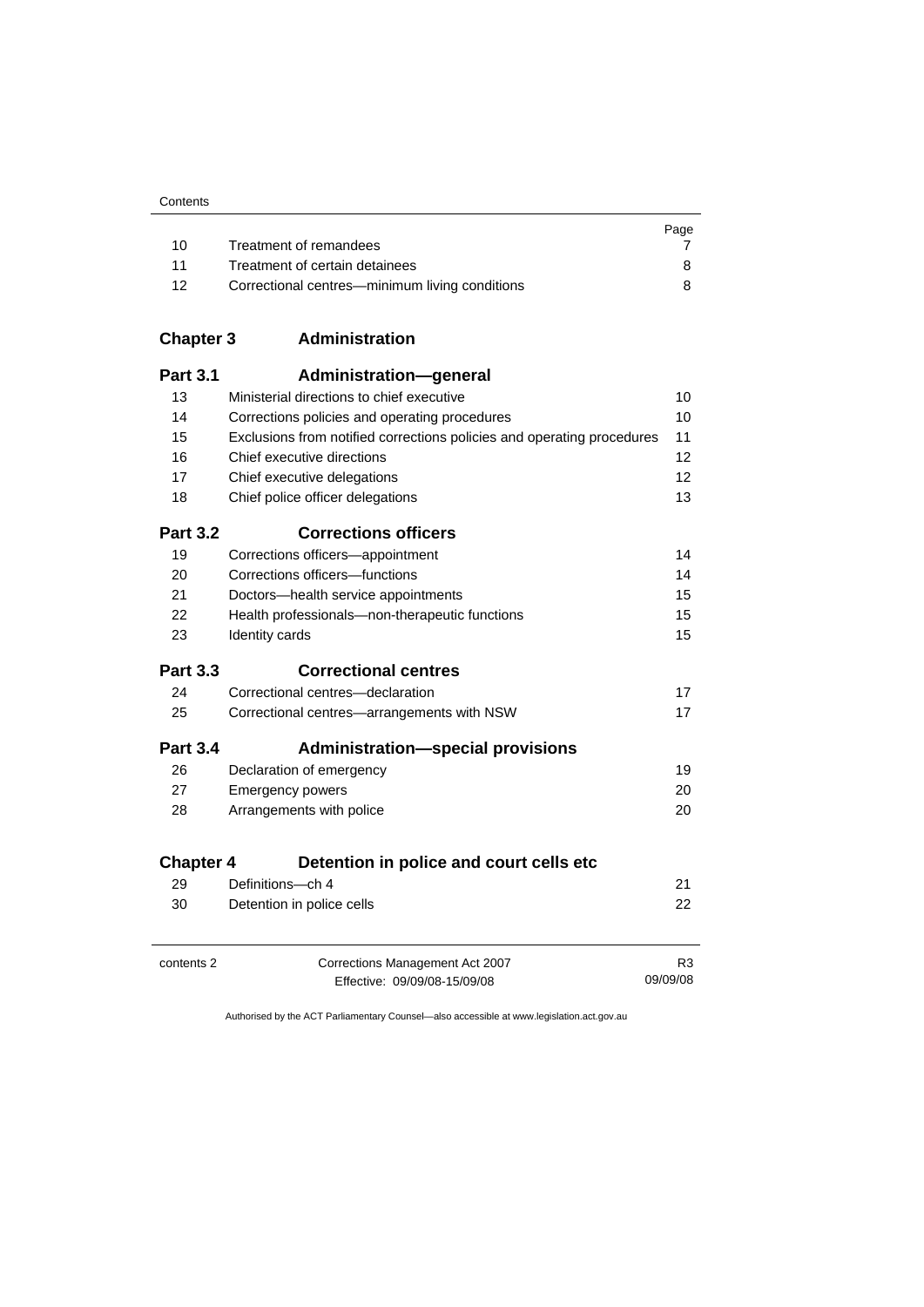|                  |                                                                     | Contents |
|------------------|---------------------------------------------------------------------|----------|
|                  |                                                                     | Page     |
| 31               | Detention in police cells—search powers etc                         | 23       |
| 31A              | Detention in police cells—additional provisions for young detainees | 23       |
| 32               | Other police powers not limited                                     | 24       |
| 33               | Detention in court cells                                            | 24       |
| 33A              | Detention in court cells—additional provisions for young detainees  | 25       |
| 34               | Detainees accommodated away from correctional centre                | 26       |
|                  |                                                                     |          |
| <b>Chapter 5</b> | <b>Escorting detainees</b>                                          |          |
| 35               | Escort officer functions etc                                        | 28       |
| 36.              | Escorting arrested person to court etc.                             | 28       |

| 36 | Escorting arrested person to court etc.           | 28 |
|----|---------------------------------------------------|----|
| 37 | Custody etc during proceedings                    | 29 |
| 38 | Executing warrants of imprisonment or remand etc. | 29 |
| 39 | Other powers not limited                          | 30 |

### **Chapter 6 Living conditions at correctional centres**

| 40 | Food and drink                                     | 31 |
|----|----------------------------------------------------|----|
| 41 | Clothing                                           | 32 |
| 42 | Personal hygiene                                   | 32 |
| 43 | Sleeping areas                                     | 33 |
| 44 | Treatment of convicted and non-convicted detainees | 33 |
| 45 | Access to open air and exercise                    | 34 |
| 46 | Communication with family and others               | 35 |
| 47 | Telephone calls                                    | 36 |
| 48 | Mail                                               | 37 |
| 49 | Visits by family members etc                       | 39 |
| 50 | Contact with accredited people                     | 40 |
| 51 | Visits---protected communications                  | 41 |
| 52 | News and educational services                      | 41 |
| 53 | Health care                                        | 42 |
| 54 | Transfers to health facilities                     | 43 |
| 55 | Religious, spiritual and cultural needs            | 44 |
|    |                                                    |    |

R3 09/09/08 Corrections Management Act 2007 Effective: 09/09/08-15/09/08

contents 3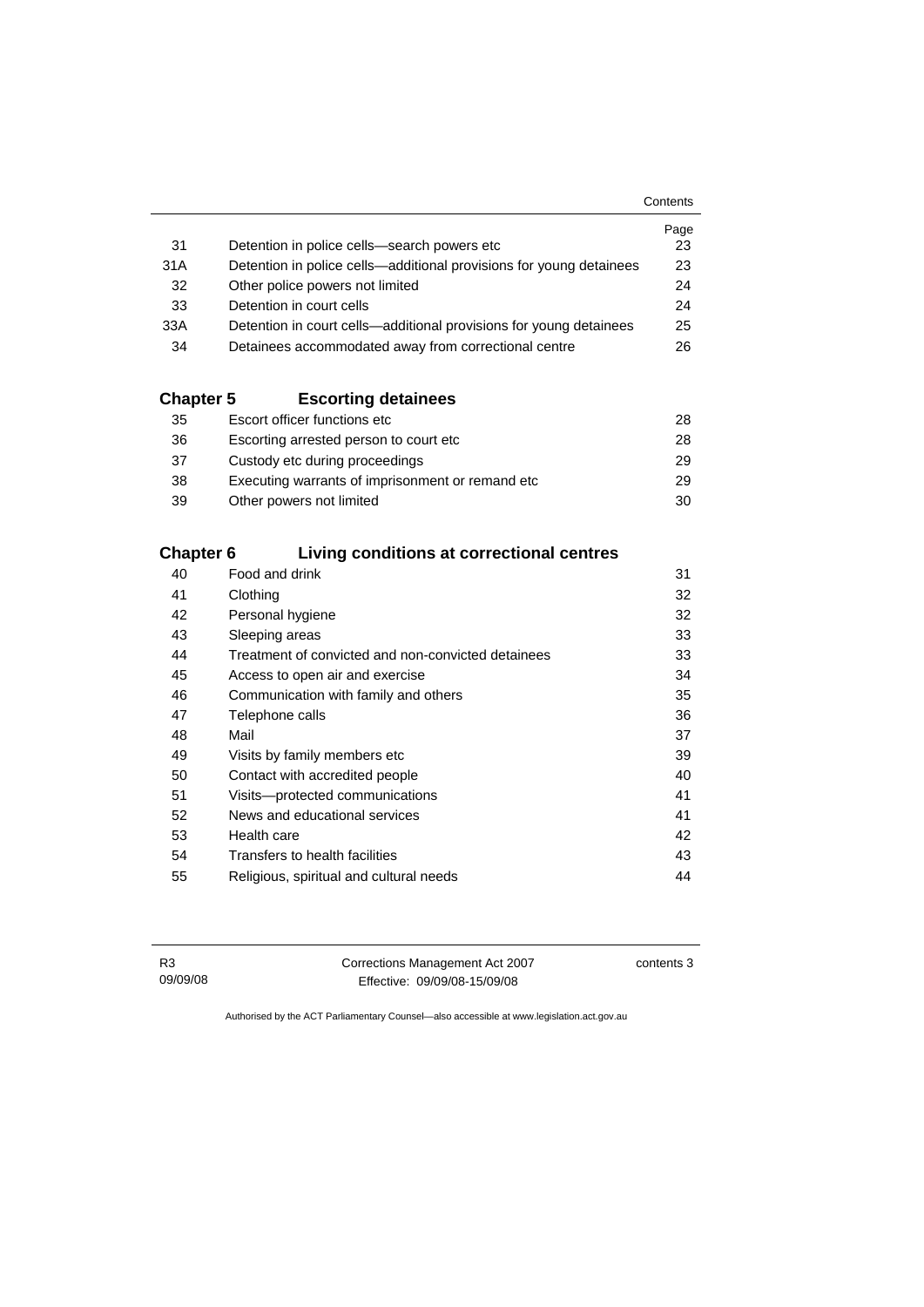#### **Contents**

| <b>Chapter 7</b><br>Inspection of correctional centres | Page |
|--------------------------------------------------------|------|
| Independent inspections                                | 46   |
| Official visitors-appointment                          | 46   |
| Official visitors-functions                            | 47   |
| Complaints to official visitors                        | 48   |
| Investigation etc by official visitors                 | 49   |
| Official visitors—ending appointments                  | 49   |
| Relationship with other inspection laws                | 50   |
|                                                        |      |

### **Chapter 8 Admission to correctional centres**

| 63 | Meaning of <i>admission</i> to correctional centre | 51 |
|----|----------------------------------------------------|----|
| 64 | Authority for detention                            | 52 |
| 65 | Identification of detainees                        | 53 |
| 66 | Information about entitlements and obligations     | 54 |
| 67 | Initial assessment                                 | 55 |
| 68 | Health assessment                                  | 56 |
| 69 | Alcohol and drug tests on admission                | 56 |
| 70 | Strip search on admission                          | 57 |
| 71 | Property of detainees                              | 57 |
| 72 | Security classification                            | 58 |
| 73 | Case management plan                               | 58 |
| 74 | Entries in register of detainees                   | 58 |

### **Chapter 9 Management and security**

| <b>Part 9.1</b> | Management and security-general                    |                |
|-----------------|----------------------------------------------------|----------------|
| 75              | Compliance with chief executive's directions       | 59             |
| 76              | Register of detainees                              | 59             |
| 77              | Health reports                                     | 60             |
| 78              | Case management plans-scope etc                    | 62             |
| 79              | Transgender and intersex detainees—sexual identity | 64             |
| 80              | Security classification-basis etc                  | 65             |
| 81              | Prohibited things                                  | 66             |
|                 |                                                    |                |
| contents 4      | Corrections Management Act 2007                    | R <sub>3</sub> |
|                 | Effective: 09/09/08-15/09/08                       | 09/09/08       |

Authorised by the ACT Parliamentary Counsel—also accessible at www.legislation.act.gov.au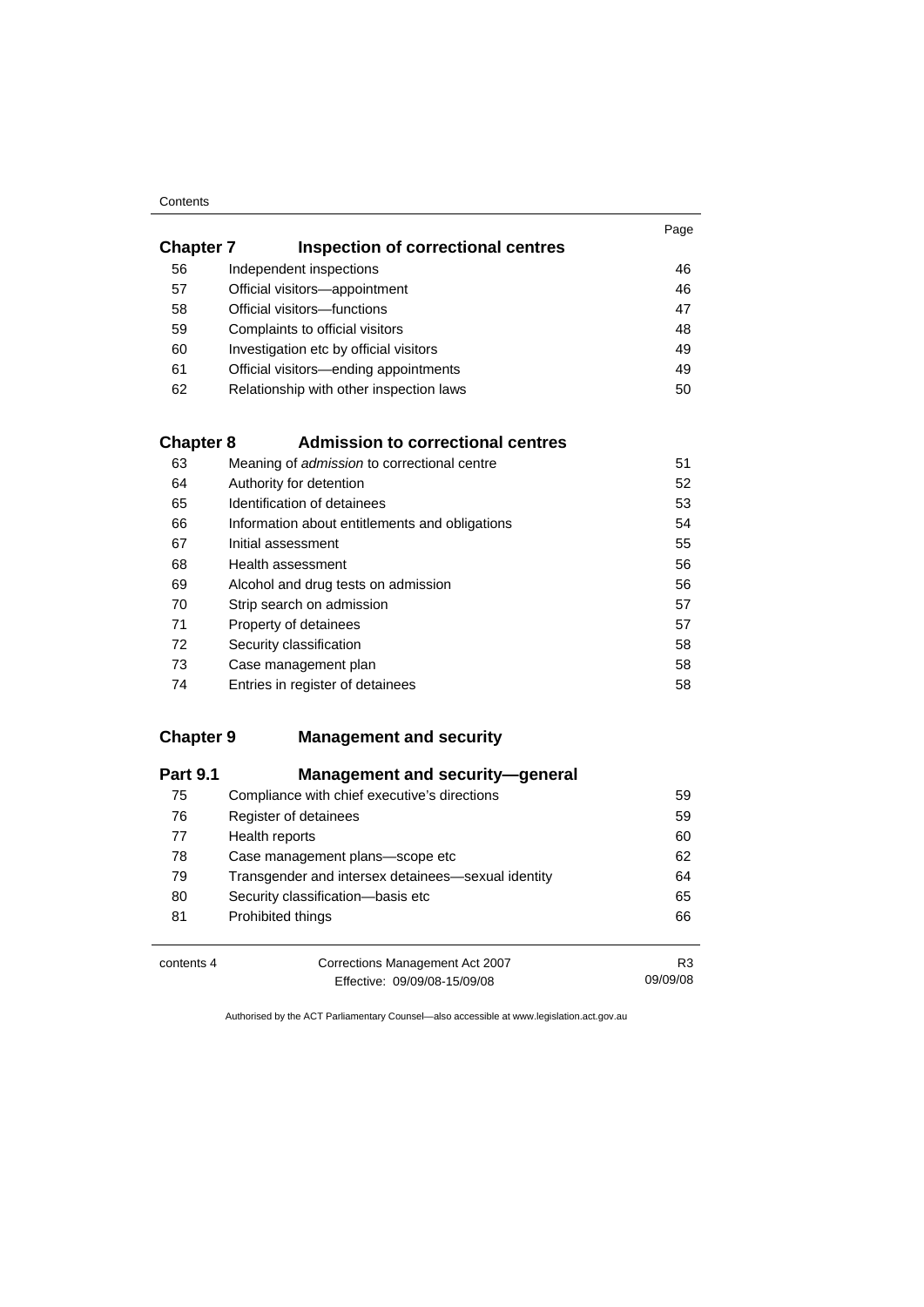|                            |                                                                          | Contents   |
|----------------------------|--------------------------------------------------------------------------|------------|
|                            |                                                                          | Page       |
| 82                         | Possession of prohibited things                                          | 66         |
| 83                         | Work by detainees                                                        | 67         |
| 84                         | Trust accounts for detainees                                             | 67         |
| 85                         | Prohibited areas                                                         | 67         |
| 86                         | Nonsmoking areas                                                         | 68         |
| 87                         | Management and security-corrections policies and operating<br>procedures | 68         |
| <b>Part 9.2</b>            | <b>Segregation</b>                                                       |            |
| 88                         | Meaning of segregation                                                   | 69         |
| 89                         | Segregation under pt 9.2-purpose                                         | 69         |
| 90                         | Segregation-safety and security                                          | 69         |
| 91                         | Segregation-protective custody                                           | 70         |
| 92                         | Segregation-health                                                       | 72         |
| 93                         | Interstate segregated detainees transferred to ACT                       | 73         |
| 94                         | Segregated detainees removed to NSW                                      | 74         |
| 95                         | Segregation not to affect minimum living conditions                      | 74         |
| 96                         | Application for review of segregation directions                         | 74         |
| 97                         | Review of segregation directions                                         | 75         |
| 98                         | Other separation of detainees                                            | 76         |
| <b>Part 9.3</b>            | <b>Monitoring</b>                                                        |            |
| 99                         | Monitoring-general considerations                                        | 77         |
| 100                        | Monitoring at correctional centres                                       | 77         |
| 101                        | Personal monitoring devices                                              | 78         |
| 102                        | Interfering with personal monitoring devices                             | 78         |
| 103                        | Monitoring telephone calls etc                                           | 78         |
| 104                        | Monitoring ordinary mail                                                 | 79         |
| 105                        | Monitoring protected mail                                                | 80         |
| 106                        | Mail searches-consequences                                               | 81         |
| <b>Part 9.4</b>            | <b>Searches</b>                                                          |            |
| Division 9.4.1             | Searches-general                                                         |            |
| 107                        | Definitions-searches                                                     | 82         |
| 108                        | Intrusiveness of searches                                                | 83         |
| R <sub>3</sub><br>09/09/08 | Corrections Management Act 2007<br>Effective: 09/09/08-15/09/08          | contents 5 |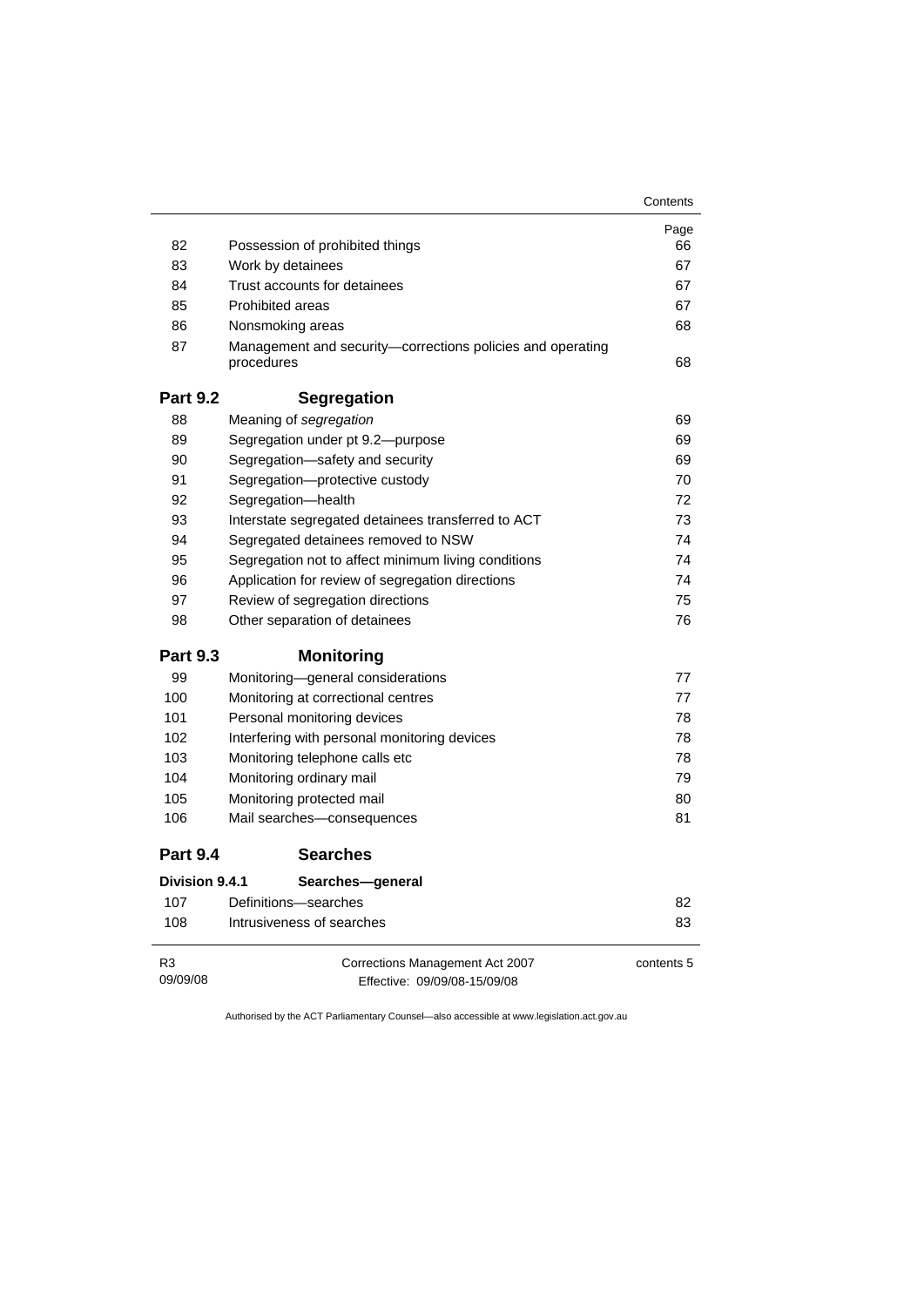#### **Contents**

|                 |                                                                  | Page |
|-----------------|------------------------------------------------------------------|------|
| 109             | Searches of transgender and intersex detainees                   | 83   |
| 110             | Register of strip and body searches                              | 84   |
| Division 9.4.2  | Scanning, frisk and ordinary searches                            |      |
| 111             | Scanning, frisk and ordinary searches—directions                 | 84   |
| 112             | Scanning, frisk and ordinary searches-requirements               | 85   |
| Division 9.4.3  | <b>Strip searches</b>                                            |      |
| 113             | Strip searches-directions                                        | 86   |
| 114             | Strip searches-presence of corrections officers                  | 86   |
| 115             | Strip searches-general rules                                     | 87   |
| Division 9.4.4  | <b>Body searches</b>                                             |      |
| 116             | Body searches-directions                                         | 88   |
| 117             | Body searches-presence of nurse and corrections officers         | 89   |
| 118             | Body searches—assistance from corrections officer                | 89   |
| 119             | Body searches-rules about detainee's clothing                    | 89   |
| 120             | Body searches-rules about touching detainee                      | 90   |
| 121             | Body searches-seizing things                                     | 90   |
| Division 9.4.5  | Searches of premises and property                                |      |
| 122             | Searches-premises and property                                   | 91   |
| 123             | Searches of detainee cells—legally privileged material           | 92   |
| 124             | Searches of detainee cells—suspected legally privileged material | 92   |
| Division 9.4.6  | Searches-miscellaneous                                           |      |
| 125             | Searches—use of corrections dogs                                 | 93   |
| 126             | Searches-use of force                                            | 93   |
| <b>Part 9.5</b> | <b>Seizing property</b>                                          |      |
| 127             | Seizing mail etc                                                 | 94   |
| 128             | Seizing property-general                                         | 95   |
| 129             | Receipt for seizure                                              | 95   |
| 130             | Forfeiture of things seized                                      | 96   |
| 131             | Return of things seized but not forfeited                        | 97   |
|                 |                                                                  |      |

| contents 6 | Corrections Management Act 2007 | R <sub>3</sub> |
|------------|---------------------------------|----------------|
|            | Effective: 09/09/08-15/09/08    | 09/09/08       |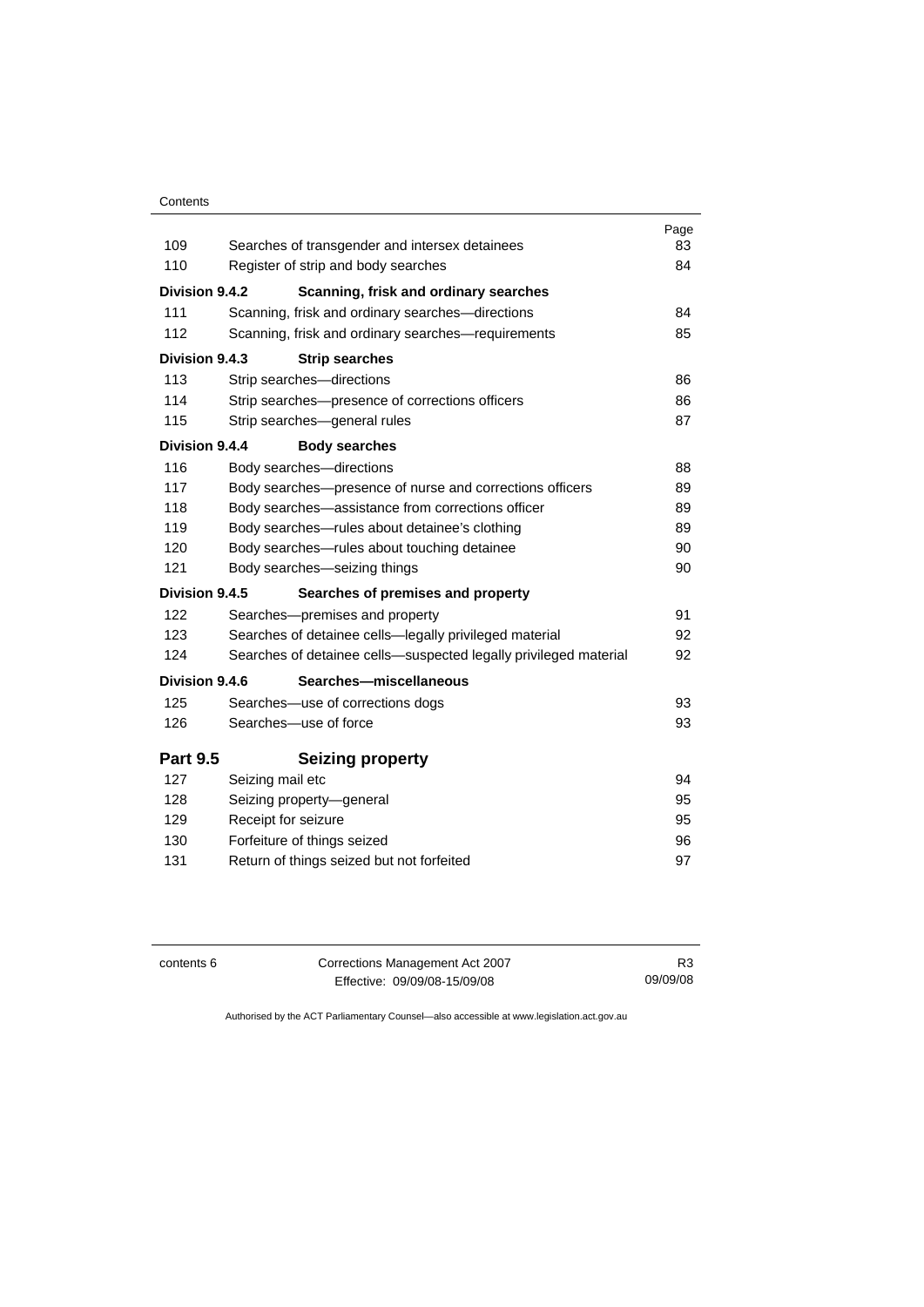|                   |                                                       | Contents |
|-------------------|-------------------------------------------------------|----------|
|                   |                                                       | Page     |
| <b>Part 9.6</b>   | <b>Alcohol and drug testing</b>                       |          |
| Division 9.6.1    | General                                               |          |
| 132               | Definitions-drug and test sample                      | 99       |
| 133               | When test sample positive                             | 99       |
| Division 9.6.2    | Alcohol and drug testing-detainees                    |          |
| 134               | Alcohol and drug testing of detainees                 | 101      |
| 135               | Effect of positive test sample from detainee          | 102      |
| Division 9.6.3    | Alcohol and drug testing-corrections officers etc     |          |
| 136               | Alcohol and drug testing of corrections officers etc  | 102      |
| <b>Part 9.7</b>   | Use of force                                          |          |
| 137               | Managing use of force                                 | 104      |
| 138               | Authorised use of force                               | 104      |
| 139               | Application of force                                  | 105      |
| 140               | Use of restraints or weapons                          | 106      |
| 141               | Medical examination after use of force                | 107      |
| 142               | Reporting use of force                                | 107      |
| <b>Part 9.8</b>   | <b>Access to correctional centres</b>                 |          |
| 143               | Visiting conditions                                   | 109      |
| 144               | Notice of visiting conditions                         | 109      |
| 145               | Taking prohibited things etc into correctional centre | 110      |
| 146               | Directions to visitors                                | 110      |
| 147               | Searches of visitors                                  | 111      |
| 148               | Directions to leave correctional centre etc           | 111      |
| 149               | Removing people from correctional centre              | 113      |
| <b>Chapter 10</b> | <b>Discipline</b>                                     |          |
| <b>Part 10.1</b>  | General                                               |          |
|                   | Annlication of 10                                     | 444      |

| 150 | Application—ch 10                     | 114 |
|-----|---------------------------------------|-----|
| 151 | Definitions-discipline                | 114 |
| 152 | Meaning of <i>disciplinary breach</i> | 115 |

| R3       | Corrections Management Act 2007 | contents 7 |
|----------|---------------------------------|------------|
| 09/09/08 | Effective: 09/09/08-15/09/08    |            |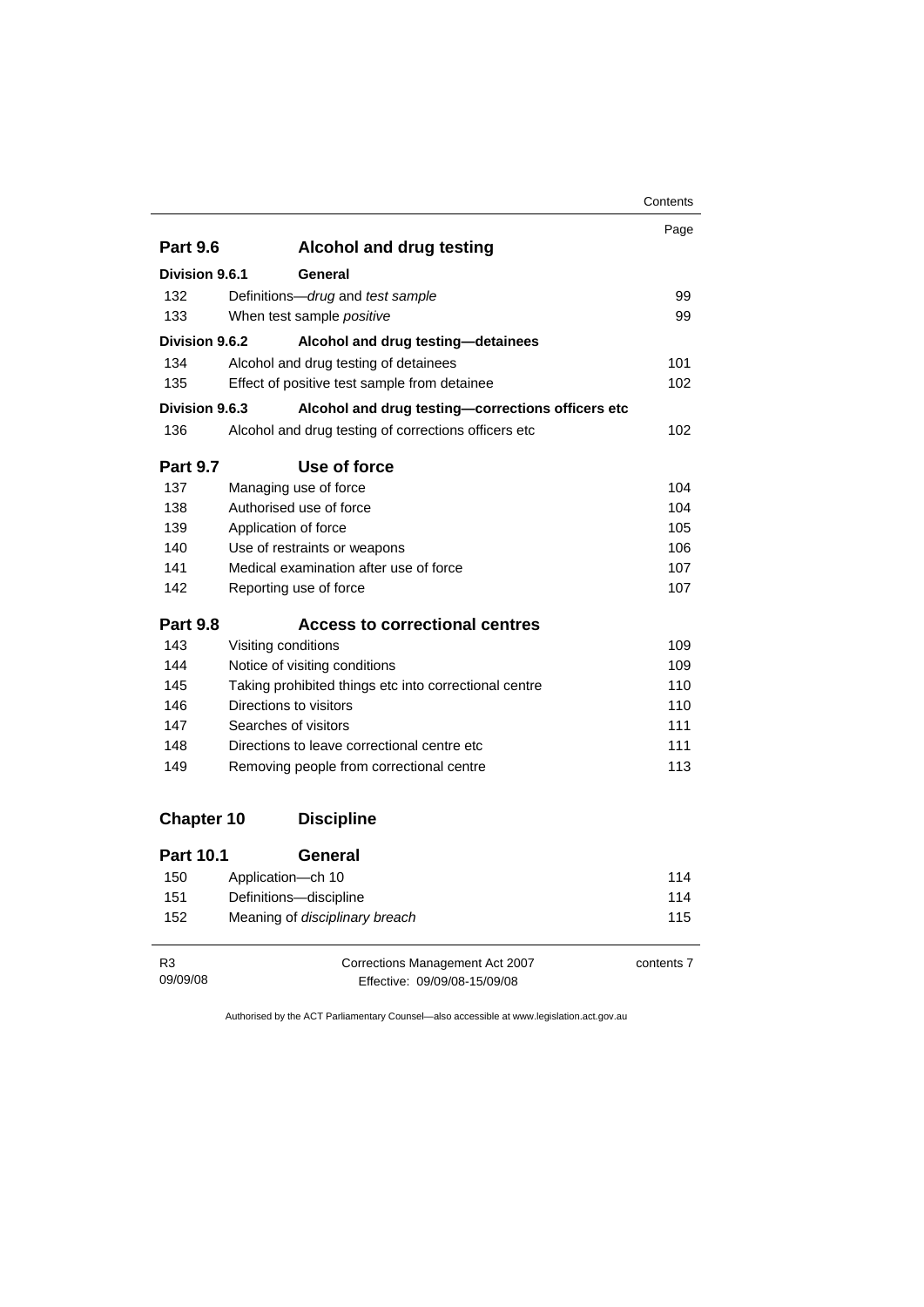#### **Contents**

|                  |                                                                                                  | Page       |  |  |
|------------------|--------------------------------------------------------------------------------------------------|------------|--|--|
| 153              | Meaning of <i>investigator</i>                                                                   | 117        |  |  |
| 154              | Meaning of <i>privilege</i>                                                                      | 118<br>118 |  |  |
| 155              | Overlapping disciplinary breaches and criminal offences                                          |            |  |  |
| <b>Part 10.2</b> | <b>Disciplinary investigations</b>                                                               |            |  |  |
| Division 10.2.1  | Investigation of disciplinary breaches                                                           |            |  |  |
| 156              | Report etc by corrections officer                                                                | 120        |  |  |
| 157              | Report etc by investigator                                                                       | 121        |  |  |
| 158              | Action by administrator                                                                          | 122        |  |  |
| 159              | Disciplinary charge                                                                              | 123        |  |  |
| Division 10.2.2  | Investigative segregation                                                                        |            |  |  |
| 160              | Chief executive directions-investigative segregation                                             | 124        |  |  |
| 161              | Grounds for investigative segregation                                                            | 124        |  |  |
| 162              | Notice of investigative segregation                                                              | 124        |  |  |
| 163              | Duration of investigative segregation                                                            | 125        |  |  |
| 164              | Application for review of investigative segregation directions                                   | 126        |  |  |
| 165              | Review of investigative segregation directions                                                   | 126        |  |  |
| <b>Part 10.3</b> | <b>Disciplinary action and review</b>                                                            |            |  |  |
|                  |                                                                                                  |            |  |  |
| Division 10.3.1  | Disciplinary action-with accused's consent                                                       |            |  |  |
| 166              | Meaning of presiding officer-div 10.3.1                                                          | 128        |  |  |
| 167              |                                                                                                  | 128        |  |  |
| 168              | Disciplinary breach admitted by accused<br>Presiding officer's powers-breach admitted by accused | 129        |  |  |
| Division 10.3.2  | Internal disciplinary inquiry                                                                    |            |  |  |
| 169              | Meaning of presiding officer-div 10.3.2                                                          | 129        |  |  |
| 170              |                                                                                                  | 130        |  |  |
| 171              | Disciplinary inquiry into charge<br>Presiding officer's powers after internal inquiry            | 130        |  |  |
| Division 10.3.3  | Internal review of inquiry decision                                                              |            |  |  |
| 172              | Meaning of review officer-div 10.3.3                                                             | 131        |  |  |
| 173              | Application for review of inquiry decision                                                       | 132        |  |  |
| 174              | Chief executive to assign review officer                                                         | 132        |  |  |
| 175              | Review of inquiry decision                                                                       | 133        |  |  |
| 176              | Review officer's powers after further inquiry                                                    | 133        |  |  |
| contents 8       | Corrections Management Act 2007                                                                  | R3         |  |  |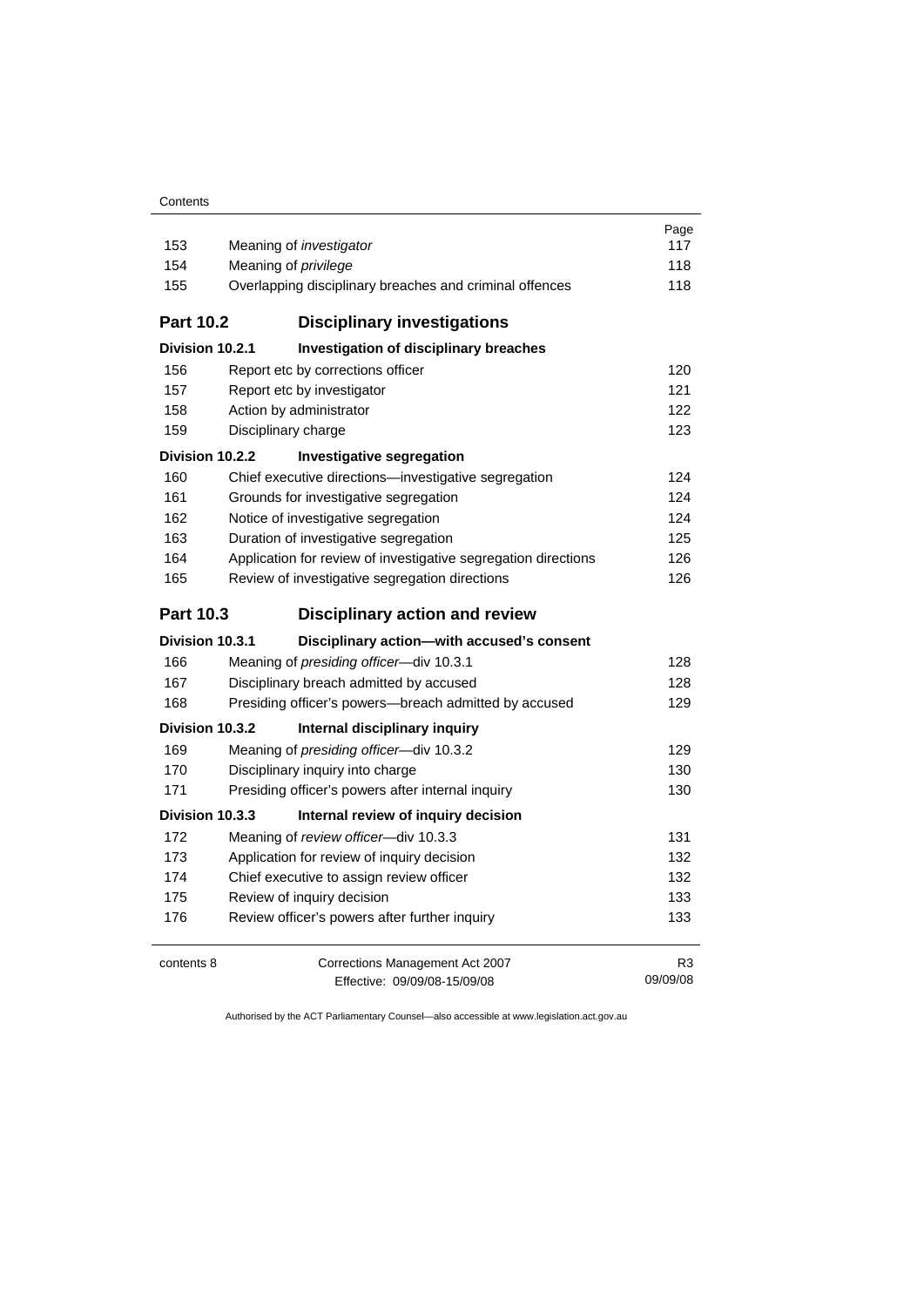|     |                                                                | Contents |
|-----|----------------------------------------------------------------|----------|
|     |                                                                | Page     |
|     | Division 10.3.4<br><b>External review of inquiry decisions</b> |          |
| 177 | Appointment of adjudicator                                     | 134      |
| 178 | Application for review by adjudicator                          | 134      |
| 179 | Review by adjudicator                                          | 135      |
| 180 | Adjudicator's powers after review                              | 135      |
|     | Division 10.3.5<br><b>Disciplinary action</b>                  |          |
| 181 | Application-div 10.3.5                                         | 136      |
| 182 | Meaning of relevant presiding officer-div 10.3.5               | 136      |
| 183 | Disciplinary action by relevant presiding officer              | 137      |
| 184 | Administrative penalties                                       | 137      |
| 185 | Reparation                                                     | 138      |
| 186 | Maximum administrative penalties                               | 139      |
| 187 | Separate confinement conditions                                | 139      |
| 188 | Privileges and entitlements—impact of discipline               | 139      |
| 189 | Record of disciplinary action                                  | 140      |

### **Chapter 11 Disciplinary inquiries**

| <b>Part 11.1</b> | <b>Conduct of disciplinary inquiries-general</b>        |            |
|------------------|---------------------------------------------------------|------------|
| 190              | Application-ch 11                                       | 141        |
| 191              | Meaning of <i>presiding officer</i> —ch 11              | 141        |
| <b>Part 11.2</b> | <b>Disciplinary inquiry procedures</b>                  |            |
| 192              | Nature of disciplinary inquiries                        | 142        |
| 193              | Application of Criminal Code, ch 7                      | 142        |
| 194              | Notice of disciplinary inquiry etc.                     | 142        |
| 195              | Conduct of disciplinary inquiries                       | 143        |
| 196              | Presiding officer may require official reports          | 144        |
| 197              | Presiding officer may require information and documents | 144        |
| 198              | Possession of inquiry documents etc.                    | 145        |
| 199              | Record of inquiry                                       | 145        |
| <b>Part 11.3</b> | <b>Disciplinary hearing procedures</b>                  |            |
| 200              | Notice of disciplinary hearing                          | 146        |
| R <sub>3</sub>   | Corrections Management Act 2007                         | contents 9 |

Effective: 09/09/08-15/09/08

09/09/08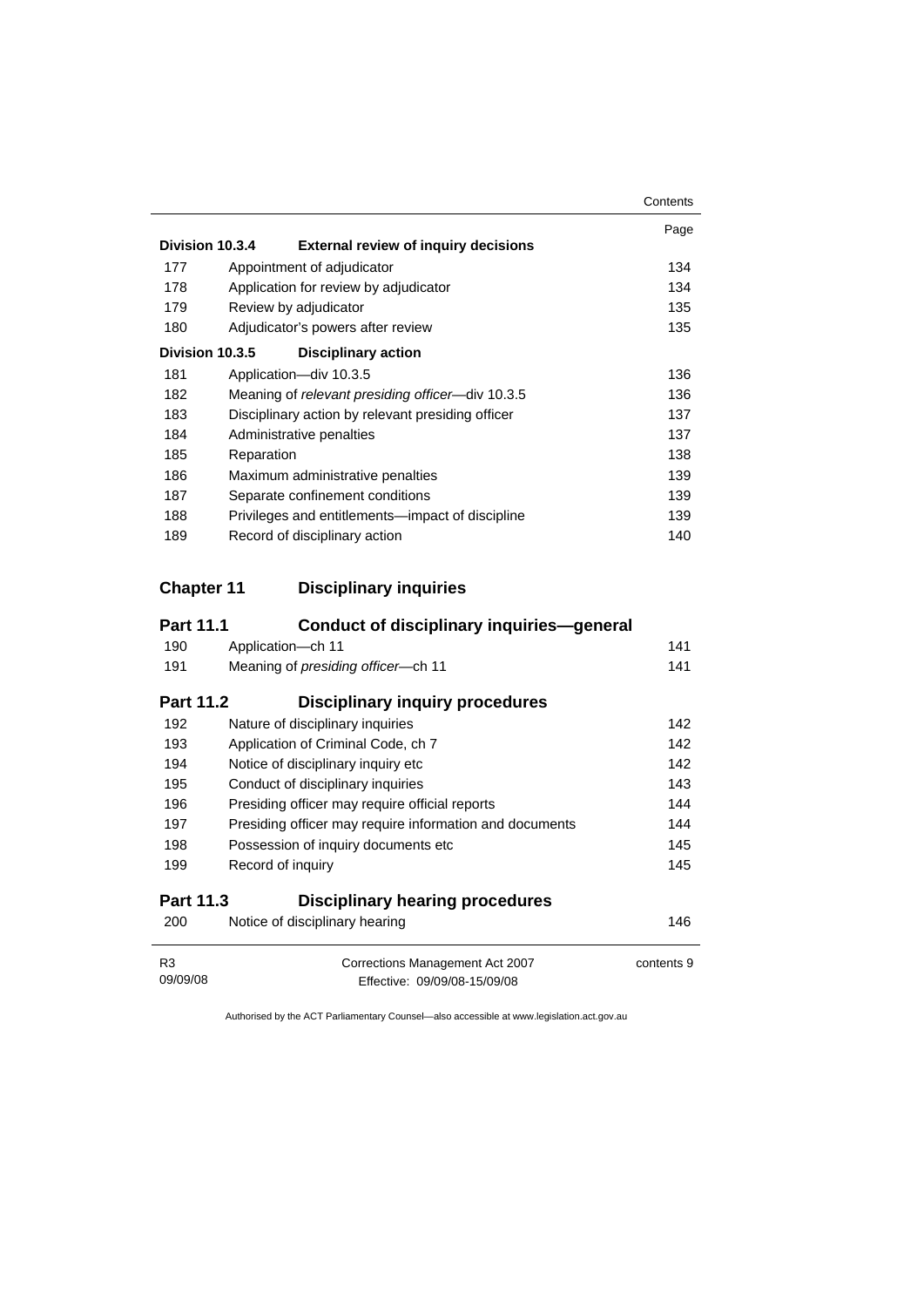| 201               |                                                                                        |                                                                        | Page<br>146 |  |  |
|-------------------|----------------------------------------------------------------------------------------|------------------------------------------------------------------------|-------------|--|--|
| 202               | Appearance at disciplinary hearing<br>Rights of accused at disciplinary hearing<br>147 |                                                                        |             |  |  |
| 203               | 148<br>Appearance at disciplinary hearing-audiovisual or audio link                    |                                                                        |             |  |  |
|                   |                                                                                        |                                                                        |             |  |  |
| <b>Chapter 12</b> |                                                                                        | <b>Full-time detainees-leave</b>                                       |             |  |  |
| <b>Part 12.1</b>  |                                                                                        | <b>Local leave</b>                                                     |             |  |  |
| 204               |                                                                                        | Local leave directions                                                 | 150         |  |  |
| 205               |                                                                                        | Local leave permits                                                    | 151         |  |  |
| <b>Part 12.2</b>  |                                                                                        | Interstate leave                                                       |             |  |  |
| Division 12.2.1   |                                                                                        | General                                                                |             |  |  |
| 206               |                                                                                        | Definitions-pt 12.2                                                    | 152         |  |  |
| 207               |                                                                                        | Declaration of corresponding leave laws                                | 152         |  |  |
| Division 12.2.2   |                                                                                        | <b>ACT permits for interstate leave</b>                                |             |  |  |
| 208               |                                                                                        | Interstate leave permits                                               | 153         |  |  |
| 209               |                                                                                        | Effect of ACT permit for interstate leave                              | 154         |  |  |
| 210               | 155<br>Notice to participating States                                                  |                                                                        |             |  |  |
| 211               | Powers of escort officers<br>155                                                       |                                                                        |             |  |  |
| 212               |                                                                                        | Liability for damage etc                                               | 156         |  |  |
| Division 12.2.3   |                                                                                        | Interstate leave under corresponding leave laws                        |             |  |  |
| 213               |                                                                                        | Effect in ACT of interstate leave permit under corresponding leave law | 156         |  |  |
| 214               |                                                                                        | Powers of interstate escort officers                                   | 156         |  |  |
| 215               |                                                                                        | Escape of interstate detainee                                          | 157         |  |  |
| 216               |                                                                                        | Return of escaped interstate detainee                                  | 157         |  |  |
| <b>Chapter 13</b> |                                                                                        | <b>Miscellaneous</b>                                                   |             |  |  |
| 217               |                                                                                        | Lawful temporary absence from correctional centre                      | 159         |  |  |
| 218               |                                                                                        | Detainee's work-no employment contract etc                             | 159         |  |  |
| 219               |                                                                                        | Detainee's work-occupational health and safety                         | 160         |  |  |
| 220               |                                                                                        | Personal injury management-detainees etc                               | 160         |  |  |
| 221               |                                                                                        | Random testing of detainees-statistical purposes                       | 161         |  |  |
|                   |                                                                                        |                                                                        |             |  |  |
| contents 10       |                                                                                        | Corrections Management Act 2007                                        | R3          |  |  |
|                   | 09/09/08<br>Effective: 09/09/08-15/09/08                                               |                                                                        |             |  |  |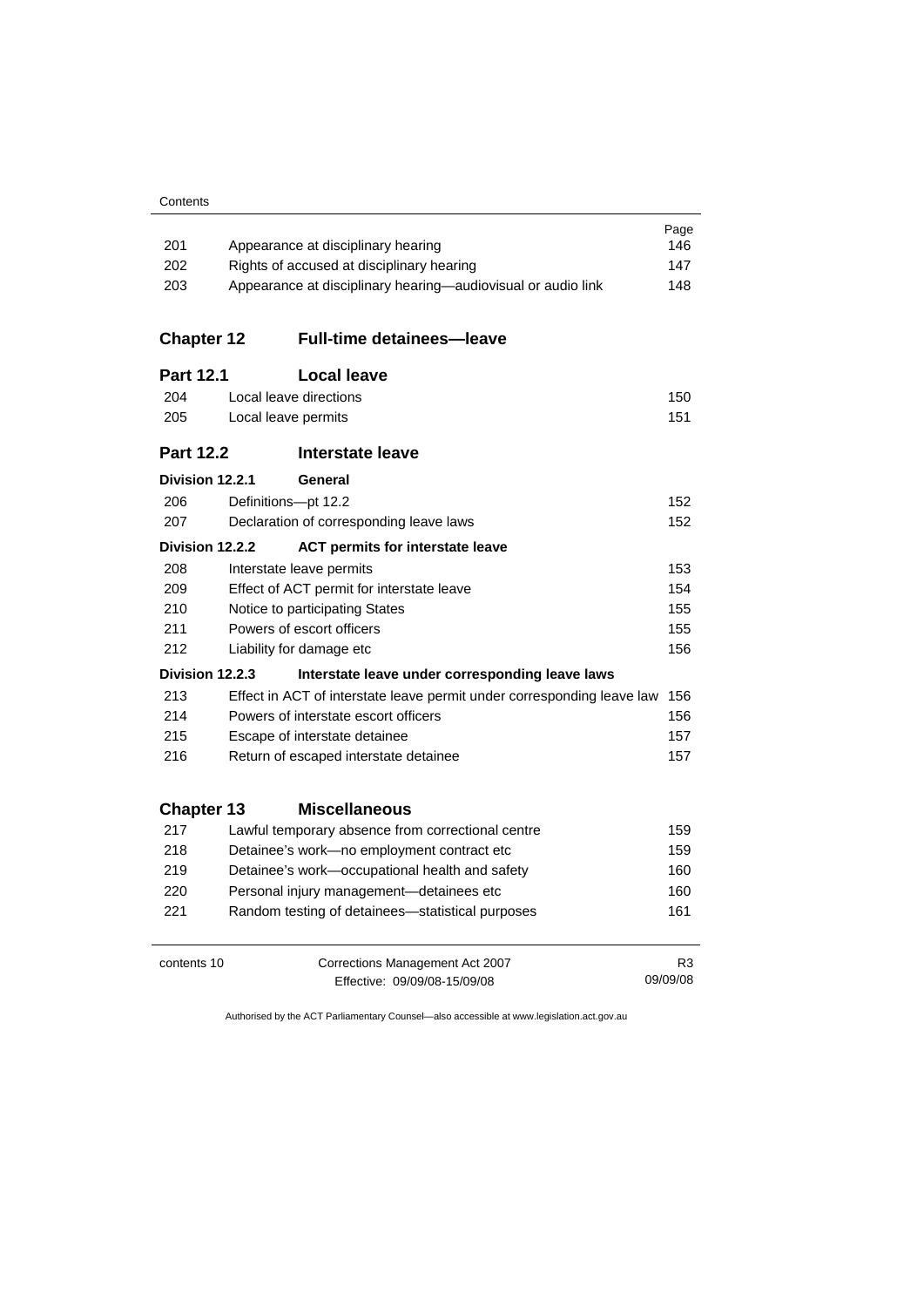|     |                                              | Contents |
|-----|----------------------------------------------|----------|
|     |                                              | Page     |
| 222 | Confidentiality                              | 161      |
| 223 | Protection from liability                    | 164      |
| 224 | Corrections dogs                             | 164      |
| 225 | Declaration of corresponding corrections law | 165      |
| 226 | Evidentiary certificates                     | 165      |
| 227 | Determination of fees                        | 166      |
| 228 | Approved forms                               | 166      |
| 229 | Regulation-making power                      | 167      |

## **Chapter 50 Transitional**

| Meaning of commencement day-ch 50                                  | 169 |
|--------------------------------------------------------------------|-----|
| Application of Act to transitional detainees                       | 169 |
| Application of Act to transitional interstate leave permits        | 169 |
| Application of Act to certain transitional remandees               | 170 |
| Transitional arrangements with NSW-Rehabilitation of Offenders     |     |
| (Interim) Act, s 94                                                | 171 |
| Construction of outdated references                                | 171 |
| Crimes (Sentence Administration) Act 2005, ch 17 (Transitional-    |     |
| interim custody arrangements)—definition of Corrections Management |     |
| Act 2007                                                           | 173 |
| <b>Transitional regulations</b>                                    | 173 |
|                                                                    |     |

### **Dictionary** [174](#page-187-0)

#### **Endnotes**

|   | About the endnotes     | 181 |
|---|------------------------|-----|
| 2 | Abbreviation key       | 181 |
| 3 | Legislation history    | 182 |
| 4 | Amendment history      | 183 |
| 5 | Earlier republications | 184 |
| 6 | Uncommenced amendments | 185 |

R3 09/09/08 Corrections Management Act 2007 Effective: 09/09/08-15/09/08

contents 11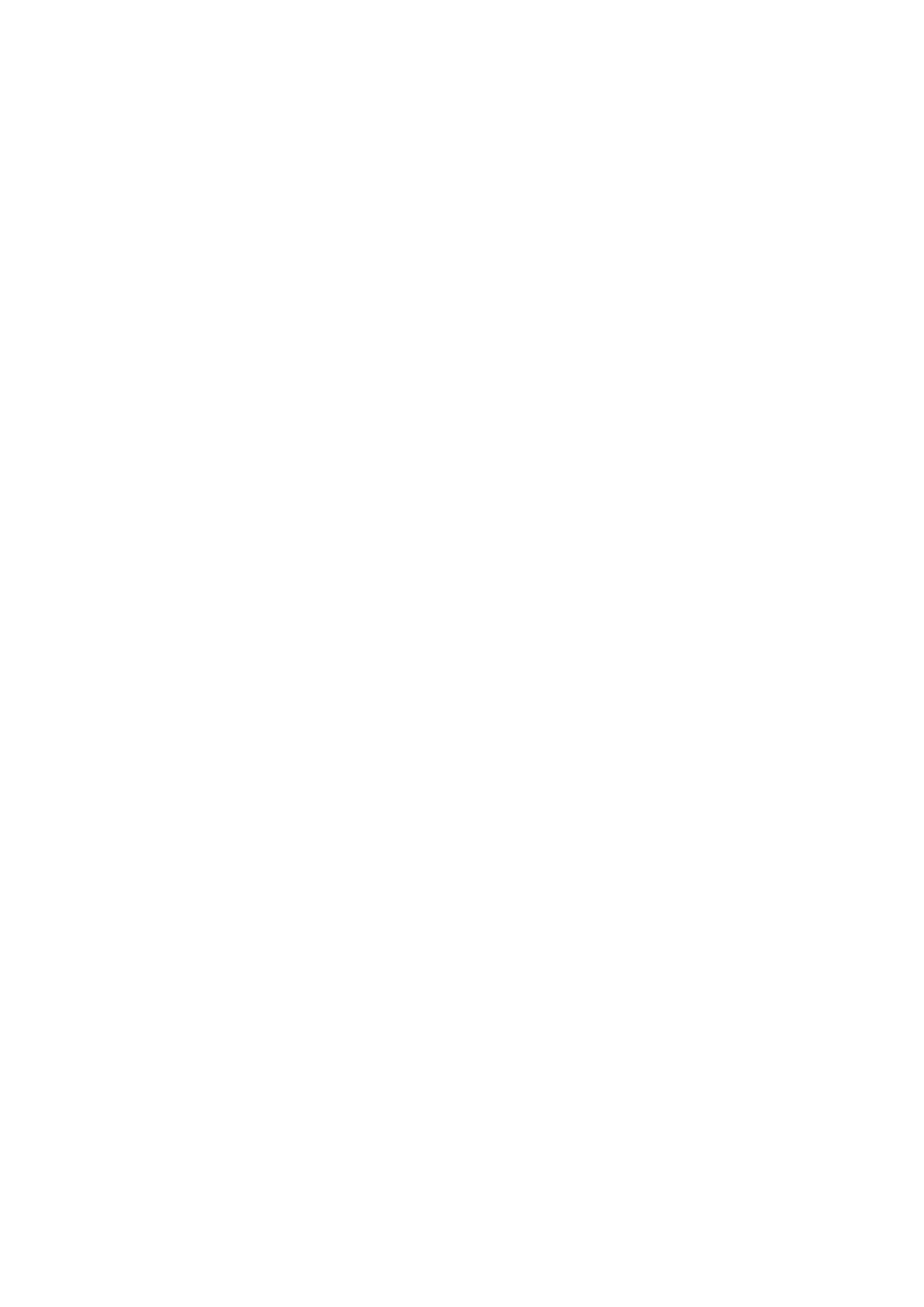<span id="page-14-0"></span>

# **Corrections Management Act 2007**

An Act relating to correctional services, and for other purposes

R3 09/09/08

ֺֺ

Corrections Management Act 2007 Effective: 09/09/08-15/09/08

page 1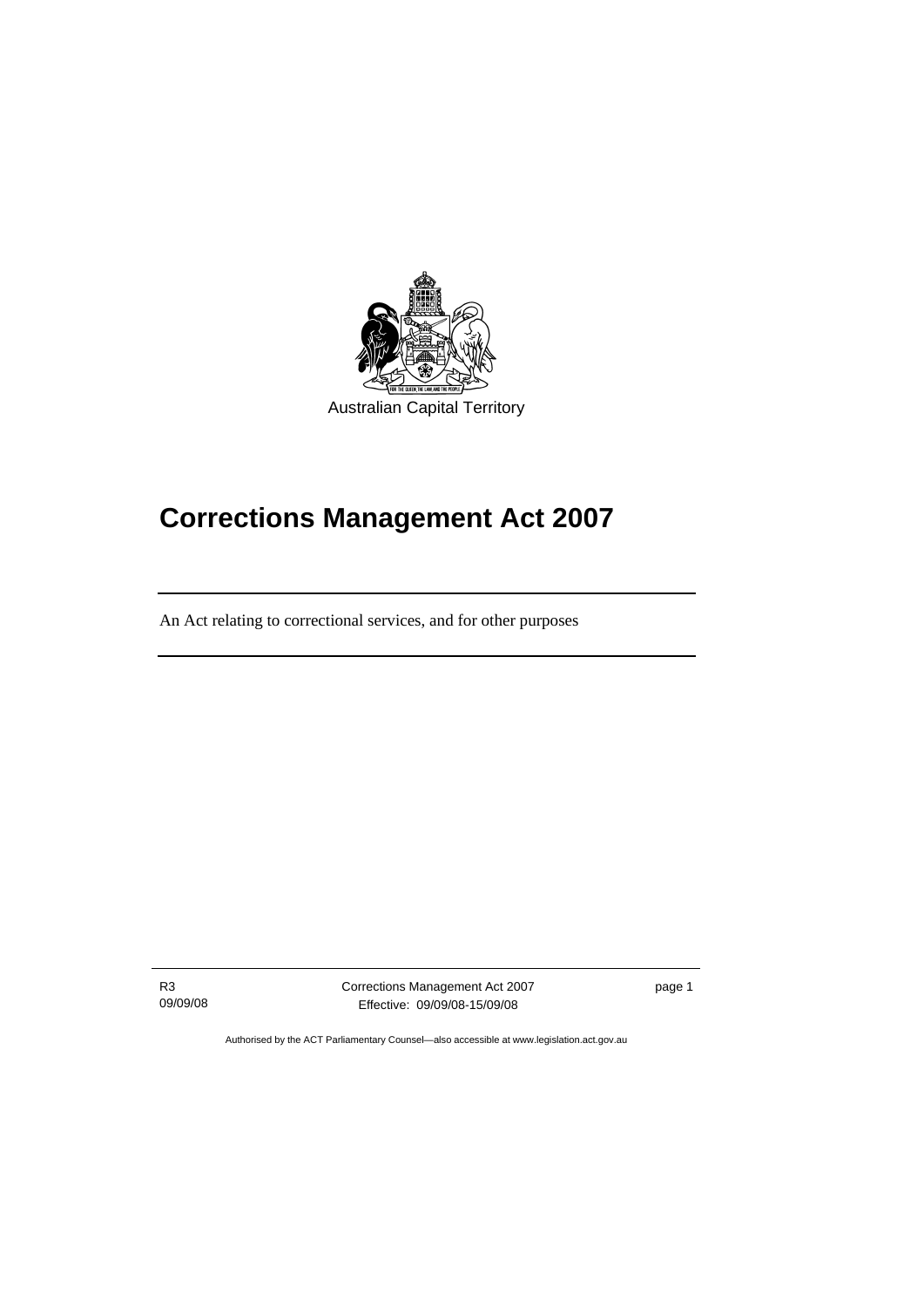#### <span id="page-15-0"></span>**Preamble**

- 1 The inherent dignity of all human beings, whatever their personal or social status, is one of the fundamental values of a just and democratic society.
- 2 The criminal justice system should respect and protect all human rights in accordance with the *Human Rights Act 2004* and international law.
- 3 Sentences are imposed on offenders as punishment, not for punishment.
- 4 The management of imprisoned offenders, and people remanded or otherwise detained in lawful custody, should contribute to the maintenance of a safe, just and democratic society, particularly as follows:
	- (a) by ensuring justice, security and good order at correctional centres;
	- (b) by ensuring that harm suffered by victims of offenders, and their need for protection, are considered appropriately in making decisions about the management of offenders;
	- (c) by promoting the rehabilitation of imprisoned offenders and their reintegration into society;
	- (d) by ensuring that imprisoned offenders and people remanded or otherwise detained in lawful custody are treated in a decent, humane and just way.

The Legislative Assembly for the Australian Capital Territory therefore enacts as follows:

page 2 Corrections Management Act 2007 Effective: 09/09/08-15/09/08

R3 09/09/08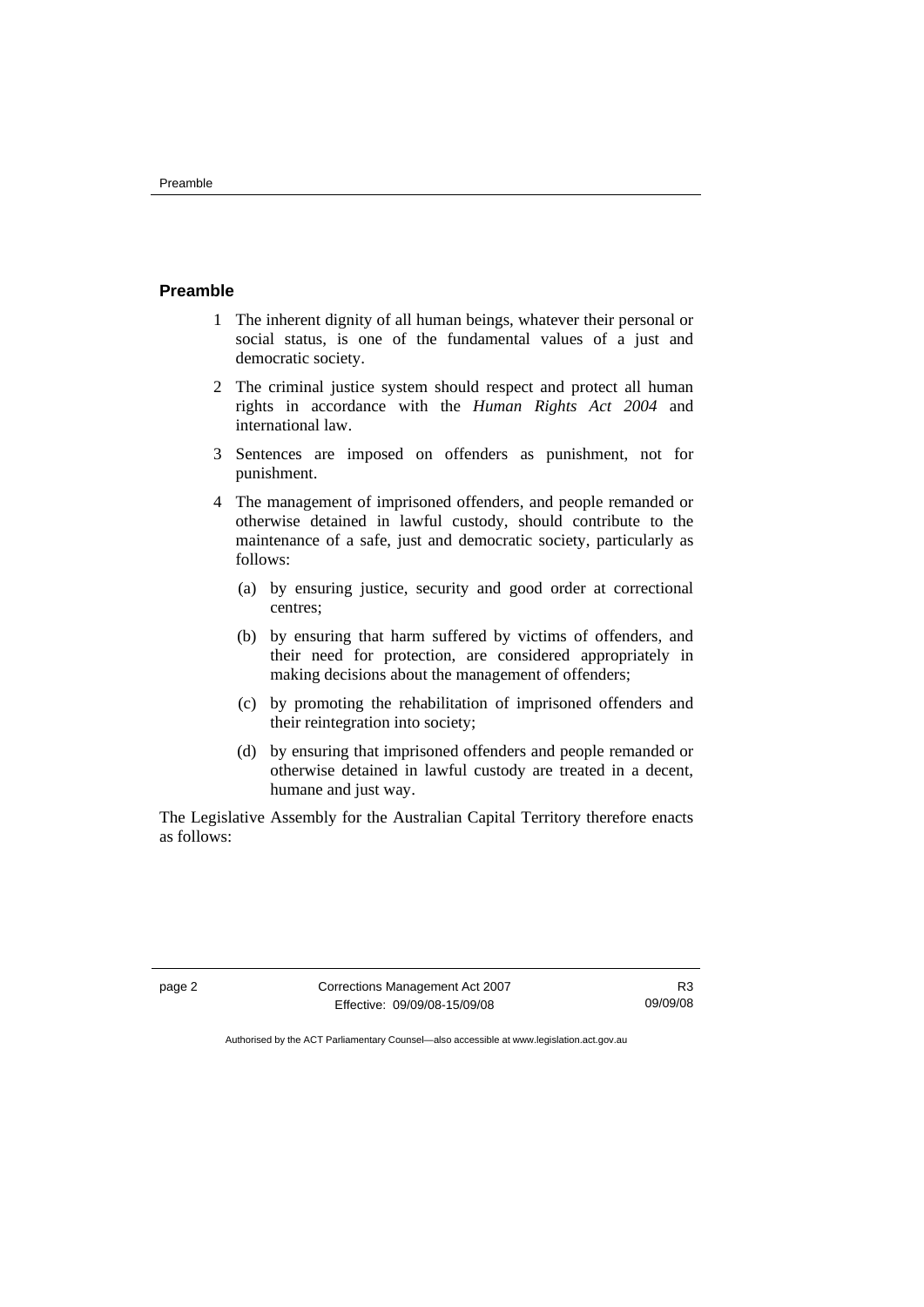# <span id="page-16-0"></span>**Chapter 1** Preliminary

#### **1 Name of Act**

This Act is the *Corrections Management Act 2007*.

#### **3 Dictionary**

The dictionary at the end of this Act is part of this Act.

*Note 1* The dictionary at the end of this Act defines certain terms used in this Act, and includes references (*signpost definitions*) to other terms defined elsewhere.

> For example, the signpost definition '*detainee*—see section 6.' means that the term '*detainee*' is defined in that section and the definition applies to this Act.

*Note 2* A definition in the dictionary (including a signpost definition) applies to the entire Act unless the definition, or another provision of the Act, provides otherwise or the contrary intention otherwise appears (see Legislation Act,  $s$  155 and  $s$  156 (1)).

#### **4 Notes**

A note included in this Act is explanatory and is not part of this Act.

*Note* See the Legislation Act, s 127 (1), (4) and (5) for the legal status of notes.

Corrections Management Act 2007 Effective: 09/09/08-15/09/08

page 3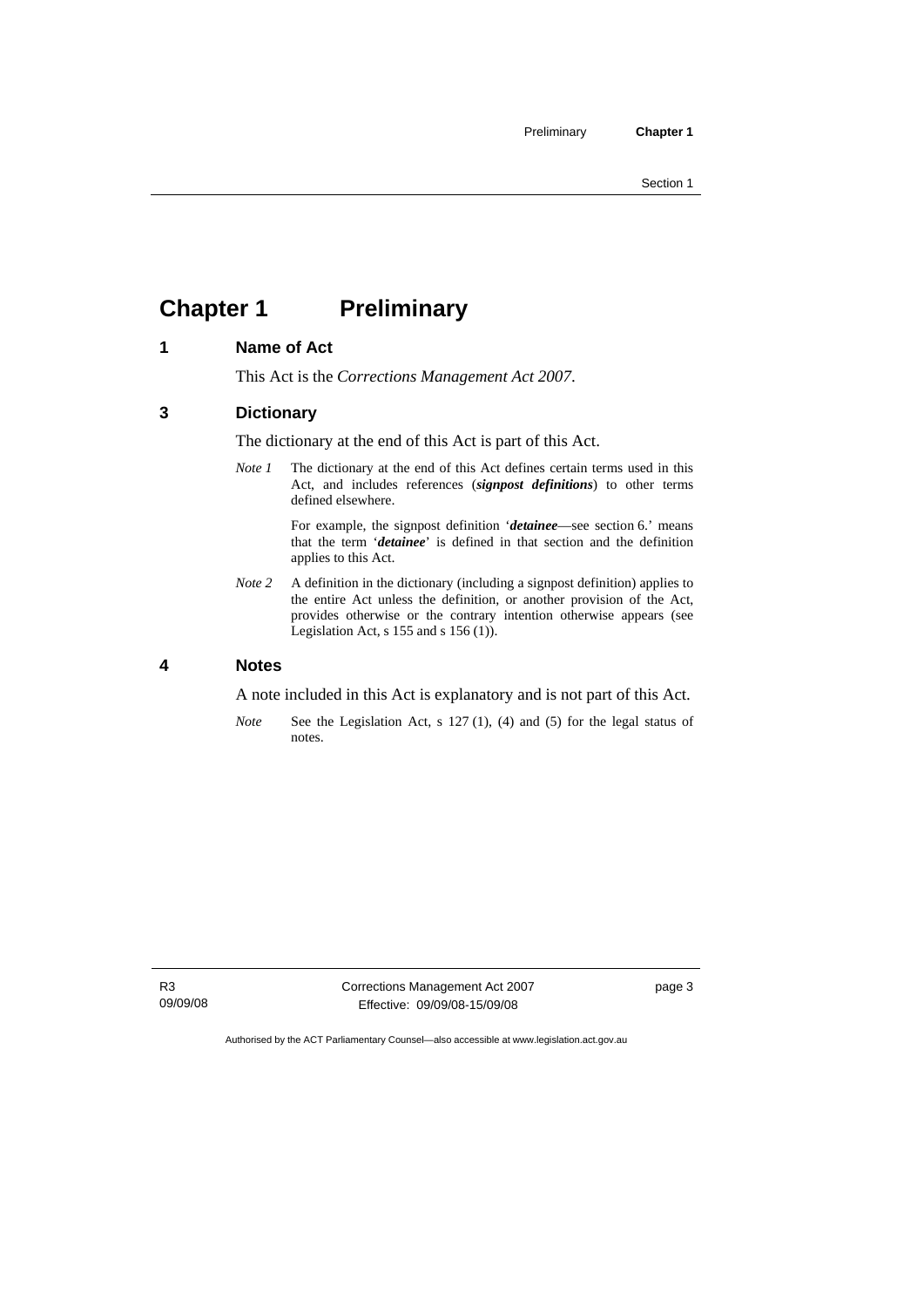#### <span id="page-17-0"></span>**5 Offences against Act—application of Criminal Code etc**

Other legislation applies in relation to offences against this Act.

*Note 1 Criminal Code*

The Criminal Code, ch 2 applies to all offences against this Act (see Code, pt 2.1).

The chapter sets out the general principles of criminal responsibility (including burdens of proof and general defences), and defines terms used for offences to which the Code applies (eg *conduct*, *intention*, *recklessness* and *strict liability*).

*Note 2 Penalty units* 

The Legislation Act, s 133 deals with the meaning of offence penalties that are expressed in penalty units.

#### **6 Application of Act—***detainees*

- (1) This Act applies to each of the following (each of whom is a *detainee*):
	- (a) an offender while the offender is required to be imprisoned under full-time detention because of a committal order for the *Crimes (Sentence Administration) Act 2005*, part 3.1;
	- (b) an offender under a sentence of imprisonment while the offender is required to perform periodic detention in a detention period under the *Crimes (Sentence Administration) Act 2005,* part 5.3;
	- (c) a person while the person is remanded in custody because of an order for remand for the *Crimes (Sentence Administration) Act 2005*, part 3.2;
	- (d) anyone else while the person is required to be held in custody or detention under a territory law or a law of the Commonwealth, a State or another Territory.

#### **Examples—par (d)**

1 a person held on a warrant issued under the *Royal Commissions Act 1991*, section 35 (Apprehension of witnesses failing to appear)

| page 4 | Corrections Management Act 2007 | R3       |
|--------|---------------------------------|----------|
|        | Effective: 09/09/08-15/09/08    | 09/09/08 |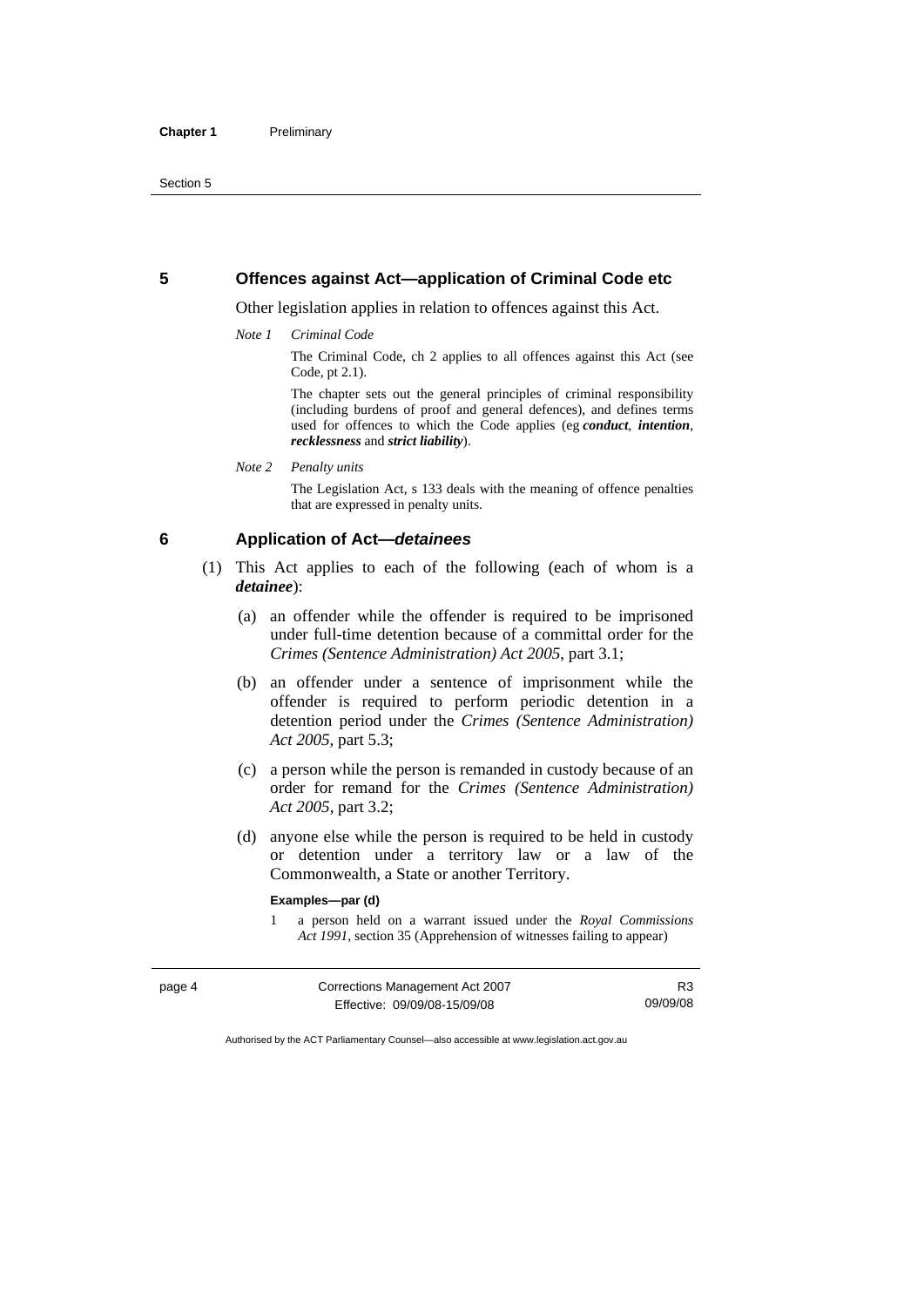- 2 a person in immigration detention under the *Migration Act 1958*  (Cwlth)
- 3 an interstate detainee on leave in the ACT held in custody overnight
- *Note 1* An example is part of the Act, is not exhaustive and may extend, but does not limit, the meaning of the provision in which it appears (see Legislation Act, s 126 and s 132).
- *Note 2* For the application of the Act to offenders in full-time imprisonment, or people remanded or otherwise in custody, immediately before the commencement of this Act, see s 501 (Application of Act to transitional detainees).
- (2) However, the application of this Act is subject to the *Crimes (Sentence Administration) Act 2005*, part 4.3 (Full-time detention in NSW).
- (3) Also, this Act (other than chapter 4 (Detention in police and court cells)) does not apply to a person detained under the *Children and Young People Act 2008*.

Corrections Management Act 2007 Effective: 09/09/08-15/09/08

page 5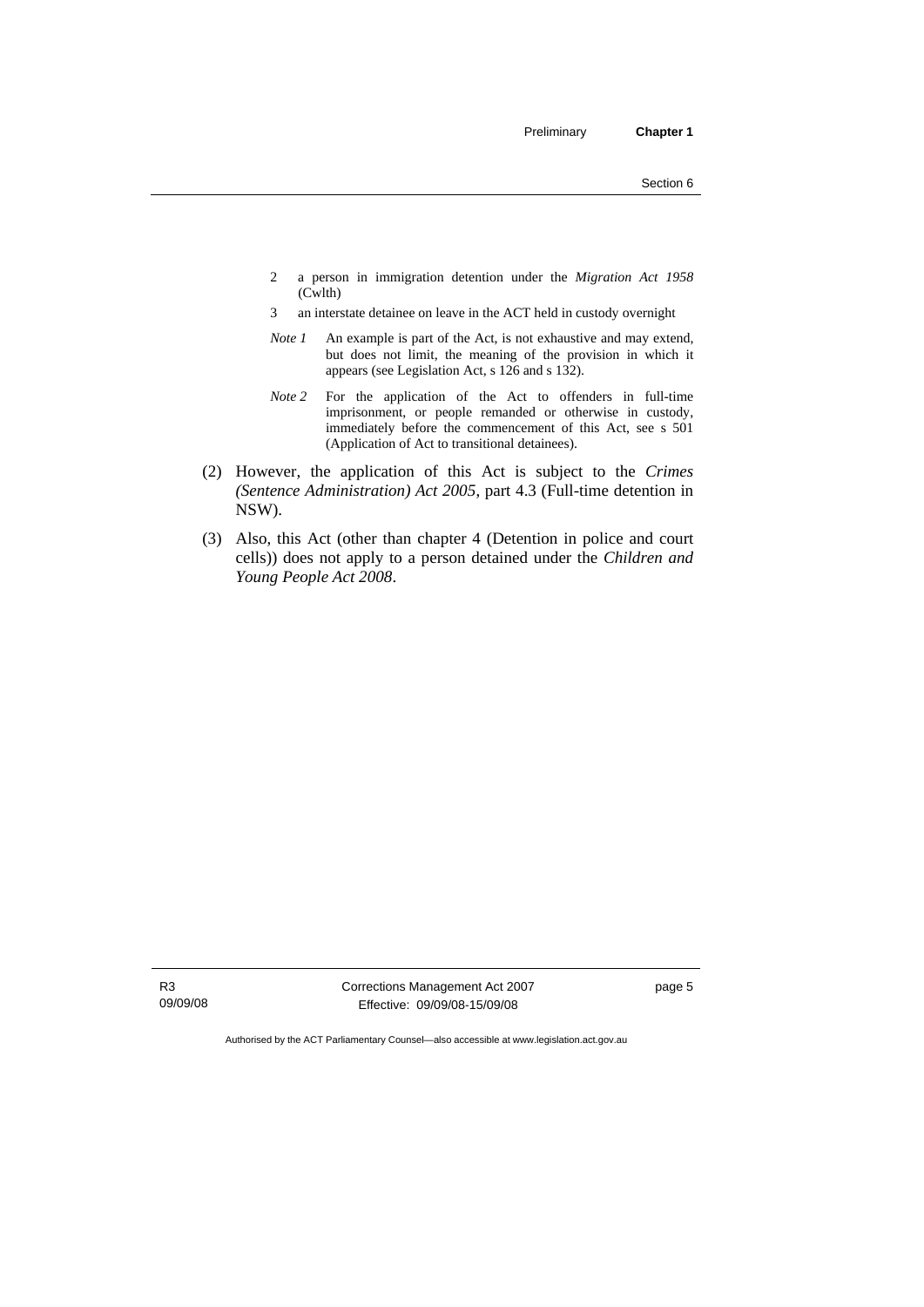# <span id="page-19-0"></span>**Chapter 2 Objects and principles**

### **7 Main objects of Act**

The main objects of this Act are to promote public safety and the maintenance of a just society, particularly by—

- (a) ensuring the secure detention of detainees at correctional centres; and
- (b) ensuring justice, security and good order at correctional centres; and
- (c) ensuring that detainees are treated in a decent, humane and just way; and
- (d) promoting the rehabilitation of offenders and their reintegration into society.

#### **8 Management of correctional services**

Correctional services must be managed so as to achieve the main objects of this Act, particularly by—

- (a) ensuring that public safety is the paramount consideration in decision-making about the management of detainees; and
- (b) ensuring respect for the humanity of everyone involved in correctional services, including detainees, corrections officers and other people who work at or visit correctional centres; and
- (c) ensuring behaviour by corrections officers that recognises and respects the inherent dignity of detainees as individuals; and
- (d) ensuring that harm suffered by victims, and their need for protection, are considered appropriately in decision-making about the management of detainees.

page 6 Corrections Management Act 2007 Effective: 09/09/08-15/09/08

R3 09/09/08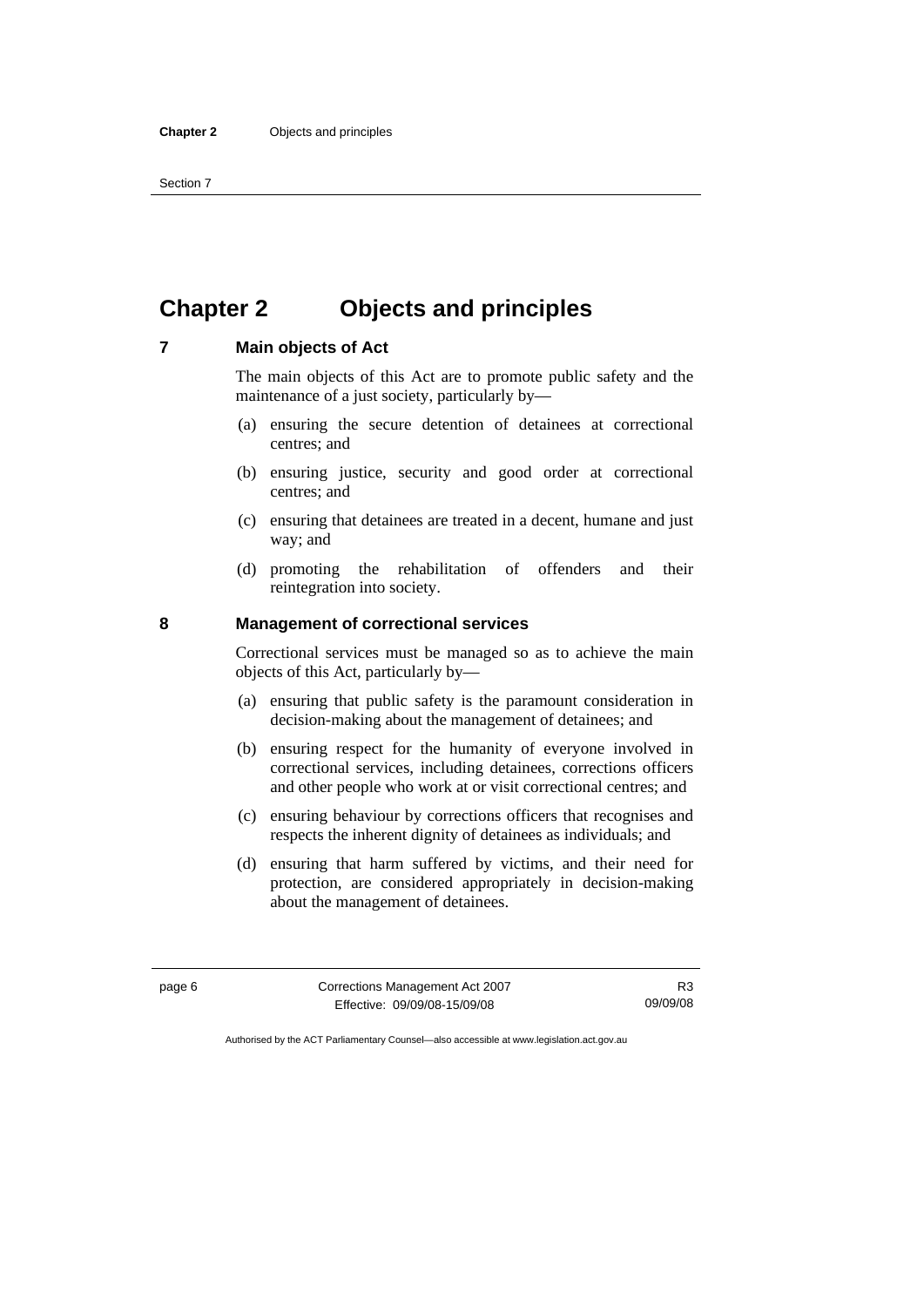#### <span id="page-20-0"></span>**9 Treatment of detainees generally**

Functions under this Act in relation to a detainee must be exercised as follows:

- (a) to respect and protect the detainee's human rights;
- (b) to ensure the detainee's decent, humane and just treatment;
- (c) to preclude torture or cruel, inhuman or degrading treatment;
- (d) to ensure the detainee is not subject to further punishment (in addition to deprivation of liberty) only because of the conditions of detention;
- (e) to ensure the detainee's conditions in detention comply with section 12 (Correctional centres—minimum living conditions);
- (f) if the detainee is an offender—to promote, as far as practicable, the detainee's rehabilitation and reintegration into society.

#### **10 Treatment of remandees**

- (1) Functions under this Act in relation to a detainee who is a remandee must also be exercised to recognise and respect that—
	- (a) the remandee must be presumed innocent of any offence for which the remandee is remanded; and
	- (b) the detention is not imposed as punishment of the remandee.
- (2) Subsection (1) does not apply if the remandee—
	- (a) has been convicted or found guilty of the offence for which the remandee is detained; or

Corrections Management Act 2007 Effective: 09/09/08-15/09/08

page 7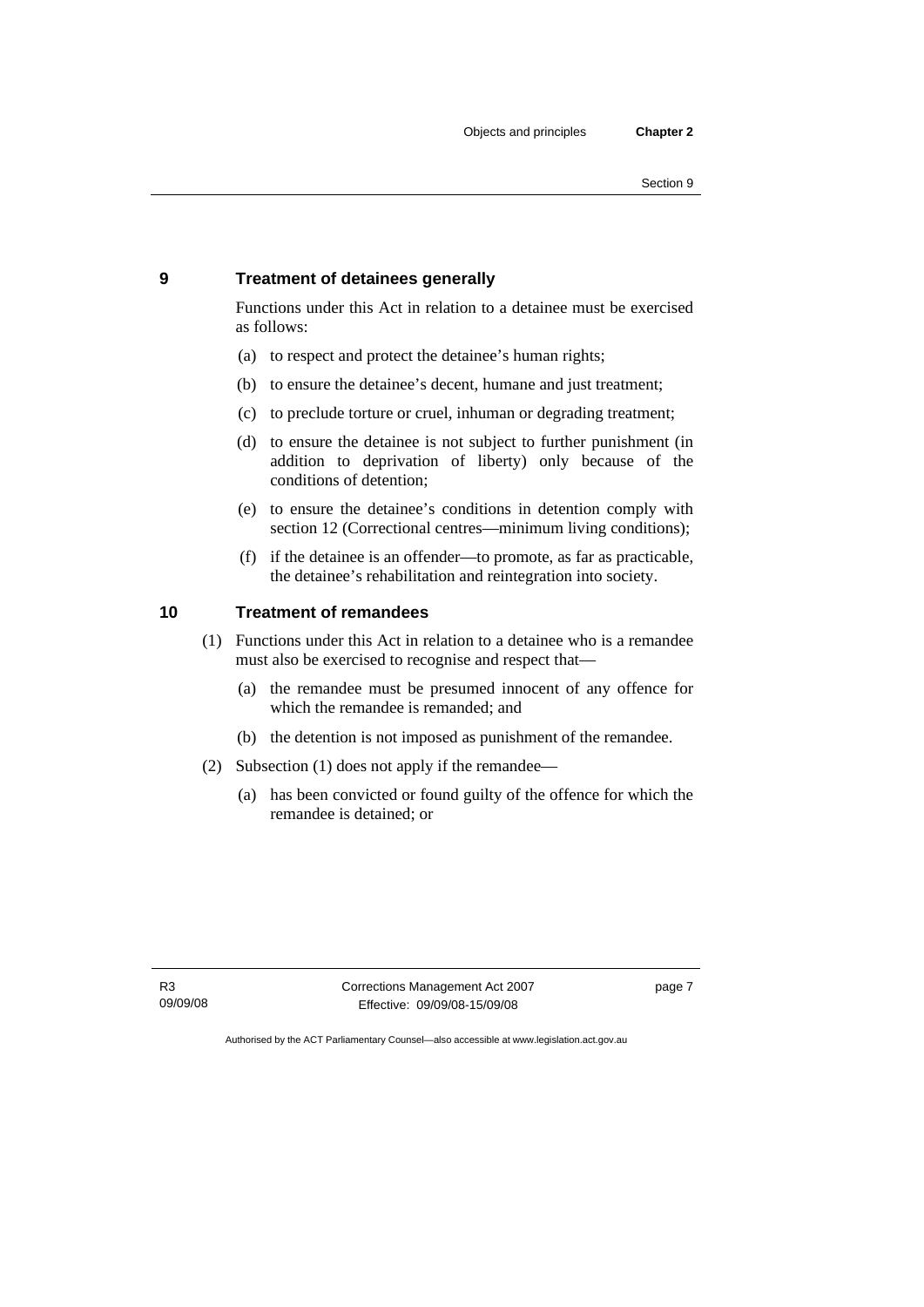<span id="page-21-0"></span> (b) is under a sentence of imprisonment in relation to another offence.

#### **Examples—par (a)**

- 1 a convicted person remanded in custody for sentencing
- 2 a paroled offender remanded in custody during an adjournment of a hearing by the sentence administration board
- *Note* An example is part of the Act, is not exhaustive and may extend, but does not limit, the meaning of the provision in which it appears (see Legislation Act, s 126 and s 132).

#### **11 Treatment of certain detainees**

- (1) This section applies to a person (other than a sentenced offender or remandee) while the person is required to be held in custody or detention under a territory law or a law of the Commonwealth, a State or another Territory.
- (2) Functions under this Act in relation to the person must be exercised to recognise and respect the purpose for which the person is held in custody or detention.
- (3) This Act applies in relation to the person as a full-time detainee, with any changes prescribed by regulation.

#### **12 Correctional centres—minimum living conditions**

- (1) To protect the human rights of detainees at correctional centres, the chief executive must ensure, as far as practicable, that conditions at correctional centres meet at least the following minimum standards:
	- (a) detainees must have access to sufficient food and drink to avoid hunger and poor nourishment;
	- (b) detainees must have access to sufficient suitable clothing that does not degrade or humiliate detainees;
	- (c) detainees must have access to suitable facilities for personal hygiene;

| page 8 | Corrections Management Act 2007 |          |
|--------|---------------------------------|----------|
|        | Effective: 09/09/08-15/09/08    | 09/09/08 |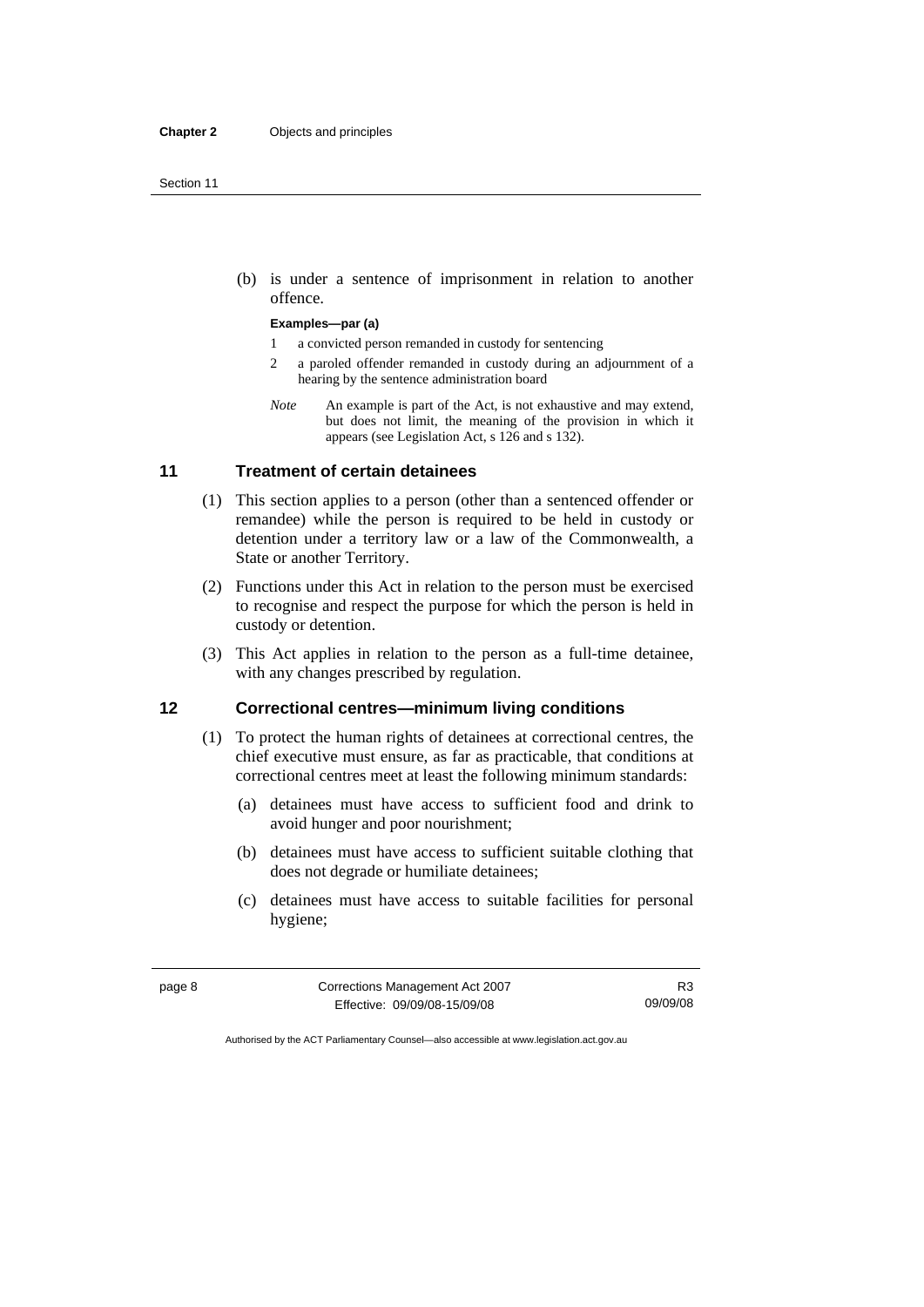- (d) detainees must have suitable accommodation and bedding for sleeping in reasonable privacy and comfort;
- (e) detainees must have reasonable access to the open air and exercise;
- (f) detainees must have reasonable access to telephone, mail and other facilities for communicating with people in the community;
- (g) detainees must have reasonable opportunities to receive visits from family members, accredited people and others;
	- *Note Family member* and *accredited person* are defined in the dictionary.
- (h) detainees must have reasonable opportunities to communicate with their lawyers;
- (i) detainees must have reasonable access to news and education services and facilities to maintain contact with society;
- (j) detainees must have access to suitable health services and health facilities;
- (k) detainees must have reasonable opportunities for religious, spiritual and cultural observances.

#### **Example—par (k)**

observances and practices relating to religious or spiritual beliefs, including indigenous spiritual beliefs

- *Note* An example is part of the Act, is not exhaustive and may extend, but does not limit, the meaning of the provision in which it appears (see Legislation Act, s 126 and s 132).
- (2) Chapter 6 (Living conditions at correctional centres) applies in relation to correctional centres.

R3 09/09/08 Corrections Management Act 2007 Effective: 09/09/08-15/09/08

page 9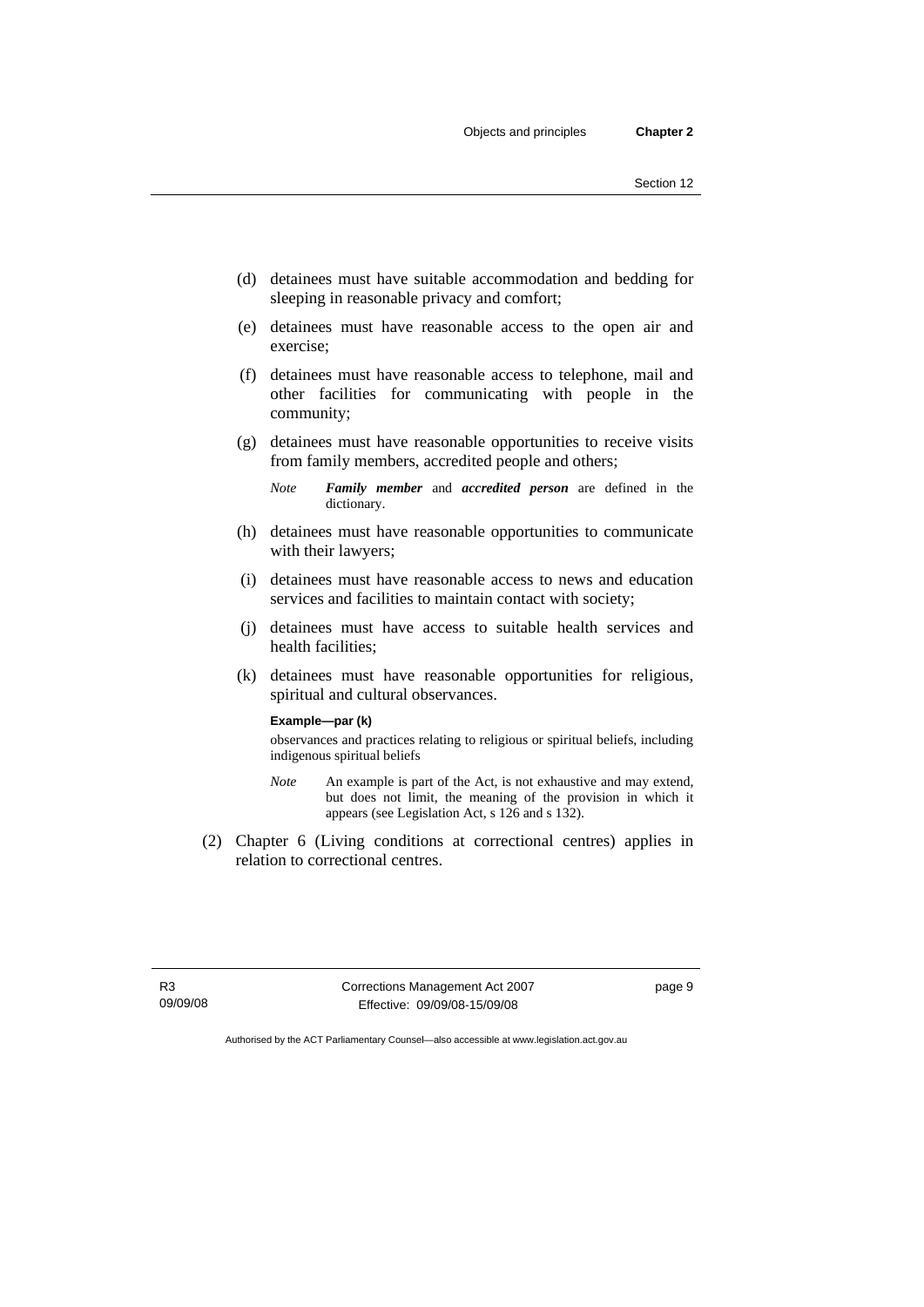<span id="page-23-0"></span>Section 13

# **Chapter 3 Administration**

### **Part 3.1 Administration—general**

#### **13 Ministerial directions to chief executive**

 (1) The Minister may give written directions to the chief executive about the exercise of functions under this Act.

#### **Example of direction**

a direction to make corrections policies or operating procedures to ensure that functions are exercised in accordance with a particular decision of the Supreme Court or a particular finding of a board of inquiry or royal commission

- *Note* An example is part of the Act, is not exhaustive and may extend, but does not limit, the meaning of the provision in which it appears (see Legislation Act, s 126 and s 132).
- (2) The chief executive must comply with a direction under this section.
- (3) A direction is a notifiable instrument.

*Note* A notifiable instrument must be notified under the Legislation Act.

#### **14 Corrections policies and operating procedures**

- (1) The chief executive may make corrections policies and operating procedures, consistent with this Act, to facilitate the effective and efficient management of correctional services.
- (2) Each corrections policy or operating procedure is a notifiable instrument.
	- *Note 1* A notifiable instrument must be notified under the Legislation Act.
	- *Note 2* The amendment or repeal of a corrections policy or operating procedure is also a notifiable instrument. See the Legislation Act, section 46 (Power to make instrument includes power to amend or repeal).

page 10 Corrections Management Act 2007 Effective: 09/09/08-15/09/08

R3 09/09/08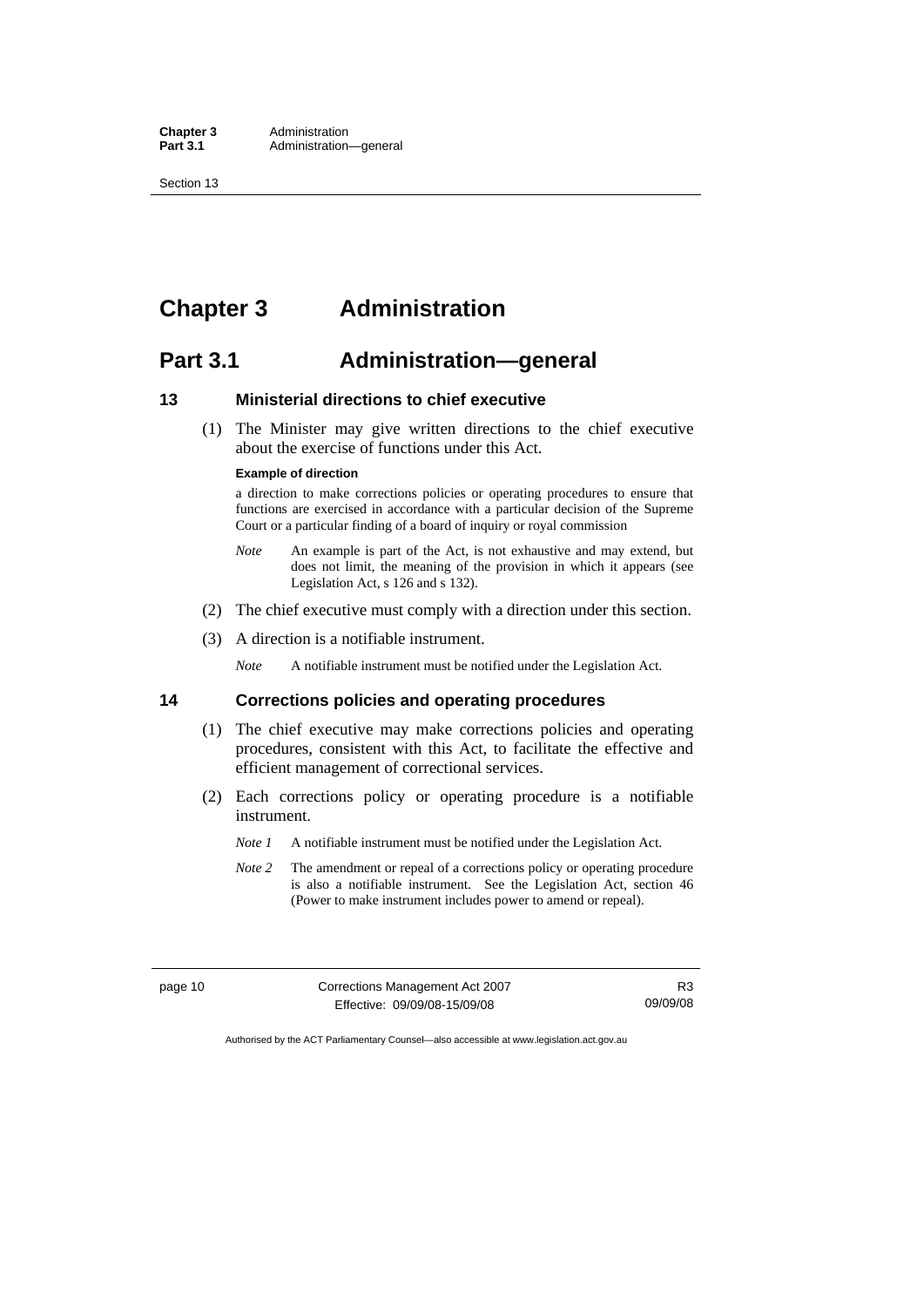- <span id="page-24-0"></span> (3) Each corrections policy or operating procedure—
	- (a) must be available for inspection by anyone at each correctional centre; and
	- (b) may be made available for inspection at any other place decided by the chief executive.

#### **15 Exclusions from notified corrections policies and operating procedures**

- (1) The chief executive may exclude from a corrections policy or operating procedure notified or available for inspection in accordance with section 14 any matter that the chief executive believes, on reasonable grounds, would be likely to disclose—
	- (a) information that may endanger public safety or undermine justice, security or good order at a correctional centre; or
	- (b) anything prescribed by regulation.
- (2) If subsection (1) applies to a corrections policy or operating procedure—
	- (a) the policy or procedure must contain a statement about the effect of this section; and
	- (b) the excluded matter must be available for inspection, on request, by any of the following:
		- (i) a judge or magistrate;
		- (ii) a member of the Legislative Assembly;
		- (iii) an official visitor;
		- (iv) the human rights commissioner;
		- (v) the public advocate;
		- (vi) the ombudsman;

R3 09/09/08 Corrections Management Act 2007 Effective: 09/09/08-15/09/08

page 11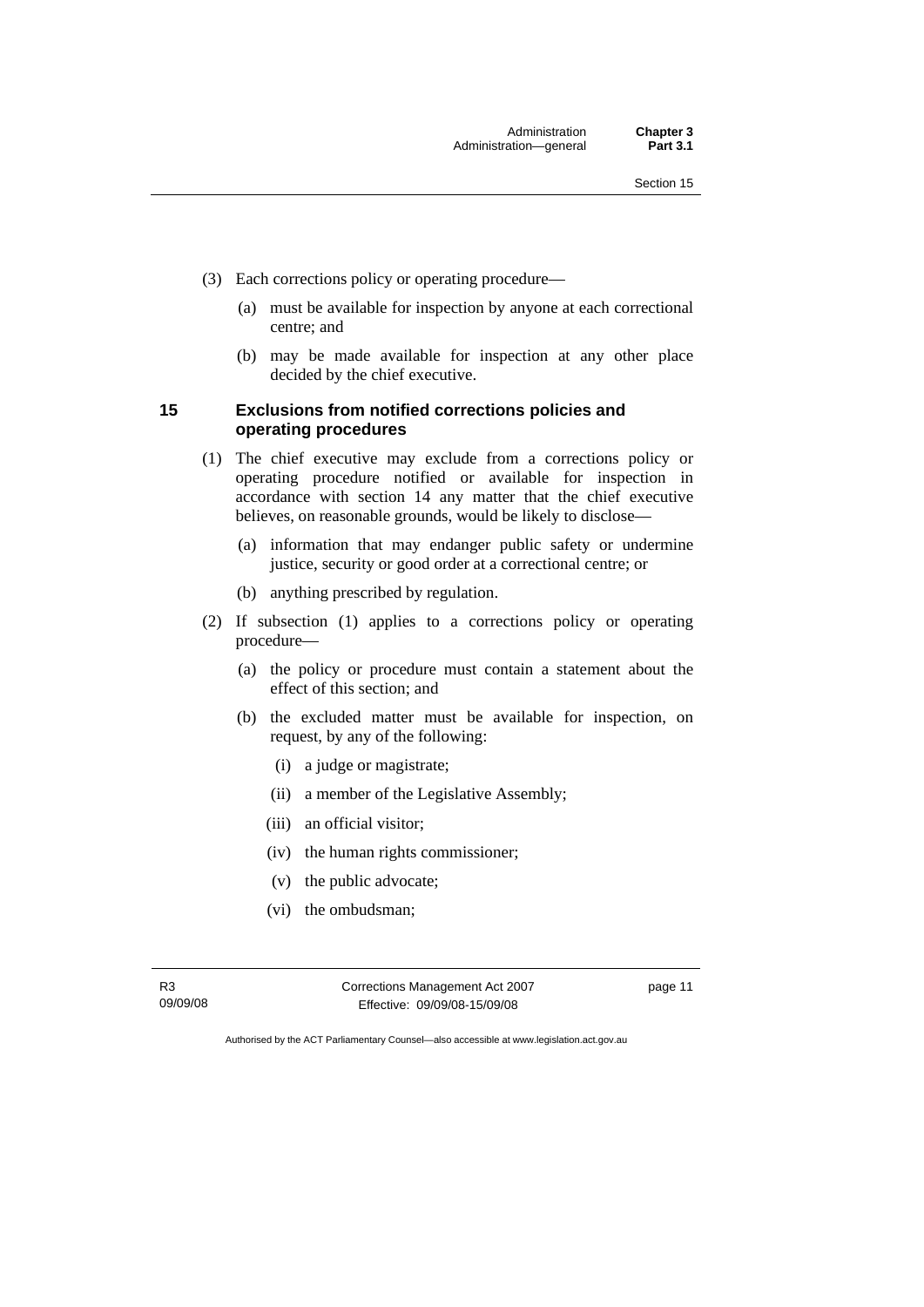<span id="page-25-0"></span>Section 16

- (vii) anyone else prescribed by regulation.
- *Note* Territory laws apply to a delegate of a person in the exercise of a delegation as if the delegate were the person who appointed the delegate (see Legislation Act, s 239 (2)).

**16 Chief executive directions** 

- (1) The chief executive may give directions in relation to a detainee.
- (2) Without limiting subsection (1), the chief executive may give a direction that the chief executive considers necessary and reasonable in relation to any of the following:
	- (a) the welfare or safety of the detainee or anyone else;
	- (b) security or good order at a correctional centre;
	- (c) ensuring compliance with any requirement under this Act or another territory law.
- (3) A direction may be given orally or in writing and may apply to a particular detainee or 2 or more detainees.
- (4) A direction by the chief executive under this Act, or anything done under the direction, is not invalid because of a defect or irregularity in or in relation to the direction.

#### **17 Chief executive delegations**

- (1) The chief executive may delegate any of the chief executive's functions under this Act to a corrections officer.
- (2) This section does not limit the chief executive's power to delegate a function under any other territory law.

#### **Examples of delegation**

1 a delegation for directions to be given to detainees at a correctional centre by the corrections officer in charge of the centre

page 12 Corrections Management Act 2007 Effective: 09/09/08-15/09/08

R3 09/09/08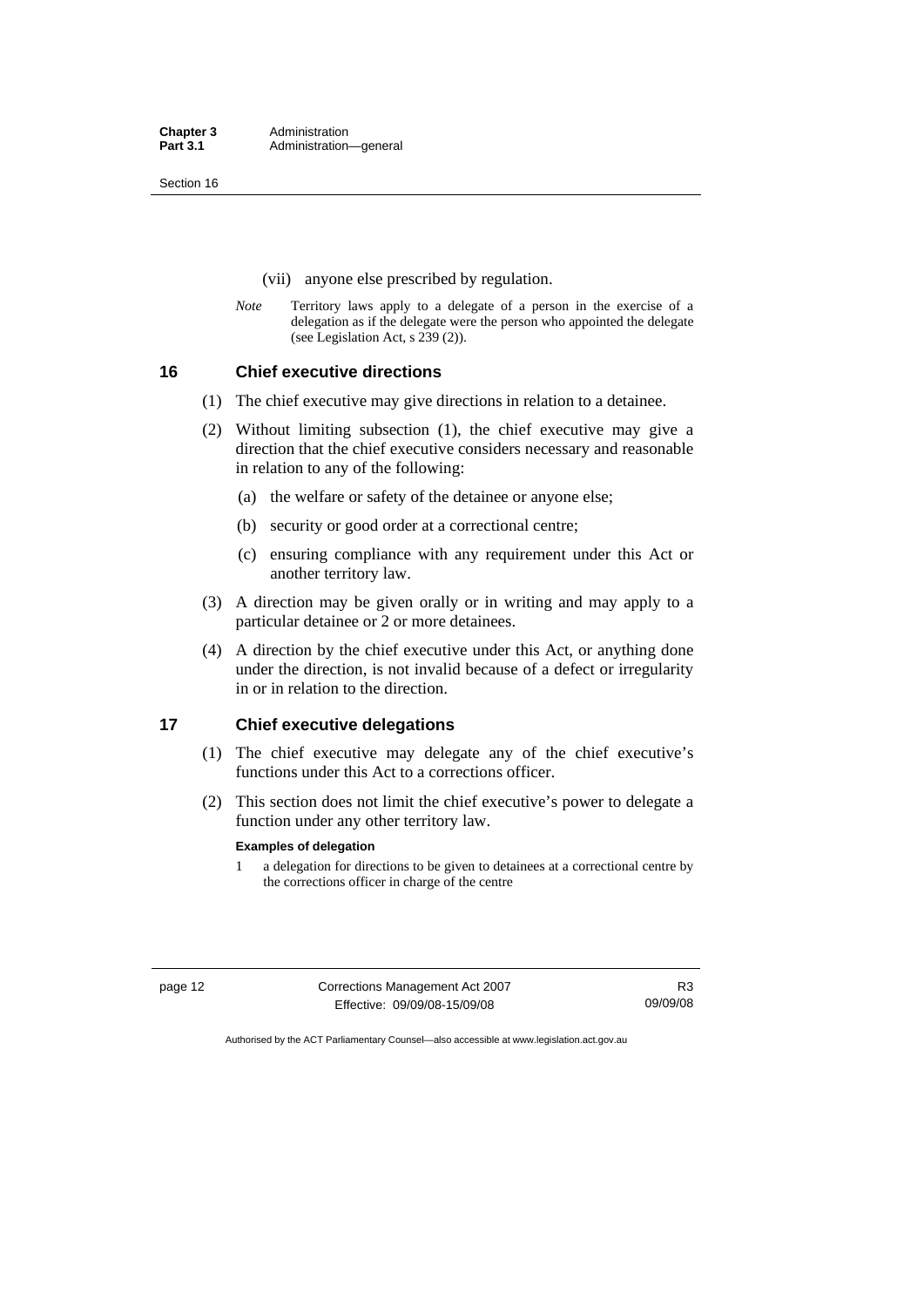Administration **Chapter 3**<br> **Chapter 3.1 Part 3.1** Administration-general

- <span id="page-26-0"></span>2 a delegation for functions under chapter 10 (Discipline) to be exercised by a corrections officer at a correctional centre
- *Note 1* An example is part of the Act, is not exhaustive and may extend, but does not limit, the meaning of the provision in which it appears (see Legislation Act, s 126 and s 132).
- *Note 2* For the making of delegations and the exercise of delegated functions, see the Legislation Act, pt 19.4.
- *Note 3* The *Public Sector Management Act 1994*, s 36 also provides for a chief executive to delegate, and sub-delegate, powers given to the chief executive under a territory law.

#### **18 Chief police officer delegations**

- (1) The chief police officer may delegate any of the chief police officer's functions under this Act to a police officer.
- (2) This section does not limit the chief police officer's power to delegate a function under any other territory law.

#### **Example of delegation**

a delegation for giving directions under section 30 (Detention in police cells).

- *Note 1* An example is part of the Act, is not exhaustive and may extend, but does not limit, the meaning of the provision in which it appears (see Legislation Act, s 126 and s 132).
- *Note 2* For the making of delegations and the exercise of delegated functions, see the Legislation Act, pt 19.4.

Corrections Management Act 2007 Effective: 09/09/08-15/09/08

page 13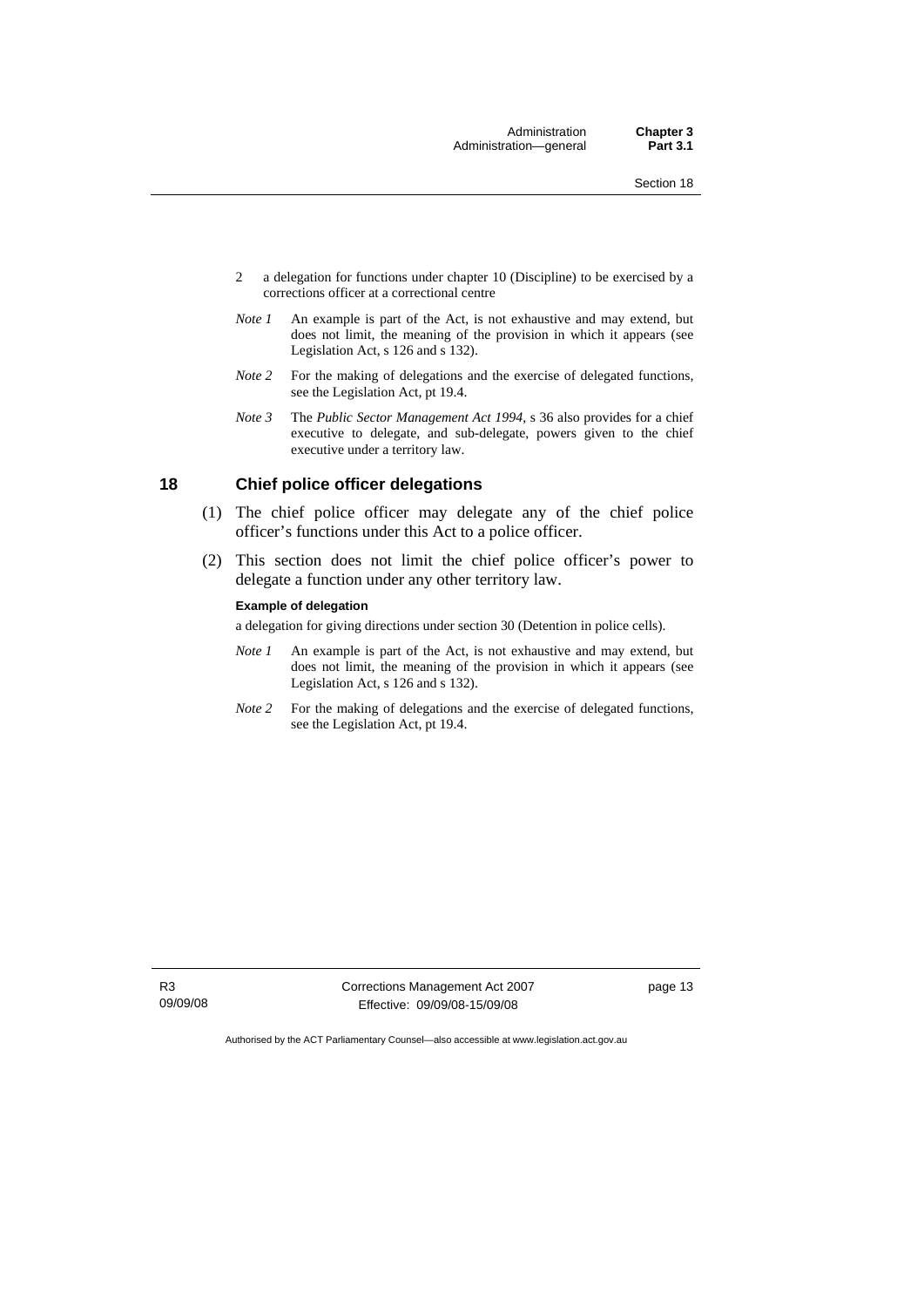<span id="page-27-0"></span>Section 19

## **Part 3.2 Corrections officers**

#### **19 Corrections officers—appointment**

- (1) The chief executive may appoint a public servant, or anyone else, as a corrections officer for this Act.
	- *Note 1* For the making of appointments (including acting appointments), see the Legislation Act, pt 19.3.
	- *Note 2* In particular, a person may be appointed for a particular provision of a law (see Legislation Act, s 7 (3)) and an appointment may be made by naming a person or nominating the occupant of a position (see s 207).
	- *Note 3* A reference to an Act includes a reference to the statutory instruments made or in force under the Act, including any regulation and corrections policy and operating procedure (see Legislation Act, s 104).
- (2) The chief executive may make an appointment under this section only if satisfied that the appointee has appropriate qualifications or experience to exercise the functions of a corrections officer.

#### **20 Corrections officers—functions**

- (1) A corrections officer—
	- (a) has the functions given to the officer under this Act or any other territory law; and
	- (b) is subject to the directions of the chief executive in the exercise of the functions.
- (2) The functions of a corrections officer may be limited by—
	- (a) the instrument appointing the officer; or
	- (b) written notice given to the officer by the chief executive; or
	- (c) a regulation.

page 14 Corrections Management Act 2007 Effective: 09/09/08-15/09/08

R3 09/09/08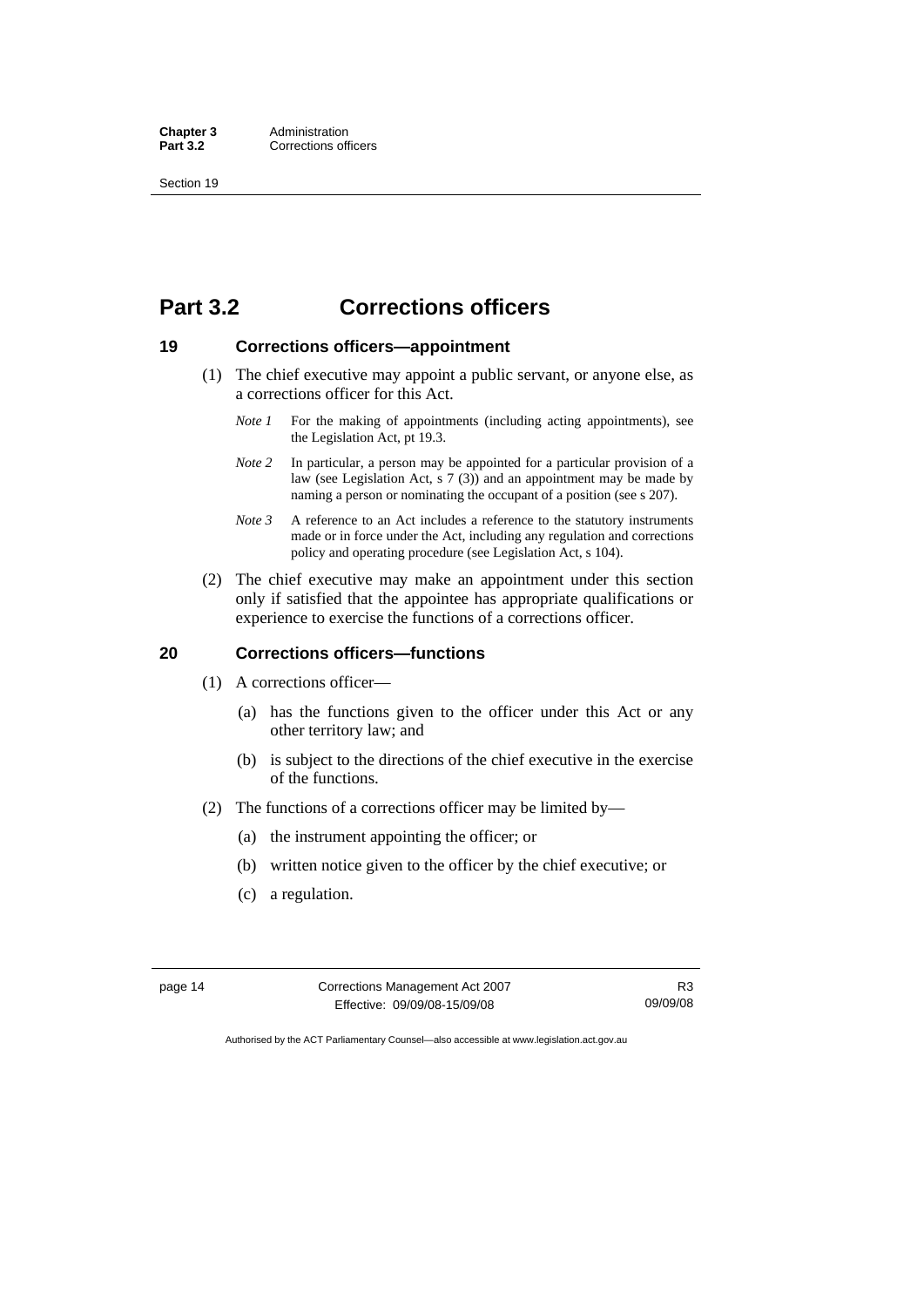#### <span id="page-28-0"></span>**21 Doctors—health service appointments**

- (1) The chief executive responsible for the administration of the *Public Health Act 1997* must appoint a doctor for each correctional centre.
- (2) The doctor's functions are—
	- (a) to provide health services to detainees; and
	- (b) to protect the health of detainees (including preventing the spread of disease at correctional centres).
- (3) A doctor appointed for a correctional centre must be available to provide health services at the centre at least once each week.
- (4) The doctor may give written directions to the chief executive for subsection (2) (b).
- (5) The chief executive must ensure that each direction under subsection (4) is complied with unless the chief executive believes, on reasonable grounds, that compliance would undermine security or good order at the correctional centre.

#### **22 Health professionals—non-therapeutic functions**

- (1) The chief executive must appoint a health professional to exercise non-therapeutic functions at each correctional centre.
	- *Note Health professional* includes a doctor and nurse registered under the *Health Professionals Act 2004*.
- (2) In this section:

*non-therapeutic function* does not include a health service or other function mentioned in section 21.

#### **23 Identity cards**

- (1) This section applies in relation to a person appointed under any of the following:
	- (a) section 19 (Corrections officers—appointment);

| R3       | Corrections Management Act 2007 | page 15 |
|----------|---------------------------------|---------|
| 09/09/08 | Effective: 09/09/08-15/09/08    |         |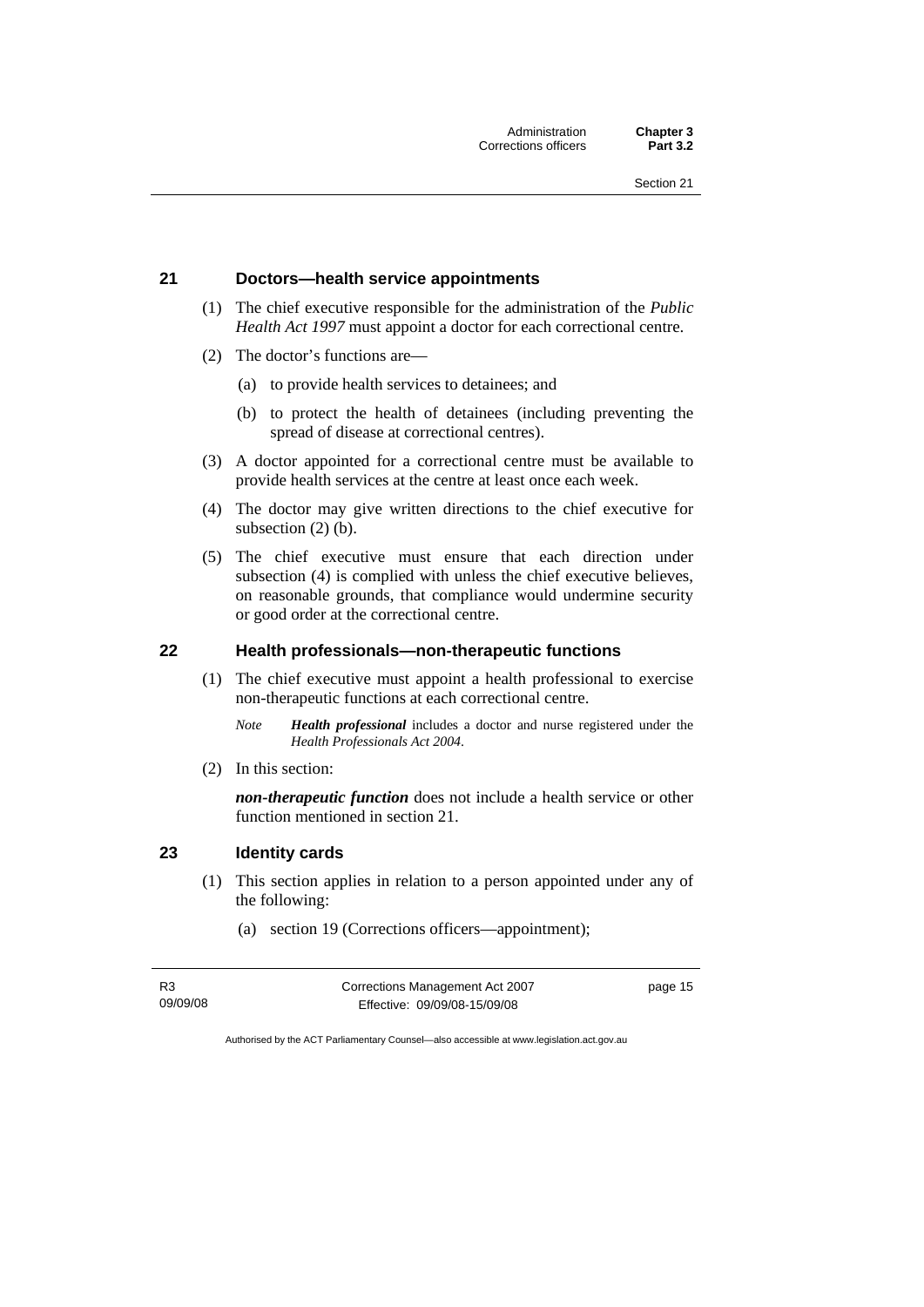Section 23

- (b) section 21 (Doctors—health service appointments);
- (c) section 22 (Health professionals—non-therapeutic functions).
- (2) The chief executive must give each person an identity card stating the person's name and the position to which the person is appointed.
- (3) The identity card must show—
	- (a) a recent photograph of the person; and
	- (b) the card's date of issue and expiry; and
	- (c) anything else prescribed by regulation.
- (4) A person commits an offence if the person—
	- (a) stops being a person to whom this section applies; and
	- (b) does not return the person's identity card to the chief executive no later than 7 days after the day the person stops being a corrections officer.

Maximum penalty: 1 penalty unit.

(5) An offence against this section is a strict liability offence.

page 16 Corrections Management Act 2007 Effective: 09/09/08-15/09/08

R3 09/09/08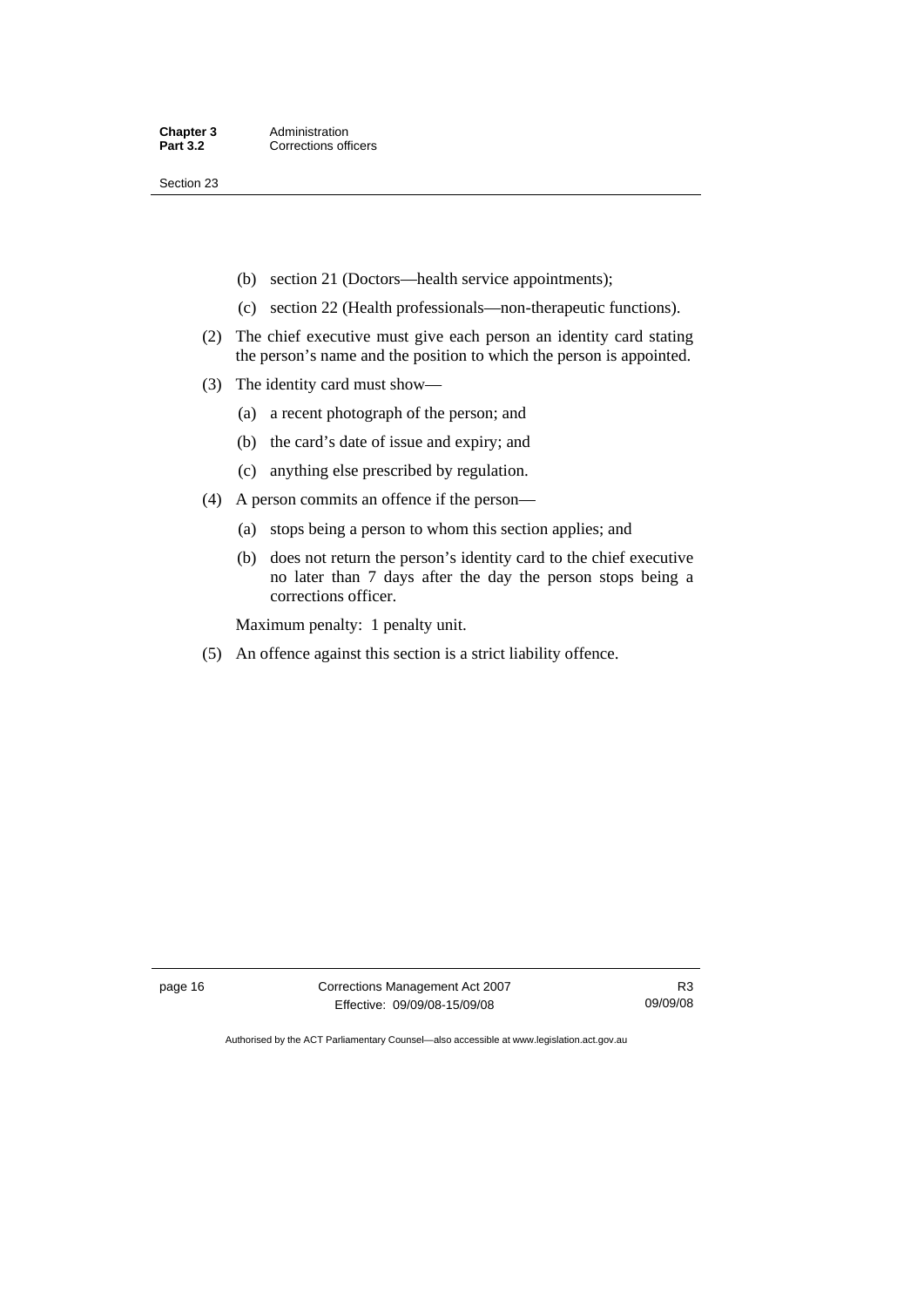Administration **Chapter 3**  Correctional centres

## <span id="page-30-0"></span>**Part 3.3 Correctional centres**

#### **24 Correctional centres—declaration**

- (1) The Minister may declare a place to be a correctional centre.
- (2) A declaration is a notifiable instrument.

#### **Examples of declarations**

- 1 the declaration of a place, including a buffer zone surrounding a secure perimeter, to be a correctional centre
- 2 a declaration of a place to be a correctional centre for full-time detention, or for a stated time and purpose, eg a temporary correctional centre for remandees
- *Note 1* An example is part of the Act, is not exhaustive and may extend, but does not limit, the meaning of the provision in which it appears (see Legislation Act, s 126 and s 132).
- *Note 2* A notifiable instrument must be notified under the Legislation Act.
- *Note 3* The power to make an instrument includes power to make different provisions in relation to different matters or different classes of matters, and provisions that apply differently by reference to stated exceptions or factors (see Legislation Act, s 48).

#### **25 Correctional centres—arrangements with NSW**

- (1) The Chief Minister may make arrangements with the Governor of New South Wales in relation to keeping full-time detainees at a NSW correctional centre.
- (2) The arrangements may include provision for—
	- (a) the exercise by NSW officers of functions in relation to full-time detainees kept at a NSW correctional centre; and
	- (b) reports by NSW officers about the exercise of those functions.

R3 09/09/08 Corrections Management Act 2007 Effective: 09/09/08-15/09/08

page 17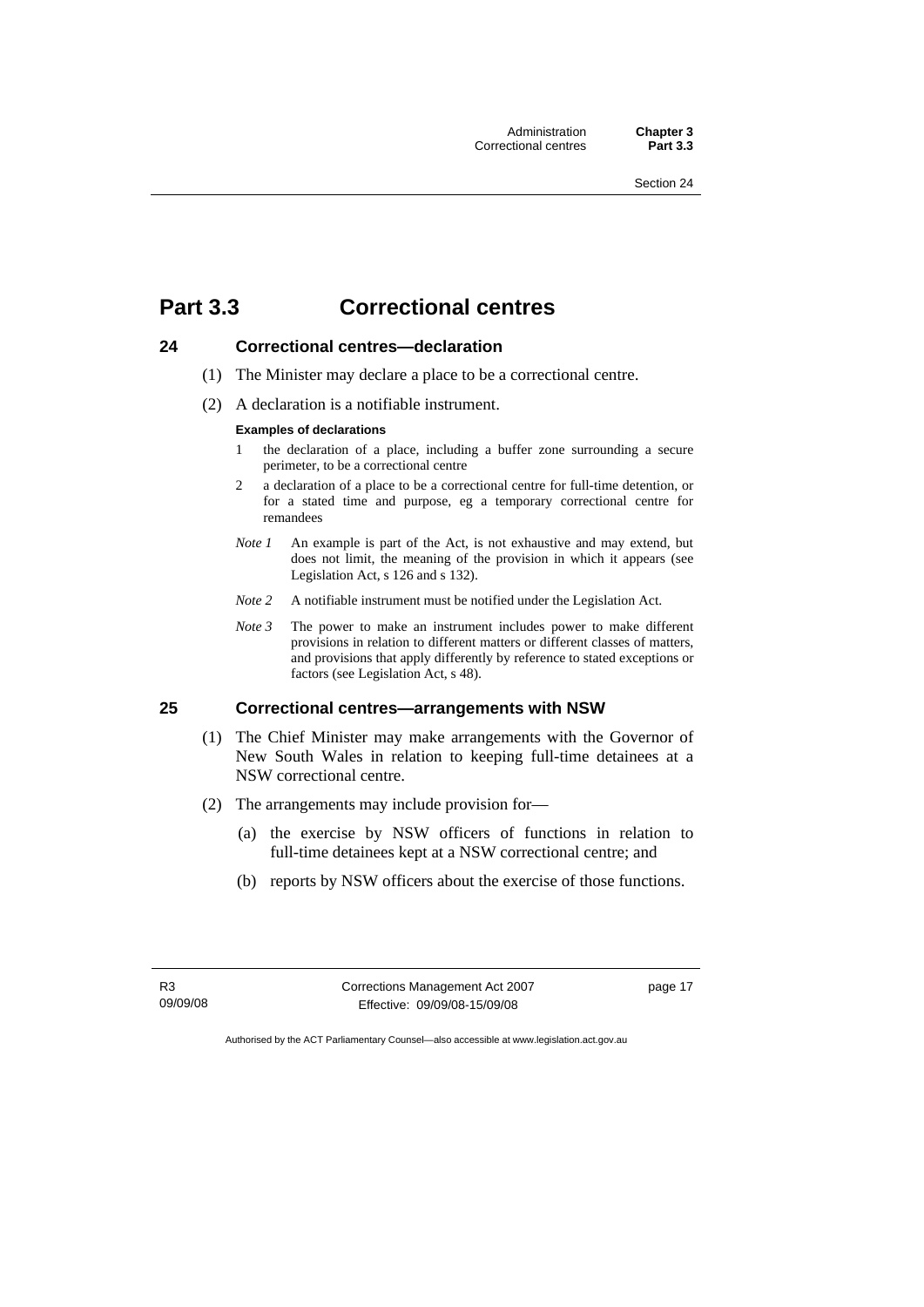Section 25

(3) In this section:

*NSW officer* means an officer or other person having authority under the *Crimes (Administration of Sentences) Act 1999* (NSW) to exercise a function in relation to a full-time detainee.

*Note* The *Crimes (Sentence Administration) Act 2005*, pt 4.3 (Full-time detention in NSW) provides for the removal of full-time detainees to NSW correctional centres.

page 18 Corrections Management Act 2007 Effective: 09/09/08-15/09/08

R3 09/09/08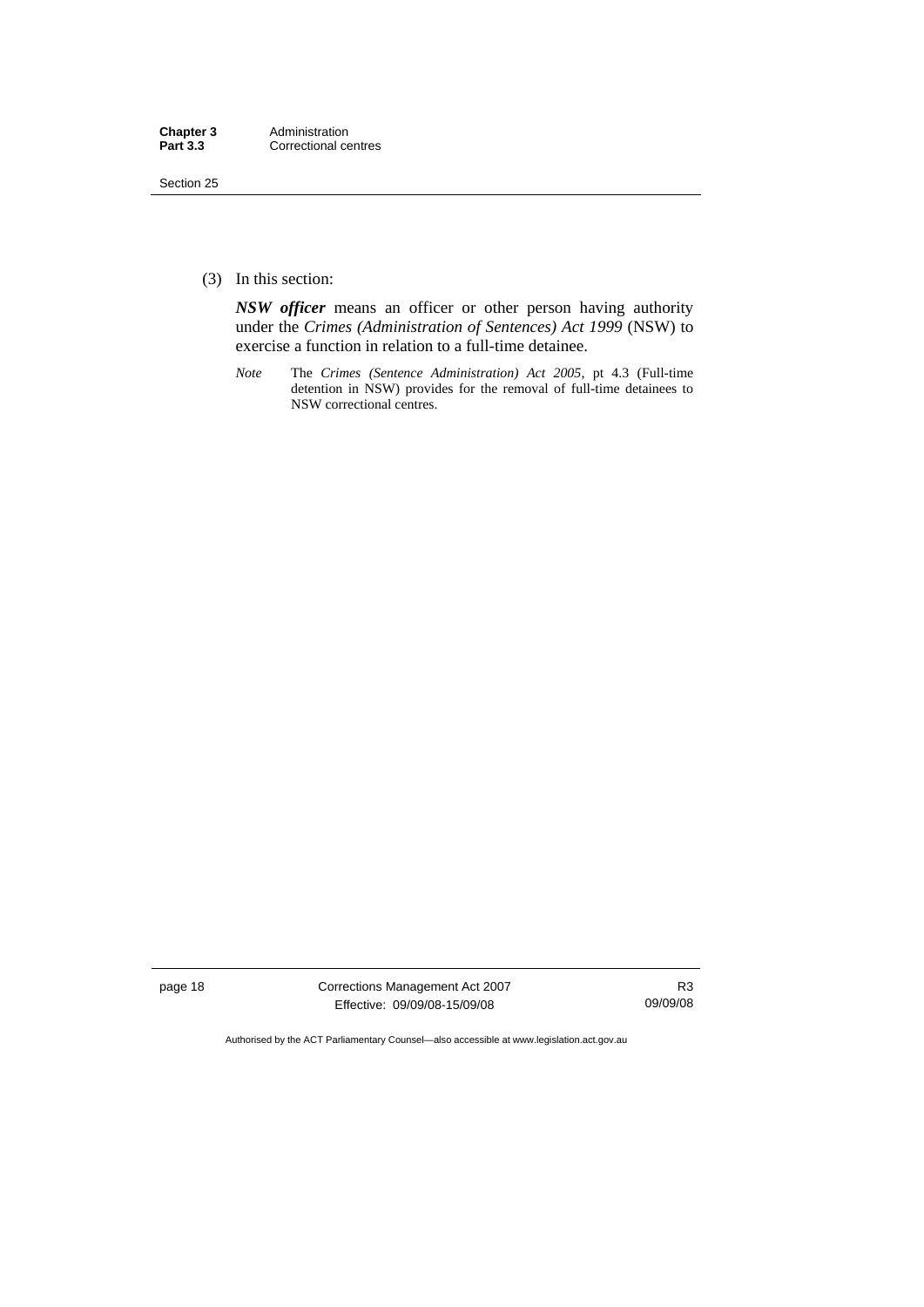# <span id="page-32-0"></span>**Part 3.4 Administration—special provisions**

#### **26 Declaration of emergency**

- (1) This section applies if the chief executive believes, on reasonable grounds, that an emergency (including an imminent emergency) exists in relation to a correctional centre that threatens or is likely to threaten—
	- (a) security or good order at the centre; or
	- (b) the safety of anyone at the centre or elsewhere.
- (2) The chief executive may declare that an emergency exists in relation to the correctional centre for a stated period of not more than—
	- (a) 3 days; or
	- (b) if another period is prescribed by regulation—the period prescribed.
- (3) To remove any doubt, the chief executive may make declarations for 2 or more consecutive periods in relation to the same emergency.
- (4) A declaration commences when it is made, unless it provides for a later commencement.
- (5) A declaration—
	- (a) is a notifiable instrument; and
	- (b) must be notified under the Legislation Act no later than the day after the day it is made.

R3 09/09/08 Corrections Management Act 2007 Effective: 09/09/08-15/09/08

page 19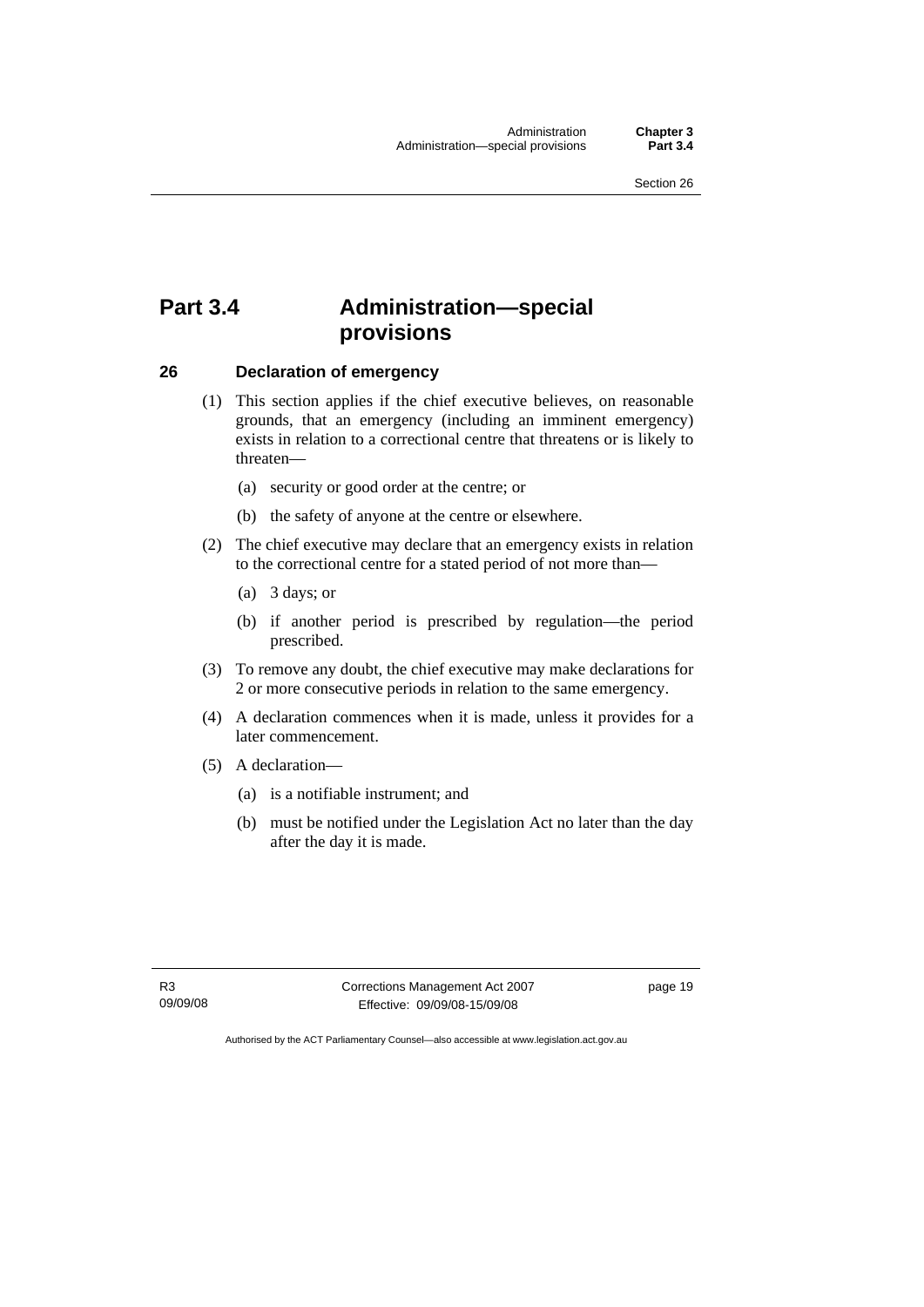<span id="page-33-0"></span>Section 27

#### **27 Emergency powers**

- (1) While an emergency is declared under section 26 in relation to a correctional centre, the chief executive may do 1 or more of the following:
	- (a) restrict any work or activity at the centre;
	- (b) restrict access in, or to or from, the centre or any part of the centre;
	- (c) restrict communications between a detainee and anyone else;
	- (d) authorise a police officer or public servant to exercise any function exercisable by a corrections officer under this Act in accordance with any direction by the chief executive.
- (2) The chief executive must ensure that action taken under this section is necessary and reasonable in the circumstances.

#### **28 Arrangements with police**

- (1) The chief executive may make arrangements with the chief police officer for police assistance in relation to the administration of the following Acts:
	- (a) the *Crimes (Sentencing) Act 2005*;
	- (b) the *Crimes (Sentence Administration) Act 2005*;
	- (c) this Act.
- (2) Subject to any arrangement under this section, the chief police officer must comply, as far as practicable, with any request by the chief executive for police assistance mentioned in subsection (1).
- (3) A police officer providing assistance under this section may exercise any function exercisable by a corrections officer under an Act mentioned in subsection (1) in accordance with any direction by the chief executive.

page 20 Corrections Management Act 2007 Effective: 09/09/08-15/09/08 R3 09/09/08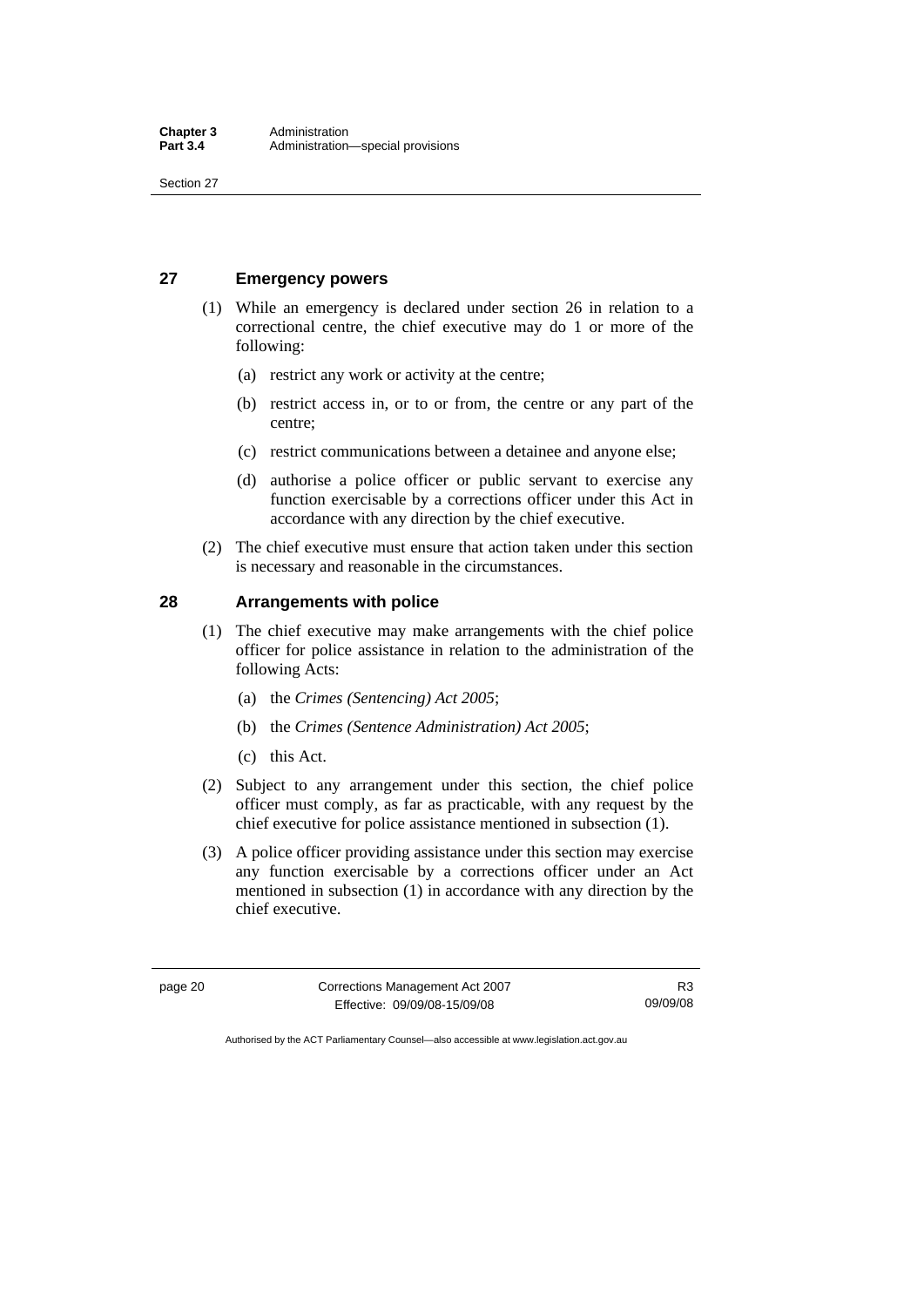# <span id="page-34-0"></span>**Chapter 4 Detention in police and court cells etc**

#### **29 Definitions—ch 4**

(1) In this chapter:

*chief executive* means—

- (a) for a detainee (other than a young detainee)—the chief executive responsible for this Act;
- (b) for a young detainee—the chief executive responsible for the *Children and Young People Act 2008*.

*court cell* means a cell (however described) for the detention of a person at a court.

*police cell* means a cell (however described) for the detention of a person at a police station.

*young detainee*—see the *Children and Young People Act 2008*, section 95.

- (2) In this chapter—
	- (a) a reference to a *correctional centre* is, in relation to the custody or detention of a young detainee, a reference to a detention place under the *Children and Young People Act 2008*; and
	- (b) a reference to a *corrections officer* is, in relation to the custody or detention of a young detainee, a reference to a youth detention officer under the *Children and Young People Act 2008*.

R3 09/09/08 Corrections Management Act 2007 Effective: 09/09/08-15/09/08

page 21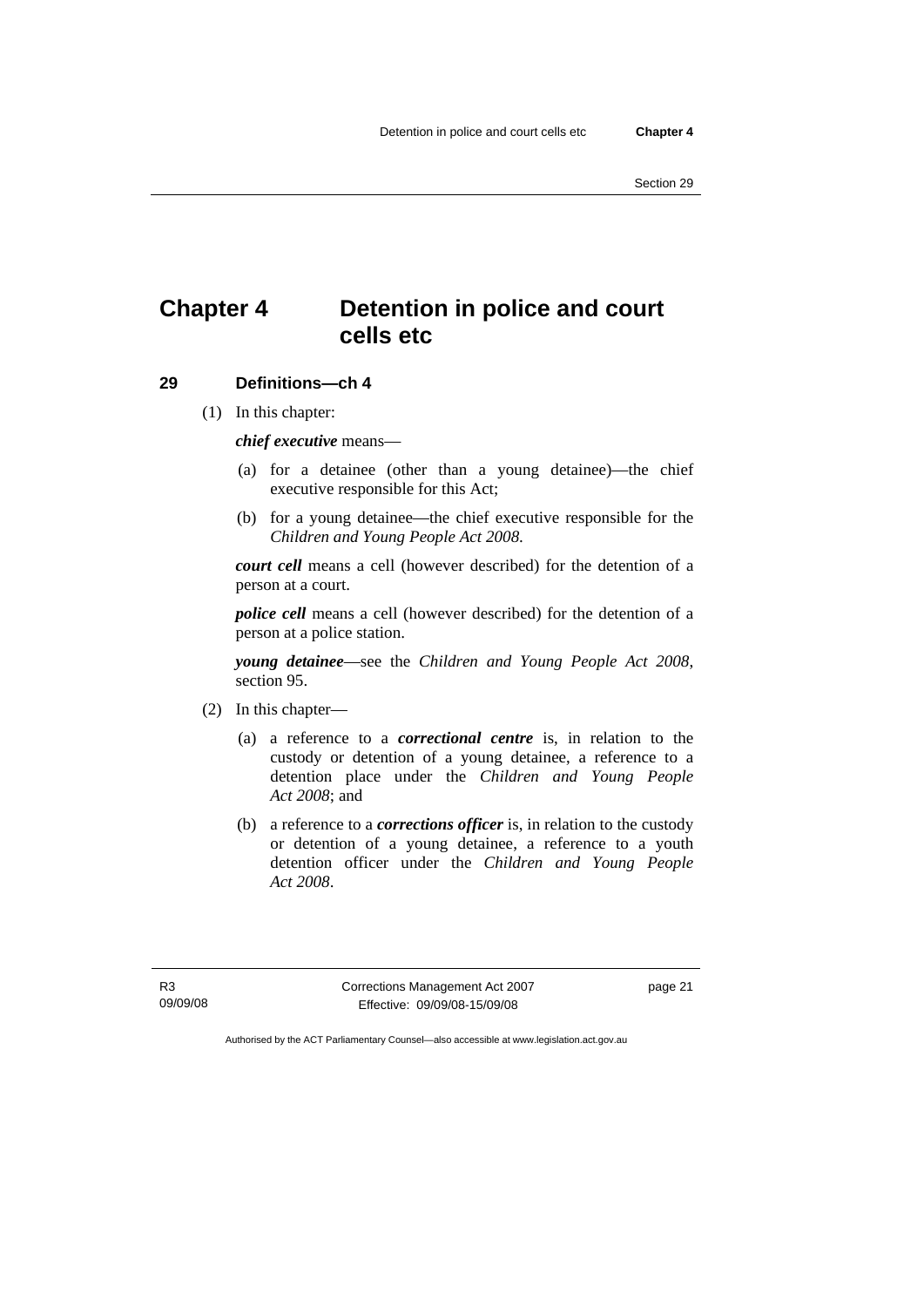#### <span id="page-35-0"></span>**30 Detention in police cells**

- (1) A person lawfully required to be in police custody may, for the purposes of the custody, be detained at a police cell.
- (2) However, a person lawfully required to be in police custody must not be detained continuously at a police cell for a period longer than the following period (the *allowed period*):
	- (a) for a detainee (other than a young detainee)—36 hours;
	- (b) for a young detainee—12 hours.
- (3) If a person is lawfully required to remain in police custody for a period longer than the allowed period, the chief police officer may direct that the person be transferred to the custody of the chief executive for the purposes of the police custody.
- (4) The direction by the chief police officer—
	- (a) authorises the chief executive to have custody of the person under the direction; and
	- (b) requires the chief executive to do the following:
		- (i) take the person into custody;
		- (ii) arrange for the person's admission to a correctional centre;
		- (iii) keep the person in custody under full-time detention under the direction;
		- (iv) provide for police access to the person;
		- (v) return the person to the custody of the chief police officer as required by the direction.
- (5) To remove any doubt, the person is also taken to remain in police custody while in custody under subsection (4).

page 22 Corrections Management Act 2007 Effective: 09/09/08-15/09/08

R3 09/09/08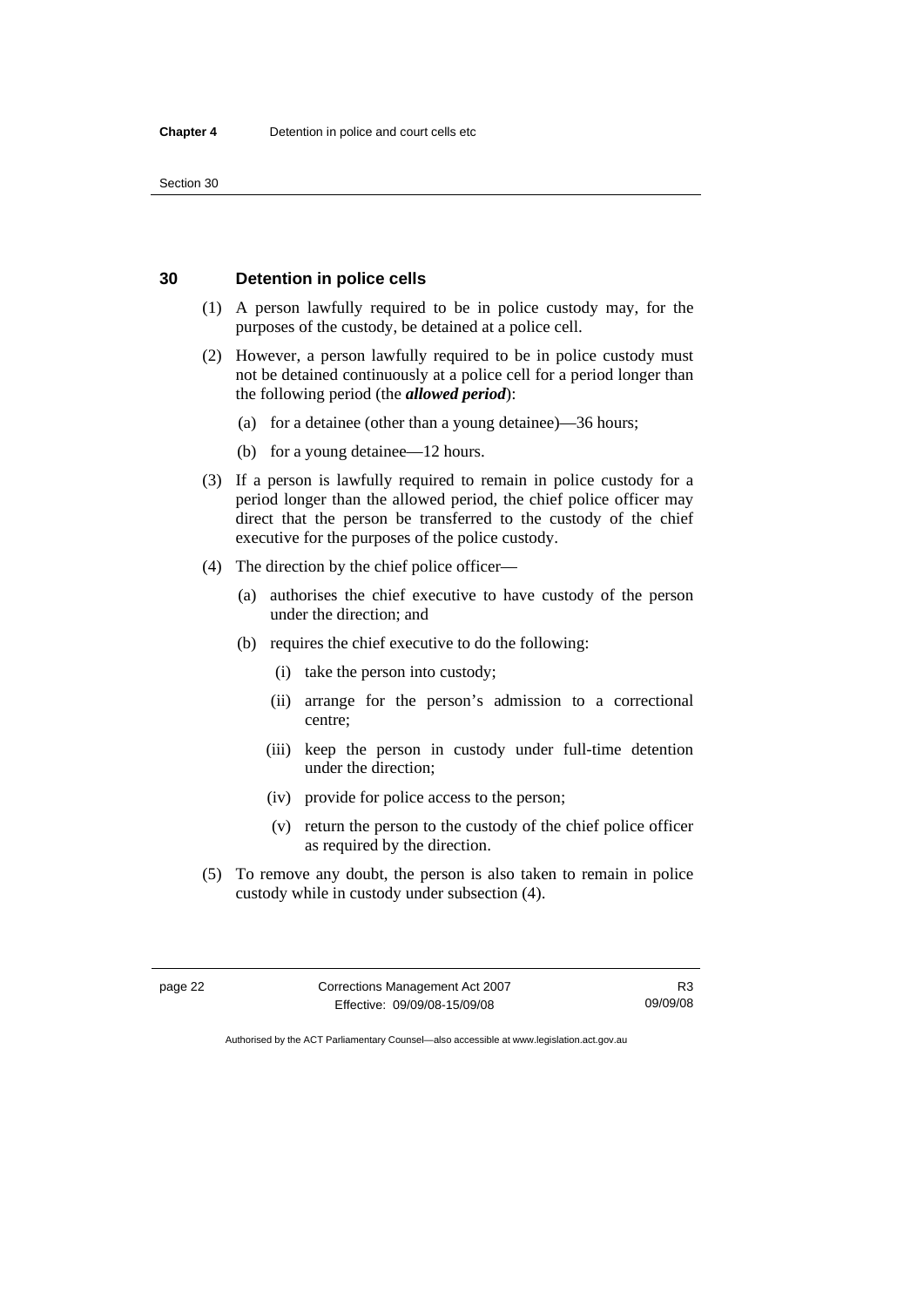# **31 Detention in police cells—search powers etc**

- (1) The chief police officer may direct a police officer to conduct a scanning search, frisk search, ordinary search or strip search of a person detained at a police cell.
- (2) For the application of this section to a detainee (other than a young detainee), part 9.4 (Searches) and part 9.5 (Seizing property) apply as if the direction, search or seizure occurred under the relevant part in relation to a detainee at a correctional centre.
- (3) For the application of this section to a young detainee, the following provisions of the *Children and Young People Act 2008* apply as if the direction, search or seizure occurred under the relevant part in relation to a young detainee at a detention place:
	- (a) part 7.1 (Preliminary—ch 7);
	- (b) part 7.2 (Searches generally);
	- (c) part 7.3 (Scanning, frisking and ordinary searches);
	- (d) part 7.4 (Strip searches—young detainees);
	- (e) part 7.9 (Seizing property).

# **U** 31A Detention in police cells—additional provisions for young **detainees**

- (1) This section applies if a young detainee is detained at a police cell under section 30.
- (2) The chief police officer must ensure that the young detainee—
	- (a) is kept separate from adult detainees; and
	- (b) has prompt access to medical and legal assistance; and
	- (c) is told, in language and a way he or she can readily understand, about the reason for the detention and the procedures that apply; and

R3 09/09/08 Corrections Management Act 2007 Effective: 09/09/08-15/09/08

page 23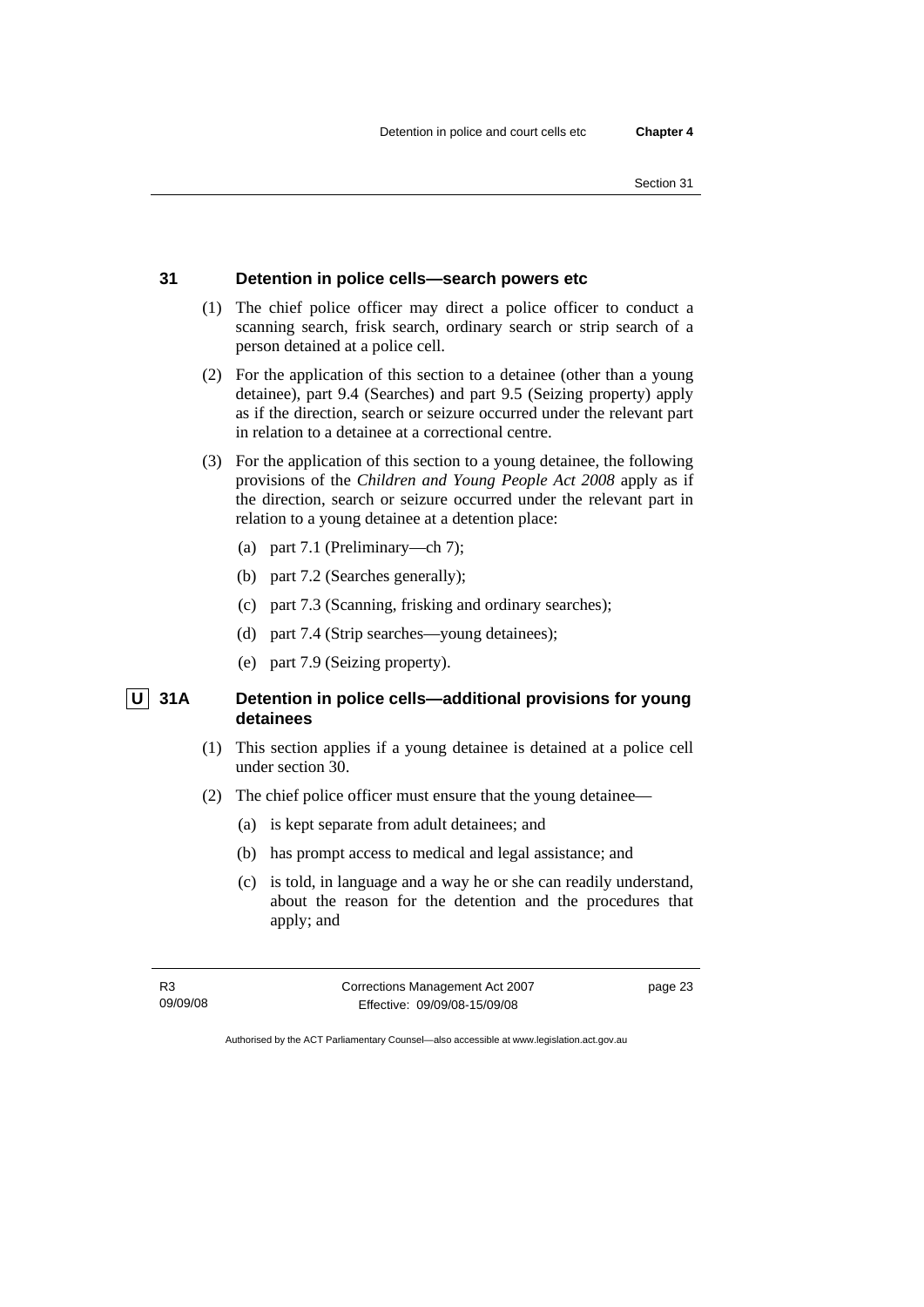- (d) is able to contact and be contacted by each of the following:
	- (i) a commissioner exercising functions under the *Human Rights Commission Act 2005*;
	- (ii) the public advocate;
	- (iii) the ombudsman.
- *Note* The *Crimes Act 1914* (Cwlth), pt 1C contains provisions about investigation of offences (including about periods of arrest and obligations of investigating officials) that apply to indictable offences against ACT laws.

In particular, that Act, s 23Q provides that a person who is under arrest or a protected suspect must be treated with humanity and with respect for human dignity, and must not be subjected to cruel, inhuman or degrading treatment.

#### **32 Other police powers not limited**

To remove any doubt, section 30 and section 31 are additional to, and do not limit, any other provision relating to a police function under a territory law or a law of the Commonwealth, a State or another Territory.

#### **33 Detention in court cells**

(1) This section applies to a person who is—

- (a) in the chief executive's custody but not admitted as a detainee at a correctional centre; and
- (b) required to attend a court.
- (2) The chief executive may direct that the person be detained at a court cell in the custody of a corrections officer for the purposes of the person's attendance at the court.
	- *Note* If the person is a young offender who is under 18 years old, he or she must not be placed in a room with an adult who is under detention (see *Children and Young People Act 2008*, s 100).

| page 24 | Corrections Management Act 2007 | R3       |
|---------|---------------------------------|----------|
|         | Effective: 09/09/08-15/09/08    | 09/09/08 |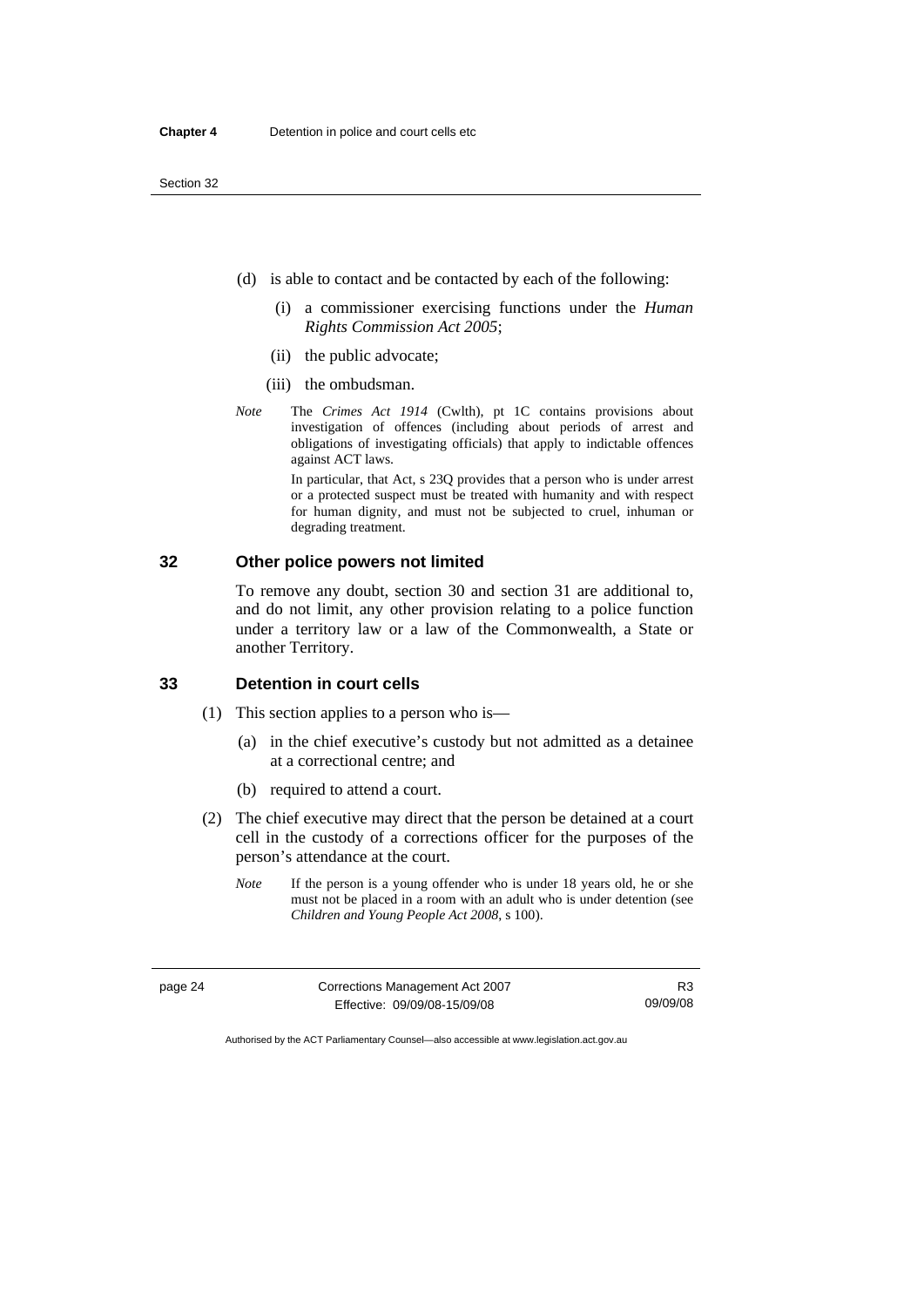- (3) However, the person must not be detained continuously at a court cell for a period longer than the following period (the *allowed period*):
	- (a) for a detainee (other than a young detainee)—36 hours;
	- (b) for a young detainee—12 hours.
- (4) If the person is required to remain in detention for a period longer than the allowed period for the court attendance, the chief executive must—
	- (a) arrange for the person's admission to a correctional centre; and
	- (b) keep the person in custody under full-time detention for the attendance; and
	- (c) take the person to the court as required by the court.
- (5) While detained at a court cell under this section—
	- (a) a detainee (other than a young detainee) is taken to be a detainee for all purposes under this Act; and
	- (b) a young detainee is taken to be a young detainee for all purposes under the *Children and Young People Act 2008*.

# **33A Detention in court cells—additional provisions for young detainees**

- (1) This section applies if a young detainee is detained at a court cell under section 33.
- (2) The chief executive must ensure that the young detainee—
	- (a) is kept separate from adult detainees; and
	- (b) has prompt access to medical and legal assistance; and
	- (c) is told, in language and a way he or she can readily understand, about the reason for the detention and the procedures that apply; and

R3 09/09/08 Corrections Management Act 2007 Effective: 09/09/08-15/09/08

page 25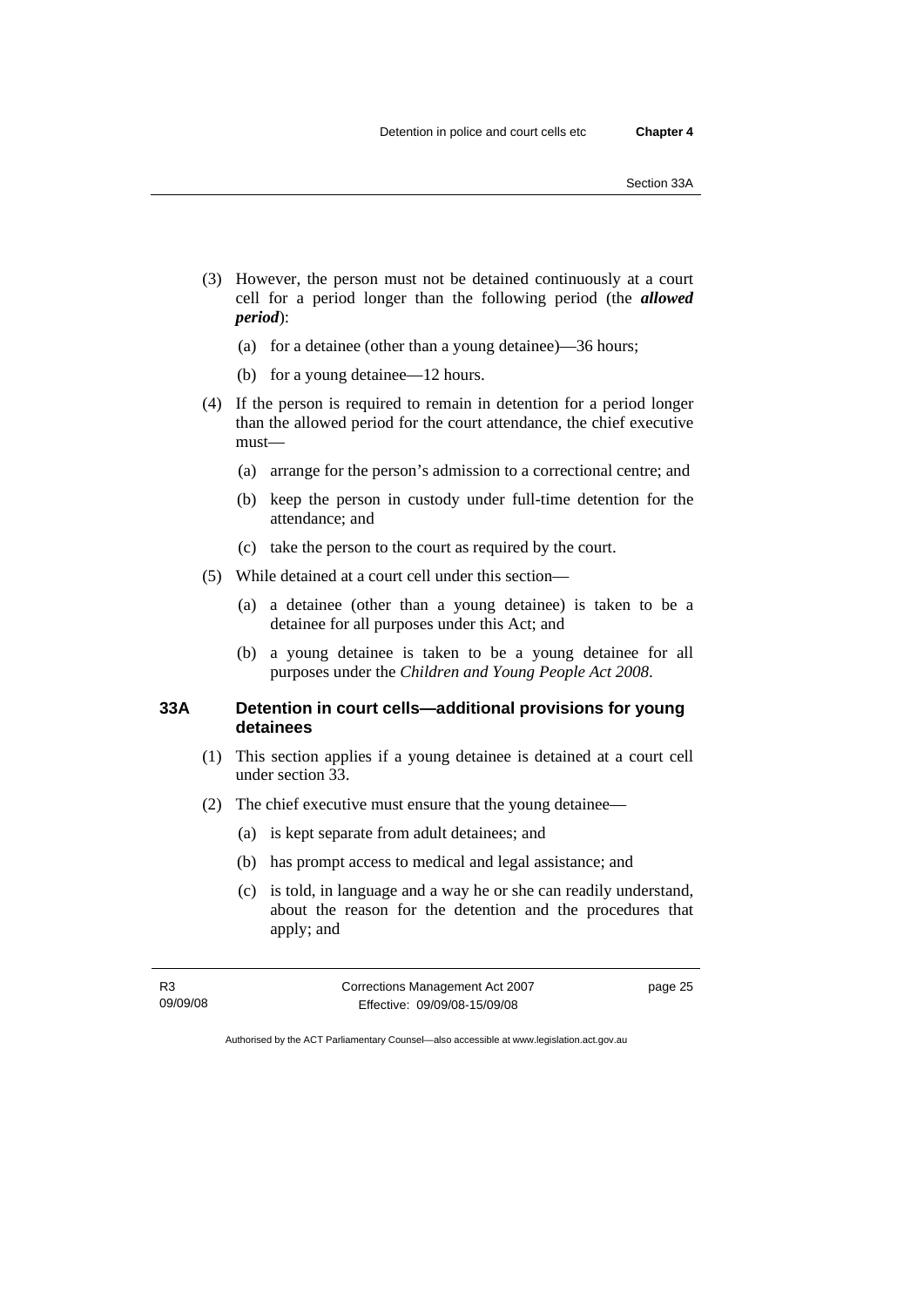- (d) is able to contact and be contacted by each of the following:
	- (i) a commissioner exercising functions under the *Human Rights Commission Act 2005*;
	- (ii) the public advocate;
	- (iii) the ombudsman.

#### **34 Detainees accommodated away from correctional centre**

 (1) This section applies if the chief executive believes, on reasonable grounds, that circumstances exist in relation to a correctional centre that make it necessary or prudent for a detainee admitted at the centre to be accommodated temporarily away from the centre.

#### **Examples**

- 1 where a correctional centre cannot properly accommodate any more detainees
- 2 where there is an outbreak of disease or violent behaviour at a correctional centre
- 3 where a detainee is being transferred to or from a correctional centre or other place and needs accommodation in transit
- *Note* An example is part of the Act, is not exhaustive and may extend, but does not limit, the meaning of the provision in which it appears (see Legislation Act, s 126 and s 132).
- (2) The chief executive may declare that this section applies in relation to the correctional centre for a stated period.
- (3) A declaration is a notifiable instrument.

*Note* A notifiable instrument must be notified under the Legislation Act.

- (4) The chief executive may direct that, while a declaration is in force in relation to a correctional centre, a detainee at the centre be detained—
	- (a) at a police cell in the custody of a police officer; or
	- (b) at a court cell in the custody of a corrections officer.

| page 26 | Corrections Management Act 2007 | R3       |
|---------|---------------------------------|----------|
|         | Effective: 09/09/08-15/09/08    | 09/09/08 |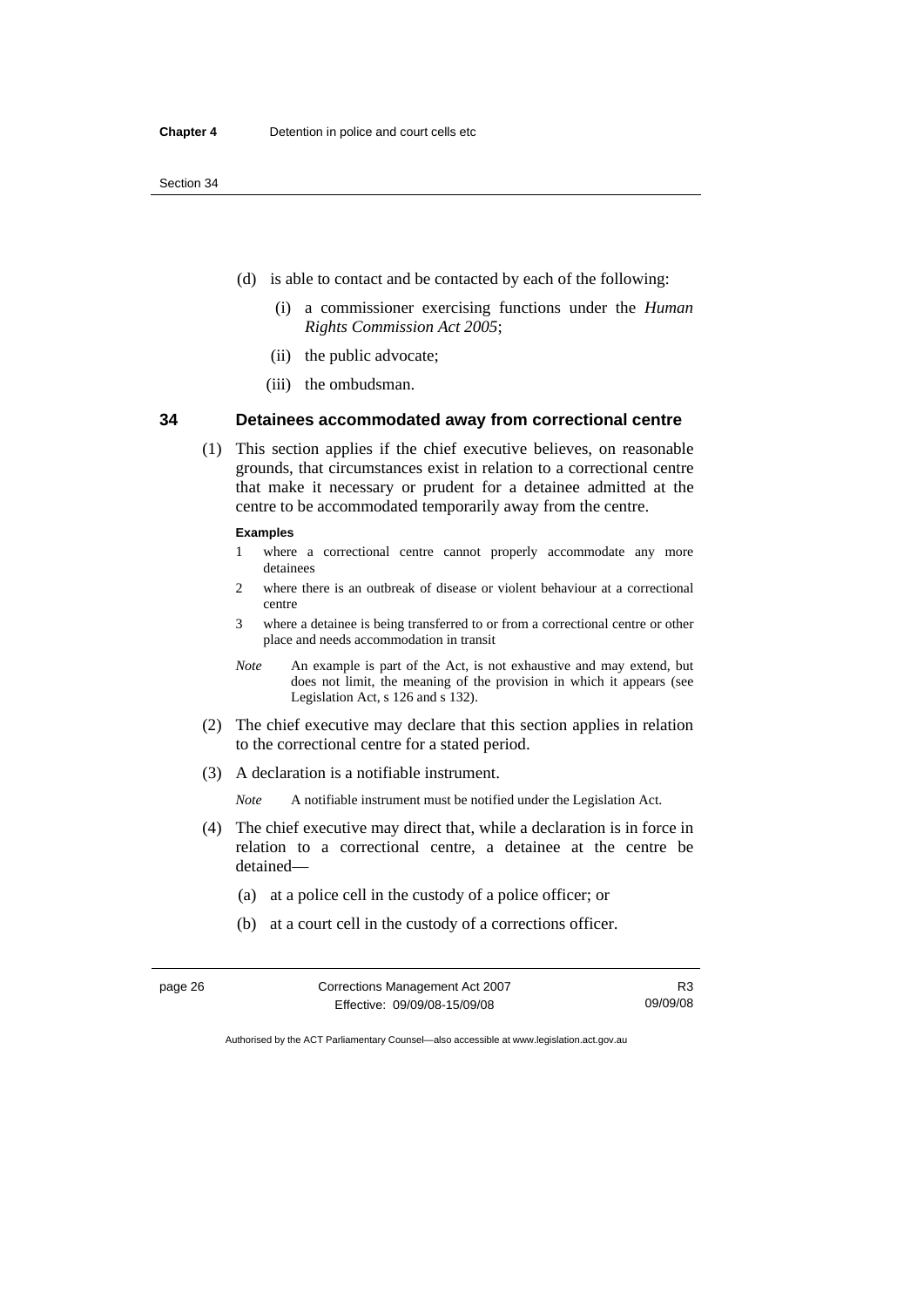- (5) The period of detention at a police cell or court cell is not limited by section 30 or section 33.
- (6) To remove any doubt, while detained under this section—
	- (a) a detainee (other than a young detainee) remains a detainee for all purposes under this Act; and
	- (b) a young detainee remains a young detainee for all purposes under the *Children and Young People Act 2008*.

Corrections Management Act 2007 Effective: 09/09/08-15/09/08

page 27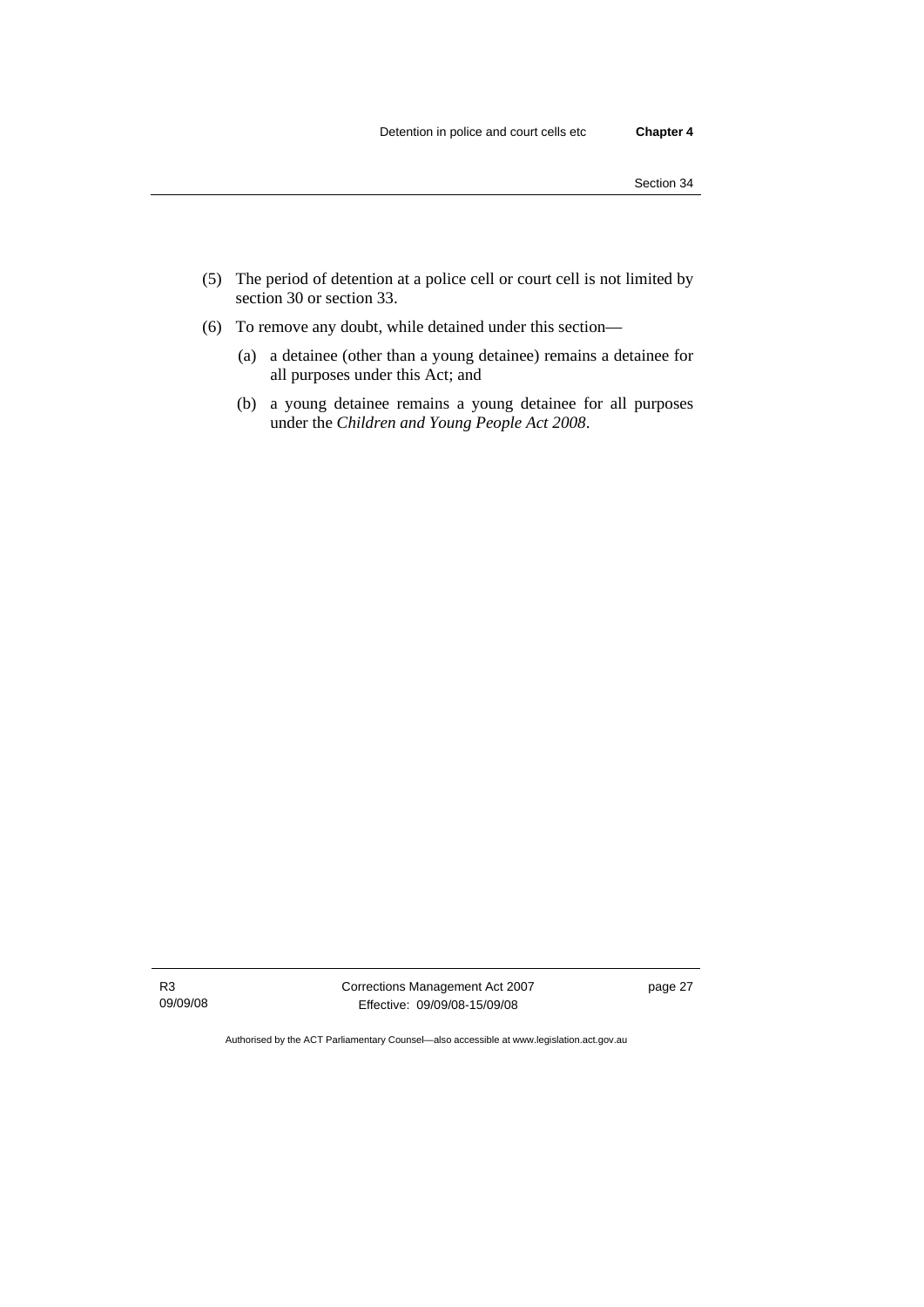# **Chapter 5 Escorting detainees**

# **35 Escort officer functions etc**

- (1) This section applies if, under a law in force in the ACT, a person required to be held in the chief executive's custody is to be escorted anywhere by an escort officer.
- (2) To remove any doubt—
	- (a) the escort officer is authorised to have custody of the person for the purpose of escorting the person; and
	- (b) the person is also taken to be in the chief executive's custody; and
	- (c) a corrections officer acting as the escort officer may, for the purpose of escorting the person, exercise any function under this Act that the officer may exercise in relation to a detainee admitted at a correctional centre.

#### **Examples of functions—par (c)**

- 1 functions given to the officer under section 20 (Corrections officers functions) or delegated to the officer by the chief executive (for example, giving directions to detainees)
- 2 the officer's functions under part 9.4 (Searches) or part 9.7 (Use of force)
- *Note* An example is part of the Act, is not exhaustive and may extend, but does not limit, the meaning of the provision in which it appears (see Legislation Act, s 126 and s 132).

# **36 Escorting arrested person to court etc**

- (1) This section applies if a person arrested by a police officer—
	- (a) has not been released on bail; and
	- (b) is in police custody; and

| page 28 | Corrections Management Act 2007 |          |
|---------|---------------------------------|----------|
|         | Effective: 09/09/08-15/09/08    | 09/09/08 |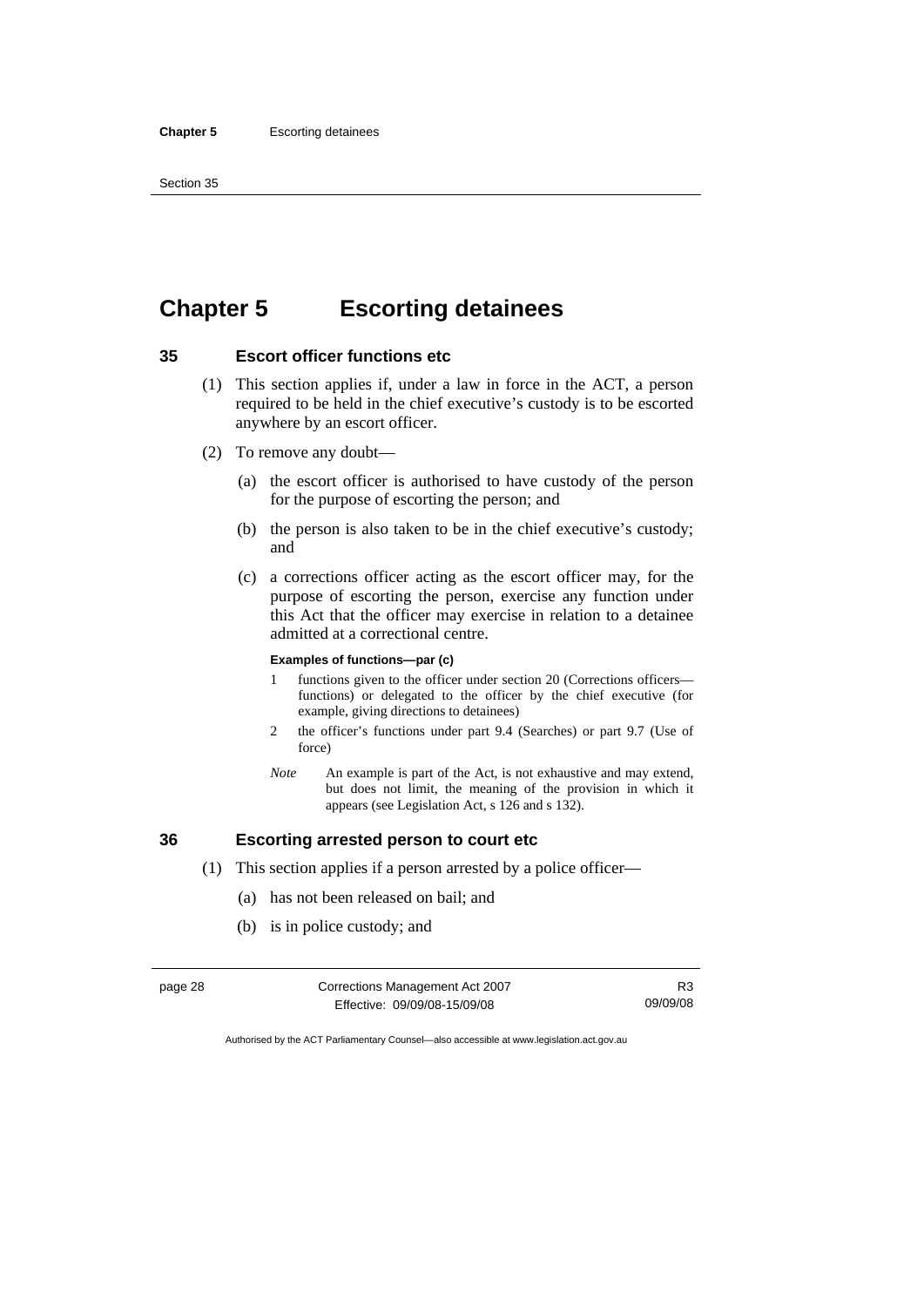- (c) is required by law to be brought before a court or tribunal.
- (2) A police officer may request an escort officer to bring the person before the court or tribunal.
- (3) The escort officer must bring the person before the court or tribunal and, for that purpose, may—
	- (a) take the person into custody; and
	- (b) arrange for the person to be detained under this Act until the person is brought before the court or tribunal.

#### **37 Custody etc during proceedings**

Subject to any order or direction of a court, an escort officer who is required to bring a person before a court must, as far as practicable—

- (a) ensure the safe custody and welfare of the person for the purposes of the proceeding; and
- (b) ensure that the person does not obstruct or hinder the proceeding.

# **38 Executing warrants of imprisonment or remand etc**

- (1) The chief executive may make escort officers available to attend on a court or tribunal—
	- (a) to take a person into custody; or
	- (b) to arrange for a person to be kept in custody; or
	- (c) to transfer or otherwise deal with a person.
- (2) An order or direction of the court addressed to all escort officers—
	- (a) is taken to be addressed to each escort officers; and
	- (b) may be executed by any escort officers.

R3 09/09/08 Corrections Management Act 2007 Effective: 09/09/08-15/09/08

page 29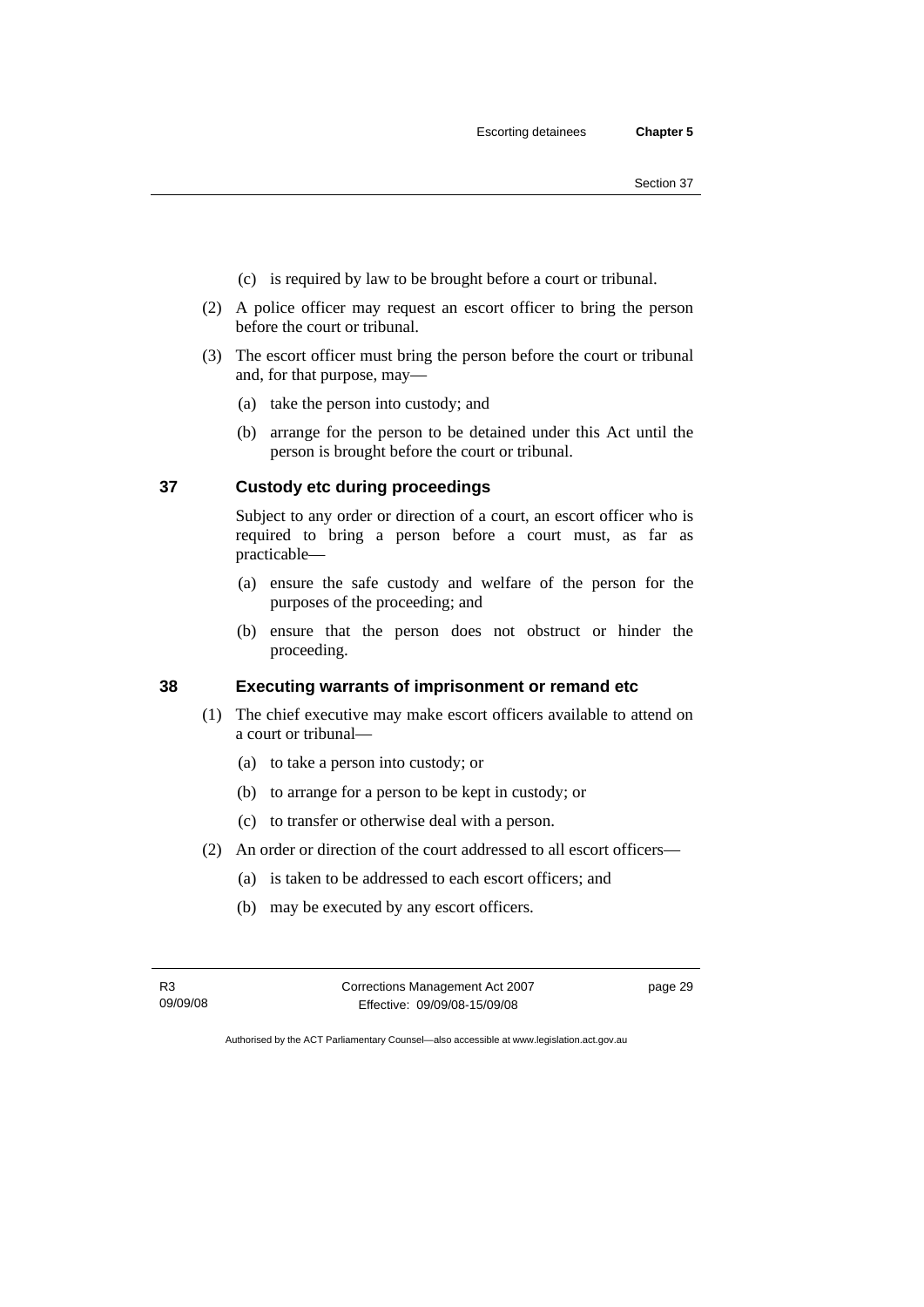#### **39 Other powers not limited**

To remove any doubt, this chapter is additional to, and does not limit, any other provision relating to the escorting of detainees under a territory law or a law of the Commonwealth, a State or another territory.

#### **Examples of other provisions**

- 1 The *Crimes Sentence (Administration) Act 2005*, part 3.3 (Committal miscellaneous)—
	- section 20 (Directions to escort officers)
	- section 21 (Orders to bring offender or remandee before court etc).
- 2 A law of a State relating to the escort of prisoners through the ACT.
- *Note* An example is part of the Act, is not exhaustive and may extend, but does not limit, the meaning of the provision in which it appears (see Legislation Act, s 126 and s 132).

page 30 Corrections Management Act 2007 Effective: 09/09/08-15/09/08

R3 09/09/08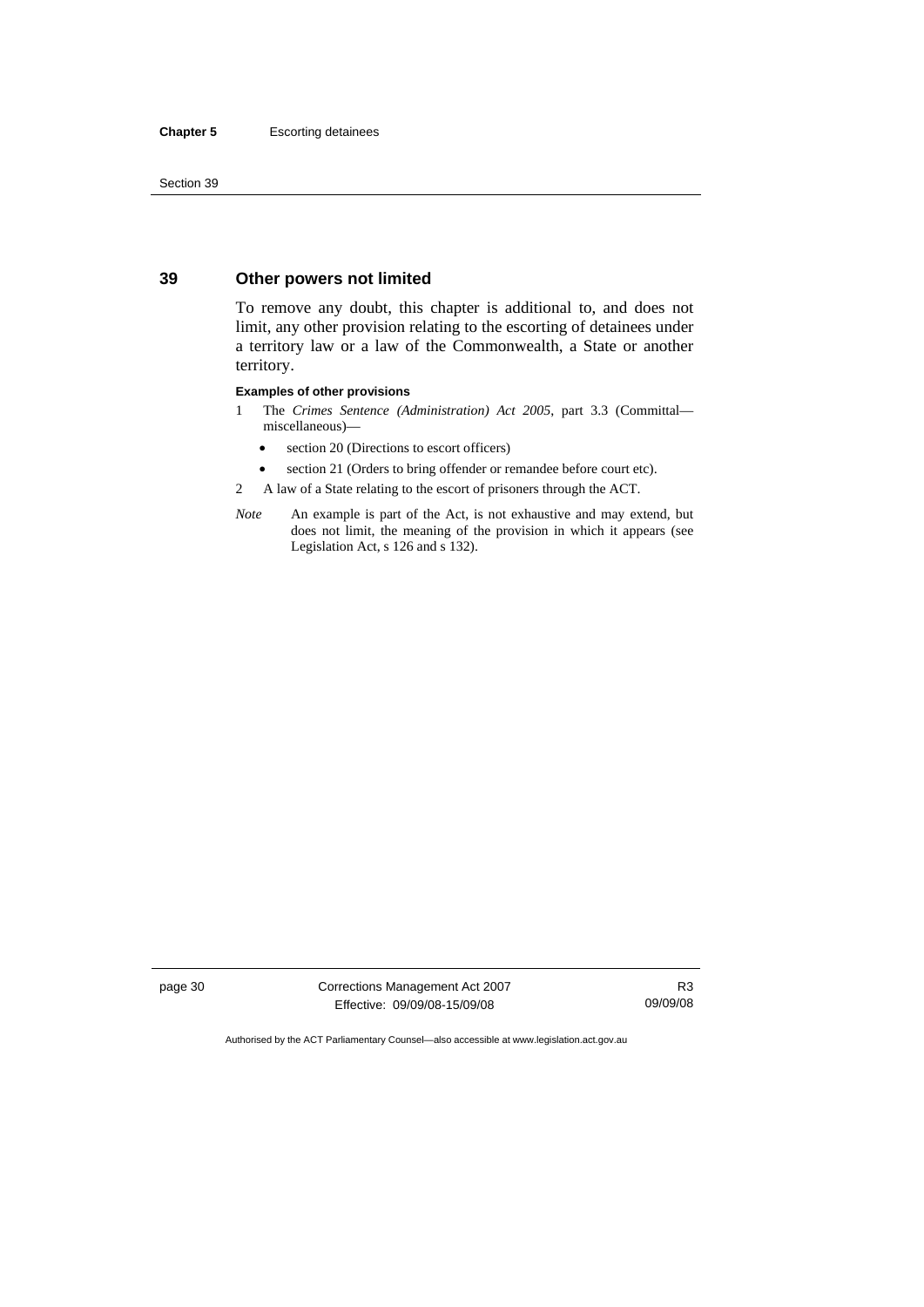# **Chapter 6 Living conditions at correctional centres**

#### *Note to ch 6*

Anything expressed in this chapter to be an entitlement for ch 10 (Discipline) is not affected by anything that happens under that chapter. See s 154 (Meaning of *privilege*) and s 188 (Privileges and entitlements—impact of discipline).

#### **40 Food and drink**

(1) The chief executive must ensure that—

- (a) sufficient nutritional food and drink are provided for detainees to avoid hunger and poor nourishment; and
- (b) meals are provided for detainees at times consistent with the cultural norms of Australia; and
- (c) clean drinking water is provided to meet the needs of detainees.
- (2) The chief executive must also ensure, as far as practicable, that allowance is made for the religious, spiritual and cultural needs of detainees in relation to the provision of food and drink.
- (3) If a doctor, other than a doctor appointed under section 22 (Health professionals—non-therapeutic functions), prescribes a particular diet for a detainee, the chief executive must ensure that reasonable steps are taken to provide the detainee with the diet.
- (4) For chapter 10 (Discipline), subsections (1), (2) and (3) are taken to provide an entitlement for each detainee in relation to food and drink.

R3 09/09/08 Corrections Management Act 2007 Effective: 09/09/08-15/09/08

page 31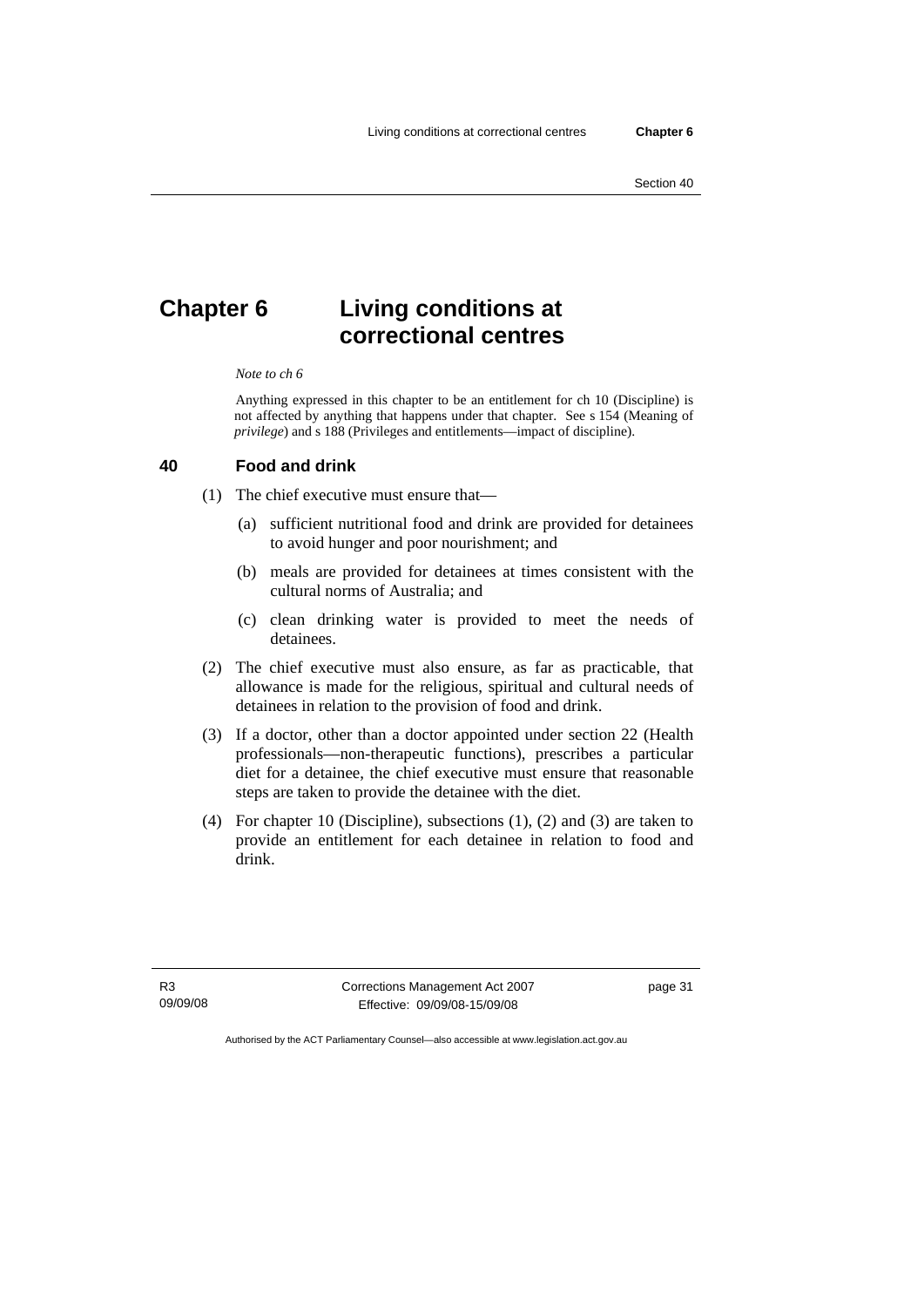- (5) Without limiting section 14 (Corrections policies and operating procedures), a corrections policy or operating procedure may include provision for any of the following:
	- (a) the nutritional standards to be met by food and drink for detainees;
	- (b) the provision of nutritional advice about food and drink provided to detainees;
	- (c) the appointment of a nutritionist.
- (6) For chapter 10 (Discipline), a detainee's entitlement in relation to food and drink includes anything expressed to be an entitlement in a corrections policy or operating procedure made for subsection (5).

#### **41 Clothing**

- (1) The chief executive must ensure that—
	- (a) sufficient, suitable clothing is provided for detainees; and
	- (b) any particular clothing, including a uniform, issued to detainees is not likely to degrade or humiliate detainees.
- (2) The chief executive must also ensure, as far as practicable, that clothing provided for detainees is clean and hygienic.
- (3) For chapter 10 (Discipline), this section is taken to provide an entitlement for each detainee in relation to clothing.

#### **42 Personal hygiene**

- (1) The chief executive must ensure that—
	- (a) toilet facilities and washing or showering facilities are available to detainees; and
	- (b) the facilities are clean, hygienic and private enough to ensure the dignity and self-respect of detainees.

| page 32 | Corrections Management Act 2007 | R3       |
|---------|---------------------------------|----------|
|         | Effective: 09/09/08-15/09/08    | 09/09/08 |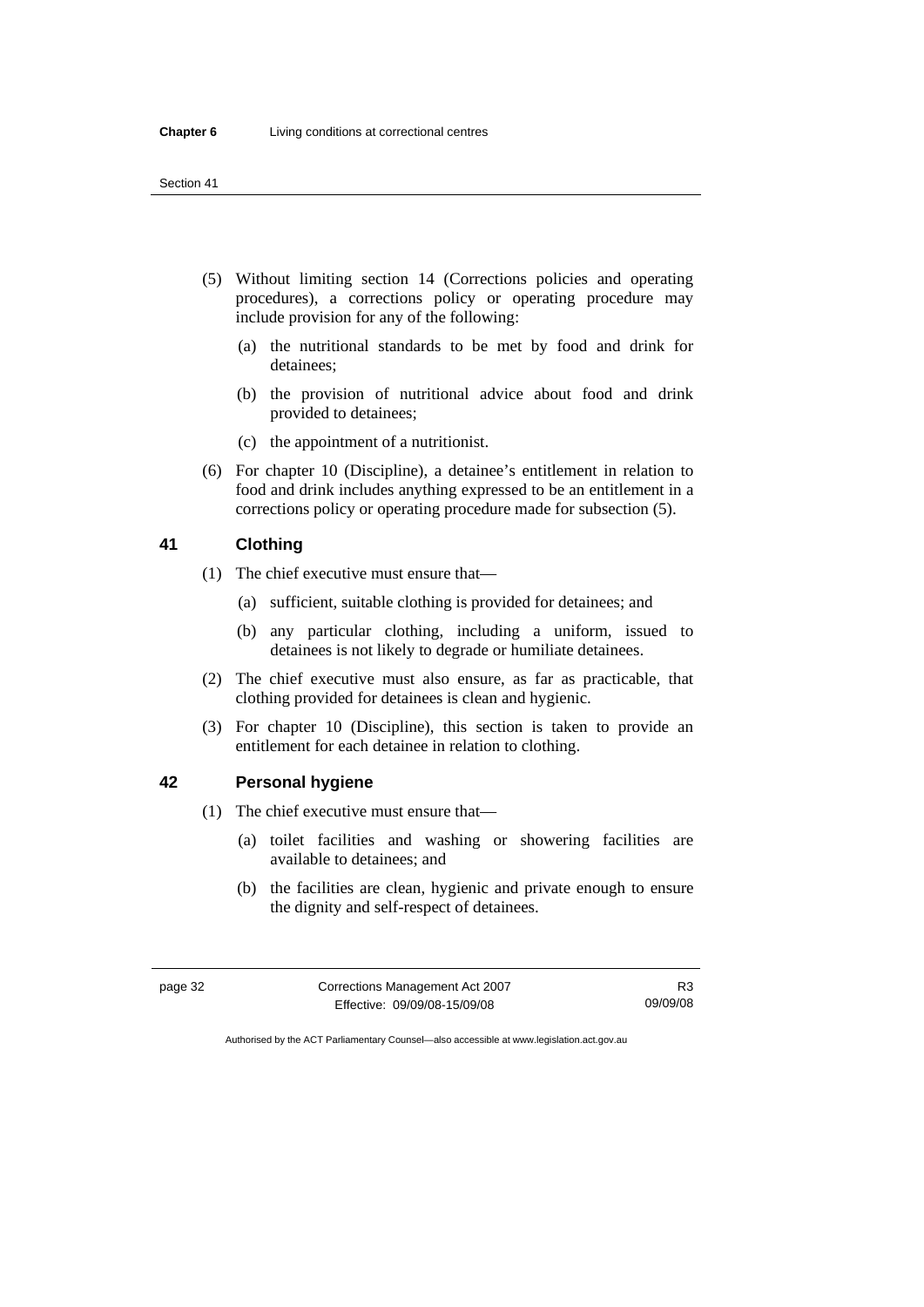(2) For chapter 10 (Discipline), this section is taken to provide an entitlement for each detainee in relation to personal hygiene.

# **43 Sleeping areas**

(1) The chief executive must ensure that—

- (a) detainees have sleeping places, with bed and bedding, suitable for reasonable privacy and comfort; and
- (b) sleeping places, including beds and bedding, are clean and hygienic.
- (2) For chapter 10 (Discipline), this section is taken to provide an entitlement for each detainee in relation to sleeping areas.

# **44 Treatment of convicted and non-convicted detainees**

 (1) Without limiting section 14 (Corrections policies and operating procedures), the chief executive must make a corrections policy or operating procedure providing for different treatment of convicted detainees and non-convicted detainees.

#### **Example**

a corrections policy or operating procedure, in accordance with the following rules of the United Nations *Standard Minimum Rules for the Treatment of Prisoners*, for non-convicted detainees to be able to—

- procure food at own expense (r 87)
- be offered work but not be obliged to work (r 89)
- procure reading and writing material at own expense (r 90)
- visit and be treated by own doctor at own expense (r 91)
- *Note* An example is part of the Act, is not exhaustive and may extend, but does not limit, the meaning of the provision in which it appears (see Legislation Act, s 126 and s 132).
- (2) The chief executive must also ensure that convicted detainees are accommodated separately from non-convicted detainees.

R3 09/09/08 Corrections Management Act 2007 Effective: 09/09/08-15/09/08

page 33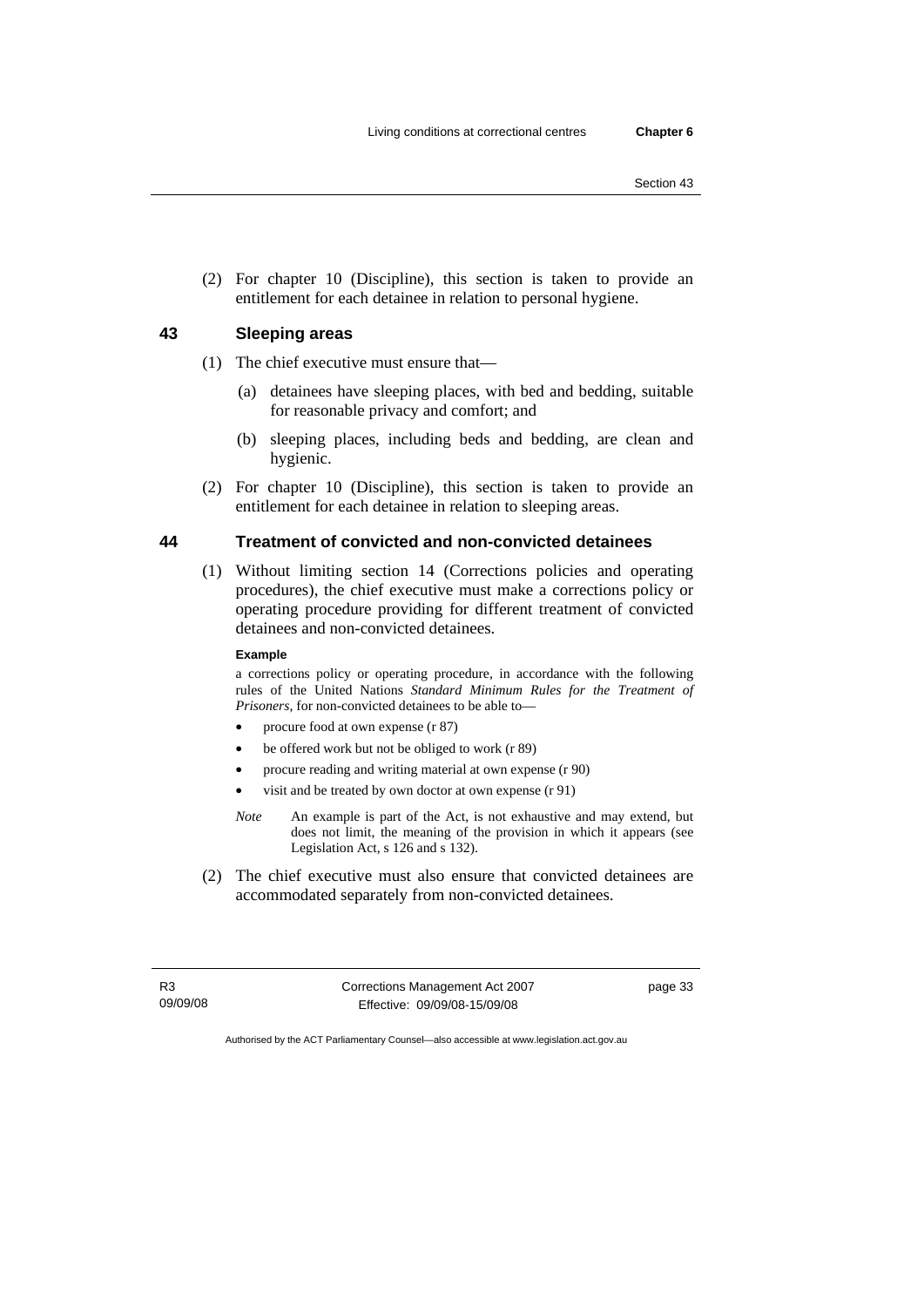- (3) For chapter 10 (Discipline)—
	- (a) a detainee's entitlement in relation to treatment in detention includes anything expressed to be an entitlement in a corrections policy or operating procedure made for subsection (1); and
	- (b) subsection (2) is taken to provide an entitlement for each detainee in relation to accommodation.
- (4) However, the chief executive may give directions for different accommodation of a non-convicted detainee if the chief executive suspects, on reasonable grounds, that is necessary to ensure the safety of the detainee or anyone else.

#### **Example**

Remandee J has served various sentences for violence offences, has an aggressive personality and enjoys bullying other people. The chief executive suspects that other remandees detained with J are highly vulnerable in comparison with J. The chief executive decides that J should be accommodated with convicted offenders.

- *Note* An example is part of the Act, is not exhaustive and may extend, but does not limit, the meaning of the provision in which it appears (see Legislation Act, s 126 and s 132).
- (5) In this section:

*convicted detainee* means a detainee whose detention is because of the detainee's conviction of an offence.

# **45 Access to open air and exercise**

- (1) The chief executive must ensure, as far as practicable, that detainees—
	- (a) have access to the open air for at least 1 hour each day; and
	- (b) can exercise for at least 1 hour each day.
- (2) The standards under subsection (1) may both be satisfied during the same hour on any day.

| page 34 | Corrections Management Act 2007 | R3       |
|---------|---------------------------------|----------|
|         | Effective: 09/09/08-15/09/08    | 09/09/08 |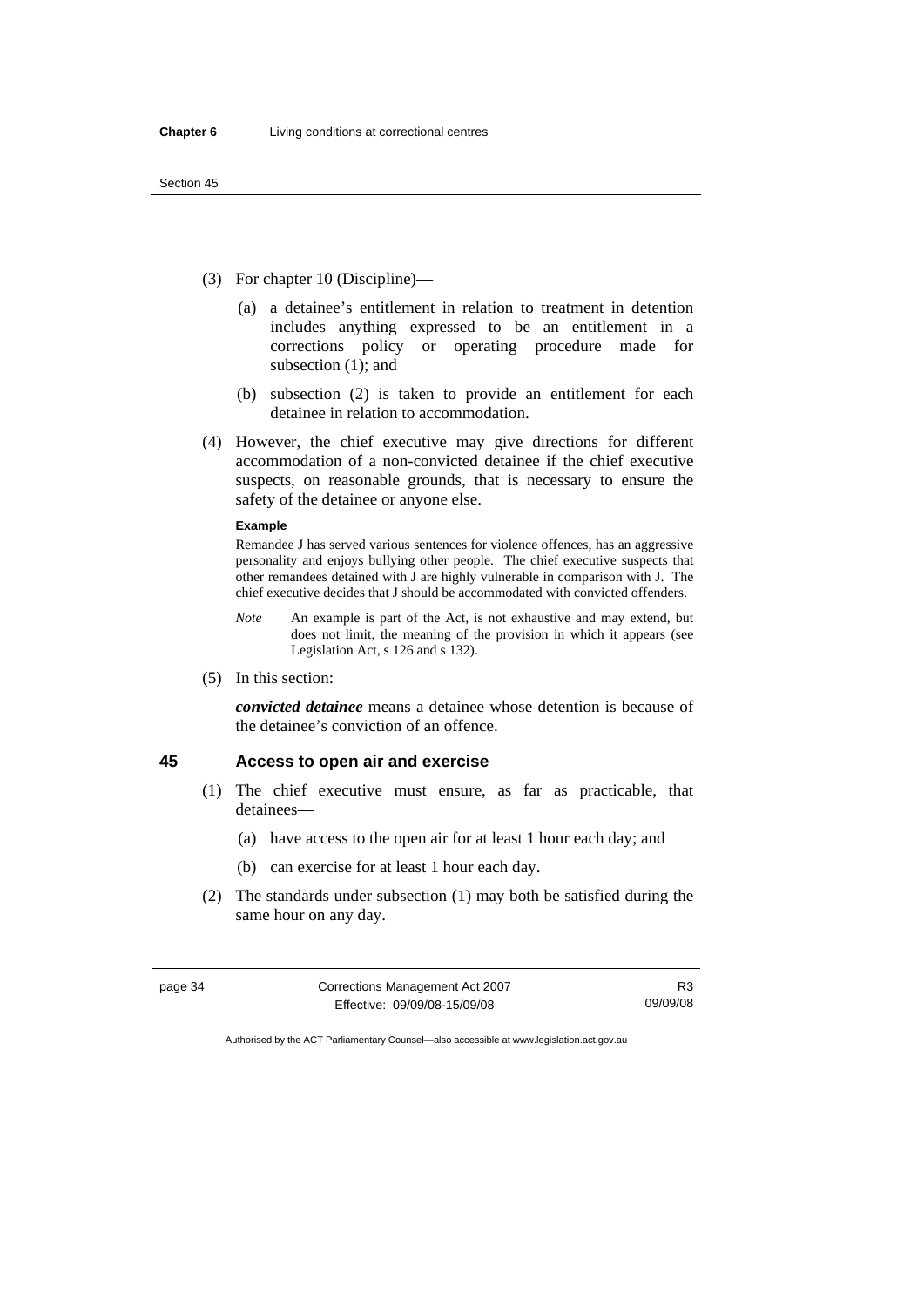(3) For chapter 10 (Discipline), this section is taken to provide an entitlement for each detainee in relation to access to the open air and exercise.

#### **46 Communication with family and others**

- (1) The chief executive must ensure, as far as practicable, that adequate opportunities are provided for detainees to be able to remain in contact with family members, friends, associates and others by telephone calls, mail and visits.
- (2) For subsection (1), the chief executive must have regard, in addition to any other relevant matter, to whether the detainee's detention is for a reason other than the conviction of an offence.
- (3) The chief executive must also ensure that the overall treatment of a detainee, including any segregation or disciplinary action, does not unreasonably deprive the detainee generally of all communication with other people.
- (4) In particular, the chief executive must ensure that the overall treatment of a detainee does not deprive the detainee generally of all communication with any of the following:
	- (a) the courts;
	- (b) accredited people;
	- (c) a doctor of the detainee's choice for health services;
	- (d) family members;
	- (e) other people with whom the detainee may communicate under this Act.
- (5) For chapter 10 (Discipline), subsections (1) to (4) are taken to provide an entitlement for each detainee in relation to communication generally with other people.

R3 09/09/08 Corrections Management Act 2007 Effective: 09/09/08-15/09/08

page 35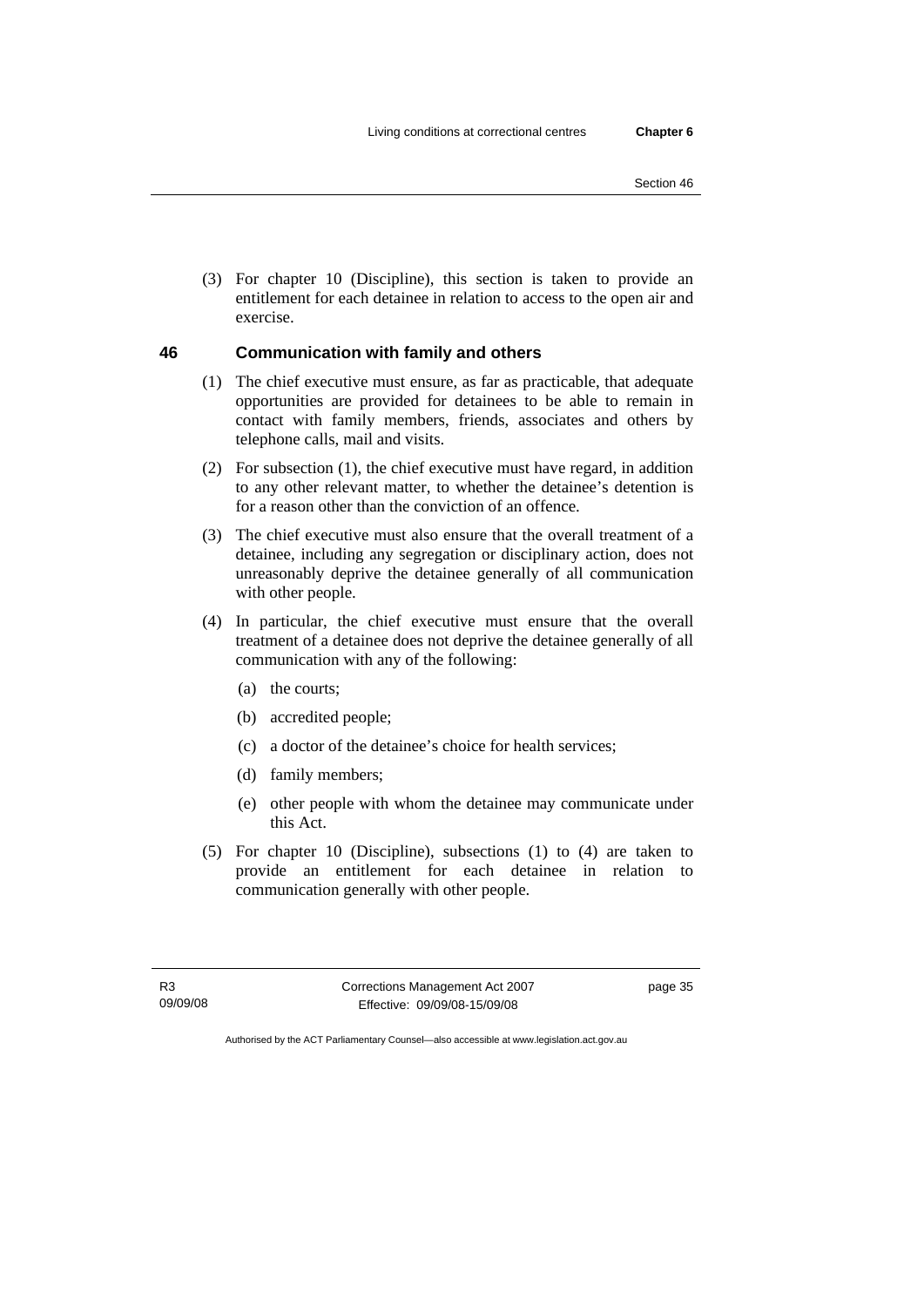- (6) However, this section is subject to the following:
	- (a) section 47 (Telephone calls);
	- (b) section 48 (Mail);
	- (c) section 49 (Visits by family members etc);
	- (d) section 50 (Contact with accredited people).

# **47 Telephone calls**

- (1) The chief executive must ensure that each correctional centre has telephone facilities for detainees to make and receive telephone calls.
- (2) A detainee may make at least—
	- (a) 1 telephone call on admission to a correctional centre; and
	- (b) 1 telephone call each week to a family member.

*Note Family member* is defined in the dictionary.

- (3) A detainee may also make and receive further telephone calls for necessary contact with a family member, friend or someone else.
- (4) A detainee who makes a telephone call mentioned in subsection (2) or (3) must pay for the call if the chief executive believes, on reasonable grounds, that is appropriate.

#### **Example**

if the detainee can afford to pay for the call

- *Note* An example is part of the Act, is not exhaustive and may extend, but does not limit, the meaning of the provision in which it appears (see Legislation Act, s 126 and s 132).
- (5) For chapter 10 (Discipline), subsections (2) and (3) are taken to provide entitlements for each detainee in relation to telephone calls.

page 36 Corrections Management Act 2007 Effective: 09/09/08-15/09/08

R3 09/09/08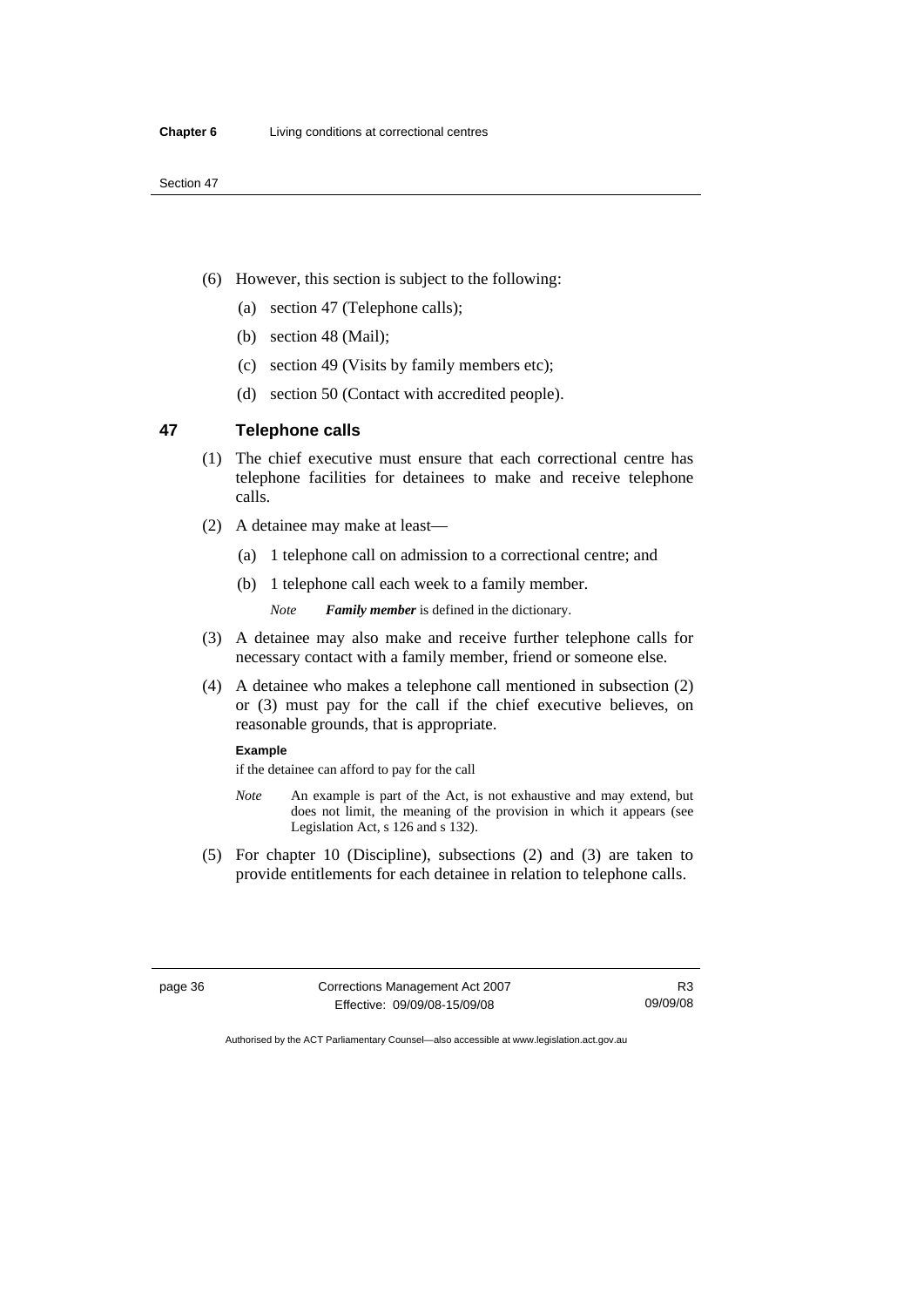- (6) However, the chief executive may give directions denying or limiting the use of a telephone by a detainee for a call mentioned in subsection (2) or (3) if the chief executive suspects, on reasonable grounds, that the call may—
	- (a) undermine security or good order at a correctional centre; or
	- (b) revictimise a victim; or
	- (c) circumvent any process for investigating complaints or reviewing decisions under this Act; or
	- (d) have the purpose of causing community distress.

#### **Example—par (d)**

Mr F was imprisoned for intentionally inflicting grievous bodily harm against his former wife. He had been convicted previously of domestic violence offences. He believes he has a right to assault his former wife and advocates the matter is private. Mr F believes that organisations that support victims of domestic violence are a social evil. He begins to use telephone calls to his brother to organise him into inciting violence against organisations advocating women's rights. Following complaints from the organisations, the chief executive denies phone calls between Mr F and his brother.

- (7) Also, subsections (2) and (3) are subject to—
	- (a) section 103 (Monitoring telephone calls etc); and
	- (b) any operating procedure mentioned in subsection (8).
- (8) An operating procedure may include provision regulating the following in relation to detainees' telephone calls:
	- (a) the times for making or receiving calls;
	- (b) the frequency and length of calls;
	- (c) arrangements for payment for the cost of calls made.

### **48 Mail**

 (1) The chief executive must ensure, as far as practicable, that detainees can send and receive as much mail as they wish.

| R3       | Corrections Management Act 2007 | page 37 |
|----------|---------------------------------|---------|
| 09/09/08 | Effective: 09/09/08-15/09/08    |         |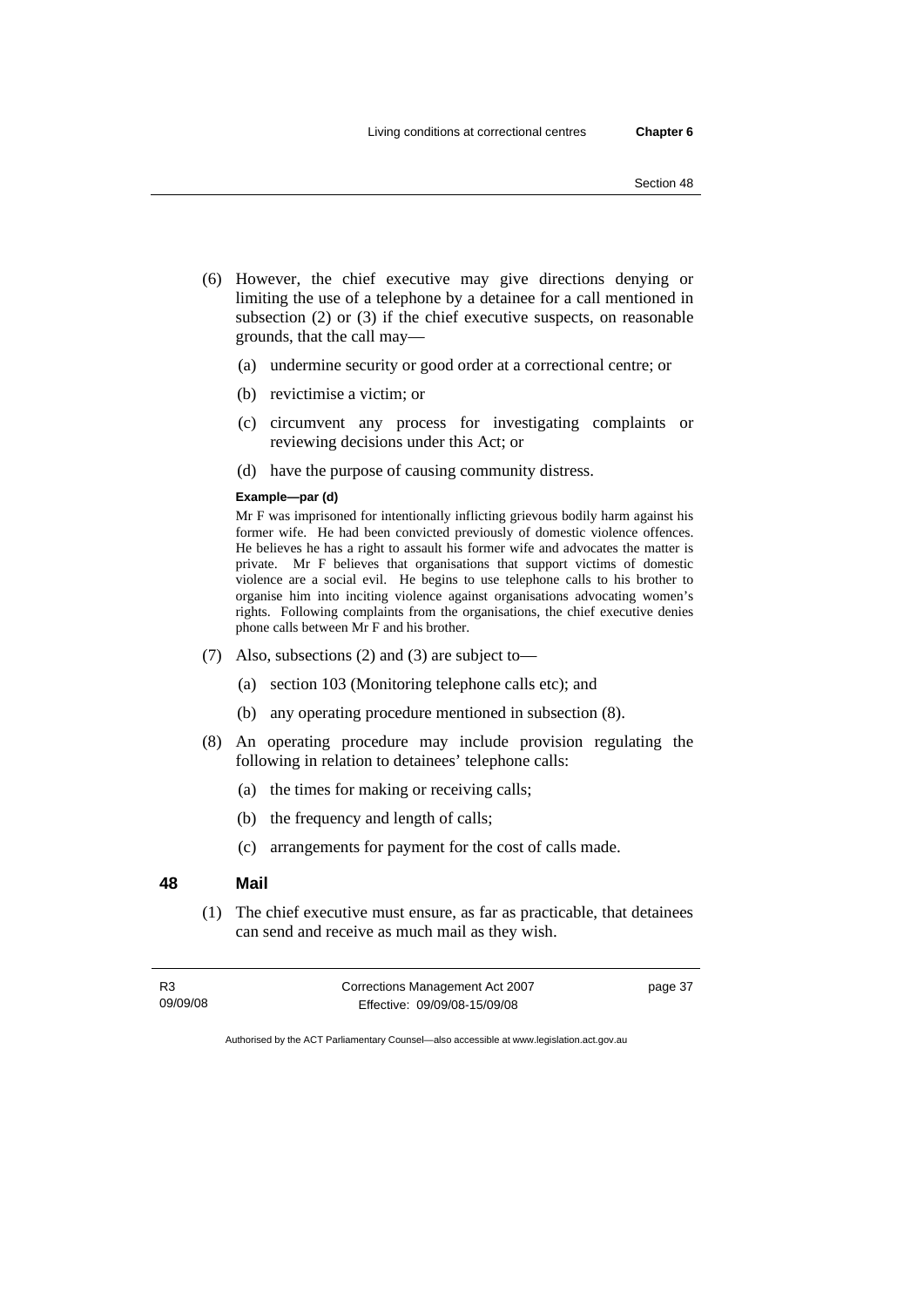- (2) However, a detainee may send mail to, and receive mail from, a person only if the person is nominated by the detainee by written notice given to the chief executive.
- (3) A detainee who sends mail must pay for the cost of any writing and other material, and postage, for the mail if the chief executive believes, on reasonable grounds, that is appropriate.

#### **Example**

if the detainee can afford to pay for the material and postage

- *Note* An example is part of the Act, is not exhaustive and may extend, but does not limit, the meaning of the provision in which it appears (see Legislation Act, s 126 and s 132).
- (4) For chapter 10 (Discipline), subsection (2) is taken to provide an entitlement for each detainee in relation to mail.
- (5) However, the chief executive may give directions denying or limiting the sending or receiving of an item of mail by a detainee if the chief executive suspects, on reasonable grounds, that it may—
	- (a) undermine security or good order at a correctional centre; or
	- (b) revictimise a victim; or
	- (c) circumvent any process for investigating complaints or reviewing decisions under this Act; or
	- (d) have the purpose of causing community distress.

#### **Example—par (d)**

AW was convicted of murdering her parents with a view to obtaining an inheritance. The W family are well known in the community and family members had actively campaigned for a higher sentence for AW. AW began writing inflammatory letters to her relatives and friends of her parents. Having received complaints about the letters from family members, the chief executive denies AW from sending further letters to family members who had complained about the letters.

- (6) Also, subsections (1) and (2) are subject to—
	- (a) section 104 (Monitoring ordinary mail); and

| page 38 | Corrections Management Act 2007 | R3       |
|---------|---------------------------------|----------|
|         | Effective: 09/09/08-15/09/08    | 09/09/08 |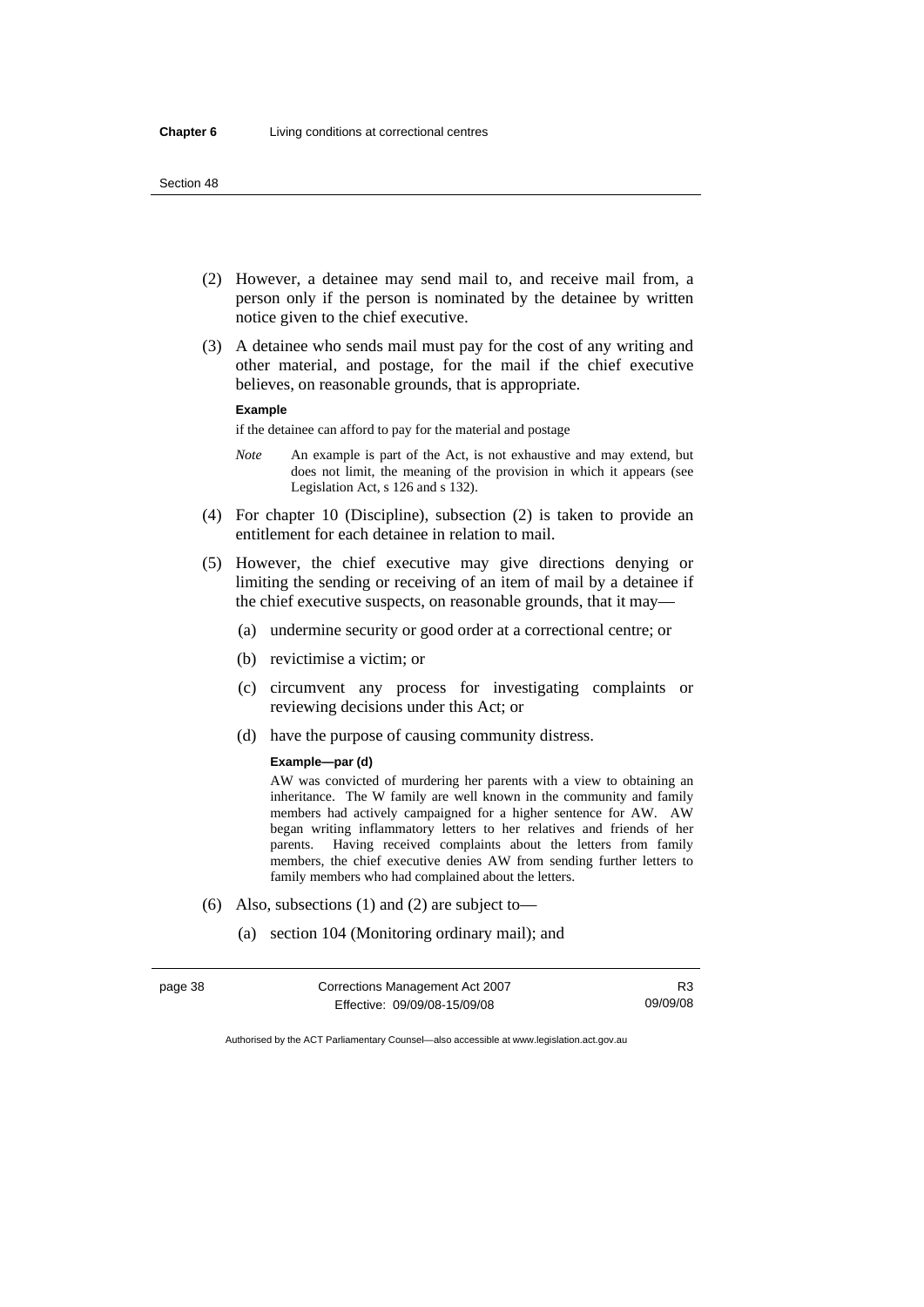- (b) section 105 (Monitoring protected mail); and
- (c) any operating procedure mentioned in subsection (7).
- (7) An operating procedure may include provision regulating the following in relation to detainees' mail:
	- (a) the way mail is sent or received;
	- (b) the provision of writing and other material for sending mail;
	- (c) arrangements for payment for the cost of the material and postage.

#### **49 Visits by family members etc**

 (1) The chief executive must ensure that each correctional centre has suitable facilities for detainees to receive visits from family members and other people.

#### **Example of non-family member visitor**

a person who is a long-term friend or a friend who normally lives with the detainee

- *Note* An example is part of the Act, is not exhaustive and may extend, but does not limit, the meaning of the provision in which it appears (see Legislation Act, s 126 and s 132).
- (2) A detainee may have at least 1 visit, of at least 30 minutes, each week by a family member.

*Note Family member* is defined in the dictionary.

- (3) For chapter 10 (Discipline), subsection (2) is taken to provide an entitlement for each detainee in relation to visits by family members.
- (4) However, the chief executive may give directions denying or limiting a visit mentioned in subsection (1) if the chief executive suspects, on reasonable grounds, that the visit may—
	- (a) undermine security or good order at a correctional centre; or

R3 09/09/08 Corrections Management Act 2007 Effective: 09/09/08-15/09/08

page 39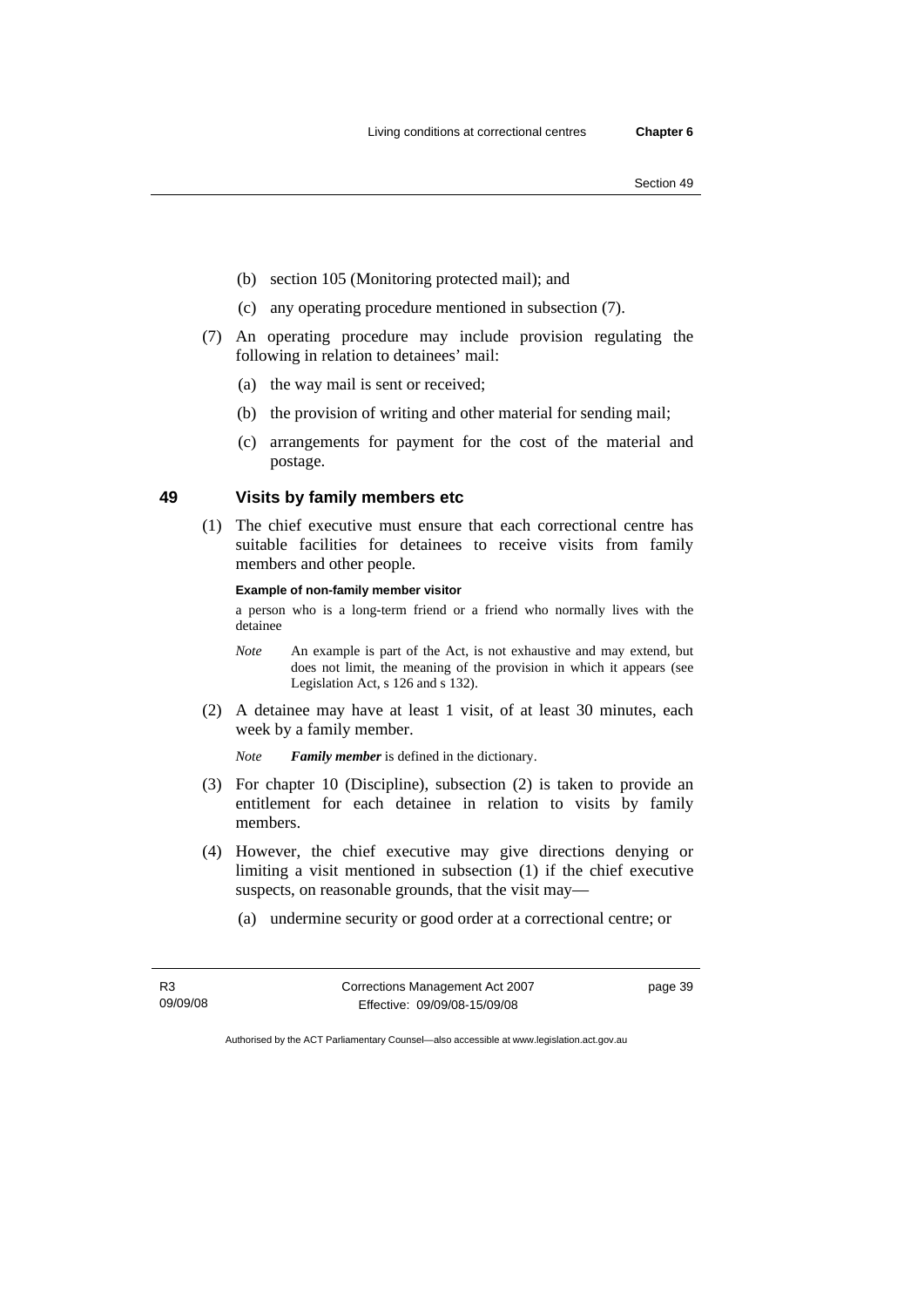- (b) revictimise a victim; or
- (c) circumvent any process for investigating complaints or reviewing decisions under this Act; or
- (d) have the purpose of causing community distress.

#### **Example—par (d)**

Mr J is convicted of numerous serious sexual offences against young girls. He begins to write letters to various public figures, including journalists, stating that his crimes were motivated by a love for the children and that he intends to change his name to that of one of his victims. He makes arrangements for a visit by a journalist for a story about why he wants to change his name. The chief executive may deny the visit on the ground that it may cause community distress.

(5) Also, this section is subject to section 143 (Visiting conditions).

#### **50 Contact with accredited people**

 (1) The chief executive must ensure that a detainee has adequate opportunities for contact with an accredited person, whether by telephone or mail or by a visit by an accredited person.

*Note Accredited person* is defined in the dictionary.

- (2) For chapter 10 (Discipline), subsection (1) is taken to provide an entitlement for each detainee in relation to contact with an accredited person.
- (3) However, the chief executive may give directions denying or limiting a detainee's contact with an accredited person if the chief executive suspects, on reasonable grounds, that the contact may—
	- (a) undermine security or good order at a correctional centre; or
	- (b) circumvent any process for investigating complaints or reviewing decisions under this Act.
- (4) Also, this section is subject to section 143 (Visiting conditions).

page 40 Corrections Management Act 2007 Effective: 09/09/08-15/09/08

R3 09/09/08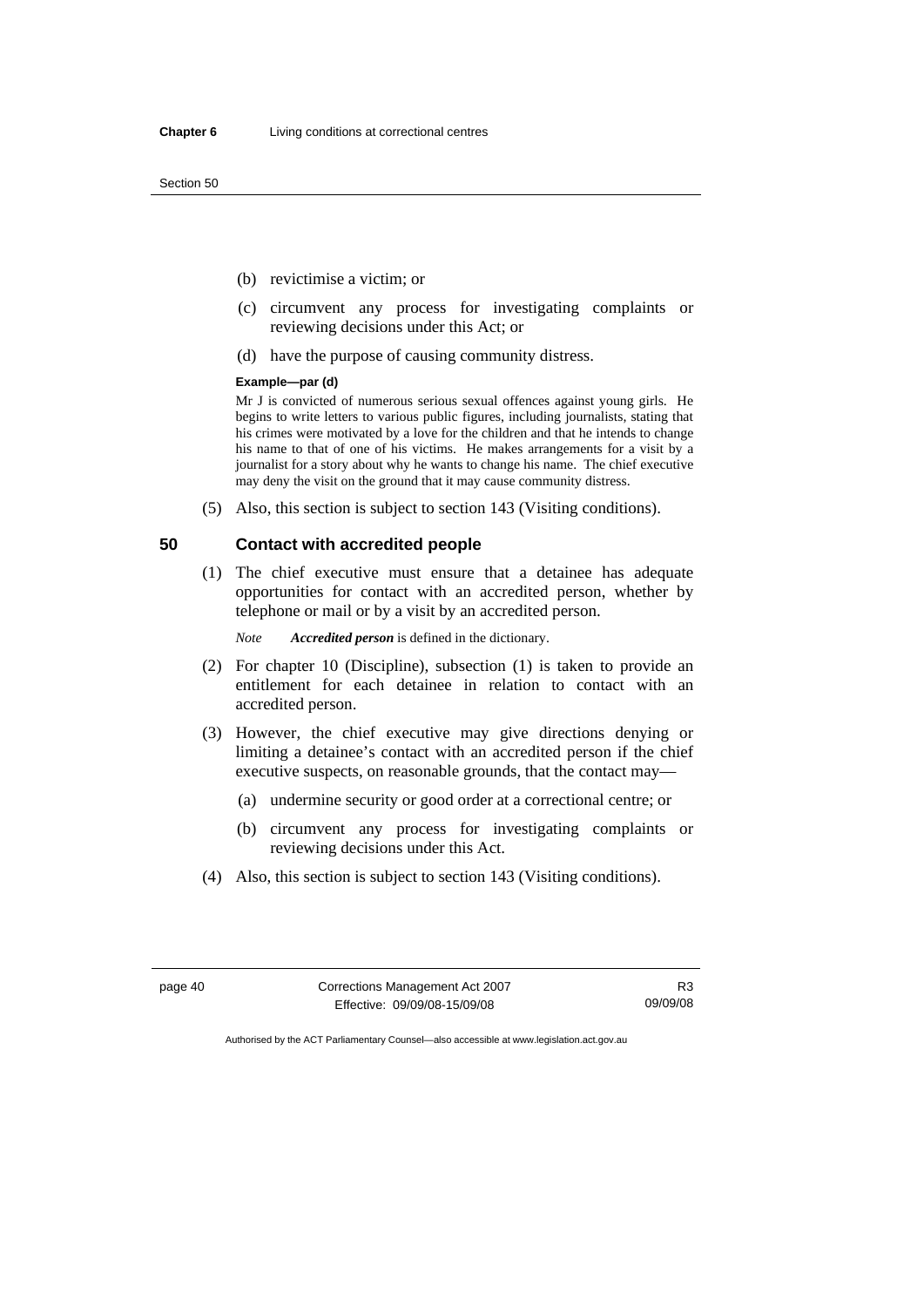# **51 Visits—protected communications**

The chief executive must not listen to, or record, a communication at a visit between a detainee and any of the following people:

- (a) a lawyer representing the detainee;
- (b) an official visitor;
- (c) the human rights commissioner;
- (d) the public advocate;
- (e) the ombudsman;
- (f) a person prescribed by regulation.
- *Note 1* Electronic communications between a detainee and a person mentioned in this section must not be monitored, see s 103.
- *Note 2* For restrictions on monitoring mail between a detainee and a person mentioned in this section, see s 105.

#### **52 News and educational services**

- (1) The chief executive must ensure, as far as practicable, that detainees have reasonable access to—
	- (a) newspapers, radio and television broadcasts and other mass media (including the internet) for news and information; and
	- (b) a library or library service.
- (2) The chief executive may, as part of a detainee's case management plan, approve a detainee participating in academic, vocational or cultural education or training if satisfied it would benefit the detainee in any of the following ways:
	- (a) by providing the detainee with suitable vocational skills;
	- (b) by promoting the detainee's rehabilitation or reintegration into society;

R3 09/09/08 Corrections Management Act 2007 Effective: 09/09/08-15/09/08

page 41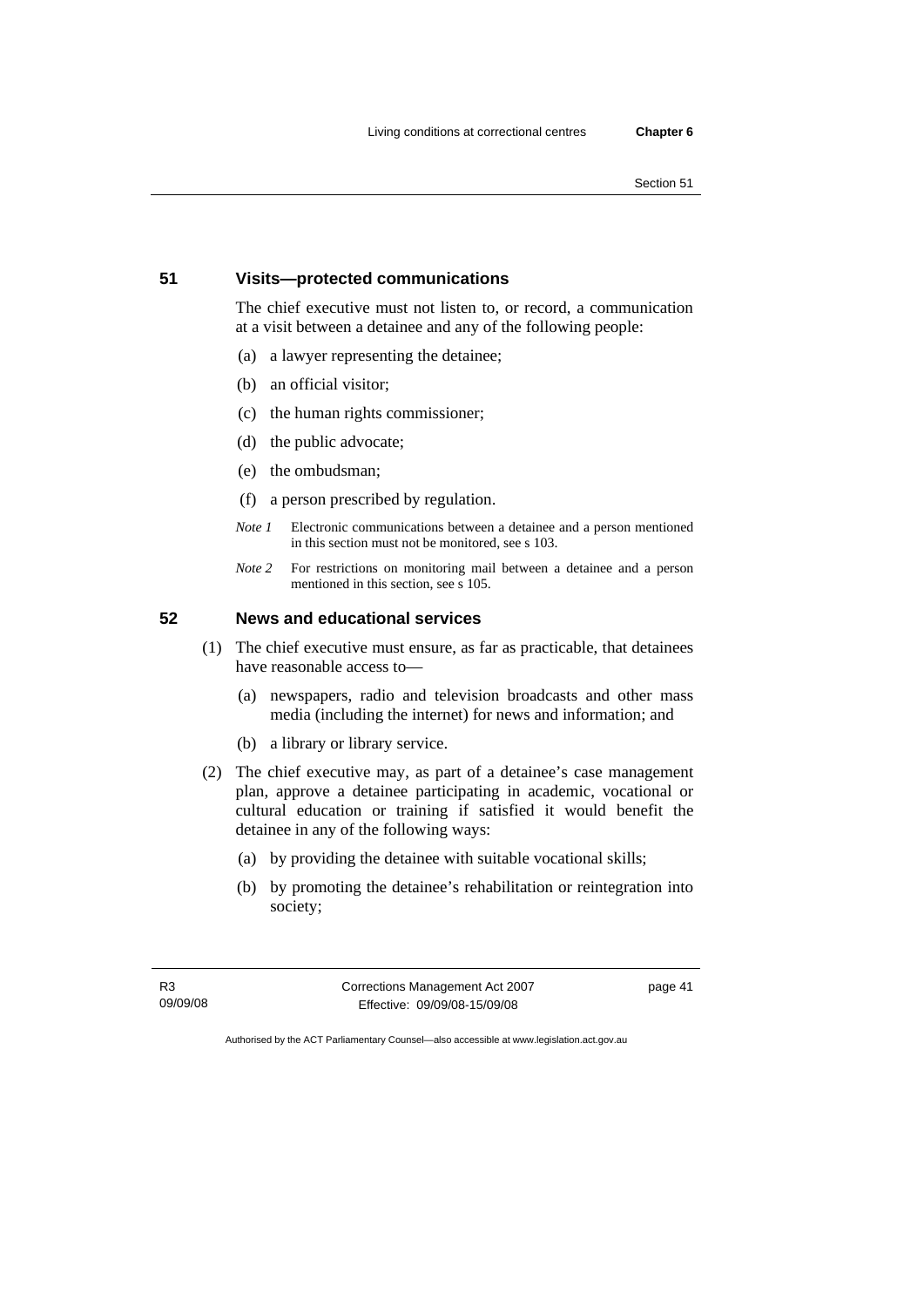- (c) by contributing satisfactorily to the detainee's personal development.
- (3) For chapter 10 (Discipline), participation in education or training approved under subsection (2) is taken to be an entitlement for the detainee.

# **53 Health care**

- (1) The chief executive must ensure that—
	- (a) detainees have a standard of health care equivalent to that available to other people in the ACT; and
	- (b) arrangements are made to ensure the provision of appropriate health services for detainees; and
	- (c) conditions in detention promote the health and wellbeing of detainees; and
	- (d) as far as practicable, detainees are not exposed to risks of infection.
- (2) In particular, the chief executive must ensure that detainees have access to—
	- (a) regular health checks; and
	- (b) timely treatment where necessary, particularly in urgent circumstances; and
	- (c) hospital care where necessary; and
	- (d) as far as practicable—
		- (i) specialist health services from health professionals; and
		- (ii) necessary health care programs, including rehabilitation programs.
- (3) For chapter 10 (Discipline), subsections (1) and (2) are taken to provide an entitlement for each detainee in relation to health care.

| page 42 | Corrections Management Act 2007 | R3       |
|---------|---------------------------------|----------|
|         | Effective: 09/09/08-15/09/08    | 09/09/08 |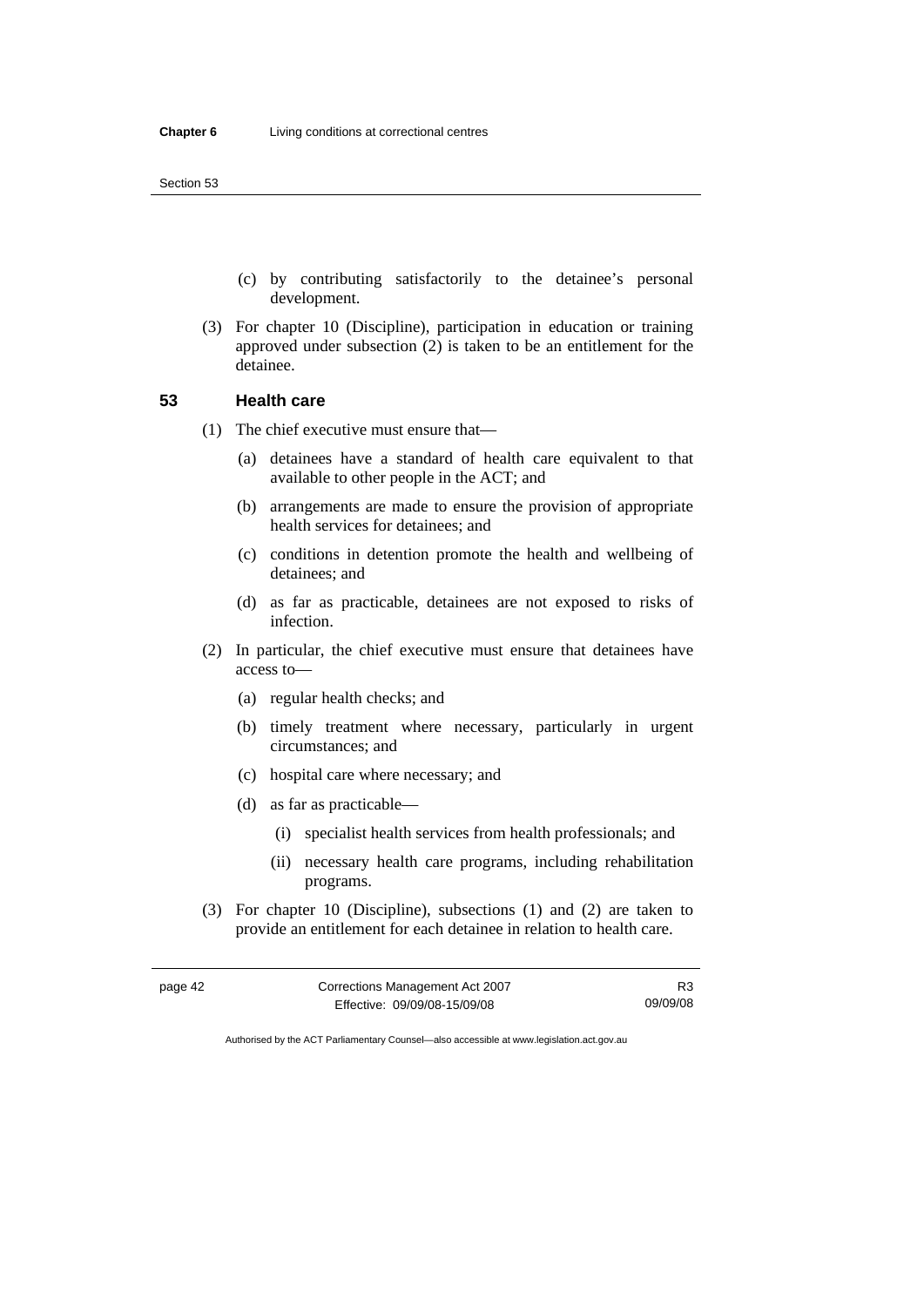- (4) A regulation may make provision in relation to health services for detainees, including provision about the following:
	- (a) the appointment of health professionals for this Act;
	- (b) the provision of health service clinics for detainees;
	- (c) appointments for detainees with health professionals;
	- (d) rehabilitation for detainees who suffer personal injury arising out of or in the course of their detention;
	- (e) security arrangements for detainees visiting health professionals or health facilities, particularly outside correctional centres.
- (5) For chapter 10 (Discipline), a detainee's entitlement in relation to health care includes anything expressed to be an entitlement in a regulation made for subsection (4).

#### **54 Transfers to health facilities**

- (1) The chief executive may direct that a detainee be transferred to a health facility at a correctional centre, or outside a correctional centre, if the chief executive believes, on reasonable grounds, that is necessary or desirable for the detainee to receive health services at the facility.
	- *Note Health facility* is defined in the dictionary.
- (2) The chief executive must have regard to the advice of a doctor appointed under section 21 (Doctors—health service appointments) when considering whether to make a direction under subsection (1).
- (3) The chief executive may direct an escort officer to escort the detainee to or from the health facility, or while at the facility.
- (4) The detainee may be discharged from the health facility only if—
	- (a) the health professional in charge of the detainee's care approves the discharge; or

R3 09/09/08 Corrections Management Act 2007 Effective: 09/09/08-15/09/08 page 43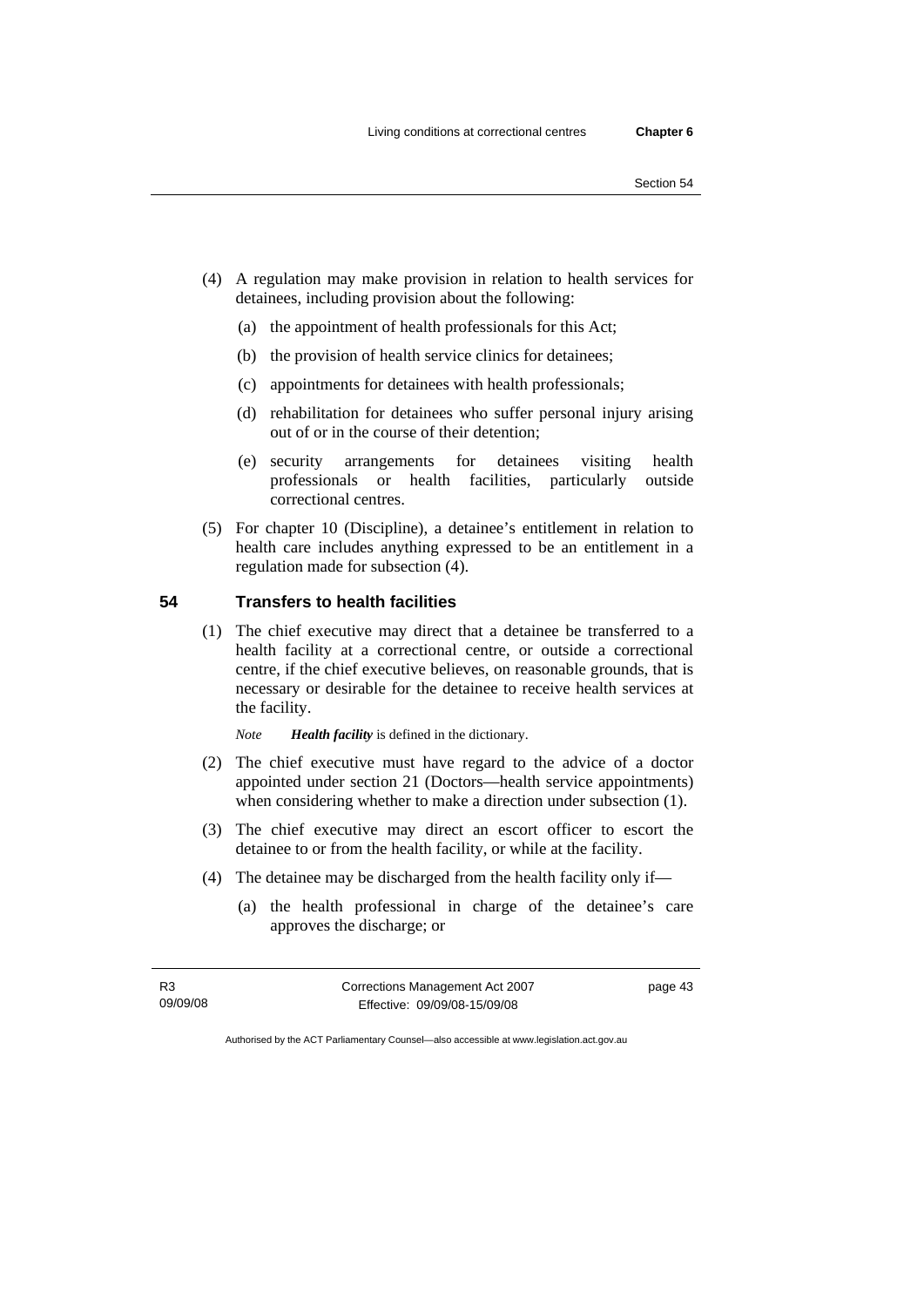(b) the chief executive directs that the detainee be removed from the facility.

#### **Example of direction for removal of detainee from health facility**

where the detainee is a danger to the safety of people at the facility

- *Note* An example is part of the Act, is not exhaustive and may extend, but does not limit, the meaning of the provision in which it appears (see Legislation Act, s 126 and s 132).
- (5) The chief executive may give a direction for ensuring that a detainee discharged from a health facility under this section is returned to a correctional centre stated in the direction.
- (6) For chapter 10 (Discipline), this section is taken to provide an entitlement for each detainee in relation to health care.

# **55 Religious, spiritual and cultural needs**

 (1) The chief executive must ensure, as far as practicable, that provision is made at correctional centres for the religious, spiritual and cultural needs of detainees.

#### **Examples of religious, spiritual or cultural needs**

- 1 observances and practices relating to religious or spiritual beliefs, including indigenous spiritual beliefs
- 2 observances or practices arising because a person belongs to a particular culture
- *Note* An example is part of the Act, is not exhaustive and may extend, but does not limit, the meaning of the provision in which it appears (see Legislation Act, s 126 and s 132).
- (2) In particular, the chief executive must ensure, as far as practicable, that detainees have reasonable access to—
	- (a) ministers of religion and other people with standing in a particular culture whom detainees wish to see for religious, spiritual or cultural purposes; and
	- (b) religious services at the correctional centre; and

| page 44 | Corrections Management Act 2007 |          |
|---------|---------------------------------|----------|
|         | Effective: 09/09/08-15/09/08    | 09/09/08 |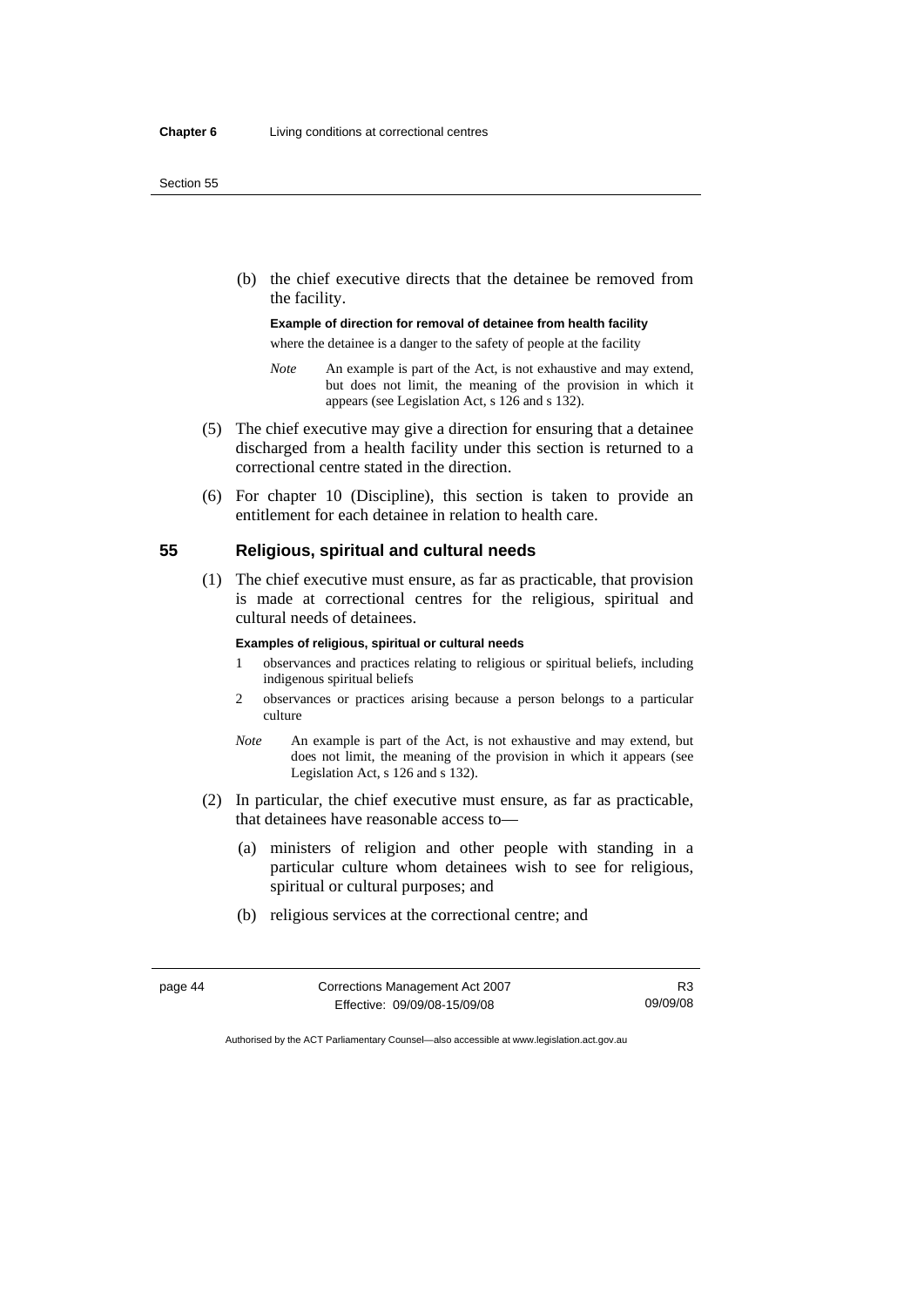- (c) books and other articles associated with their religious, spiritual or cultural practices.
- (3) However, the chief executive may give directions denying or limiting a detainee's access under subsection (1) or (2) if the chief executive suspects, on reasonable grounds, that it may—
	- (a) undermine security or good order at a correctional centre; or
	- (b) revictimise a victim; or
	- (c) circumvent any process for investigating complaints or reviewing decisions under this Act; or
	- (d) cause community distress.
- (4) A detainee must not be required to receive a visit from anyone representing a particular religion, spiritual belief or culture, or attend any related service or practice, if the detainee does not wish to do so.
- (5) For chapter 10 (Discipline), subsections (1) and (2) are taken to provide an entitlement for each detainee in relation to religious observance.
- (6) In this section:

*minister of religion* means—

- (a) a person registered under the *Marriage Act 1961* (Cwlth), part 4.1 (Authorised celebrants); or
- (b) a person prescribed by regulation.

Corrections Management Act 2007 Effective: 09/09/08-15/09/08

page 45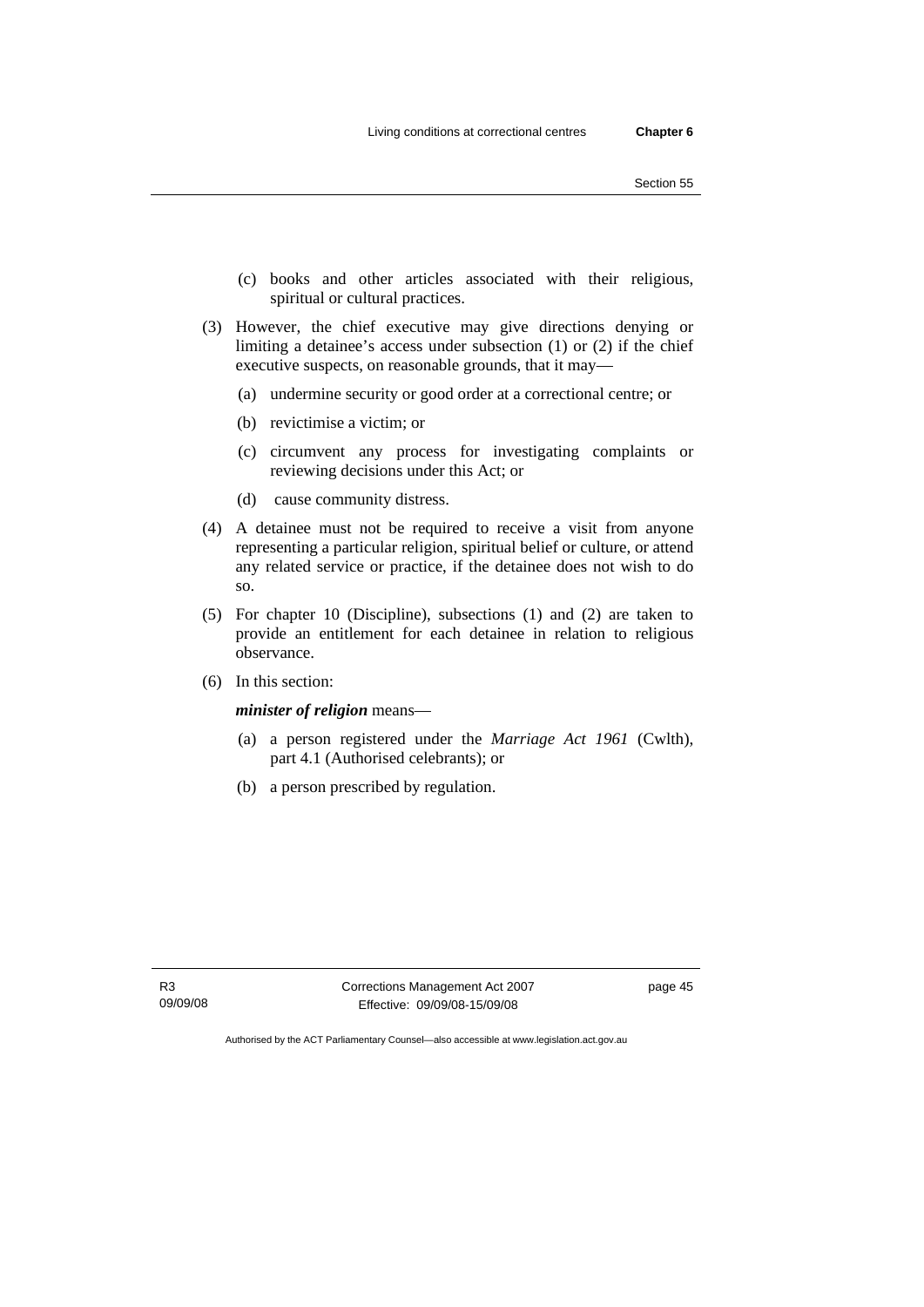# **Chapter 7 Inspection of correctional centres**

# **56 Independent inspections**

- (1) This section applies to each of the following:
	- (a) a judge;
	- (b) a magistrate;
	- (c) a member of the Legislative Assembly;
	- (d) the human rights commissioner;
	- (e) the ombudsman.
- (2) A person mentioned in subsection (1) may, at any reasonable time, enter and inspect—
	- (a) a correctional centre; or
	- (b) a place outside a correctional centre where a detainee is, or has been, directed to work or participate in an activity.

#### **Example of time that would not be reasonable**

a time that would hinder a search at a correctional centre

*Note* An example is part of the Act, is not exhaustive and may extend, but does not limit, the meaning of the provision in which it appears (see Legislation Act, s 126 and s 132).

#### **57 Official visitors—appointment**

- (1) The Minister must appoint at least 1 official visitor.
- (2) The Minister may appoint a person as an official visitor only if satisfied the person has suitable qualifications or experience to exercise the functions of an official visitor.

| page 46 | Corrections Management Act 2007 |          |
|---------|---------------------------------|----------|
|         | Effective: 09/09/08-15/09/08    | 09/09/08 |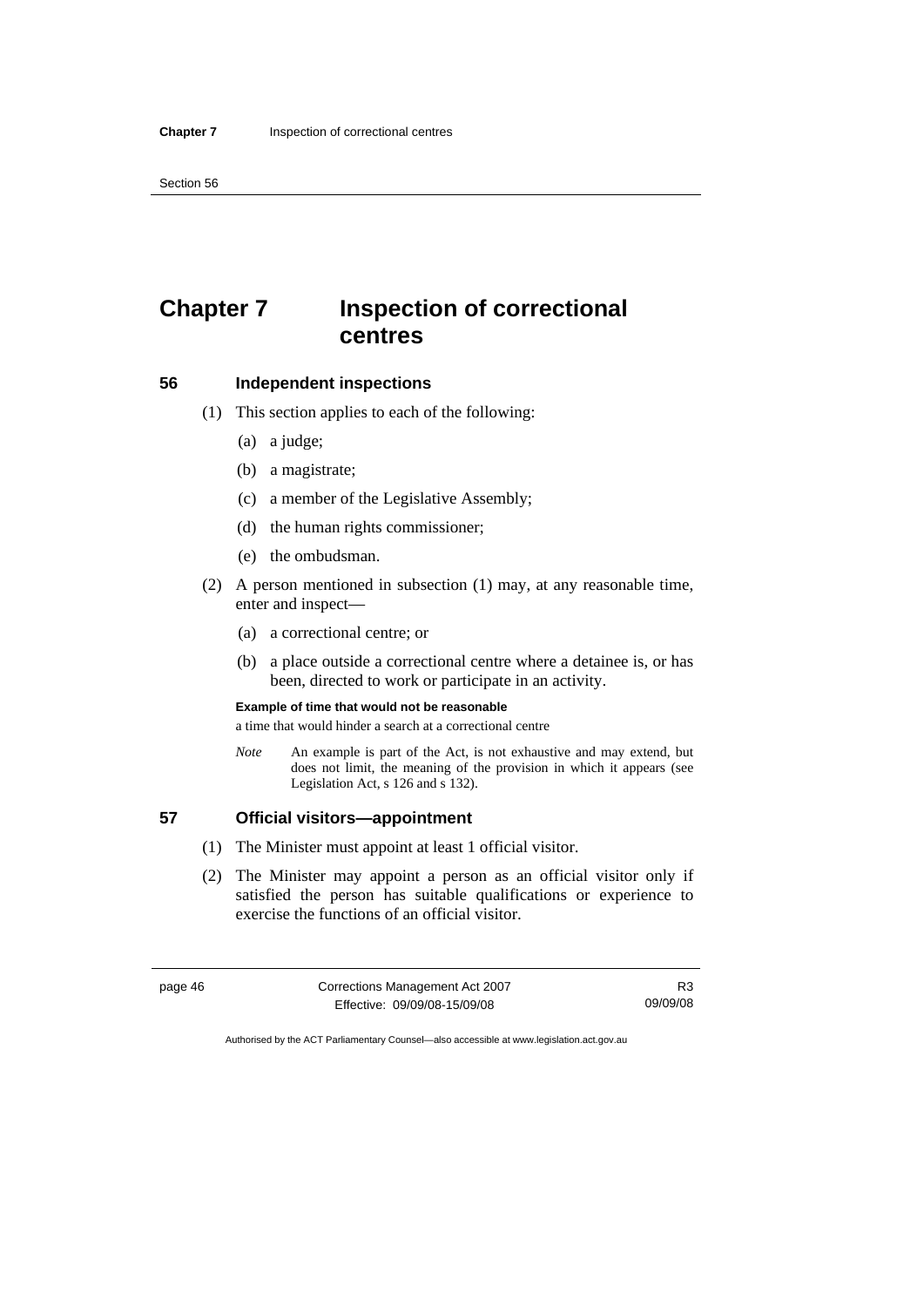- (3) The Minister must not appoint a public employee as an official visitor.
- (4) An appointment of an official visitor must be for not longer than 3 years.
- (5) The conditions of appointment of an official visitor are the conditions agreed between the Minister and the member, subject to any determination under the *Remuneration Tribunal Act 1995*.
	- *Note 1* For the making of appointments (including acting appointments), see the Legislation Act, pt 19.3.
	- *Note 2* Certain Ministerial appointments require consultation with an Assembly committee and are disallowable (see Legislation Act, div 19.3.3).
	- *Note* 3 A person may be reappointed to a position if the person is eligible to be appointed to the position (see Legislation Act, s 208 and dict, pt 1, def *appoint*).

# **58 Official visitors—functions**

- (1) An official visitor's functions are—
	- (a) to inspect correctional centres and places outside correctional centres where detainees are, or have been, directed to work or participate in an activity; and
	- (b) to exercise any other function given to an official visitor under this Act or another territory law.
- (2) For subsection (1), an official visitor—
	- (a) must visit each correctional centre in accordance with the conditions of the official visitor's appointment; and
	- (b) may visit a place outside a correctional centre where a detainee is, or has been, directed to work or participate in an activity; and

R3 09/09/08 Corrections Management Act 2007 Effective: 09/09/08-15/09/08

page 47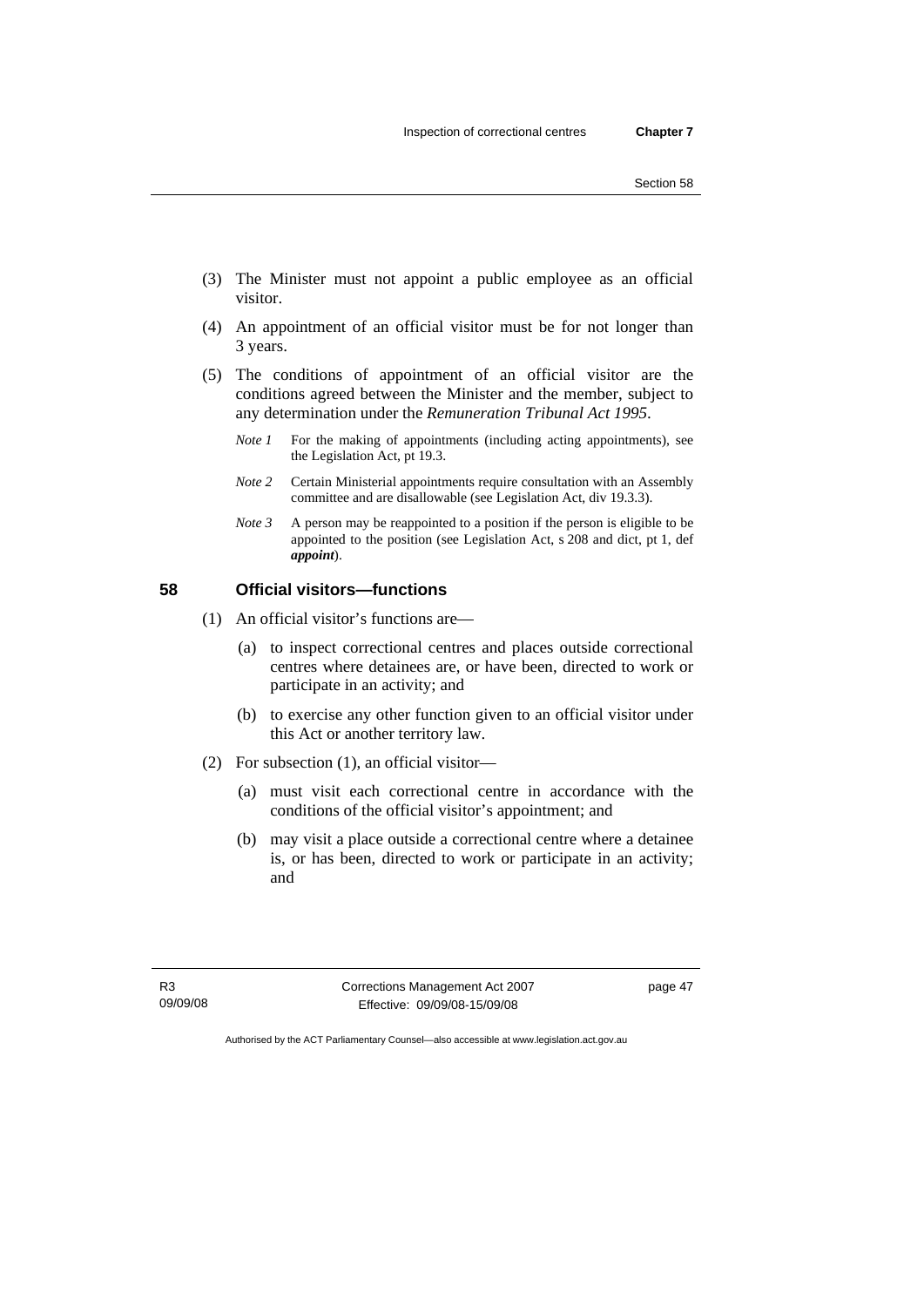(c) may, at any reasonable time, enter a correctional centre or a place mentioned in paragraph (b).

**Example of time that would not be reasonable** 

a time that would hinder a search at a correctional centre

- *Note* An example is part of the Act, is not exhaustive and may extend, but does not limit, the meaning of the provision in which it appears (see Legislation Act, s 126 and s 132).
- (3) If an official visitor believes, on reasonable grounds, that the detention of a detainee (including any aspect of the treatment, living conditions, work or activities of the detainee) is not in accordance with this Act, the official visitor must report that belief to the Minister in writing.
- (4) A corrections officer must give an official visitor any reasonable help the official visitor asks for to exercise the official visitor's functions.

#### **59 Complaints to official visitors**

- (1) A detainee may complain to an official visitor about any aspect of the detainee's detention or treatment in detention, including—
	- (a) the operation of a correctional centre where the detainee is detained; or
	- (b) conditions, or work or activities provided, at a place where the detainee is, or has been, directed to work or participate in an activity.
- (2) The chief executive must ensure that an official visitor is told as soon as practicable about any detainee who has told a corrections officer that the detainee wants to see an official visitor.
- (3) A detainee is not required to explain to the chief executive or a corrections officer why the detainee may want to see an official visitor.

page 48 Corrections Management Act 2007 Effective: 09/09/08-15/09/08

R3 09/09/08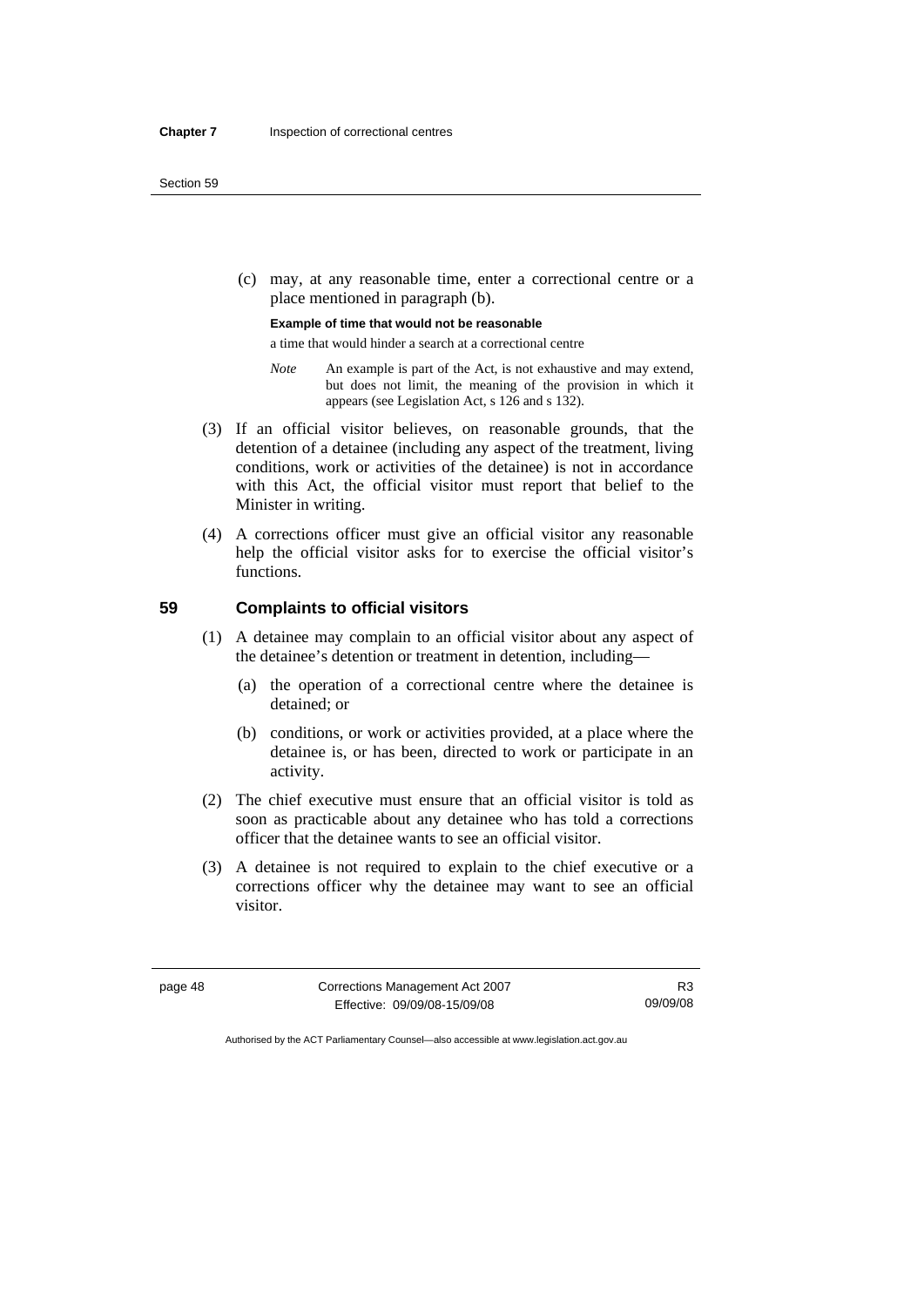#### **60 Investigation etc by official visitors**

- (1) An official visitor must investigate each complaint made under section 59 unless the official visitor believes, on reasonable grounds, that the complaint is frivolous or vexatious.
- (2) An official visitor may—
	- (a) make a recommendation about the complaint to the chief executive; or
	- (b) if the official visitor considers it is appropriate, give the Minister a report about any complaint or investigation.
- (3) As soon as practicable after the end of each quarter, an official visitor must give the Minister a written report for the quarter summarising—
	- (a) the number and kinds of complaints received by the official visitor; and
	- (b) the number and kinds of complaints investigated by the official visitor; and
	- (c) the outcomes of investigations of complaints.

*Note* For the meaning of *quarter*, see the Legislation Act, dict, pt 1.

 (4) The quarterly report may include comments by the official visitor about anything in relation to a complaint or investigation to which the report applies.

# **61 Official visitors—ending appointments**

- (1) The Minister may end the appointment of an official visitor—
	- (a) if the official visitor contravenes a territory law; or
	- (b) for misbehaviour; or
	- (c) if the official visitor becomes bankrupt or executes a personal insolvency agreement; or

R3 09/09/08 Corrections Management Act 2007 Effective: 09/09/08-15/09/08 page 49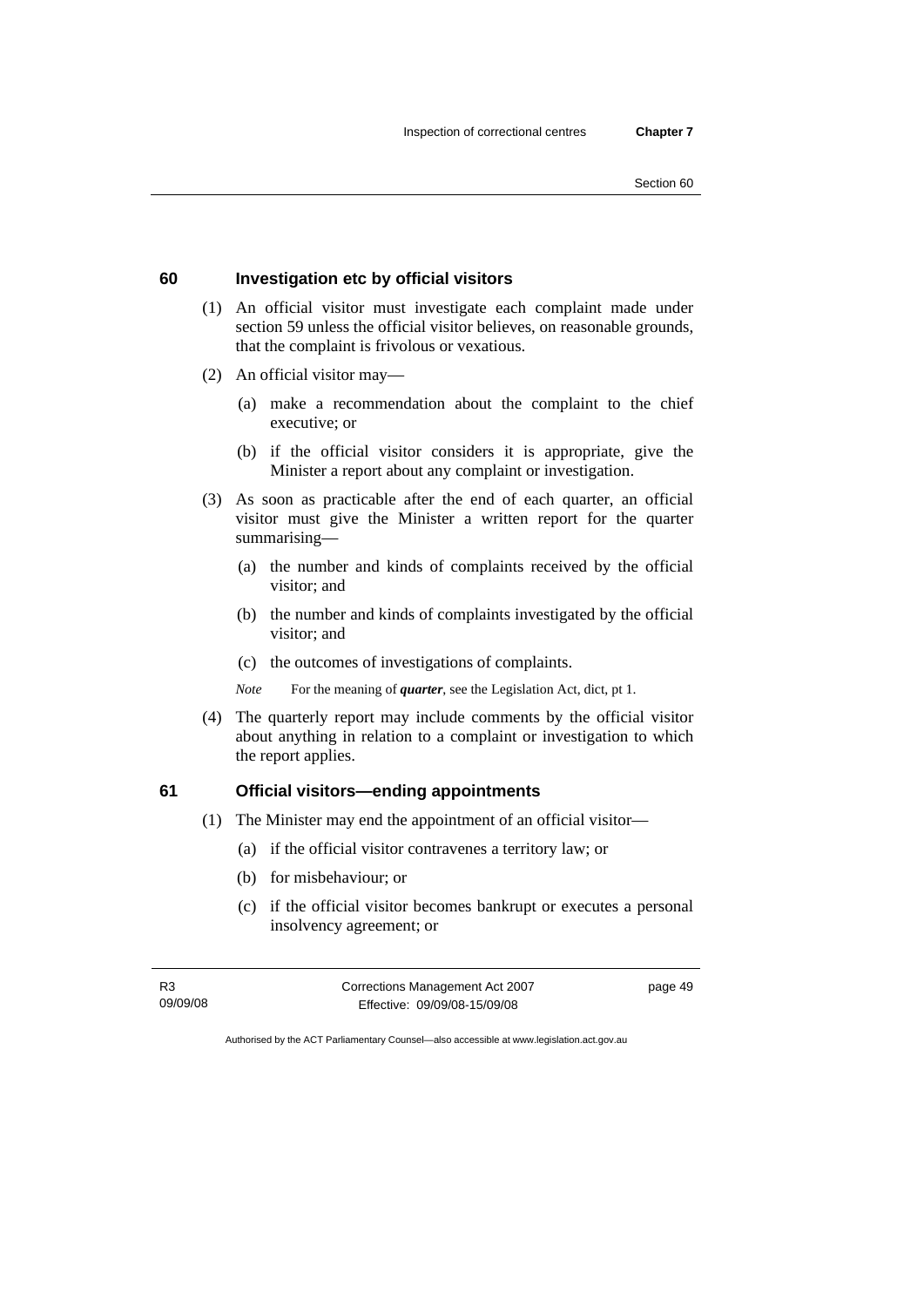- (d) if the official visitor is convicted or found guilty, in the ACT, of an offence punishable by imprisonment for at least 1 year; or
- (e) if the official visitor is convicted or found guilty, outside the ACT, in Australia or elsewhere, of an offence that, if it had been committed in the ACT, would be punishable by imprisonment for at least 1 year; or
- (f) if the official visitor fails to visit a correctional centre in accordance with the conditions of the official visitor's appointment without the Minister's approval; or
- (g) for physical or mental incapacity, if the incapacity substantially affects the exercise of the official visitor's functions.
- (2) An official visitor's appointment ends if the person becomes a public employee.
	- *Note 1* A public employee must not be appointed as an official visitor (see s 57 (3)).
	- *Note 2* A person's appointment also ends if the person resigns (see Legislation Act, s 210).

#### **62 Relationship with other inspection laws**

- (1) This Act must be construed and administered in a way that is consistent with an inspection law unless the contrary intention appears from this Act or that law.
- (2) This Act is taken to be consistent with an inspection law to the extent that it is capable of operating concurrently with that law.
- (3) The chief executive may make arrangements with a person responsible for the exercise of functions under an inspection law to ensure, as far as practicable, the safety of an inspector (however described) or anyone else affected by the exercise of the function in relation to a detainee or correctional centre.

page 50 Corrections Management Act 2007 Effective: 09/09/08-15/09/08

R3 09/09/08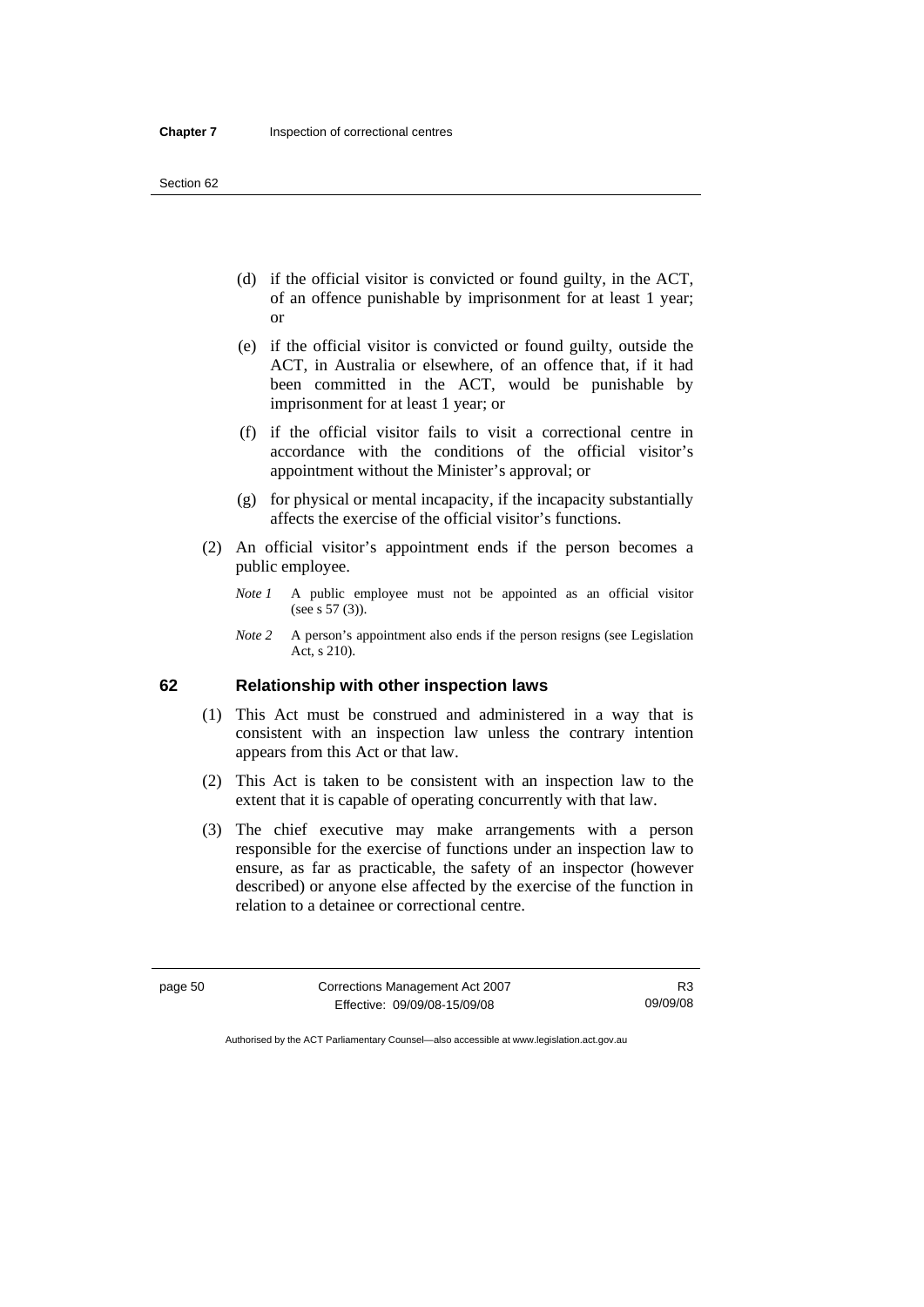- (4) A person exercising a function under an inspection law in relation to a detainee or correctional centre must exercise the function in accordance with any direction by the chief executive in relation to—
	- (a) the safety of anyone at the correctional centre; or
	- (b) security or good order at a correctional centre.
- (5) In this section:

*inspection law* means an Act that provides for the entry and inspection of premises, or the search of people or premises.

#### **Examples of inspection laws**

- *Crimes Act 1900*
- *Emergencies Act 2004*
- *Food Act 2001*
- *Public Health Act 1997*
- *Note* An example is part of the Act, is not exhaustive and may extend, but does not limit, the meaning of the provision in which it appears (see Legislation Act, s 126 and s 132).

<sup>-</sup> Deleted: ——Page Break-

# **Chapter 8 Admission to correctional centres**

#### **63 Meaning of** *admission* **to correctional centre**

In this Act:

*admission,* of a detainee to a correctional centre, means—

- (a) admission of the detainee to the centre for detention; and
- (b) for a detainee reporting to the centre to perform periodic detention—includes the first, but not the second or subsequent, time the detainee reports to the centre to perform periodic detention.

R3 09/09/08 Corrections Management Act 2007 Effective: 09/09/08-15/09/08

page 51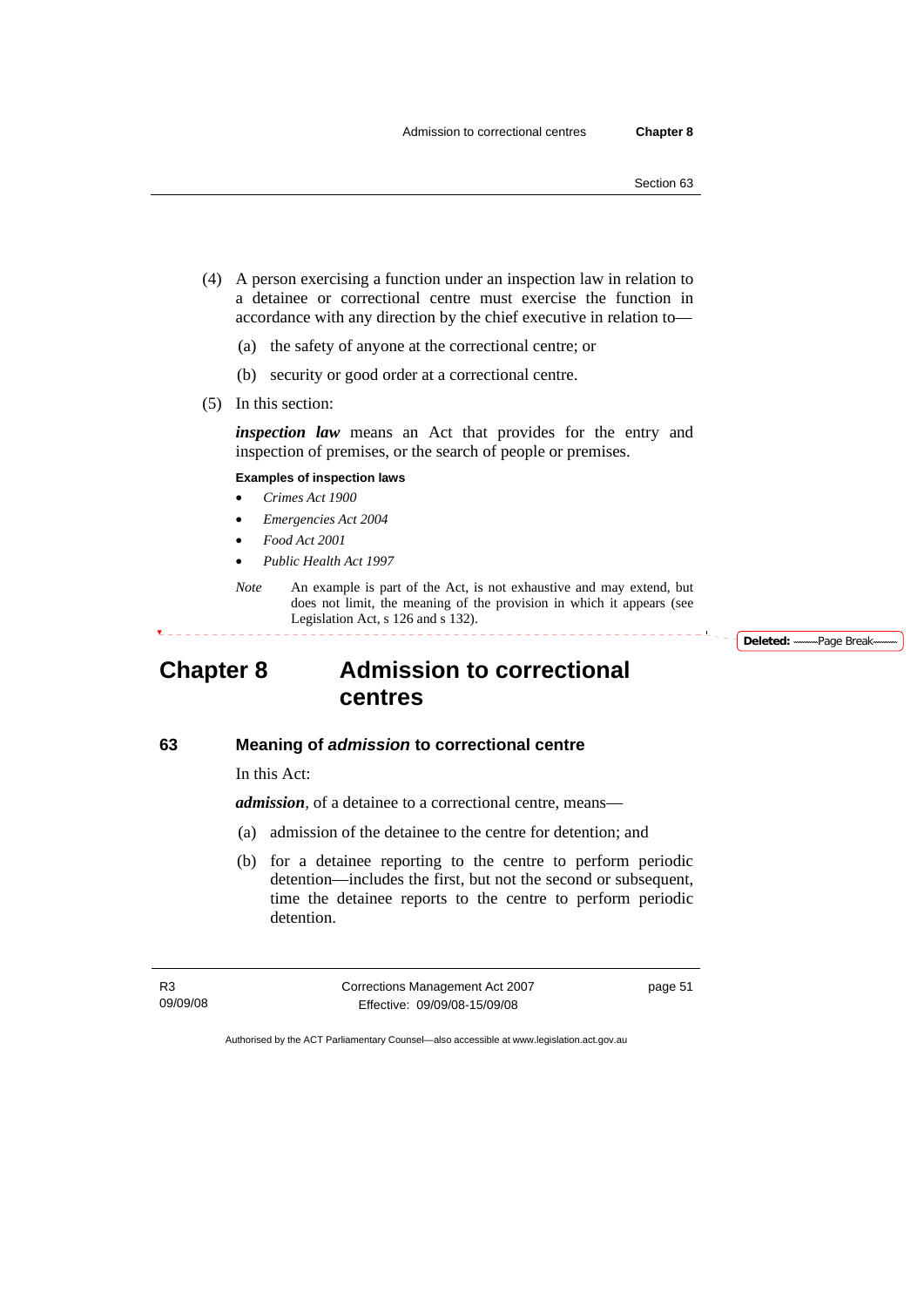#### **64 Authority for detention**

- (1) A person must not be admitted to, or detained at, a correctional centre unless the detention is—
	- (a) authorised by a warrant under the *Crimes (Sentence Administration) Act 2005*, section 12 (Warrant for imprisonment); or
	- (b) authorised by a warrant under the *Crimes (Sentence Administration) Act 2005*, section 17 (Warrant for remand); or
	- (c) otherwise authorised, whether by a warrant or other authority (however named), under a territory law or a law of the Commonwealth, a State or another Territory.

#### **Examples—par (c)**

- 1 an accused person who is refused bail by an authorised person under the *Bail Act 1992*
- 2 a person held on a warrant issued under the *Royal Commissions Act 1991*, section 35 (Apprehension of witnesses failing to appear)
- 3 a person in immigration detention under the Migration Act 1958 (Cwlth)
- 4 an interstate detainee on leave in the ACT held in custody overnight
- *Note* An example is part of the Act, is not exhaustive and may extend, but does not limit, the meaning of the provision in which it appears (see Legislation Act, s 126 and s 132).
- (2) Before the person is admitted to the correctional centre, the chief executive must be given the warrant or evidence of other authority for the detention.
- (3) The validity of a person's detention at a correctional centre is not affected by a defect or irregularity in or in relation to the warrant or the evidence of other authority for the detention.

page 52 Corrections Management Act 2007 Effective: 09/09/08-15/09/08

R3 09/09/08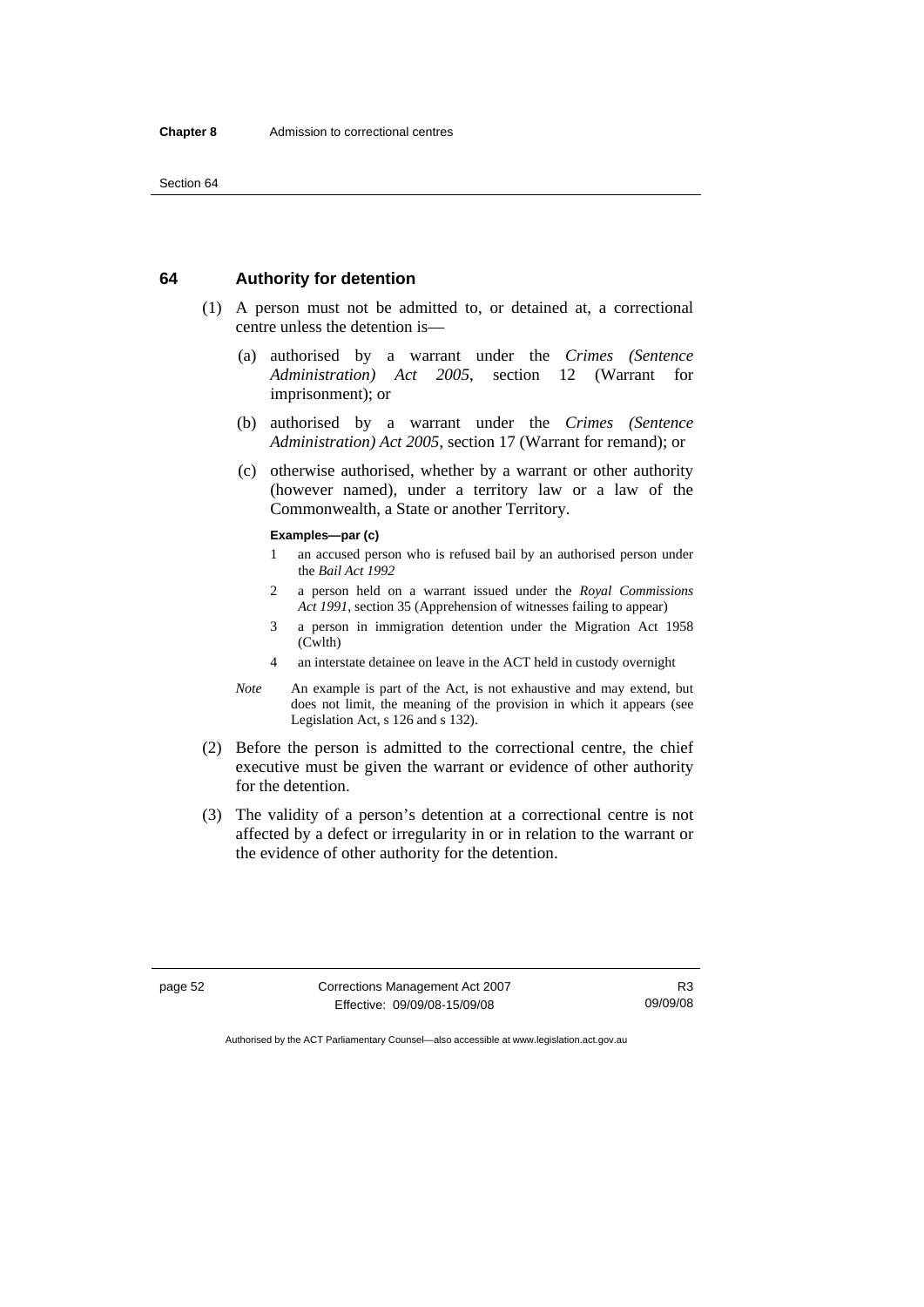# **65 Identification of detainees**

- (1) For the identification of a detainee admitted to a correctional centre, the chief executive may direct that all or any of the following be taken of, or from, the detainee:
	- (a) prints of the detainee's hands, fingers, feet or toes;
	- (b) a photograph or video recording;
	- (c) a measurement;
	- (d) a cast or impression;
	- (e) a buccal swab or saliva sample;
	- (f) a blood sample;
	- (g) anything else prescribed by regulation.
- (2) Anything taken of, or from, a detainee under subsection (1) must be destroyed if—
	- (a) the detainee is found not guilty of any offence to which the detention relates, other than on the ground of unsoundness of mind; or
	- (b) proceedings for any offence to which the detention relates are discontinued or dismissed.
- (3) However, subsection (2) does not apply if, for any part of the period of detention in relation to an offence, the detainee was also being detained for another offence—
	- (a) of which the detainee has been convicted; or
	- (b) for which a proceeding (including any appeal proceeding) is still pending.

R3 09/09/08 Corrections Management Act 2007 Effective: 09/09/08-15/09/08

page 53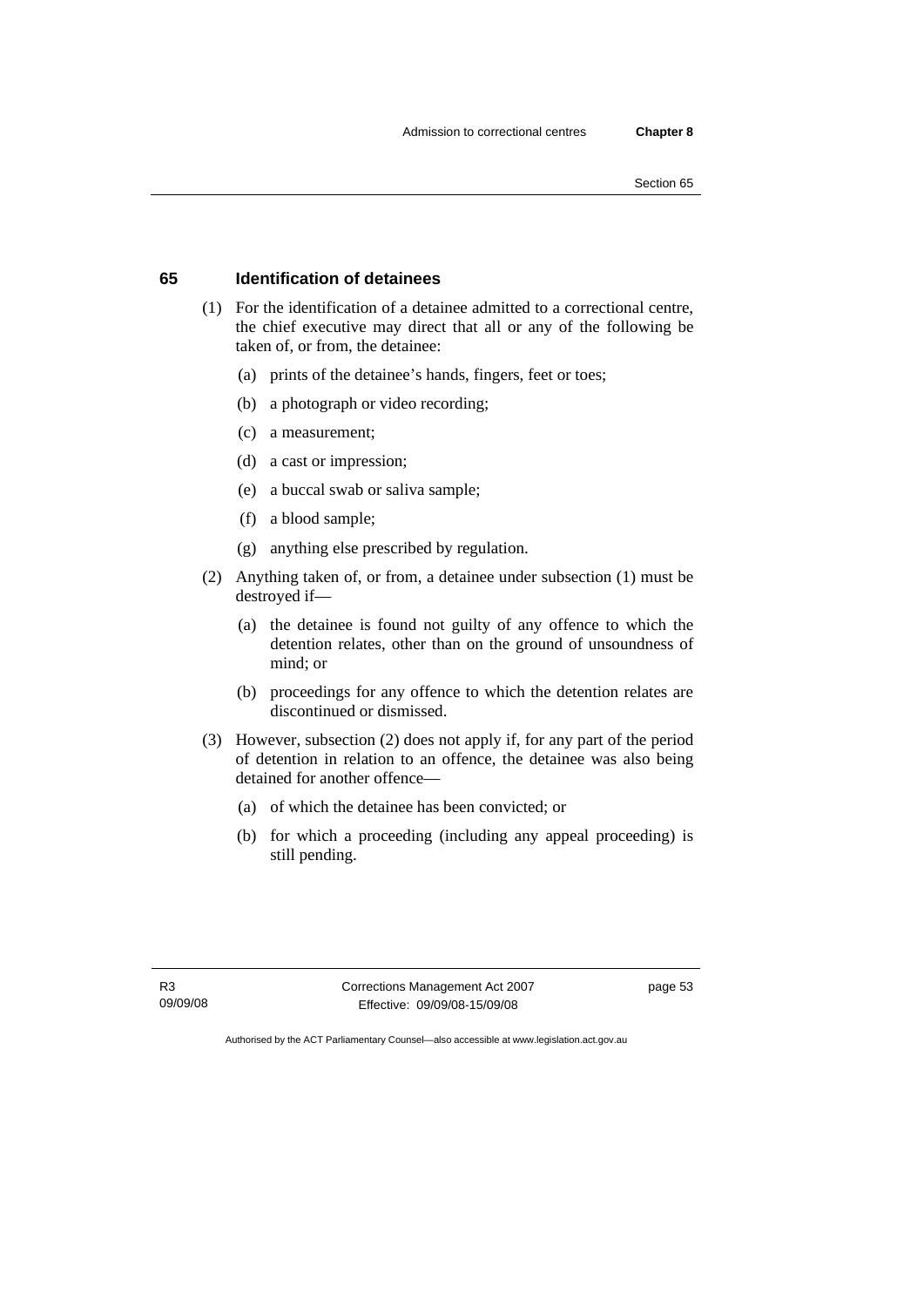- (4) A blood sample under this section may only be taken by a health professional appointed under section 22 (Health professionals non-therapeutic functions).
	- *Note* The *Crimes (Forensic Procedures) Act 2000* includes provision for carrying out forensic procedures on people in custody. See particularly pt 2.7 (Carrying out of certain forensic procedures after conviction of serious offenders).

# **66 Information about entitlements and obligations**

- (1) As soon as practicable after a detainee is admitted to a correctional centre, the chief executive must ensure that reasonable steps are taken to explain the following to the detainee:
	- (a) the detainee's entitlements and obligations under this Act;
	- (b) the case management plan arrangements;
	- (c) the role of official visitors;
	- (d) the procedures for seeking information and making complaints;
	- (e) if the detainee is a national of a foreign country—the right to have a diplomatic or consular representative of the country told about the detention;
	- (f) anything else prescribed by regulation;
	- (g) anything else the chief executive considers necessary or desirable.

#### **Examples—par (g)**

- 1 corrections policies and operating procedures relevant to the detainee
- 2 the scope and effect of the chief executive's directions
- 3 for a transgender or intersex detainee—the effect of section 79 in relation to choice of sexual identity
- 4 the health services, work and activities available to detainees
- 5 for an offender—the role of the sentence administration board

page 54 Corrections Management Act 2007 Effective: 09/09/08-15/09/08

R3 09/09/08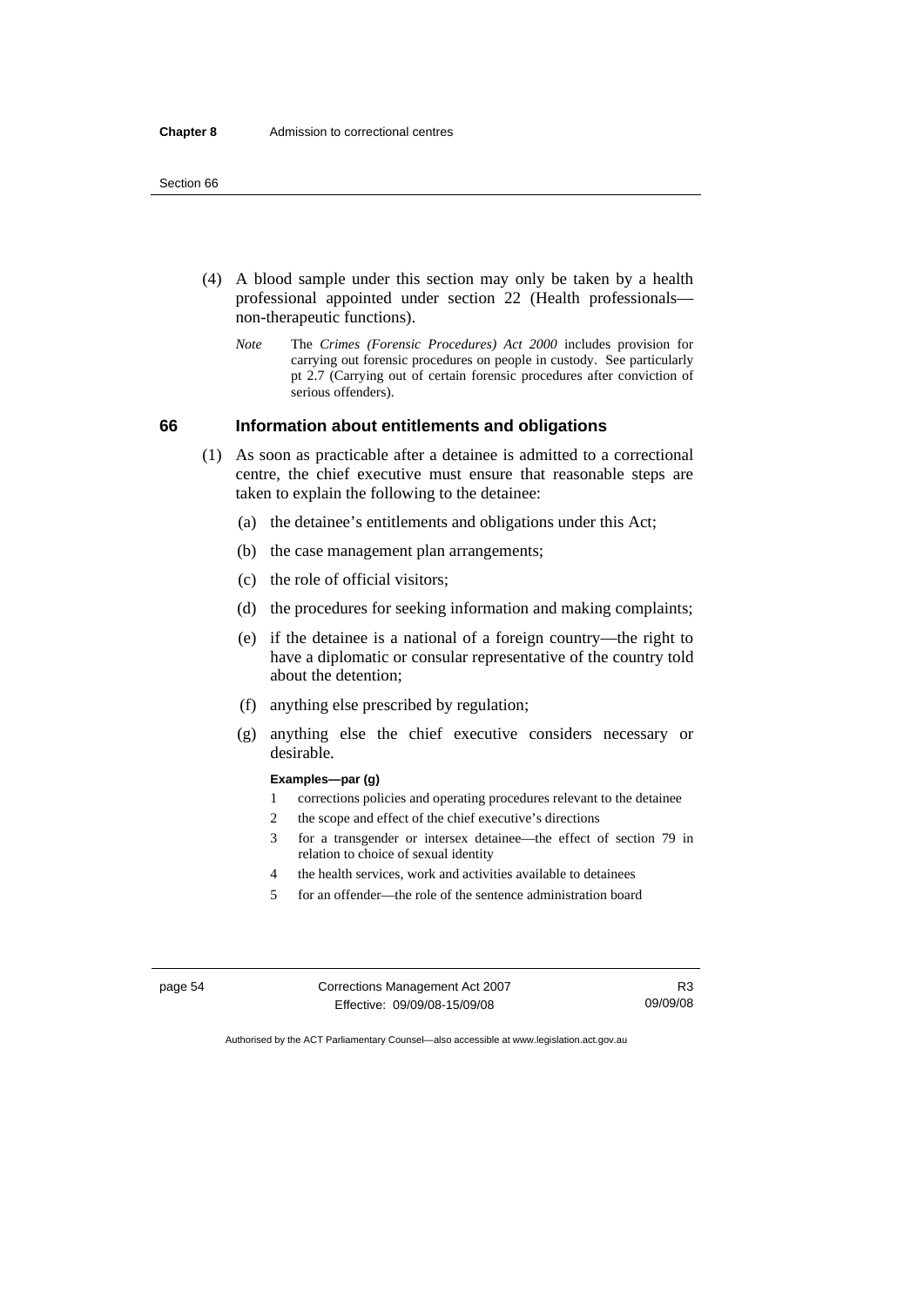- *Note* An example is part of the Act, is not exhaustive and may extend, but does not limit, the meaning of the provision in which it appears (see Legislation Act, s 126 and s 132).
- (2) The explanation under subsection (1)—
	- (a) may be in general terms; and
	- (b) as far as practicable, must be in language the detainee can readily understand.

#### **Example—par (a)**

a written statement or checklist used by corrections officers to give detainees a general summary of the things mentioned in subsection (1)

- *Note* An example is part of the Act, is not exhaustive and may extend, but does not limit, the meaning of the provision in which it appears (see Legislation Act, s 126 and s 132).
- (3) The chief executive must arrange for the assistance of an interpreter in complying with subsection (1) or (2) if the chief executive believes, on reasonable grounds, that the detainee is unable, because of inadequate knowledge of the English language or a disability, to communicate with reasonable fluency in English.
- (4) Without limiting subsection (3), the assistance of the interpreter may be provided by telephone.
- (5) The chief executive must also ensure that copies of the following are available for inspection by detainees at each correctional centre:
	- (a) this Act;
	- (b) corrections policies and operating procedures available under section 14.
- (6) The chief executive must tell a diplomatic or consular representative of a foreign country about the detention of a national of that country, if asked by the detainee.

# **67 Initial assessment**

(1) The chief executive must ensure that—

| R <sub>3</sub> | Corrections Management Act 2007 | page 55 |
|----------------|---------------------------------|---------|
| 09/09/08       | Effective: 09/09/08-15/09/08    |         |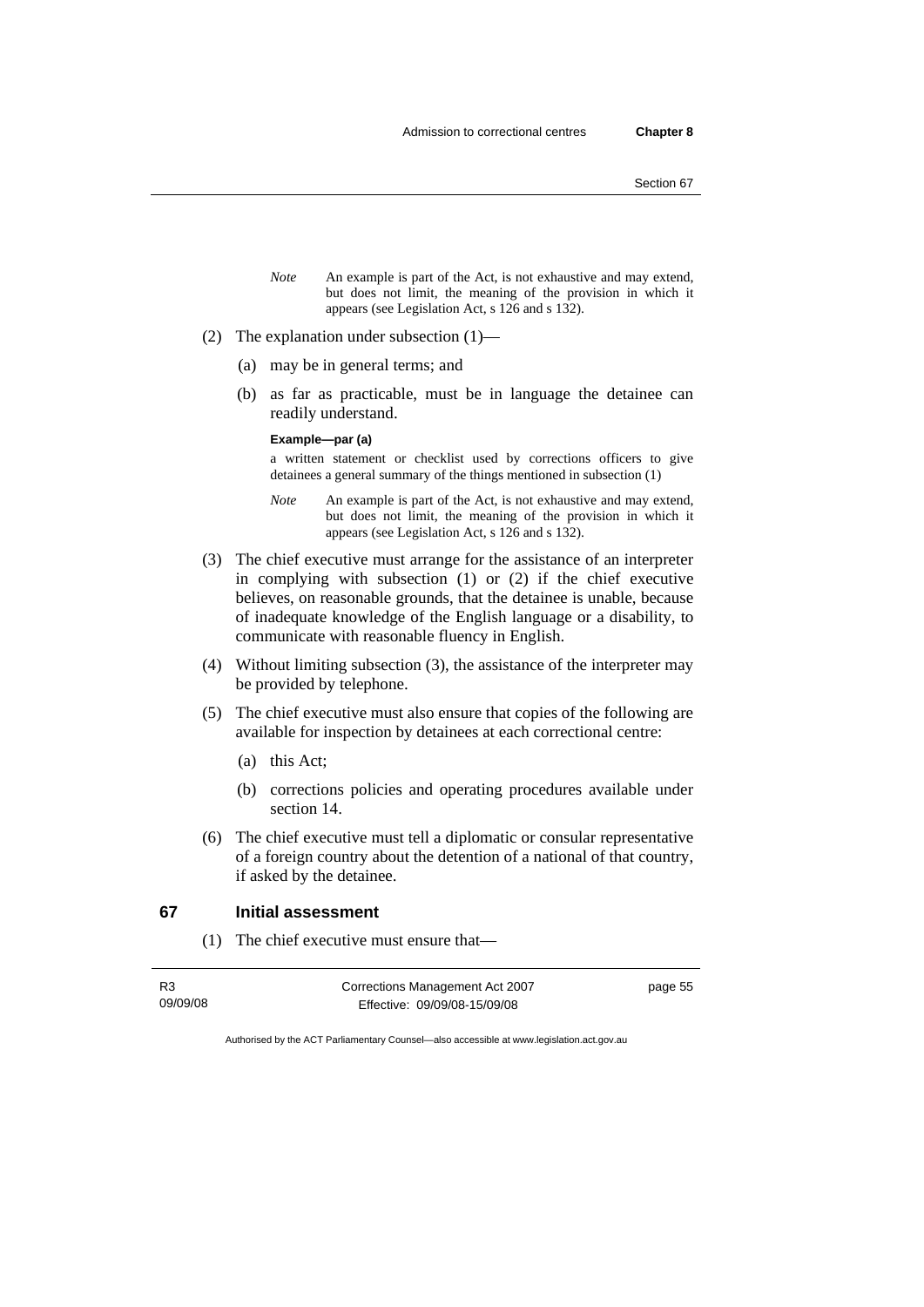- (a) each detainee admitted to a correctional centre is assessed as soon as practicable to identify any immediate physical or mental health, or safety or security, risks and needs; and
- (b) any risks and needs identified by the assessment are addressed.
- (2) In particular, the chief executive must ensure that any ongoing risks and needs are addressed in the detainee's case management plan.

#### **68 Health assessment**

- (1) The assessment under section 67 of a detainee's physical and mental health needs and risks must be made within 24 hours after the detainee's admission.
- (2) The health assessment must involve—
	- (a) an initial assessment by a nurse and a review of the nurse's assessment by a doctor appointed under section 21 (Doctors health service appointments); or
	- (b) an assessment by a doctor appointed under section 21 (Doctors—health service appointments).
- (3) The health assessment must include an assessment of the detainee's risk of self-harm.
	- *Note 1* The detainee's case management plan must also address the detainee's health condition, any risk of self-harm and any treatment regime (see s 78).
	- *Note 2* The *Mental Health (Treatment and Care) Act 1994* also includes provision for assessment orders, and emergency detention and care, under that Act.

# **69 Alcohol and drug tests on admission**

- (1) For an assessment under section 67, the chief executive may direct the detainee, orally or in writing, to provide a test sample.
- (2) Division 9.6.2 (Alcohol and drug testing—detainees) applies in relation to the direction and any sample given under the direction.

| page 56 | Corrections Management Act 2007 | R3       |
|---------|---------------------------------|----------|
|         | Effective: 09/09/08-15/09/08    | 09/09/08 |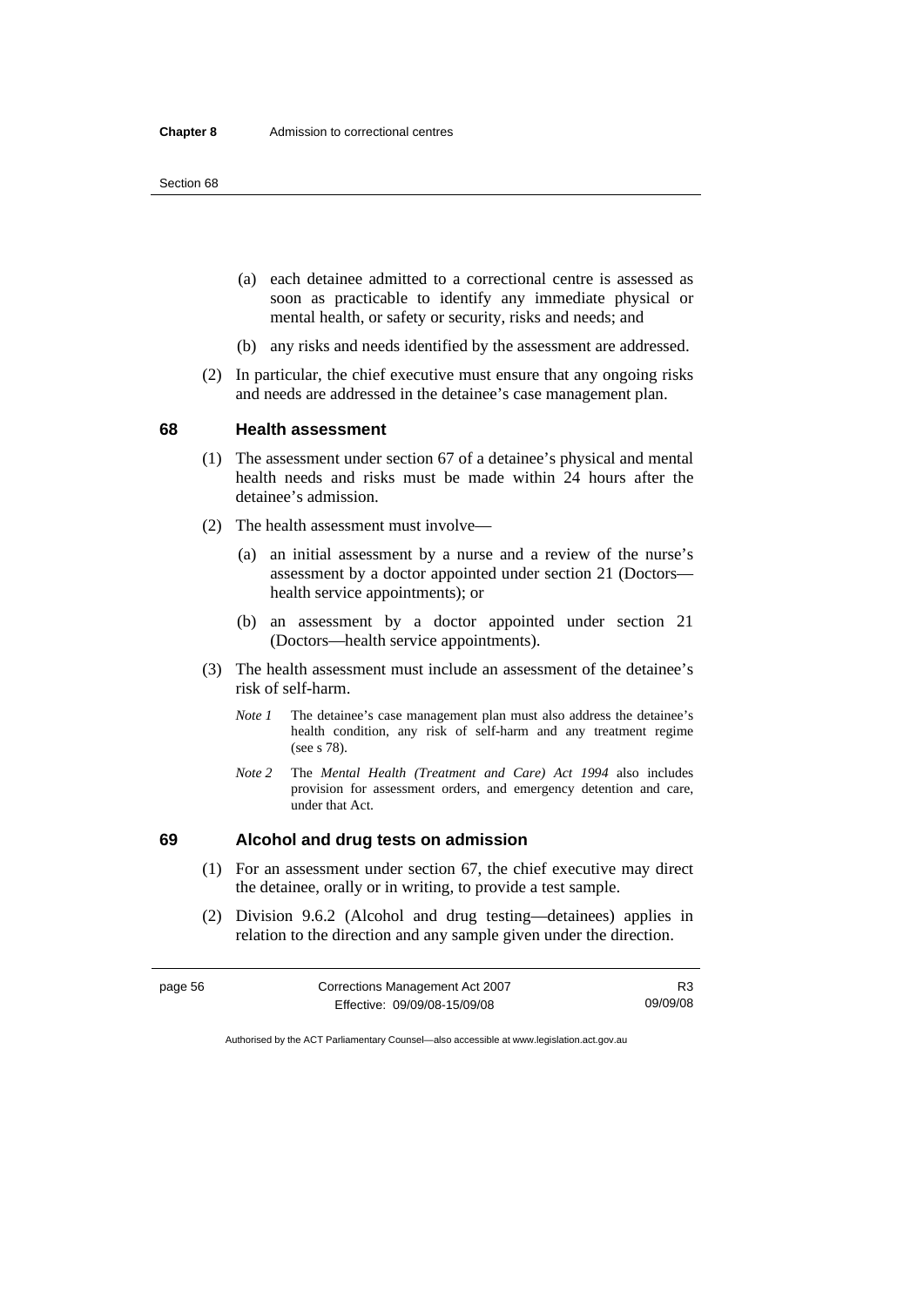# **70 Strip search on admission**

- (1) For an assessment under section 67, the chief executive may direct the detainee, orally or in writing, to submit to a strip search.
- (2) Part 9.4 (Searches) and part 9.5 (Seizing property) apply in relation to the direction and any strip search conducted under the direction.

# **71 Property of detainees**

- (1) The chief executive may allow a detainee's property to be brought into a correctional centre.
- (2) However, the chief executive may give directions imposing conditions in relation to the detainee's property brought into a correctional centre, including conditions in relation to—
	- (a) the nature, amount and location of property that may be held by a detainee at the centre; and
	- (b) the use of the property.
- (3) The chief executive must ensure that the register of detainees includes details of the property each detainee has at a correctional centre.
- (4) Without limiting section 14 (Corrections policies and operating procedures), a corrections policy or operating procedure may make provision in relation to detainee's property, including provision in relation to the following:
	- (a) the taking and storage of the property;
	- (b) access to, and use of, the property;
	- (c) transfer of the property;
	- (d) compensation for loss or damage;
	- (e) return of the property to the detainee.

R3 09/09/08 Corrections Management Act 2007 Effective: 09/09/08-15/09/08

page 57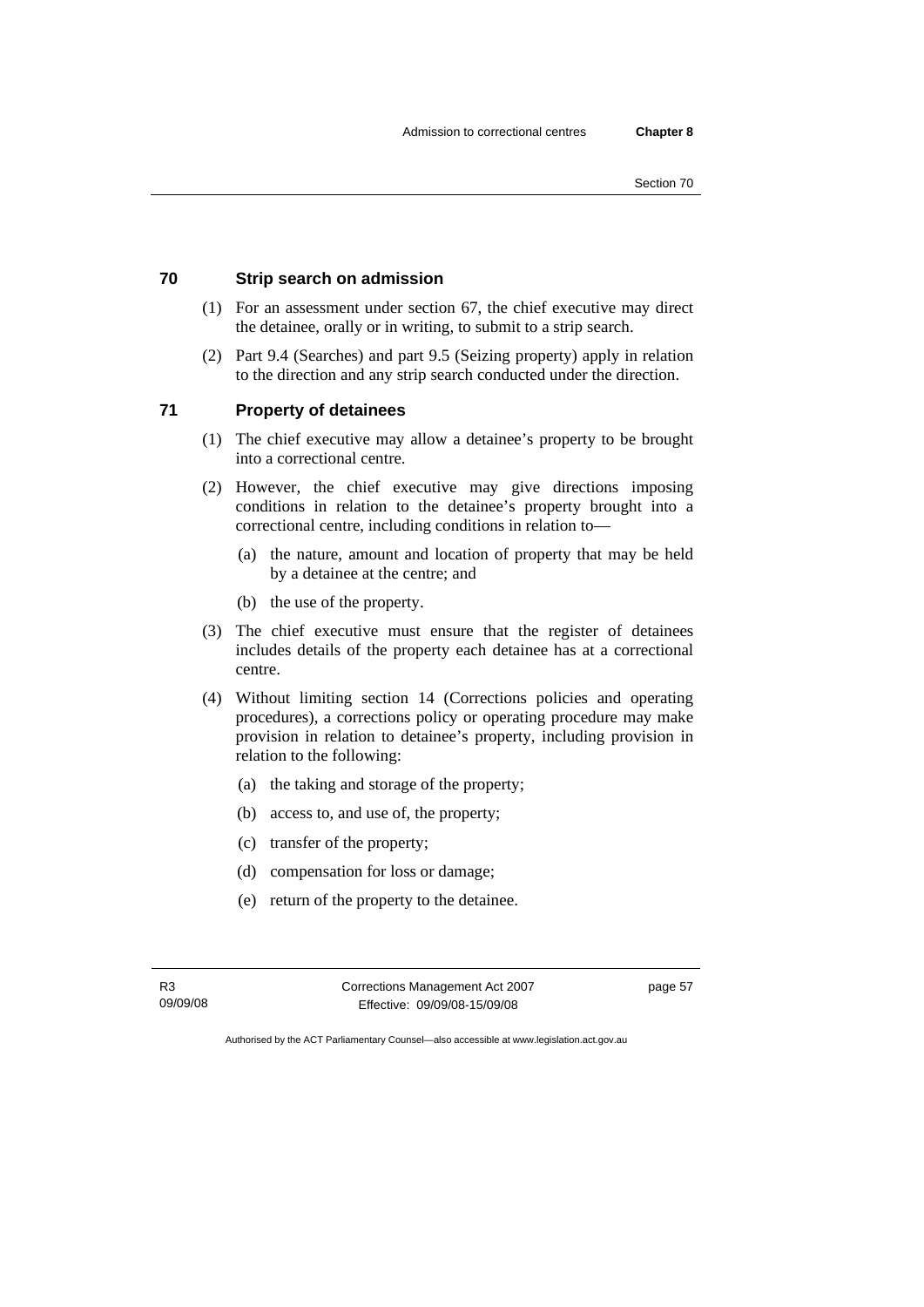(5) In this section:

*detainee's property* does not include a prohibited thing.

*Note* Pt 9.5 (Seizing property) provides generally for the seizure, forfeiture and return of property.

# **72 Security classification**

The chief executive must arrange a security classification for a detainee as soon as practicable after the detainee's admission to a correctional centre.

# **73 Case management plan**

The chief executive must arrange for a case management plan to be prepared for a detainee as soon as practicable after the detainee's admission to a correctional centre.

# **74 Entries in register of detainees**

The chief executive must ensure that details of each detainee admitted to a correctional centre are entered in the register of detainees on the detainee's admission to the centre.

*Note* The chief executive must keep a register of detainees at a correctional centre (see s 76).

page 58 Corrections Management Act 2007 Effective: 09/09/08-15/09/08

R3 09/09/08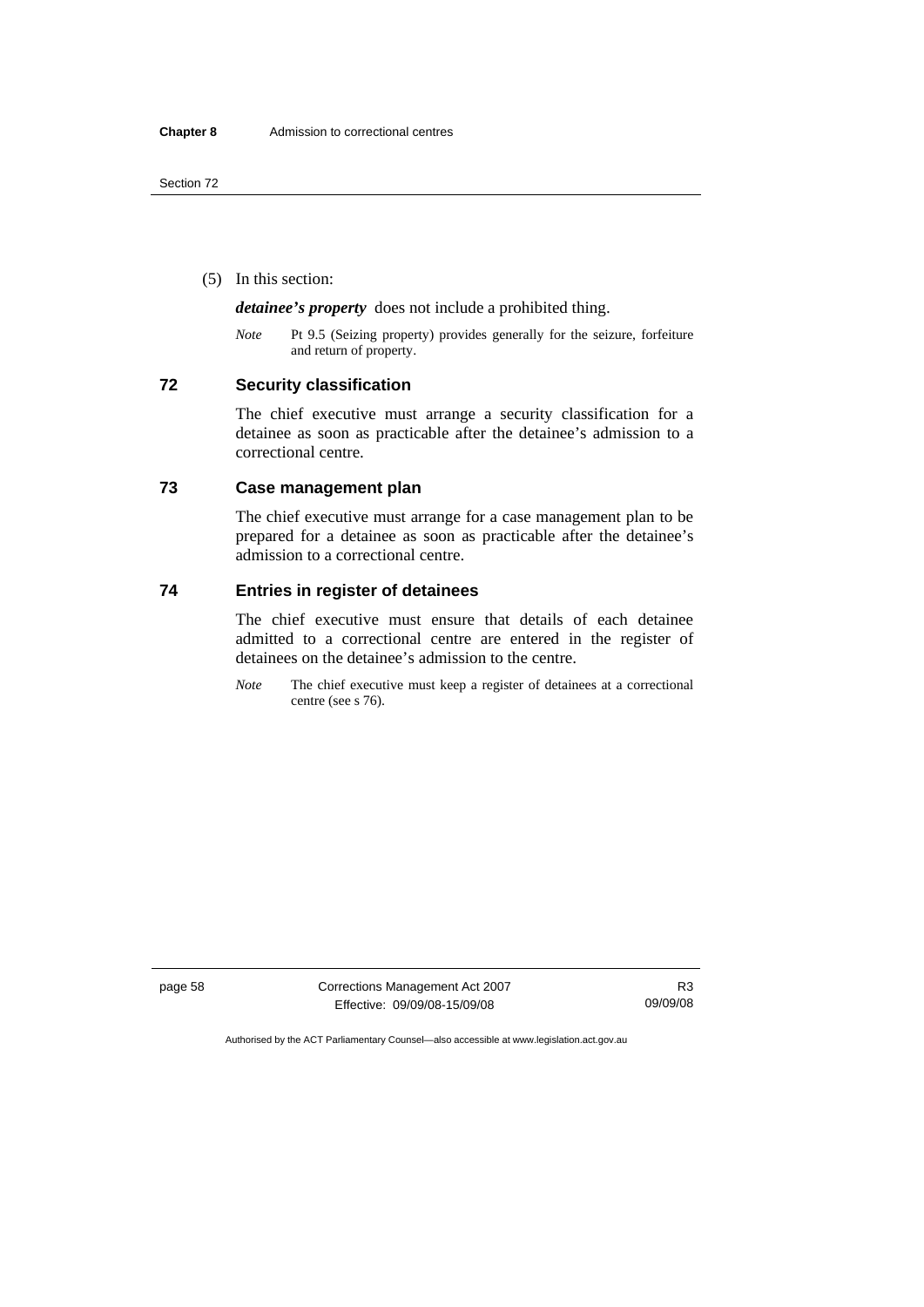# **Chapter 9 Management and security**

# **Part 9.1 Management and security general**

# **75 Compliance with chief executive's directions**

A detainee must comply with any direction given under this Act to the detainee by the chief executive.

*Note* Under s 17, the chief executive may delegate any of the chief executive's functions, including the giving of directions, to a corrections officer.

# **76 Register of detainees**

- (1) The chief executive must keep a register containing details of each detainee at a correctional centre.
- (2) The register must include details of the following for each detainee:
	- (a) full name;
	- (b) authority for detention;
	- (c) period of authorised detention;
	- (d) for a detainee under a sentence of imprisonment—
		- (i) the sentence, including any periodic detention period or other element of a combination sentence; and
		- (ii) any nonparole period;
	- (e) current place of detention;
	- (f) security classification;
	- (g) case management plan;

R3 09/09/08 Corrections Management Act 2007 Effective: 09/09/08-15/09/08

page 59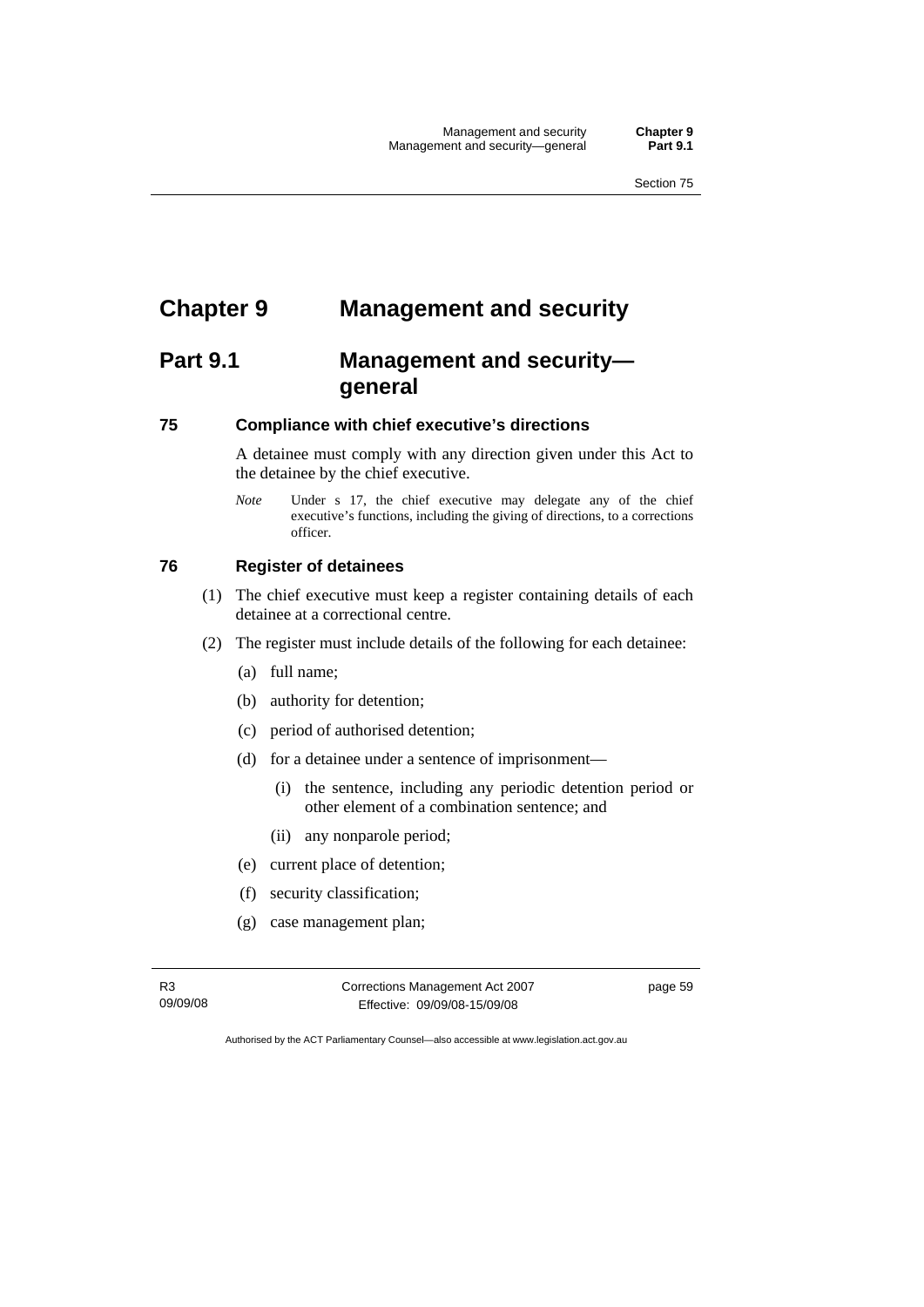- (h) sex, including that chosen under section 79 (Transgender and intersex detainees—sexual identity);
- (i) any known condition of the detainee that requires, or is likely to require, a health service;
- (j) anything taken under section 65 (Identification of detainees);
- (k) anything else the chief executive considers necessary or appropriate for the proper management of the detainee.

### **Examples—par (i)**

- 1 nutritional or health needs
- 2 need for spectacles, contact lens, crutches, prosthesis or other artificial aids
- 3 language or literacy difficulties
- *Note* An example is part of the Act, is not exhaustive and may extend, but does not limit, the meaning of the provision in which it appears (see Legislation Act, s 126 and s 132).
- (3) The register must be available for inspection under chapter 7 (Inspection of correctional centres).
- (4) In this section:

*combination sentence*—see the *Crimes (Sentencing) Act 2005*, dictionary.

### **77 Health reports**

- (1) For this Act, the chief executive may ask a relevant chief executive for a written report about a detainee's health.
- (2) The relevant chief executive must comply with the request as soon as practicable.
- (3) The relevant chief executive's report must include personal health information about the detainee that is in a health record—
	- (a) in the relevant chief executive's custody; or

| page 60 | Corrections Management Act 2007 | R3       |
|---------|---------------------------------|----------|
|         | Effective: 09/09/08-15/09/08    | 09/09/08 |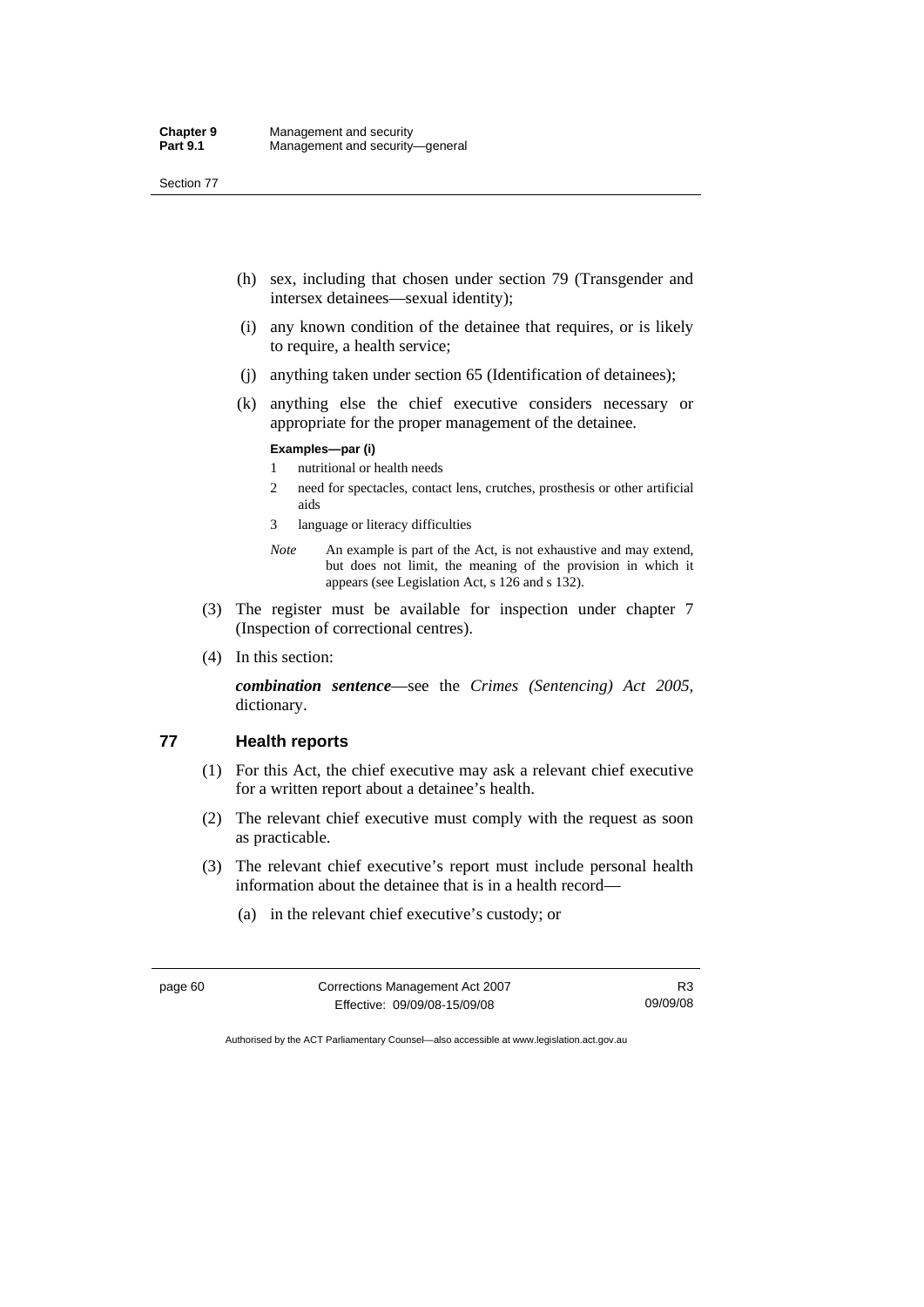- (b) to which the relevant chief executive has access through any arrangement with another chief executive.
- (4) The chief executive must ensure that a doctor appointed under section 21 (Doctors—health service appointments) assesses the report from a relevant chief executive and includes a statement of the detainee's condition (the *health schedule*) in the detainee's case management plan.
- (5) The health schedule must include a summary of—
	- (a) the detainee's condition and health risks, including any likelihood of the condition resulting in a medical emergency or the onset of significant health problems and any associated symptoms; and
	- (b) a treatment regime for the detainee
	- **Examples—s (5)**
	- 1 Detainee D has diabetes. The health schedule for D explains the type of diabetes, the treatment required, any likely medical emergency or significant health problem and the associated symptoms, such as hypoglycaemia.
	- 2 Detainee P has epilepsy. The health schedule for P explains the type of epilepsy, the treatment required, the symptoms and consequences of any failure to maintain the treatment regime.
	- *Note* An example is part of the Act, is not exhaustive and may extend, but does not limit, the meaning of the provision in which it appears (see Legislation Act, s 126 and s 132).
- (6) Without limiting section 14 (Corrections policies and operating procedures), a corrections policy or operating procedure may include provision in relation to the health schedule, including provision in relation to any of the following:
	- (a) the content of the schedule and, in particular, any statement about the detainee's health risks and treatment regime;
	- (b) the people who may access the health schedule and the circumstances for access.

R3 09/09/08 Corrections Management Act 2007 Effective: 09/09/08-15/09/08

page 61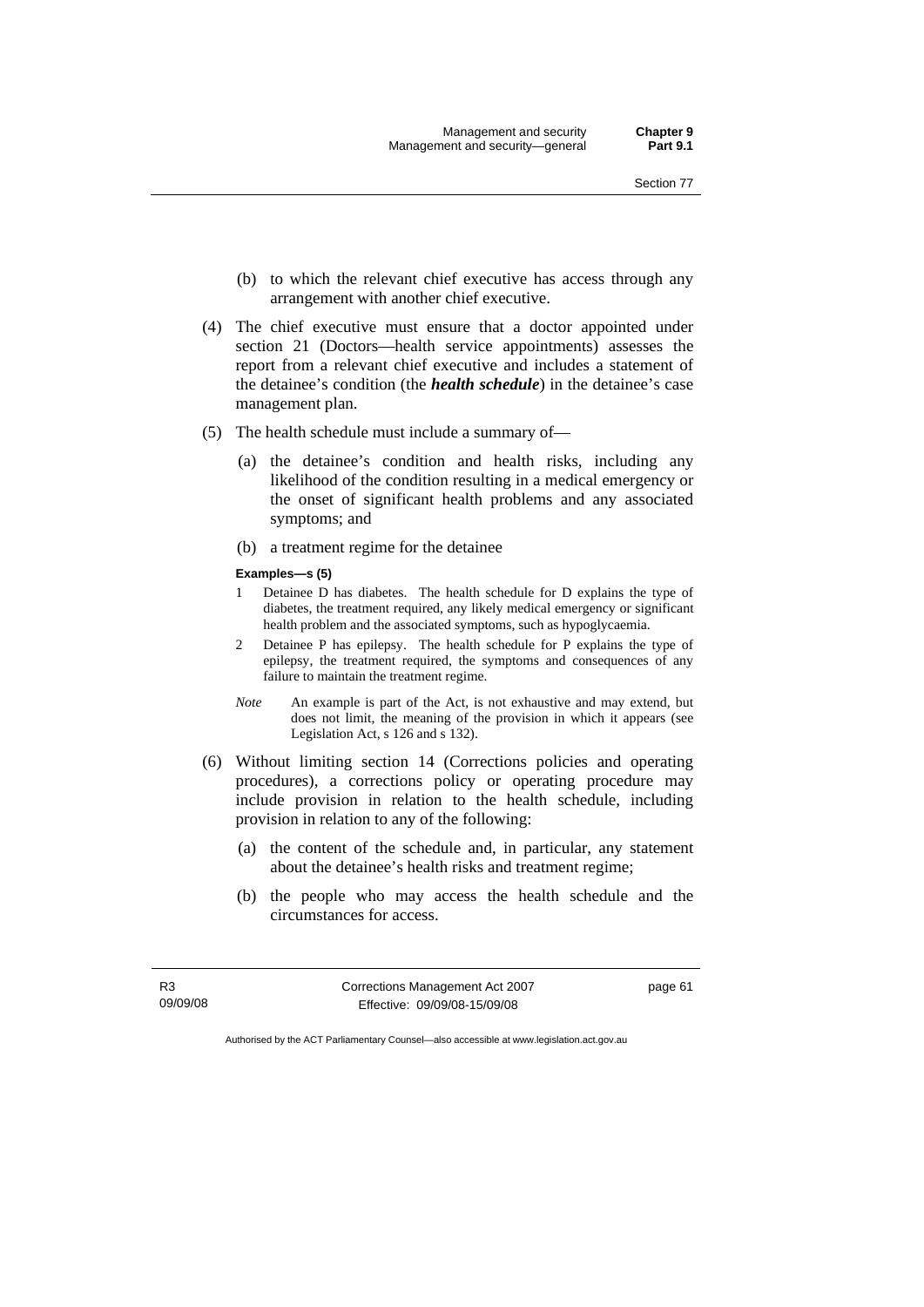- (7) The chief executive must ensure that the relevant chief executive's report and the health schedule is available only to people authorised by the chief executive.
- (8) In this section:

*health record*—see the *Health Records (Privacy and Access) Act 1997*, dictionary.

*personal health information*—see the *Health Records (Privacy and Access) Act 1997*, dictionary.

*relevant chief executive* means a chief executive whose administrative unit is responsible for any provision of the following Acts:

- (a) the *Children and Young People Act 2008*;
- (b) the *Disability Services Act 1991*;
- (c) the *Health Act 1993*;
- (d) the *Mental Health (Treatment and Care) Act 1994*.
- *Note* Compliance with a request under this section does not involve a contravention of a privacy principle under the *Health Records (Privacy and Access) Act 1997* (see that Act, s 5 (The privacy principles))*.*

### **78 Case management plans—scope etc**

- (1) The chief executive—
	- (a) must maintain an individual management plan for each detainee, other than a remandee; and
	- (b) may maintain an individual management plan for a detainee who is a remandee.
- (2) A case management plan for a detainee must—
	- (a) outline work and activities for the detainee; and

| page 62 | Corrections Management Act 2007 |          |
|---------|---------------------------------|----------|
|         | Effective: 09/09/08-15/09/08    | 09/09/08 |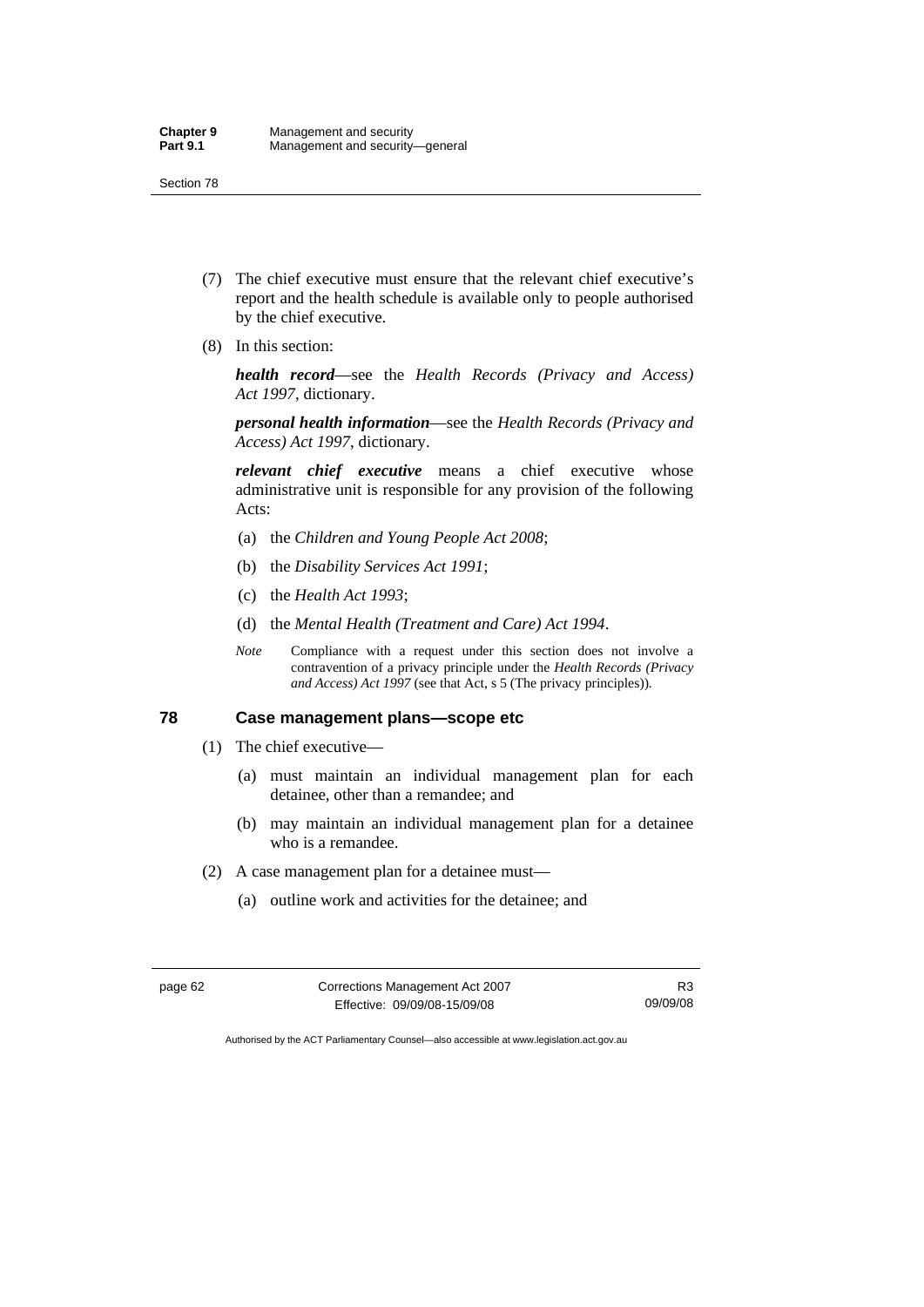- (b) be based on an assessment of the needs, capacities and disposition of the detainee; and
- (c) be consistent with the resources available to the chief executive to manage the detainee; and
- (d) if the detainee is an offender—outline how the detainee is to be prepared for lawful release and reintegration into society at the earliest possible time.
- (3) A case management plan may deal with any matter relating to a detainee, including the following:
	- (a) provision for the safe, secure and humane treatment of the detainee;
	- (b) for a detainee at risk of self-harm—an outline of the risk and strategies for managing the risk;
	- (c) the welfare of the detainee, including the detainee's participation in work or activities, and other constructive use of time in detention;
	- (d) details of any academic, vocational or cultural education or training for the detainee approved under section 52 (News and educational services);
	- (e) the detainee's health condition and risks, and any associated treatment regime;
	- (f) for a detainee with a physical, mental or educational disability—strategies for extra assistance to minimise any disadvantage suffered by the detainee because of the disability, particularly in relation to suitability for work and release from detention;
	- (g) for a detainee serving a sentence of imprisonment by full-time detention—requirements for the detainee to be—
		- (i) told the detainee's release date under the sentence; and

R3 09/09/08 Corrections Management Act 2007 Effective: 09/09/08-15/09/08

page 63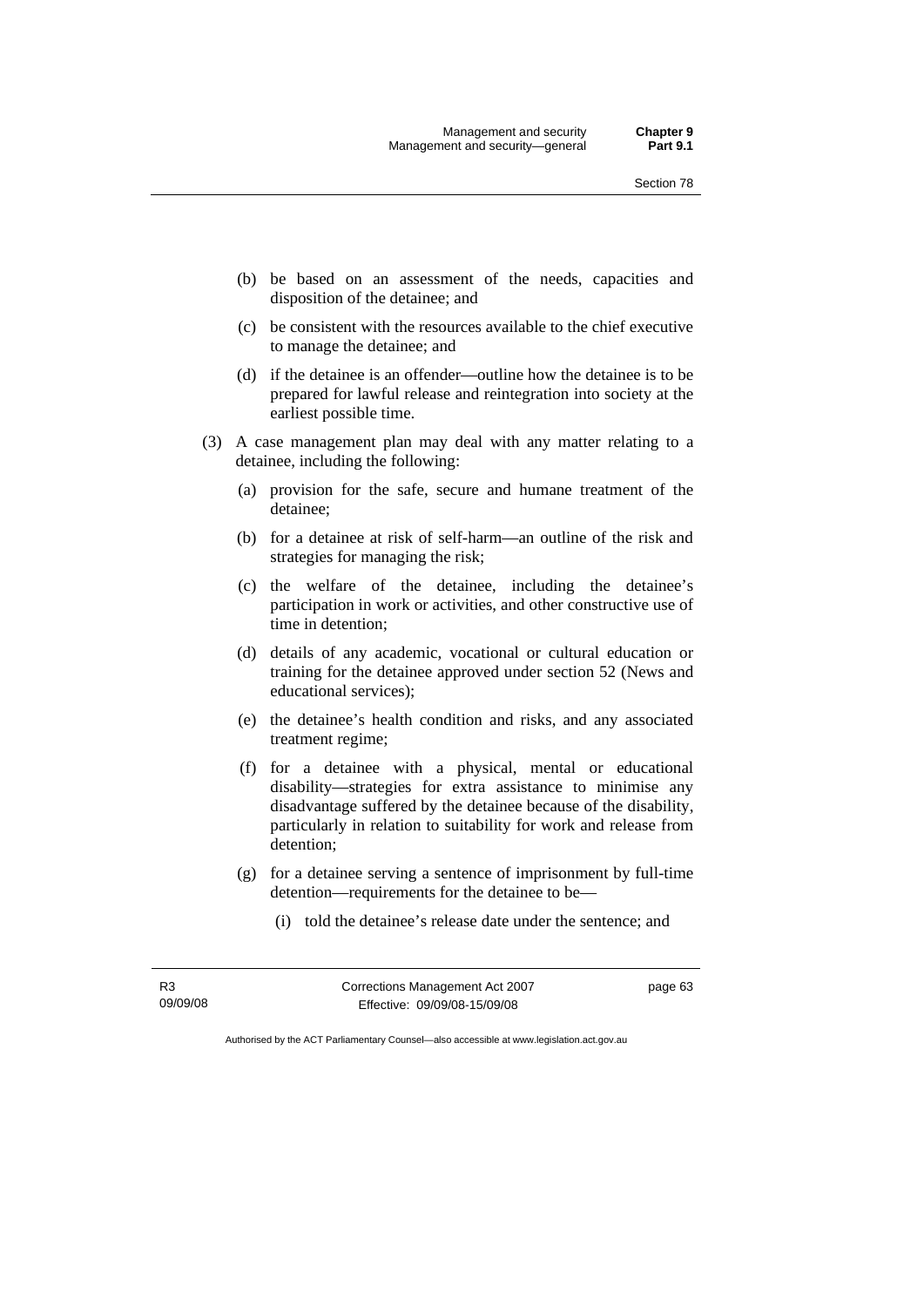Section 79

- (ii) given necessary assistance in applying for parole;
- (h) anything else prescribed by regulation or directed by the chief executive.

### **79 Transgender and intersex detainees—sexual identity**

- (1) This section applies to a transgender or intersex detainee.
- (2) For this Act, the sex of the detainee is taken to be—
	- (a) the sex chosen under subsection (3); or
	- (b) if subsection (4) applies—the sex chosen with approval under subsection (4).
- (3) On admission to a correctional centre—
	- (a) the detainee may tell the chief executive the sex the detainee chooses to be identified with; or
	- (b) if the detainee fails to make a choice under paragraph (a)—the chief executive may choose the sex the detainee is to be identified with having regard to the report obtained under subsection (5).

*Note Fail* includes refuse, see the Legislation Act, dict, pt 1.

- (4) The chief executive may, on application by the detainee, approve a change in the sex the detainee chooses to be identified with, having regard to the report obtained under subsection (5).
- (5) Before making a decision under subsection (3) or (4), the chief executive must obtain a report by a doctor appointed under section 22 (Health professionals—non-therapeutic functions) about the detainee's sexual identity.
- (6) The chief executive must—
	- (a) give the detainee written notice of a decision by the chief executive under subsection (3) or (4); and

| page 64 | Corrections Management Act 2007 | R3       |
|---------|---------------------------------|----------|
|         | Effective: 09/09/08-15/09/08    | 09/09/08 |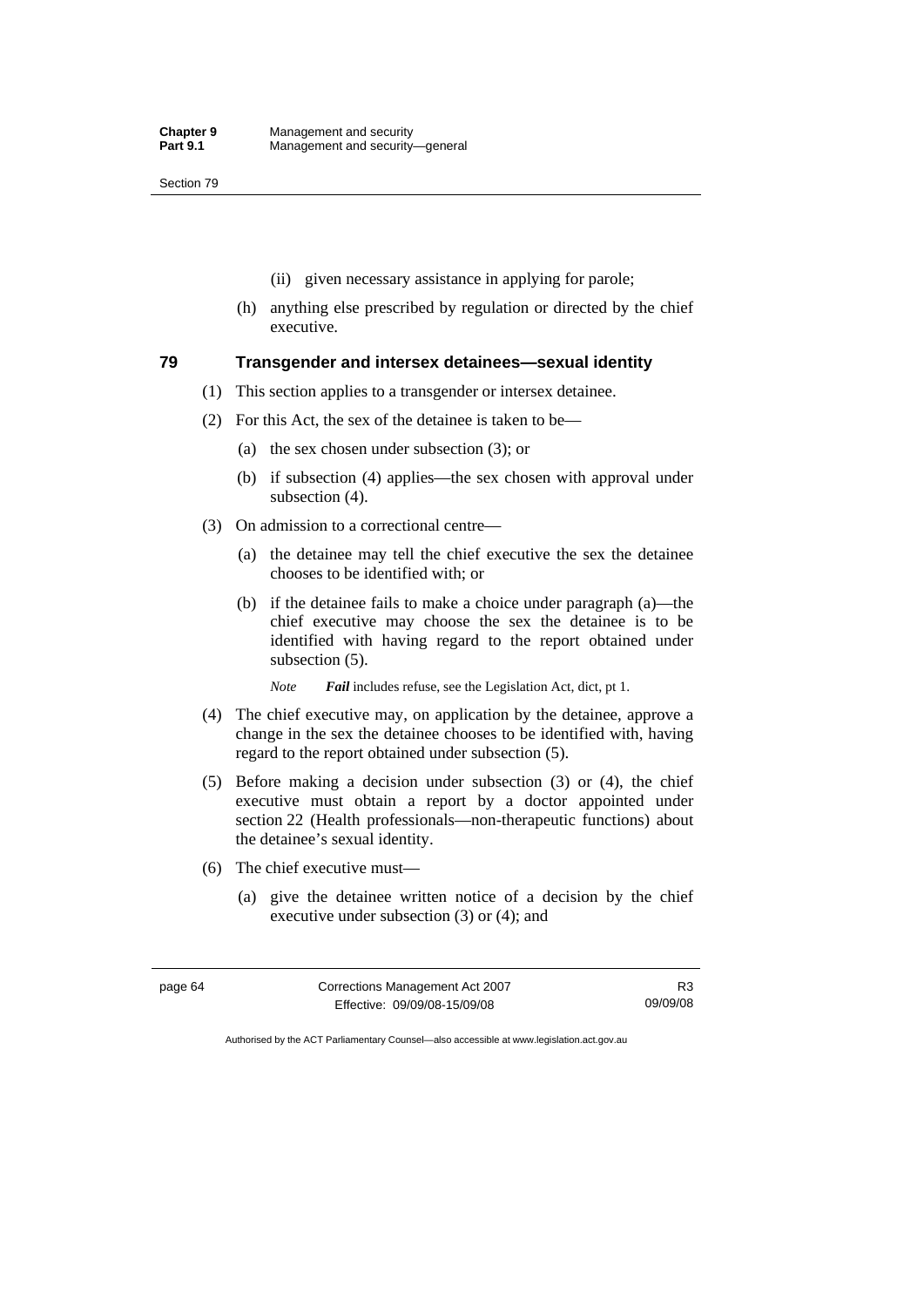(b) must ensure that the detainee's sex chosen under this section is entered in the register of detainees.

### **Examples of effect of this section**

The conduct of searches of the detainee, and the allocation of accommodation and sanitary facilities for the detainee, would be on the basis that the detainee was a person of the chosen sex.

*Note* An example is part of the Act, is not exhaustive and may extend, but does not limit, the meaning of the provision in which it appears (see Legislation Act, s 126 and s 132).

### **80 Security classification—basis etc**

- (1) The chief executive must—
	- (a) give each detainee a security classification; and
	- (b) review the classification at least annually or otherwise as prescribed by regulation.
- (2) When deciding a detainee's security classification, the chief executive must consider the following:
	- (a) the reason for the detention, including the nature of any offence for which the detainee is detained;
	- (b) the risks posed by the detainee if the detainee were to escape;
	- (c) the risk of the detainee escaping;
	- (d) the risks posed by the detainee while at a correctional centre;
	- (e) the risks to the detainee of being accommodated with particular detainees or in particular areas at a correctional centre;
	- (f) any matter prescribed by regulation.
- (3) The chief executive may consider anything else the chief executive considers relevant.

R3 09/09/08 Corrections Management Act 2007 Effective: 09/09/08-15/09/08

page 65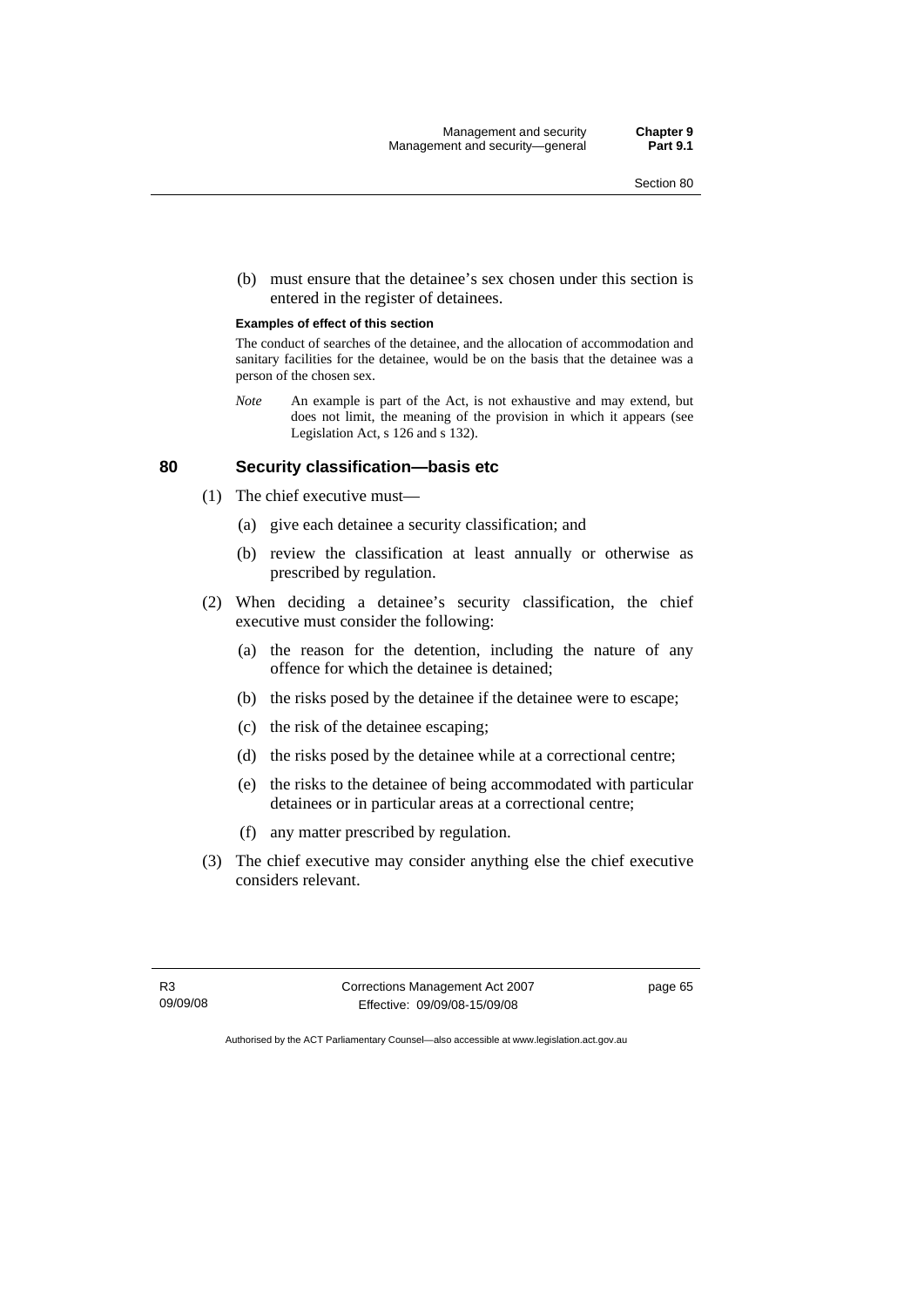Section 81

 (4) The security measures to which a detainee is subject under a security classification must be the minimum necessary to ensure secure detention of the detainee.

### **81 Prohibited things**

- (1) The chief executive may declare a thing to be a prohibited thing.
- (2) A declaration is a notifiable instrument.

### **Examples of prohibited things**

- 1 a weapon or something crafted as a weapon
- 2 an explosive
- 3 alcohol
- 4 a controlled drug under the Criminal Code
- 5 a mobile phone
- *Note 1* The power to make an instrument includes power to make different provisions in relation to different matters or different classes of matters, and provisions that apply differently by reference to stated exceptions or factors (see Legislation Act, s 48.)
- *Note 2* A notifiable instrument must be notified under the Legislation Act.
- *Note 3* An example is part of the Act, is not exhaustive and may extend, but does not limit, the meaning of the provision in which it appears (see Legislation Act, s 126 and s 132).

### **82 Possession of prohibited things**

 (1) A detainee commits an offence if the detainee possesses a prohibited thing.

Maximum penalty: 50 penalty units, imprisonment for 6 months or both.

 (2) Subsection (1) does not apply if the chief executive approves the detainee's possession of the thing.

page 66 Corrections Management Act 2007 Effective: 09/09/08-15/09/08

R3 09/09/08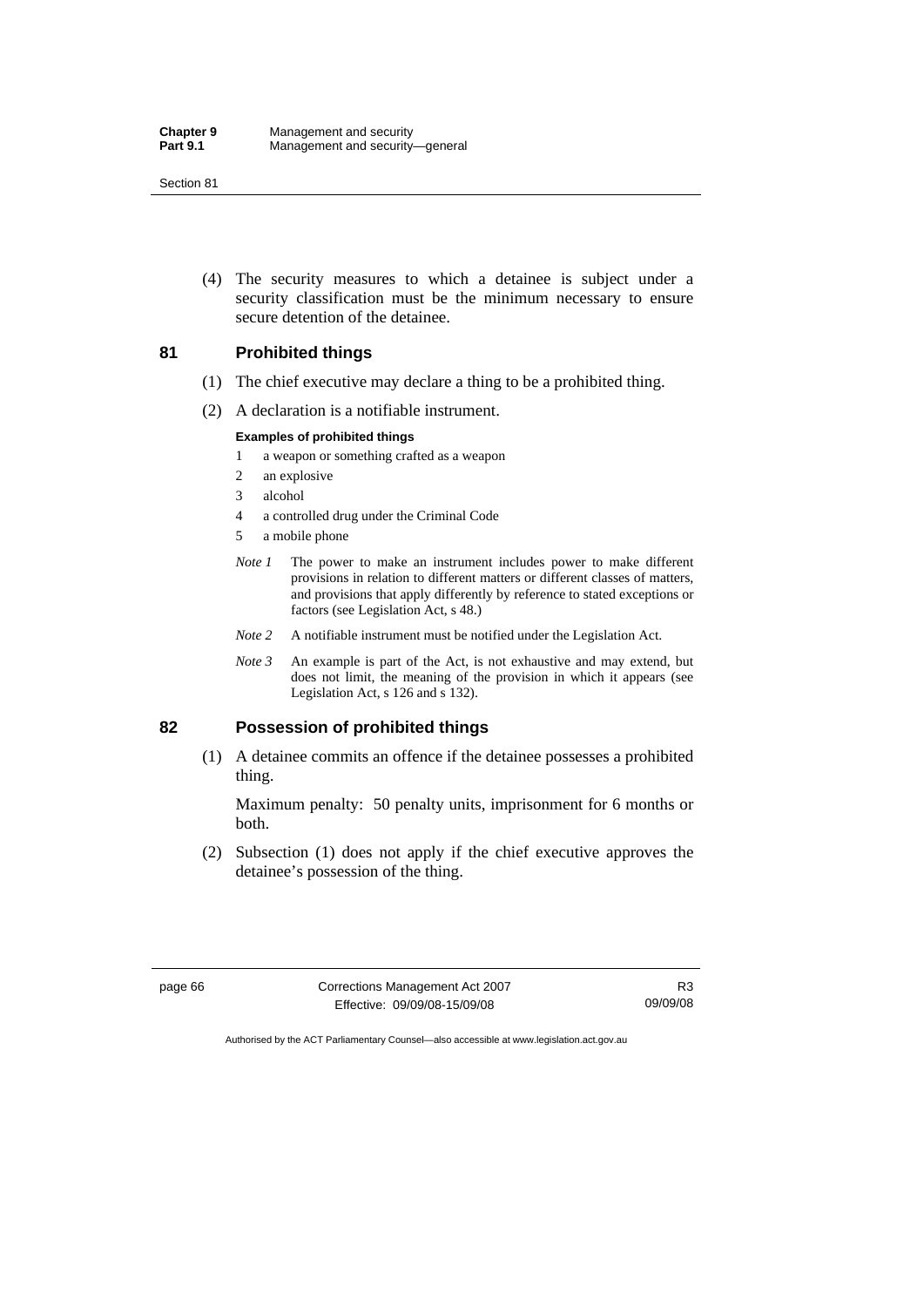# **83 Work by detainees**

A regulation may make provision in relation to work by detainees, including provision in relation to any of the following:

- (a) the kind of work that may be done by detainees;
- (b) the places where detainees may work, including places outside a correctional centre;
- (c) any payment or other return to which detainees are entitled for work done;
- (d) accounting for any payment or other return credited to detainees for work done.

# **84 Trust accounts for detainees**

- (1) The chief executive must ensure that money belonging to a detainee is held for the detainee in a trust account.
- (2) The chief executive may deduct amounts from the amount held in trust for a detainee the amount for payment of any financial penalty or reparation that must be paid as disciplinary action against the detainee.
- (3) A regulation may make provision in relation to the operation or maintenance of trust accounts.

### **85 Prohibited areas**

- (1) The chief executive may define an area at a correctional centre where detainees are prohibited (a *prohibited area*).
- (2) The chief executive must take reasonable steps to bring each prohibited area to the attention of detainees, corrections officers and other people who work at or visit the centre.
- (3) Without limiting subsection (1), the chief executive must ensure that notices or signs are prominently displayed at or near each prohibited area indicating that it is an area where detainees are prohibited.

| R3       | Corrections Management Act 2007 | page 67 |
|----------|---------------------------------|---------|
| 09/09/08 | Effective: 09/09/08-15/09/08    |         |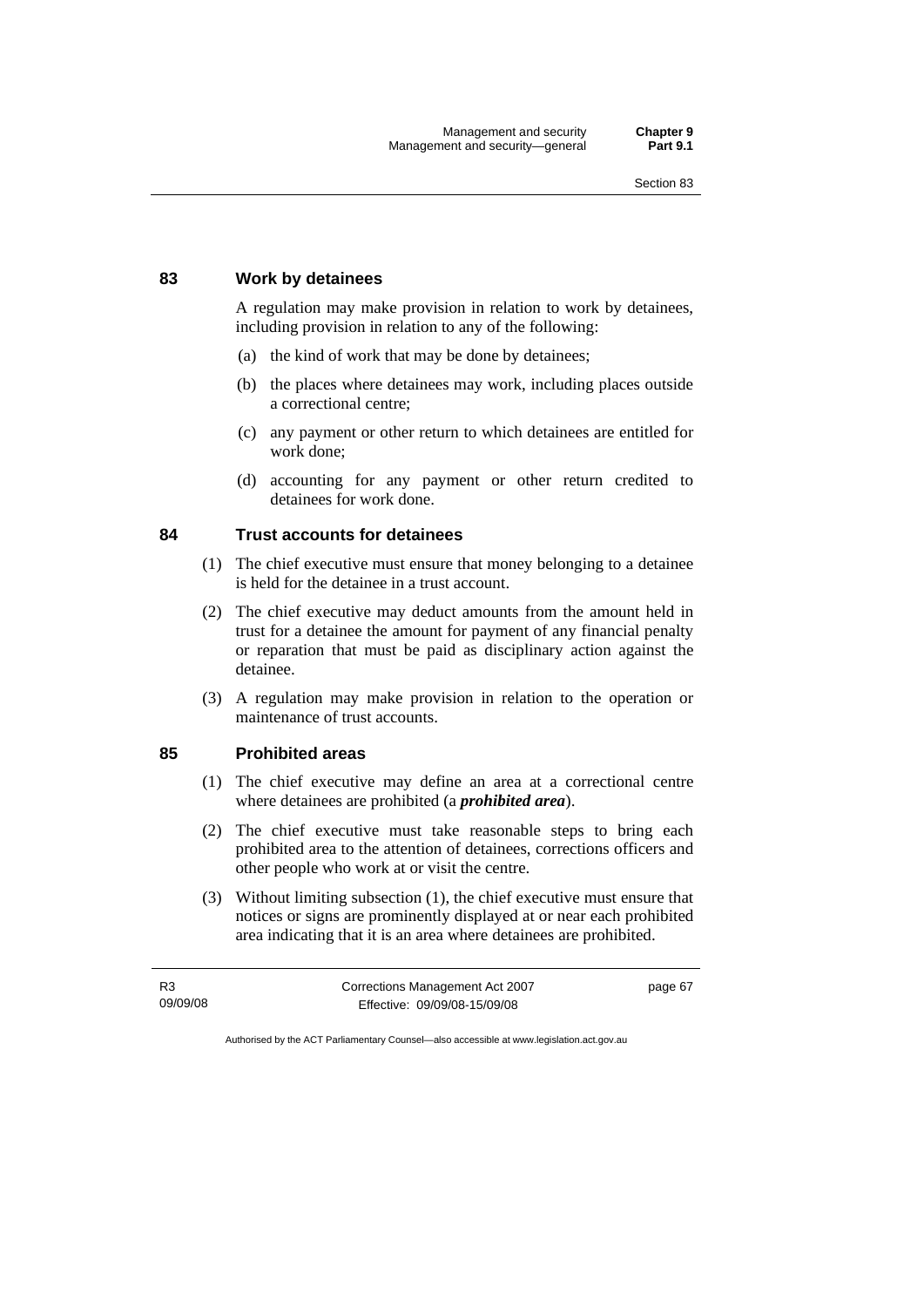Section 86

### **86 Nonsmoking areas**

- (1) The chief executive may define an area at a correctional centre as an area in which smoking is prohibited (a *nonsmoking area*).
- (2) The chief executive must take reasonable steps to bring each non-smoking area to the attention of detainees, corrections officers and other people who work at or visit the centre.
- (3) Without limiting subsection (1), the chief executive must ensure that notices or signs are prominently displayed at or near each nonsmoking area indicating that smoking is prohibited in the area.
- (4) The *Smoking (Prohibition in Enclosed Public Places) Act 2003* does not apply to a correctional centre.

### **87 Management and security—corrections policies and operating procedures**

- (1) Without limiting section 14 (Corrections policies and operating procedures), a corrections policy or operating procedure may include provision for any other matter in relation to the management or security of detainees.
- (2) The chief executive must ensure that a corrections policy or operating procedure makes provision in relation to each the following:
	- (a) a detainee giving birth;
	- (b) a marriage or civil partnership of a detainee;
	- (c) the death of a detainee.

page 68 Corrections Management Act 2007 Effective: 09/09/08-15/09/08

R3 09/09/08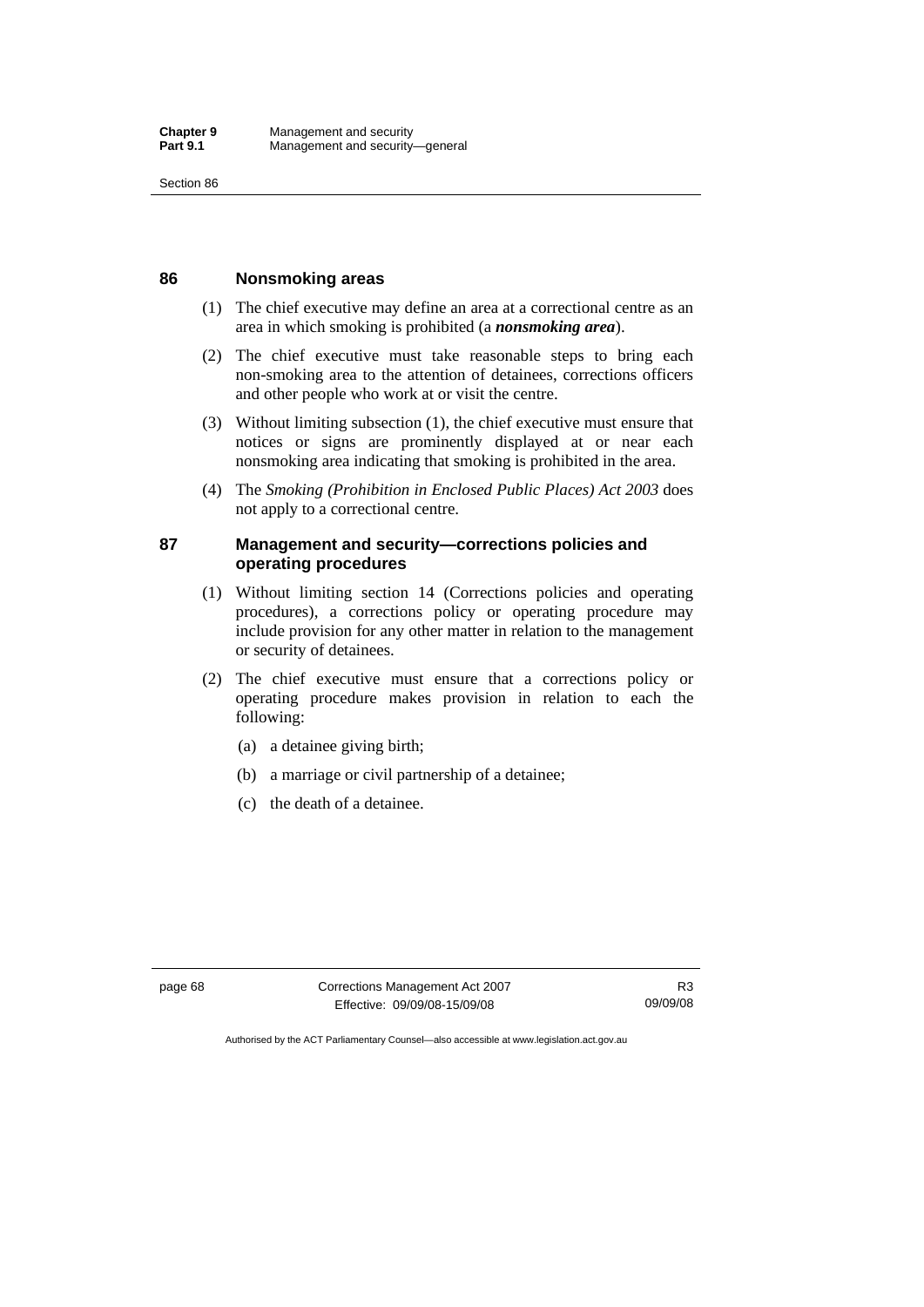# **Part 9.2 Segregation**

# **88 Meaning of** *segregation*

In this Act:

*segregation*, of a detainee—

- (a) means the restriction or denial of the detainee's opportunity—
	- (i) to go into, or be in, a particular part of a correctional centre; or
	- (ii) to associate with other detainees; and
- (b) includes separate confinement.

# **89 Segregation under pt 9.2—purpose**

To remove any doubt, segregation under this part must not be used for punishment or disciplinary purposes.

### **90 Segregation—safety and security**

- (1) The chief executive may direct that a detainee be segregated from other detainees if the chief executive believes, on reasonable grounds, that the segregation is necessary or prudent to protect—
	- (a) the safety of anyone else at a correctional centre; or
	- (b) security or good order at a correctional centre.
- (2) When making a direction under this section, the chief executive must also have regard to any relevant, known cultural consideration and the likely impact of segregation on the health and wellbeing of the detainee.
- (3) The chief executive must give the detainee prompt notice of the direction, why it was given, when it takes effect and the provisions for its duration and review under this part.

| R3       | Corrections Management Act 2007 | page 69 |
|----------|---------------------------------|---------|
| 09/09/08 | Effective: 09/09/08-15/09/08    |         |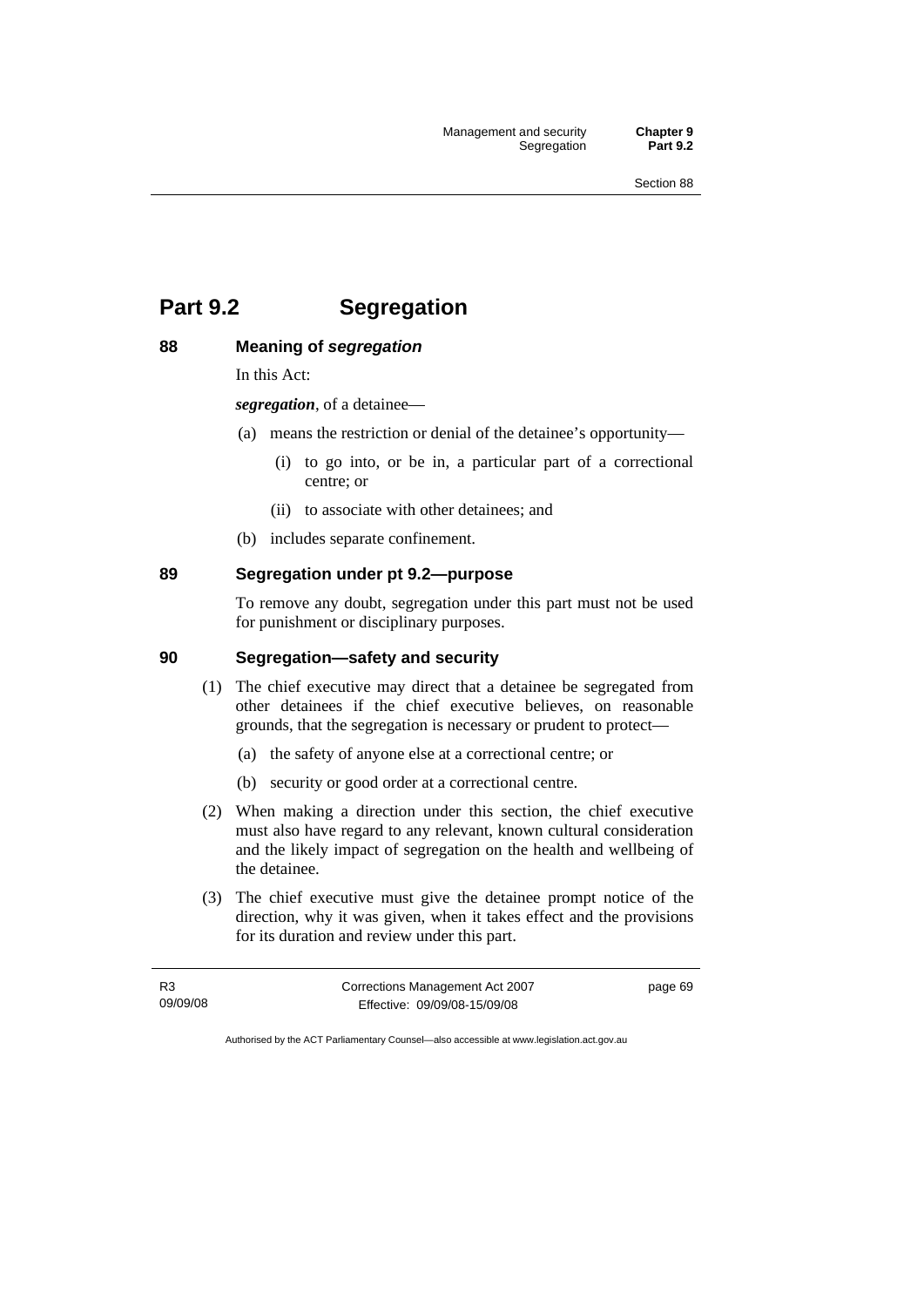- (4) The chief executive must revoke the direction if the chief executive believes, on reasonable grounds, that the protection mentioned in subsection (1) is no longer necessary or prudent.
- (5) The chief executive—
	- (a) may review the direction at any time, on the chief executive's own initiative or on request by the detainee; and
	- (b) must review the direction before any transfer of the detainee to another correctional centre; and
	- (c) must review the direction at least once every 21 days while it remains in force.
- (6) After reviewing the direction, the chief executive may—
	- (a) confirm the direction; or
	- (b) make a further direction under subsection (1); or
	- (c) revoke the direction under subsection (4).
- (7) To remove any doubt, the chief executive may make more than 1 further direction under this section.
- (8) Subject to this section and section 94 (Segregated detainees removed to NSW), a direction ends at the end of—
	- (a) 28 days after the day it is given; or
	- (b) if subsection (6) (b) applies—90 days after the day the further direction, or latest further direction, is given.

### **91 Segregation—protective custody**

 (1) The chief executive may direct that a detainee be segregated from other detainees if the chief executive believes, on reasonable grounds, that the segregation is necessary or prudent to protect the safety of the detainee.

page 70 Corrections Management Act 2007 Effective: 09/09/08-15/09/08

R3 09/09/08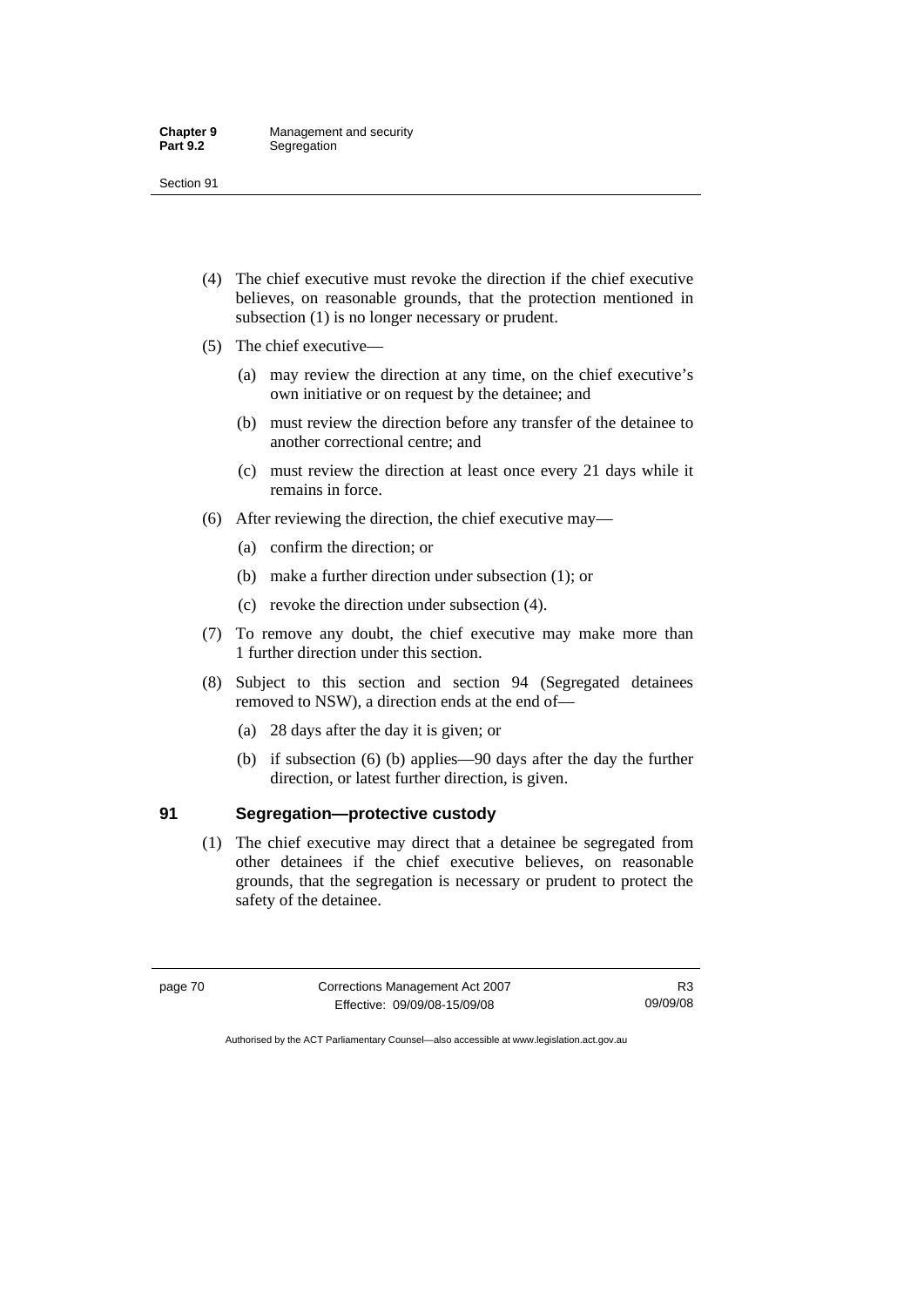Management and security **Chapter 9**  Segregation

- (2) The chief executive may give the direction at any time, on the chief executive's own initiative or on request by the detainee.
- (3) The chief executive must give the detainee prompt notice of the direction, why it was given, when it takes effect and the provisions for its duration and review under this part.
- (4) The chief executive must revoke the direction if the chief executive believes, on reasonable grounds, that the protection mentioned in subsection (1) is no longer necessary or prudent.
- (5) The chief executive—
	- (a) may review the direction at any time, on the chief executive's own initiative or on request by the detainee; and
	- (b) must review the direction before any transfer of the detainee to another correctional centre; and
	- (c) must review the direction at least once every 21 days while it remains in force.
- (6) After reviewing the direction, the chief executive may—
	- (a) confirm the direction; or
	- (b) make a further direction under subsection (1); or
	- (c) revoke the direction under subsection (4).
- (7) To remove any doubt, the chief executive may make more than 1 further direction under this section.
- (8) Subject to this section and section 94 (Segregated detainees removed to NSW), a direction ends—
	- (a) 28 days after the day it is given; or
	- (b) if subsection (6) (b) applies—90 days after the day the further direction, or latest further direction, is given.

R3 09/09/08 Corrections Management Act 2007 Effective: 09/09/08-15/09/08

page 71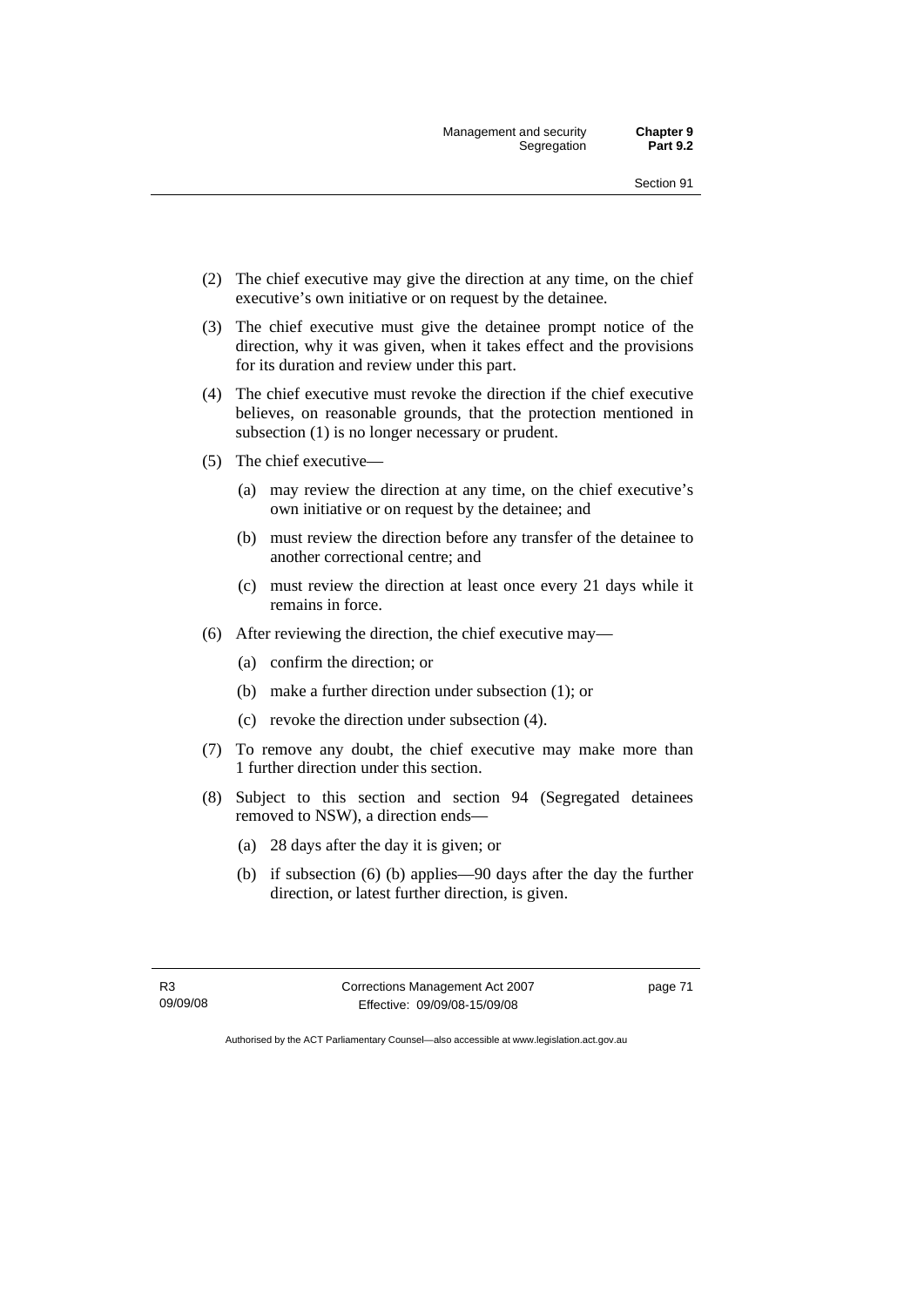### **92 Segregation—health**

- (1) The chief executive may direct that a detainee be segregated from other detainees if the chief executive believes, on reasonable grounds, that the segregation is necessary or prudent—
	- (a) to assess the detainee's physical or mental health; or
	- (b) to protect anyone (including the detainee) from harm because of the detainee's physical or mental health; or
	- (c) to prevent the spread of disease.
- (2) The chief executive must give the detainee prompt notice of the direction, why it was given, when it takes effect and the provisions for its duration and review under this part.
- (3) The chief executive must revoke the direction if the chief executive believes, on reasonable grounds, that the direction is no longer necessary or prudent.
- (4) The chief executive—
	- (a) may review the direction at any time, on the chief executive's own initiative or on request by the detainee; and
	- (b) must review the direction on request by a doctor appointed under section 21 (Doctors—health service appointments); and
	- (c) must review the direction before any transfer of the detainee to another correctional centre; and
	- (d) must review the direction at least once every 21 days while it remains in force.
- (5) After reviewing the direction, the chief executive may—
	- (a) confirm the direction; or
	- (b) make a further direction under subsection (1); or
	- (c) revoke the direction under subsection (3).

| page 72 | Corrections Management Act 2007 |          |
|---------|---------------------------------|----------|
|         | Effective: 09/09/08-15/09/08    | 09/09/08 |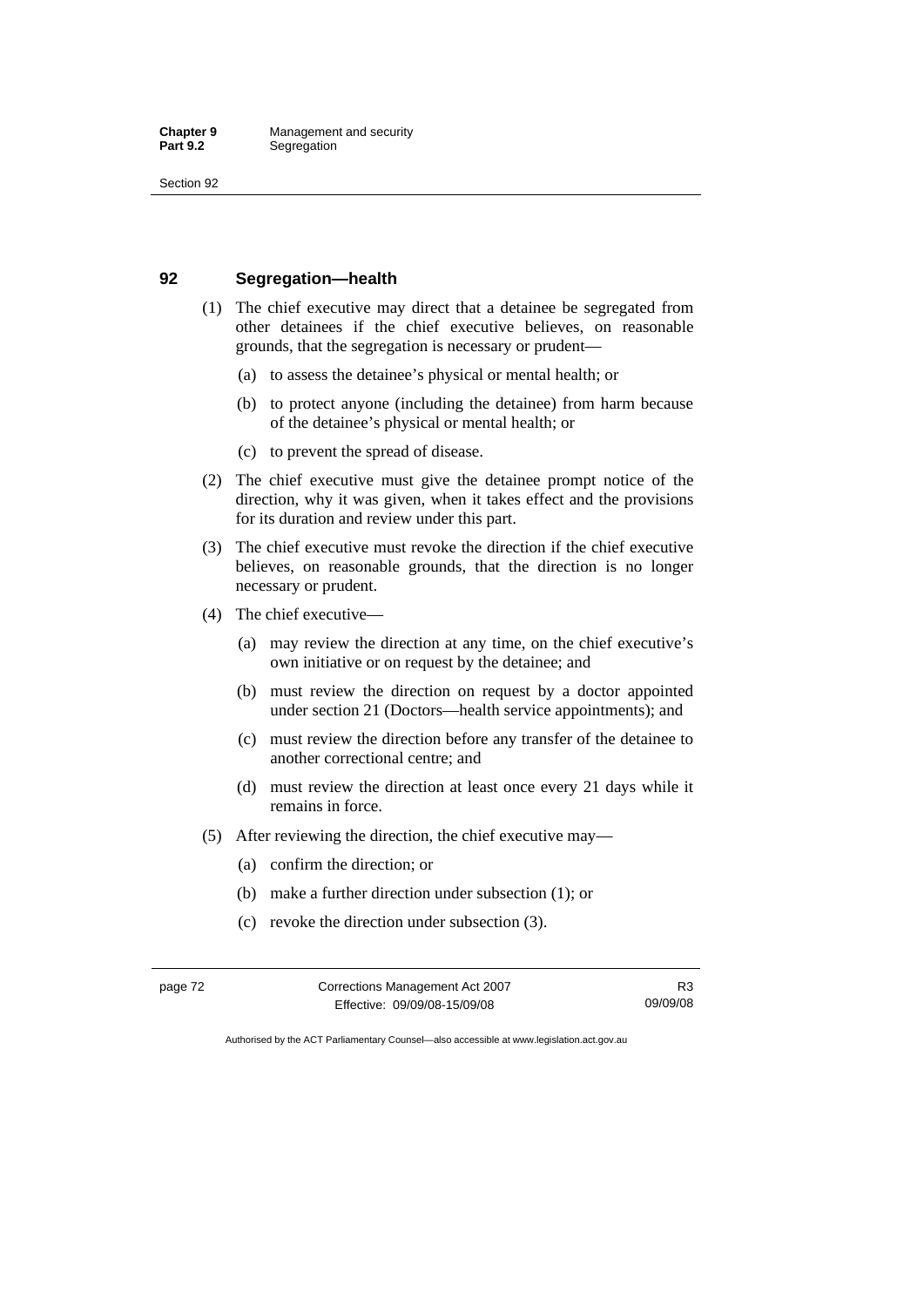Management and security **Chapter 9**  Segregation

- (6) To remove any doubt, the chief executive may make more than 1 further direction under this section.
- (7) When acting under subsection (1), (3) or (4), the chief executive must have regard to any advice given by a doctor appointed under section 21 (Doctors—health service appointments) in relation to the segregation of the detainee.

### **93 Interstate segregated detainees transferred to ACT**

- (1) This part applies if—
	- (a) an interstate segregation direction applies to a detainee; and
	- (b) the detainee is transferred (however described) into custody at a correctional centre in the ACT.
- (2) Despite the transfer, the interstate direction—
	- (a) continues to apply in relation to the detainee—
		- (i) as if it were a direction under this part; and
		- (ii) with any necessary changes, and any change prescribed by regulation; and
	- (b) subject to this part, ends 3 days after the day the detainee is taken into custody at the correctional centre in the ACT.
- (3) In this section:

*interstate segregation direction* means a direction or order (however described) that—

- (a) corresponds substantially to a direction under this part; and
- (b) is in force under a law of the Commonwealth, a State or another Territory that is declared by regulation to be a corresponding law for this section.

R3 09/09/08 Corrections Management Act 2007 Effective: 09/09/08-15/09/08

page 73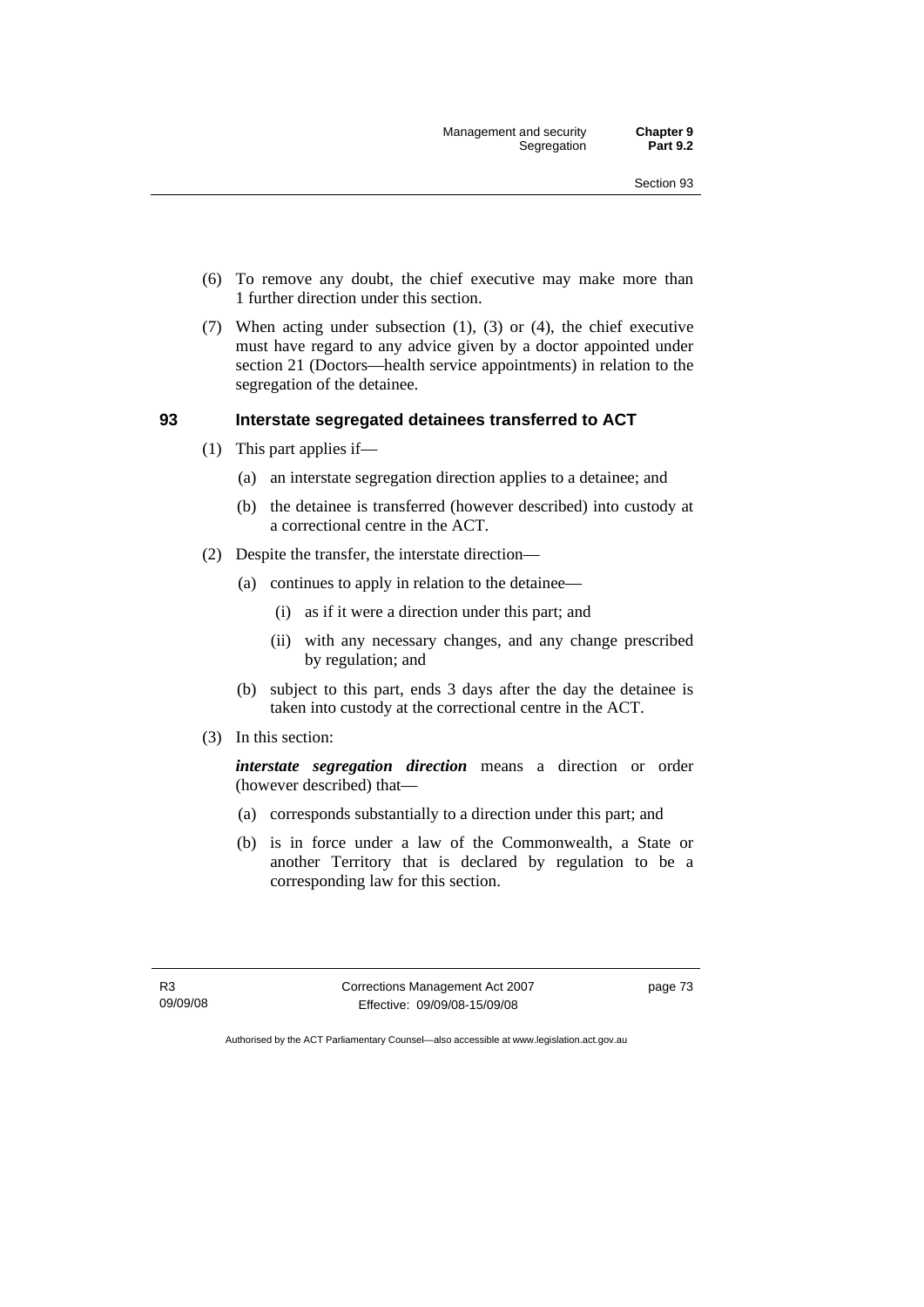Section 94

### **94 Segregated detainees removed to NSW**

- (1) This section applies if both of the following apply to a detainee:
	- (a) a direction under the *Crimes (Sentence Administration) Act 2005*, section 26 (Full-time detention in ACT or NSW) that the detainee be removed to a NSW correctional centre;
	- (b) a direction (the *ACT direction*)—
		- (i) under this part; or
		- (ii) under chapter 10 (Discipline) for investigative segregation.
- (2) Despite the detainee's removal to a NSW correctional centre, the ACT direction—
	- (a) continues to apply in relation to the detainee, with any necessary changes, and any change prescribed by regulation; and
	- (b) subject to this part, ends 3 days after the day the detainee is taken into custody at the NSW correctional centre.

# **95 Segregation not to affect minimum living conditions**

- (1) The segregation of a detainee under this part does not affect the standards applying to the detainee under section 12 (Correctional centres—minimum living conditions).
- (2) However, subsection (1) does not prevent the application of the standards in a way that is necessary and reasonable for the purpose of the segregation.

### **96 Application for review of segregation directions**

- (1) A detainee may apply to an adjudicator for a review of the chief executive's directions under any of the following sections:
	- (a) section 90 (Segregation—safety and security);

| page 74 | Corrections Management Act 2007 | R3       |
|---------|---------------------------------|----------|
|         | Effective: 09/09/08-15/09/08    | 09/09/08 |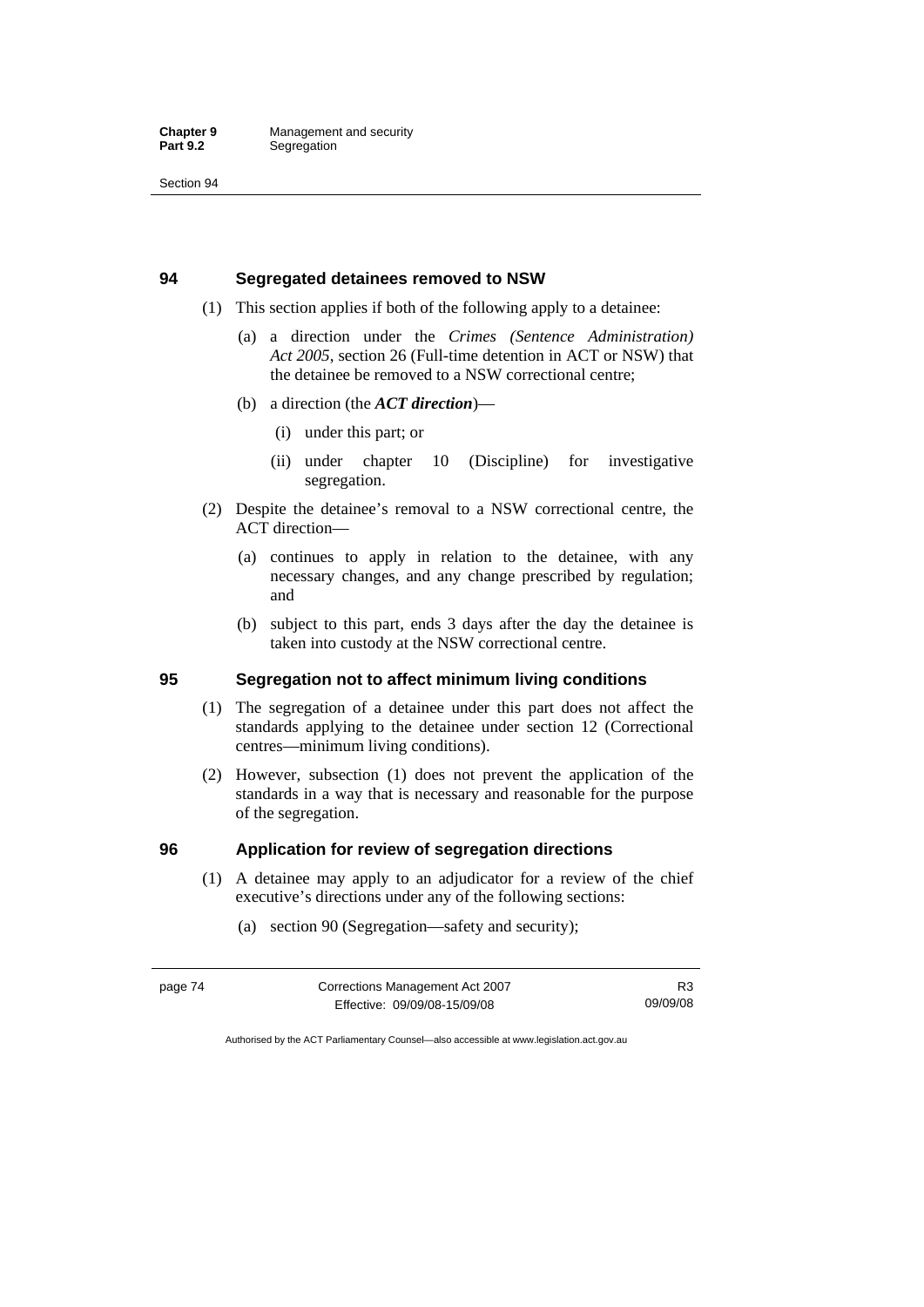Management and security **Chapter 9**  Segregation

- (b) section 91 (Segregation—protective custody);
- (c) section 92 (Segregation—health).
- (2) The application must be made no later than 7 days after the day the chief executive gives the detainee notice of the direction.
	- *Note* If a form is approved under s 228 for an application under this section, the form must be used.
- (3) Subject to any decision by the adjudicator under section 97, the application does not affect the segregation of the detainee under the direction under review.

### **97 Review of segregation directions**

- (1) On application under section 96, an adjudicator may—
	- (a) conduct an inquiry to review the chief executive's direction; or
	- (b) refuse to review the chief executive's direction.
- (2) Chapter 11 (Disciplinary inquiries) applies, with any changes prescribed by regulation, in relation to the inquiry as if it were an inquiry under that chapter.
- (3) After completing an inquiry under this section, the adjudicator may—
	- (a) confirm the direction under review; or
	- (b) give any direction the chief executive may make under the section authorising the direction under review, either by—
		- (i) amending the direction under review; or
		- (ii) setting aside the direction under review and making a direction in substitution for the direction set aside.
- (4) The adjudicator must give the detainee prompt written notice of the adjudicator's decision under this section.

R3 09/09/08 Corrections Management Act 2007 Effective: 09/09/08-15/09/08

page 75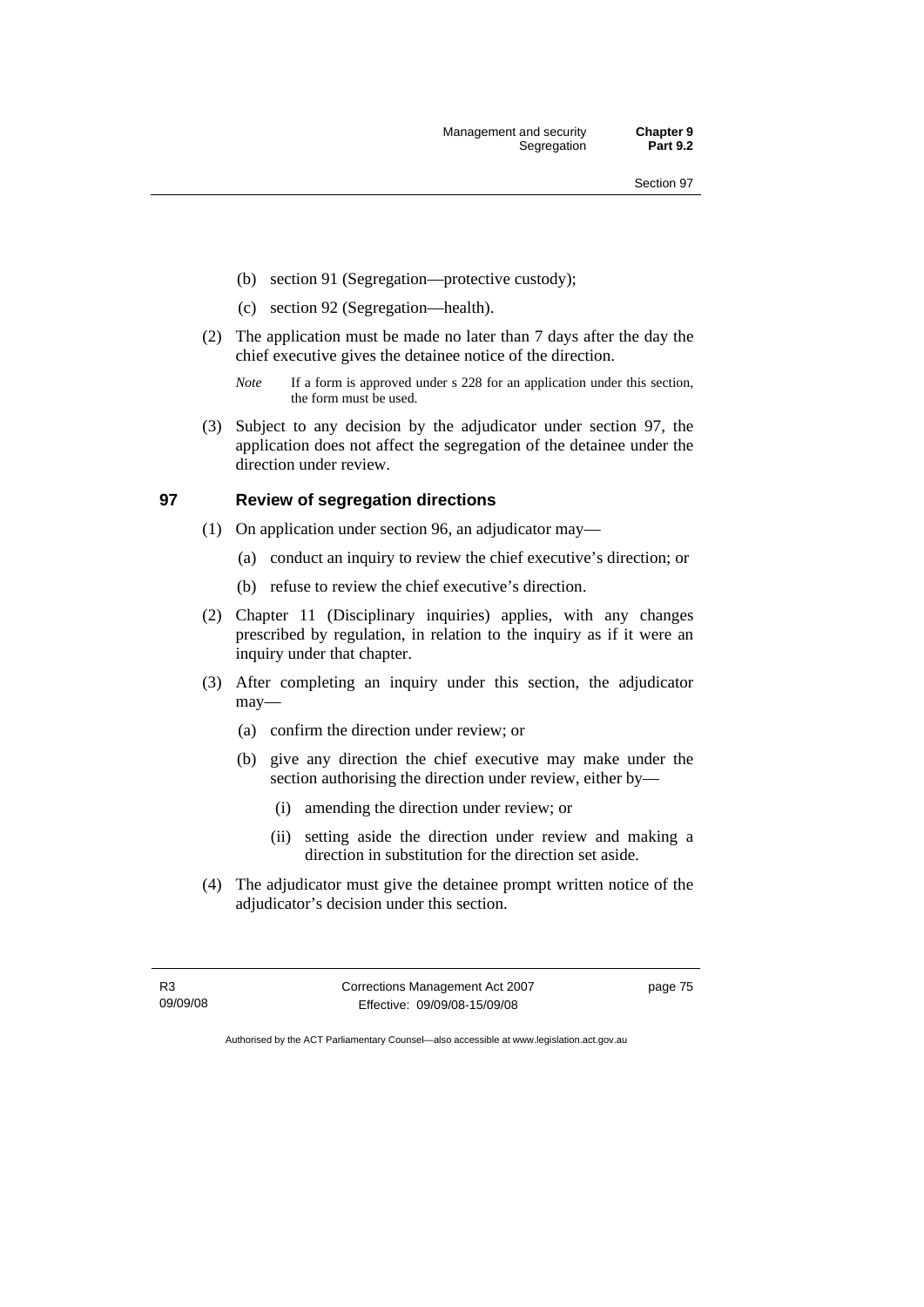- (5) If the adjudicator refuses to review the chief executive's direction, the notice must include the reasons for the refusal.
	- *Note* Under the *Administrative Decisions (Judicial Review) Act 1989*, a person aggrieved by an administrative decision made under an enactment may apply to the Supreme Court for a review of the decision. Subject to any order of the court, the making of the application does not affect the operation of the decision or prevent its implementation (see that Act, s 16).

### **98 Other separation of detainees**

- (1) The chief executive must provide separate accommodation for males and females.
- (2) Without limiting section 14 (Corrections policies and operating procedures), the chief executive may make a corrections policy or operating procedure in relation to the management of detainees, including provision in relation to the separation of detainees in relation to any of the following:
	- (a) the cultural background or vulnerability of detainees;
	- (b) accommodation or use of facilities;
	- (c) participation in work or other activities.

page 76 Corrections Management Act 2007 Effective: 09/09/08-15/09/08

R3 09/09/08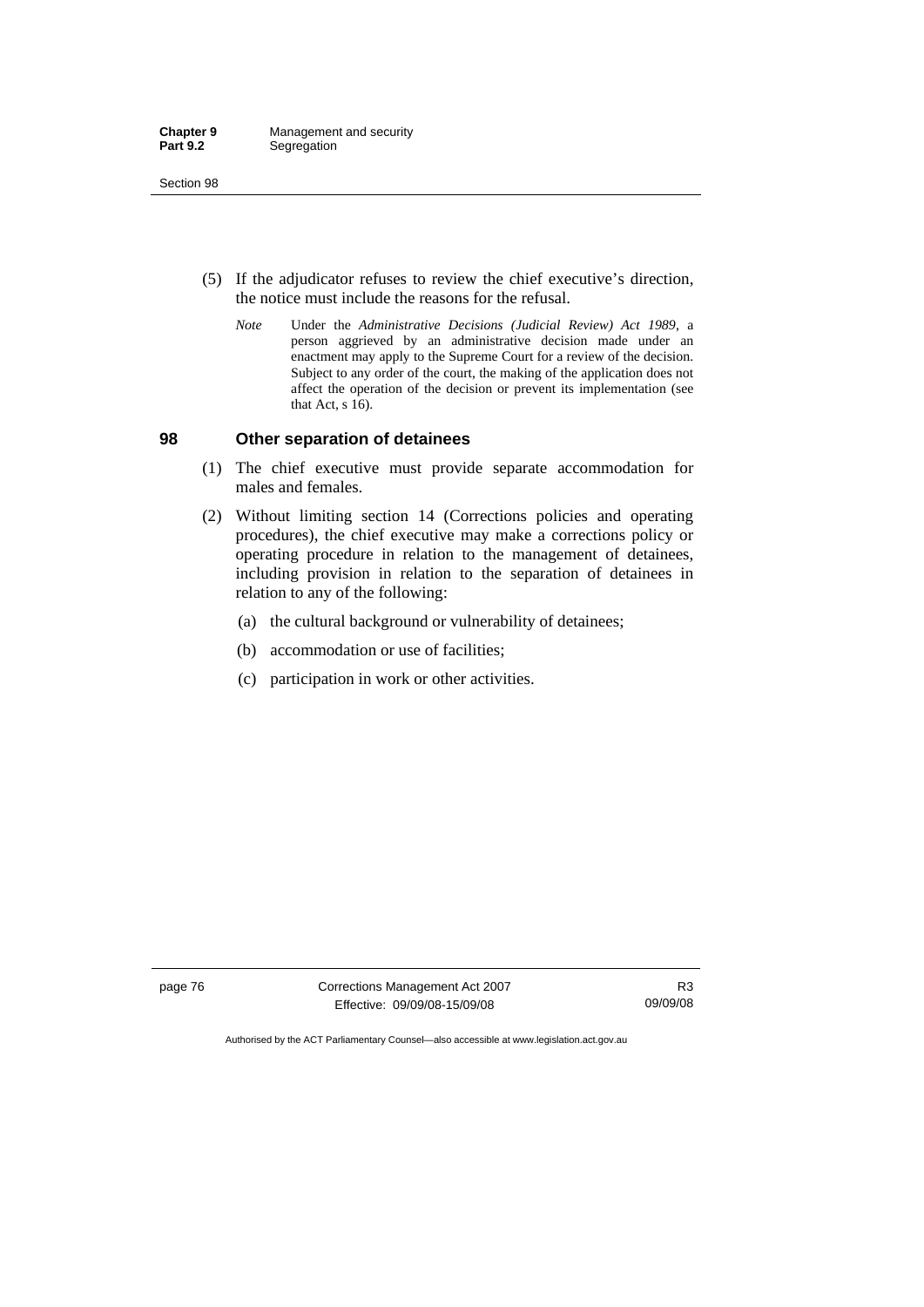# **Part 9.3 Monitoring**

### **99 Monitoring—general considerations**

In exercising a function under this part, the chief executive must ensure that the following are balanced appropriately:

- (a) the need to protect the safety of detainees, corrections officers, other people who work at or visit correctional centres, and the community;
- (b) the need for security and good order at correctional centres;
- (c) the benefits of detainees maintaining contact with the community outside correctional centres;
- (d) the need to protect the privacy of detainees;
- (e) the need to prevent intimidation and corruption at correctional centres, and the commission of offences;
- (f) the need to detect prohibited things entering, at, or leaving correctional centres;
- (g) anything else the chief executive considers, on reasonable grounds, to be relevant.

# **100 Monitoring at correctional centres**

The chief executive may arrange for any part of a correctional centre to be monitored for any activity, including the movement of anyone at the centre.

### **Examples of monitoring**

direct viewing, closed-circuit television coverage and the use of other devices for detecting movement

*Note* An example is part of the Act, is not exhaustive and may extend, but does not limit, the meaning of the provision in which it appears (see Legislation Act, s 126 and s 132).

R3 09/09/08 Corrections Management Act 2007 Effective: 09/09/08-15/09/08 page 77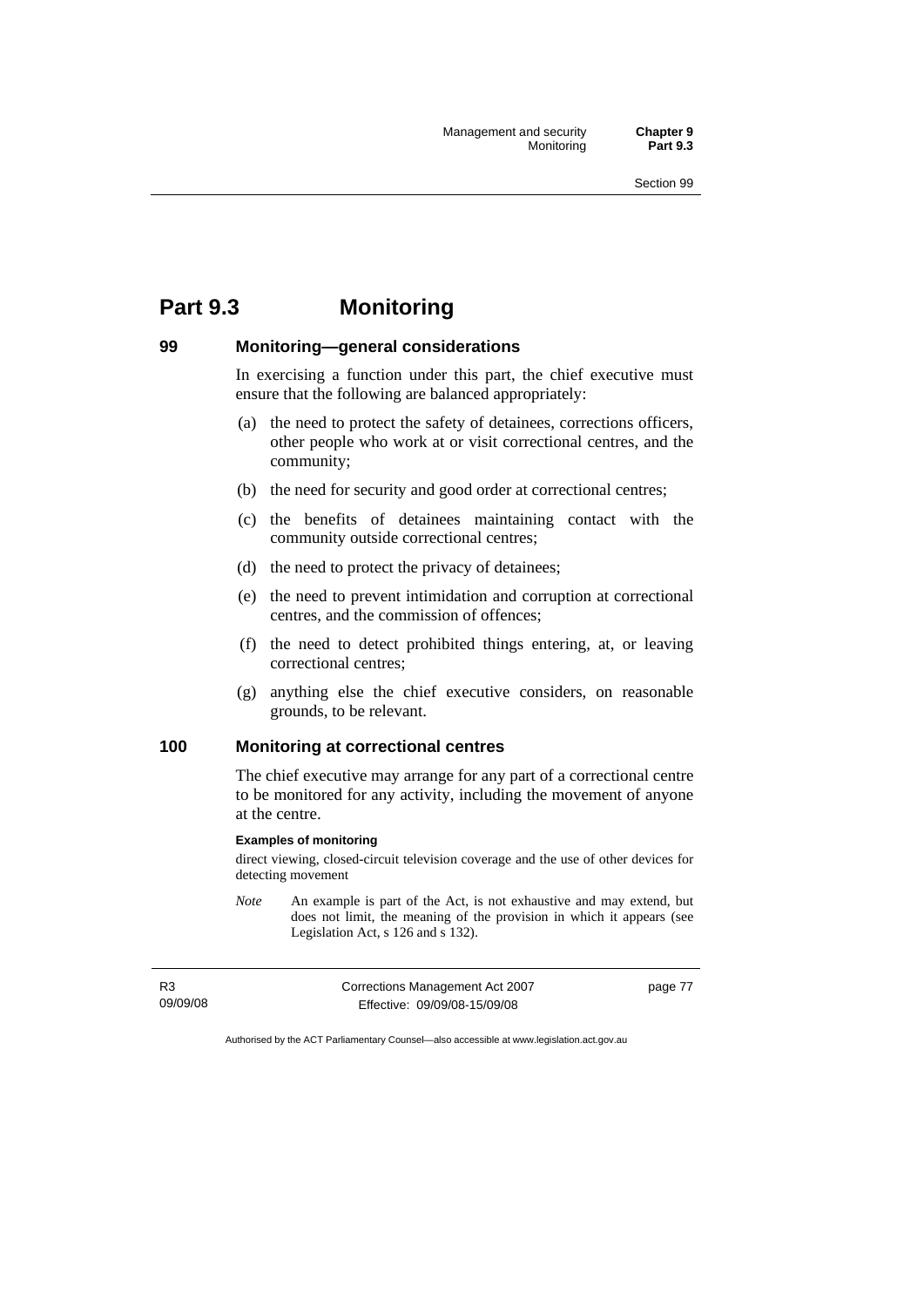### **101 Personal monitoring devices**

- (1) The chief executive may, orally or in writing, direct a person at a correctional centre to wear a device (a *personal monitoring device*) that allows the person's location at the centre to be monitored.
- (2) To remove any doubt, a direction under this section may be given to any of the following:
	- (a) a detainee;
	- (b) a corrections officer;
	- (c) anyone working at or visiting a correctional centre.

### **102 Interfering with personal monitoring devices**

 (1) A person commits an offence if the person interferes with a personal monitoring device.

Maximum penalty: 50 penalty units, imprisonment for 6 months or both.

- (2) It does not matter whether the interference is by the person directed to wear the device or someone else.
- (3) Subsection (1) does not apply if the interference is authorised by the chief executive.
- (4) In this section:

*interfere*, with a personal monitoring device, includes damage, cause to malfunction, disable and remove but does not include the effect of normal wear and tear associated with wearing the device.

### **103 Monitoring telephone calls etc**

 (1) This section applies in relation to an electronic communication with a detainee, other than a protected electronic communication.

page 78 Corrections Management Act 2007 Effective: 09/09/08-15/09/08 R3 09/09/08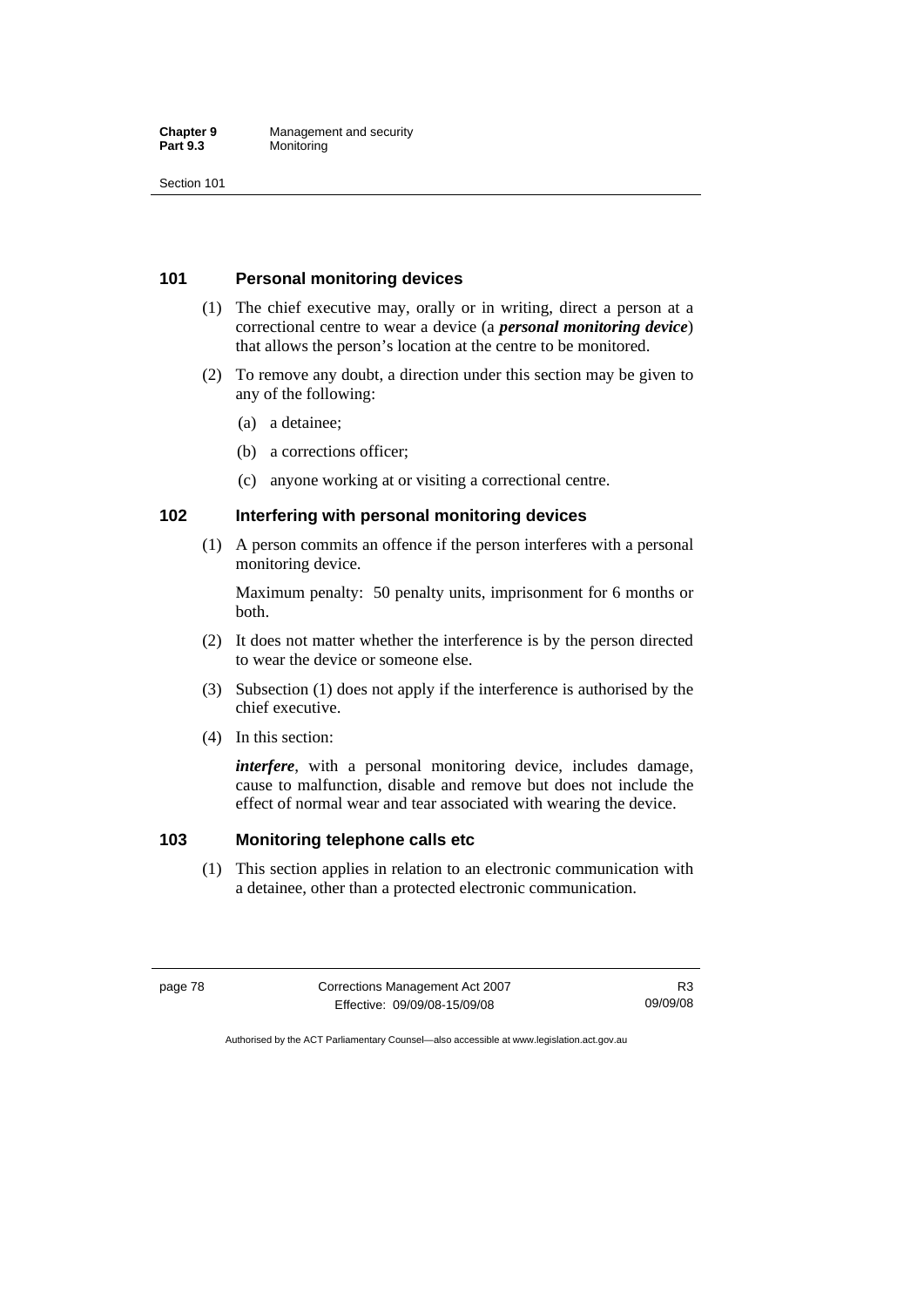- (2) The chief executive may do either or both of the following in relation to the communication:
	- (a) monitor the communication;
	- (b) record the communication.
- (3) The chief executive must tell the parties to the communication that the communication might be monitored and recorded.
- (4) If the communication reveals information about the commission of an offence, the chief executive must give the information to the chief police officer.
- (5) In this section:

*electronic communication* means communication by—

- (a) telephone, email or fax; or
- (b) any other electronic means.

*protected electronic communication* means an electronic communication between a detainee and any of the following:

- (a) a lawyer representing the detainee;
- (b) an official visitor;
- (c) the human rights commissioner;
- (d) the public advocate;
- (e) the ombudsman;
- (f) a person prescribed by regulation.

# **104 Monitoring ordinary mail**

- (1) The chief executive may open and search a detainee's ordinary mail.
- (2) The chief executive may read a detainee's ordinary mail only if the chief executive suspects, on reasonable grounds, that the mail may—

| R3       | Corrections Management Act 2007 | page 79 |
|----------|---------------------------------|---------|
| 09/09/08 | Effective: 09/09/08-15/09/08    |         |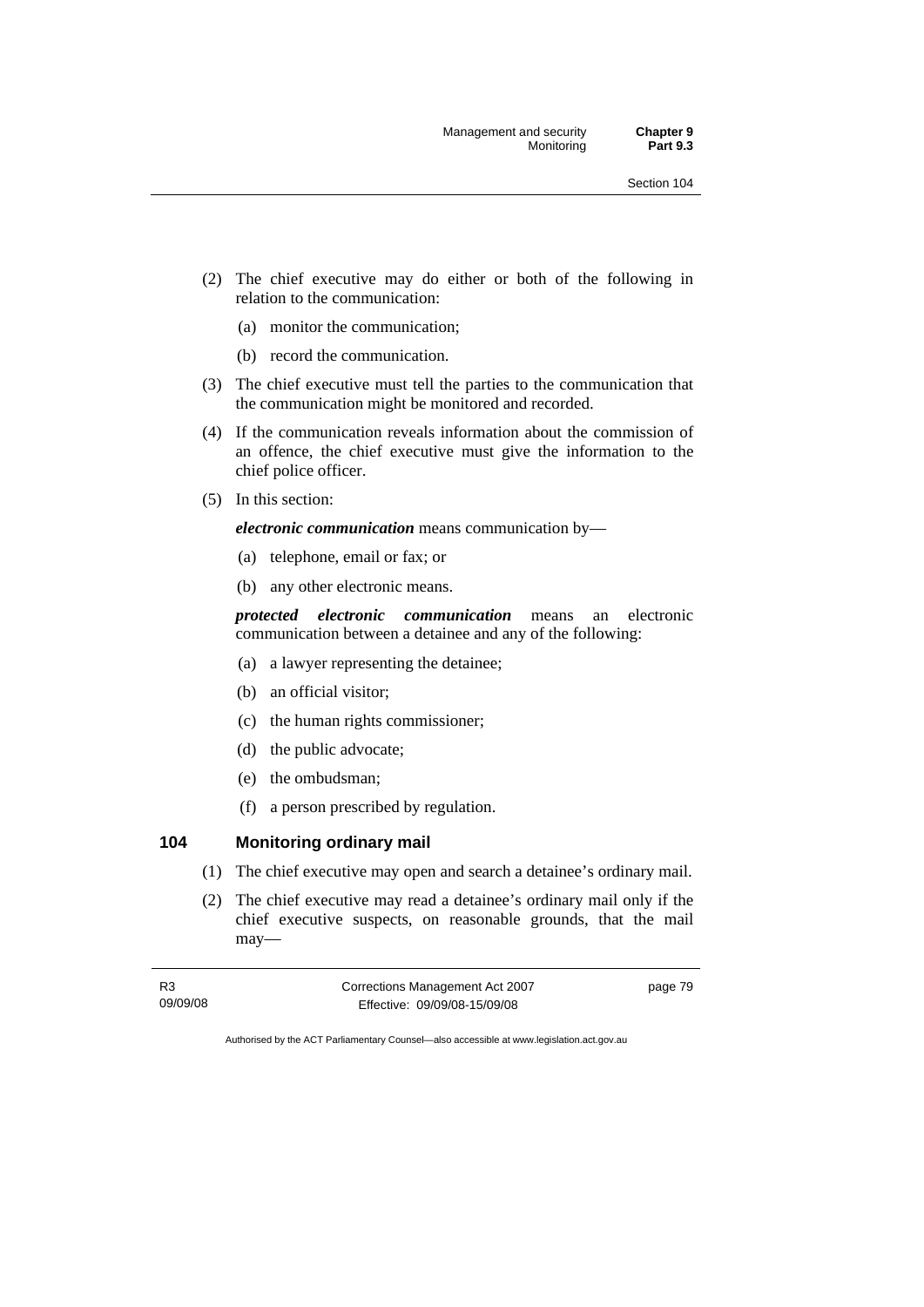- (a) undermine security or good order at a correctional centre; or
- (b) revictimise a victim; or
- (c) circumvent any process for investigating complaints or reviewing decisions under this Act.
- (3) However, and without limiting section 14 (Corrections policies and operating procedures), the chief executive may make a corrections policy or operating procedure in relation to reading a random selection of detainees' ordinary mail.
- (4) In this section:

*ordinary mail* means mail other than protected mail.

*protected mail* means mail between a detainee and any of the following:

- (a) a lawyer representing the detainee;
- (b) an official visitor;
- (c) the human rights commissioner;
- (d) the public advocate;
- (e) the ombudsman;
- (f) a person prescribed by regulation.

*search* includes search—

- (a) with any device using electronic or other technology; and
- (b) by physical means; and
- (c) with the assistance of a corrections dog.

# **105 Monitoring protected mail**

 (1) The chief executive may open and search a detainee's protected mail in the detainee's presence if the chief executive suspects, on reasonable grounds, that the mail contains—

| page 80 | Corrections Management Act 2007 | R3       |
|---------|---------------------------------|----------|
|         | Effective: 09/09/08-15/09/08    | 09/09/08 |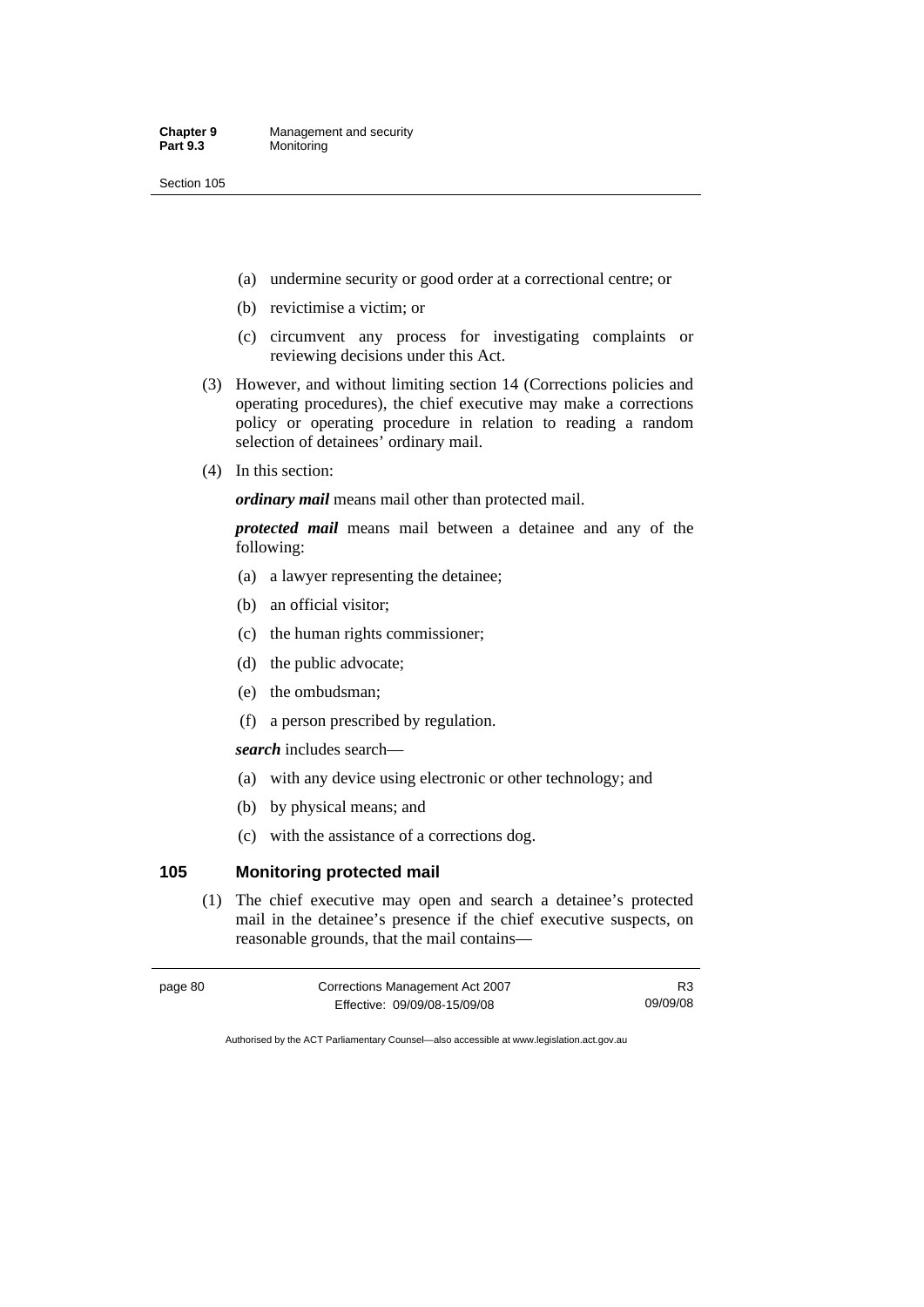Management and security **Chapter 9 Monitoring** 

- (a) something that may physically harm the addressee; or
- (b) a prohibited thing.
- (2) However, the chief executive must not read a detainee's protected mail without the detainee's written consent.
- (3) In this section:

*search*—see section 104 (4).

### **106 Mail searches—consequences**

- (1) Subject to section 127 (Seizing mail etc), a detainee's mail, once searched, must be delivered to the addressee as soon as practicable.
- (2) If a search of a detainee's mail reveals information about the commission of an offence, the chief executive must give the information to the chief police officer.

R3 09/09/08 Corrections Management Act 2007 Effective: 09/09/08-15/09/08

page 81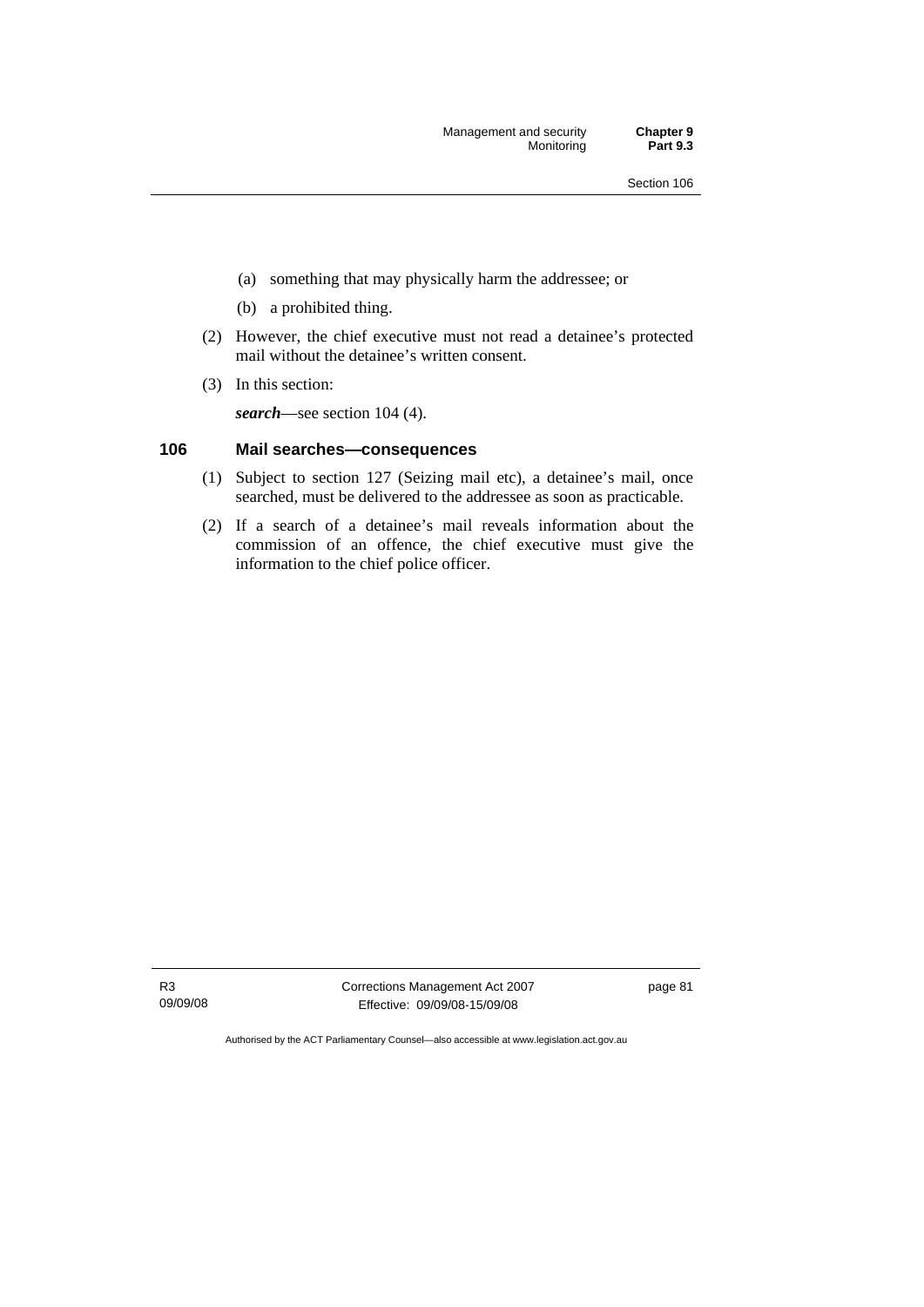# **Part 9.4 Searches**

# **Division 9.4.1 Searches—general**

### **107 Definitions—searches**

In this Act:

*body search*, of a detainee, means a search of the detainee's body, including an examination of any orifice or cavity of the detainee's body.

*frisk search* means—

- (a) a search of a person conducted by quickly running the hands over the person's outer garments; and
- (b) an examination of anything worn or carried by the person that is conveniently and voluntarily removed by the person.

*ordinary search* means a search of a person, or of articles in a person's possession, that may include—

- (a) requiring the person to remove the person's overcoat, coat or jacket and any gloves, shoes or hat; and
- (b) an examination of those items.

*scanning search* means a search of a person by electronic or other means that does not require the person to remove the person's clothing or to be touched by someone else.

### **Examples of scanning searches**

- 1 passing a portable electronic or other device over a person
- 2 requiring a person to pass by or through an electronic or other device
- *Note* An example is part of the Act, is not exhaustive and may extend, but does not limit, the meaning of the provision in which it appears (see Legislation Act, s 126 and s 132).

| page 82 | Corrections Management Act 2007 | R3       |
|---------|---------------------------------|----------|
|         | Effective: 09/09/08-15/09/08    | 09/09/08 |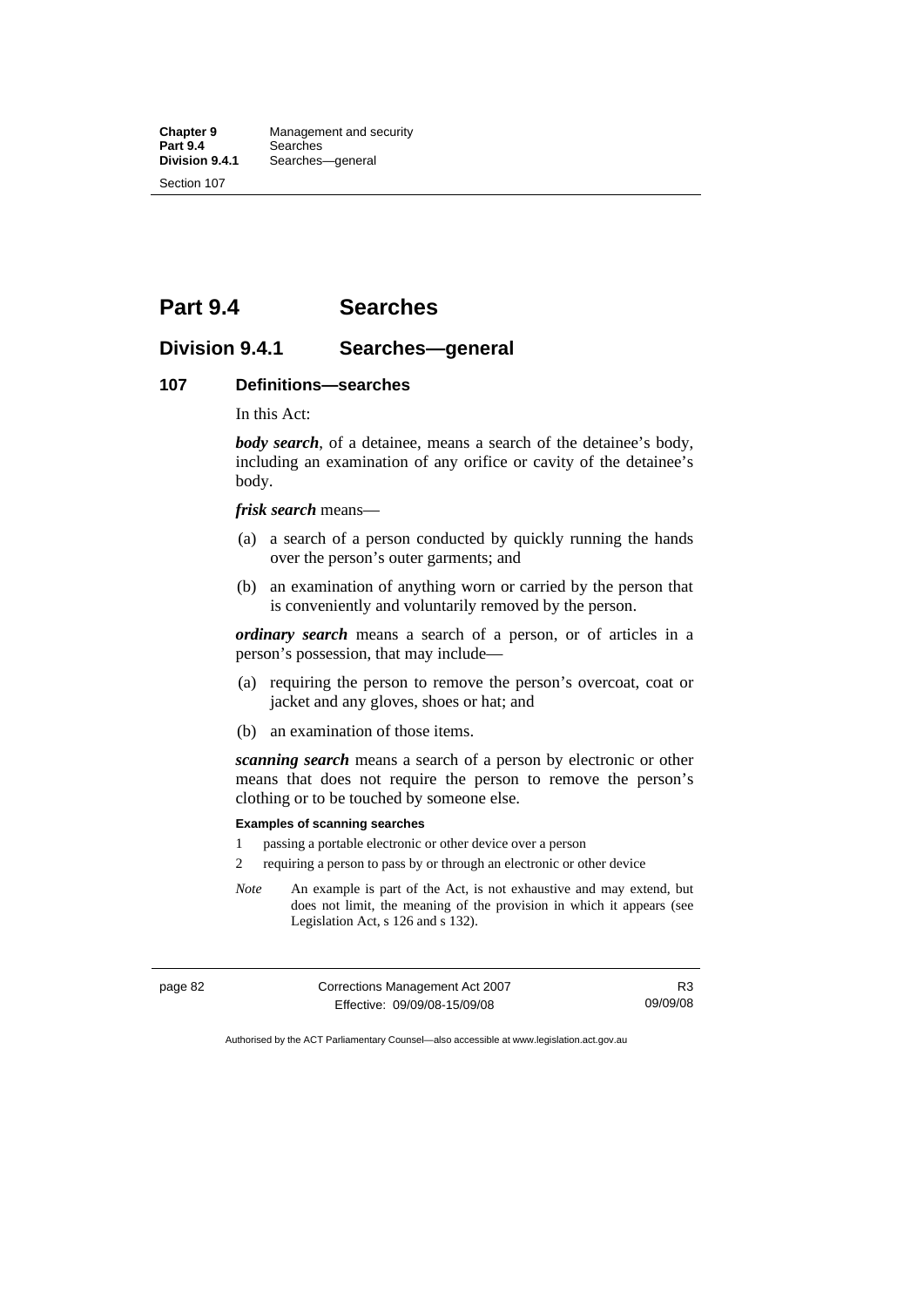*strip search*, of a detainee, means a search of the detainee, or of articles in the detainee's possession, that may include—

- (a) requiring the detainee to remove all of the detainee's clothing; and
- (b) an examination of the detainee's body (but not the detainee's body orifices or cavities) and of that clothing.

### **108 Intrusiveness of searches**

The person conducting a search of a person under this part must ensure, as far as practicable, that—

- (a) the search is the least intrusive kind of search that is reasonable and necessary in the circumstances; and
- (b) the search is conducted in the least intrusive way that is reasonable and necessary in the circumstances.

#### **Example**

searching for a prohibited thing by a frisk search (rather than an ordinary search) with the assistance of a corrections dog

*Note* An example is part of the Act, is not exhaustive and may extend, but does not limit, the meaning of the provision in which it appears (see Legislation Act, s 126 and s 132).

### **109 Searches of transgender and intersex detainees**

- (1) This section applies if a transgender or intersex detainee is to be subjected to a search under this part.
- (2) To remove any doubt, the detainee's sex is taken to be that entered for the detainee in the register of detainees.
	- *Note* For the meaning of *transgender person* and *intersex person*, see the Legislation Act, s 169A and s 169B.

R3 09/09/08 Corrections Management Act 2007 Effective: 09/09/08-15/09/08

page 83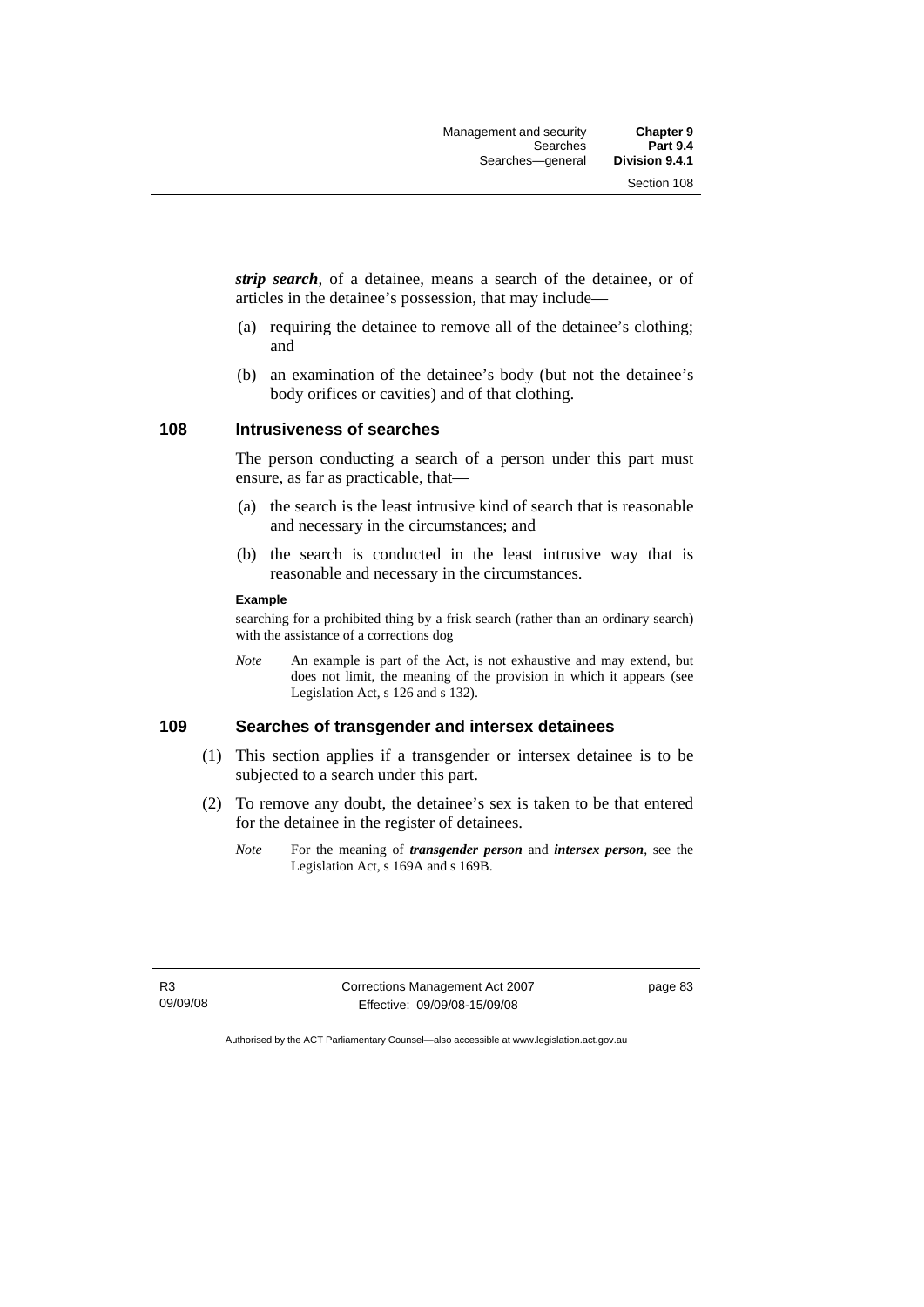### **110 Register of strip and body searches**

- (1) This section applies in relation to—
	- (a) a strip search of a detainee; and
	- (b) a body search of a detainee.
- (2) The chief executive must keep a register containing the following details in relation to each search:
	- (a) the name of the detainee searched;
	- (b) the reason for the search;
	- (c) when the search was conducted;
	- (d) the name of each person present at any time during the search;
	- (e) details of anything seized during the search;
	- (f) anything else prescribed by regulation.
- (3) The register may contain anything else the chief executive considers relevant.
- (4) The register must be available for inspection under chapter 7 (Inspection of correctional centres).

# **Division 9.4.2 Scanning, frisk and ordinary searches**

# **111 Scanning, frisk and ordinary searches—directions**

- (1) The chief executive may, at any time, direct a corrections officer to conduct a scanning search, frisk search or ordinary search of a detainee, another corrections officer or anyone else working at or visiting a correctional centre if the chief executive believes, on reasonable grounds, that it is prudent to conduct the search to protect—
	- (a) the safety of anyone at a correctional centre; or

| page 84 | Corrections Management Act 2007 | R3       |
|---------|---------------------------------|----------|
|         | Effective: 09/09/08-15/09/08    | 09/09/08 |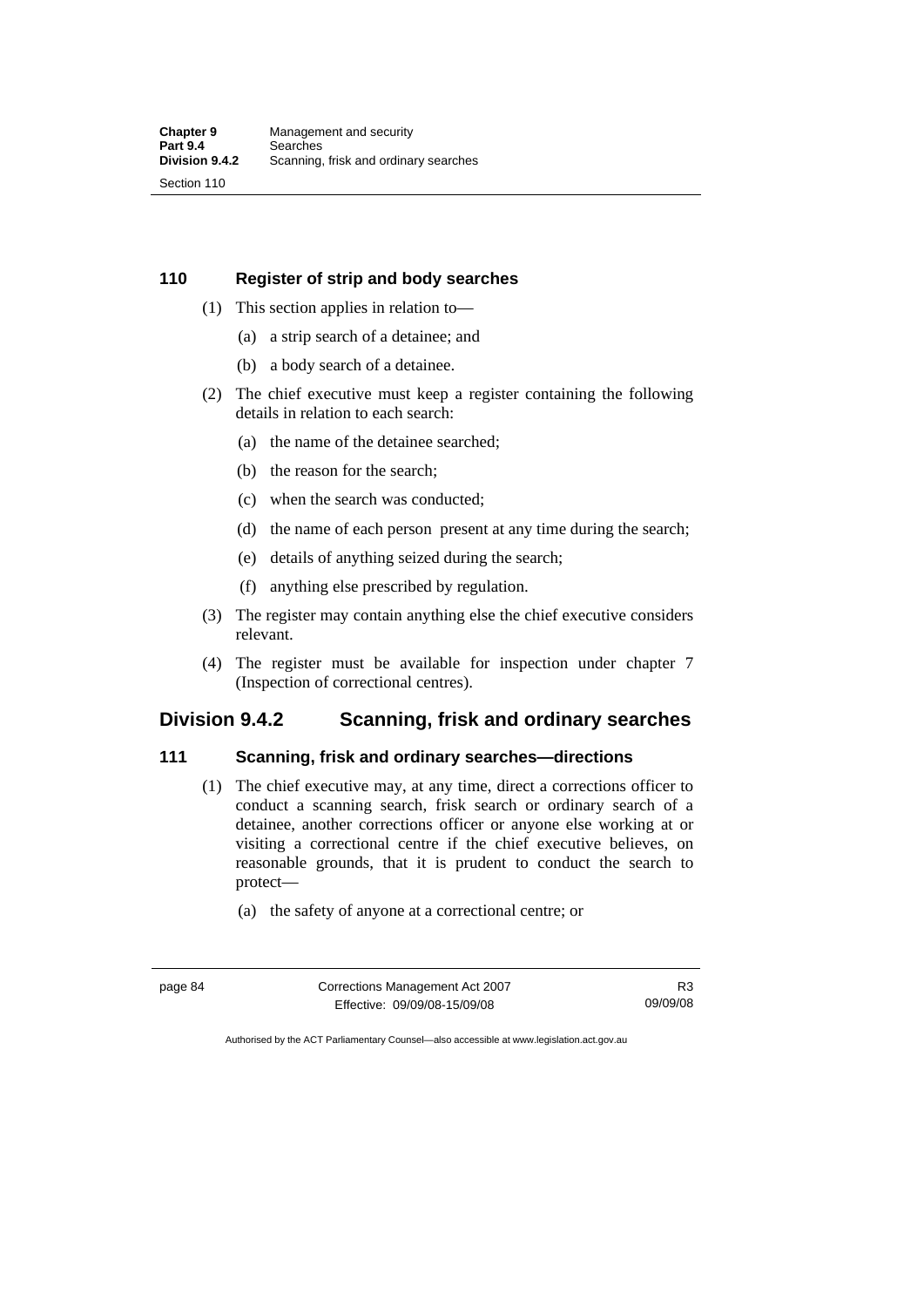Section 112

### (b) security or good order at a correctional centre.

### **Examples of other people working at correctional centre**

counsellors, psychologists, maintenance workers and volunteers

#### **Examples of searches**

- 1 searching a detainee returning to a correctional centre after performing community service
- 2 searching a corrections officer reporting for work
- 3 searching a person engaged to provide an educational program at a correctional centre when the person arrives at, or returns to, the centre
- 4 searching a detainee returning to the detainee's accommodation at a correctional centre after working in another part of the centre
- *Note* An example is part of the Act, is not exhaustive and may extend, but does not limit, the meaning of the provision in which it appears (see Legislation Act, s 126 and s 132).
- (2) Also, a corrections officer may conduct a scanning search, frisk search or ordinary search of a detainee if the officer suspects, on reasonable grounds, that the detainee is carrying—
	- (a) a prohibited thing; or
	- (b) anything else that creates, or is likely to create, a risk to—
		- (i) the personal safety of the detainee or anyone else; or
		- (ii) security or good order at a correctional centre.
	- *Note* Section 126 provides for the use of force to carry out searches under this part.

### **112 Scanning, frisk and ordinary searches—requirements**

- (1) A corrections officer may conduct a scanning search, frisk search or ordinary search of a person under section 111 only if—
	- (a) the person is of the same sex as the officer; or
	- (b) if that is not the case—another person of the same sex as the person to be searched is present while the search is conducted.

R3 09/09/08 Corrections Management Act 2007 Effective: 09/09/08-15/09/08

page 85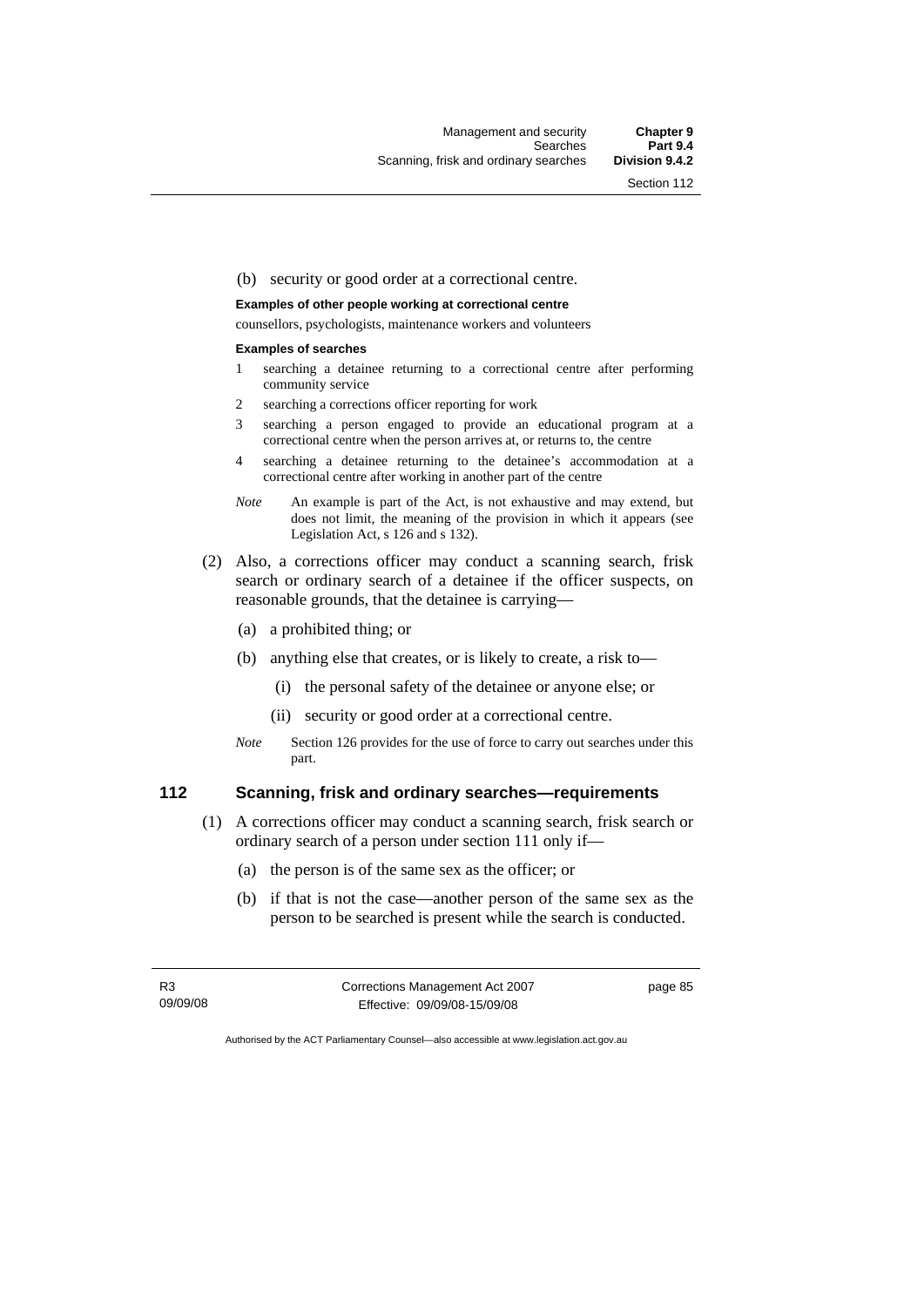(2) The other person mentioned in subsection (1) must not be a detainee.

# **Division 9.4.3 Strip searches**

### **113 Strip searches—directions**

- (1) The chief executive may direct a corrections officer to strip search a detainee only if the chief executive suspects, on reasonable grounds, that the detainee has something concealed on the detainee that—
	- (a) is a prohibited thing; or
	- (b) may be used by the detainee in a way that may involve—
		- (i) intimidating anyone else; or
		- (ii) an offence or disciplinary breach; or
		- (iii) a risk to the personal safety of anyone else; or
		- (iv) a risk to security or good order at a correctional centre.
	- *Note* Section 126 provides for the use of force to carry out searches under this part.
- (2) To remove any doubt, a strip search of a detainee may be conducted immediately after any scanning search, frisk search or ordinary search of the detainee.

# **114 Strip searches—presence of corrections officers**

- (1) A strip search of a detainee must be done—
	- (a) by a corrections officer of the same sex as the detainee; and
	- (b) in the presence of 1 or more other corrections officers each of whom must be of the same sex as the detainee.

page 86 Corrections Management Act 2007 Effective: 09/09/08-15/09/08

R3 09/09/08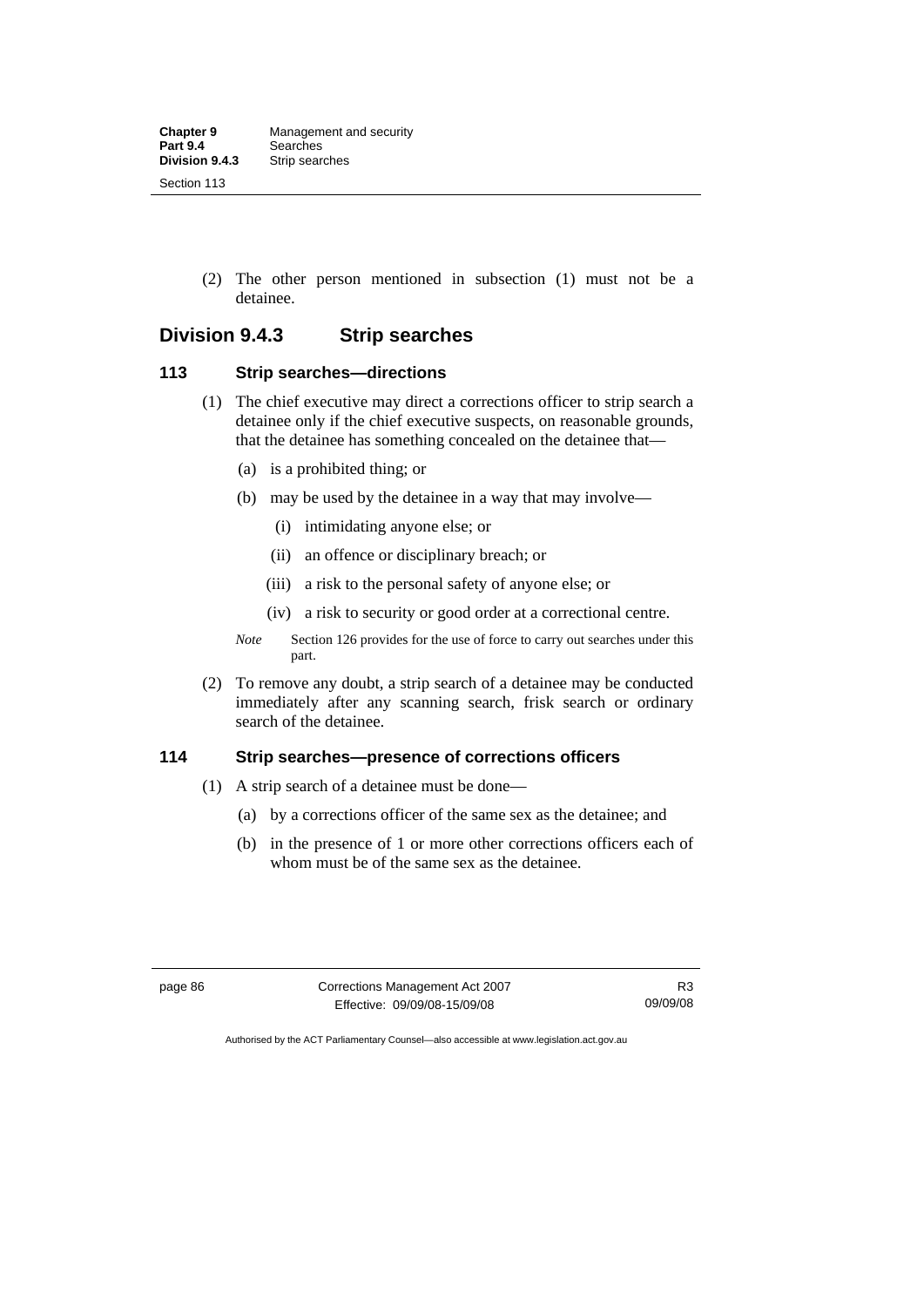- (2) However, the number of corrections officers present during the search must be no more than necessary and reasonable to ensure the search is carried out as safely and effectively as possible.
- (3) The corrections officer conducting the search may direct another corrections officer present to provide assistance that the conducting officer believes, on reasonable grounds, is necessary and reasonable for the search.
- (4) A corrections officer may give directions to the detainee for the conduct of the search in accordance with this section.

#### **Examples**

directions that the detainee raise 1 or both arms, raise any long hair or turn in a particular direction

*Note* An example is part of the Act, is not exhaustive and may extend, but does not limit, the meaning of the provision in which it appears (see Legislation Act, s 126 and s 132).

### **115 Strip searches—general rules**

- (1) A strip search must be conducted in a private area or an area that provides reasonable privacy for the detainee being searched.
- (2) The search must not be conducted—
	- (a) in the presence of someone of the opposite sex to the detainee; or
	- (b) in the presence or sight of someone else whose presence is not necessary for the search or the safety of everyone present.
- (3) The search must not involve—
	- (a) the removal from the detainee of more clothes than is necessary and reasonable to conduct the search; or
	- (b) the removal from the detainee of more clothes at any time than is necessary and reasonable to conduct the search; or

R3 09/09/08 Corrections Management Act 2007 Effective: 09/09/08-15/09/08

page 87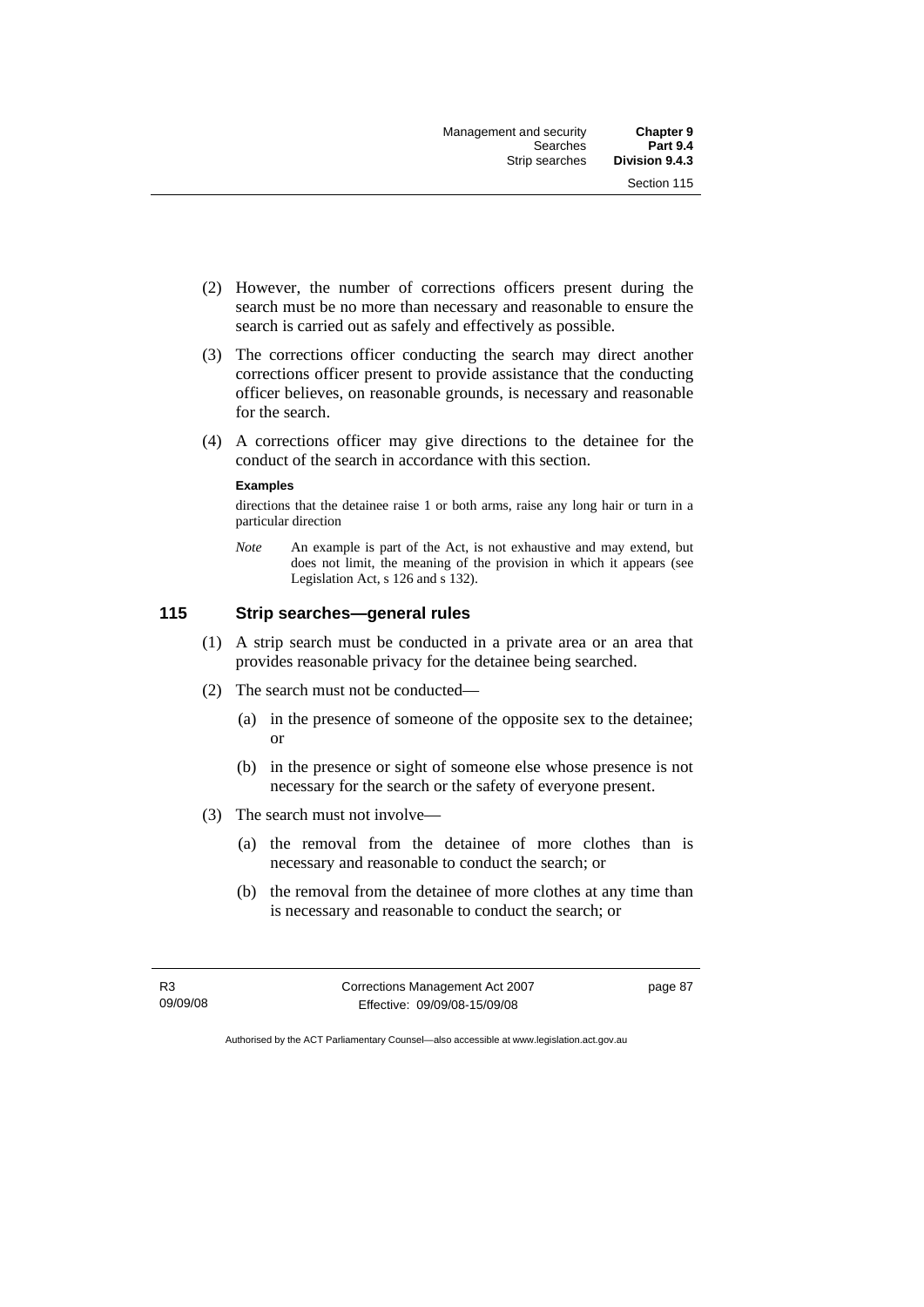- (c) without limiting paragraph (b), both the upper and lower parts of the person's body being uncovered at the same time.
- (4) Subject to section 126 (Searches—use of force), the search must not involve any touching of the detainee's body by a corrections officer.
- (5) Each corrections officer present during the search must ensure, as far as practicable, that—
	- (a) the search is done in a way that minimises embarrassment for the detainee; and
	- (b) the search is done quickly; and
	- (c) the detainee is allowed to dress in private immediately after the search is finished.
- (6) If clothing from a detainee is seized during a strip search, the chief executive must ensure that the detainee is left with, or given, appropriate clothing to wear.

# **Division 9.4.4 Body searches**

### **116 Body searches—directions**

The chief executive may direct a doctor appointed under section 22 (Health professionals—non-therapeutic functions) to conduct a body search of a detainee if the chief executive suspects, on reasonable grounds, that the detainee—

- (a) has ingested or inserted something in the detainee's body that may jeopardise the detainee's health or wellbeing; or
- (b) has a prohibited thing concealed in or on the detainee's body that may be used in a way that may pose a risk to the security or good order at a correctional centre; or
- (c) has evidence of the commission of an offence or disciplinary breach concealed in or on the detainee.

| page 88 | Corrections Management Act 2007 | R3       |
|---------|---------------------------------|----------|
|         | Effective: 09/09/08-15/09/08    | 09/09/08 |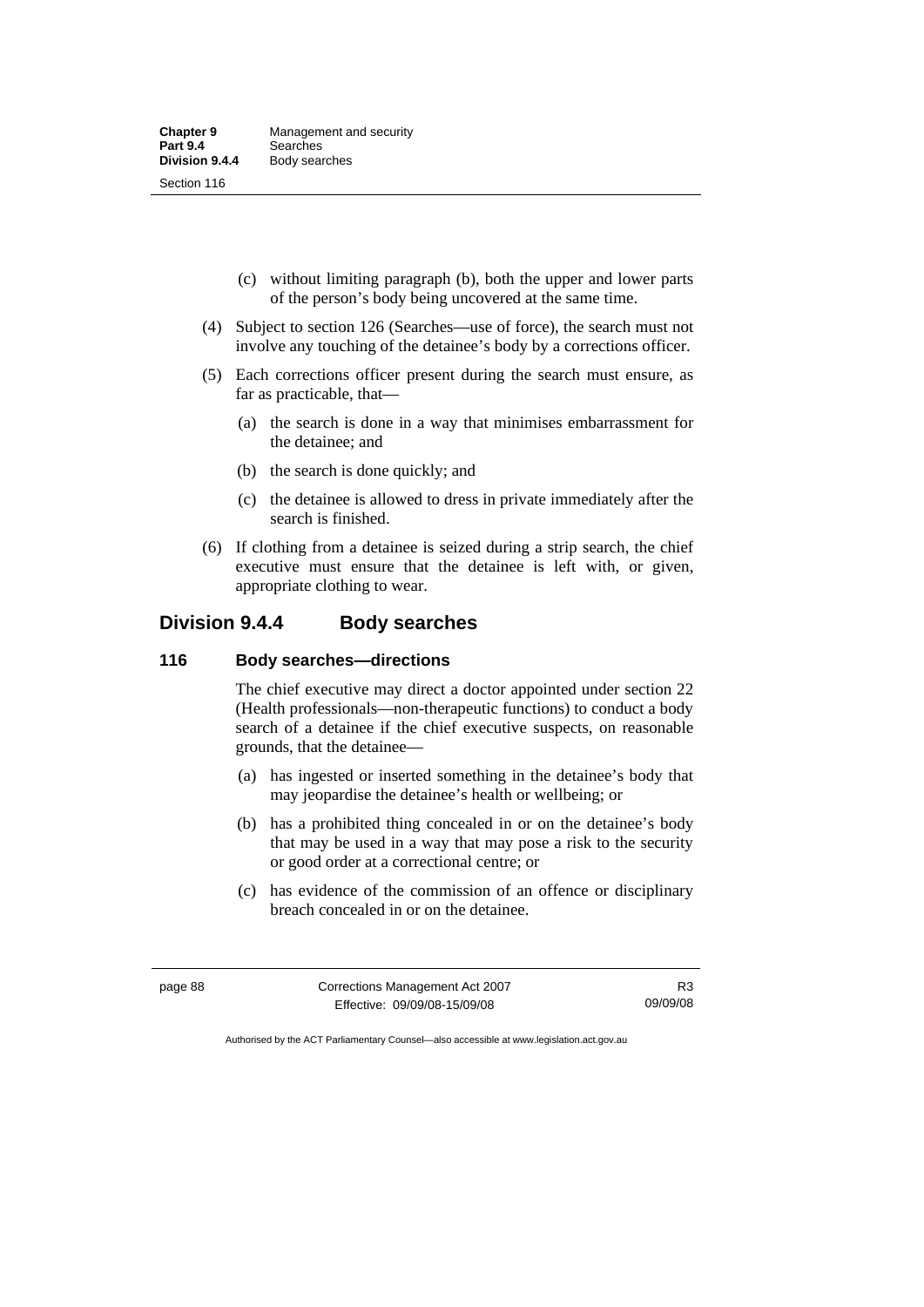# **117 Body searches—presence of nurse and corrections officers**

- (1) A nurse appointed under section 22 (Health professionals non-therapeutic functions) must be present during the body search of a detainee.
- (2) If the doctor conducting the body search is not of the same sex as the detainee, the nurse must be of the same sex as the detainee.
- (3) The chief executive may direct 1 or more corrections officers to be present during the search, each of whom must be of the same sex as the detainee.
- (4) However, the number of corrections officers present during the search must be no more than is necessary and reasonable to ensure the search is carried out as safely and effectively as possible.
- (5) A body search must be conducted in a private area or an area that provides reasonable privacy for the detainee being searched.

### **118 Body searches—assistance from corrections officer**

- (1) This section applies if the doctor conducting a body search of a detainee asks the chief executive for assistance that the doctor believes, on reasonable grounds, is necessary and reasonable for the search.
- (2) The chief executive may direct a corrections officer (the *assistant*) to assist in the conduct of the search.
- (3) However, the assistant must be of the same sex as the detainee.

*Note* Section 126 provides for the use of force to assist at a body search.

### **119 Body searches—rules about detainee's clothing**

- (1) A body search of a detainee must not involve—
	- (a) the removal of more clothes than is necessary and reasonable to conduct the search; or

| R3       | Corrections Management Act 2007 | page 89 |
|----------|---------------------------------|---------|
| 09/09/08 | Effective: 09/09/08-15/09/08    |         |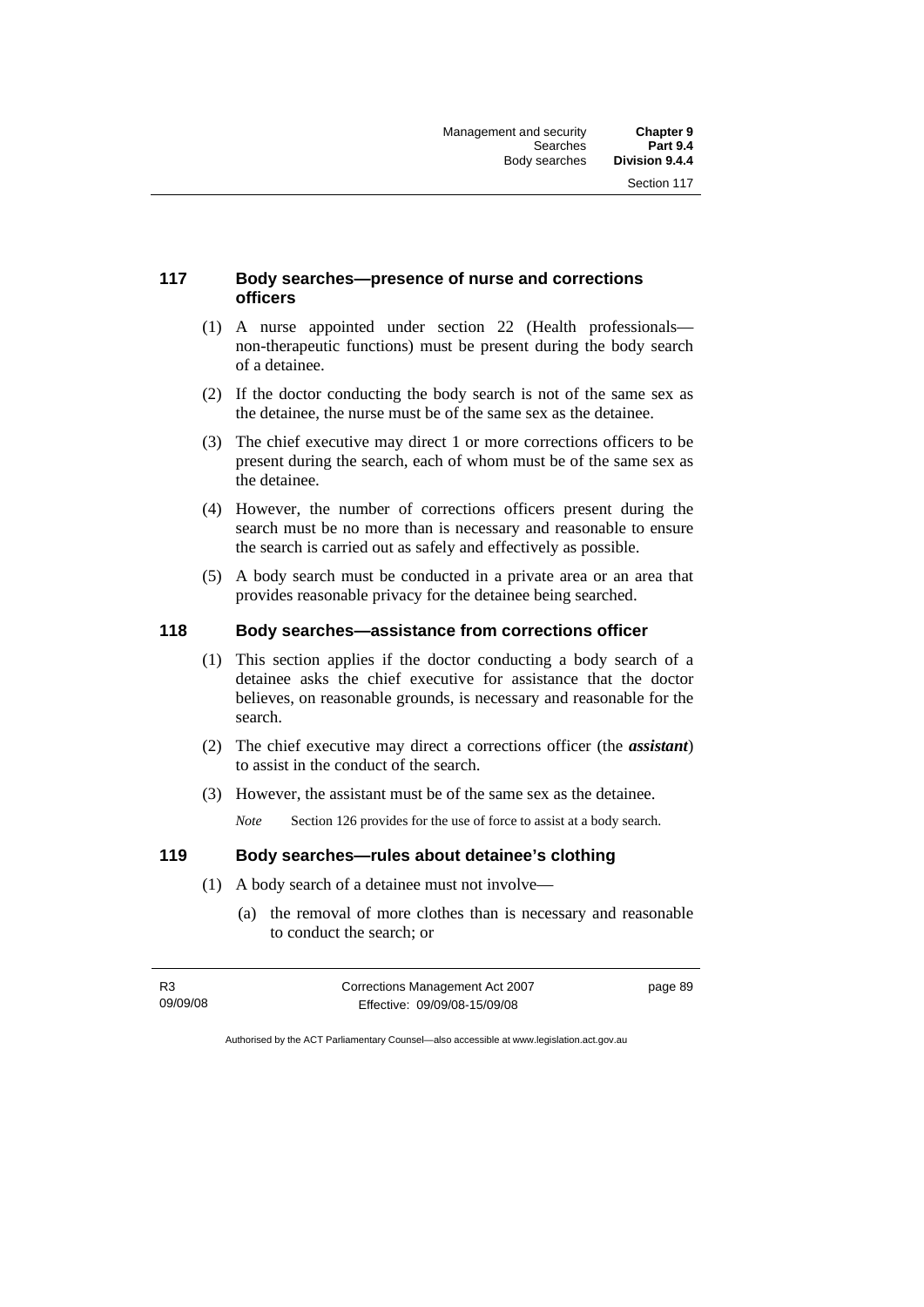- (b) the removal of more clothes at any time than is necessary and reasonable to conduct the search; or
- (c) without limiting paragraph (b), both the upper and lower parts of the person's body being uncovered at the same time.
- (2) A detainee who has been body searched must be allowed to dress in private immediately after the search is finished.
- (3) If clothing from a detainee is seized during a body search, the chief executive must ensure that the detainee is left with, or given, appropriate clothing to wear.

### **120 Body searches—rules about touching detainee**

The doctor conducting the body search of a detainee, and the nurse present at the search, may, for the search, touch the detainee and examine the detainee's orifices and cavities, but only if the doctor or nurse is of the same sex as the detainee.

### **121 Body searches—seizing things**

- (1) The doctor conducting a body search of a detainee may seize anything discovered during the search if—
	- (a) seizing the thing would not be likely to cause injury to the detainee; and
	- (b) the doctor believes, on reasonable grounds, that the thing may be evidence of the commission of an offence or disciplinary breach by the detainee.
- (2) The doctor must give the thing seized to a corrections officer as soon as practicable.

page 90 Corrections Management Act 2007 Effective: 09/09/08-15/09/08

R3 09/09/08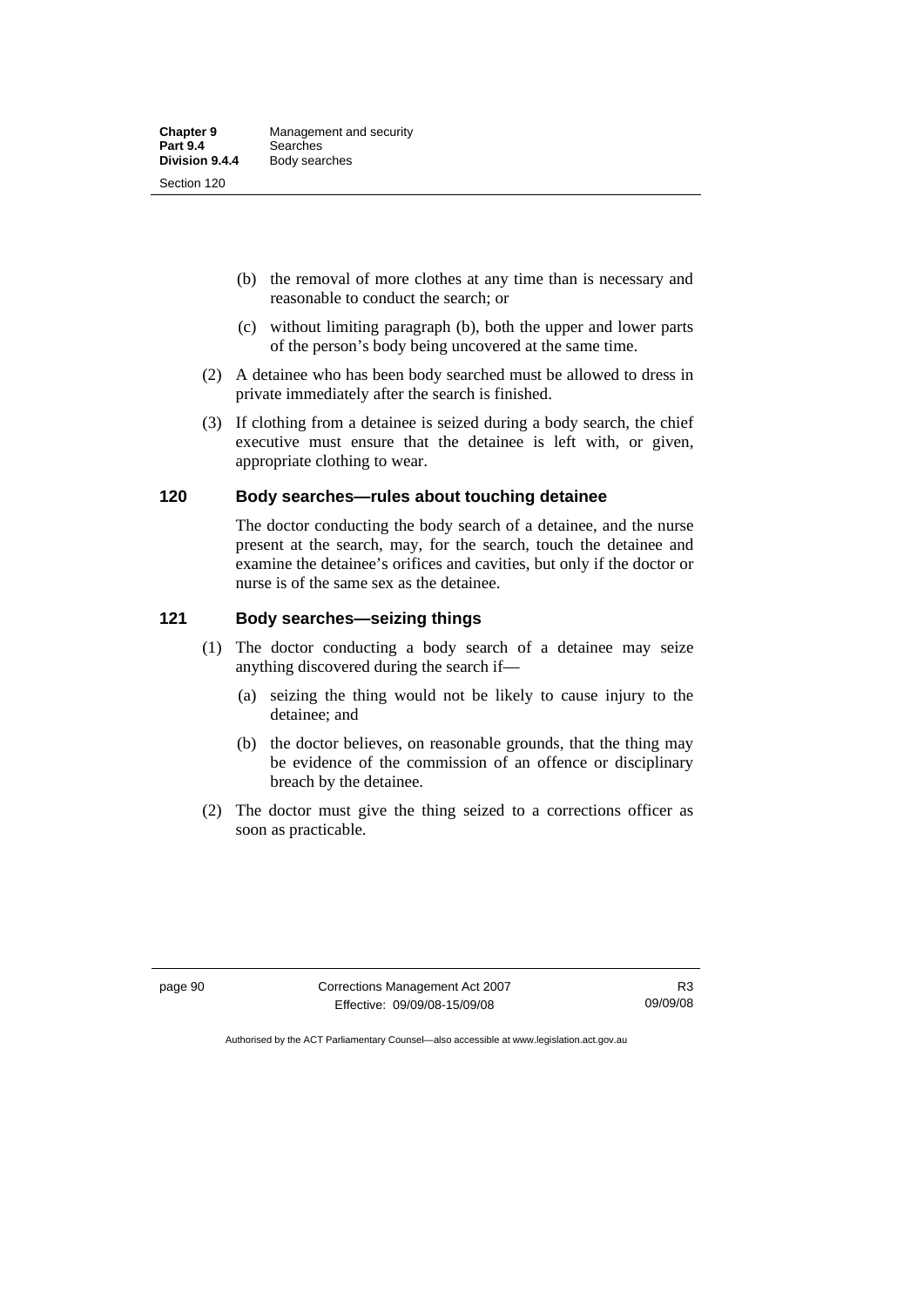Section 122

# **Division 9.4.5 Searches of premises and property**

# **122 Searches—premises and property**

- (1) The chief executive may, at any time, direct a corrections officer to search—
	- (a) any part of a correctional centre; or
	- (b) anything at a correctional centre, including anything in the possession of anyone at a correctional centre; or
	- (c) any vehicle used for transporting a detainee.

### **Examples of searches under this section**

a search of any of the following for a prohibited thing:

- any area or building or part of a building (including a cell) at a correctional centre
- any storage area, including an area used by detainees or corrections officers, at a correctional centre
- any vehicle, machinery or equipment at a correctional centre
- *Note* An example is part of the Act, is not exhaustive and may extend, but does not limit, the meaning of the provision in which it appears (see Legislation Act, s 126 and s 132).
- (2) However, this section does not authorise—
	- (a) a search of anyone at a correctional centre; or
	- (b) any clothing being worn by anyone at a correctional centre at the time of the search.
- (3) In this section:

*search* includes search—

- (a) with any device using electronic or other technology; and
- (b) by physical means; and
- (c) with the assistance of a corrections dog.

R3 09/09/08 Corrections Management Act 2007 Effective: 09/09/08-15/09/08

page 91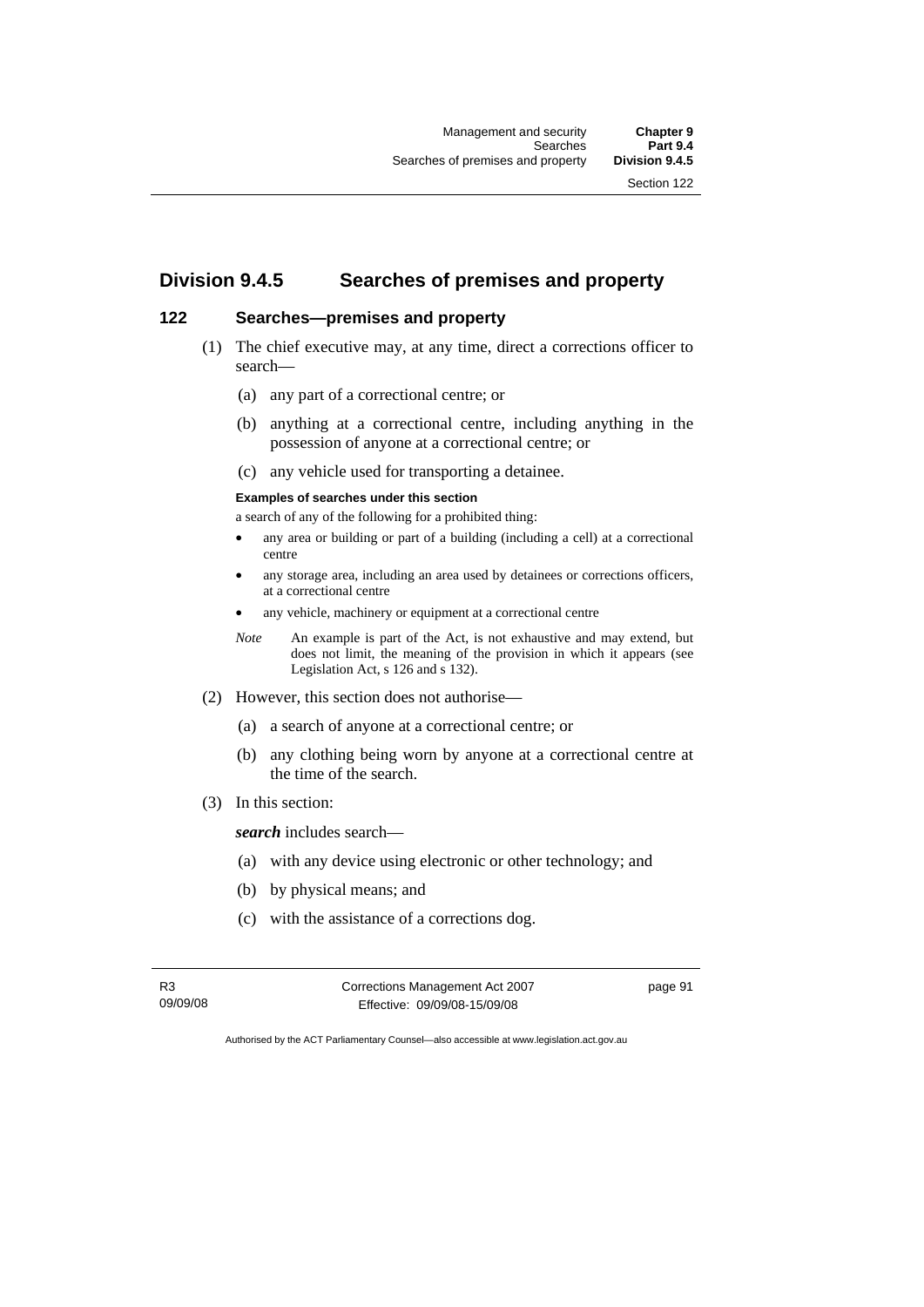### **123 Searches of detainee cells—legally privileged material**

- (1) This section applies if a detainee has legally privileged material at a correctional centre.
- (2) A corrections officer may search the detainee's cell under section 122 in the absence of the detainee if—
	- (a) the detainee removes the legally privileged material from the cell; or
	- (b) the legally privileged material is stored in accordance with a corrections policy or operating procedure made for subsection (3).
- (3) Without limiting section 14 (Corrections policies and operating procedures), a corrections policy or operating procedure may include provision for the secure storage at a correctional centre of legally privileged material for detainees.

### **124 Searches of detainee cells—suspected legally privileged material**

- (1) If a corrections officer suspects, on reasonable grounds, that a detainee's cell contains legally privileged material, the officer may search the cell only if the detainee is present.
- (2) A search under subsection (1) may include an examination of any legally privileged material, and anything containing the material, found in the cell.
- (3) However, the officer may not read any legally privileged material found in the cell unless the detainee is present and—
	- (a) the detainee consents to the officer reading the material; or
	- (b) the officer suspects, on reasonable grounds, that the material contains information that—
		- (i) may threaten security or good order at a correctional centre; or

| page 92 | Corrections Management Act 2007 | R3       |
|---------|---------------------------------|----------|
|         | Effective: 09/09/08-15/09/08    | 09/09/08 |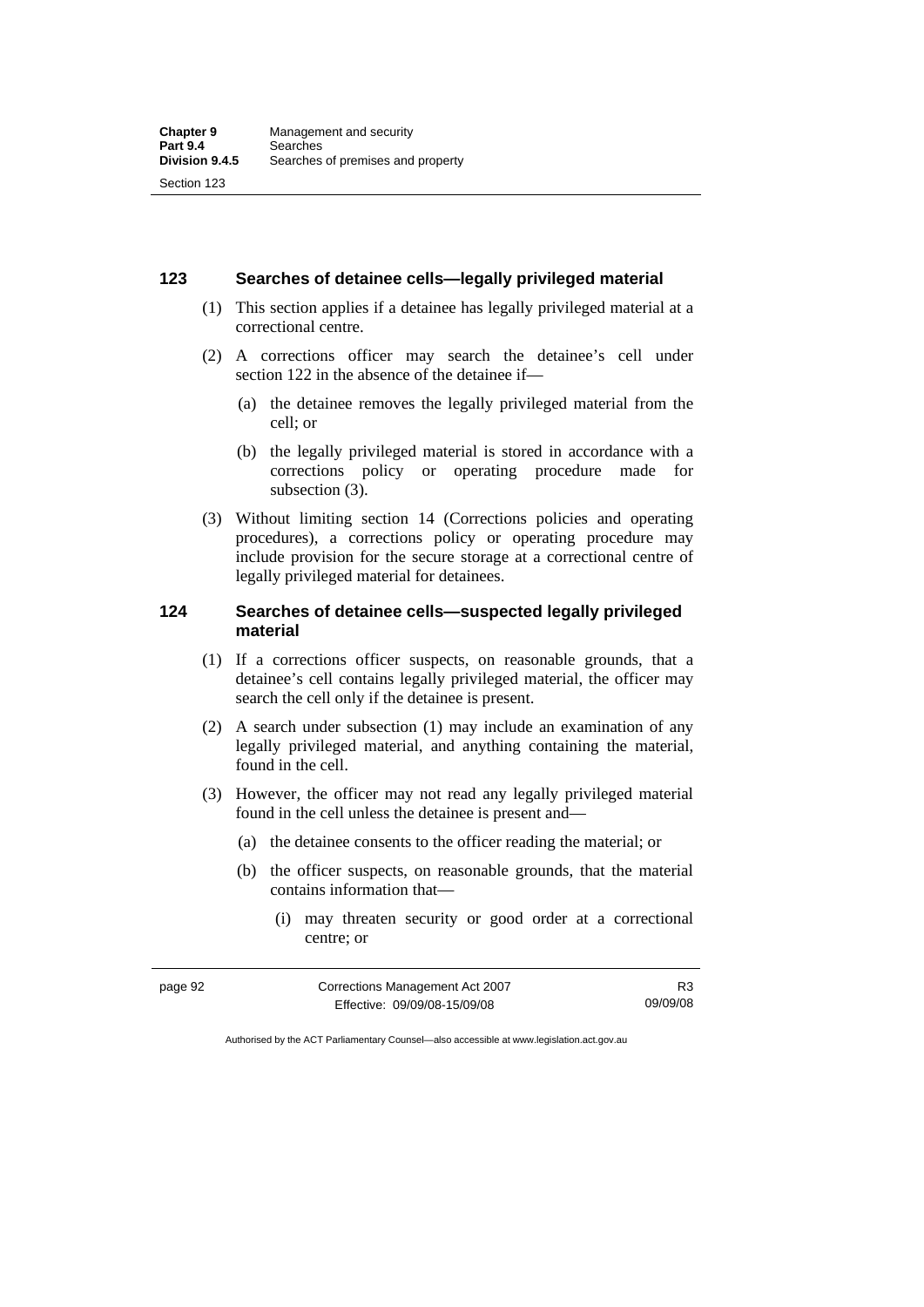- (ii) relates to an offence or disciplinary breach.
- (4) The officer need not comply with subsection (1) or (3) if the officer believes, on reasonable grounds, that urgent circumstances exist and that complying with the subsection would create a risk of injury to the officer, the detainee or anyone else.
- (5) The chief executive must ensure that a record of action under subsection (4) is made and entered in the register of detainees.

# **Division 9.4.6 Searches—miscellaneous**

### **125 Searches—use of corrections dogs**

- (1) The chief executive may direct a corrections officer to use a corrections dog to assist the officer in conducting a search under this part.
- (2) Without limiting subsection (1), the chief executive may give the direction if the chief executive believes, on reasonable grounds, that the assistance of the dog would minimise the intrusiveness of the search of a detainee by the officer.
- (3) The corrections officer and corrections dog may enter, and remain at any place, to assist in the conduct of a search under this part.

# **126 Searches—use of force**

- (1) A corrections officer may use force—
	- (a) to carry out a search under this part; or
	- (b) to assist at a body search under section 118 (Body searches assistance from corrections officer); or
	- (c) to prevent the loss, destruction or contamination of anything seized, or that may be seized, during the search.
- (2) However, the corrections officer may use force only in accordance with part 9.7 (Use of force).

| R3       | Corrections Management Act 2007 | page 93 |
|----------|---------------------------------|---------|
| 09/09/08 | Effective: 09/09/08-15/09/08    |         |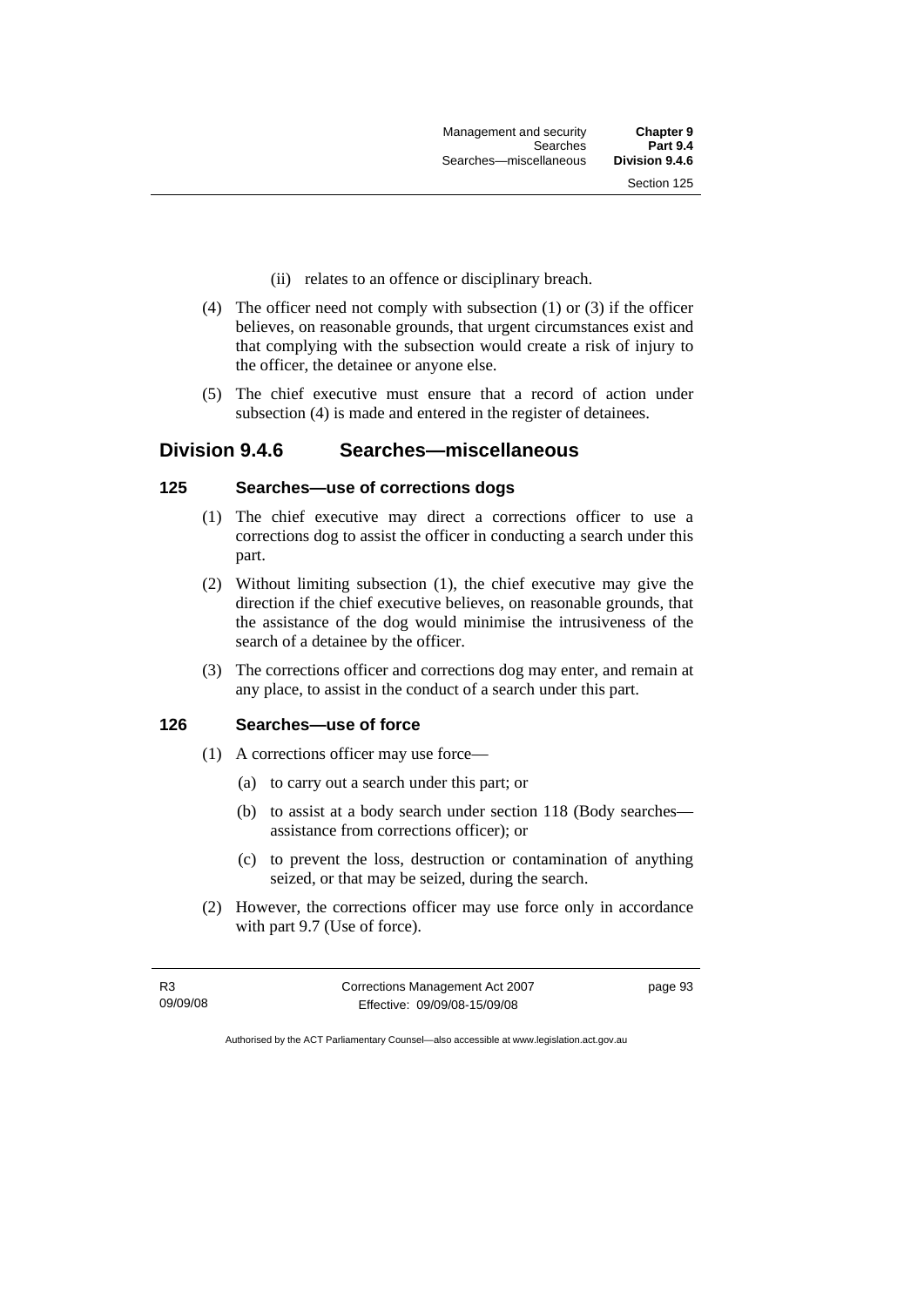Section 127

# **Part 9.5 Seizing property**

### **127 Seizing mail etc**

- (1) The chief executive may seize anything in a detainee's protected mail if the chief executive believes, on reasonable grounds, that the thing—
	- (a) may physically harm the addressee or anyone else; or
	- (b) is a prohibited thing.
- (2) The chief executive may seize other mail of a detainee, or anything in the mail, if the chief executive suspects, on reasonable grounds, that the seizure is necessary to stop—
	- (a) any of the following entering or leaving a correctional centre:
		- (i) a prohibited thing;
		- (ii) anything that may pose a risk to security or good order at a correctional centre;
		- (iii) anything that appears is being used, or is intended, for the commission of an offence or disciplinary breach; or
	- (b) threatening or otherwise inappropriate correspondence leaving a correctional centre; or
	- (c) a detainee obtaining or buying goods without the chief executive's approval.

**Example of inappropriate correspondence—par (b)** 

mail addressed to a person by someone convicted of a sexual offence against the person

*Note* An example is part of the Act, is not exhaustive and may extend, but does not limit, the meaning of the provision in which it appears (see Legislation Act, s 126 and s 132).

page 94 Corrections Management Act 2007 Effective: 09/09/08-15/09/08 R3 09/09/08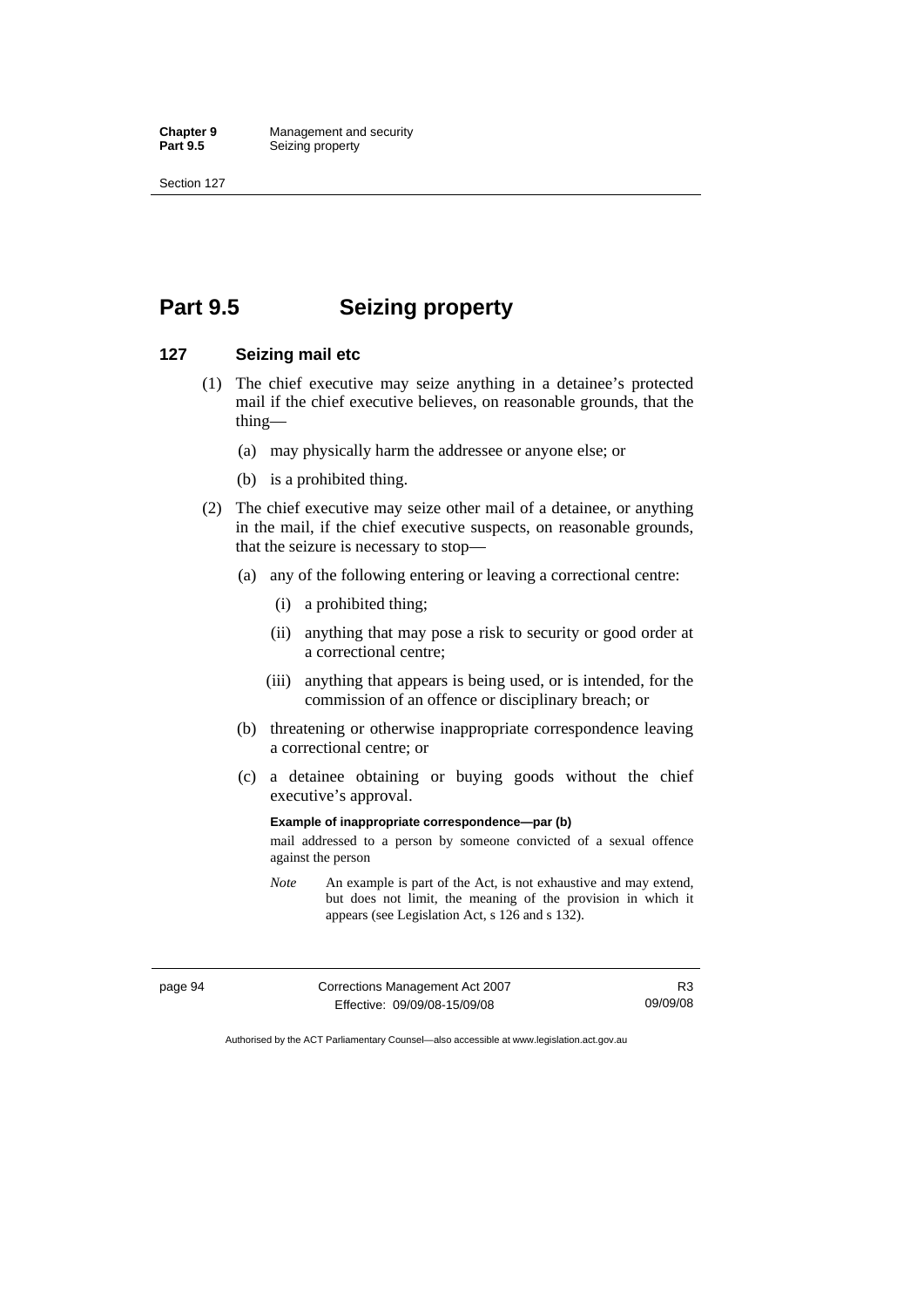(3) The chief executive may seize a document only if the chief executive believes, on reasonable grounds, that the document is not legally privileged.

#### **128 Seizing property—general**

- (1) The chief executive may seize—
	- (a) anything found at a correctional centre, whether or not in a person's custody or possession, that the chief executive suspects, on reasonable grounds, jeopardises or is likely to jeopardise—
		- (i) security or good order at a correctional centre; or
		- (ii) the safety of anyone at a correctional centre; or
	- (b) anything found at a correctional centre, whether or not in a person's possession, that the chief executive suspects, on reasonable grounds, is being used, or is intended, for the commission of an offence or a disciplinary breach; or
	- (c) a prohibited thing found on a detainee or in a detainee's custody or possession, unless the detainee has the written approval of the chief executive to possess the thing.
- (2) To remove any doubt, this section extends to anything found in a search under part 9.4 (Searches).
- (3) The chief executive may seize a document only if the chief executive believes, on reasonable grounds, that the document is not legally privileged.

#### **129 Receipt for seizure**

 (1) The chief executive must prepare a written receipt for a seizure under section 127 or section 128.

R3 09/09/08 Corrections Management Act 2007 Effective: 09/09/08-15/09/08

page 95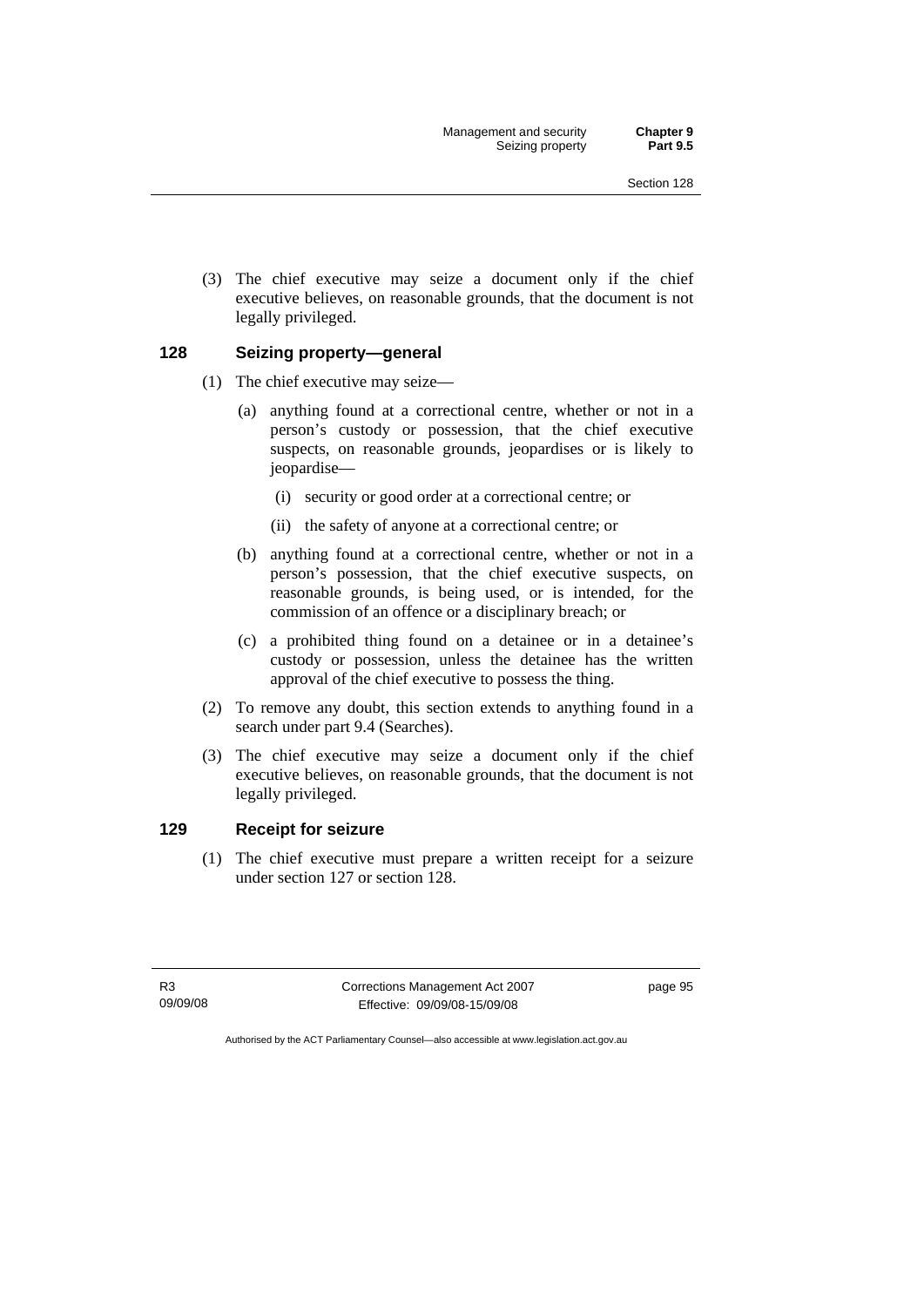- (2) As soon as practicable after the seizure (but no later than 7 days after the day of the seizure), the chief executive must give a copy of the receipt to—
	- (a) the owner of the thing seized; or
	- (b) if the owner cannot be identified after reasonable inquiries (given the thing's apparent value)—the person from whom the thing was seized.
- (3) The receipt must—
	- (a) identify the thing seized; and
	- (b) outline the grounds for the seizure; and
	- (c) include a statement about the effect of section 130; and
	- (d) include anything else prescribed by regulation.
- (4) In this section:

*owner*, of a thing, includes a person entitled to possession of the thing.

#### **130 Forfeiture of things seized**

- (1) A thing seized under section 127 or section 128 is forfeited to the Territory if the chief executive decides, on reasonable grounds—
	- (a) that—
		- (i) after making reasonable inquiries (given the thing's apparent value), the owner of the thing cannot be found; or
		- (ii) after making reasonable efforts (given the thing's apparent value), the thing cannot be returned to the owner; or

page 96 Corrections Management Act 2007 Effective: 09/09/08-15/09/08

R3 09/09/08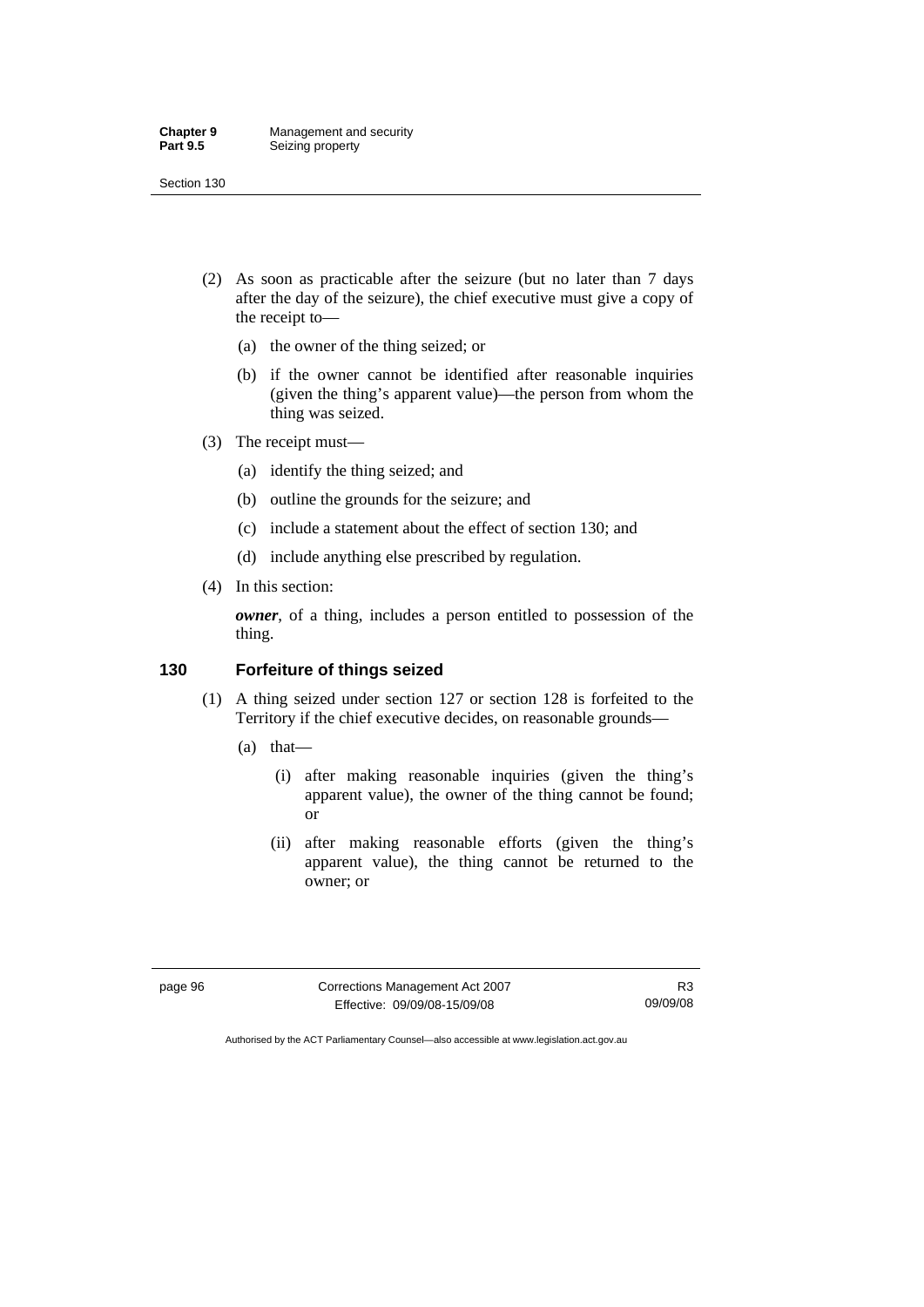- (b) that—
	- (i) possession of the thing by a detainee is an offence or disciplinary breach; or
	- (ii) it is necessary to keep the thing to stop it being used for the commission of an offence or disciplinary breach; or
	- (iii) the thing is inherently unsafe.
- (2) The chief executive may deal with a thing forfeited to the Territory under this section, or dispose of it, as the chief executive considers, on reasonable grounds, to be appropriate.
- (3) However, subsection (2) is subject to any order under the *Crimes Act 1900,* section 249 (Seizure of forfeited articles).

#### **Examples—s (2)**

- 1 giving a forfeited weapon to a police officer
- 2 keeping a forfeited electrical appliance and using it for the benefit of detainees generally
- 3 dumping a forfeited thing of little value
- *Note 1* An example is part of the Act, is not exhaustive and may extend, but does not limit, the meaning of the provision in which it appears (see Legislation Act, s 126 and s 132).
- *Note 2* The *Crimes Act 1900* also provides for articles forfeited under any law in force in the ACT to be seized by a member of the police force, taken before the Magistrates Court and for the court to order disposal of the article by the public trustee (see that Act, s 249 and s 250).
- *Note 3* The *Uncollected Goods Act 1996* provides generally for the disposal of uncollected goods, including goods abandoned on premises controlled by the Territory.

## **131 Return of things seized but not forfeited**

- (1) If a thing seized under section 127 or section 128 is not forfeited, the chief executive must return it to its owner—
	- (a) no later than the end of 6 months after the day it was seized; or

| R3       | Corrections Management Act 2007 | page 97 |
|----------|---------------------------------|---------|
| 09/09/08 | Effective: 09/09/08-15/09/08    |         |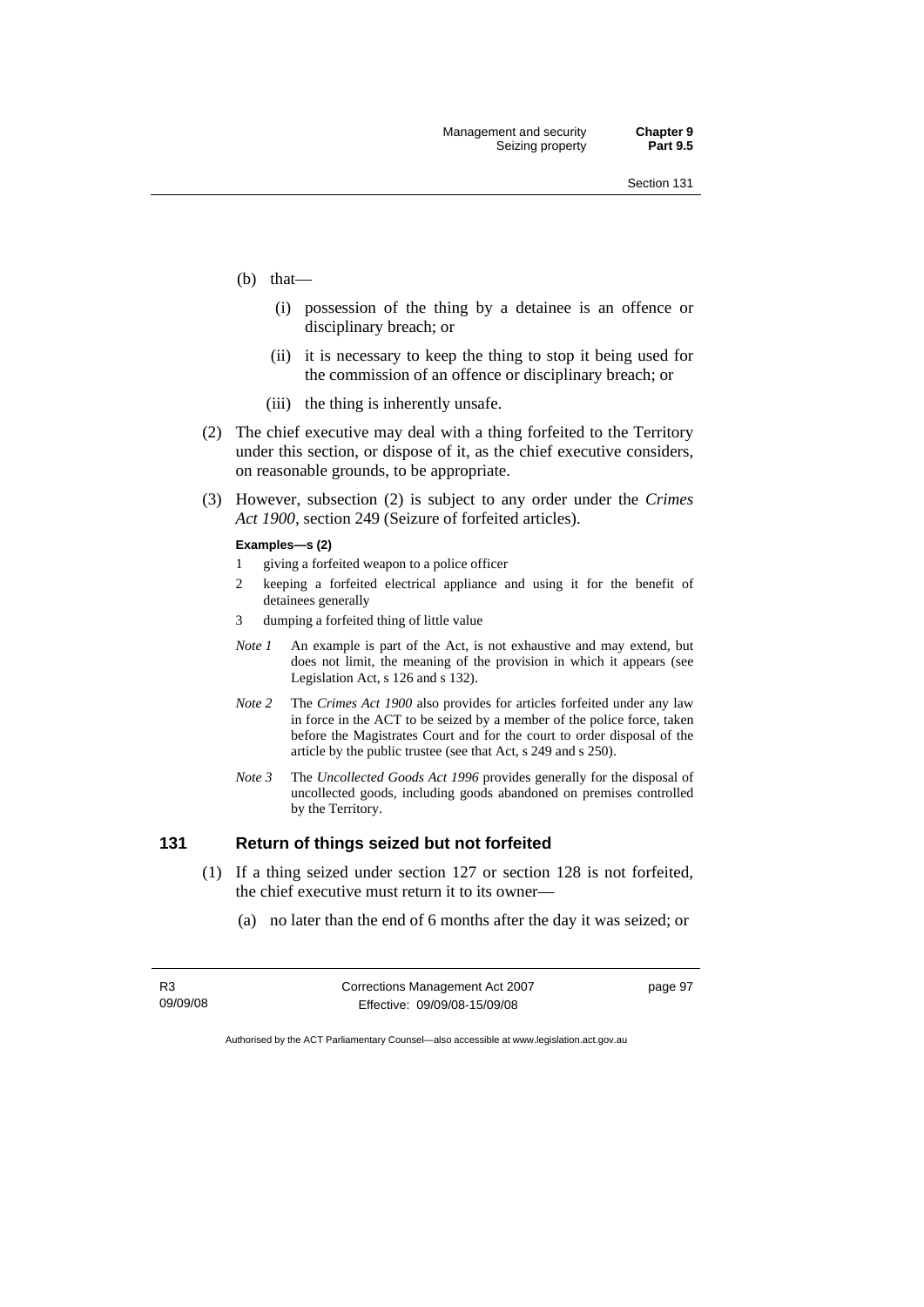- (b) if a proceeding for an offence or disciplinary breach involving the thing is started within the 6-month period—at the end of the proceeding and any appeal from, or the review of, the proceeding.
- (2) However, if the thing was being retained as evidence of an offence or disciplinary breach and the chief executive believes, on reasonable grounds, that its retention as evidence is no longer necessary, the chief executive must return it immediately.
- (3) In this section:

*owner*—see section 129 (4).

page 98 Corrections Management Act 2007 Effective: 09/09/08-15/09/08

R3 09/09/08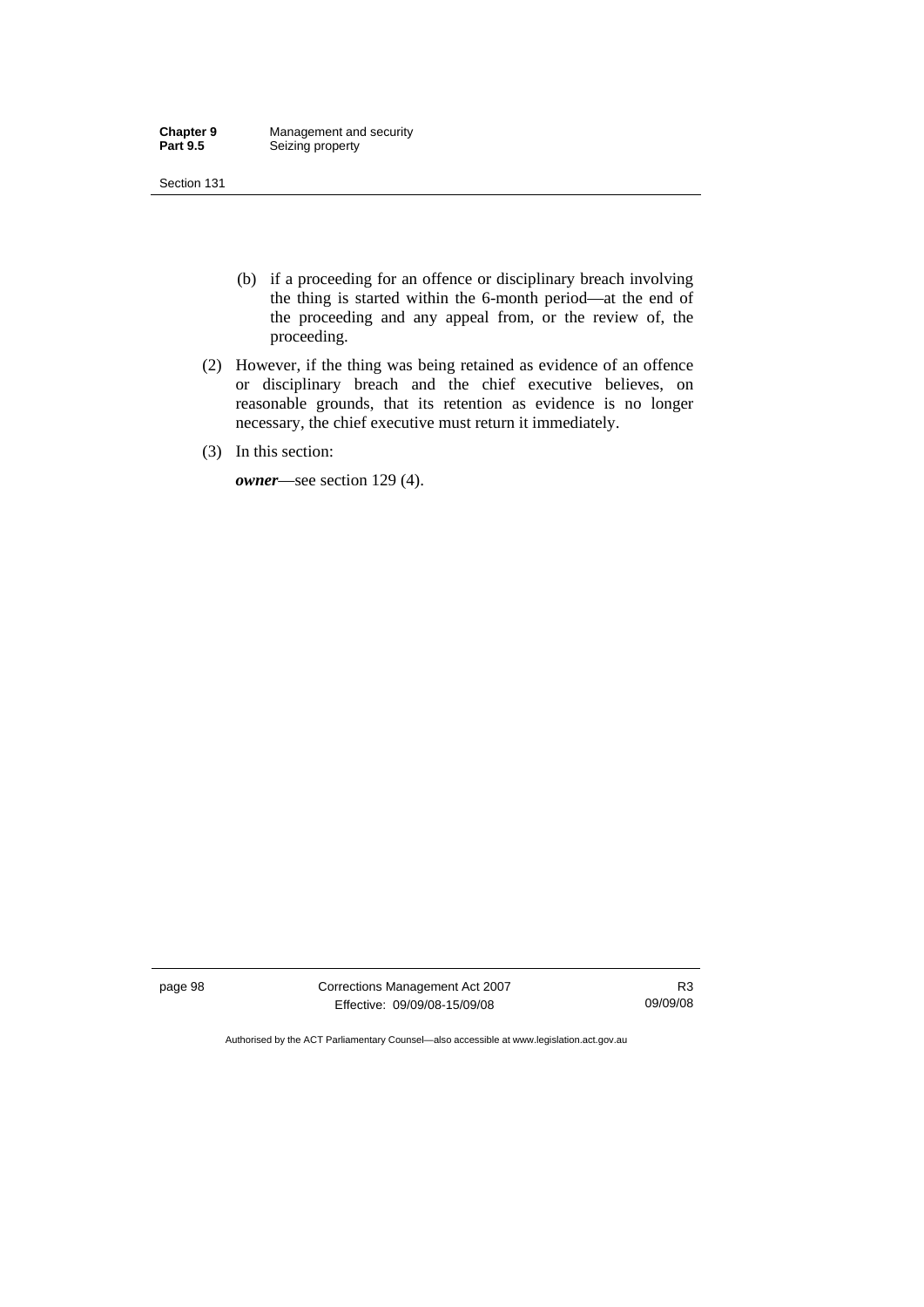Management and security **Chapter 9**  Alcohol and drug testing<br>General

Division 9.6.1

Section 132

# **Part 9.6 Alcohol and drug testing**

# **Division 9.6.1 General**

#### **132 Definitions—***drug* **and** *test sample*

In this Act:

*drug*—

- (a) means—
	- (i) a controlled drug under the Criminal Code, section 600; or
	- (ii) a substance prescribed by regulation for this definition; but
- (b) does not include any of the following:
	- (i) a drug lawfully supplied, and taken as prescribed or directed, by a health professional;
	- (ii) a drug lawfully supplied and self-administered;
	- (iii) a drug exempted under section 133.

*test sample* means a sample of breath, saliva, urine, hair, blood, or anything else prescribed by regulation.

### **133 When test sample** *positive*

- (1) A person is taken to provide a *positive* test sample for alcohol or a drug if, when directed under this Act or the *Crimes (Sentence Administration) Act 2005*, to provide a test sample—
	- (a) the person fails to provide a test sample in accordance with the direction; or
		- *Note Fail* includes refuse, see the Legislation Act, dict, pt 1.

| R3       | Corrections Management Act 2007 | page 99 |
|----------|---------------------------------|---------|
| 09/09/08 | Effective: 09/09/08-15/09/08    |         |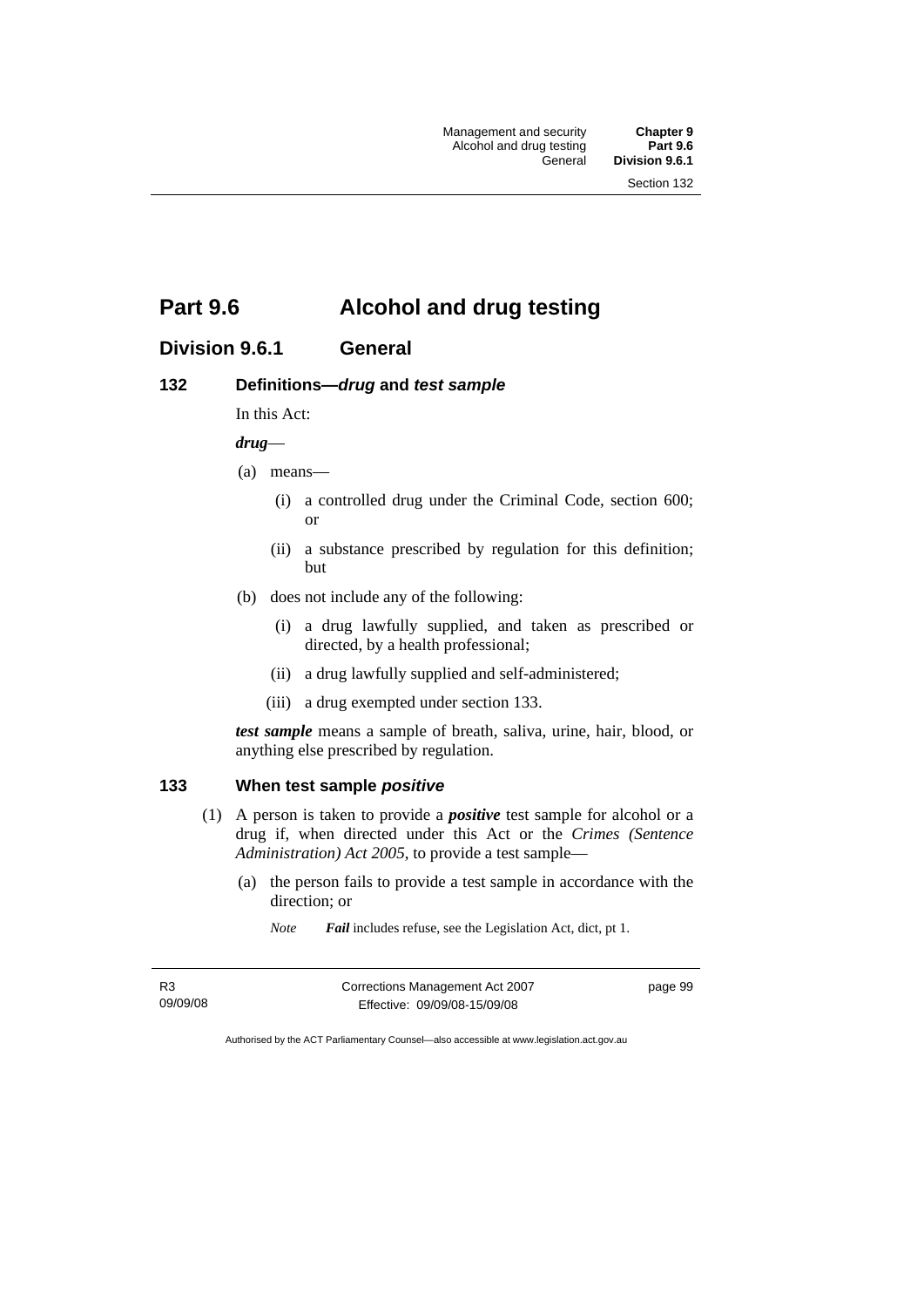- (b) the person provides an invalid test sample; or
- (c) for a full-time detainee—the detainee provides a test sample that shows the detainee has taken alcohol or a drug; or
- (d) for a detainee under periodic detention—the detainee provides a test sample that shows the detainee—
	- (i) has a blood alcohol concentration of the prescribed concentration or more; or
	- (ii) has taken a drug.
- (2) However, subsection (1) (a) does not apply if the person has a reasonable excuse for failing to provide the test sample within a reasonable time of the direction being given.

#### **Examples of reasonable excuse**

- 1 a medical condition that prevents the person from providing a test sample as directed
- 2 prescribed medication that may affect test results
- *Note* An example is part of the Act, is not exhaustive and may extend, but does not limit, the meaning of the provision in which it appears (see Legislation Act, s 126 and s 132).
- (3) The chief executive may exempt a drug from the application of this part.
- (4) An exemption is a notifiable instrument.

*Note* A notifiable instrument must be notified under the Legislation Act.

(5) In this section:

*invalid*—a test sample provided by a person is *invalid* if—

- (a) the person tampers, or attempts to tamper, with the test sample; or
- (b) the person otherwise changes, or attempts to change, the results of the test sample.

| page 100 | Corrections Management Act 2007 | R3       |
|----------|---------------------------------|----------|
|          | Effective: 09/09/08-15/09/08    | 09/09/08 |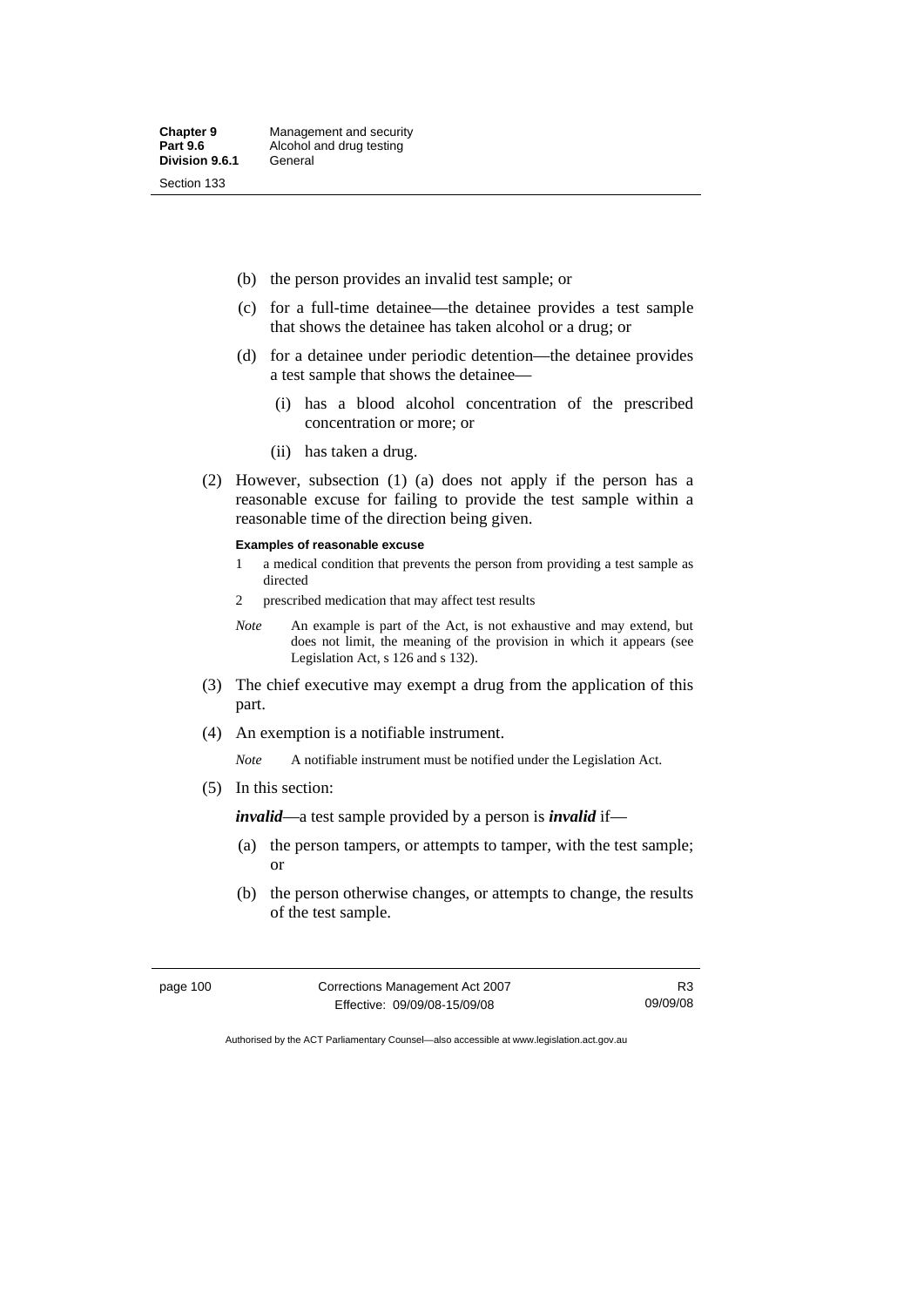#### *prescribed concentration*, of alcohol, means—

- (a) 0.02g of alcohol per 100mL of blood; or
- (b) if a regulation prescribes another concentration—the prescribed concentration.

## **Division 9.6.2 Alcohol and drug testing—detainees**

#### **134 Alcohol and drug testing of detainees**

- (1) The chief executive may direct a detainee to provide a stated kind of test sample.
- (2) The chief executive, or a doctor, or nurse, appointed under section 22 (Health professionals—non-therapeutic functions), may give a detainee a direction about the way a detainee must provide the test sample.
- (3) However—
	- (a) a direction under this section must be consistent with any requirement prescribed by an operating procedure for this section; and
	- (b) only a doctor, or nurse, appointed under section 22 (Health professionals—non-therapeutic functions) may take a blood sample.
- (4) A doctor or nurse who takes a test sample from a detainee must give the sample to a corrections officer.
- (5) The chief executive must give the detainee notice of the results of any test conducted on the test sample as soon as practicable after the chief executive receives them.

R3 09/09/08 Corrections Management Act 2007 Effective: 09/09/08-15/09/08

page 101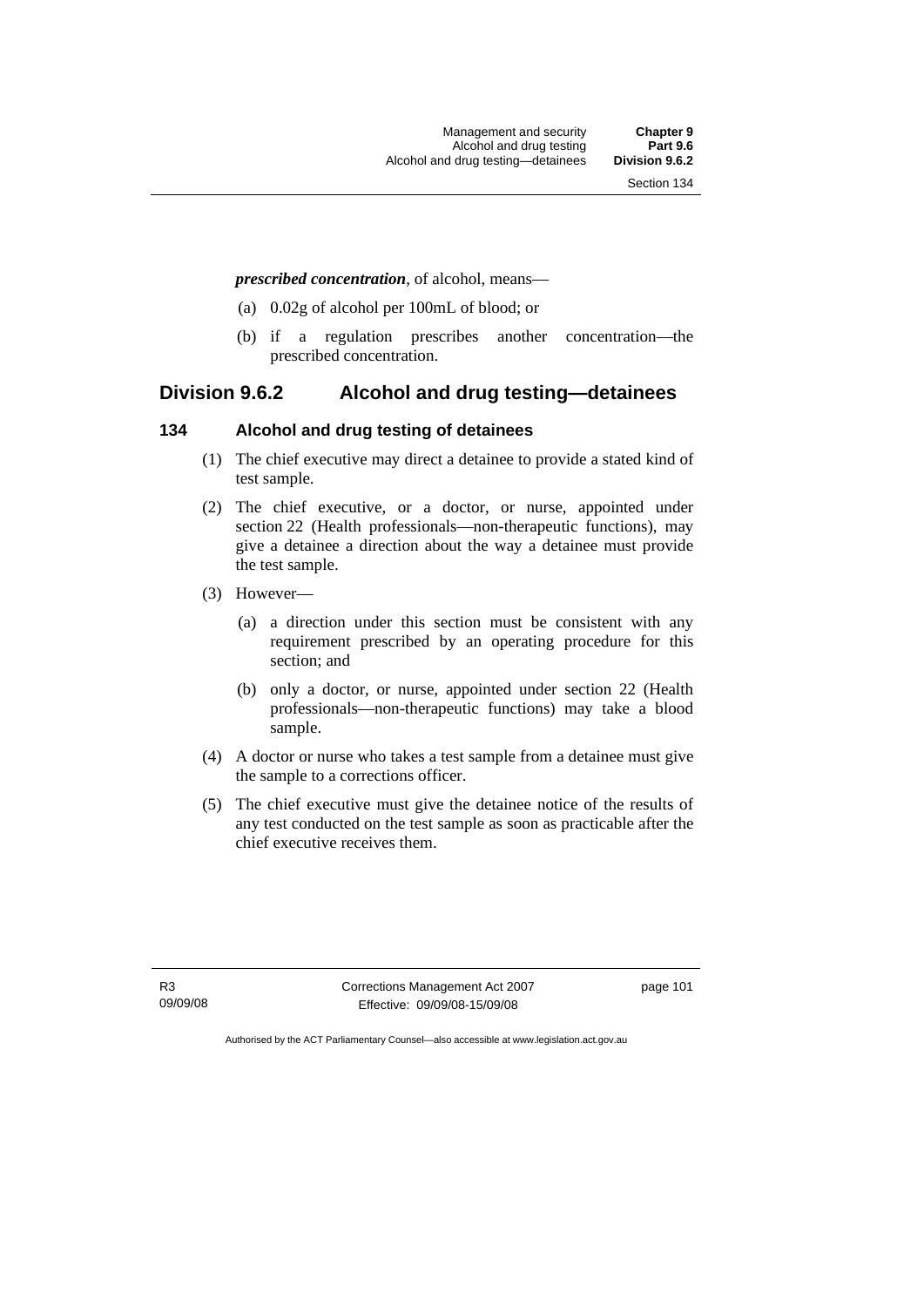#### **135 Effect of positive test sample from detainee**

- (1) This section applies if—
	- (a) a detainee is directed under this Act or the *Crimes (Sentence Administration) Act 2005* to provide a test sample; and
	- (b) the test sample provided by the detainee is positive.
- (2) The chief executive may have regard to the positive test sample in making any decision in relation to the management of the detainee under this Act.

#### **Examples of decisions**

- 1 decisions under section 78 (Case management plans—scope etc) or section 80 (Security classification—basis etc)
- 2 decisions under chapter 10 (Discipline)
- *Note 1* An example is part of the Act, is not exhaustive and may extend, but does not limit, the meaning of the provision in which it appears (see Legislation Act, s 126 and s 132).
- *Note 2* The taking (in any way) of alcohol or a drug into the body is a disciplinary breach (see s 152 (Meaning of *disciplinary breach*)). The results of the analysis of a substance under this Act, signed by an analyst, is evidence of the facts stated in the certificate (see s 226 (Evidentiary certificates)).

# **Division 9.6.3 Alcohol and drug testing—corrections officers etc**

#### **136 Alcohol and drug testing of corrections officers etc**

- (1) A regulation may make provision in relation to alcohol and drug testing of—
	- (a) corrections officers; and
	- (b) public servants and other people who work at or visit correctional centres, whether as employees, contractors, volunteers or otherwise.

| page 102 | Corrections Management Act 2007 | R3       |
|----------|---------------------------------|----------|
|          | Effective: 09/09/08-15/09/08    | 09/09/08 |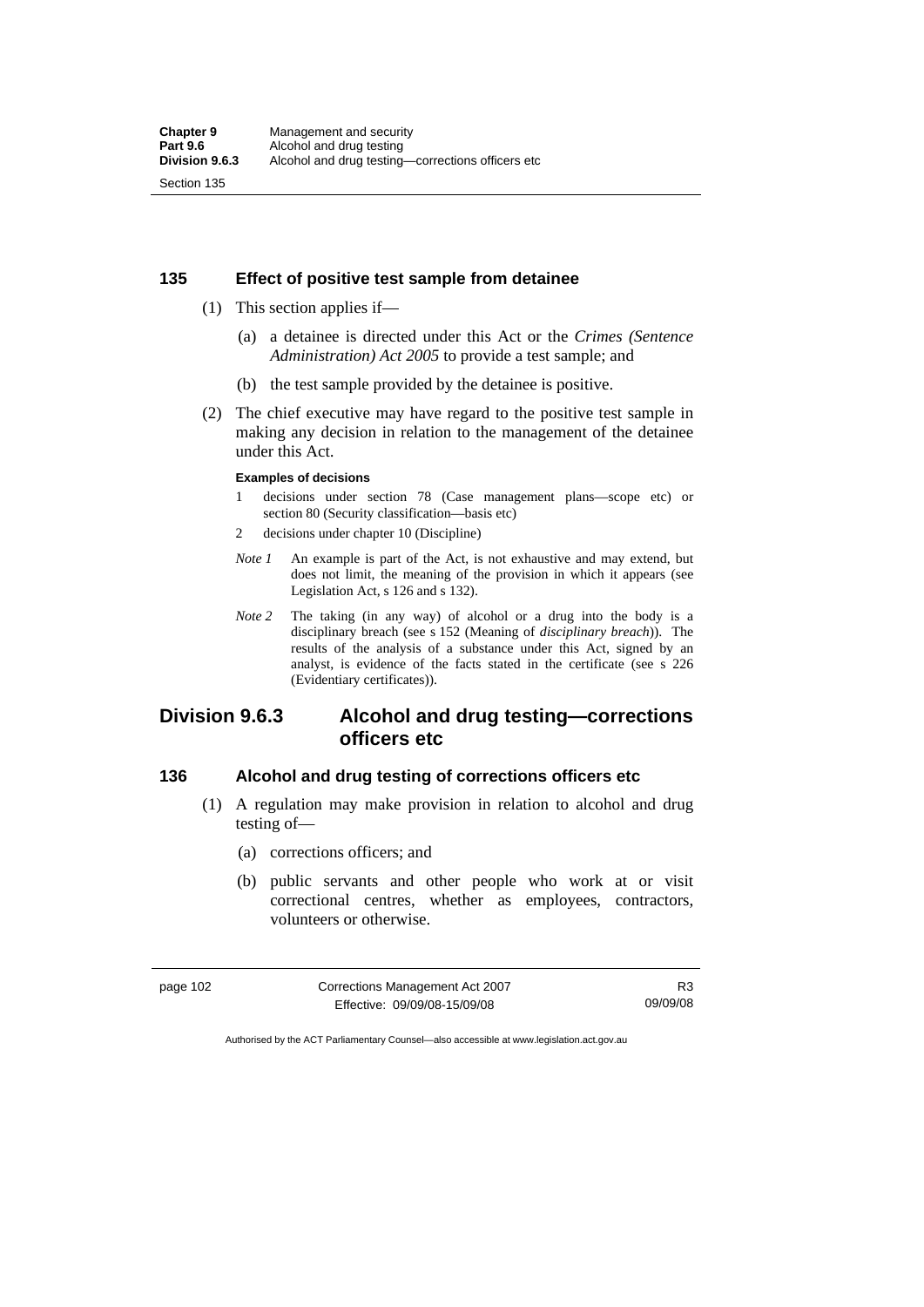- (2) In particular, a regulation may make provision in relation to any of the following:
	- (a) the circumstances for testing, including when and where tests may be conducted;
	- (b) the conduct of the tests.

R3 09/09/08 Corrections Management Act 2007 Effective: 09/09/08-15/09/08

page 103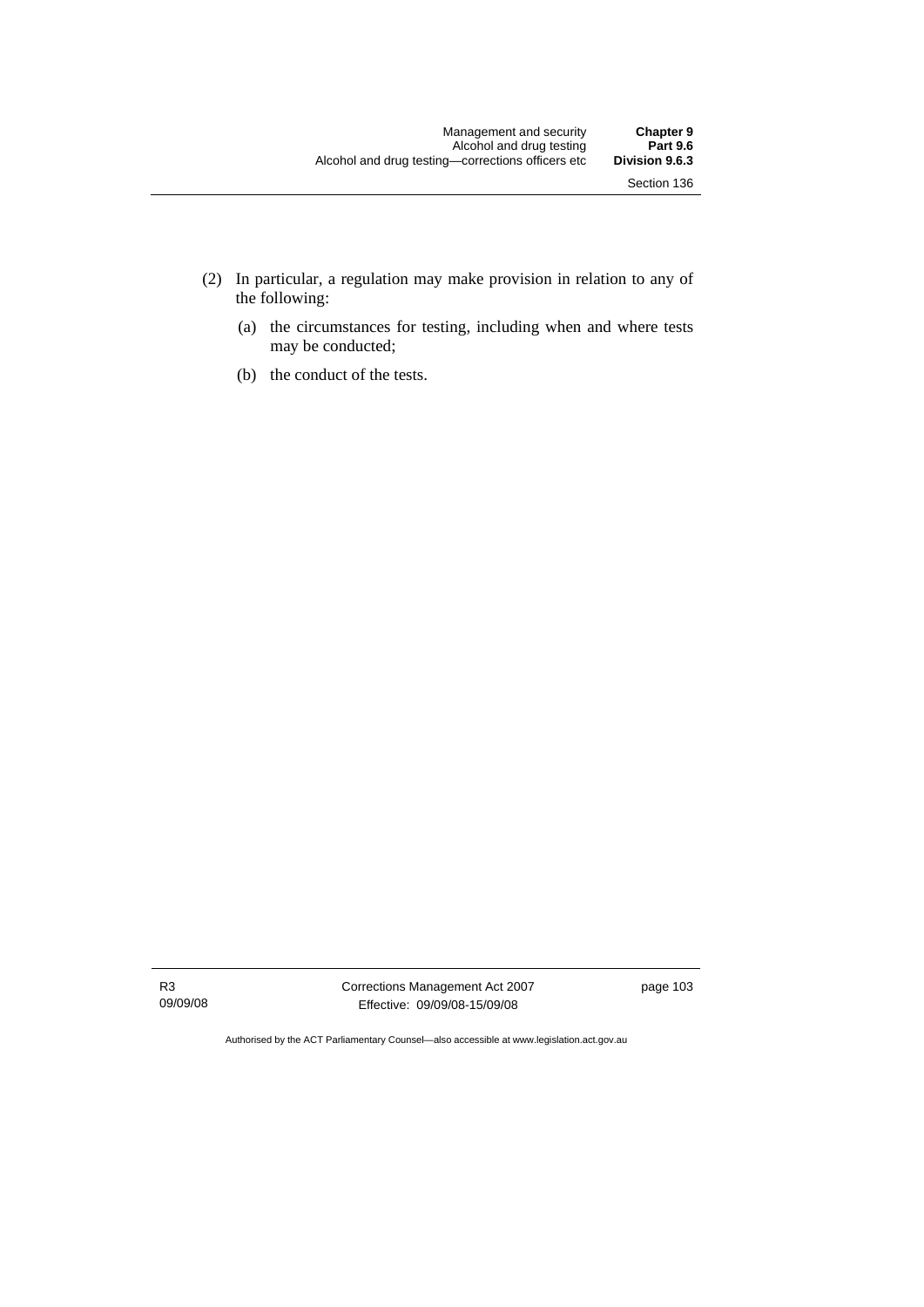# **Part 9.7 Use of force**

#### **137 Managing use of force**

- (1) The chief executive must ensure, as far as practicable, that the use of force in relation to the management of detainees is always—
	- (a) a last resort; and
	- (b) in accordance with this part.
- (2) Without limiting section 14 (Corrections policies and operating procedures), the chief executive must make a corrections policy or operating procedure in relation to the use of force, including provision in relation to the following:
	- (a) the circumstances, and by whom, force may be used;
	- (b) the kinds of force that may be used.
	- *Note* The power to make a corrections policy or operating procedure includes power to make different provisions in relation to different matters or different classes of matters, and provisions that apply differently by reference to stated exceptions or factors (see Legislation Act, s 48).

#### **138 Authorised use of force**

- (1) A corrections officer may use force that is necessary and reasonable for this Act, including for any of the following:
	- (a) to compel compliance with a direction given in relation to a detainee by the chief executive;
	- (b) to act under section 126 (Searches—use of force);
	- (c) to prevent or stop the commission of an offence or disciplinary breach;
	- (d) to prevent the escape of a detainee;

| page 104 | Corrections Management Act 2007 | R3       |
|----------|---------------------------------|----------|
|          | Effective: 09/09/08-15/09/08    | 09/09/08 |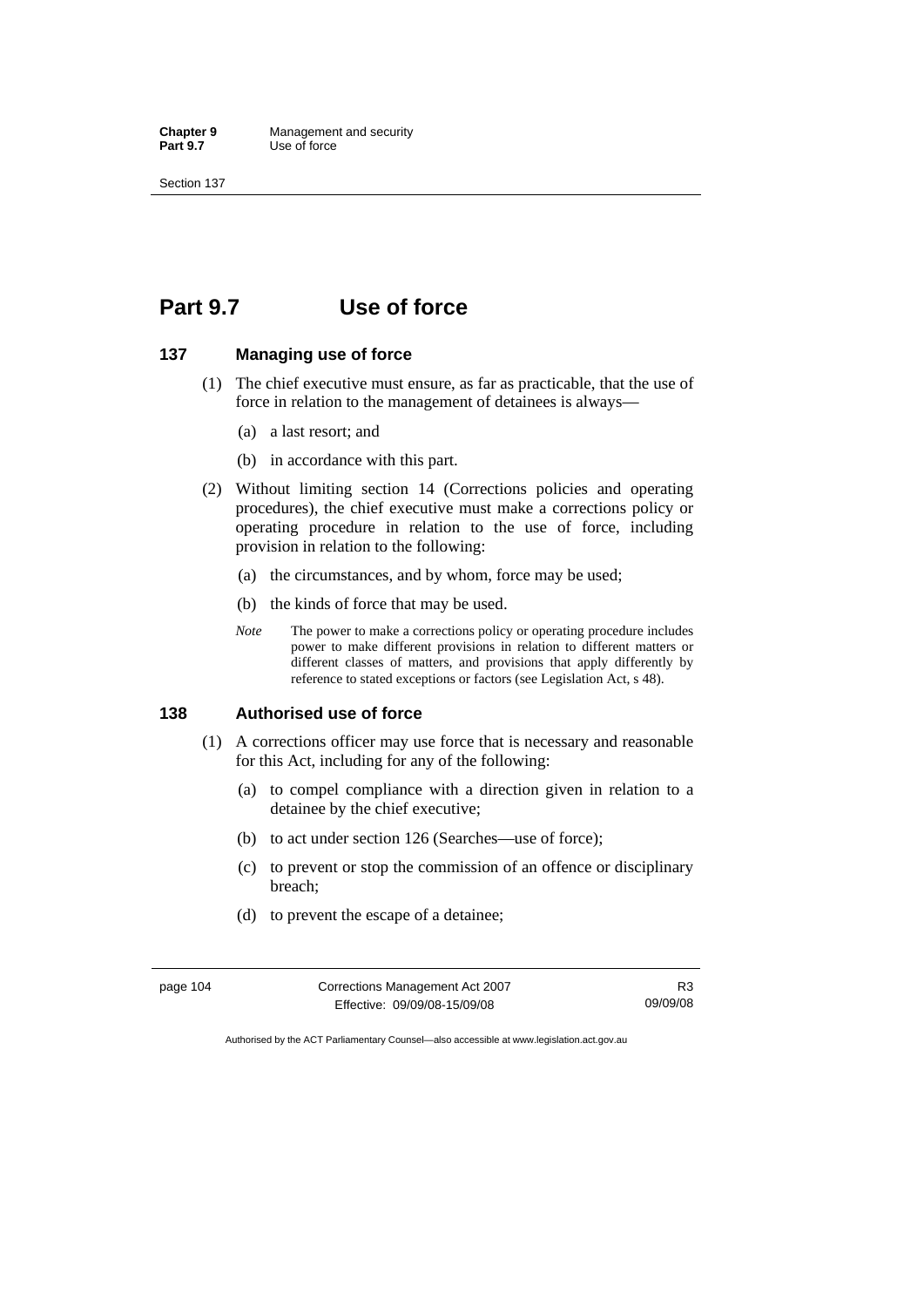- (e) to prevent unlawful damage, destruction or interference with property;
- (f) to defend the officer or someone else;
- (g) to prevent a detainee from inflicting self-harm;
- (h) anything else prescribed by regulation.
- (2) However, a corrections officer may use force only if the officer believes, on reasonable grounds, that the purpose for which force may be used cannot be achieved in another way.

#### **139 Application of force**

- (1) A corrections officer may use force under this part only if the officer—
	- (a) gives a clear warning of the intended use of force; and
	- (b) allows enough time for the warning to be observed; and
	- (c) uses no more force than is necessary and reasonable in the circumstances; and
	- (d) uses force, as far as practicable, in a way that reduces the risk of causing death or grievous bodily harm.
- (2) However, the corrections officer need not comply with subsection  $(1)$   $(a)$  or  $(b)$  if, in urgent circumstances, the officer believes, on reasonable grounds, that doing so would create a risk of injury to the officer, the detainee or anyone else.

#### **Example of urgent circumstances**

the detainee is assaulting someone or engaging in self-harm

*Note* An example is part of the Act, is not exhaustive and may extend, but does not limit, the meaning of the provision in which it appears (see Legislation Act, s 126 and s 132).

R3 09/09/08 Corrections Management Act 2007 Effective: 09/09/08-15/09/08

page 105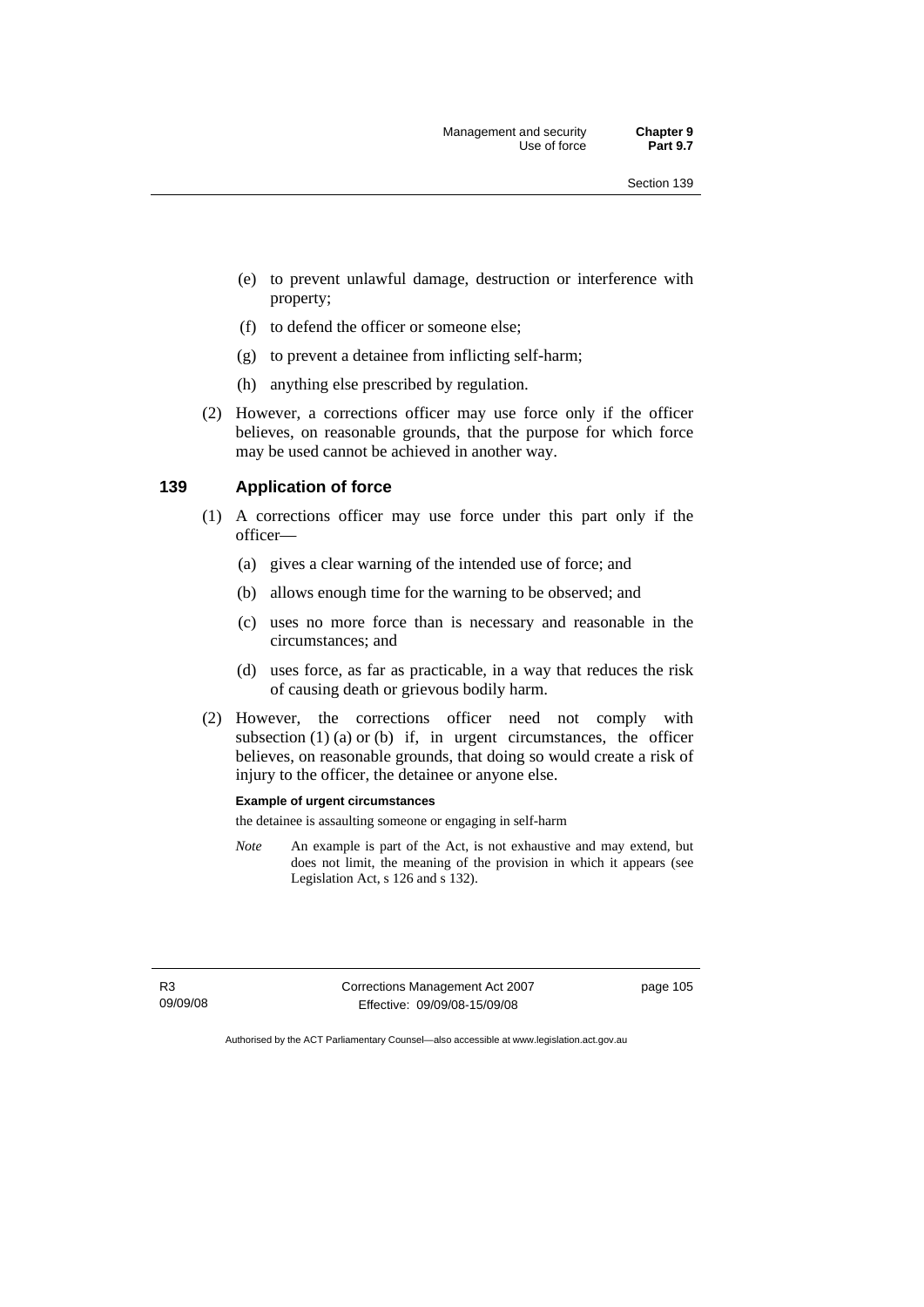#### **140 Use of restraints or weapons**

- (1) The use of force under this part includes the use of restraints and weapons.
- (2) The chief executive must ensure, as far as practicable, that the use of force involving a restraint or weapon is proportionate to the circumstances, and in particular that—
	- (a) the circumstances are sufficiently serious to justify the use; and
	- (b) the kind of restraint or weapon is appropriate in the circumstances; and
	- (c) the restraint or weapon is used appropriately in the circumstances.
- (3) The chief executive must also ensure that restraints and weapons are only used under this part—
	- (a) by corrections officers trained to use them; and
	- (b) in accordance with a corrections policy or operating procedure that applies to their use.
- (4) A health professional appointed under section 22 (Health professionals—non-therapeutic services) may administer a drug as a restraint, or direct the use of another form of restraint, if the health professional believes, on reasonable grounds, that is necessary and reasonable—
	- (a) to treat a detainee, particularly where the detainee's behaviour cannot be controlled otherwise; or
	- (b) to prevent a detainee inflicting self-harm, or harming someone else, particularly where other forms of restraint are unlikely to be effective; or
	- (c) to prevent the escape of a detainee, particularly while being transferred to or from a correctional centre or other place.

| page 106 | Corrections Management Act 2007 | R3       |
|----------|---------------------------------|----------|
|          | Effective: 09/09/08-15/09/08    | 09/09/08 |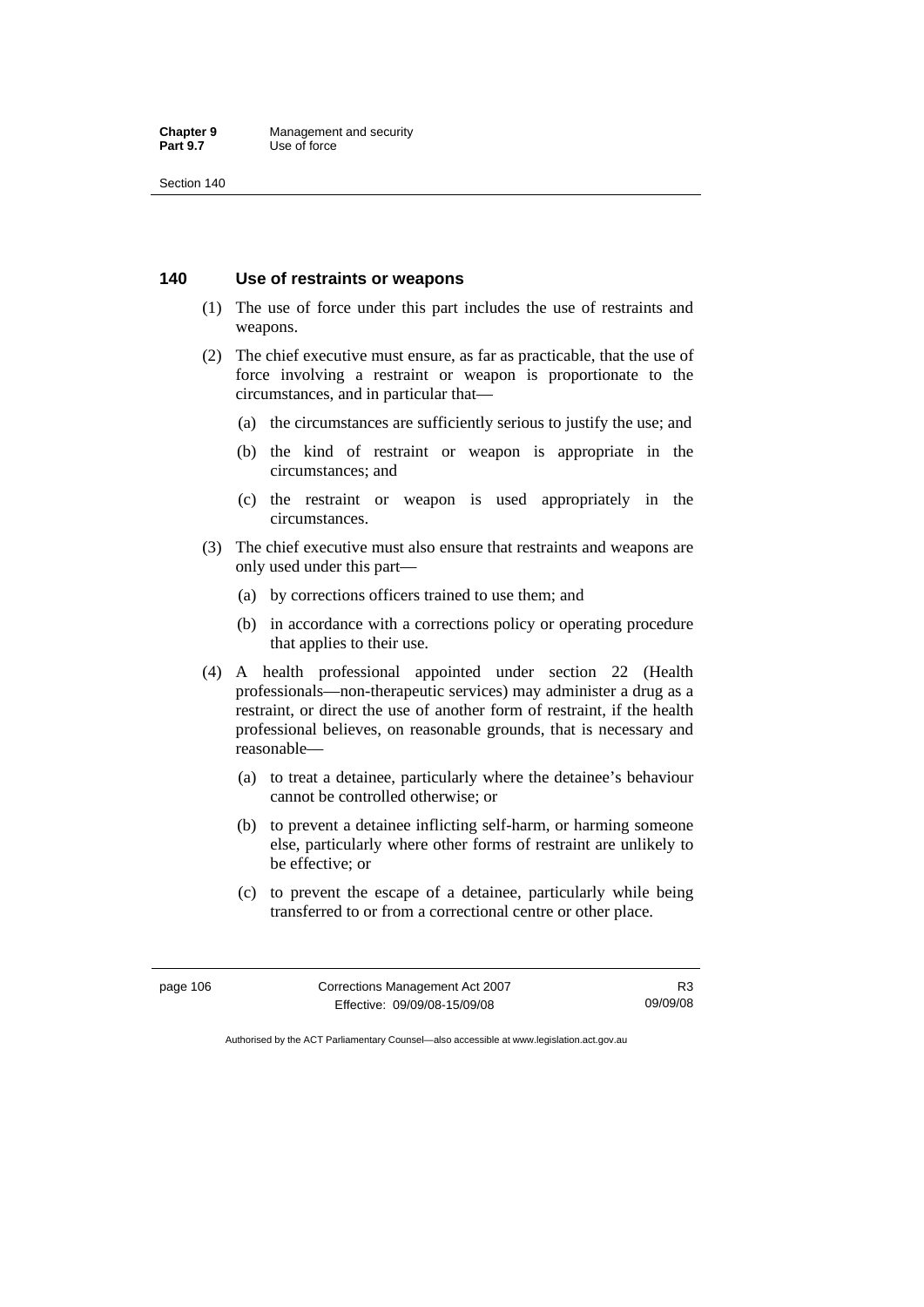- (5) The chief executive must ensure that firearms are not used under this part unless someone's life is under threat or a detainee or other person offers armed resistance to a corrections officer or police officer exercising a function under this Act or another Act.
- (6) In applying force under this part, a corrections officer may use a restraint or weapon, including any of the following:
	- (a) body contact;
	- (b) handcuffs, restraint jackets and other restraining devices;
	- (c) riot control equipment;
	- (d) a chemical agent;
	- (e) a gas gun;
	- (f) a firearm;
	- (g) anything else prescribed by regulation.

## **141 Medical examination after use of force**

The chief executive must ensure that a doctor appointed under section 21 (Doctors—health service appointments) examines a detainee injured by the use of force under this part as soon as practicable and that appropriate health care is available to the detainee.

#### **142 Reporting use of force**

- (1) The chief executive must keep a record of any incident involving the use of force under this part that causes injury or death to anyone.
- (2) The record must—
	- (a) include details of the incident, including the circumstances, the decision to use force and the force used; and
	- (b) be available for inspection under chapter 7 (Inspection of correctional centres).

| R3       | Corrections Management Act 2007 | page 107 |
|----------|---------------------------------|----------|
| 09/09/08 | Effective: 09/09/08-15/09/08    |          |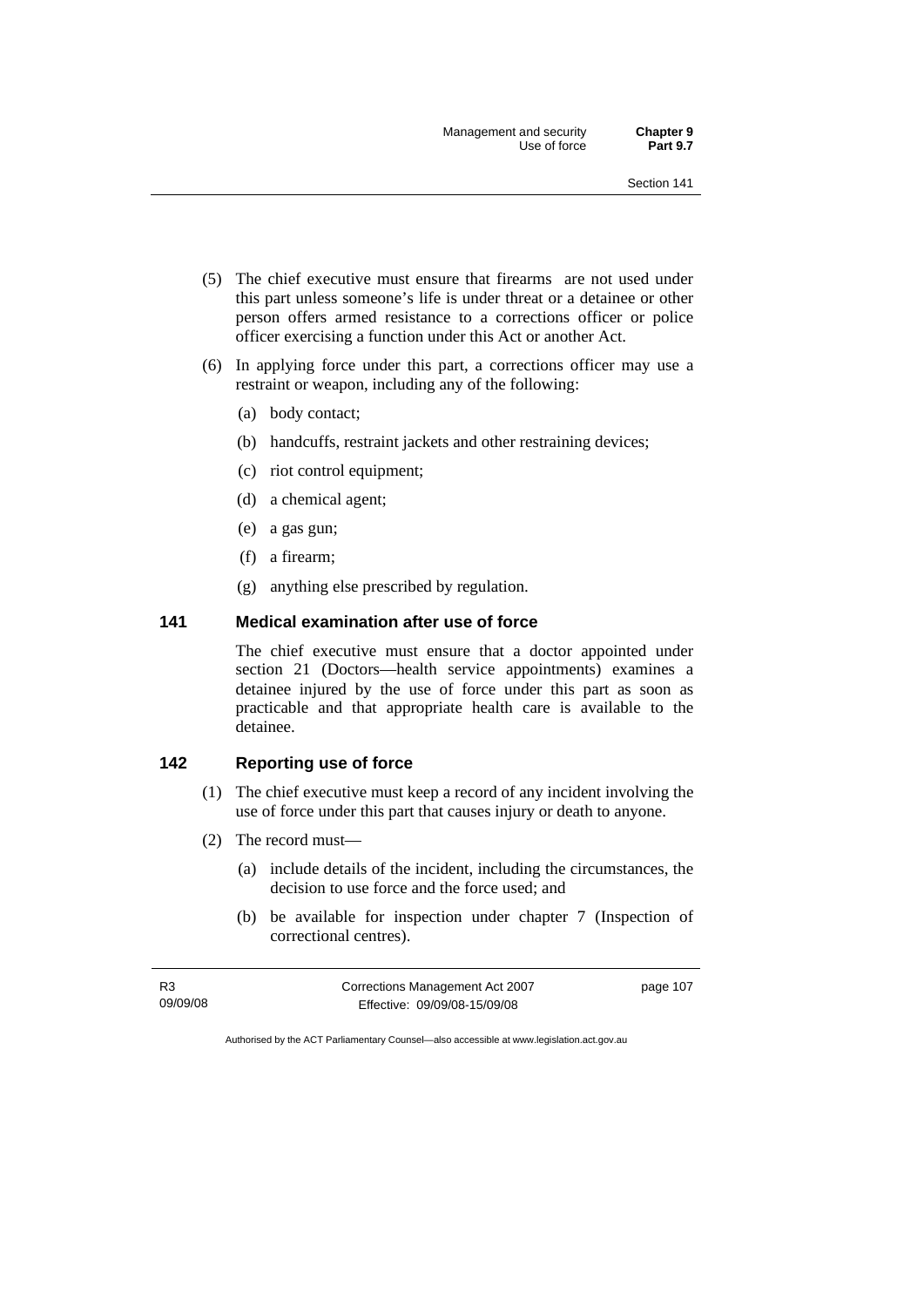**Chapter 9** Management and security **Part 9.7** Use of force

Section 142

 (3) The chief executive must give a copy of the record to an official visitor.

page 108 Corrections Management Act 2007 Effective: 09/09/08-15/09/08

R3 09/09/08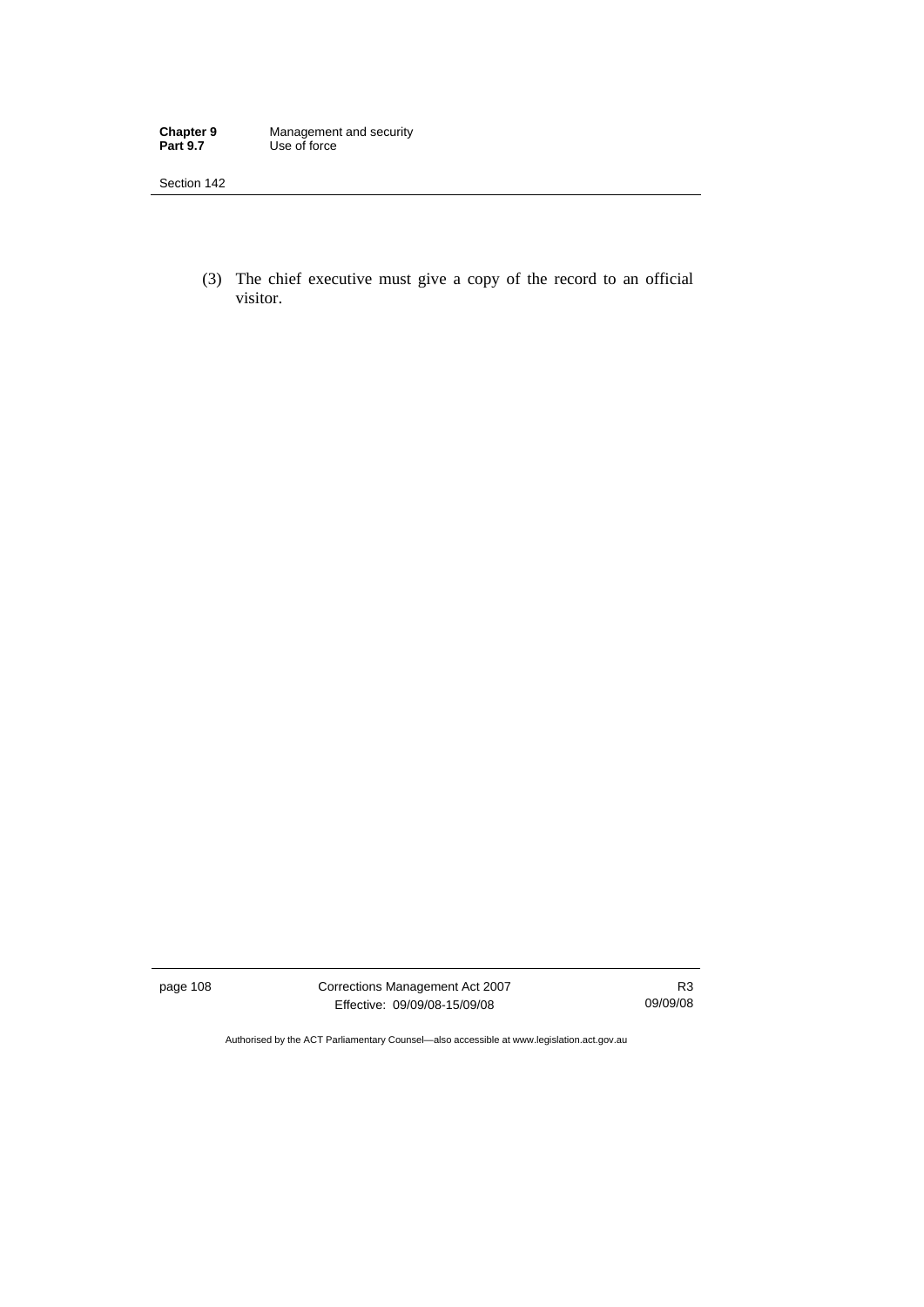# **Part 9.8 Access to correctional centres**

#### **143 Visiting conditions**

 (1) The chief executive may declare conditions that apply in relation to visits to a correctional centre.

#### **Examples of conditions declared**

- 1 the times and duration of visits
- 2 the number of visitors allowed
- 3 the conditions for conjugal, contact and non-contact visits
- 4 the circumstances in which visitors may be monitored
- 5 a prohibition on smoking in nonsmoking areas
- *Note* An example is part of the Act, is not exhaustive and may extend, but does not limit, the meaning of the provision in which it appears (see Legislation Act, s 126 and s 132).
- (2) A declaration is a disallowable instrument.
	- *Note 1* The power to make an instrument includes power to make different provisions in relation to different matters or different classes of matters, and provisions that apply differently by reference to stated exceptions or factors (see Legislation Act, s 48).
	- *Note 2* A disallowable instrument must be notified, and presented to the Legislative Assembly, under the Legislation Act.

## **144 Notice of visiting conditions**

- (1) The chief executive must take reasonable steps to bring the visiting conditions to the attention of visitors at a correctional centre.
- (2) Without limiting subsection (1), the chief executive must ensure that—
	- (a) a notice is prominently displayed at each entrance to the centre open to visitors to the effect that visiting conditions apply at the centre; and

R3 09/09/08 Corrections Management Act 2007 Effective: 09/09/08-15/09/08

page 109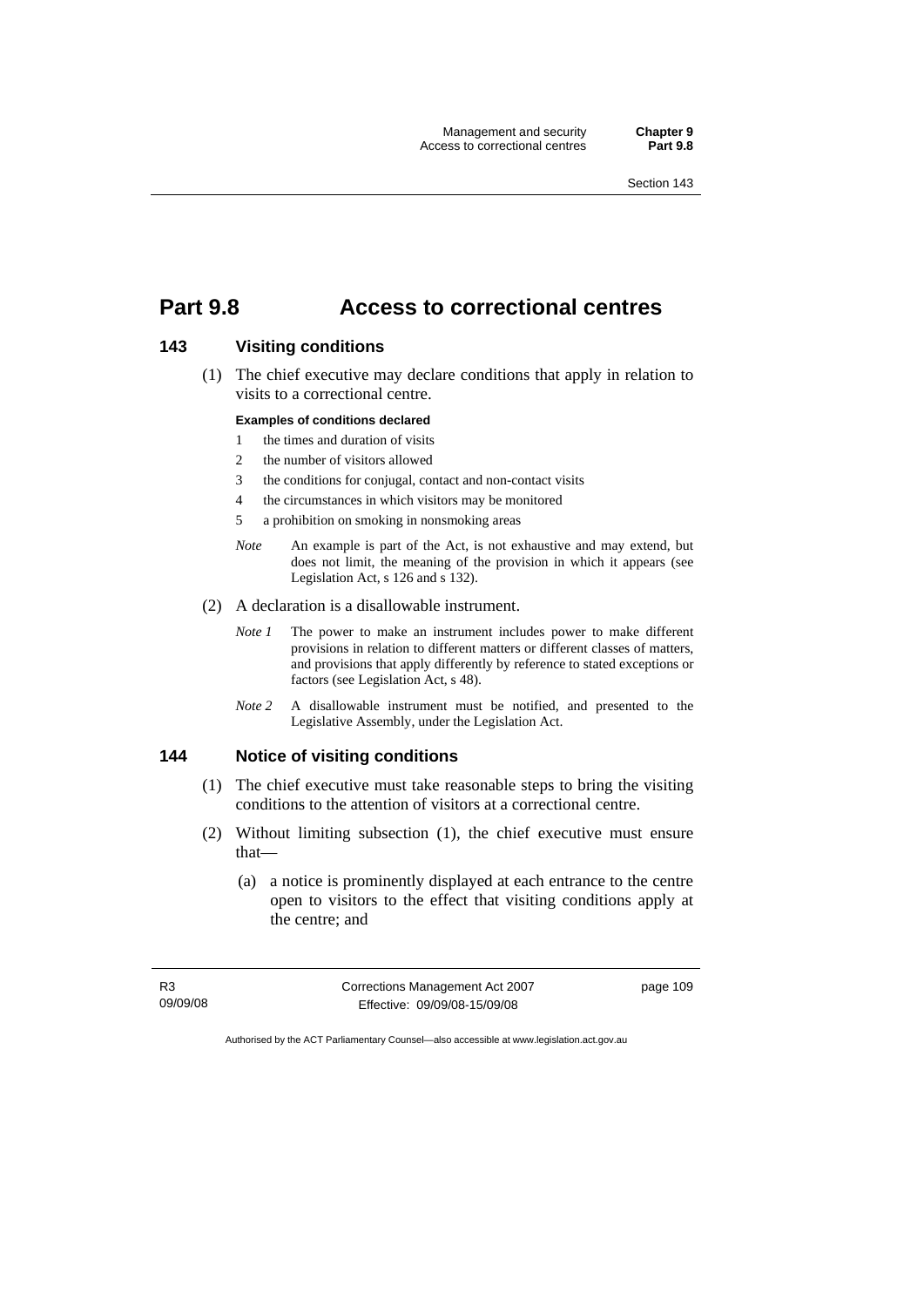(b) a copy of the visiting conditions is available for inspection on request by visitors at the centre.

### **145 Taking prohibited things etc into correctional centre**

- (1) A person commits an offence if the person—
	- (a) takes a prohibited thing into a correctional centre; or
	- (b) gives a prohibited thing to a detainee; or
	- (c) removes a prohibited thing from a correctional centre.

Maximum penalty: 100 penalty units, imprisonment for 1 year or both.

- (2) Subsection (1) does not apply to any action approved by the chief executive.
- (3) In this section:

*give* includes send.

*prohibited thing* includes something the person intends a detainee to use for making a prohibited thing or use otherwise in relation to a prohibited thing.

#### **146 Directions to visitors**

- (1) The chief executive may, orally or in writing, give a direction to a visitor at a correctional centre to do, or not do, something if the chief executive believes, on reasonable grounds, that the direction is necessary and reasonable—
	- (a) to ensure compliance with the visiting conditions; or
	- (b) for security or good order at a correctional centre.

page 110 Corrections Management Act 2007 Effective: 09/09/08-15/09/08

R3 09/09/08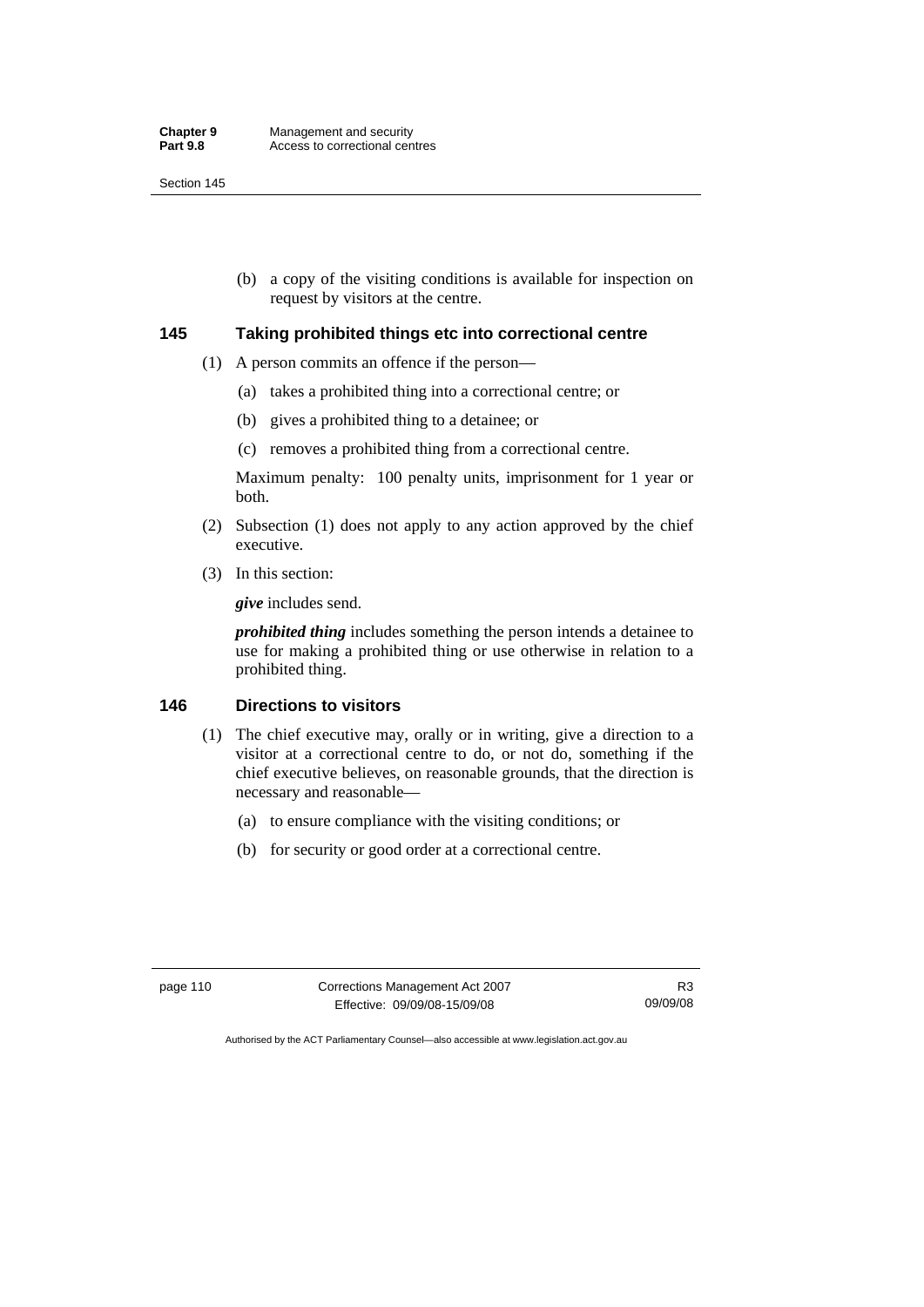(2) A person commits an offence if the person fails to comply with a direction given to the person under this section.

Maximum penalty: 50 penalty units, imprisonment for 6 months or both.

- (3) An offence against this section is a strict liability offence.
- (4) Subsection (2) does not apply if the person takes reasonable steps to comply with the direction.

## **147 Searches of visitors**

- (1) The chief executive may direct a corrections officer to conduct a scanning search, frisk search or ordinary search of a visitor at a correctional centre if the chief executive suspects, on reasonable grounds, that the visitor is carrying—
	- (a) a prohibited thing; or
	- (b) anything else that creates, or is likely to create, a risk to—
		- (i) the personal safety of anyone else; or
		- (ii) security or good order at a correctional centre.
- (2) Part 9.4 (Searches) and part 9.5 (Seizing property) apply as if a direction under this section, any scanning search, frisk search or ordinary search conducted under the direction, and anything found in the search, occurred under the relevant part in relation to a detainee at a correctional centre.
- (3) However, section 126 (Searches—use of force) does not apply in relation to a search of a visitor at a correctional centre.

## **148 Directions to leave correctional centre etc**

- (1) The chief executive may direct a person at a correctional centre—
	- (a) not to enter the centre; or
	- (b) if the person is already in the centre—to leave the centre.

| R3       | Corrections Management Act 2007 | page 111 |
|----------|---------------------------------|----------|
| 09/09/08 | Effective: 09/09/08-15/09/08    |          |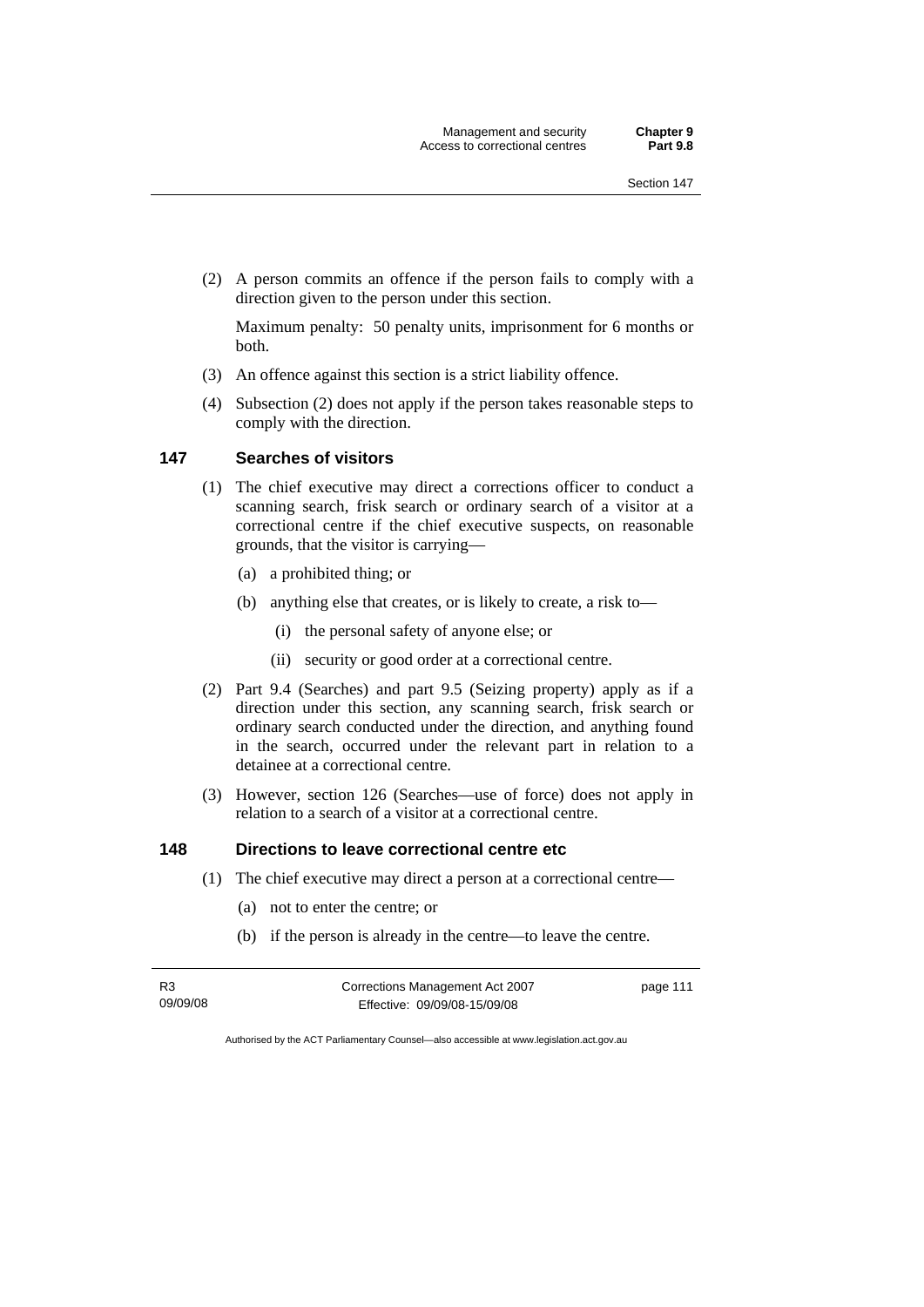- (2) The chief executive may give the direction only if—
	- (a) the chief executive suspects, on reasonable grounds, that—
		- (i) the person is intoxicated; or
		- (ii) the person has possession of a prohibited thing; or
		- (iii) the direction is necessary and reasonable for security or good order at a correctional centre; or
	- (b) the person contravenes a direction given to the person under section 146.
- (3) A person commits an offence if the person fails to comply with a direction given to the person under this section.

Maximum penalty: 50 penalty units, imprisonment for 6 months or both.

- (4) An offence against this section is a strict liability offence.
- (5) Subsection (3) does not apply if the person takes reasonable steps to comply with the direction.
- (6) In this section:

*intoxicated* means under the influence of alcohol, a drug or another substance, or a combination of alcohol, drugs or substances.

#### **Examples of substances**

- 1 glue
- 2 petrol
- 3 another solvent
- *Note* An example is part of the Act, is not exhaustive and may extend, but does not limit, the meaning of the provision in which it appears (see Legislation Act, s 126 and s 132).

*prohibited thing*—see section 145 (3).

page 112 Corrections Management Act 2007 Effective: 09/09/08-15/09/08

R3 09/09/08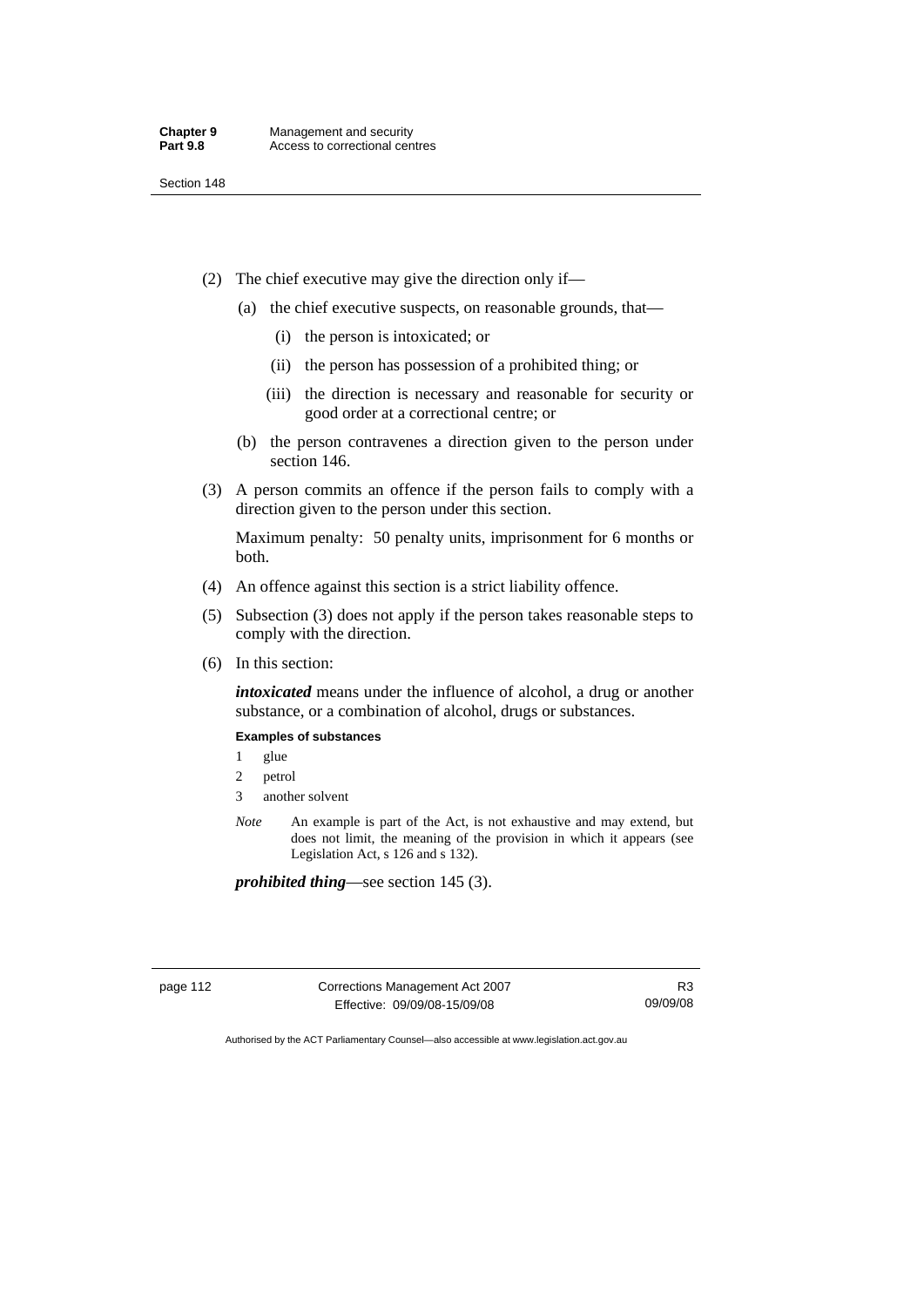## **149 Removing people from correctional centre**

- (1) The chief executive may direct a corrections officer to enforce a direction under section 148 if the person given the direction contravenes the direction.
- (2) The corrections officer may use force that is necessary and reasonable to enforce the direction.

R3 09/09/08 Corrections Management Act 2007 Effective: 09/09/08-15/09/08

page 113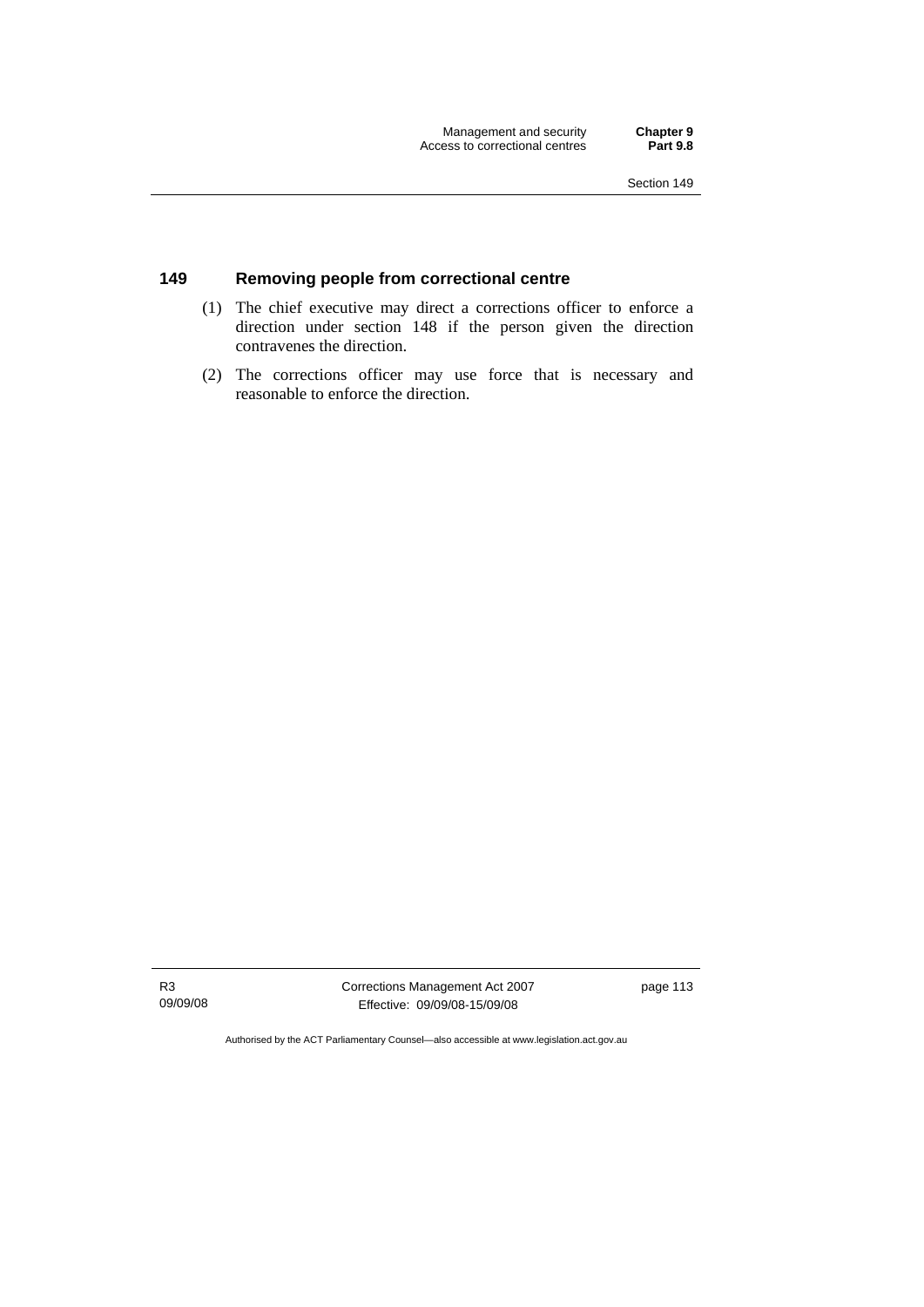**Chapter 10** Discipline<br>**Part 10.1** General **Part 10.1** 

Section 150

# **Chapter 10 Discipline**

# **Part 10.1 General**

### **150 Application—ch 10**

This chapter applies in relation to a disciplinary breach committed, or allegedly committed, by a detainee.

#### **151 Definitions—discipline**

In this Act:

*accused* means a detainee charged with a disciplinary breach.

*administrative penalty*—see section 184.

*administrator* means a corrections officer to whom the chief executive has given functions of an administrator under this chapter.

*charge* means a disciplinary charge.

*charge notice*—see section 159.

*disciplinary action*—see section 183.

*disciplinary breach*—see section 152.

*disciplinary charge* means a charge under section 159.

*hearing*, for an inquiry, means a hearing under part 11.3 (Disciplinary hearing procedures).

*inquiry* means an inquiry to which chapter 11 (Disciplinary inquiries) applies.

*investigative segregation* means segregation directed under any of the following:

(a) section 156 (Report etc by corrections officer);

| page 114 | Corrections Management Act 2007 |          |
|----------|---------------------------------|----------|
|          | Effective: 09/09/08-15/09/08    | 09/09/08 |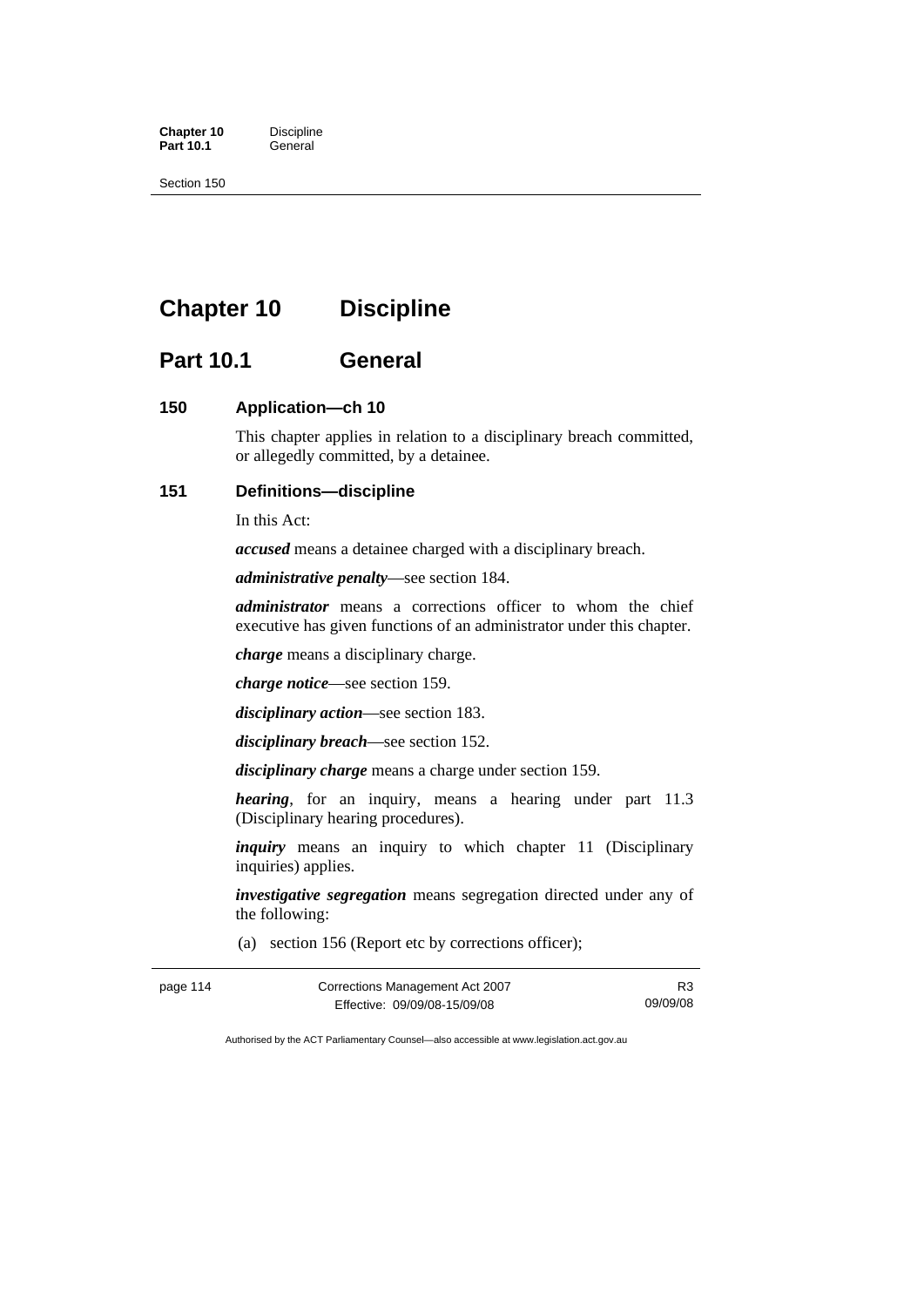Discipline **Chapter 10** 

- (b) section 157 (Report etc by investigator);
- (c) section 158 (Action by administrator);
- (d) section 160 (Chief executive directions—investigative segregation).

*investigator*—see section 153.

*investigator's report*—see section 157.

*privilege*, in relation to a detainee—see section 154.

*separate confinement*, of a detainee, means confinement of the detainee in a cell, away from other detainees.

### **152 Meaning of** *disciplinary breach*

For a detainee, each of the following is a *disciplinary breach*:

- (a) contravening a direction given to the detainee by the chief executive or a corrections officer under this Act or the *Crimes (Sentence Administration) Act 2005*;
	- *Note* A reference to an Act includes a reference to the statutory instruments made or in force under the Act, including any regulation (see Legislation Act, s 104).
- (b) being in a prohibited area, without the chief executive's approval;
- (c) smoking in a nonsmoking area at a correctional centre;
- (d) taking (in any way) alcohol or a drug into the detainee's body;
- (e) providing a positive test sample for alcohol or a drug when directed, under this Act or the *Crimes (Sentence Administration) Act 2005*, to provide a test sample;
- (f) making, possessing, concealing, knowingly consuming or dealing with a prohibited thing, without the chief executive's approval;

R3 09/09/08 Corrections Management Act 2007 Effective: 09/09/08-15/09/08

page 115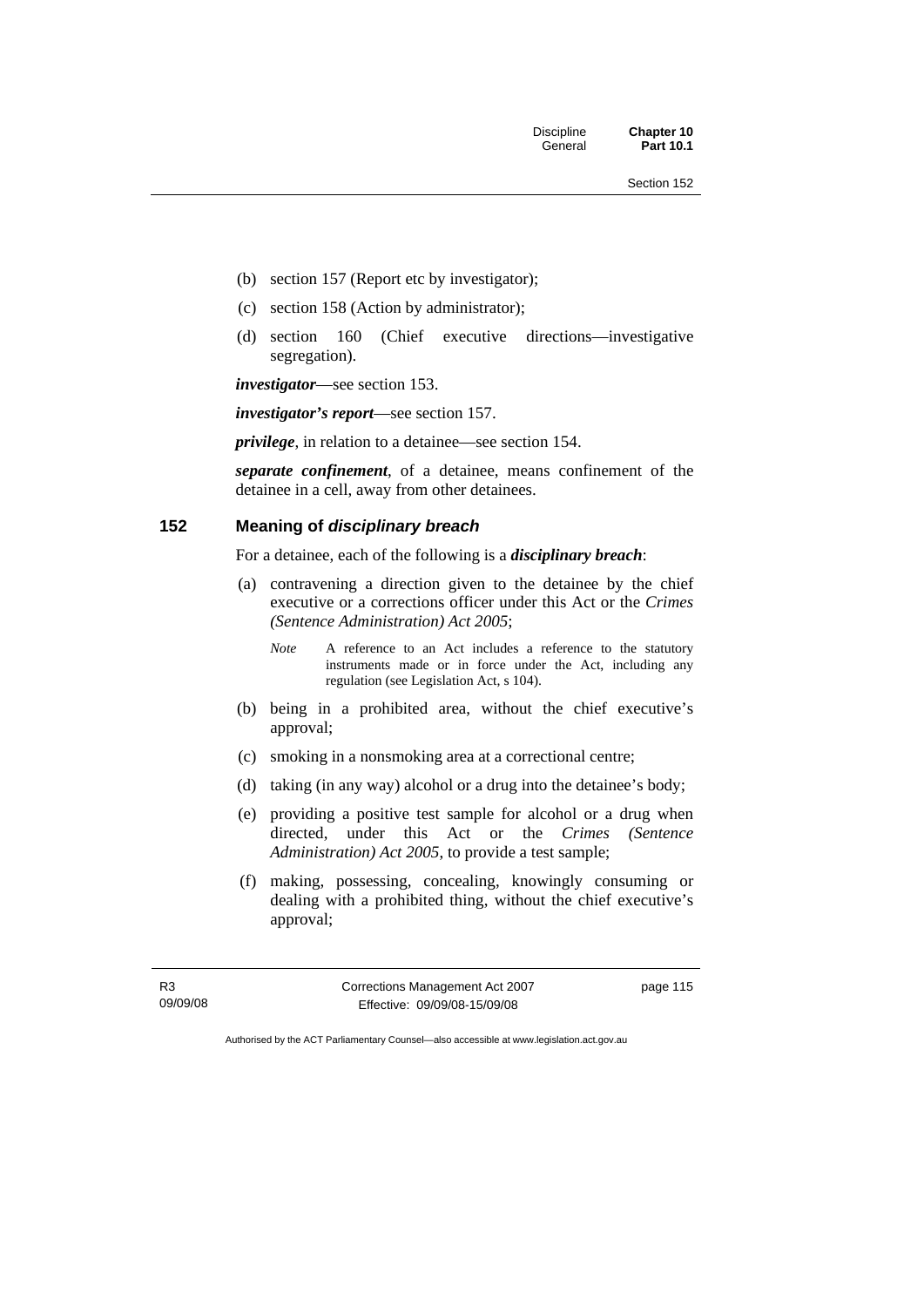- (g) gambling;
- (h) being disrespectful or abusive towards a corrections officer in a way that undermines the officer's authority;
- (i) being disrespectful or abusive towards someone in a way that is likely to provoke a person to be violent;
- (j) intentionally or recklessly engaging in conduct that endangers, or may endanger, the health or safety of the detainee or anyone else;
- (k) fighting;
- (l) assaulting someone else;
- (m) theft;
- (n) possessing stolen property;
- (o) possessing or dealing in things without the chief executive's approval;
- (p) intentionally or recklessly damaging or destroying property belonging to someone else;
- (q) interfering with property belonging to someone else, without approval by the owner of the property;
- (r) interfering with anyone's personal monitoring device without the chief executive's approval;
- (s) creating or participating in a disturbance, or other activity, likely to endanger security or good order at a correctional centre;
- (t) contravening a condition of any of the following:
	- (i) a direction under section 204 (Local leave directions);
	- (ii) a local leave permit;
	- (iii) an interstate leave permit;

| page 116 | Corrections Management Act 2007 | R <sub>3</sub> |
|----------|---------------------------------|----------------|
|          | Effective: 09/09/08-15/09/08    | 09/09/08       |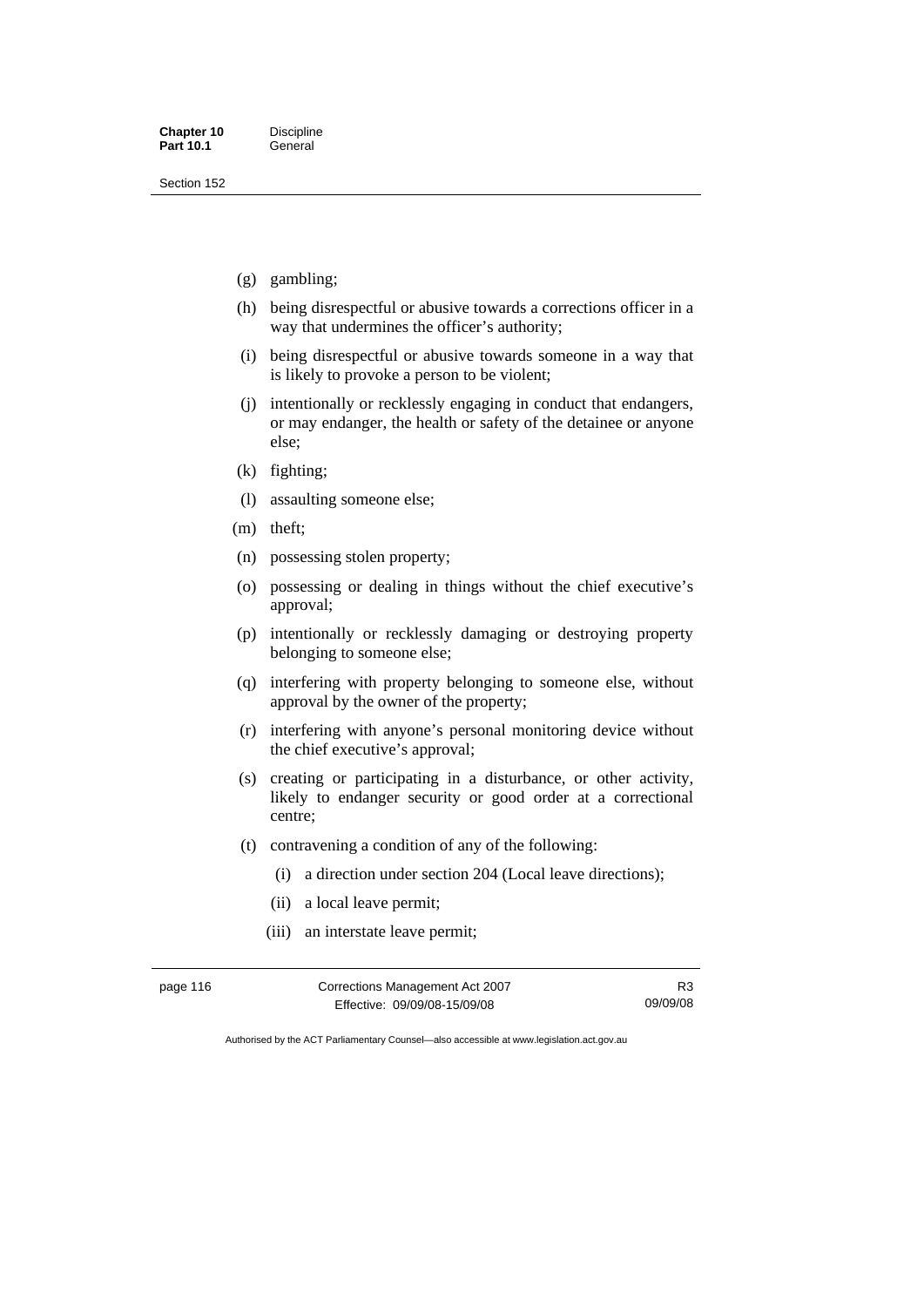- (u) doing anything for the purpose of escaping, or assisting a detainee to escape, from detention;
- (v) offering, giving or taking a bribe;
- (w) attempting, or assisting anyone else attempting, to commit another disciplinary breach;
- $(x)$  threatening to do anything mentioned in paragraphs  $(i)$ ,  $(k)$ ,  $(l)$ , (p) or (s);
- (y) anything else prescribed by regulation.

#### **Examples of contravening chief executive directions—par (a)**

failing to comply with a direction by the chief executive to provide a test sample or submit to a search under this Act

*Note* An example is part of the Act, is not exhaustive and may extend, but does not limit, the meaning of the provision in which it appears (see Legislation Act, s 126 and s 132).

### **153 Meaning of** *investigator*

- (1) An *investigator* is—
	- (a) a corrections officer to whom the chief executive has given functions of an investigator; or
	- (b) a person engaged under subsection (2).
- (2) The chief executive may, on behalf of the Territory, engage a person (other than a corrections officer) to exercise the functions of an investigator.
- (3) The chief executive may engage a person under subsection (2) only if satisfied the person has appropriate qualifications or experience to exercise the functions of an investigator.

R3 09/09/08 Corrections Management Act 2007 Effective: 09/09/08-15/09/08

page 117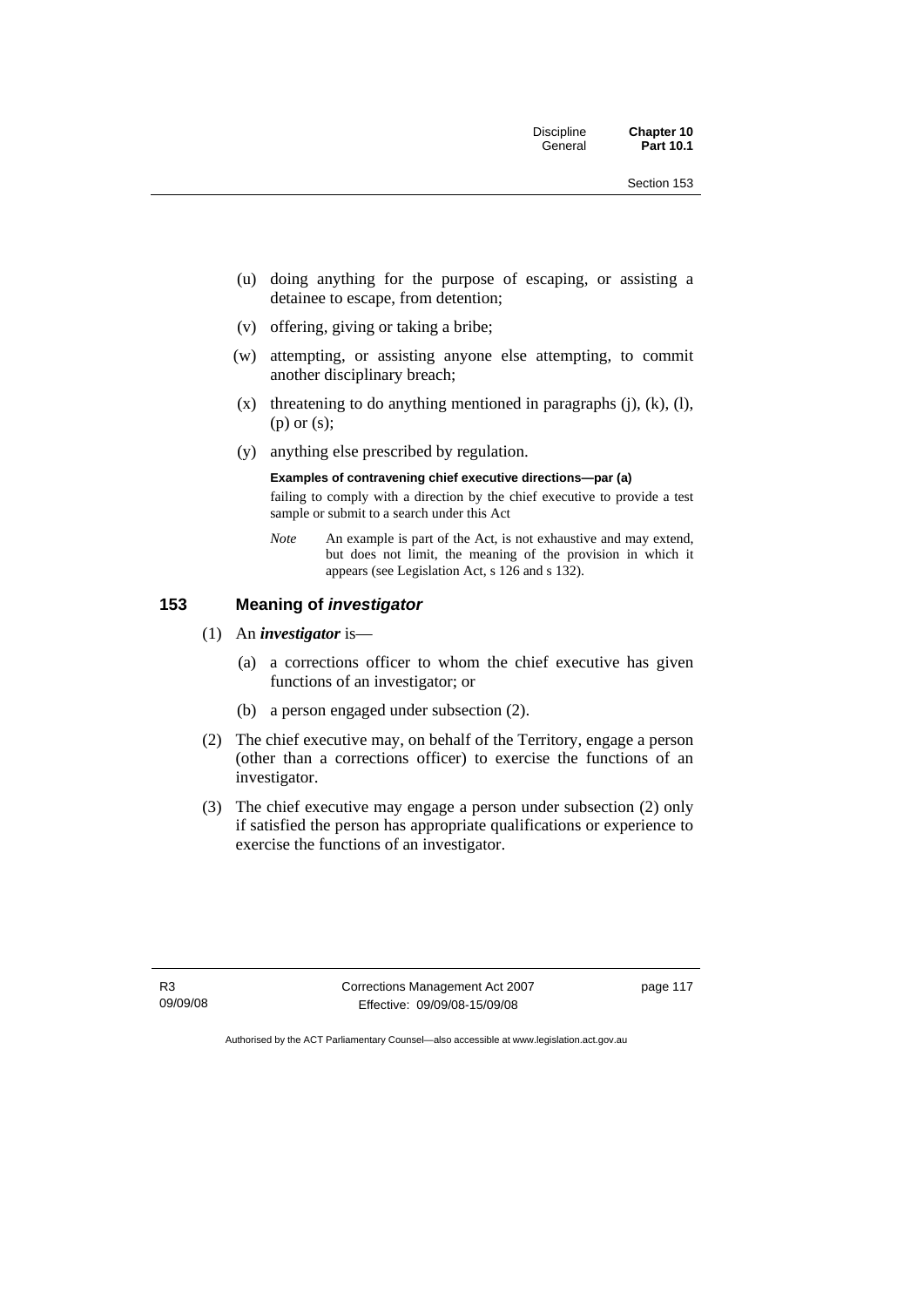#### **154 Meaning of** *privilege*

A *privilege*, in relation to a detainee*—*

- (a) is any amenity, facility or opportunity the detainee may have the benefit of in detention; but
- (b) does not include anything that is, for this chapter, an entitlement for the detainee.

#### **Examples of privileges**

- 1 using common areas at a correctional centre for mixing with other detainees
- 2 participating in activities other than those forming part of a detainee's case management plan
- 3 using phones, email or the internet other than for entitled usage
- 4 buying non-essential goods from money held in trust for a detainee
- 5 using a radio, television, CD or DVD player or other electronic equipment for recreational purposes
- 6 pursuing hobbies and crafts
- 7 keeping personal property in a cell

#### **Examples of entitlements**

things expressed in chapter 6 (Living conditions at correctional centres) to be entitlements for detainees

*Note* An example is part of the Act, is not exhaustive and may extend, but does not limit, the meaning of the provision in which it appears (see Legislation Act, s 126 and s 132).

#### **155 Overlapping disciplinary breaches and criminal offences**

- (1) This section applies if a detainee engages, or is alleged to have engaged, in conduct that is both—
	- (a) a disciplinary breach; and
	- (b) an offence (a *criminal offence*) against a territory law, including this Act.

| page 118 |  |  |  |
|----------|--|--|--|
|----------|--|--|--|

Corrections Management Act 2007 Effective: 09/09/08-15/09/08

R3 09/09/08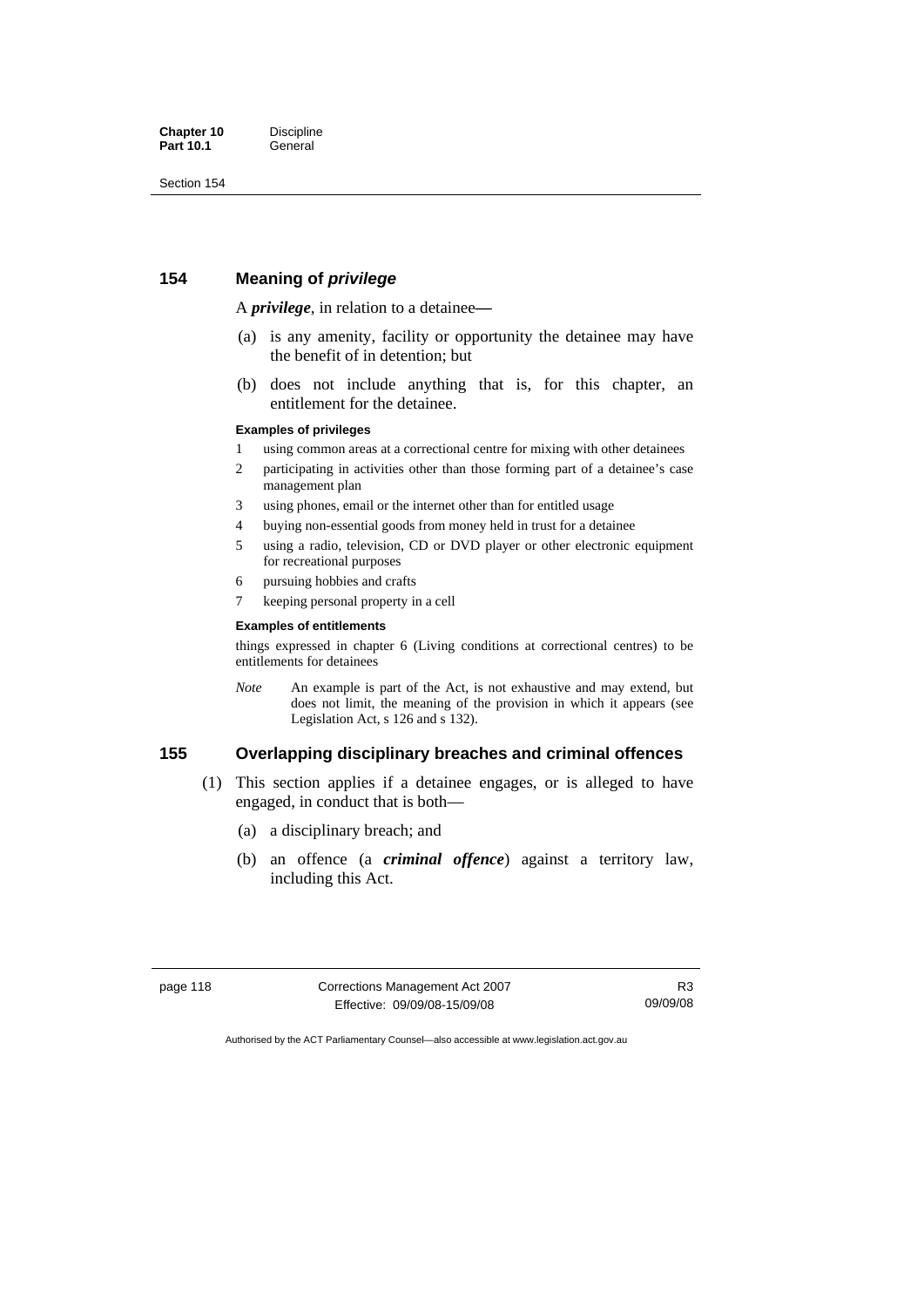| Discipline | Chapter 10       |
|------------|------------------|
| General    | <b>Part 10.1</b> |

- (2) The detainee must not be prosecuted for the criminal offence if an administrative penalty has been imposed on the detainee because of the disciplinary breach.
- (3) A disciplinary charge for the disciplinary breach must not be started, or further dealt with, under this chapter if a prosecution for the criminal offence has been started in a court.
- (4) Disciplinary action for the disciplinary breach must not be taken against the detainee if the detainee has been convicted or found guilty of the criminal offence by a court.
	- *Note* For the kinds of disciplinary action that may be taken, see s 183.

Corrections Management Act 2007 Effective: 09/09/08-15/09/08

page 119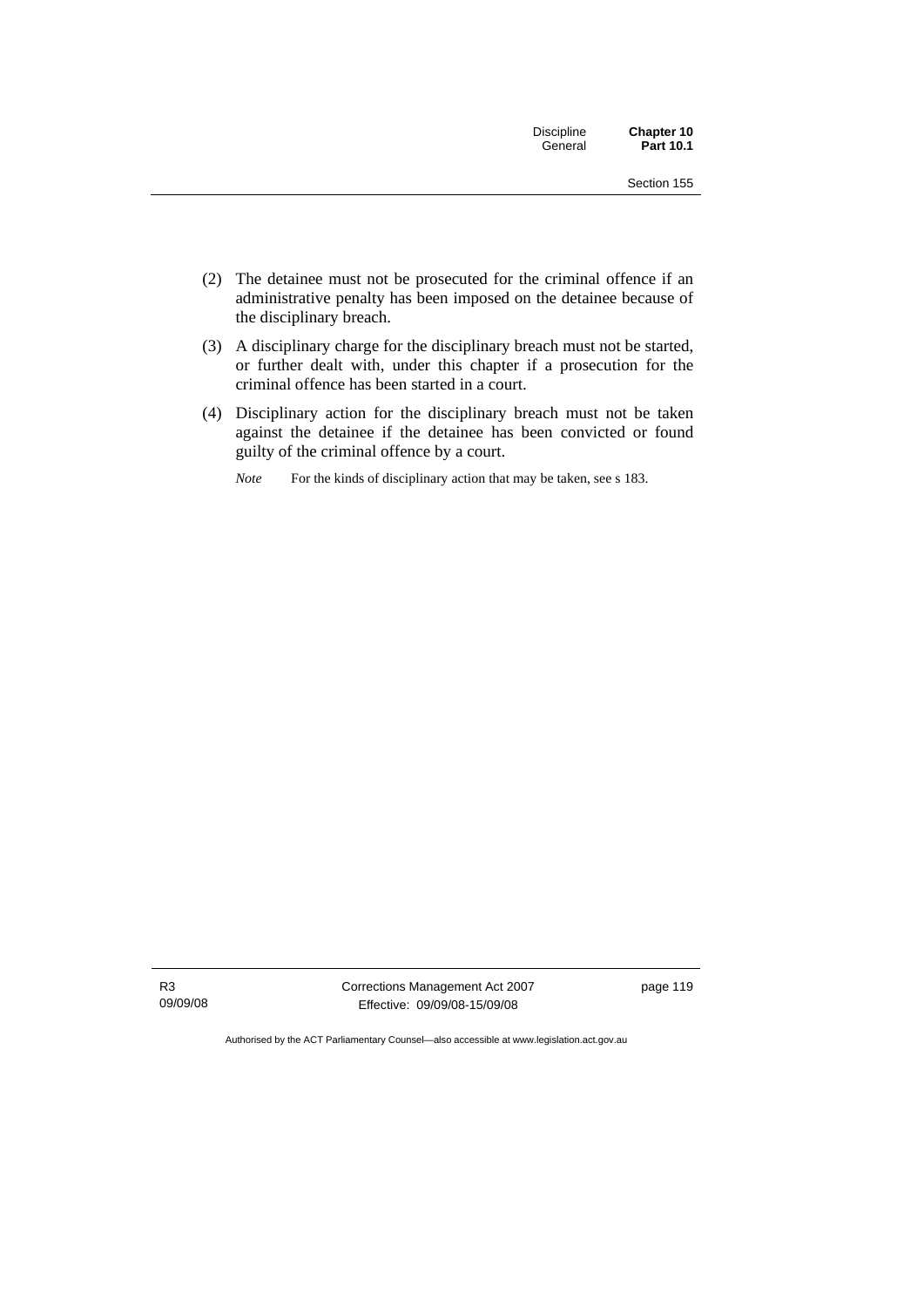# **Part 10.2 Disciplinary investigations**

# **Division 10.2.1 Investigation of disciplinary breaches**

#### **156 Report etc by corrections officer**

- (1) This section applies if a corrections officer believes, on reasonable grounds, that a detainee has committed a disciplinary breach.
- (2) The corrections officer may do 1 or more of the following if the officer believes, on reasonable grounds, that it is appropriate in the circumstances:
	- (a) counsel the detainee;
	- (b) warn the detainee about committing a disciplinary breach;
	- (c) reprimand the detainee;
	- (d) subject to section 161 (Grounds for investigative segregation), direct that the detainee be segregated from other detainees for the purposes of this part;
	- (e) give an investigator a report about the alleged disciplinary breach.
- (3) A report under subsection (2) (e) must be given to an investigator as soon as possible, and must set out the following:
	- (a) details of the alleged disciplinary breach;
	- (b) the officer's reasons for believing the detainee has committed the disciplinary breach;
	- (c) if subsection  $(2)$  (d) applies—
		- (i) details of the segregation directed; and
		- (ii) the officer's reasons for the direction; and
		- (iii) a recommendation about the detainee's segregation;

| page 120 | Corrections Management Act 2007 |          |
|----------|---------------------------------|----------|
|          | Effective: 09/09/08-15/09/08    | 09/09/08 |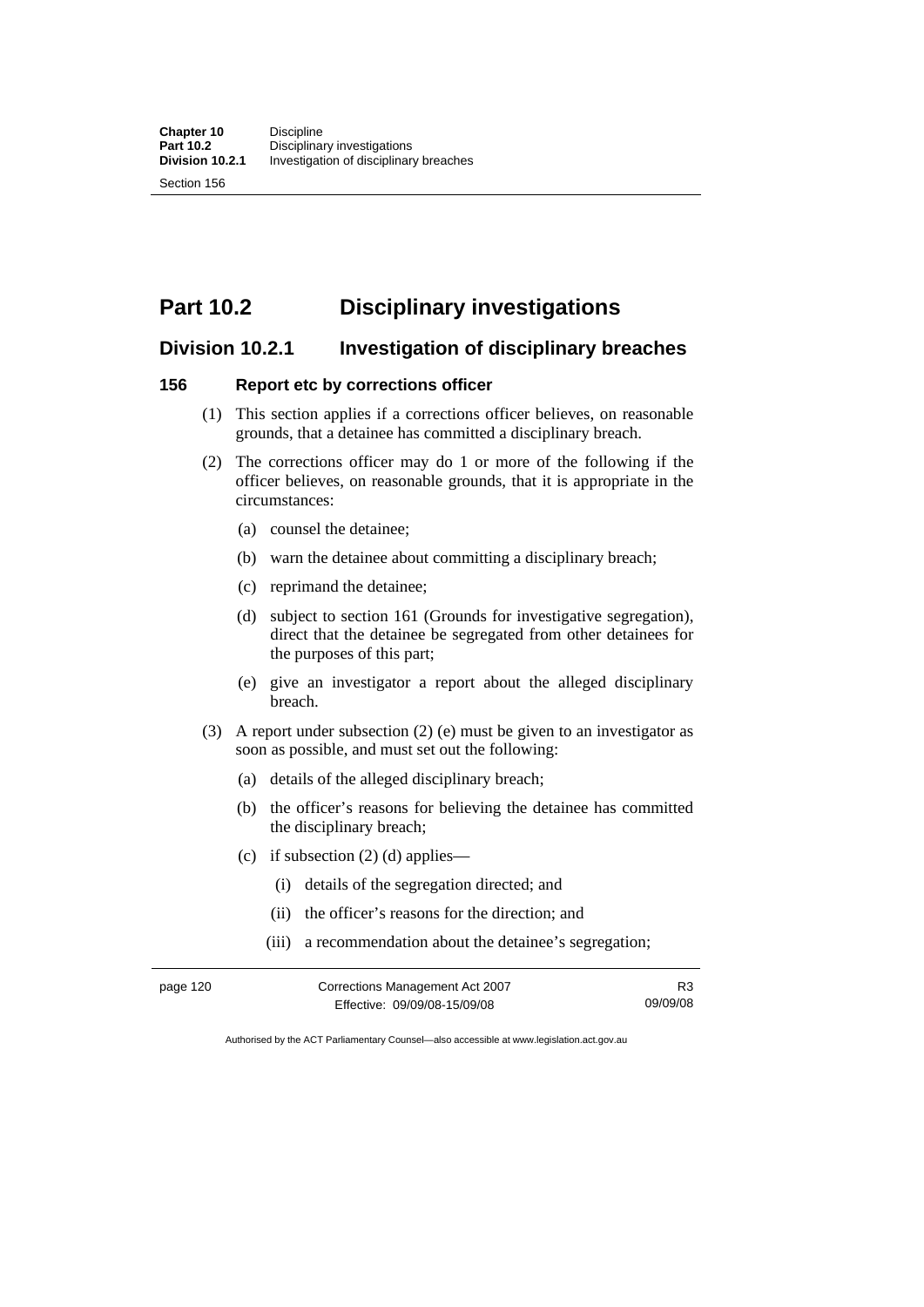(d) anything else prescribed by regulation.

#### **157 Report etc by investigator**

- (1) This section applies if an investigator is given a report by a corrections officer under section 156 about an alleged disciplinary breach by a detainee.
- (2) After considering the report and making any investigation the investigator considers appropriate, the investigator may do 1 or more of the following if the investigator believes, on reasonable grounds, that it is appropriate in the circumstances:
	- (a) take no further action in relation to the report;
	- (b) counsel the detainee;
	- (c) warn the detainee about committing a disciplinary breach;
	- (d) reprimand the detainee;
	- (e) refer the allegation to the chief police officer;
	- (f) subject to section 161 (Grounds for investigative segregation), direct that the detainee be segregated from other detainees for the purposes of this part;
	- (g) give an administrator a report (an *investigator's report*) about the alleged disciplinary breach.
- (3) An investigator's report must be given to an administrator as soon as possible, and must set out the following:
	- (a) details (or a copy) of the corrections officer's report;
	- (b) details of any referral of the allegation to the chief police officer;
	- (c) if subsection  $(2)$  (f) applies—
		- (i) details of the segregation directed; and
		- (ii) the investigator's reasons for the direction; and

R3 09/09/08 Corrections Management Act 2007 Effective: 09/09/08-15/09/08 page 121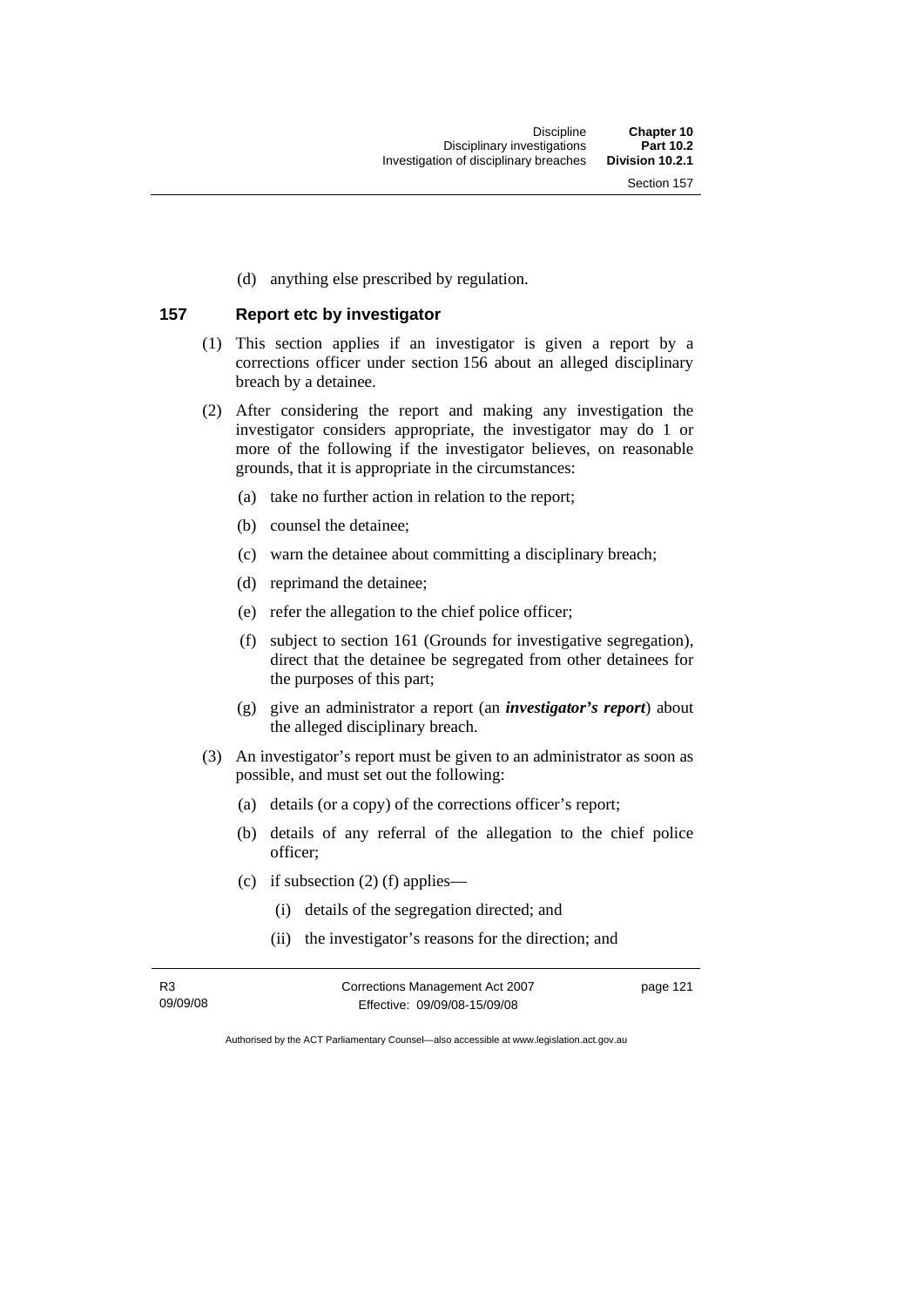- (iii) a recommendation about the detainee's segregation;
- (d) a recommendation for any action by the administrator under section 158;
- (e) anything else prescribed by regulation.
- (4) A referral under subsection (2) (e) must be in writing and be accompanied by the investigator's report.
- (5) A corrections officer who is also an investigator must not exercise any function as an investigator in relation to any report made by the officer under section 156.

#### **158 Action by administrator**

- (1) This section applies if an administrator is given a report under section 157 about an alleged disciplinary breach by a detainee.
- (2) After considering the report and making any further investigation the administrator considers appropriate, the administrator may do 1 or more of the following if the administrator believes, on reasonable grounds, that it is appropriate in the circumstances:
	- (a) take no further action in relation to the report;
	- (b) counsel the detainee;
	- (c) warn the detainee about committing a disciplinary breach;
	- (d) reprimand the detainee;
	- (e) refer the allegation to—
		- (i) the chief police officer; or
		- (ii) the director of public prosecutions;
	- (f) charge the detainee under section 159 (Disciplinary charge);
	- (g) subject to section 161 (Grounds for investigative segregation), direct that the detainee be segregated from other detainees for the purposes of this part;

| page 122 | Corrections Management Act 2007 | R3       |
|----------|---------------------------------|----------|
|          | Effective: 09/09/08-15/09/08    | 09/09/08 |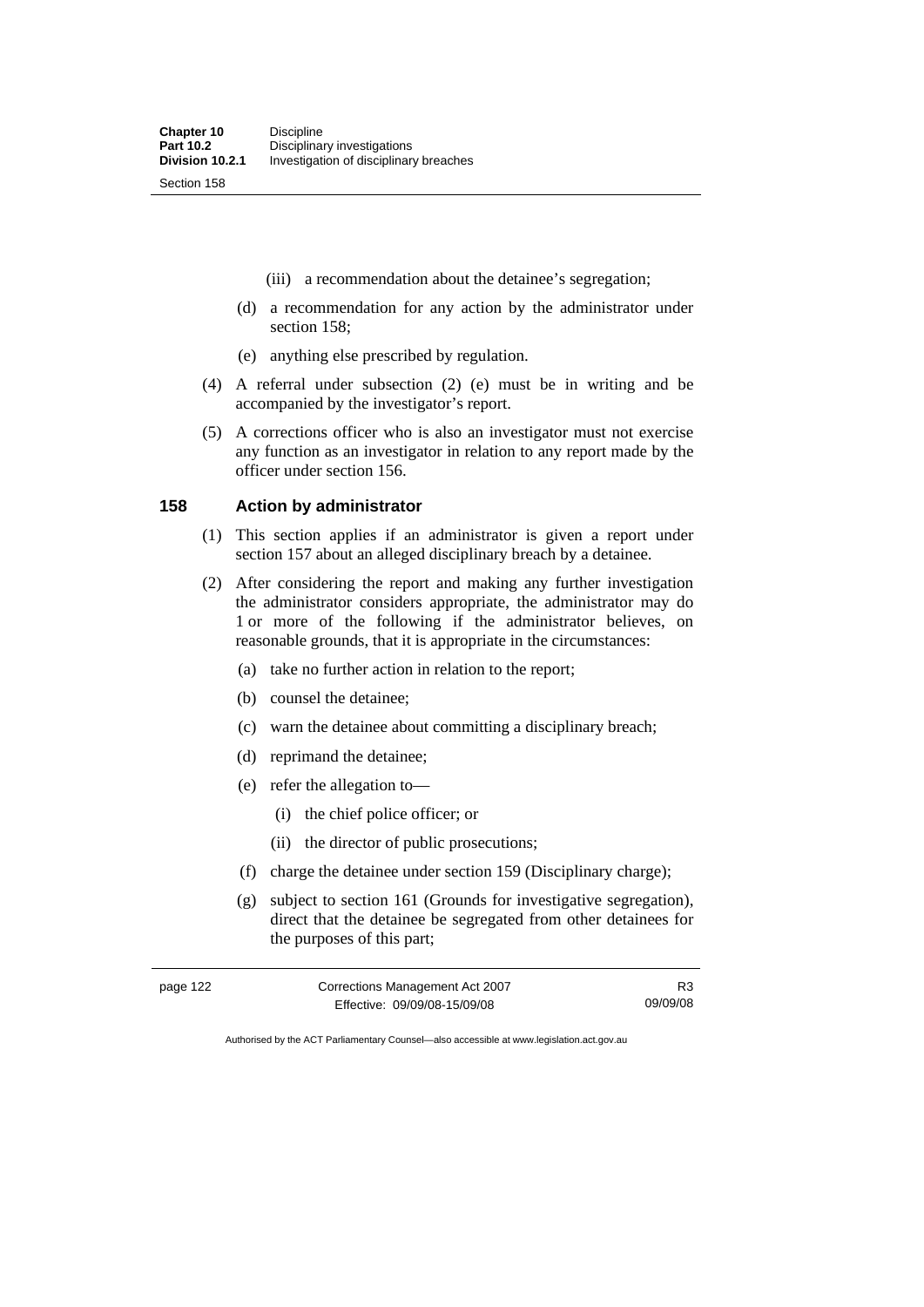- (h) anything else prescribed by regulation.
- (3) A referral under subsection (2) (e) must be in writing and be accompanied by the investigator's report.
- (4) A corrections officer who is also an administrator, or who is or has been an investigator, must not exercise any function as an administrator under this section in relation to any report made by the officer under section 156 or section 157.

#### **159 Disciplinary charge**

To charge a detainee with a disciplinary breach, the administrator must give the detainee written notice of the charge (a *charge notice*), including details of the following:

- (a) the disciplinary breach charged;
- (b) a brief statement of the conduct to which the charge applies and when, or the period during which, it happened or is alleged to have happened;
- (c) the option of having the charge dealt with by consent under division 10.3.1 (Disciplinary action—with accused's consent);
- (d) the election available under section 167 (Disciplinary breach admitted by accused) to accept the disciplinary action proposed by the administrator;
- (e) the disciplinary action the administrator believes, on reasonable grounds, would be appropriate if the charge were dealt with under section 168 (Presiding officer's powers breach admitted by accused).
- *Note* If a form is approved under s 228 for a disciplinary charge, the form must be used.

R3 09/09/08 Corrections Management Act 2007 Effective: 09/09/08-15/09/08

page 123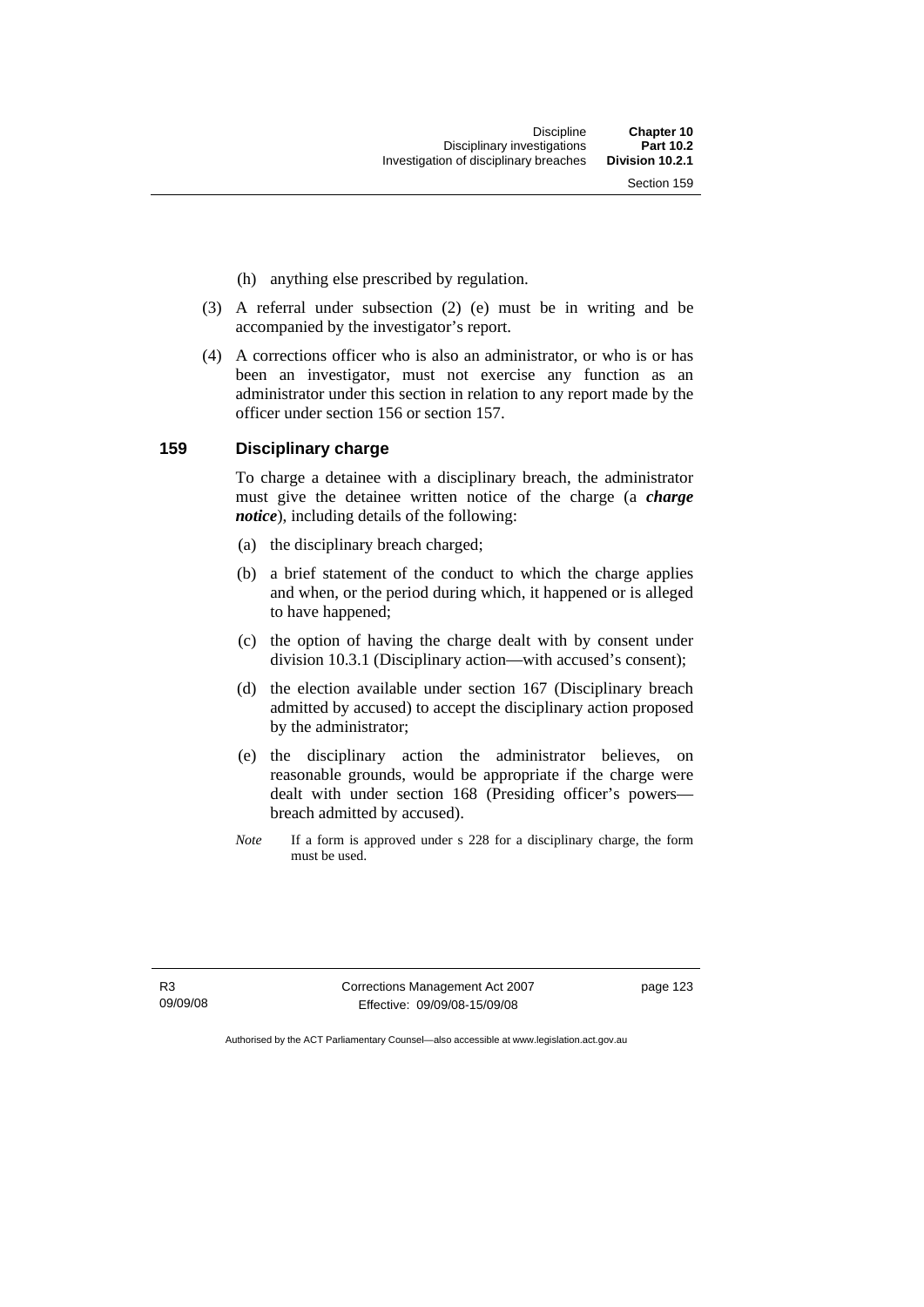# **Division 10.2.2 Investigative segregation**

## **160 Chief executive directions—investigative segregation**

- (1) Subject to section 161, the chief executive may direct that a detainee be segregated from other detainees for the purposes of this part.
- (2) To remove any doubt, this section is additional to, and does not limit, the power to direct that a detainee be segregated from other detainees under any of the following:
	- (a) section 156 (Report etc by corrections officer);
	- (b) section 157 (Report etc by investigator);
	- (c) section 158 (Action by administrator).

## **161 Grounds for investigative segregation**

- (1) This section applies to a direction for investigative segregation.
- (2) The direction may be given only if the person giving the direction believes, on reasonable grounds, that segregation of the detainee is necessary or prudent for the purposes of this part.
- (3) Without limiting subsection (2), the direction may be given if the person giving the direction believes, on reasonable grounds, that the opportunity for the detainee to associate with anyone else creates, or is likely to create, a risk of—
	- (a) harm, or threatened harm, to the detainee or anyone else; or
	- (b) the perverting, or attempted perverting, of an investigation, under this part; or
	- (c) undermining security or good order at a correctional centre.

# **162 Notice of investigative segregation**

The person giving a direction for investigative segregation of a detainee must give the detainee prompt notice of the direction, why

| page 124 | Corrections Management Act 2007 | R3       |
|----------|---------------------------------|----------|
|          | Effective: 09/09/08-15/09/08    | 09/09/08 |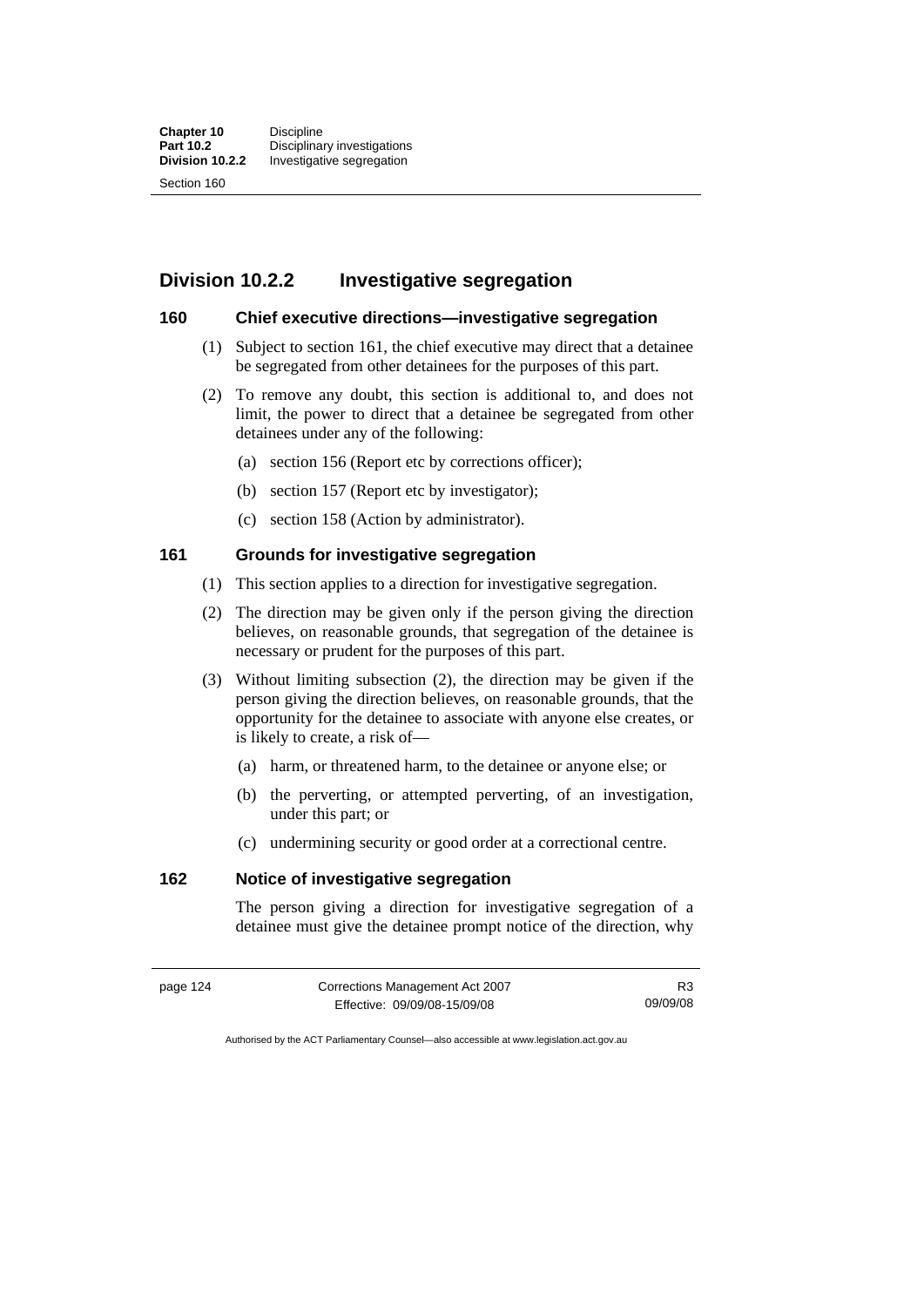it was given, when it takes effect and the provisions for its duration and review under this part.

#### **163 Duration of investigative segregation**

- (1) The chief executive must revoke a direction for investigative segregation if the chief executive believes, on reasonable grounds, that the direction is no longer necessary or prudent.
- (2) The chief executive—
	- (a) may review a direction for investigative segregation of a detainee at any time on the chief executive's own initiative or on request by the detainee; and
	- (b) must review the direction before any transfer of the detainee to another correctional centre; and
	- (c) must review the direction at least once every 7 days while it remains in force.
- (3) After reviewing a direction for investigative segregation, the chief executive may—
	- (a) confirm the direction; or
	- (b) make a direction or further direction under section 160 (1); or
	- (c) revoke the direction under subsection (1).
- (4) To remove any doubt, the chief executive may make more than 1 direction under section 160 (1) in relation to a detainee for the same investigation.
- (5) Subject to this section and section 94 (Segregated detainees removed to NSW), a direction, or further direction, for investigative segregation ends at the end of the earlier of the following days:
	- (a) the 7th day after the day the direction is given;
	- (b) the day the administrator makes a decision under section 158 (Action by administrator) in relation to the alleged disciplinary

| R3       | Corrections Management Act 2007 | page 125 |
|----------|---------------------------------|----------|
| 09/09/08 | Effective: 09/09/08-15/09/08    |          |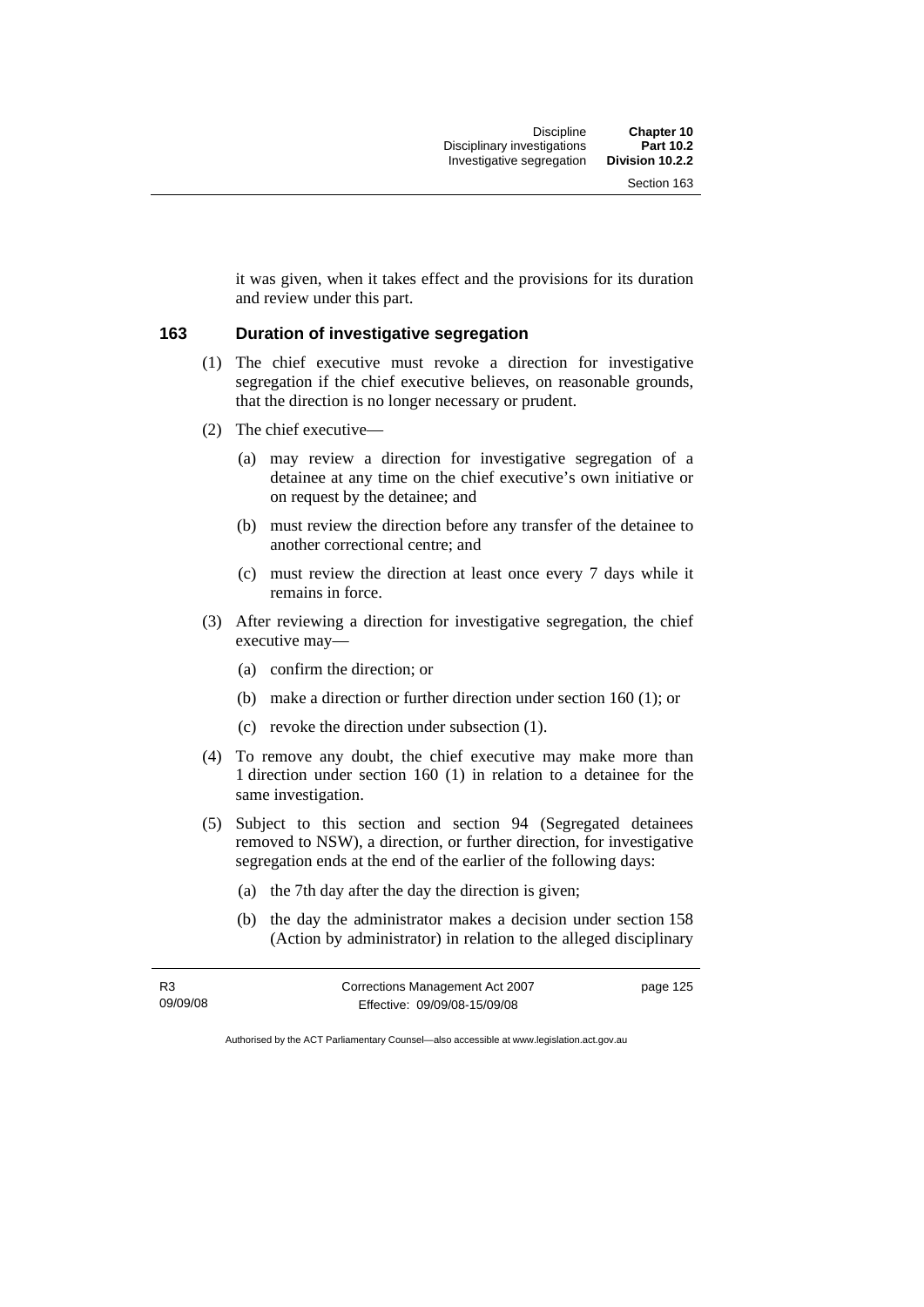breach to which the direction applies (other than a decision to direct investigative segregation of the detainee).

#### **164 Application for review of investigative segregation directions**

- (1) A detainee may apply to an adjudicator for a review of a direction for investigative segregation of the detainee.
- (2) The application must be made no later than 7 days after the day the person making the direction gives the detainee notice under section 162 of the direction.

 (3) Subject to any decision by the adjudicator under section 165, the making of the application does not affect the segregation of the detainee under the direction.

## **165 Review of investigative segregation directions**

- (1) On application under section 164, an adjudicator may—
	- (a) conduct an inquiry to review the direction for investigative segregation of the detainee; or
	- (b) refuse to review the direction.
- (2) Chapter 11 (Disciplinary inquiries) applies to the inquiry, with any changes prescribed by regulation, as if it were an inquiry under that chapter.
- (3) After completing an inquiry under this section, the adjudicator may—
	- (a) confirm the direction under review; or
	- (b) amend the direction under review; or
	- (c) set aside the direction under review; or

| page 126 | Corrections Management Act 2007 | R3       |
|----------|---------------------------------|----------|
|          | Effective: 09/09/08-15/09/08    | 09/09/08 |

*Note* If a form is approved under s 228 for an application under this section, the form must be used.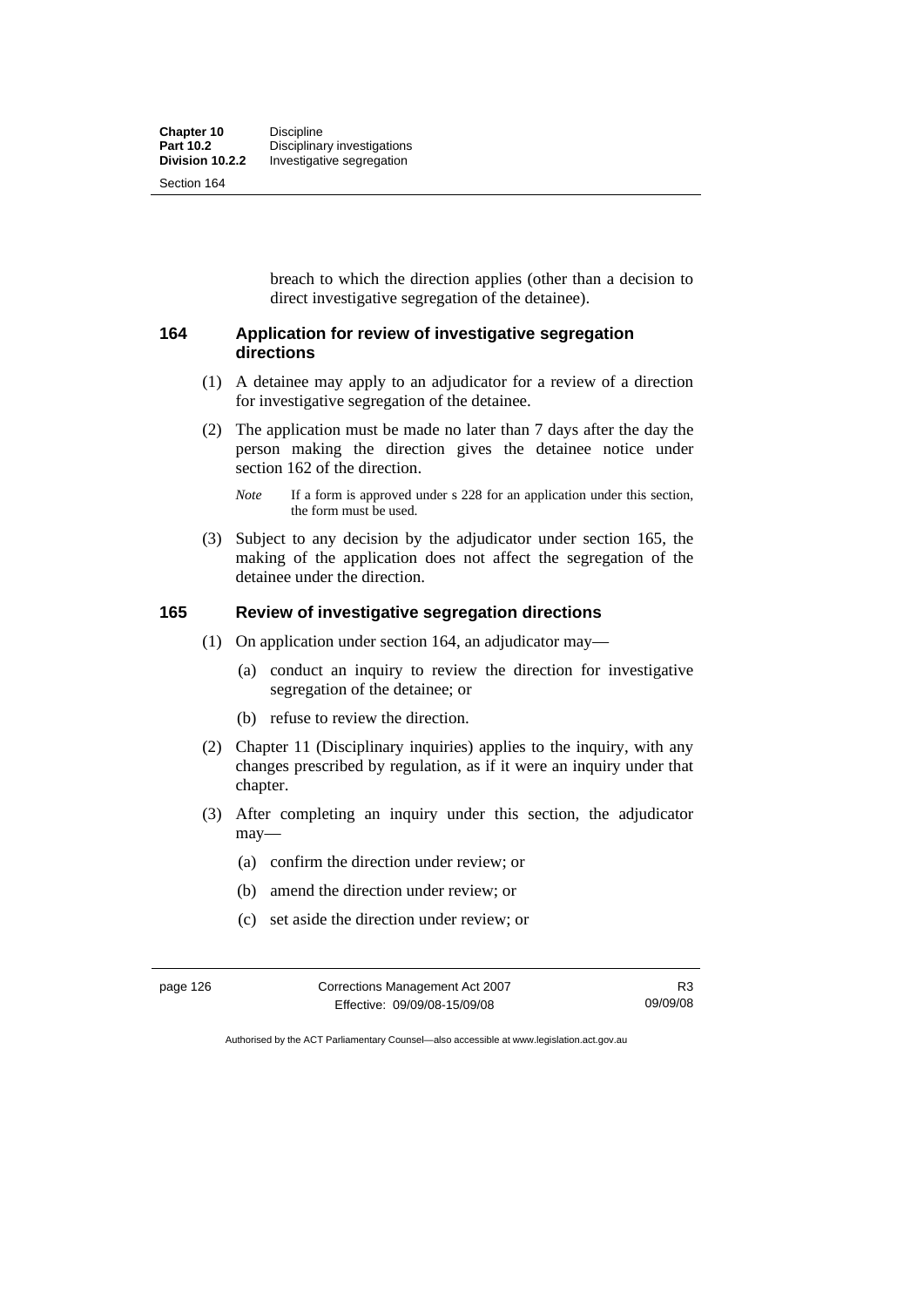- (d) set aside the direction under review and make a substitute direction that the detainee be segregated from other detainees for the purposes of this part.
- (4) The adjudicator must give the detainee prompt written notice of the adjudicator's decision under this section.
- (5) If the adjudicator refuses to review the direction, the notice must include the reasons for the refusal.
	- *Note* Under the *Administrative Decisions (Judicial Review) Act 1989*, a person aggrieved by an administrative decision made under an enactment may apply to the Supreme Court for a review of the decision. Subject to any order of the court, the making of the application does not affect the operation of the decision or prevent its implementation (see that Act,  $\sin 16$ .

R3 09/09/08 Corrections Management Act 2007 Effective: 09/09/08-15/09/08

page 127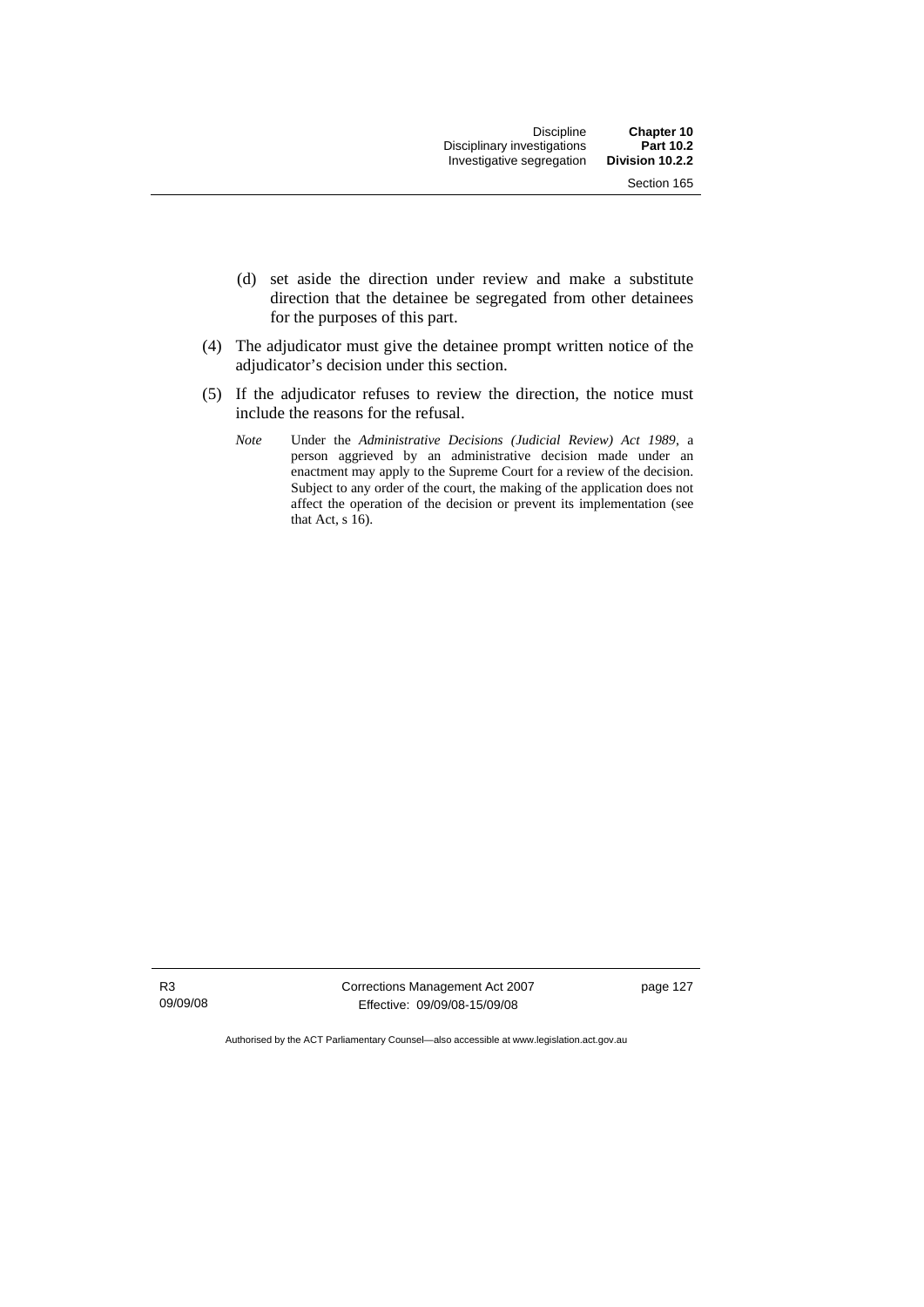# **Part 10.3 Disciplinary action and review**

# **Division 10.3.1 Disciplinary action—with accused's consent**

#### **166 Meaning of** *presiding officer***—div 10.3.1**

In this division:

*presiding officer* means a corrections officer to whom the chief executive has given functions of a presiding officer under this division.

## **167 Disciplinary breach admitted by accused**

- (1) An accused may elect to have a disciplinary charge against the detainee dealt with under this division by giving the administrator a written notice in which the accused-
	- (a) admits the disciplinary breach charged; and
	- (b) accepts the proposed disciplinary action stated in the charge notice.

#### **Example of election**

a signed admission and acceptance on the charge notice

- *Note 1* An example is part of the Act, is not exhaustive and may extend, but does not limit, the meaning of the provision in which it appears (see Legislation Act, s 126 and s 132).
- *Note 2* If a form is approved under s 228 for an election under this section, the form must be used.
- (2) The election must be given to the administrator—
	- (a) no later than the day after the day the administrator gives the accused the charge notice; or
	- (b) within any extended period allowed under subsection (3).

| page 128 | Corrections Management Act 2007 | R3       |
|----------|---------------------------------|----------|
|          | Effective: 09/09/08-15/09/08    | 09/09/08 |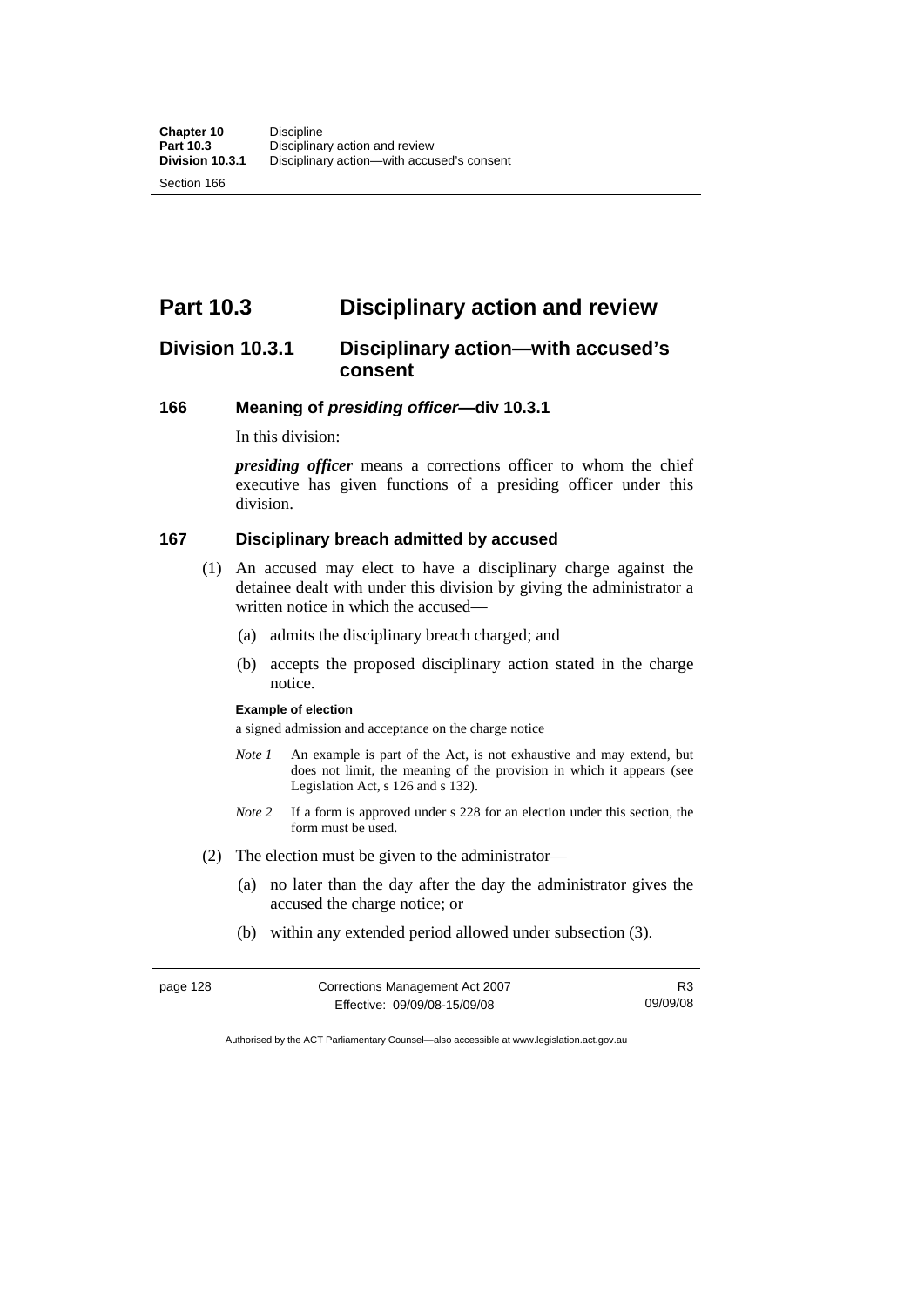- (3) For subsection (2) (b), the administrator may extend the period within which the election must be made if the administrator believes, on reasonable grounds, that is appropriate.
	- *Note* An extension of the time for making an election may be given even though the relevant time has ended (see Legislation Act, s 151C (Power to extend time)).
- (4) The administrator must give the accused written notice of a decision under subsection (3).

### **168 Presiding officer's powers—breach admitted by accused**

- (1) This section applies if the accused elects under section 167 to have a disciplinary charge dealt with under this division.
- (2) A presiding officer may, without further investigation or inquiry, counsel the accused and take disciplinary action against the accused in accordance with division 10.3.5 (Disciplinary action).
- (3) However, the only disciplinary action the presiding officer may take under this section is the disciplinary action stated as the appropriate action in the charge notice.
- (4) The presiding officer must give the accused written notice of a decision made under this section.

# **Division 10.3.2 Internal disciplinary inquiry**

## **169 Meaning of** *presiding officer***—div 10.3.2**

In this division:

*presiding officer* means a corrections officer to whom the chief executive has given functions of a presiding officer under this division.

R3 09/09/08 Corrections Management Act 2007 Effective: 09/09/08-15/09/08

page 129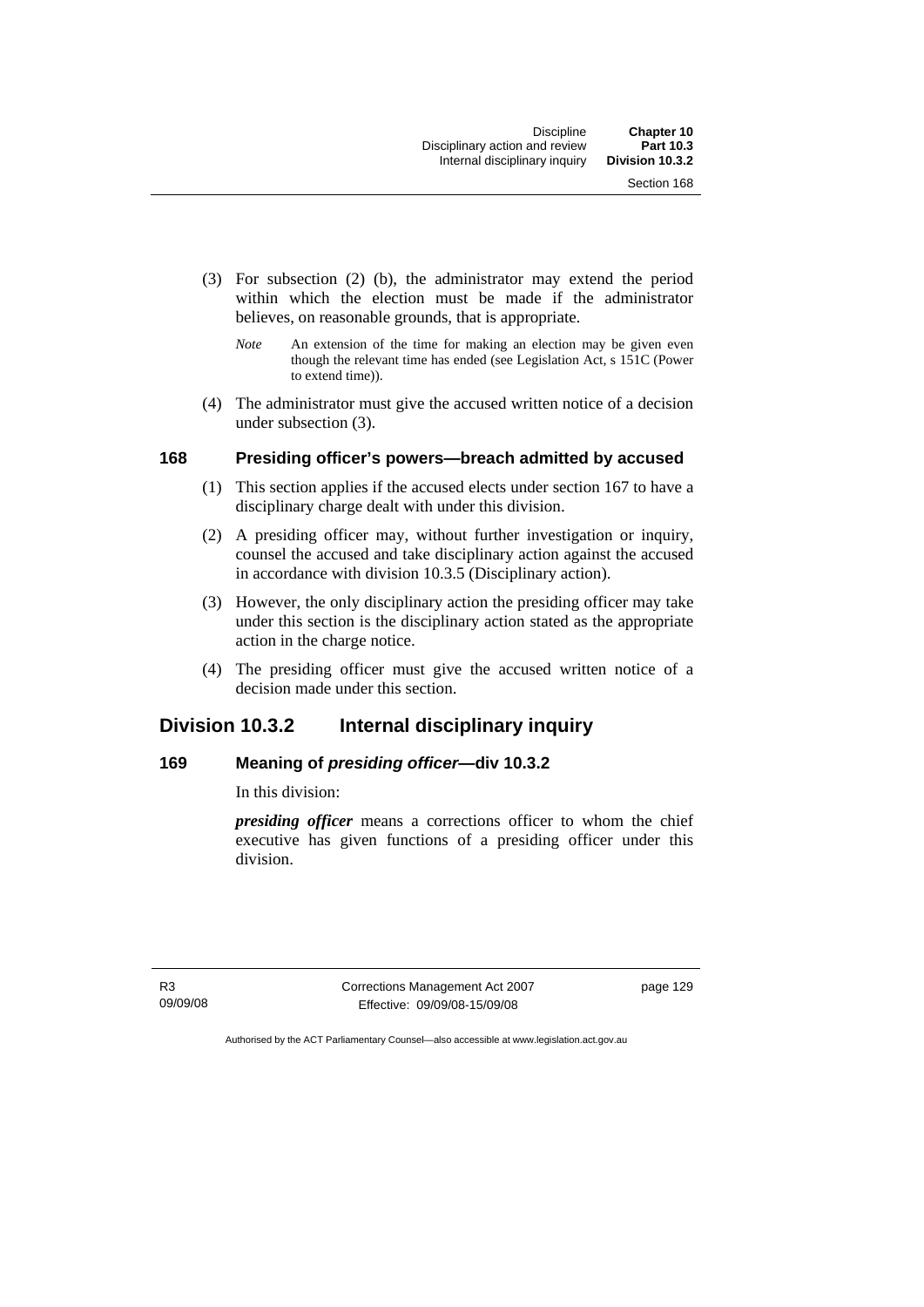#### **170 Disciplinary inquiry into charge**

- (1) This section applies if an accused—
	- (a) is given a charge notice; and
	- (b) does not elect under section 167 to have the charge dealt with under division 10.3.1 (Disciplinary action—with accused's consent).
- (2) A presiding officer must conduct an inquiry into the disciplinary breach charged.
- (3) A corrections officer must not exercise any function of a presiding officer under this division in relation to the disciplinary charge if the officer—
	- (a) made a report under either of the following sections in relation to the alleged disciplinary breach to which the charge relates:
		- (i) section 156 (Report etc by corrections officer);
		- (ii) section 157 (Report etc by investigator); or
	- (b) made the charge under section 158 (Action by administrator).
	- *Note* Ch 11 (Disciplinary inquiries) applies in relation to an inquiry under this division (see s 190).

## **171 Presiding officer's powers after internal inquiry**

- (1) This section applies if a presiding officer has completed an inquiry under section 170.
- (2) If the presiding officer is satisfied, on the balance of probabilities, that a disciplinary breach charged has been proven, the presiding officer may take disciplinary action against the accused in accordance with division 10.3.5 (Disciplinary action).
- (3) The presiding officer must dismiss the charge—
	- (a) if not satisfied, on the balance of probabilities, that the disciplinary breach charged has been proven; or

| page 130 | Corrections Management Act 2007 | R3       |
|----------|---------------------------------|----------|
|          | Effective: 09/09/08-15/09/08    | 09/09/08 |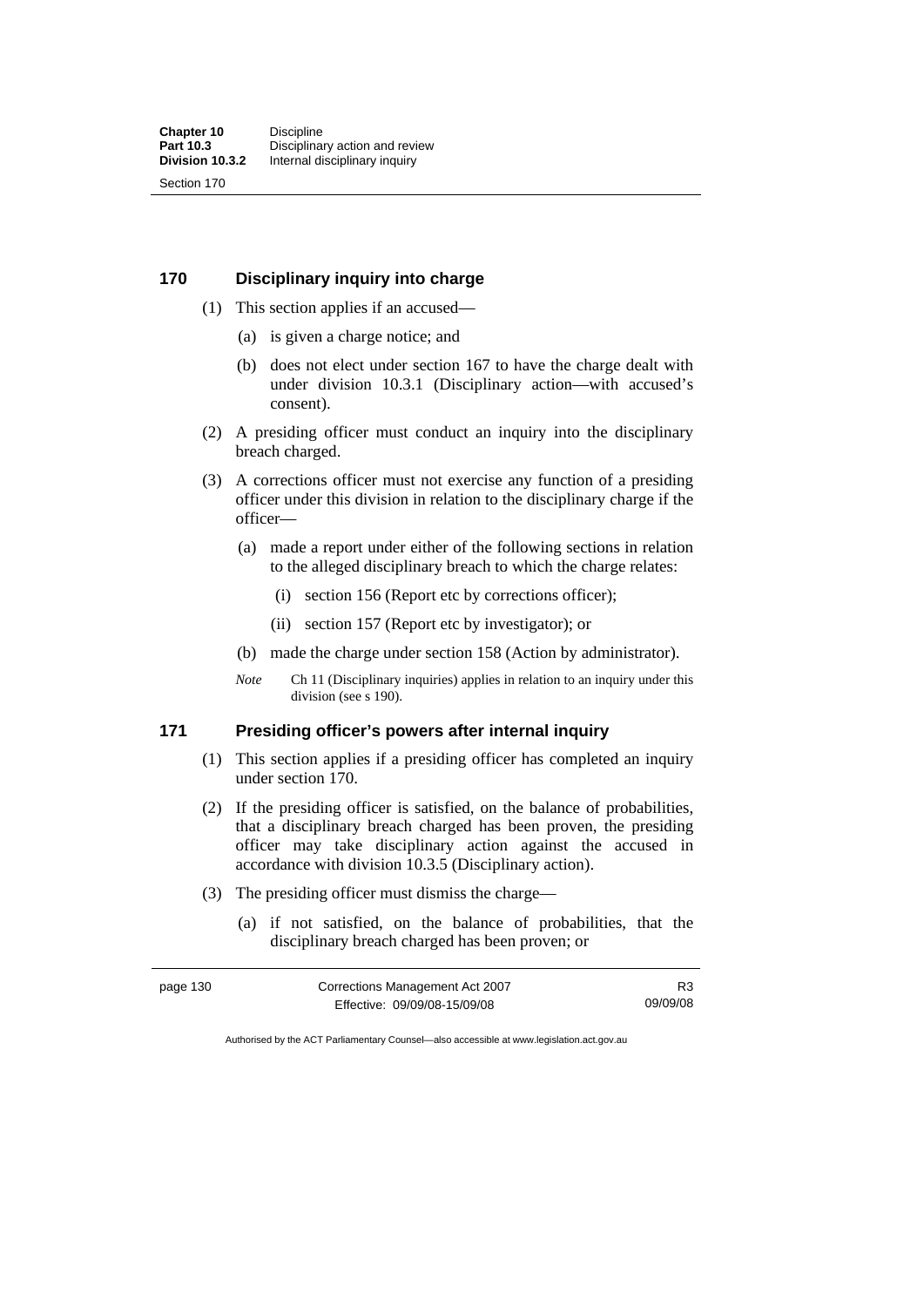- (b) if satisfied, on reasonable grounds, that it would otherwise be appropriate to do so.
- (4) If the presiding officer believes, on reasonable grounds, that it is necessary or desirable to do so, the presiding officer may refer the charge to—
	- (a) the chief police officer; or
	- (b) the director of public prosecutions.
- (5) The presiding officer must give the accused prompt written notice of the presiding officer's decision under this section, including—
	- (a) a statement of the reasons for the decision; and
	- (b) a statement about the effect of division 10.3.3.
	- *Note 1* If a form is approved under s 228 for the notice, the form must be used.
	- *Note 2* For the meaning of a statement of reasons, see the Legislation Act, s 179.
- (6) A referral under subsection (4) must be in writing and be accompanied by a report by the presiding officer.

# **Division 10.3.3 Internal review of inquiry decision**

# **172 Meaning of** *review officer*—**div 10.3.3**

In this division:

*review officer* means a corrections officer to whom the chief executive has given functions of a review officer under this division.

R3 09/09/08 Corrections Management Act 2007 Effective: 09/09/08-15/09/08

page 131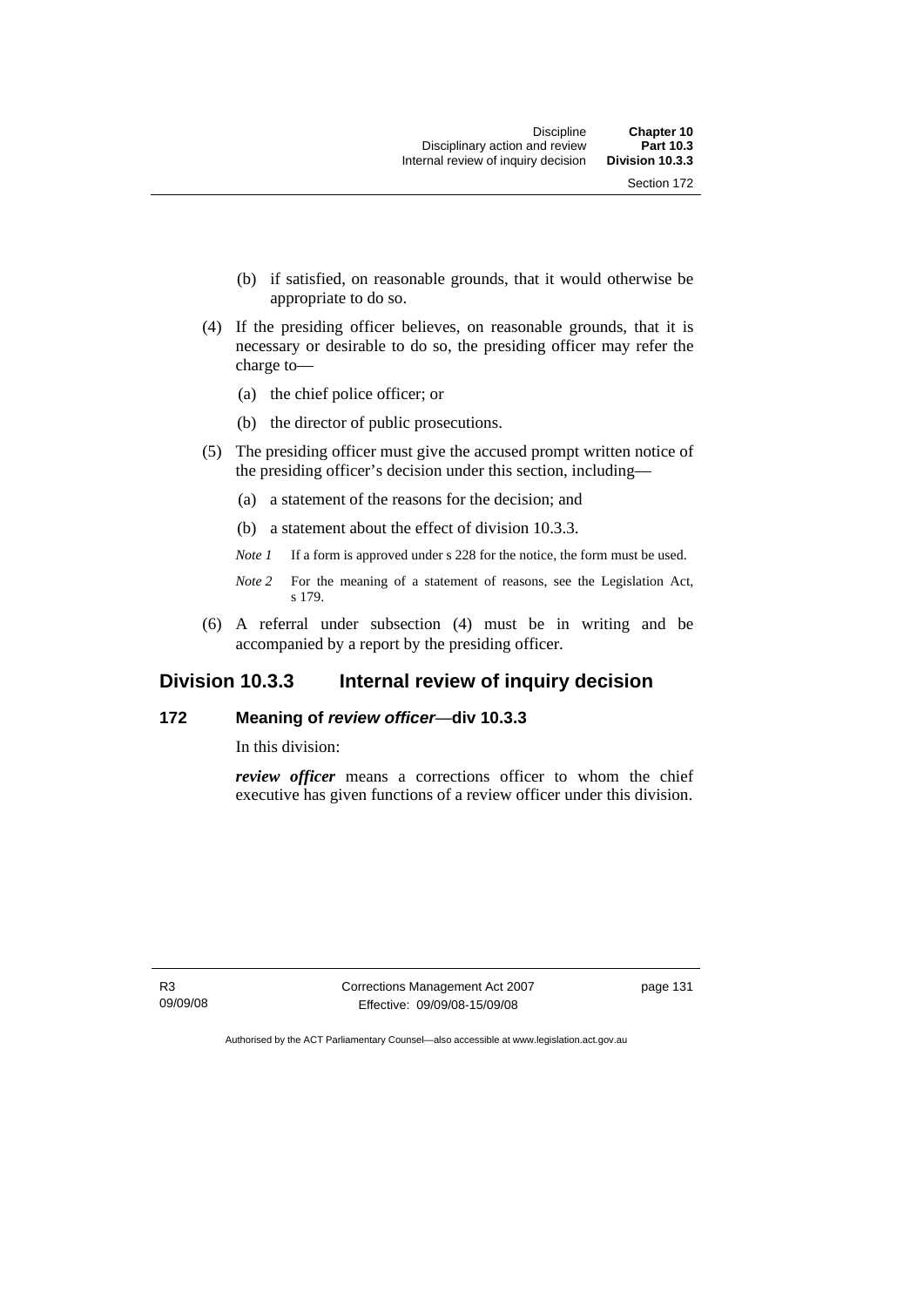# **173 Application for review of inquiry decision**

 (1) An accused may apply to the chief executive for a review of a decision by a presiding officer under section 171 in relation to the accused.

#### **Example of application for review**

a signed application on the presiding officer's notice under section 171

- *Note 1* An example is part of the Act, is not exhaustive and may extend, but does not limit, the meaning of the provision in which it appears (see Legislation Act, s 126 and s 132).
- *Note 2* If a form is approved under s 228 for an application under this section, the form must be used.
- (2) The application must be made no later than 7 days after the day the accused is given notice of the decision under section 171.
- (3) Subject to any decision by a review officer under section 176, the making of the application does not affect the taking of disciplinary action under the decision under review.

# **174 Chief executive to assign review officer**

- (1) On application under section 173, the chief executive must assign a review officer, or review officers, to review the decision to which the application relates.
- (2) A corrections officer must not exercise any function of a review officer under this division in relation to a disciplinary charge if the officer—
	- (a) made a report under either of the following sections in relation to the alleged disciplinary breach to which the charge relates:
		- (i) section 156 (Report etc by corrections officer);
		- (ii) section 157 (Report etc by investigator); or
	- (b) made the charge under section 158 (Action by administrator); or

| page 132 | Corrections Management Act 2007 | R <sub>3</sub> |
|----------|---------------------------------|----------------|
|          | Effective: 09/09/08-15/09/08    | 09/09/08       |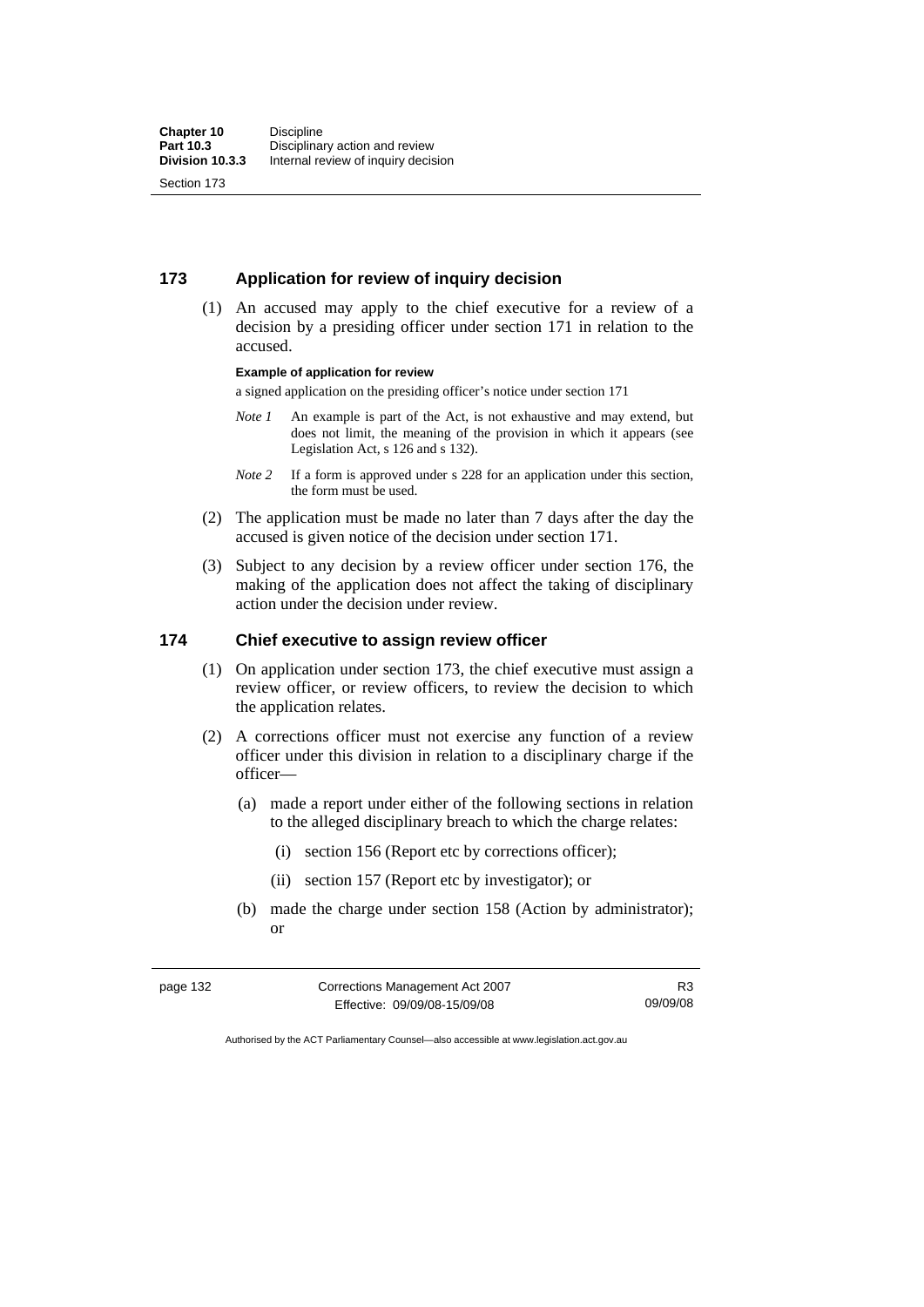(c) conducted an inquiry as presiding officer under section 170 (Disciplinary inquiry into charge) in relation to the charge.

# **175 Review of inquiry decision**

A review officer assigned under section 174 to review a decision under section 171 (Presiding officer's powers after internal inquiry) must conduct a further inquiry to review the decision.

*Note* Ch 11 (Disciplinary inquiries) applies in relation to an inquiry under this division (see s 190).

# **176 Review officer's powers after further inquiry**

- (1) After completing a review under section 175, the review officer may—
	- (a) confirm the decision under review; or
	- (b) exercise any function of a presiding officer under section 171 in relation to the accused, either by—
		- (i) amending the decision under review; or
		- (ii) setting aside the decision under review and making a decision in substitution for the decision set aside.
- (2) The review officer must give the accused prompt written notice of the review officer's decision under this section, including—
	- (a) a statement of the reasons for the decision; and
	- (b) a statement about the effect of division 10.3.4.
	- *Note 1* If a form is approved under s 228 for the notice, the form must be used.
	- *Note 2* For the meaning of a statement of reasons, see the Legislation Act, s 179.

Corrections Management Act 2007 Effective: 09/09/08-15/09/08

page 133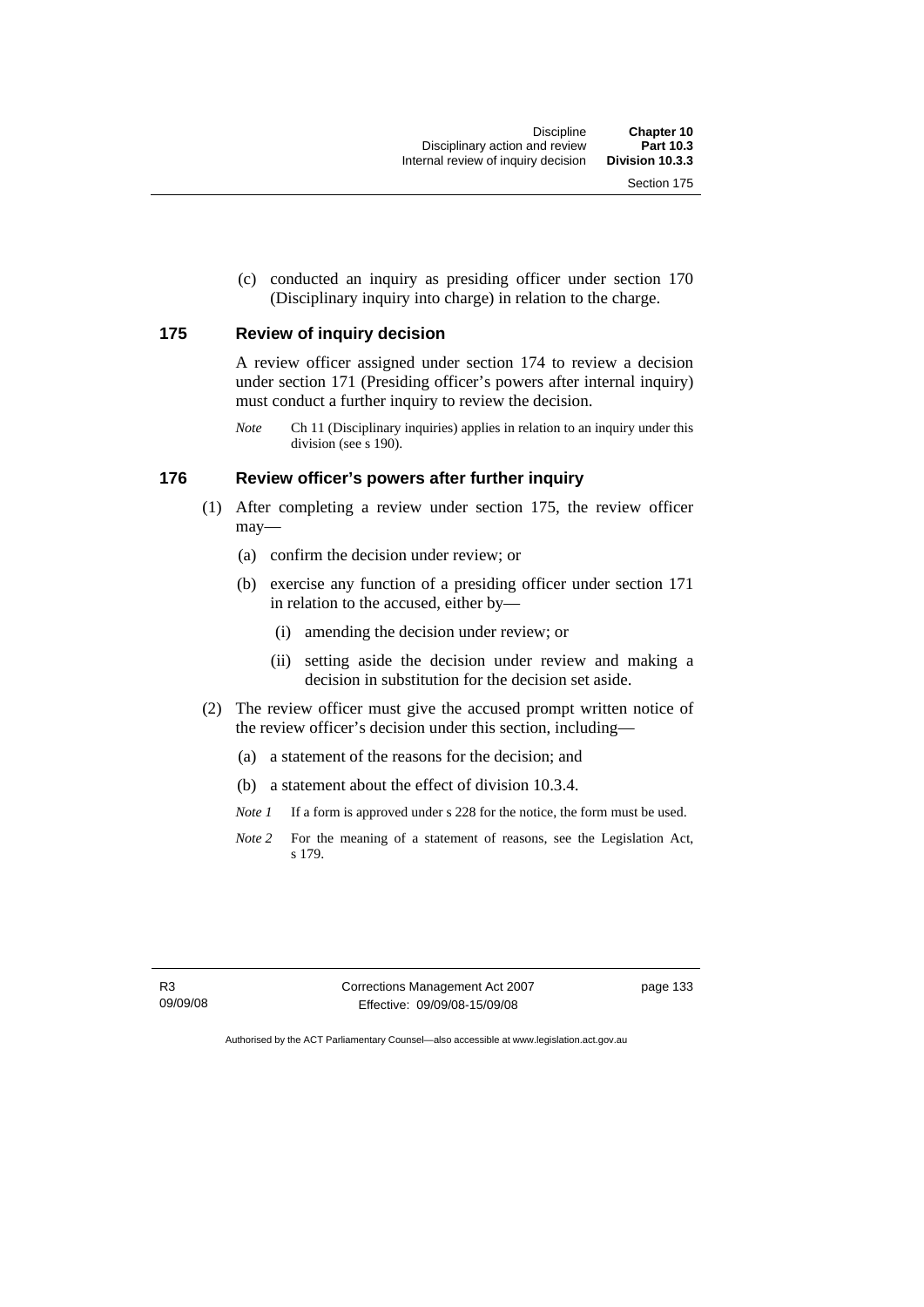# **Division 10.3.4 External review of inquiry decisions**

# **177 Appointment of adjudicator**

- (1) The Minister may appoint at least 1 adjudicator.
	- *Note* For the making of appointments (including acting appointments), see the Legislation Act, pt 19.3.
- (2) A person may be appointed as an adjudicator only if the person is a magistrate and consents, in writing, to be appointed as an adjudicator.
	- *Note* The appointment of a magistrate to another position under a law of the Territory requires consultation between the Attorney-General and the Chief Magistrate (see the *Magistrates Court Act 1930*, s 7G (Magistrates not to do other work)).
- (3) The Legislation Act, division 19.3.3 (Appointments—Assembly consultation) does not apply to an appointment of an adjudicator under subsection (1).

### **178 Application for review by adjudicator**

 (1) An accused may apply to an adjudicator for a review of a decision under section 176 (Review officer's powers after further inquiry) in relation to the accused.

#### **Example of application for review**

a signed application on the review officer's notice under section 176

- *Note* An example is part of the Act, is not exhaustive and may extend, but does not limit, the meaning of the provision in which it appears (see Legislation Act, s 126 and s 132).
- (2) The application must be made no later than 7 days after the day the accused is given notice of the review officer's decision under section 176.
- (3) Subject to any decision by the adjudicator under section 180, the making of the application does not affect the taking of disciplinary action under the decision under review.

| page 134 | Corrections Management Act 2007 | R <sub>3</sub> |
|----------|---------------------------------|----------------|
|          | Effective: 09/09/08-15/09/08    | 09/09/08       |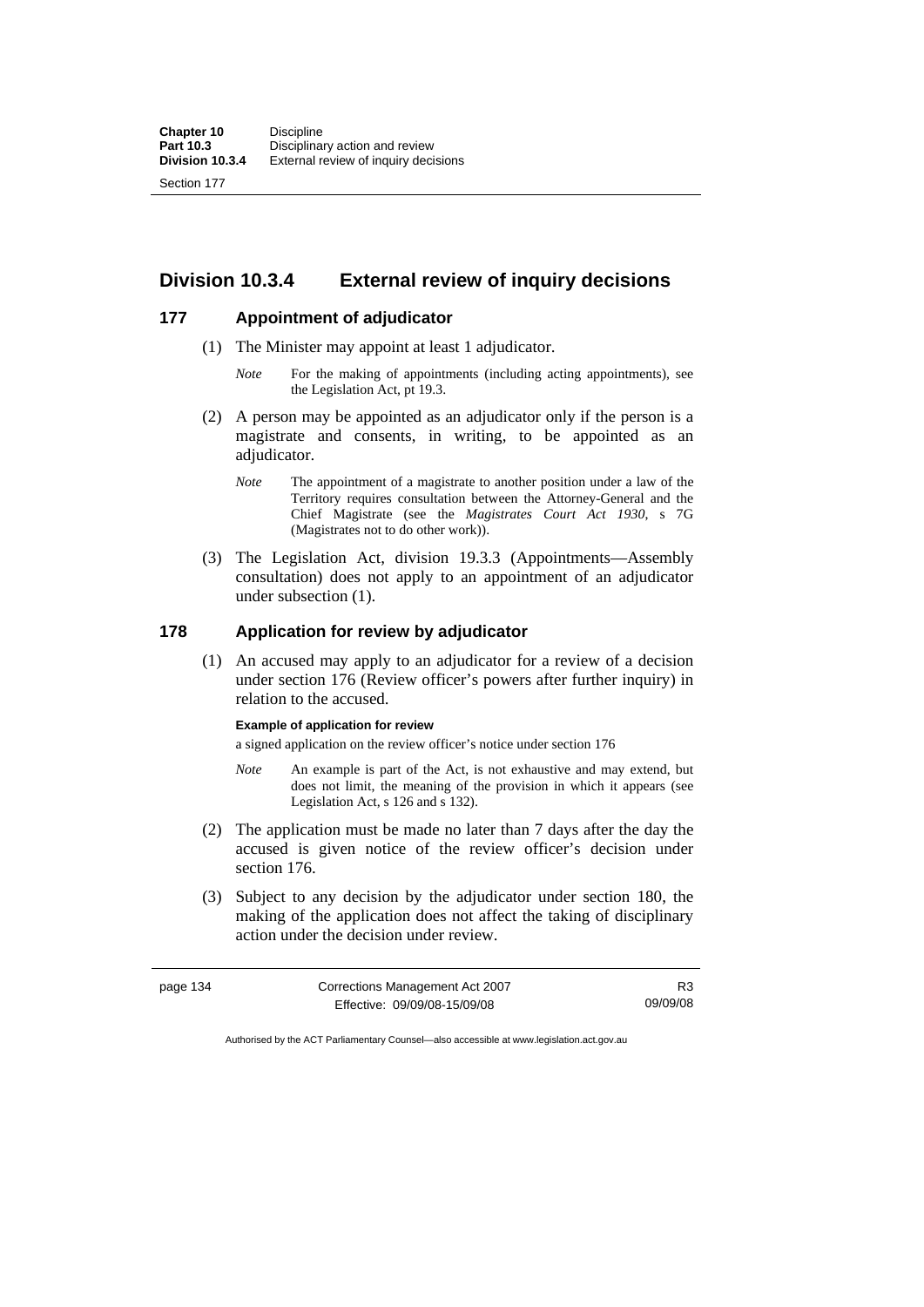# **179 Review by adjudicator**

- (1) On application under section 178, an adjudicator may—
	- (a) conduct an inquiry to review the review officer's decision; or
	- (b) refuse to review the review officer's decision.
	- *Note* Ch 11 (Disciplinary inquiries) applies in relation to an inquiry under this division (see s 190).
- (2) If the adjudicator refuses to review the review officer's decision, the adjudicator must give the accused prompt written notice of the refusal, including—
	- (a) a statement of the reasons for the refusal; and
	- (b) notice that a person aggrieved by the decision may apply for a review of the decision under the *Administrative Decisions (Judicial Review) Act 1989*.
	- *Note 1* If a form is approved under s 228 for the notice, the form must be used.
	- *Note* 2 For the meaning of a statement of reasons, see the Legislation Act, s 179.
	- *Note 3* Under the *Administrative Decisions (Judicial Review) Act 1989*, a person aggrieved by an administrative decision made under an enactment may apply to the Supreme Court for a review of the decision. Subject to any order of the Court, the making of the application does not affect the operation of the decision or prevent its implementation (see that Act, s 16).

# **180 Adjudicator's powers after review**

- (1) After completing a review under section 179, the adjudicator may—
	- (a) confirm the decision under review; or
	- (b) exercise any function of a review officer under section 176 in relation to the accused, either by—
		- (i) amending the decision under review; or

R3 09/09/08 Corrections Management Act 2007 Effective: 09/09/08-15/09/08

page 135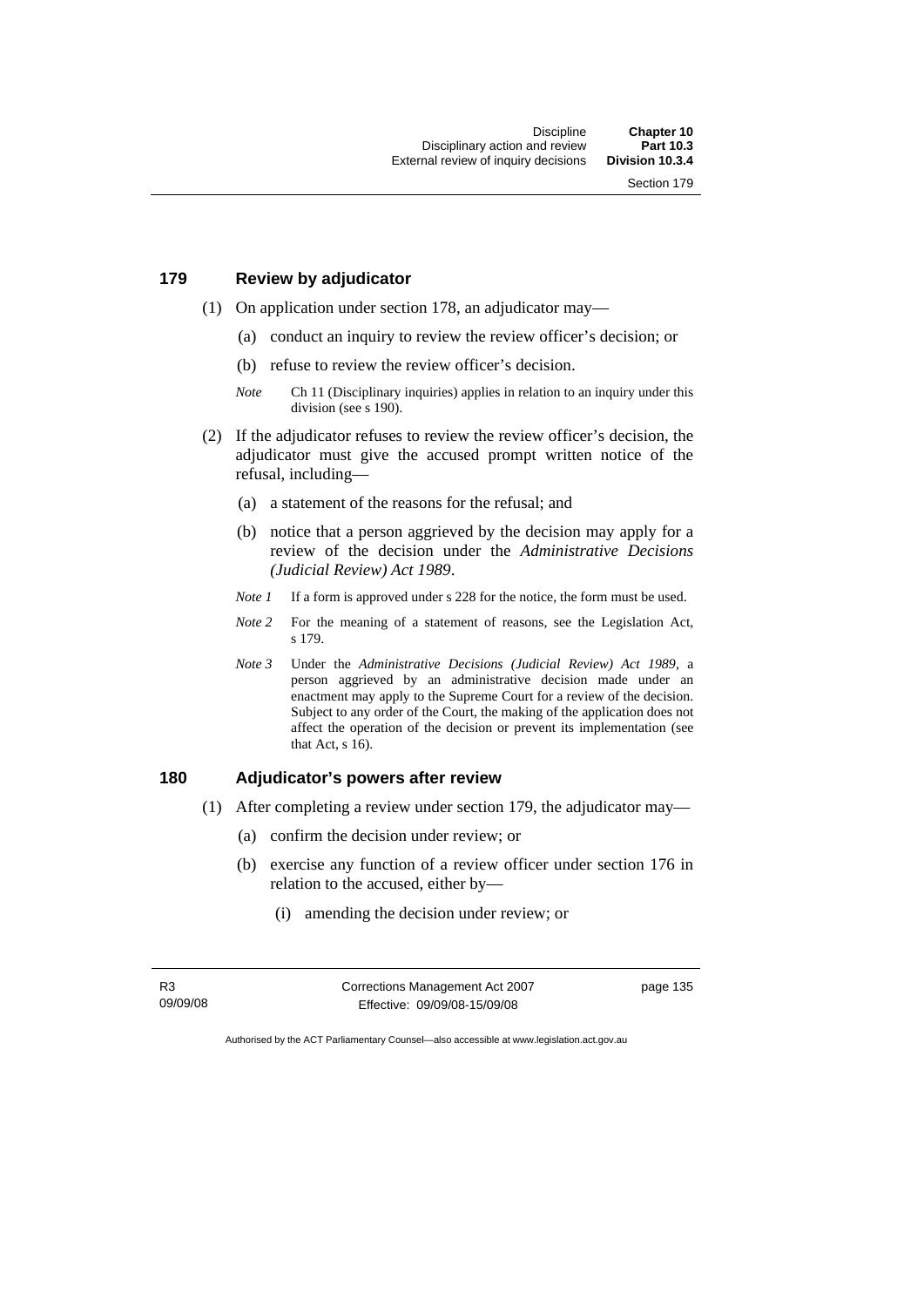- (ii) setting aside the decision under review and making a decision in substitution for the decision set aside.
- (2) The adjudicator must give the accused prompt written notice of the adjudicator's decision under this section, including—
	- (a) a statement of the reasons for the decision; and
	- (b) notice that a person aggrieved by the decision may apply for a review of the decision under the *Administrative Decisions (Judicial Review) Act 1989*.
	- *Note 1* If a form is approved under s 228 for the notice, the form must be used.
	- *Note 2* For the meaning of a statement of reasons, see the Legislation Act, s 179.
	- *Note 3* Under the *Administrative Decisions (Judicial Review) Act 1989*, a person aggrieved by an administrative decision made under an enactment may apply to the Supreme Court for a review of the decision. Subject to any order of the Court, the making of the application does not affect the operation of the decision or prevent its implementation (see that Act, s 16).

# **Division 10.3.5 Disciplinary action**

### **181 Application—div 10.3.5**

This division applies to a detainee against whom disciplinary action may be taken under this chapter.

# **182 Meaning of** *relevant presiding officer***—div 10.3.5**

In this division:

*relevant presiding officer* means any of the following:

- (a) a presiding officer under division 10.3.1 (Disciplinary action with accused's consent);
- (b) a presiding officer under division 10.3.2 (Internal disciplinary inquiry);

| page 136 | Corrections Management Act 2007 | R3       |
|----------|---------------------------------|----------|
|          | Effective: 09/09/08-15/09/08    | 09/09/08 |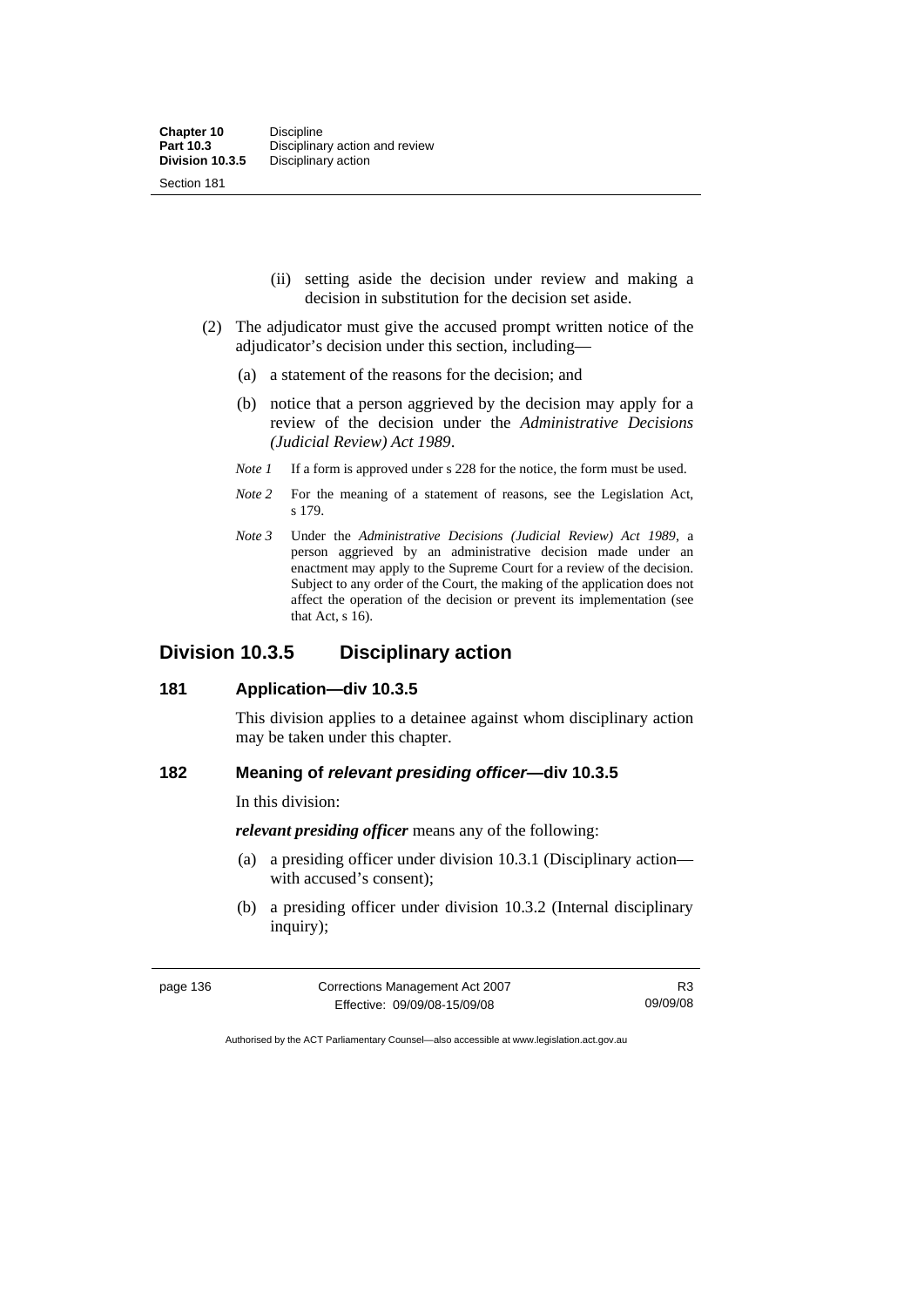- (c) a review officer under division 10.3.3 (Internal review of inquiry decision);
- (d) an adjudicator under division 10.3.4 (External review of inquiry decisions).

# **183 Disciplinary action by relevant presiding officer**

- (1) As disciplinary action against a detainee, a relevant presiding officer may do 1 or more of the following (each of which is *disciplinary action*):
	- (a) warn the detainee about committing a disciplinary breach;
	- (b) reprimand the detainee;
	- (c) impose an administrative penalty, or a combination of administrative penalties, on the detainee;
	- (d) give the detainee a direction under section 185 (Reparation).
- (2) The relevant presiding officer must ensure that the disciplinary action against a detainee for a disciplinary breach is proportionate to the breach.
- (3) Without limiting section 14 (Corrections policies and operating procedures), the chief executive must make a corrections policy and operating procedure providing for matters to be considered when deciding whether disciplinary action is proportionate to a disciplinary breach.

# **184 Administrative penalties**

Each of the following is an *administrative penalty*:

- (a) a financial penalty not exceeding \$500;
- (b) a withdrawal of privileges for not longer than 180 days;
- (c) a requirement to perform extra work;

R3 09/09/08 Corrections Management Act 2007 Effective: 09/09/08-15/09/08

page 137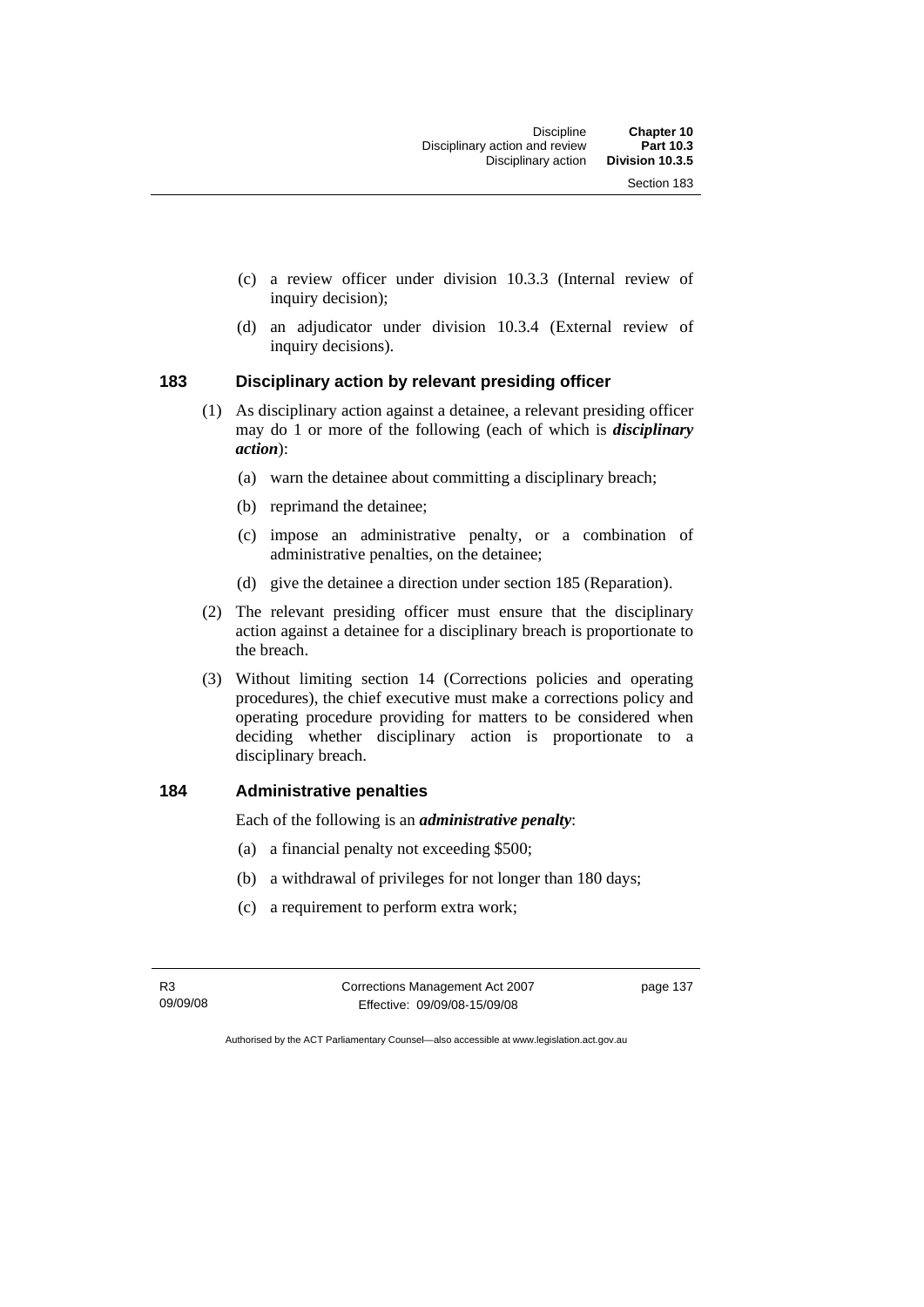- (d) separate confinement for 1 of the following:
	- (i) 3 days;
	- (ii) 7 days;
	- $(iii)$  28 days;
- (e) anything declared by regulation to be an administrative penalty.

# **185 Reparation**

- (1) This section applies if a relevant presiding officer finds that—
	- (a) a charge for a disciplinary breach by a detainee is proven; and
	- (b) a person (the *injured person*) suffered loss as a direct result of the breach.
- (2) The relevant presiding officer may direct the detainee to make reparation for the injured person's loss by payment of an amount or otherwise.
- (3) An amount directed to be paid must not exceed—
	- (a) \$100; or
	- (b) if a higher amount is prescribed by regulation—the prescribed amount.
- (4) An amount payable under a direction is payable out of any money held by the chief executive for the detainee.
- (5) In this section:

*loss*—

- (a) see the Criminal Code, section 300; and
- (b) includes out-of-pocket or other expense incurred.

page 138 Corrections Management Act 2007 Effective: 09/09/08-15/09/08

R3 09/09/08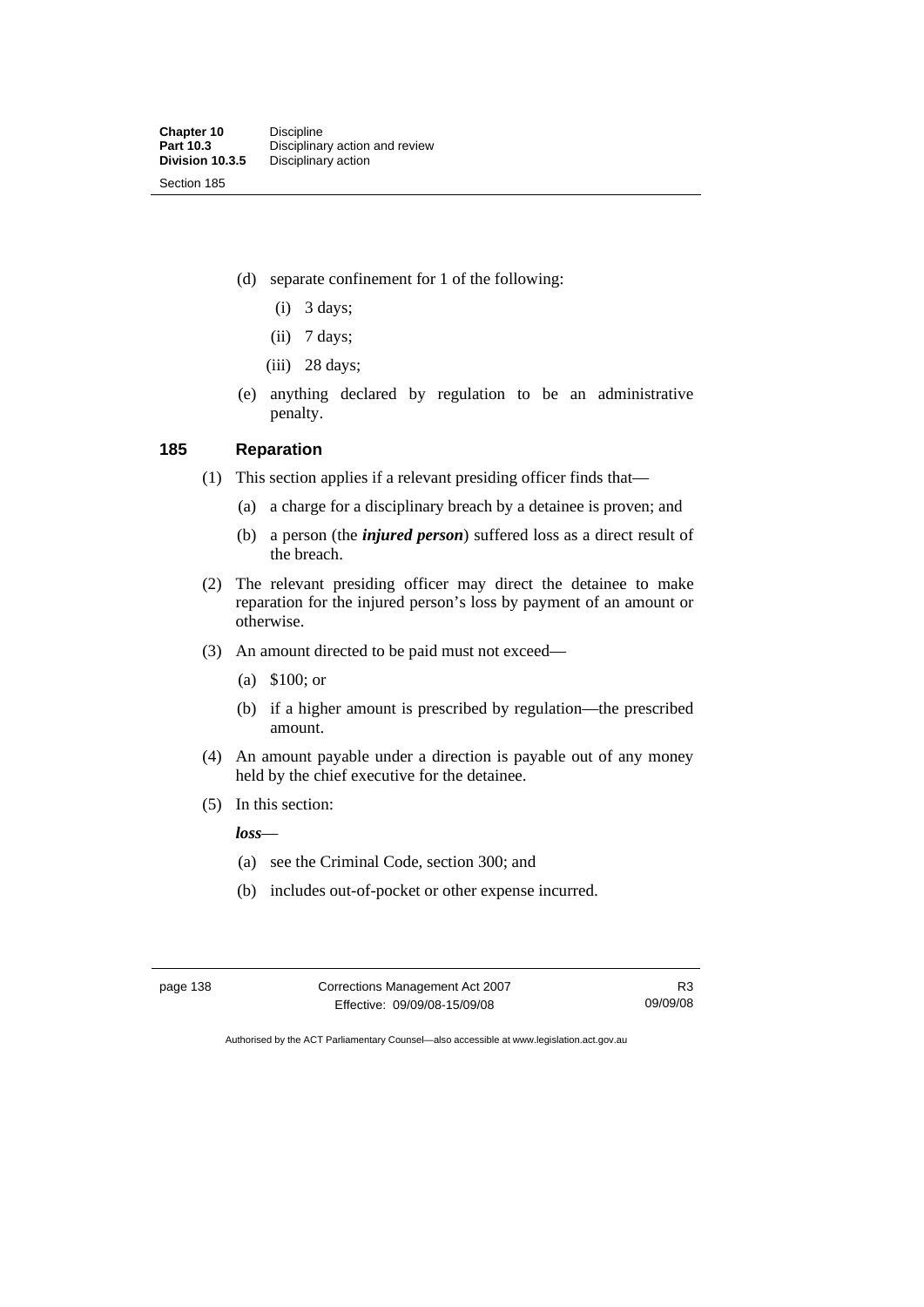#### **186 Maximum administrative penalties**

- (1) This section applies if—
	- (a) a detainee is charged with 2 or more disciplinary breaches; and
	- (b) the charges arise out of the same conduct.
- (2) The total of the administrative penalties imposed for the breaches must not, for any particular kind of penalty, be more than the maximum penalty that may be imposed for any 1 of those breaches.

# **187 Separate confinement conditions**

- (1) This section applies if separate confinement is imposed on a detainee as an administrative penalty for a disciplinary breach.
- (2) The chief executive must ensure that—
	- (a) a doctor appointed under section 21 (Doctors—health service appointments) examines the detainee as soon as practicable after the separate confinement starts and ends; and
	- (b) a corrections officer monitors the detainee's condition in separate confinement at least daily.

### **188 Privileges and entitlements—impact of discipline**

To remove any doubt—

- (a) anything expressed in chapter 6 (Living conditions at correctional centres) to be an entitlement for this chapter is not affected by anything that happens under this chapter, including—
	- (i) investigative segregation; and
	- (ii) disciplinary action; and
- (b) anything else mentioned in chapter 6 is, for this chapter, a privilege.

R3 09/09/08 Corrections Management Act 2007 Effective: 09/09/08-15/09/08

page 139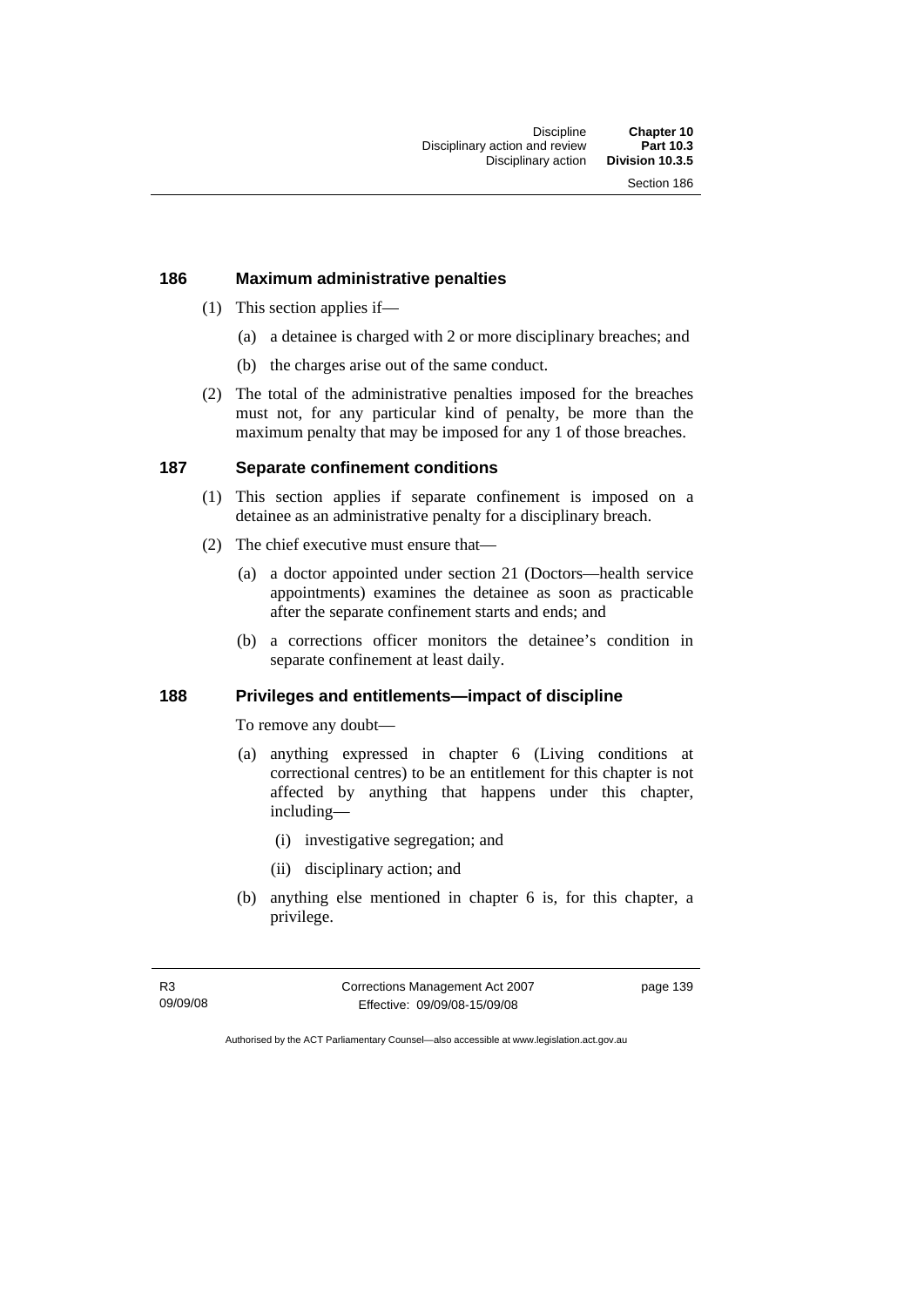#### **189 Record of disciplinary action**

- (1) The chief executive must keep a record of any disciplinary action taken against a detainee.
- (2) The record must include details of the following:
	- (a) the detainee's name;
	- (b) the disciplinary breach;
	- (c) a brief statement of the conduct to which the disciplinary breach applies and when, or the period during which, it happened;
	- (d) the disciplinary action taken against the detainee;
	- (e) anything else prescribed by regulation.
- (3) The record must also include details of any finding by a relevant presiding officer that a disciplinary breach is proven against the detainee if the relevant presiding officer decides not to take disciplinary action against the detainee.
- (4) The record must be available for inspection under chapter 7 (Inspection of correctional centres).

page 140 Corrections Management Act 2007 Effective: 09/09/08-15/09/08

R3 09/09/08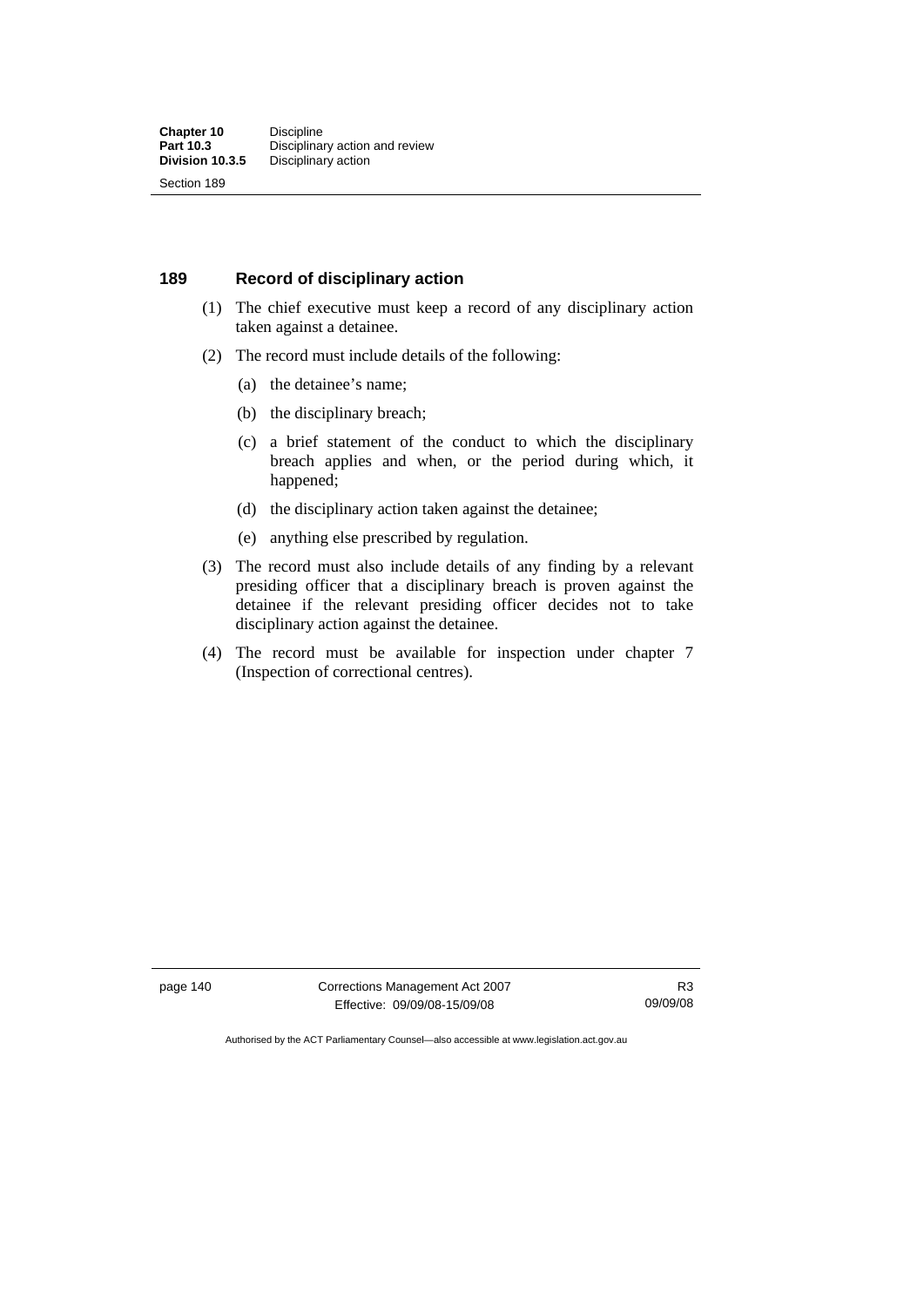# **Chapter 11 Disciplinary inquiries**

# **Part 11.1 Conduct of disciplinary inquiries—general**

# **190 Application—ch 11**

This chapter applies to an inquiry under any of the following:

- (a) division 10.3.2 (Internal disciplinary inquiry);
- (b) division 10.3.3 (Internal review of inquiry decision);
- (c) division 10.3.4 (External review of inquiry decisions).

# **191 Meaning of** *presiding officer—***ch 11**

In this chapter:

*presiding officer*, for an inquiry, means the relevant presiding officer under division 10.3.5 (Disciplinary action) for the inquiry.

R3 09/09/08 Corrections Management Act 2007 Effective: 09/09/08-15/09/08

page 141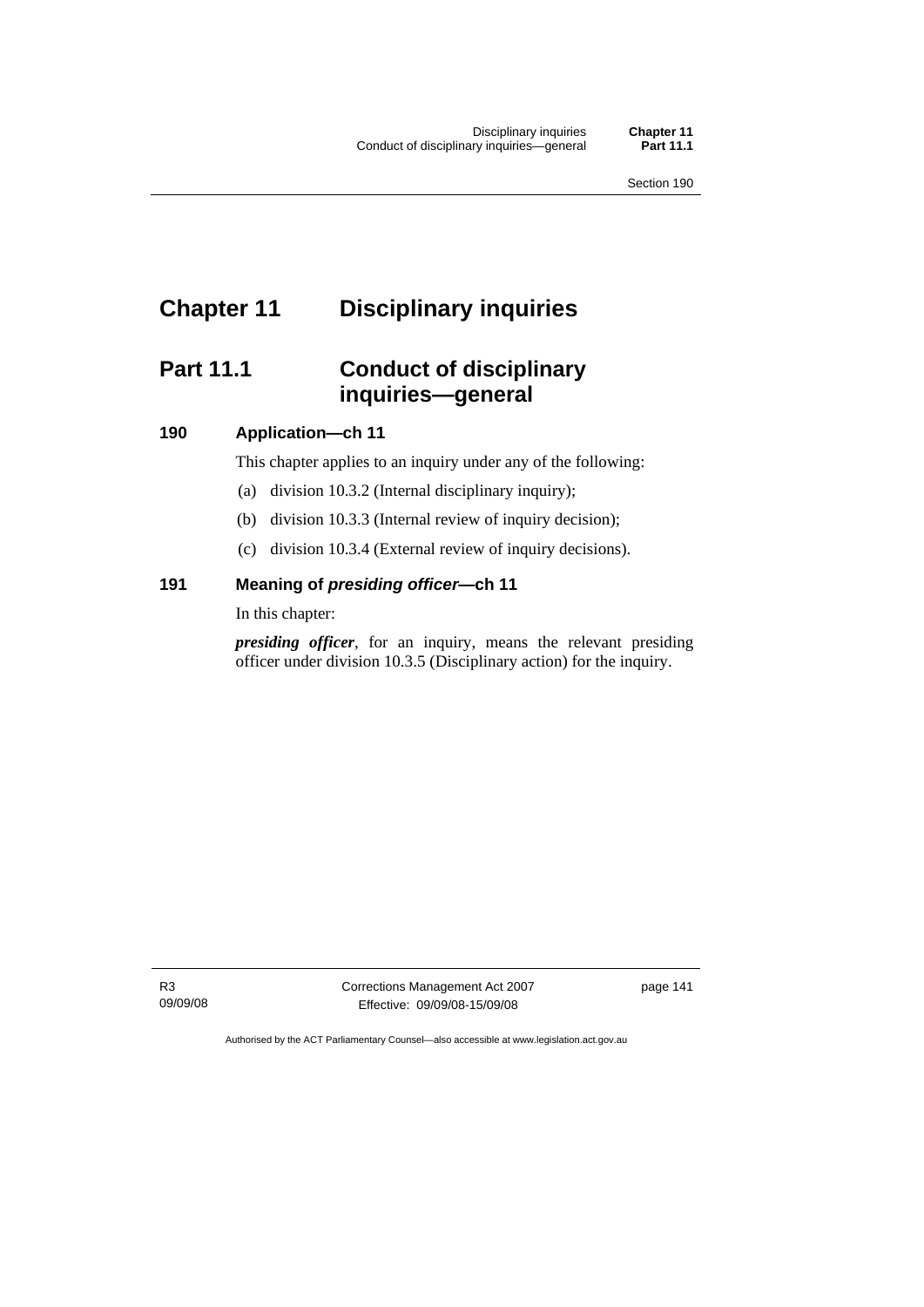# **Part 11.2 Disciplinary inquiry procedures**

#### **192 Nature of disciplinary inquiries**

- (1) To remove any doubt, an inquiry is an administrative process.
- (2) At an inquiry—
	- (a) the rules of natural justice apply; and
	- (b) the laws of evidence do not apply; and
	- (c) evidence must not be given on oath or by affidavit; and
	- (d) the question whether a detainee has committed a disciplinary breach must be decided on the balance of probabilities.

# **193 Application of Criminal Code, ch 7**

To remove any doubt, an inquiry is not a legal proceeding for the Criminal Code, chapter 7 (Administration of justice offences).

*Note* That chapter includes offences (eg perjury, falsifying evidence, failing to attend and refusing to be sworn) applying in relation to an inquiry.

# **194 Notice of disciplinary inquiry etc**

- (1) The presiding officer for an inquiry in relation to an accused must give the accused written notice of the inquiry.
- (2) The notice must include the following:
	- (a) a statement about where and when the inquiry is to start;
	- (b) details of the disciplinary charge or disciplinary action to which the inquiry relates;
	- (c) the closing date for the accused to give the presiding officer submissions to the inquiry;

| page 142 | Corrections Management Act 2007 | R3       |
|----------|---------------------------------|----------|
|          | Effective: 09/09/08-15/09/08    | 09/09/08 |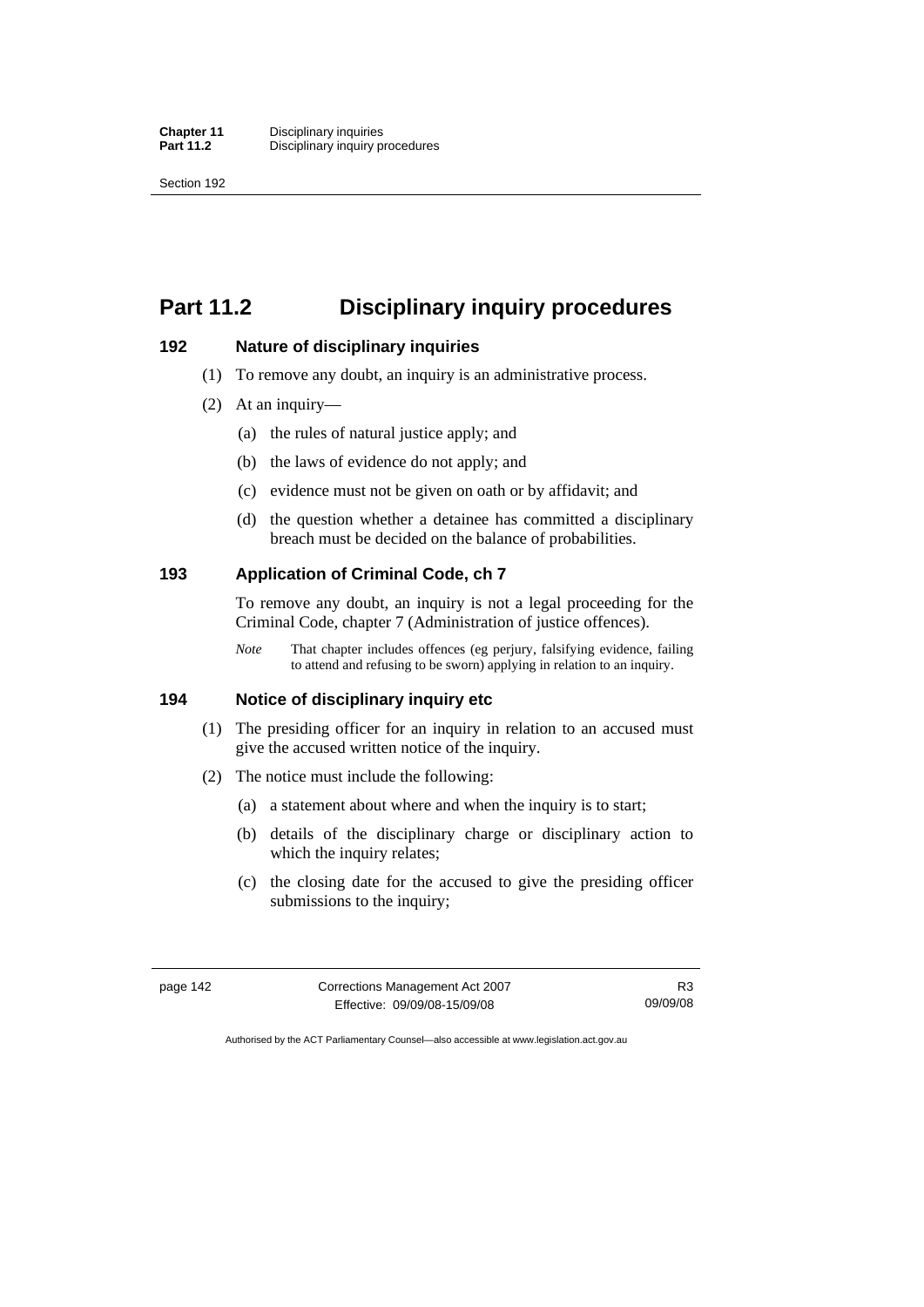- (d) a statement about the effect of section 192 (Nature of disciplinary inquiries);
- (e) a statement about the effect of subsections (3) and (4);
- (f) a statement to the effect that the presiding officer may hold a hearing for the inquiry in accordance with part 11.3 (Disciplinary hearing procedures).
- (3) The accused may make submissions to the presiding officer for the inquiry in any form acceptable to the presiding officer.

# **Example of acceptable form**

an audio recording or a document written for a detainee

- *Note* An example is part of the Act, is not exhaustive and may extend, but does not limit, the meaning of the provision in which it appears (see Legislation Act, s 126 and s 132).
- (4) The presiding officer must consider any submission given to the presiding officer by the accused before the closing date for submissions stated in the notice of the inquiry given to the accused.

# **195 Conduct of disciplinary inquiries**

- (1) An inquiry must be conducted with as little formality and technicality, and as quickly as the requirements of this Act and a proper consideration of the charge allow.
- (2) The presiding officer at an inquiry may hold a hearing for the inquiry.
- (3) A hearing for an inquiry must be held in accordance with part 11.3.
- (4) Proceedings at an inquiry are not open to the public, unless the presiding officer decides otherwise in a particular case.
- (5) A decision of the presiding officer at an inquiry is not invalid only because of any informality or lack of form.

R3 09/09/08 Corrections Management Act 2007 Effective: 09/09/08-15/09/08

page 143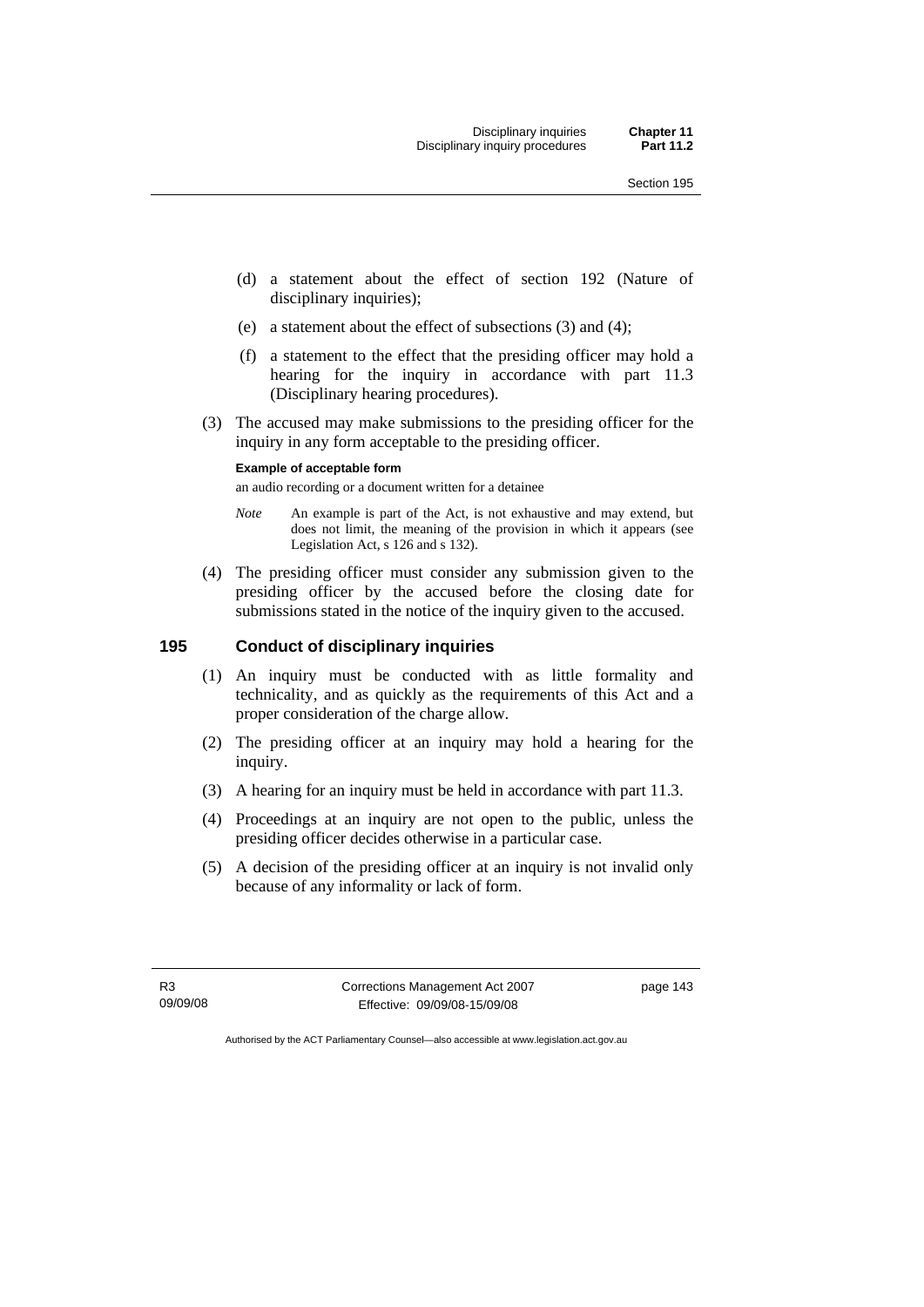#### **196 Presiding officer may require official reports**

- (1) For an inquiry, the presiding officer may, by written notice given to any of the following, require the person to give the presiding officer a written report about the accused:
	- (a) the chief executive;
	- (b) if the accused has been detained at a NSW correctional centre—the commissioner of corrective services under the *Crimes (Administration of Sentences) Act 1999* (NSW);
	- (c) the director of public prosecutions;
	- (d) a corrections officer;
	- (e) a public servant.
- (2) The person given the notice must comply with it.

# **197 Presiding officer may require information and documents**

- (1) For an inquiry, the presiding officer may, by written notice given to a person, require the person—
	- (a) to provide stated information to the presiding officer relevant to the inquiry; or
	- (b) to produce to the presiding officer a stated document or thing relevant to the inquiry.
- (2) This section does not require a person to give information, or produce a document or other thing, to the presiding officer if the Minister certifies in writing that giving the information, or producing the document or other thing—
	- (a) may endanger a detainee or anyone else; or
	- (b) is contrary to the public interest.
	- *Note* The Legislation Act, s 170 and s 171 deal with the application of the privilege against selfincrimination and client legal privilege.

| page 144 | Corrections Management Act 2007 | R <sub>3</sub> |
|----------|---------------------------------|----------------|
|          | Effective: 09/09/08-15/09/08    | 09/09/08       |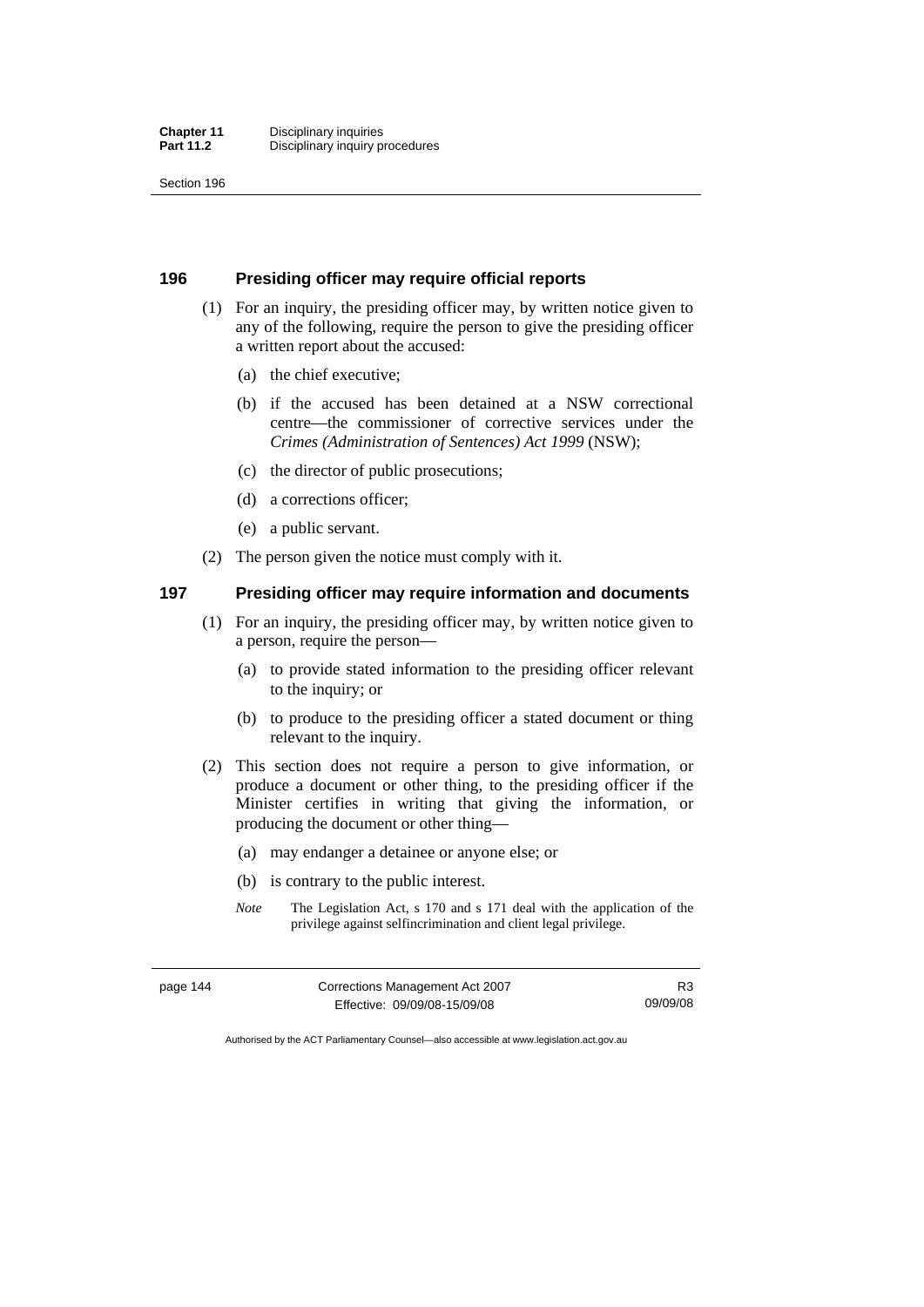Disciplinary inquiries **Chapter 11**  Disciplinary inquiry procedures **Part 11.2** 

# **198 Possession of inquiry documents etc**

The presiding officer may have possession of a document or other thing produced to the presiding officer for an inquiry for as long as the presiding officer considers necessary for the inquiry.

# **199 Record of inquiry**

The presiding officer for an inquiry must keep a written record of proceedings at the inquiry.

R3 09/09/08 Corrections Management Act 2007 Effective: 09/09/08-15/09/08

page 145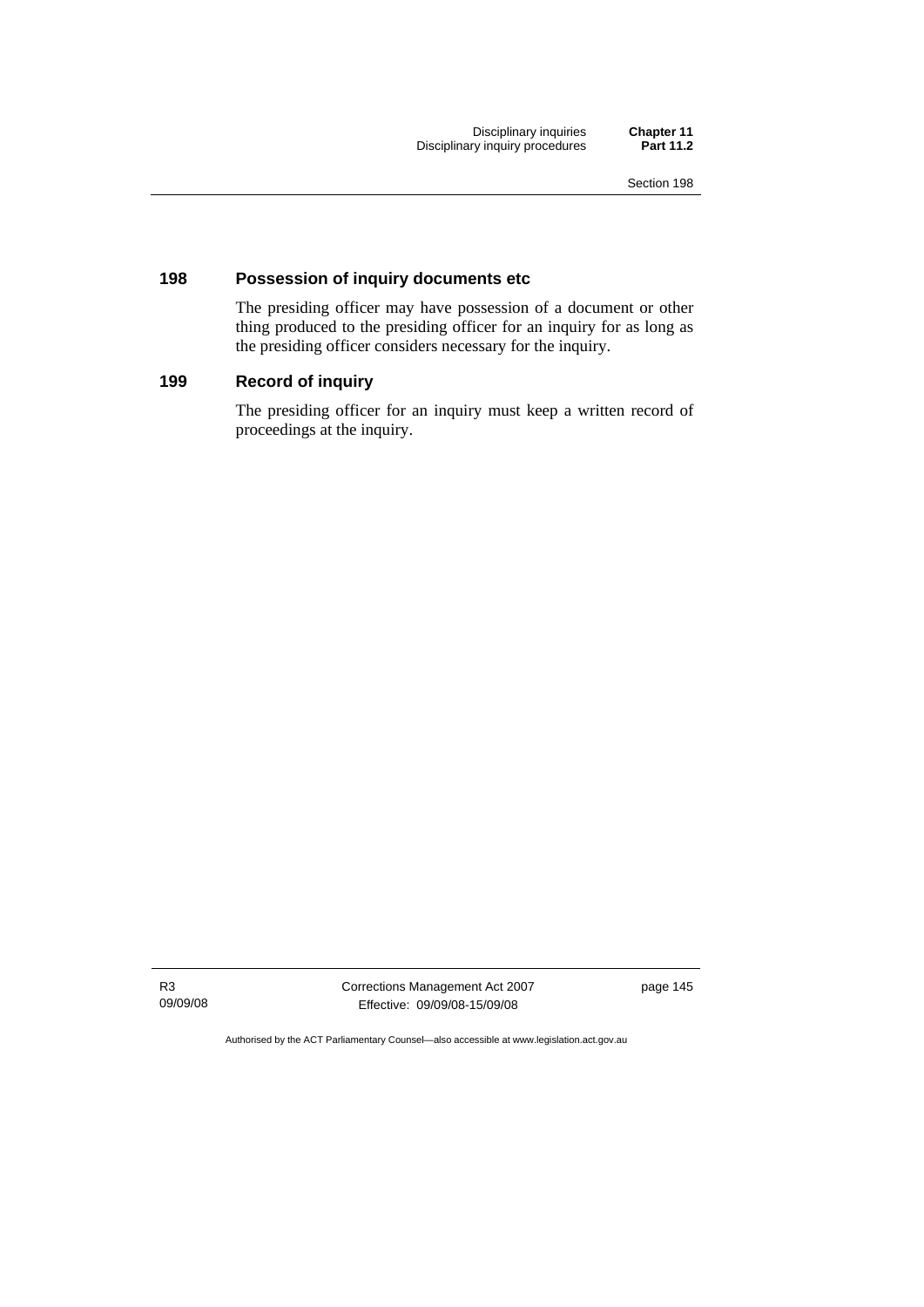# **Part 11.3 Disciplinary hearing procedures**

# **200 Notice of disciplinary hearing**

- (1) The presiding officer for an inquiry must give written notice of a hearing for the inquiry to each of the following:
	- (a) the accused to whom the inquiry relates;
	- (b) the chief executive.
- (2) The notice must include the following:
	- (a) a statement about where and when the hearing is to be held;
	- (b) a statement about the accused's entitlements under section 201 and section 202.
- (3) To remove any doubt, the hearing may be held at the correctional centre where the accused is detained.

# **201 Appearance at disciplinary hearing**

- (1) The accused is entitled to be present at a hearing for an inquiry in relation to the accused.
- (2) For the hearing, the presiding officer may, by written notice given to the accused or anyone else, require the person to appear before the presiding officer, at a stated time and place, to do either or both of the following:
	- (a) answer questions;
	- (b) produce a stated document or other thing relevant to the inquiry.
- (3) A person is taken to have complied with a notice under subsection (2) (b) if the person gives the document or thing to the presiding officer before the time stated in the notice for its production.

| page 146 | Corrections Management Act 2007 | R3       |
|----------|---------------------------------|----------|
|          | Effective: 09/09/08-15/09/08    | 09/09/08 |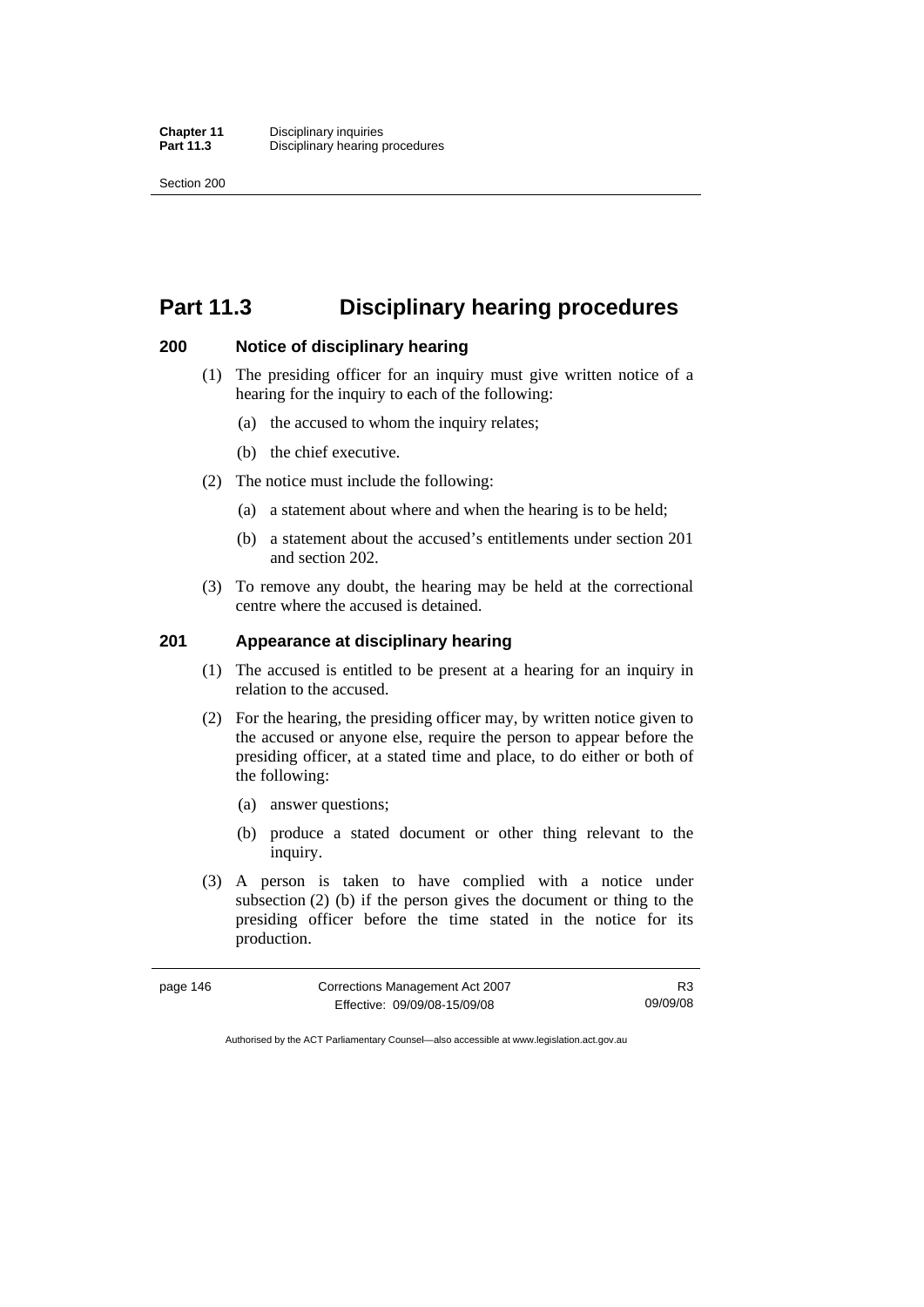- (4) The presiding officer at a hearing for an inquiry may require the accused, or a witness, appearing before the presiding officer to do 1 or more of the following:
	- (a) answer a question relevant to the inquiry;
	- (b) produce a document or other thing relevant to the inquiry.
- (5) The presiding officer at the hearing may disallow a question put to a person if the presiding member considers the question—
	- (a) is unfair, unduly prejudicial or vexatious; or
	- (b) involves an abuse of the inquiry process.
	- *Note* The Legislation Act, s 170 and s 171 deal with the application of the privilege against selfincrimination and client legal privilege.
- (6) The presiding officer may allow a corrections officer or anyone else to be present, and to be heard, at a disciplinary hearing.

# **202 Rights of accused at disciplinary hearing**

- (1) An accused who appears at a hearing for an inquiry in relation to the accused—
	- (a) is entitled to be heard, to examine and cross-examine witnesses, and to make submissions for the inquiry; and
	- (b) is not entitled to be represented by a lawyer or anyone else, without the presiding officer's consent.
- (2) In deciding whether to grant leave for legal representation, the presiding officer must have regard to the following:
	- (a) the seriousness of the disciplinary breach charged;
	- (b) the administrative penalty likely to be imposed for the disciplinary breach charged;
	- (c) the likely procedural complexities;
	- (d) the accused's capacity for selfrepresentation;

| R3       | Corrections Management Act 2007 | page 147 |
|----------|---------------------------------|----------|
| 09/09/08 | Effective: 09/09/08-15/09/08    |          |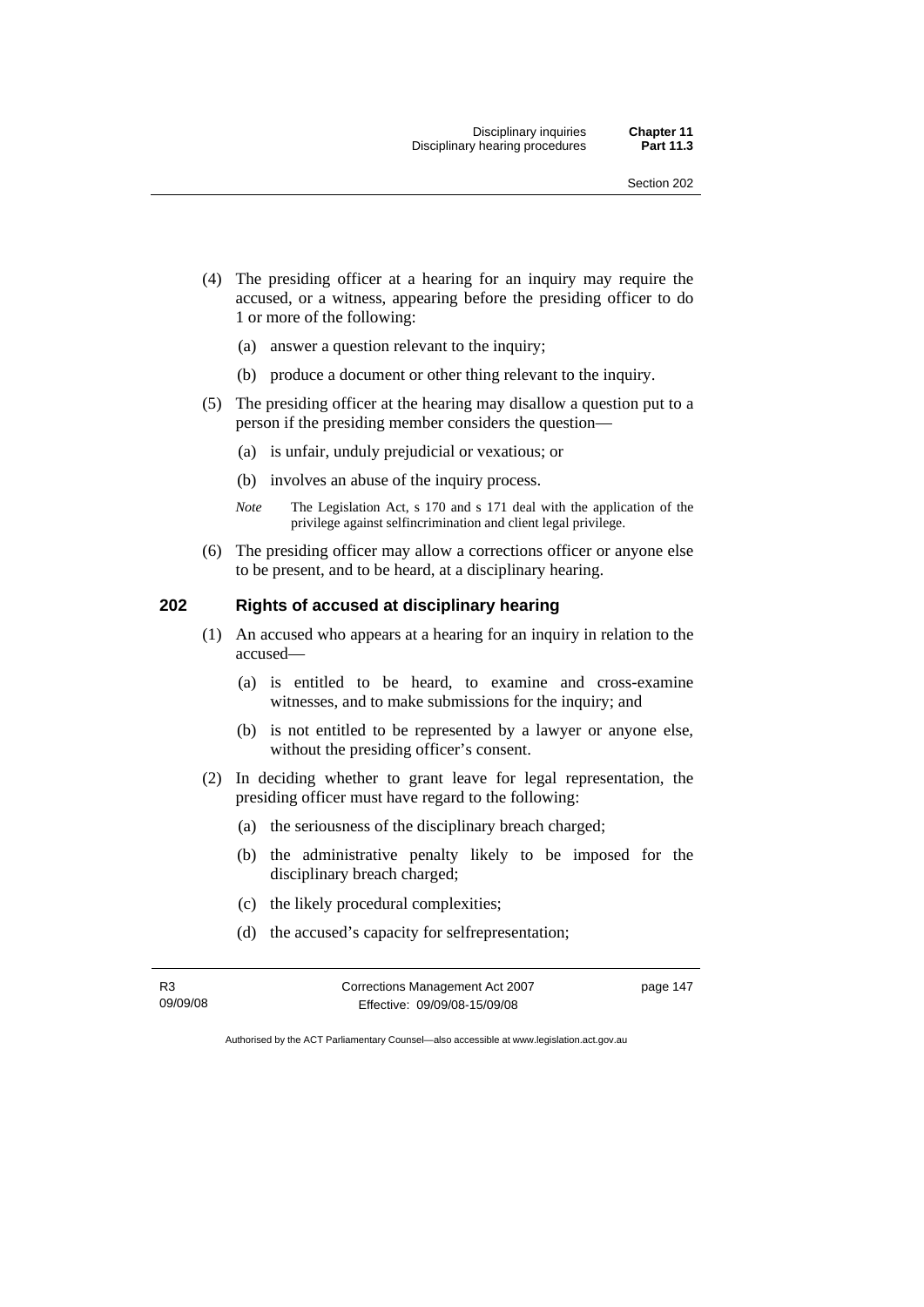(e) the need for a fair and prompt resolution of the charge.

#### **Example—par (c)**

the extent of cross-examination that might be required

- *Note* An example is part of the Act, is not exhaustive and may extend, but does not limit, the meaning of the provision in which it appears (see Legislation Act, s 126 and s 132).
- (3) However, the presiding officer may, by written order, exclude the accused from a hearing for the inquiry if the accused—
	- (a) unreasonably interrupts, interferes with or obstructs the hearing; or
	- (b) contravenes a reasonable direction by the presiding officer about the conduct of the hearing.
- (4) If the accused fails to attend a hearing for the inquiry, the presiding officer may conduct the hearing, and make a decision on the charge, in the accused's absence.

# **203 Appearance at disciplinary hearing—audiovisual or audio link**

- (1) This section applies if, in relation to a hearing for an inquiry, or part of the hearing, the presiding officer has given a direction under either of the following sections of the *Evidence (Miscellaneous Provisions) Act 1991*:
	- (a) section 20 (Territory courts may take evidence and submissions from outside ACT);
	- (b) section 32 (Use of link in proceedings).
- (2) A person may appear and take part in the hearing in accordance with the direction, if the person—
	- (a) is required or entitled to appear personally, whether as the accused or as a witness; or
	- (b) is entitled to appear for someone else.

| page 148 | Corrections Management Act 2007 | R <sub>3</sub> |
|----------|---------------------------------|----------------|
|          | Effective: 09/09/08-15/09/08    | 09/09/08       |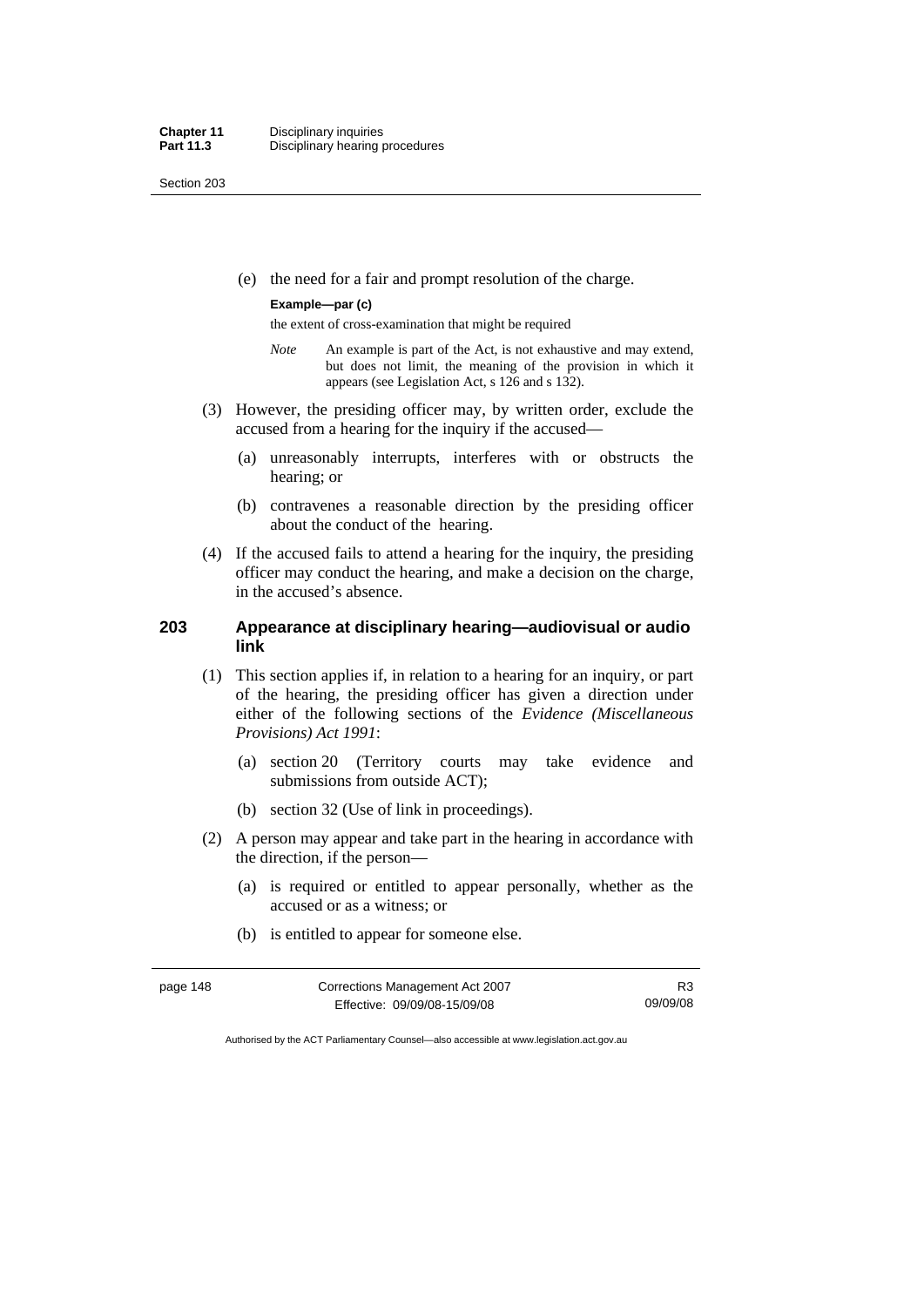Disciplinary inquiries **Chapter 11**  Disciplinary hearing procedures **Part 11.3** 

 (3) A person who appears at the hearing under this section is taken to be before the presiding officer.

R3 09/09/08 Corrections Management Act 2007 Effective: 09/09/08-15/09/08

page 149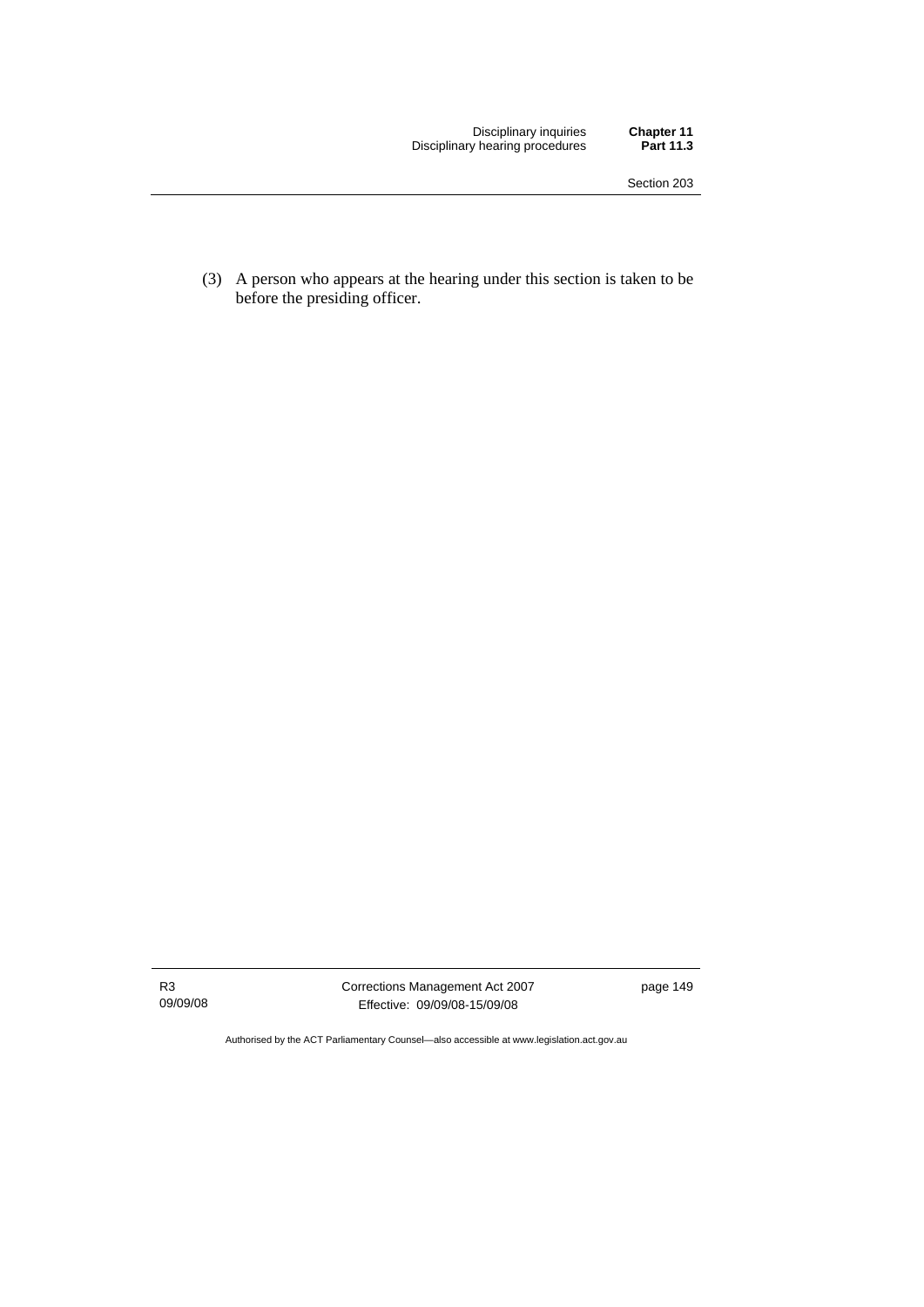**Chapter 12** Full-time detainees—leave<br>**Part 12.1 Local leave Part 12.1** Local leave

Section 204

# **Chapter 12 Full-time detainees—leave**

# **Part 12.1 Local leave**

### **204 Local leave directions**

 (1) The chief executive may direct that a full-time detainee be taken from a correctional centre to any place in the ACT for any purpose the chief executive considers appropriate.

#### **Example**

a direction that a detainee be taken to a place to assist police or a criminal justice entity in relation to the administration of justice

- *Note 1* An example is part of the Act, is not exhaustive and may extend, but does not limit, the meaning of the provision in which it appears (see Legislation Act, s 126 and s 132).
- *Note* 2 Power given under an Act to make a statutory instrument (including a direction) includes power to amend or revoke the instrument (see Legislation Act,  $s$  46 (1)).
- (2) The direction is subject to the following conditions:
	- (a) any condition prescribed by regulation;
	- (b) any other condition, consistent with the conditions (if any) prescribed by regulation, that—
		- (i) the chief executive believes, on reasonable grounds, is necessary and reasonable; and
		- (ii) is stated in the permit.

#### **Example of condition stated in direction**

a condition that an escort officer escorts the detainee

page 150 Corrections Management Act 2007 Effective: 09/09/08-15/09/08

R3 09/09/08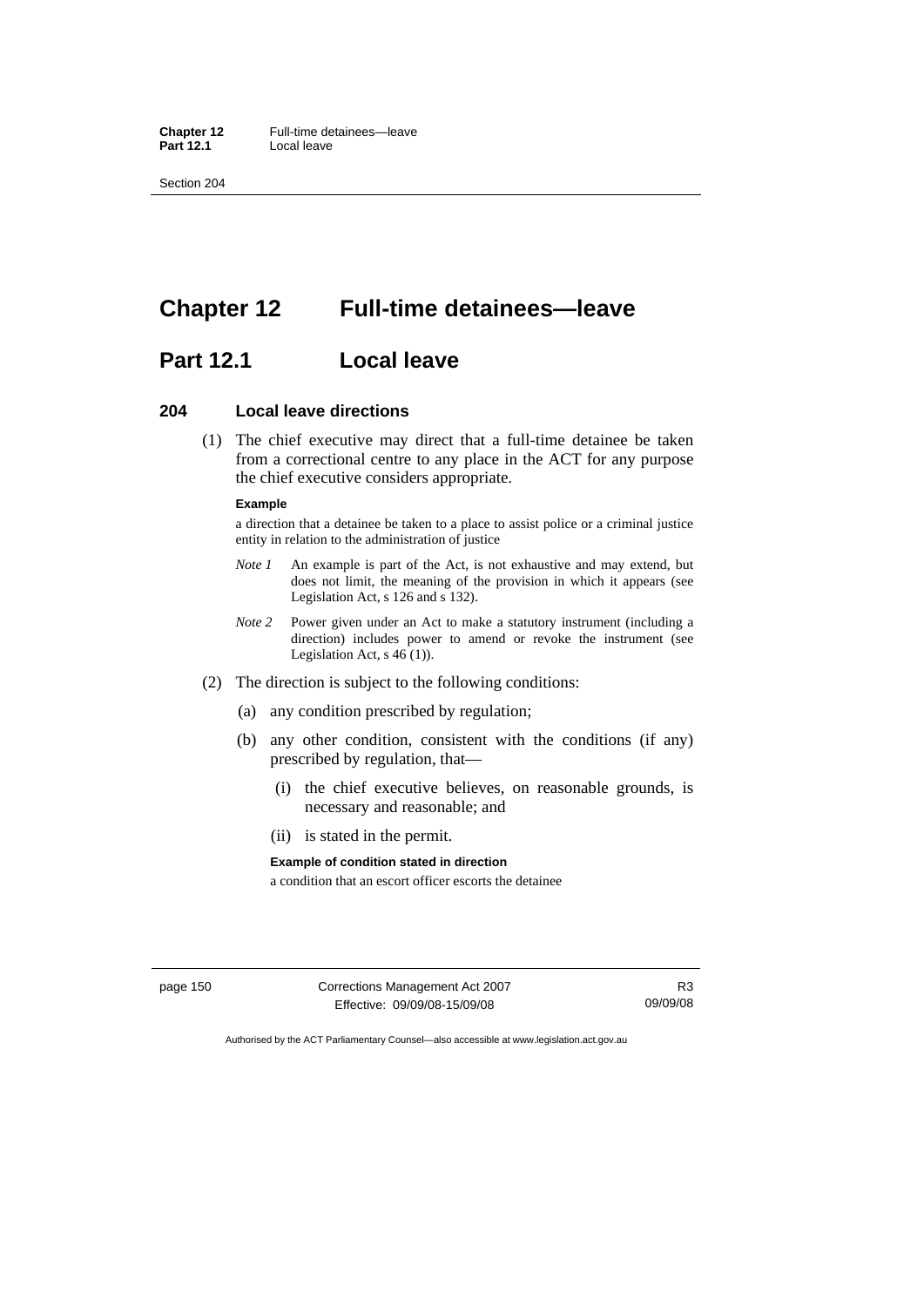# **205 Local leave permits**

 (1) The chief executive may give a full-time detainee a written permit (a *local leave permit*) to be absent from a correctional centre for any purpose the chief executive considers appropriate.

#### **Examples of purposes**

- 1 to attend a health or rehabilitation service
- 2 to take part in work or work-related activities
- 3 for compassionate reasons
- *Note 1* An example is part of the Act, is not exhaustive and may extend, but does not limit, the meaning of the provision in which it appears (see Legislation Act, s 126 and s 132).
- *Note* 2 If a form is approved under s 228 for this provision, the form must be used.
- *Note 3* Power given under an Act to make a statutory instrument (including a direction) includes power to amend or revoke the instrument (see Legislation Act,  $s$  46 (1)).
- (2) The permit must include the following:
	- (a) the purpose for which the leave is granted;
	- (b) the period, not longer than 7 days, for which leave is granted.
- (3) The permit is subject to the following conditions:
	- (a) any condition prescribed by regulation;
	- (b) any other condition, consistent with the conditions (if any) prescribed by regulation, that—
		- (i) the chief executive believes, on reasonable grounds, is necessary and reasonable; and
		- (ii) is stated in the permit.

#### **Example of condition stated in permit**

a condition prohibiting association with a particular person or being near a particular place

R3 09/09/08 Corrections Management Act 2007 Effective: 09/09/08-15/09/08

page 151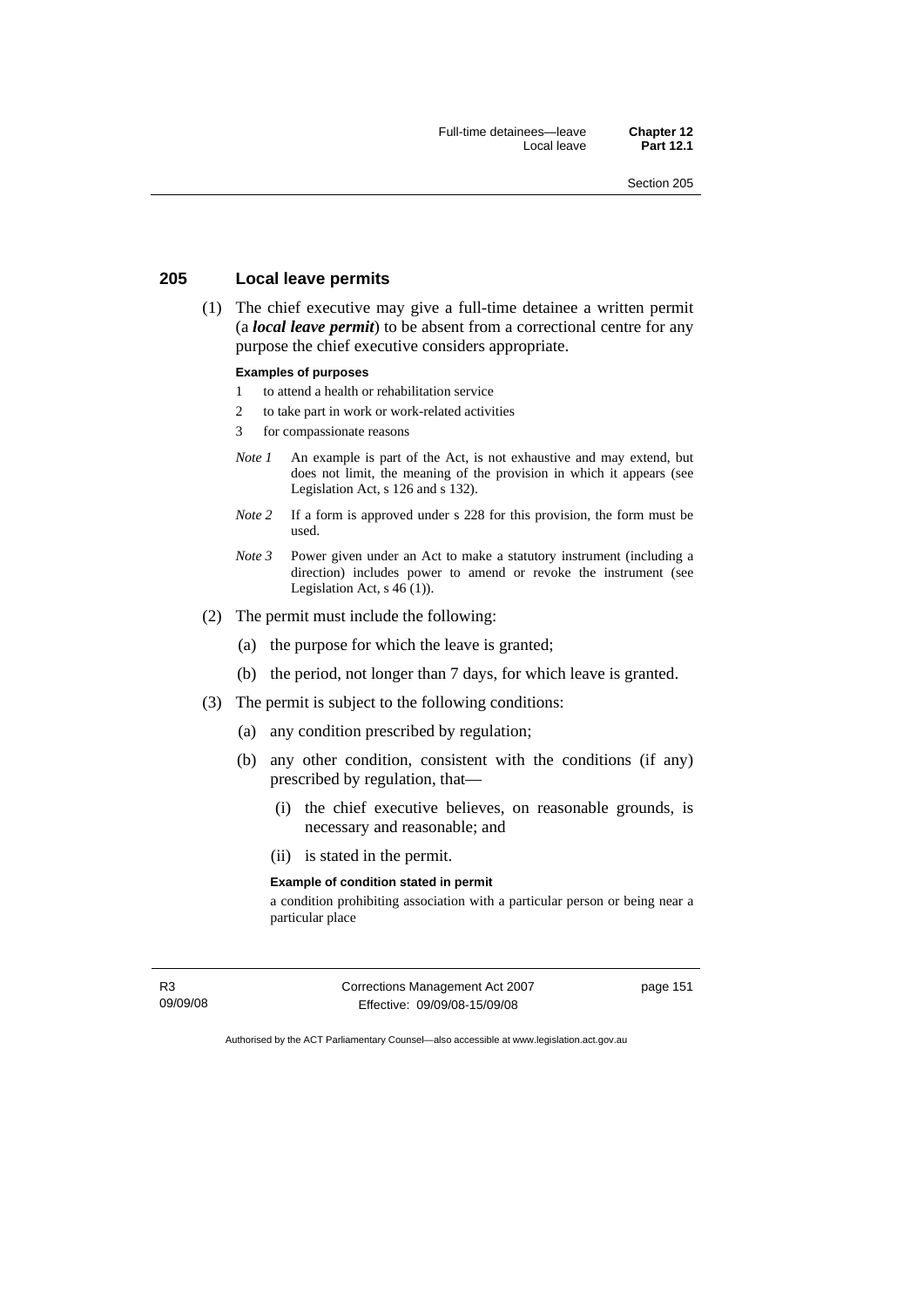**Chapter 12** Full-time detainees—leave<br>**Part 12.2** Interstate leave **Interstate leave**<br>General **Division 12.2.1** Section 206

# **Part 12.2 Interstate leave**

# **Division 12.2.1 General**

# **206 Definitions—pt 12.2**

In this part:

*corresponding chief executive*, of a participating State, means the person responsible for the administration of correctional centres (however described) for full-time detention in the participating State.

*corresponding leave law* means a law of a State or another Territory declared to be a corresponding leave law under section 207.

*escape*, in relation to an interstate detainee, includes fail to return to lawful custody at the end of the period to which the detainee's interstate leave permit applies.

*interstate detainee* means a person to whom an interstate leave permit under a corresponding leave law applies.

*participating State* means a State or another Territory where a corresponding leave law is in force.

#### **207 Declaration of corresponding leave laws**

- (1) The Minister may declare that a law of a State or another Territory is a corresponding leave law.
- (2) The Minister may make the declaration only if satisfied that the law substantially corresponds to this part.
- (3) A declaration under this section is a notifiable instrument.
	- *Note* A notifiable instrument must be notified under the Legislation Act.

| page 152 |  |
|----------|--|
|----------|--|

**Corrections Management Act 2007** Effective: 09/09/08-15/09/08

R3 09/09/08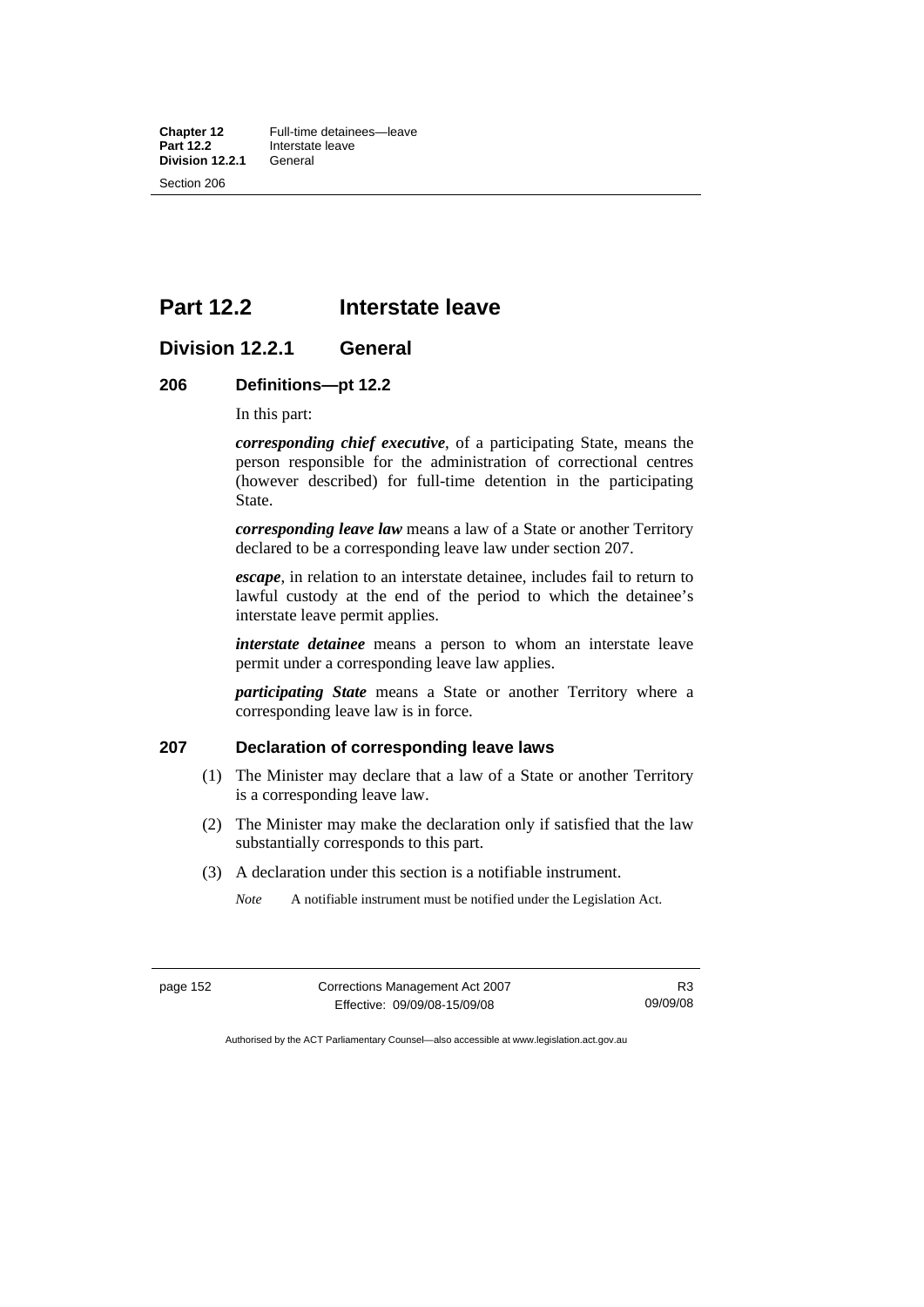# **Division 12.2.2 ACT permits for interstate leave**

### **208 Interstate leave permits**

- (1) The chief executive may, by written notice (an *interstate leave permit*) given to a full-time detainee, give the detainee leave to travel to and from, and remain in, a participating State.
- (2) An interstate leave permit must include the following details:
	- (a) the State or Territory to which the permit applies;
	- (b) the purpose for which the leave is granted;
	- (c) the period, not longer than 7 days, for which leave is granted.
	- *Note 1* If a form is approved under s 228 for this provision, the form must be used.
	- *Note 2* Power given under an Act to make a statutory instrument (including an interstate leave permit) includes power to amend or revoke the instrument (see Legislation Act, s 46 (1)).
- (3) An interstate leave permit may be issued—
	- (a) for a full-time detainee with a high security classification only if the leave is to enable the detainee to receive a health service or for a compassionate reason; or
	- (b) in any other case—for any purpose the chief executive believes, on reasonable grounds, is appropriate.
- (4) An interstate leave permit is subject to the following conditions:
	- (a) any condition prescribed by regulation;

Corrections Management Act 2007 Effective: 09/09/08-15/09/08

page 153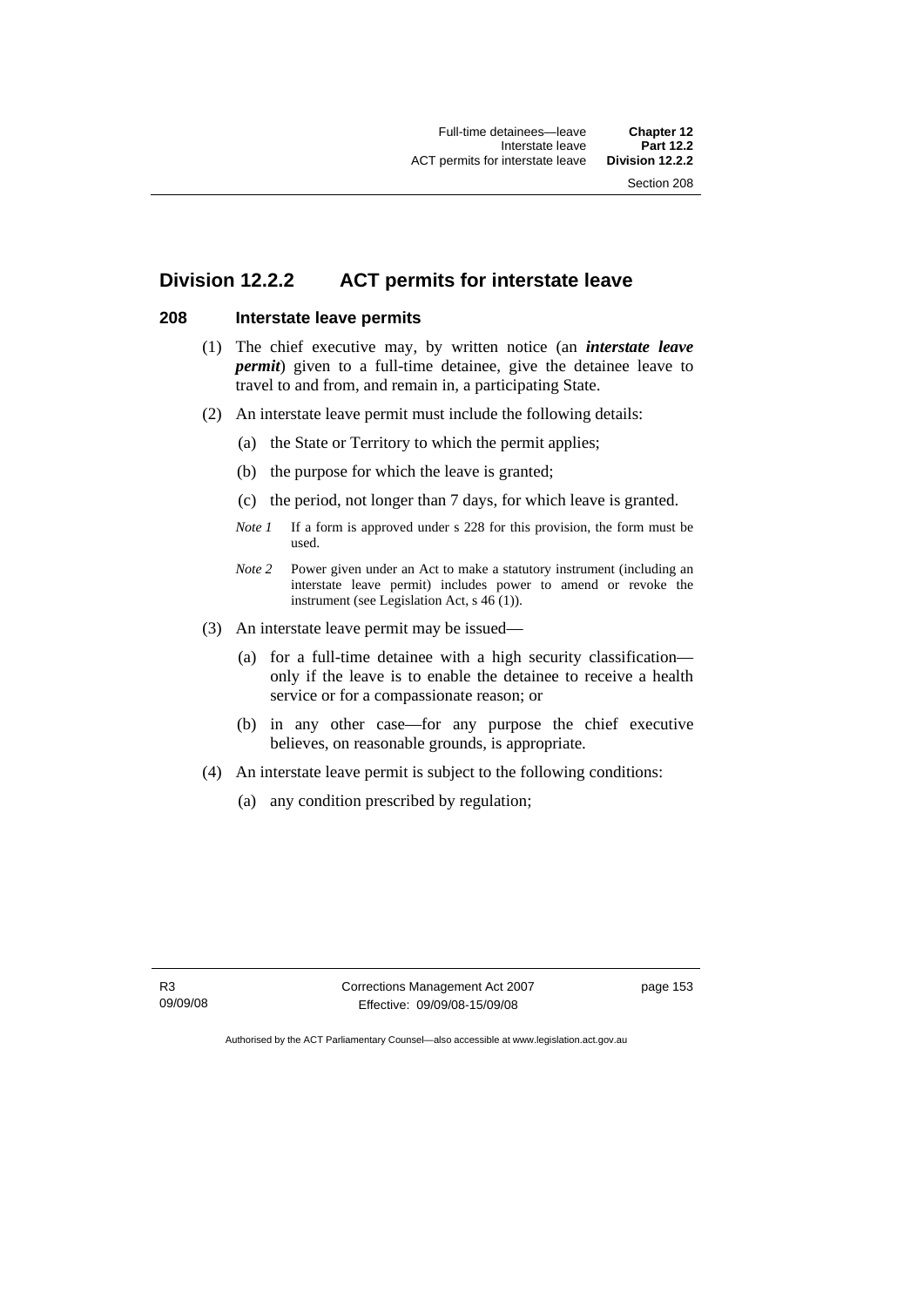- (b) any other condition, consistent with the conditions (if any) prescribed by regulation, that—
	- (i) the chief executive believes, on reasonable grounds, is necessary and reasonable; and
	- (ii) is stated in the permit.

#### **Examples of conditions stated in interstate leave permits**

- 1 a condition that an escort officer stated in the permit escort the detainee
- 2 a condition prohibiting association with a particular person or being near a particular place
- 3 a condition that an indigenous detainee travelling interstate to mark the birth or death of a relative be escorted by an indigenous elder or relative
- *Note* An example is part of the Act, is not exhaustive and may extend, but does not limit, the meaning of the provision in which it appears (see Legislation Act, s 126 and s 132).

# **209 Effect of ACT permit for interstate leave**

- (1) An interstate leave permit for a full-time detainee authorises the detainee to be absent from a correctional centre in accordance with the permit—
	- (a) unescorted; or
	- (b) if the permit is subject to a condition that an escort officer must escort the detainee—while under escort by the escort officer.
- (2) If an interstate leave permit is subject to a condition that the full-time detainee be escorted by an escort officer, the permit authorises the escort officer to escort the detainee in accordance with the permit—
	- (a) to and within the participating State stated in the permit (whether or not through any other jurisdiction); and
	- (b) back to the correctional centre.

| page 154 | Corrections Management Act 2007 |          |
|----------|---------------------------------|----------|
|          | Effective: 09/09/08-15/09/08    | 09/09/08 |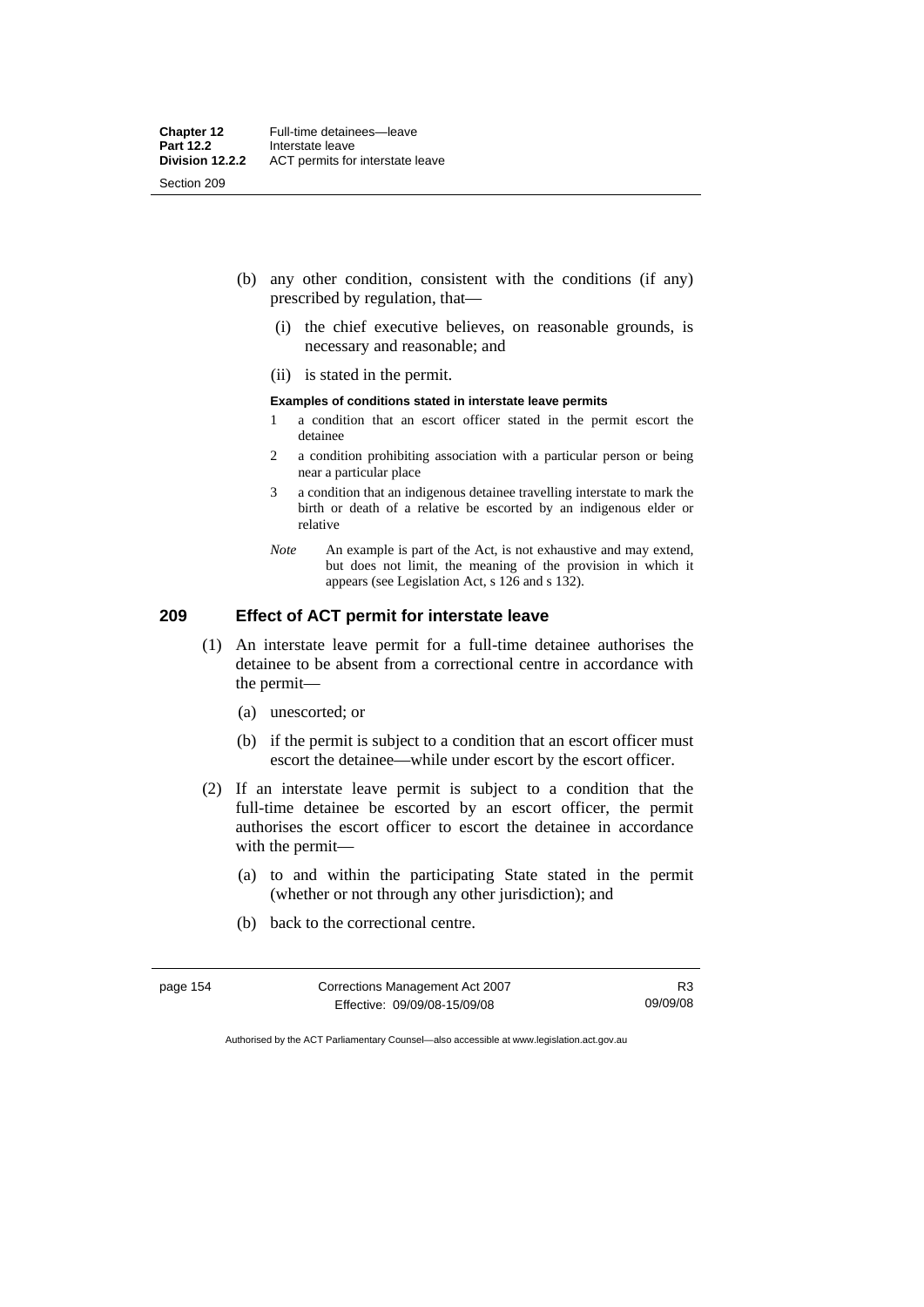#### **210 Notice to participating States**

The chief executive must give written notice of an interstate leave permit given to a full-time detainee, and the period of the permit, to each of the following:

- (a) the corresponding chief executive of the participating State to which the permit applies;
- (b) the chief of police (however described) of the participating State to which the permit applies;
- (c) the chief of police (however described) of any other State or Territory through which the detainee may travel under the permit.

#### **211 Powers of escort officers**

- (1) An escort officer escorting a full-time detainee under an interstate leave permit may, to keep custody of the detainee under the permit or to arrest the detainee if the detainee has escaped—
	- (a) give the detainee any direction that the officer believes, on reasonable grounds, is necessary and reasonable; and
	- (b) use force in accordance with part 9.7 (Use of force).
- (2) An escort officer escorting a full-time detainee under an interstate leave permit may conduct a scanning search, frisk search or ordinary search of the detainee if the officer suspects, on reasonable grounds, the detainee may be carrying a prohibited thing.
- (3) Part 9.4 (Searches) and part 9.5 (Seizing property) apply, with any necessary changes and any changes prescribed by regulation, in relation to a search under this section.

R3 09/09/08 Corrections Management Act 2007 Effective: 09/09/08-15/09/08

page 155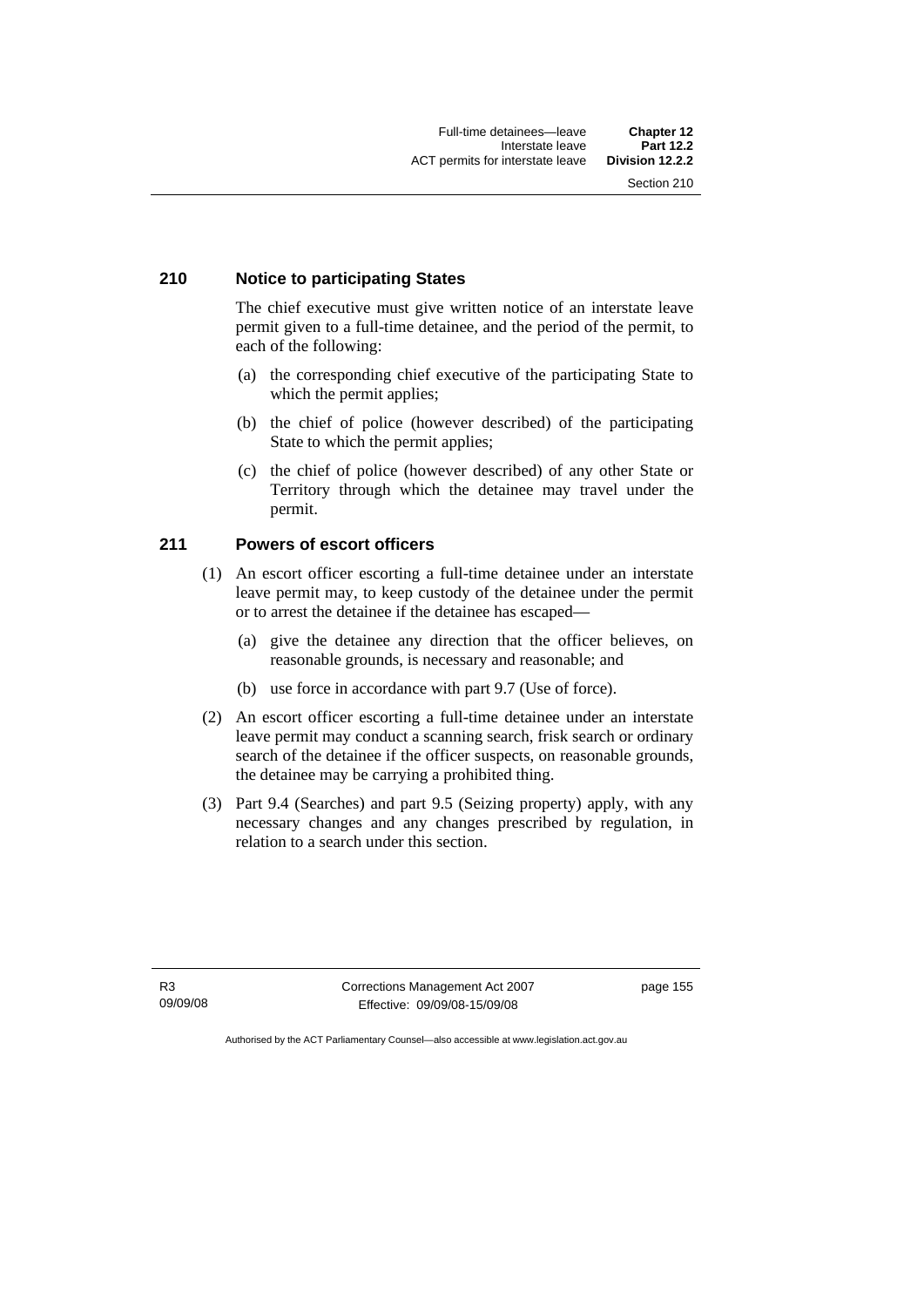# **212 Liability for damage etc**

- (1) The Territory is liable for any damage or loss sustained by anyone in a participating State that is caused by the conduct of a full-time detainee or an escort officer while in the participating State under an interstate leave permit.
- (2) This section does not affect any right the Territory may have against the detainee or escort officer for the damage or loss.

# **Division 12.2.3 Interstate leave under corresponding leave laws**

# **213 Effect in ACT of interstate leave permit under corresponding leave law**

- (1) This section applies to a person (an *interstate escort officer*) who is authorised under an interstate leave permit issued under a corresponding leave law to escort an interstate detainee to or from, or in, the ACT.
- (2) The interstate escort officer is authorised, in the ACT, to escort the interstate detainee in accordance with the interstate leave permit.

# **214 Powers of interstate escort officers**

- (1) This section applies if an interstate escort officer uses force, a weapon, or a means of restraint, in the ACT for—
	- (a) keeping custody of an interstate detainee under an interstate leave permit; or
	- (b) arresting an interstate detainee who has escaped.
- (2) The use of force, weapon or means of restraint is lawful in the ACT if it would have been lawful in the participating State where the interstate permit was issued.

page 156 Corrections Management Act 2007 Effective: 09/09/08-15/09/08

R3 09/09/08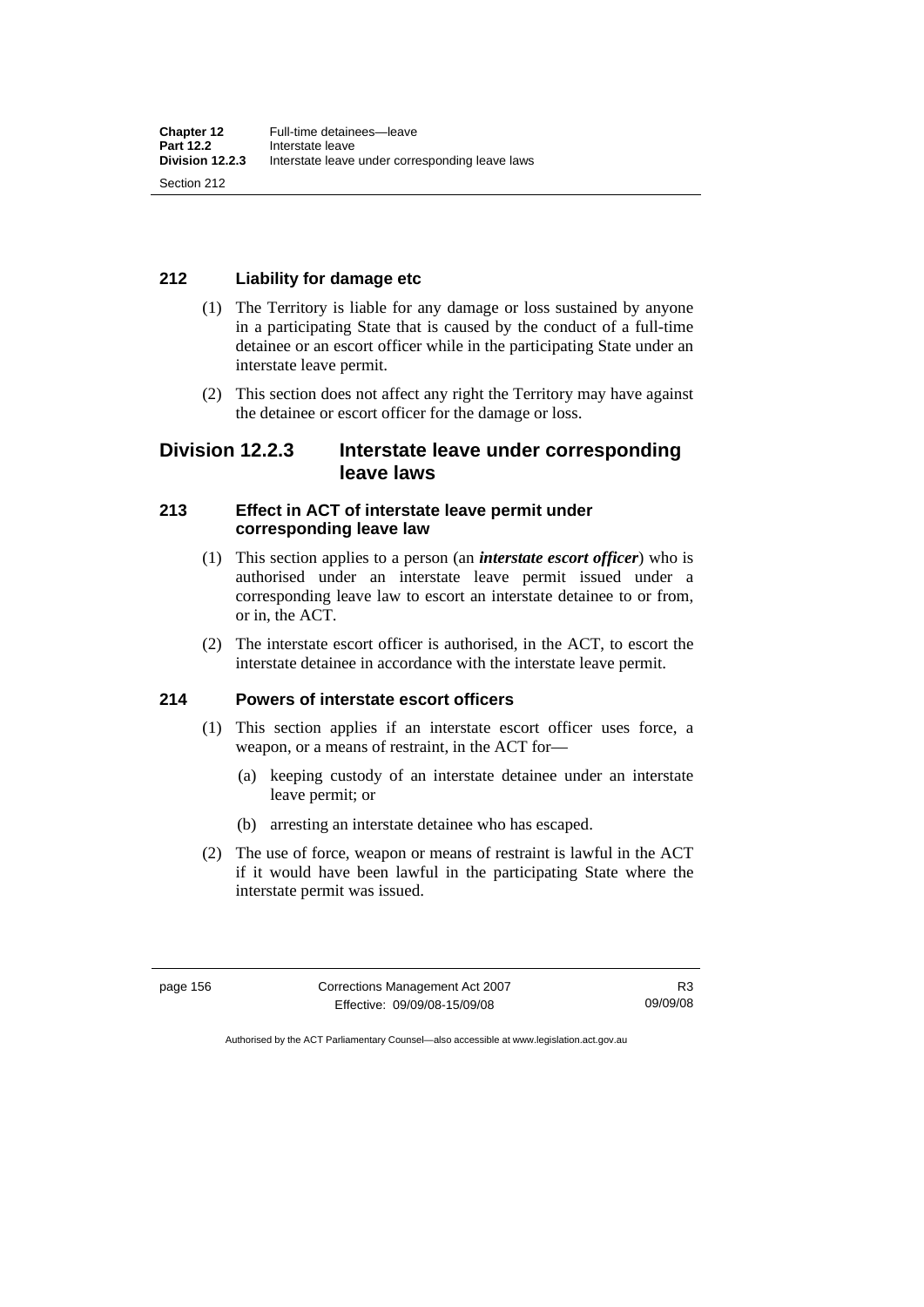#### **215 Escape of interstate detainee**

- (1) This section applies to an interstate detainee in the ACT under an interstate leave permit issued under a corresponding leave law.
- (2) If the interstate detainee escapes from lawful custody, the detainee may be arrested without warrant by—
	- (a) an interstate escort officer for the detainee; or
	- (b) a police officer.
- (3) A police officer who arrests the detainee may return the detainee to an interstate escort officer for the detainee.
	- *Note* A police officer may also arrest without a warrant a person who has escaped from lawful custody or who is unlawfully at large (see *Crimes Act 1900*, s 212 and s 214).

# **216 Return of escaped interstate detainee**

- (1) This section applies if, in the ACT, an interstate detainee attempts to escape or is arrested after an escape.
- (2) The interstate detainee may be taken before a magistrate.
- (3) Despite the terms of the interstate detainee's interstate leave permit, the magistrate may by warrant (a *return warrant*)—
	- (a) order the return of the detainee to the participating State where the permit was issued; and
	- (b) order the interstate detainee to be delivered into the custody of a police officer or interstate escort officer for that purpose.
- (4) If a return warrant is issued for the interstate detainee, the detainee may be kept in detention until the earlier of the following events:
	- (a) the detainee is delivered into the custody of a police officer or interstate escort officer in accordance with the warrant;
	- (b) the end of 14 days after the day the warrant was issued.

R3 09/09/08 Corrections Management Act 2007 Effective: 09/09/08-15/09/08

page 157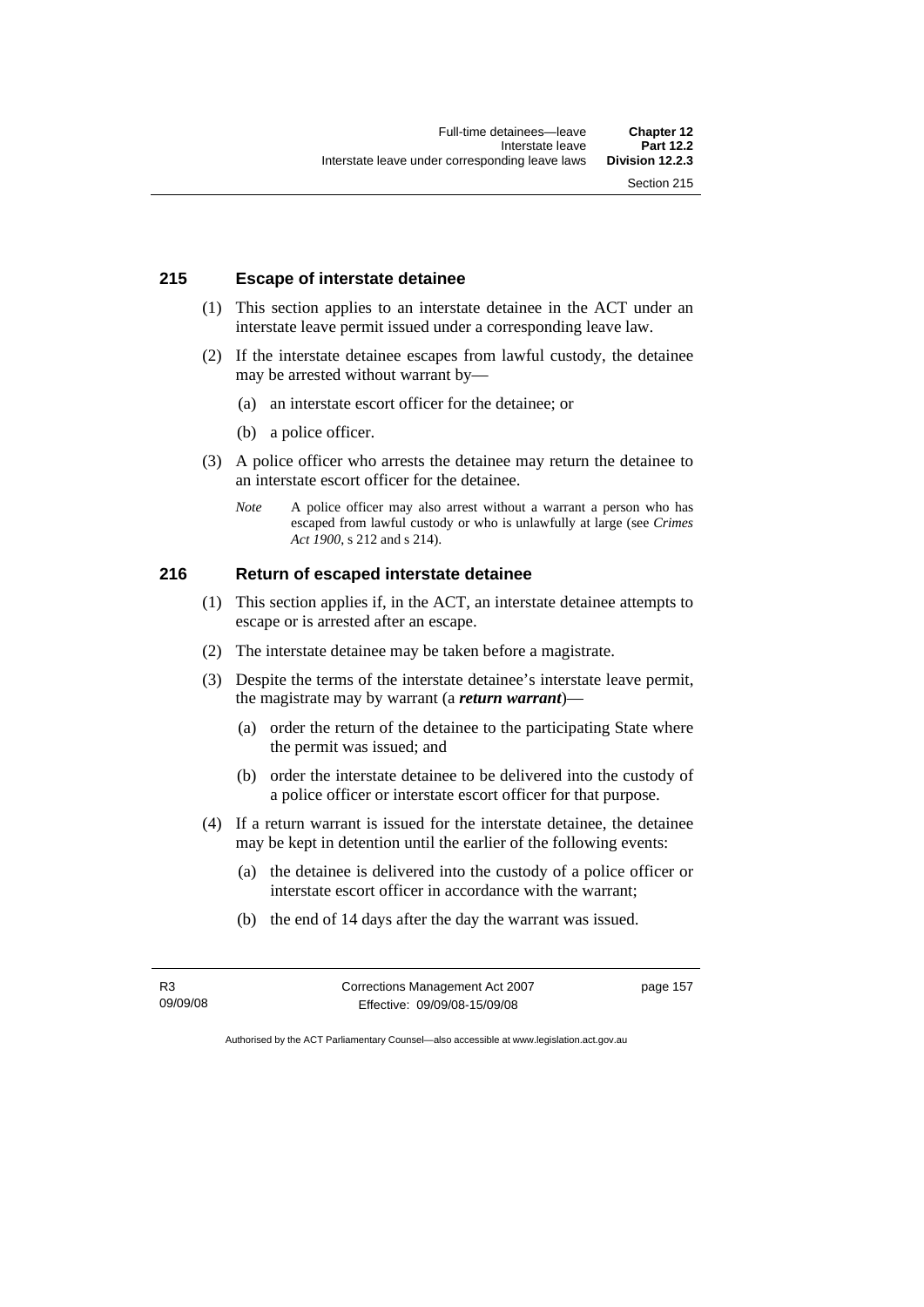(5) The return warrant ends if the interstate detainee is not delivered into the custody of a police officer or interstate escort officer, in accordance with the warrant, before the end of 14 days after the day the warrant is issued.

page 158 Corrections Management Act 2007 Effective: 09/09/08-15/09/08

R3 09/09/08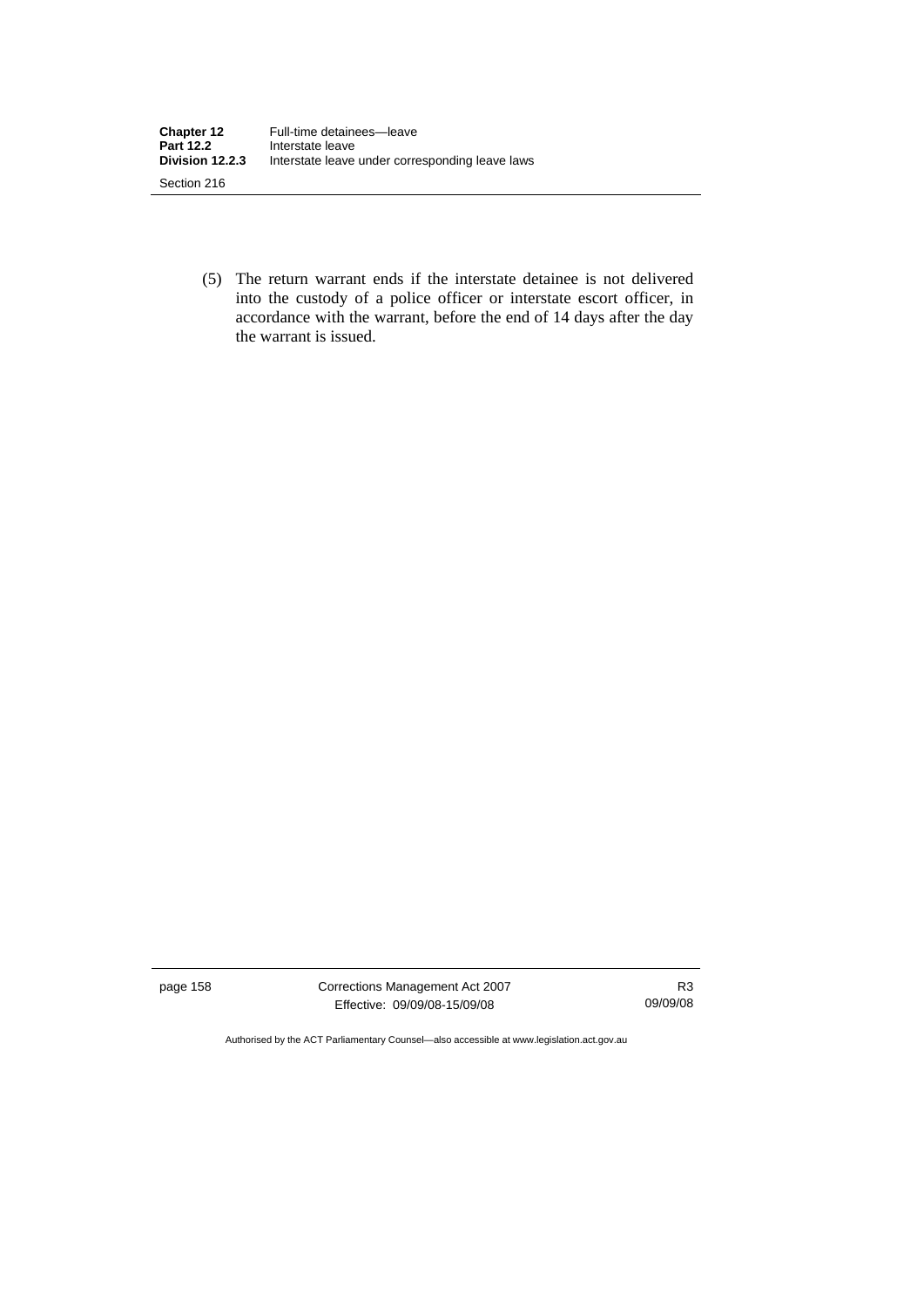# **Chapter 13 Miscellaneous**

### **217 Lawful temporary absence from correctional centre**

- (1) This section applies to a detainee who is absent from a correctional centre under any of the following:
	- (a) a direction by the chief executive, including a direction under—
		- (i) section 54 (Transfers to health facilities);
		- (ii) section 204 (Local leave directions);
	- (b) a local leave permit;
	- (c) an interstate leave permit;
	- (d) any other authority (however described) prescribed by regulation.
- (2) To remove any doubt, the detainee is—
	- (a) taken to be in the chief executive's custody; and
	- (b) if under escort by an escort officer—also taken to be in the escort officer's custody.

# **218 Detainee's work—no employment contract etc**

- (1) To remove any doubt, any work by a detainee under this Act, whether at a correctional centre or elsewhere, is taken not to create a contract of employment or a contract for services.
- (2) In particular, a contract of employment is taken not to exist between the following in relation to work by a detainee:
	- (a) the detainee and the Territory;
	- (b) the detainee and a person involved in the work;

| R3       | Corrections Management Act 2007 | page 159 |
|----------|---------------------------------|----------|
| 09/09/08 | Effective: 09/09/08-15/09/08    |          |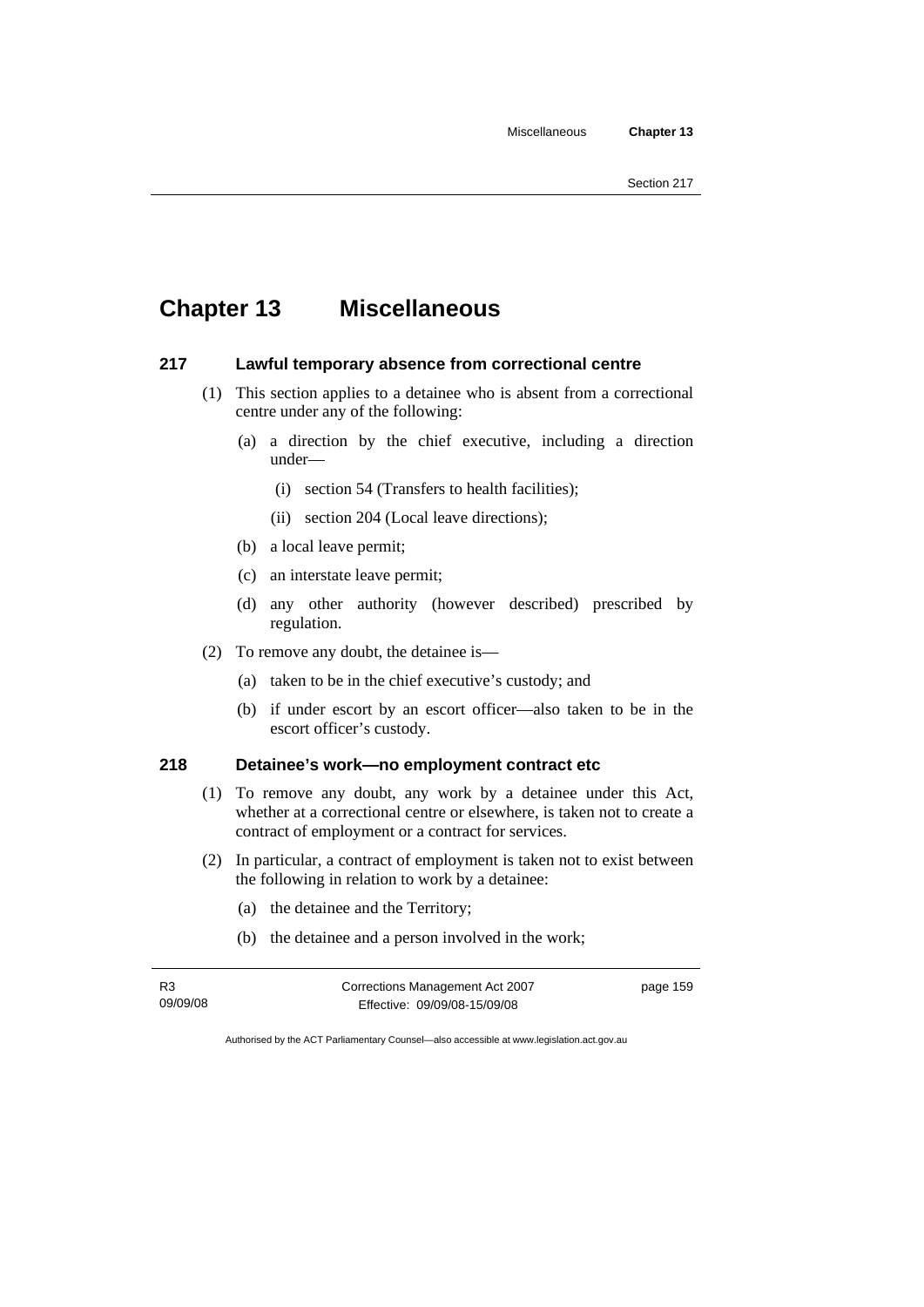(c) the Territory and a person involved in the work.

#### **219 Detainee's work—occupational health and safety**

- (1) The chief executive must ensure, as far as practicable, that the conditions in relation to work by a detainee, whether at a correctional centre or elsewhere, comply with requirements under the *Occupational Health and Safety Act 1989* in relation to work by employees.
- (2) In particular, the chief executive must ensure that arrangements in relation to a detainee's work take account, as far as practicable, of the need—
	- (a) to secure the health, safety and welfare of the detainee; and
	- (b) to protect people at or near the workplace from risks to health or safety arising out of the activities of the detainee.
- (3) A regulation may provide for the application of the *Occupational Health and Safety Act 1989* in relation to work by a detainee, including for changes to that Act in its application in relation to the work.

#### **220 Personal injury management—detainees etc**

- (1) This section applies if—
	- (a) a detainee suffers injury that arises out of, or in the course of, the detainee's detention; or
	- (b) an offender, who is directed to do community service work under the *Crimes (Sentence Administration) Act 2005*, section 91, suffers injury that arises out of, or in the course of, the work.
- (2) A regulation may make provision in relation to the injury, including provision in relation to the following:
- page 160 Corrections Management Act 2007 Effective: 09/09/08-15/09/08 R3 09/09/08
- (a) injury management;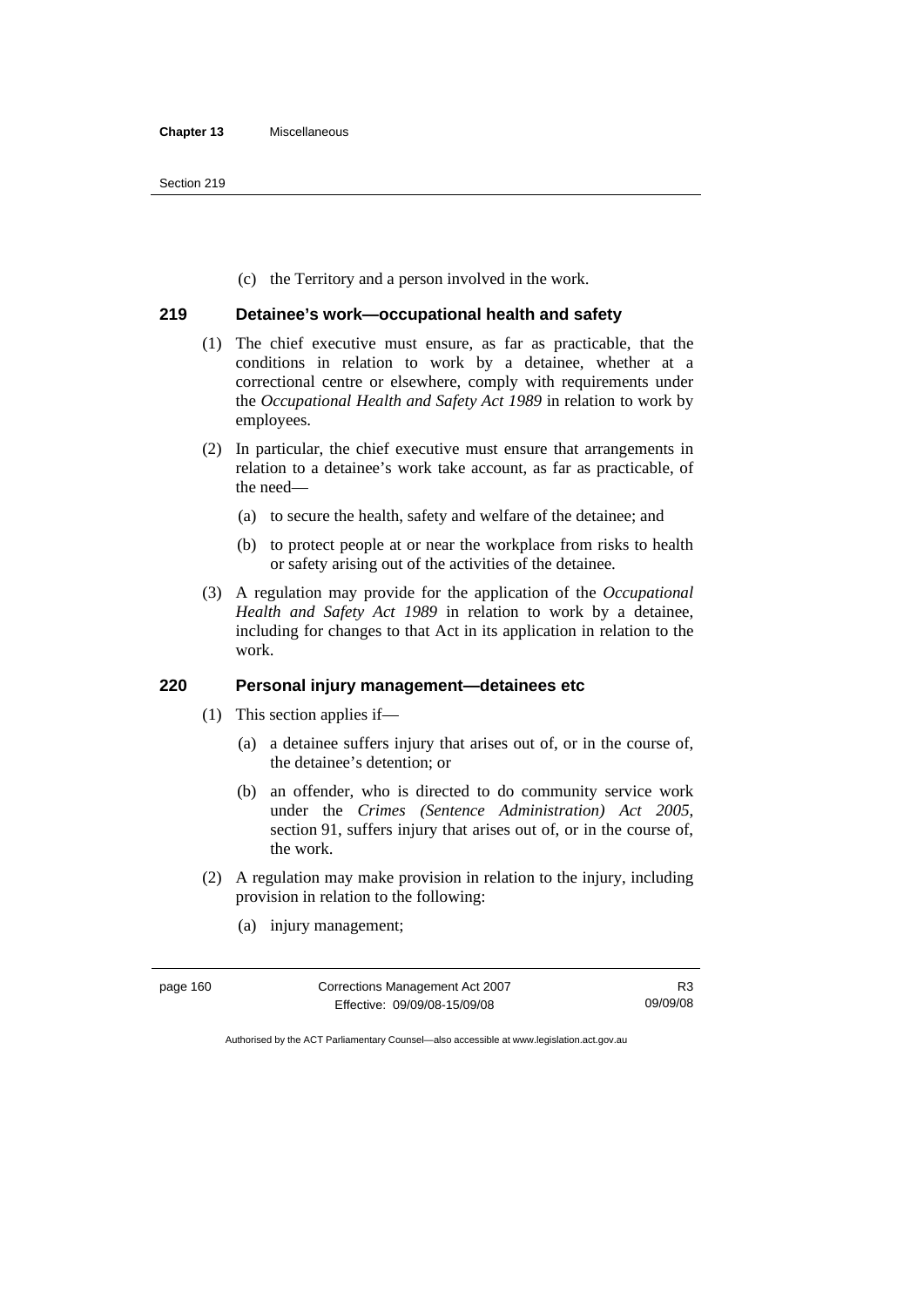- (b) vocational rehabilitation;
- (c) compensation for a permanent injury;
- (d) death benefits.
- (3) In this section:

*injury* includes—

- (a) disease; and
- (b) aggravation, acceleration and recurrence of an injury or disease.

# **221 Random testing of detainees—statistical purposes**

- (1) The chief executive may direct a number of randomly selected detainees at a correctional centre to provide test samples for detecting alcohol or drug abuse.
- (2) The chief executive must ensure that—
	- (a) no record is made that identifies the donor of a test sample; and
	- (b) the results of any tests conducted on the test samples are used only for statistical purposes.
- (3) In this section:

*random selection* means selection by a computer programmed to select names randomly from the register of detainees.

# **222 Confidentiality**

(1) In this section:

*corresponding corrections law* means a law of a State or another Territory declared to be a corresponding corrections law under section 225.

R3 09/09/08 Corrections Management Act 2007 Effective: 09/09/08-15/09/08

page 161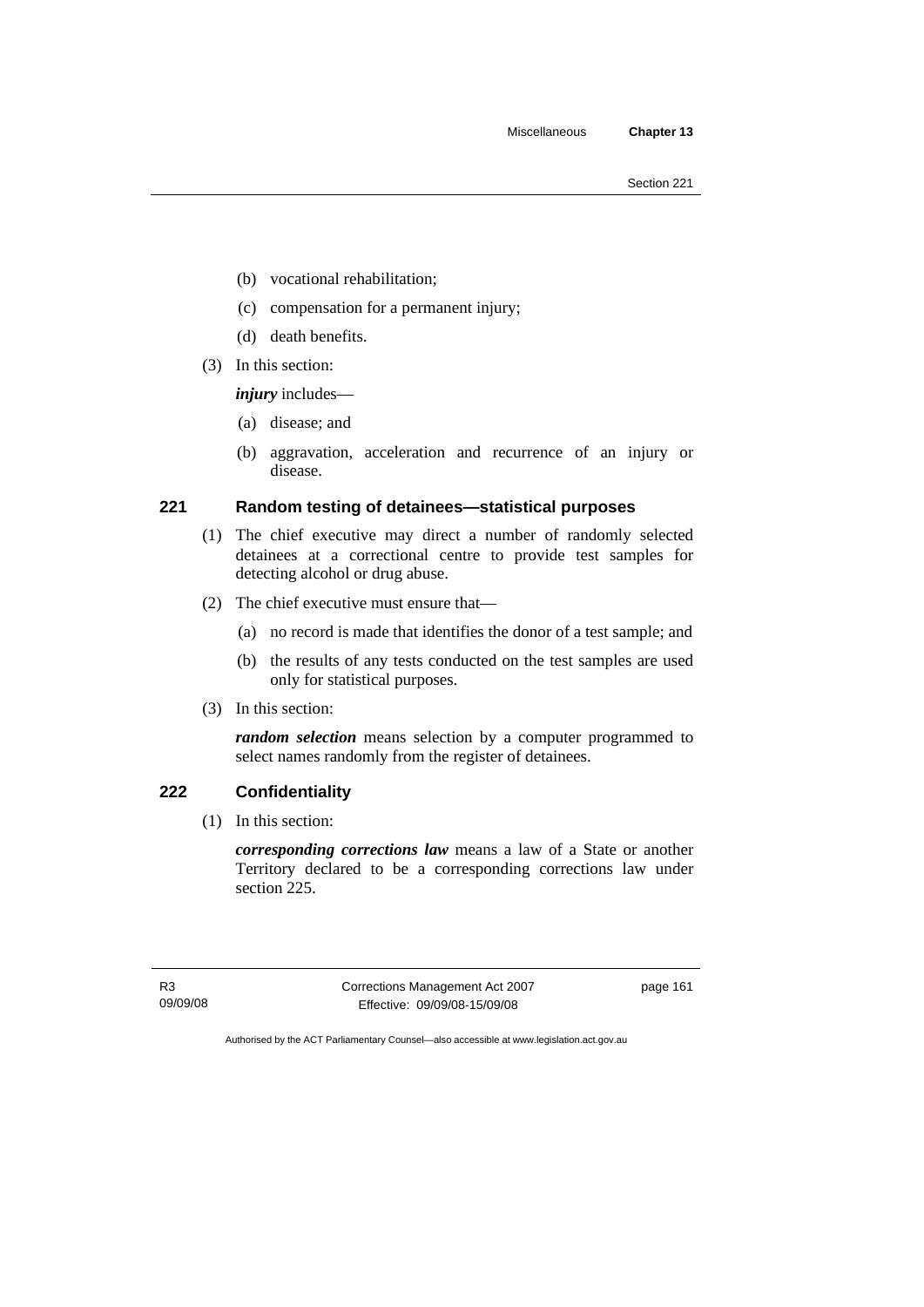#### *court* includes a tribunal.

*Note* A *tribunal* includes any entity authorised to hear, receive and examine evidence (see Legislation Act, dict, pt 1).

*divulge* includes communicate.

*person to whom this section applies* means a person who—

- (a) exercises, or has exercised, a function under this Act; or
- (b) is, or has been, otherwise involved in the administration of this Act.

*produce* includes allow access to.

*protected information* means information about a person that is disclosed to, or obtained by, a person to whom this section applies because of—

- (a) the exercise of a function under this Act by the person or someone else; or
- (b) the involvement of the person, or someone else, in the administration of this Act.
- (2) A person to whom this section applies commits an offence—
	- (a) if the person—
		- (i) makes a record of protected information about someone else; and
		- (ii) is reckless about whether the information is protected information about someone else; or
	- (b) if the person does something that divulges protected information about someone else and is reckless about whether—
		- (i) the information is protected information about someone else; and

| page 162 | Corrections Management Act 2007 | R <sub>3</sub> |
|----------|---------------------------------|----------------|
|          | Effective: 09/09/08-15/09/08    | 09/09/08       |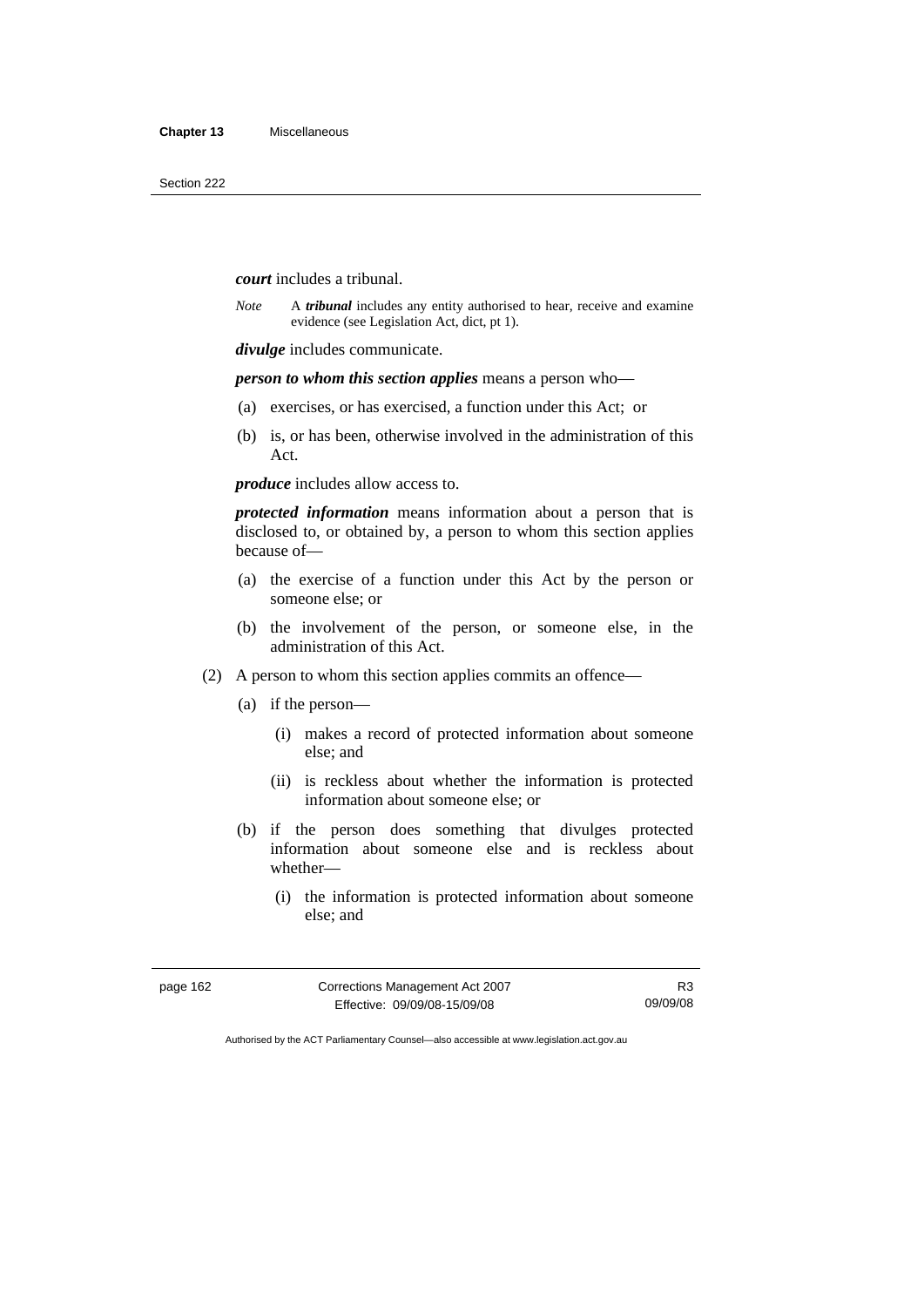(ii) doing the thing would result in the information being divulged to someone else.

Maximum penalty: 50 penalty units, imprisonment for 6 months or both.

- (3) Subsection (2) does not apply if the record is made, or the information is divulged, by the person as follows:
	- (a) under this Act or another territory law;
	- (b) in relation to the exercise of a function under this Act or another territory law;
	- (c) for the *Crimes (Sentencing) Act 2005*, section 136 (Information exchanges between criminal justice entities);
	- (d) to a person exercising a function under, or otherwise involved in the administration of, a corresponding corrections law;
	- (e) to a law enforcement agency;

*Note Law enforcement agency* is defined in the dictionary.

- (f) to an entity prescribed by regulation;
- (g) otherwise in relation to the administration of this Act or another territory law.
- (4) Subsection (2) does not apply to the divulging of protected information about someone—
	- (a) with the person's consent; or
	- (b) if authorised by the chief executive under subsection (5); or
	- (c) if the information only tells someone of the place where a detainee is held in detention; or
	- (d) if the information is disclosed under a regulation.

Corrections Management Act 2007 Effective: 09/09/08-15/09/08

page 163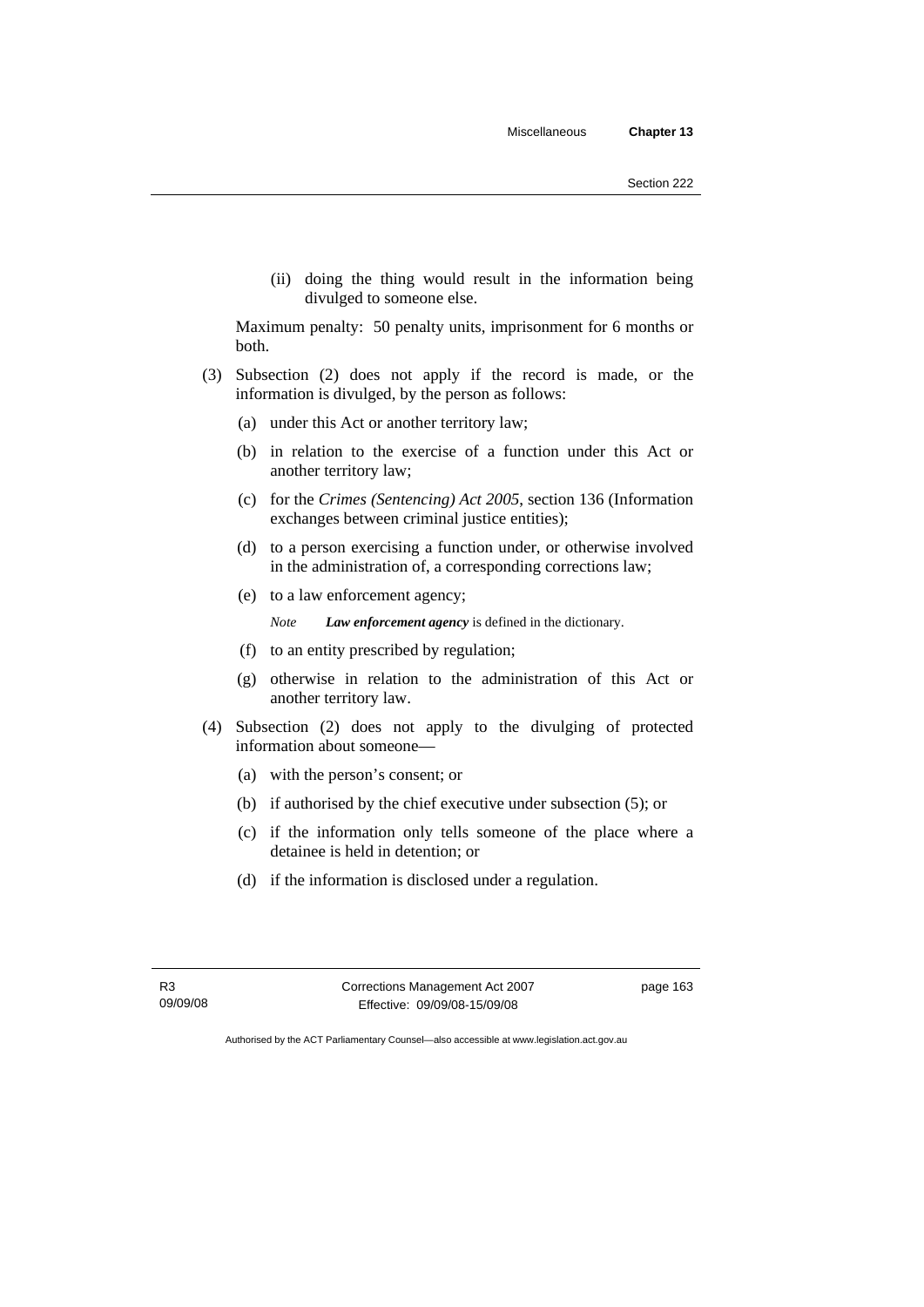- (5) The chief executive may, in writing, authorise the divulging of protected information about a person if the chief executive believes, on reasonable grounds, that divulging the information is—
	- (a) necessary to protect someone whose life or safety is in danger; or
	- (b) otherwise in the public interest.

# **223 Protection from liability**

- (1) This section applies to a person who—
	- (a) exercises, or has exercised, a function under this Act; or
	- (b) is, or has been, otherwise involved in the administration of this Act.
- (2) The person does not incur civil liability for an act or omission done honestly and without recklessness for this Act.
	- *Note* A reference to an Act includes a reference to the statutory instruments made or in force under the Act, including regulations and the corrections rules (see Legislation Act, s 104).
- (3) Any civil liability that would, apart from this section, attach to the person attaches instead to the Territory.

# **224 Corrections dogs**

A regulation may make provision in relation to the use of corrections dogs.

#### **Examples of provision made by regulation**

- 1 the training and approval of dogs for exercising functions under this Act
- 2 approvals for corrections officers to use corrections dogs
- *Note* An example is part of the Act, is not exhaustive and may extend, but does not limit, the meaning of the provision in which it appears (see Legislation Act, s 126 and s 132).

page 164 Corrections Management Act 2007 Effective: 09/09/08-15/09/08

R3 09/09/08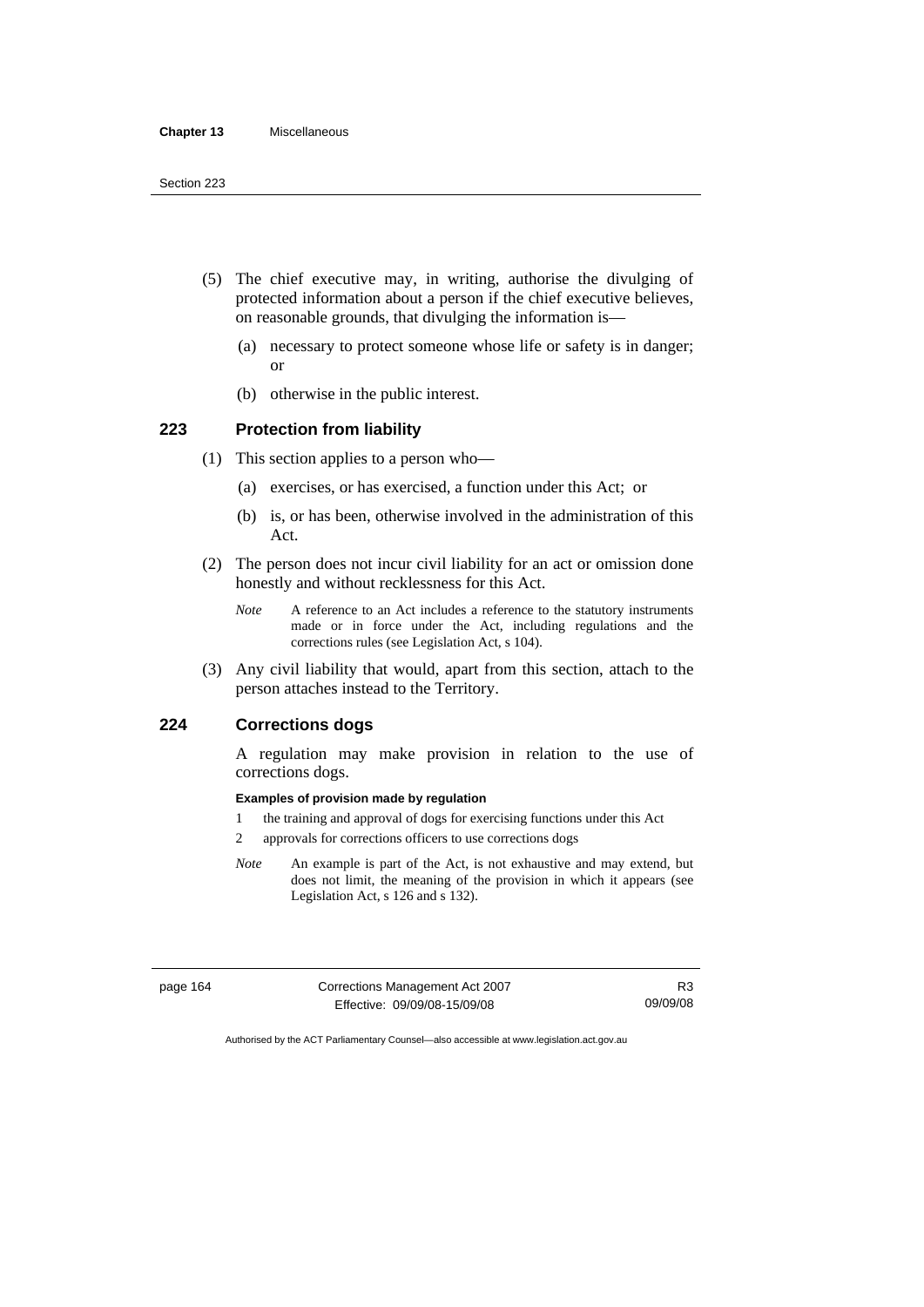#### **225 Declaration of corresponding corrections law**

- (1) The Minister may declare that a law of a State or another Territory is a corresponding corrections law.
- (2) The Minister may make the declaration only if satisfied that the law substantially corresponds to this Act or a part of this Act.
- (3) A declaration is a notifiable instrument.

*Note* A notifiable instrument must be notified under the Legislation Act.

### **226 Evidentiary certificates**

- (1) A certificate that appears to be signed by or for the chief executive, and states any matter relevant to anything done or not done under this Act in relation to a detainee, is evidence of the matter.
- (2) Without limiting subsection (1), a certificate under subsection (1) may state any of the following:
	- (a) that a stated person did, or did not, occupy a position under this Act;
	- (b) that a stated person was, or was not, a detainee;
	- (c) that a stated instrument under this Act was, or was not, in force;
	- (d) that a stated disciplinary breach by a stated detainee was, or was not, admitted by the detainee or found proven at an inquiry for chapter 10 (Discipline);
	- (e) that a stated instrument is a copy of an instrument made, given, issued or received under this Act.
- (3) A certificate that appears to be signed by or for the chief executive, and states any matter prescribed by regulation for this section, is evidence of the stated matter.
- (4) A certificate mentioned in subsection (1) or (2) may state a matter by reference to a date or period.

| R3       | Corrections Management Act 2007 | page 165 |
|----------|---------------------------------|----------|
| 09/09/08 | Effective: 09/09/08-15/09/08    |          |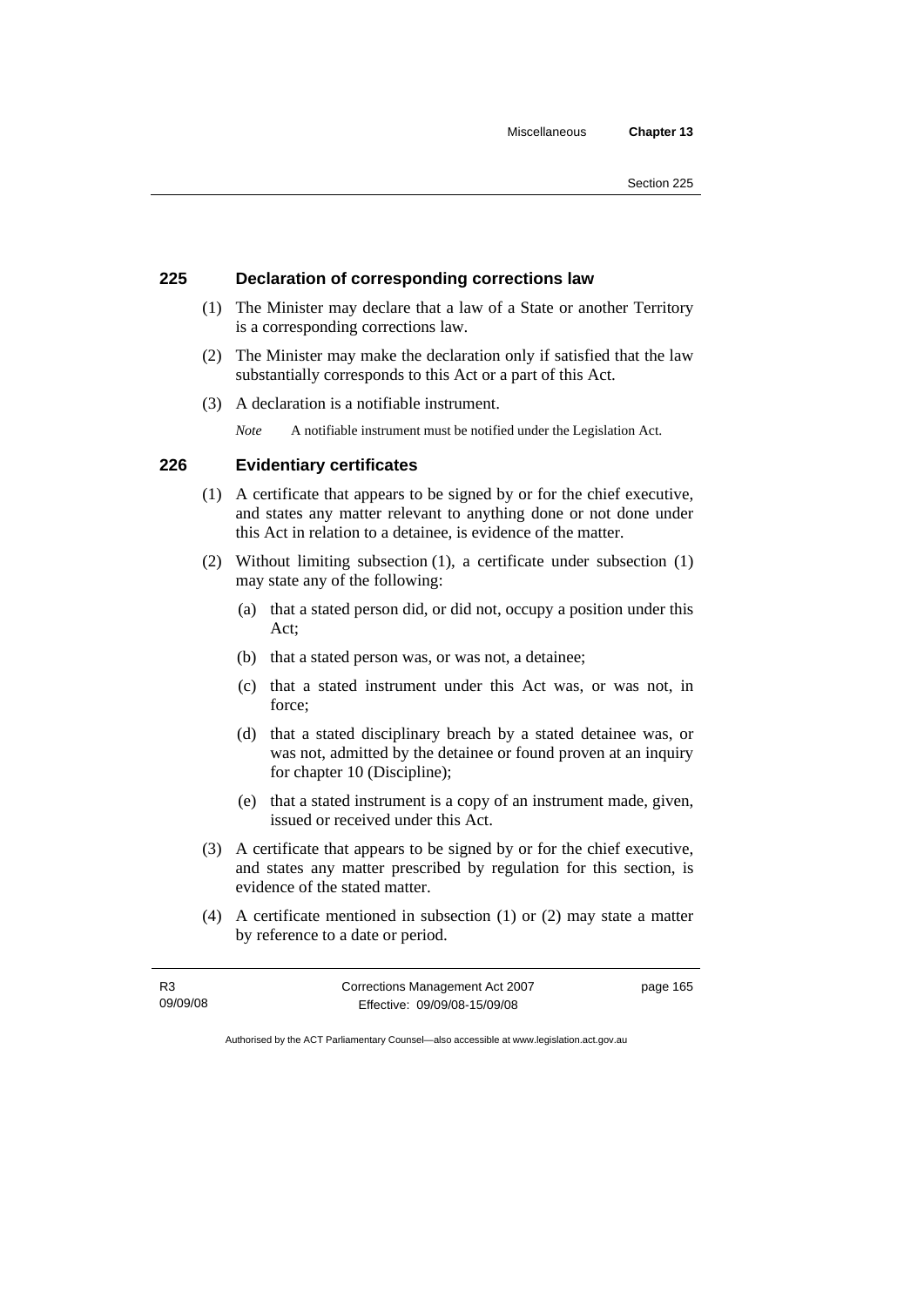- (5) A certificate of the results of the analysis of a substance under this Act, signed by an analyst appointed under subsection (8), is evidence of the facts stated in the certificate.
- (6) A court must accept a certificate or other document mentioned in this section as proof of the matters stated in it if there is no evidence to the contrary.
- (7) However, an instrument mentioned in subsection (2) (c), or certificate mentioned in subsection (5), must not be admitted in evidence by a court unless the court is satisfied that reasonable efforts have been made to serve a copy of the instrument or certificate on the person concerned.
- (8) The chief executive may appoint analysts for this Act.
	- *Note 1* For the making of appointments (including acting appointments), see the Legislation Act, pt 19.3.
	- *Note 2* In particular, a person may be appointed for a particular provision of a law (see Legislation Act, s  $7(3)$ ) and an appointment may be made by naming a person or nominating the occupant of a position (see s 207).
- (9) An appointment under subsection (8) is a notifiable instrument.
	- *Note* A notifiable instrument must be notified under the Legislation Act.

### **227 Determination of fees**

- (1) The Minister may determine fees for this Act.
	- *Note* The Legislation Act contains provisions about the making of determinations and regulations relating to fees (see pt 6.3).
- (2) A determination is a disallowable instrument.
	- *Note* A disallowable instrument must be notified, and presented to the Legislative Assembly, under the Legislation Act.

#### **228 Approved forms**

 (1) The Minister may approve forms for this Act (other than forms for use in or in relation to a court).

| page 166 | Corrections Management Act 2007 | R <sub>3</sub> |
|----------|---------------------------------|----------------|
|          | Effective: 09/09/08-15/09/08    | 09/09/08       |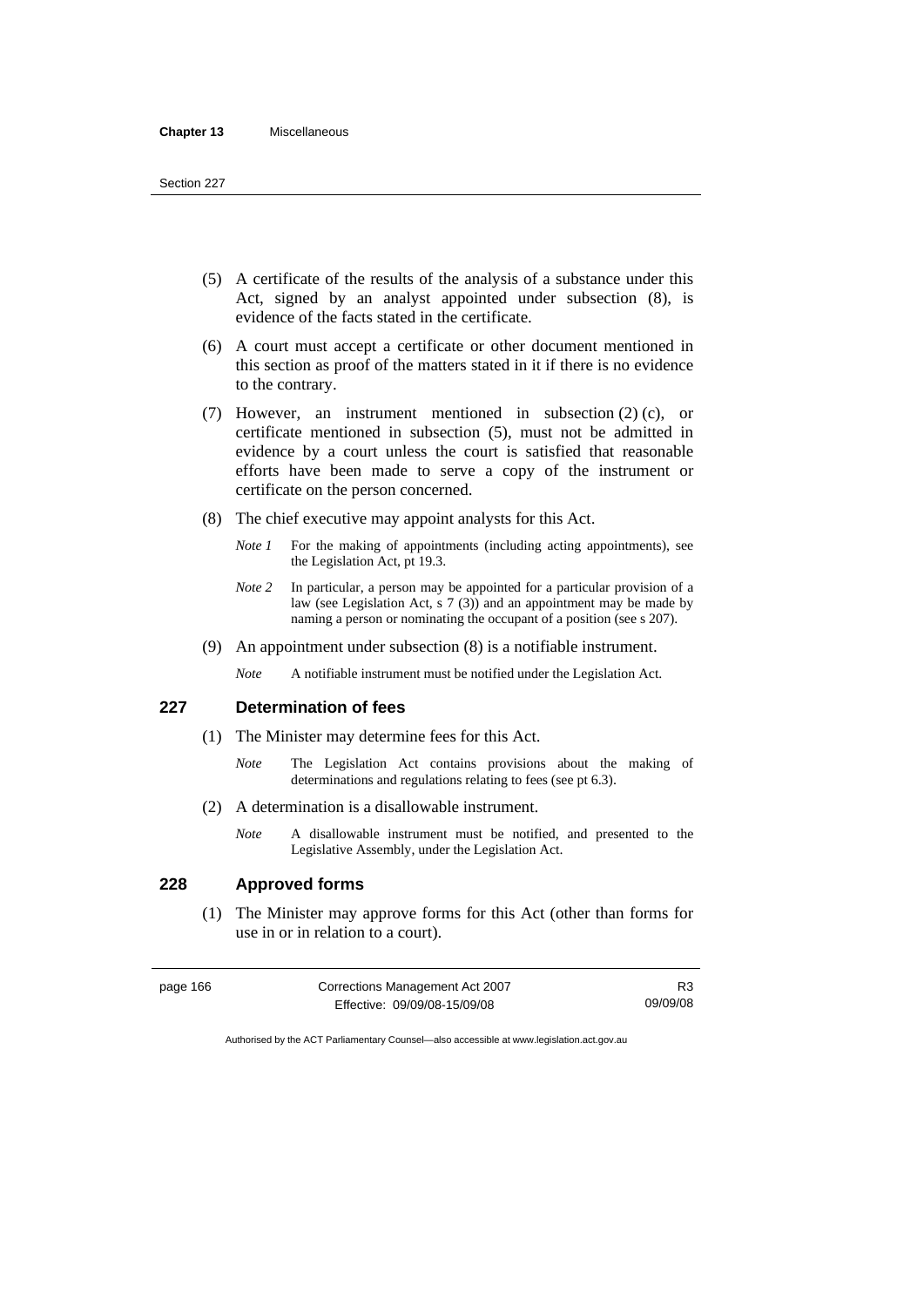(2) If the Minister approves a form for a particular purpose, the approved form must be used for that purpose.

*Note* For other provisions about forms, see the Legislation Act, s 255.

(3) An approved form is a notifiable instrument.

*Note* A notifiable instrument must be notified under the Legislation Act.

#### **229 Regulation-making power**

- (1) The Executive may make regulations for this Act.
- (2) In particular, a regulation may deal with any of the following:
	- (a) the administration of correctional centres;
	- (b) the detention of people in police and court cells;
	- (c) the escorting of detainees;
	- (d) living conditions at correctional centres, including the treatment of detainees;
	- (e) the inspection of correctional centres and investigation of complaints by detainees;
	- (f) the admission of detainees to correctional centres;
	- (g) the management and security of correctional centres, particularly in relation to any of the following:
		- (i) the assessment of risks and measures to contain risks;
		- (ii) the classification and management of detainees;
		- (iii) work or activities by detainees;
		- (iv) correctional centre routine;
		- (v) detainees' money or property;
		- (vi) communications by detainees with other people, whether by phone or mail or any other means;

R3 09/09/08 Corrections Management Act 2007 Effective: 09/09/08-15/09/08

page 167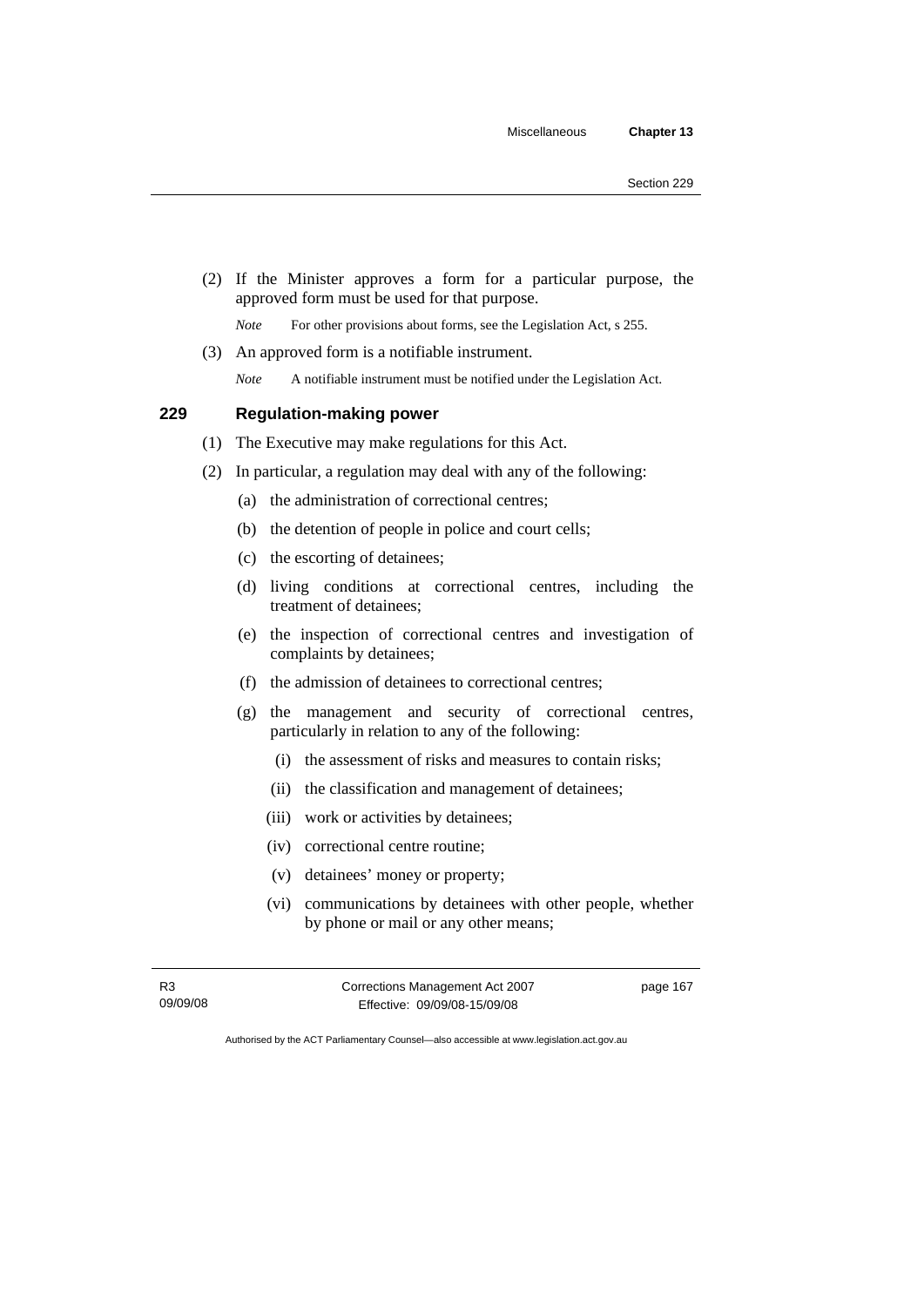Section 229

- (vii) the movement or segregation of detainees;
- (viii) requirements for the wearing of uniforms by detainees;
	- (ix) searches of people or property and the seizure of property;
	- (x) alcohol or drug testing;
- (xi) the use of force;
- (xii) the analysis of things seized under this Act;
- (xiii) access to correctional centres;
- (xiv) good order and discipline;
- (xv) release procedures;
- (h) leave for detainees to be absent from correctional centres.
- (3) For chapter 10 (Discipline), a detainee's entitlements in relation to chapter 6 (Living conditions at correctional centres) include anything expressed to be an entitlement in a regulation made for a provision of chapter 6.
- (4) A regulation is taken to be consistent with this Act to the extent that it is capable of operating concurrently with this Act.
- (5) A regulation may apply, adopt or incorporate a law of another jurisdiction or an instrument, or a provision of a law of another jurisdiction or instrument, as in force from time to time.
	- *Note 1* The text of an applied, adopted or incorporated law or instrument, whether applied as in force from time to time or at a particular time, is taken to be a notifiable instrument if the operation of the Legislation Act, s 47 (5) or (6) is not disapplied (see s 47 (7)).
	- *Note 2* A notifiable instrument must be notified under the Legislation Act.
- (6) A regulation may create offences and fix maximum penalties of not more than 20 penalty units for the offences.
	- *Note* Regulations must be notified, and presented to the Legislative Assembly, under the Legislation Act.

| Corrections Management Act 2007<br>page 168 |                              | R3       |
|---------------------------------------------|------------------------------|----------|
|                                             | Effective: 09/09/08-15/09/08 | 09/09/08 |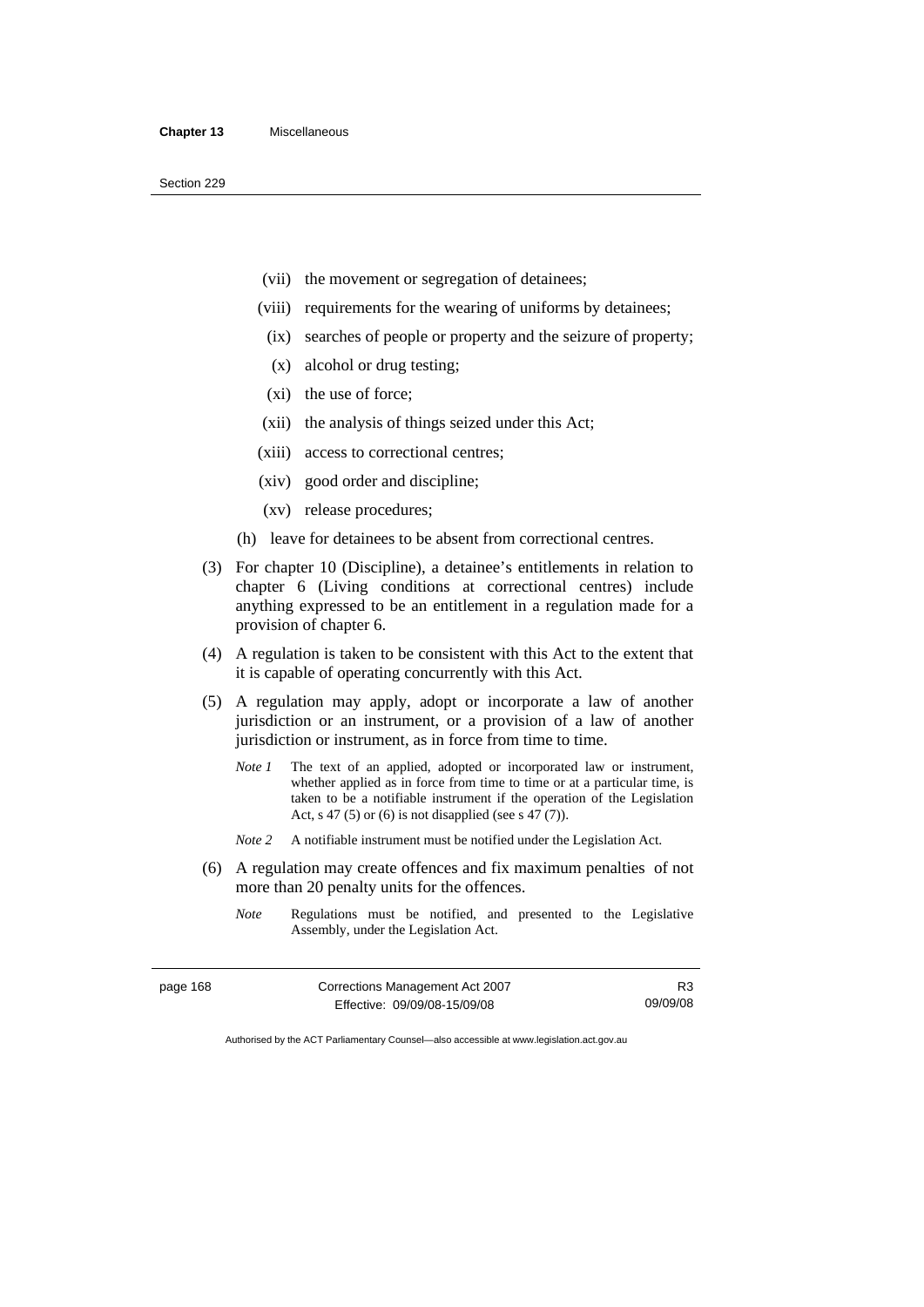# **Chapter 50 Transitional**

#### **500 Meaning of** *commencement day***—ch 50**

In this chapter:

*commencement day* means the day this chapter commences.

#### **501 Application of Act to transitional detainees**

- (1) To remove any doubt, this Act applies to a person who is a detainee because of any of the following provisions of the *Crimes (Sentence Administration) Act 2005*:
	- (a) section 330 (Full-time imprisonment—sentenced offenders);
	- (b) section 331 (Full-time imprisonment—remandees);
	- (c) section 331A (Full-time imprisonment—other detainees).
- (2) When this section expires, the following note also expires:
	- $\bullet$  section 6 (1), note 2.
- (3) This section is a law to which the Legislation Act, section 88 (Repeal does not end effect of transitional laws etc) applies.
- (4) This section expires on the expiry of the *Crimes (Sentence Administration) Act 2005,* chapter 16 (Transitional—general).

#### **502 Application of Act to transitional interstate leave permits**

- (1) A permit in force immediately before the commencement day under the Prisoners Interstate Leave Act, section 6 (Grants of interstate leave of absence permits) is taken, on and after the commencement day, to be an interstate leave permit under this Act.
- (2) This section is a law to which the Legislation Act, section 88 (Repeal does not end effect of transitional laws etc) applies.

R3 09/09/08 Corrections Management Act 2007 Effective: 09/09/08-15/09/08

page 169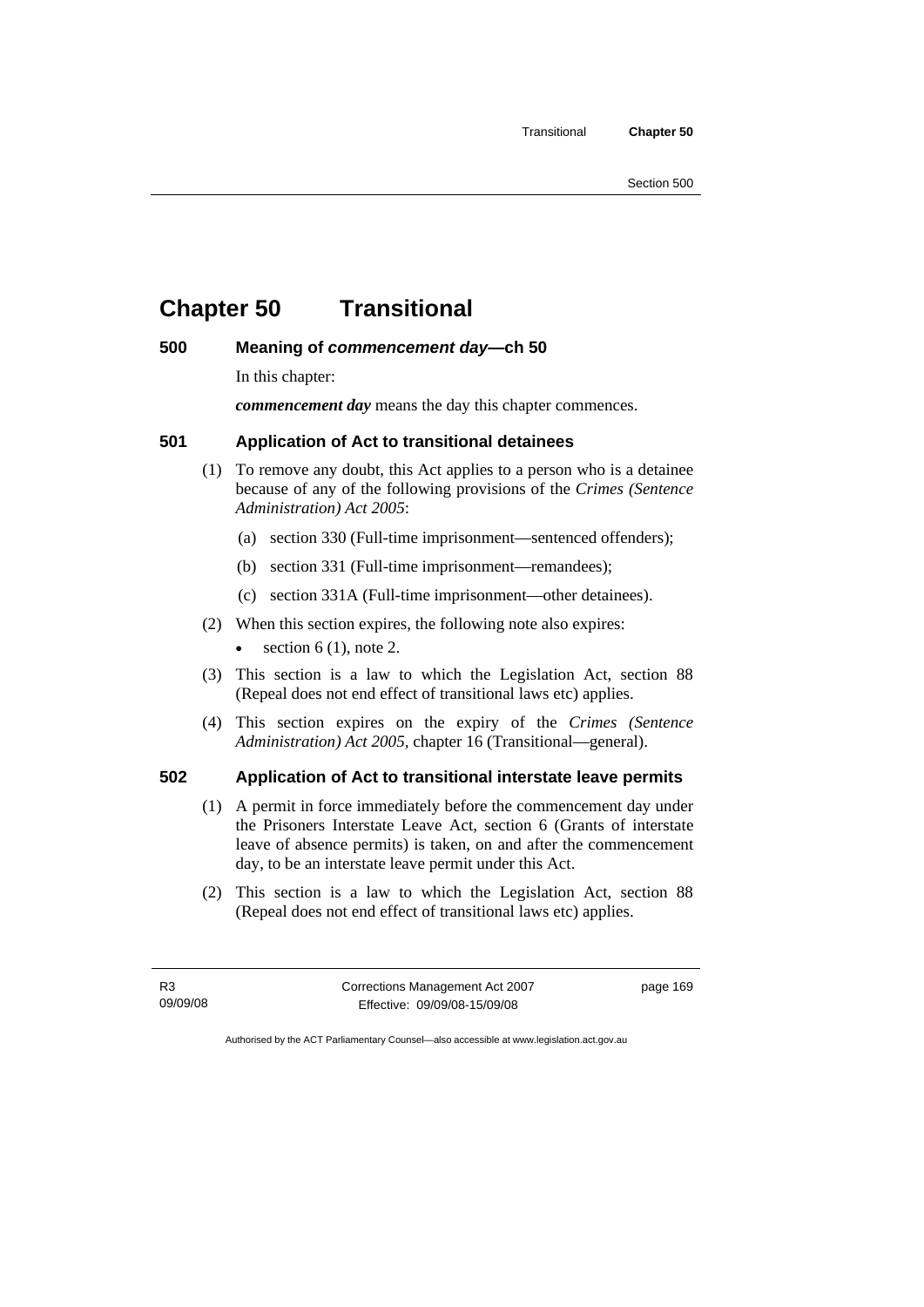- (3) This section expires on the expiry of the *Crimes (Sentence Administration) Act 2005,* chapter 16 (Transitional—general).
- (4) In this section:

*Prisoners Interstate Leave Act* means the *Prisoners Interstate Leave Act 1997* (repealed) as applied by the *Crimes (Sentence Administration) Act 2005*, section 605 (Old custody law continues).

### **503 Application of Act to certain transitional remandees**

- (1) The removal of a detainee from a remand centre under the Remand Centres Act, section 14 (Removal of detainee to hospital) before the commencement day is, for any period for which the detainee remains removed from the remand centre on or after the commencement day, taken to be a transfer directed under this Act, section 54 (5) (Transfers to health facilities).
- (2) A pending complaint under the Remand Centres Act, section 25 (Complaints by detainees) is taken, on and after the commencement day, to be a complaint made under this Act, section 59 (Complaints to official visitors).
- (3) For subsection (2), a complaint is *pending* if an official visitor has not, before the commencement day, completed an inquiry and made any recommendation or report in relation to the complaint under the Remand Centres Act, section 25.
- (4) A release in force immediately before the commencement day under the Remand Centres Act, section 28 (Temporary release of detainees within ACT) is taken, for any period of the release on or after the commencement day, to be a local leave permit under this Act.
- (5) This section is a law to which the Legislation Act, section 88 (Repeal does not end effect of transitional laws etc) applies.
- (6) This section expires 2 years after the commencement day.

page 170 Corrections Management Act 2007 Effective: 09/09/08-15/09/08

R3 09/09/08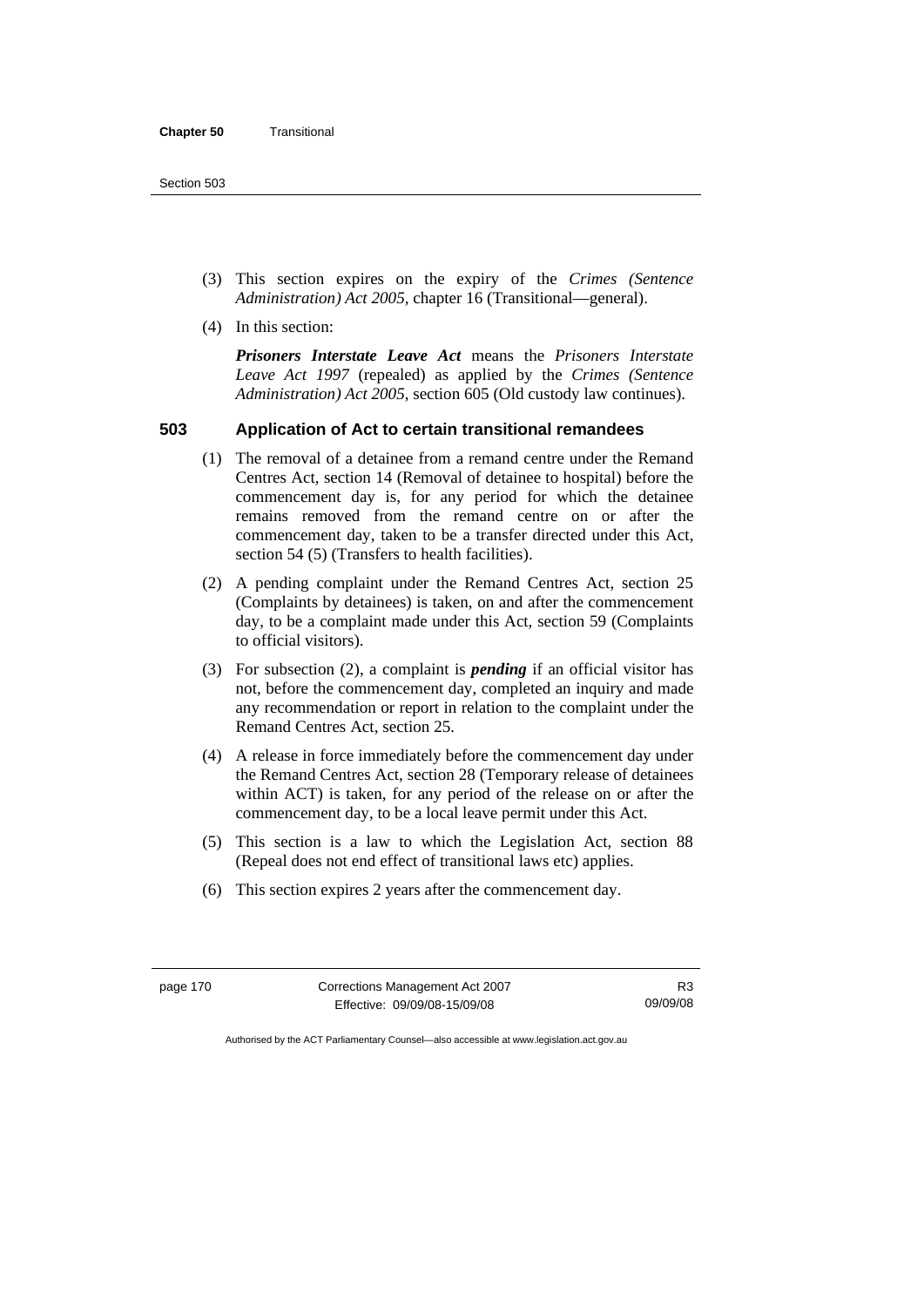Section 504

(7) In this section:

*Remand Centres Act* means the *Remand Centres Act 1976*  (repealed) as applied by the *Crimes (Sentence Administration) Act 2005*, section 605 (Old custody law continues).

## **504 Transitional arrangements with NSW—Rehabilitation of Offenders (Interim) Act, s 94**

- (1) This section applies to an arrangement in force immediately before the commencement day under the Rehabilitation of Offenders (Interim) Act, section 94 (Chief Minister may make arrangements with NSW).
- (2) The arrangement is taken, on and after the commencement day, to be an arrangement under this Act, section 25 (Correctional centres—arrangements with NSW).
- (3) This section is a law to which the Legislation Act, section 88 (Repeal does not end effect of transitional laws etc) applies.
- (4) This section expires 2 years after the commencement day.
- (5) In this section:

*Rehabilitation of Offenders (Interim) Act* means the *Rehabilitation of Offenders (Interim) Act 2001* (repealed) as applied by the *Crimes (Sentence Administration) Act 2005*, section 605 (Old custody law continues).

## **505 Construction of outdated references**

- (1) In any Act, instrument made under an Act or a document, a reference to an earlier law is, in relation to anything to which this Act applies, a reference to this Act.
- (2) In any Act, instrument made under an Act or a document, a reference to a provision of an earlier law is, in relation to anything to which this Act applies, a reference to the corresponding provision of this Act.

| <b>R3</b> | Corrections Management Act 2007 | page 171 |
|-----------|---------------------------------|----------|
| 09/09/08  | Effective: 09/09/08-15/09/08    |          |

Authorised by the ACT Parliamentary Counsel—also accessible at www.legislation.act.gov.au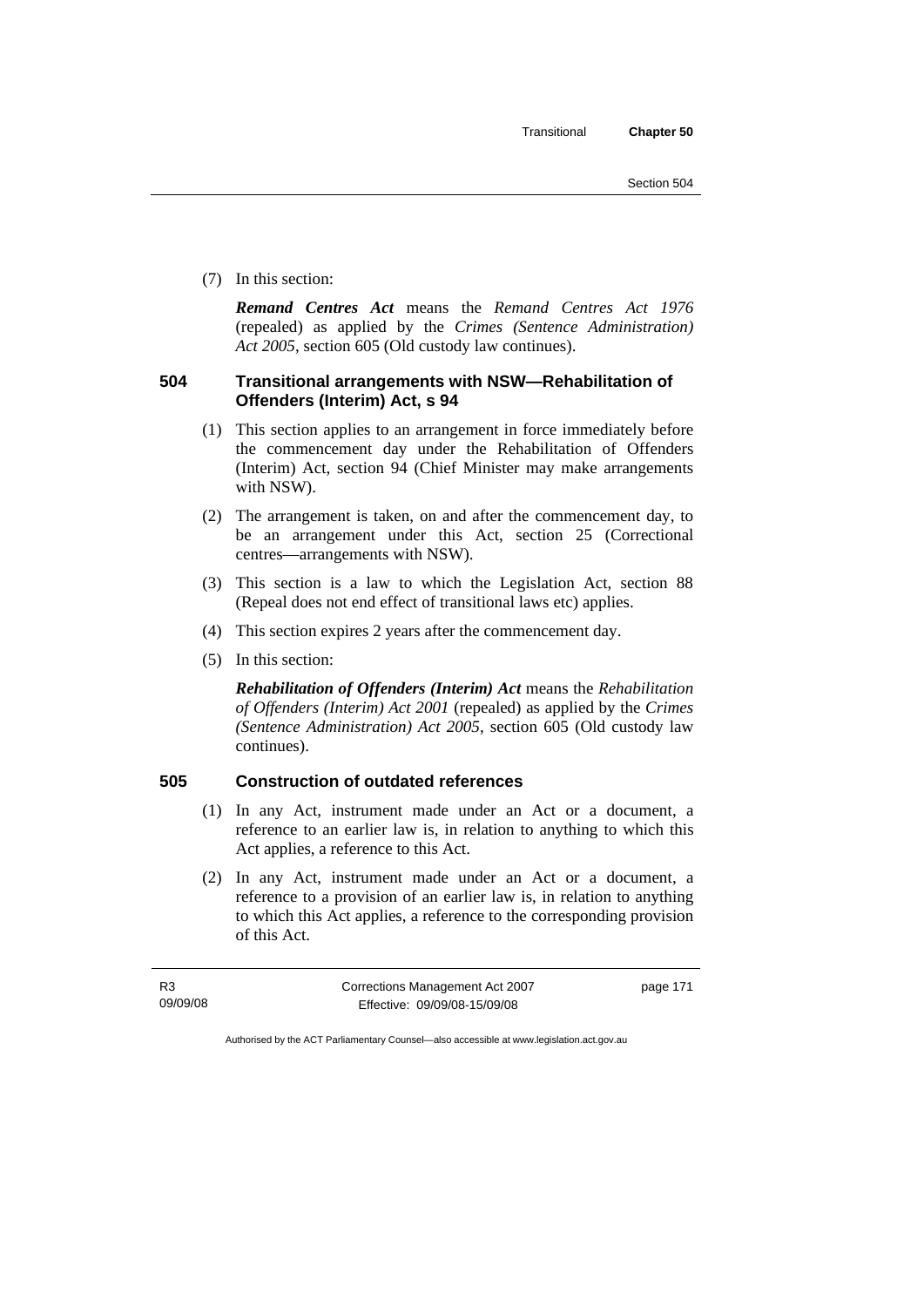- (3) In any Act, instrument made under an Act or a document, a reference to anything that is no longer applicable because of the repeal or amendment of an earlier law by the *Sentencing Legislation Amendment Act 2006*, and for which there is a corresponding thing under this Act, is taken to be a reference to the corresponding thing under this Act, if the context allows and if otherwise appropriate.
- (4) This section is a law to which the Legislation Act, section 88 (Repeal does not end effect of transitional laws etc) applies.
- (5) This section expires 10 years after the commencement day.
- (6) In this section:

*earlier law* means any of the following:

- (a) *Community Based Sentences (Transfer) Act 2003* (repealed);
- (b) *Crimes Act 1900*;
- (c) *Custodial Escorts Act 1998* (repealed);
- (d) *Magistrates Court Act 1930*;
- (e) *Parole Orders (Transfer) Act 1983* (repealed);
- (f) *Periodic Detention Act 1995* (repealed);
- (g) *Prisoners (International Transfer) Act 1999* (repealed);
- (h) *Prisoners Interstate Leave Act 1997* (repealed);
- (i) *Prisoners (Interstate Transfer) Act 1993* (repealed);
- (j) *Rehabilitation of Offenders (Interim) Act 2001* (repealed);
- (k) *Remand Centres Act 1976* (repealed);
- (l) *Removal of Prisoners Act 1968* (repealed);

| page 172 |  |  |  |
|----------|--|--|--|
|----------|--|--|--|

Corrections Management Act 2007 Effective: 09/09/08-15/09/08

R3 09/09/08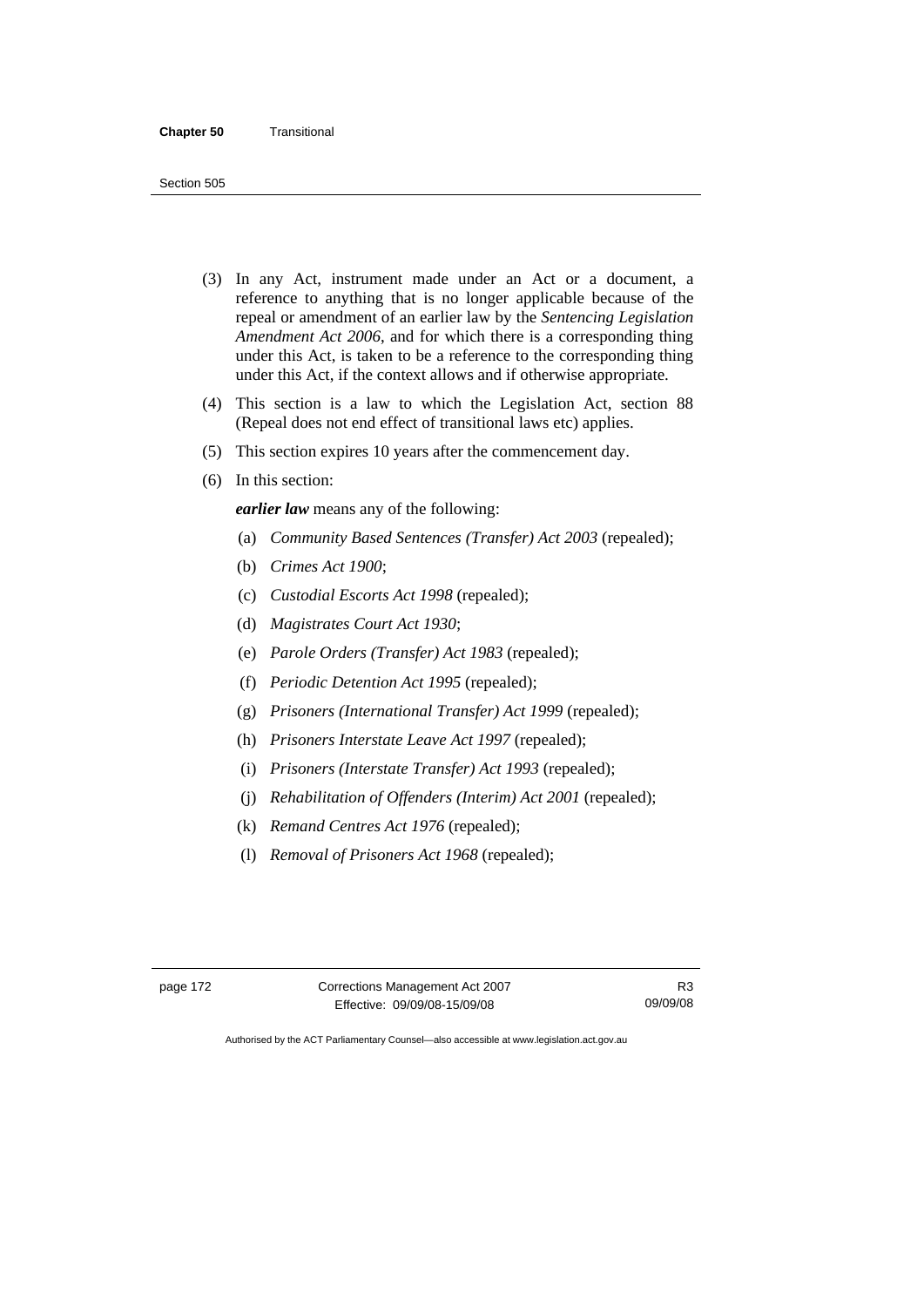Transitional **Chapter 50** 

- (m) *Supervision of Offenders (Community Service Orders) Act 1985* (repealed).
- *Note* A reference to an Act includes a reference to the statutory instruments made or in force under the Act, including any regulation (see Legislation Act, s 104).

## **506 Crimes (Sentence Administration) Act 2005, ch 17 (Transitional—interim custody arrangements)—definition of** *Corrections Management Act 2007*

- (1) This section applies to the *Crimes (Sentence Administration) Act 2005*, section 603 (Definitions—ch 17), definition of *Corrections Management Act 2007* (the *interim definition*).
- (2) The interim definition applies to this Act.
- (3) This section is a law to which the Legislation Act, section 88 (Repeal does not end effect of transitional laws etc) applies.
- (4) This section expires 2 years after the commencement day.

## **507 Transitional regulations**

- (1) A regulation may prescribe transitional matters necessary or convenient to be prescribed because of the enactment of this Act, the *Crimes (Sentencing) Act 2005*, the *Sentencing Legislation Amendment Act 2006* or the *Crimes (Sentence Administration) Act 2005.*
- (2) A regulation may modify this chapter (including its operation in relation to another territory law) to make provision in relation to anything that, in the Executive's opinion, is not, or is not adequately or appropriately, dealt with in this chapter.
- (3) A regulation under subsection (2) has effect despite anything else in this Act or another territory law.
- (4) This section expires 2 years after the commencement day.

R3 09/09/08 Corrections Management Act 2007 Effective: 09/09/08-15/09/08

page 173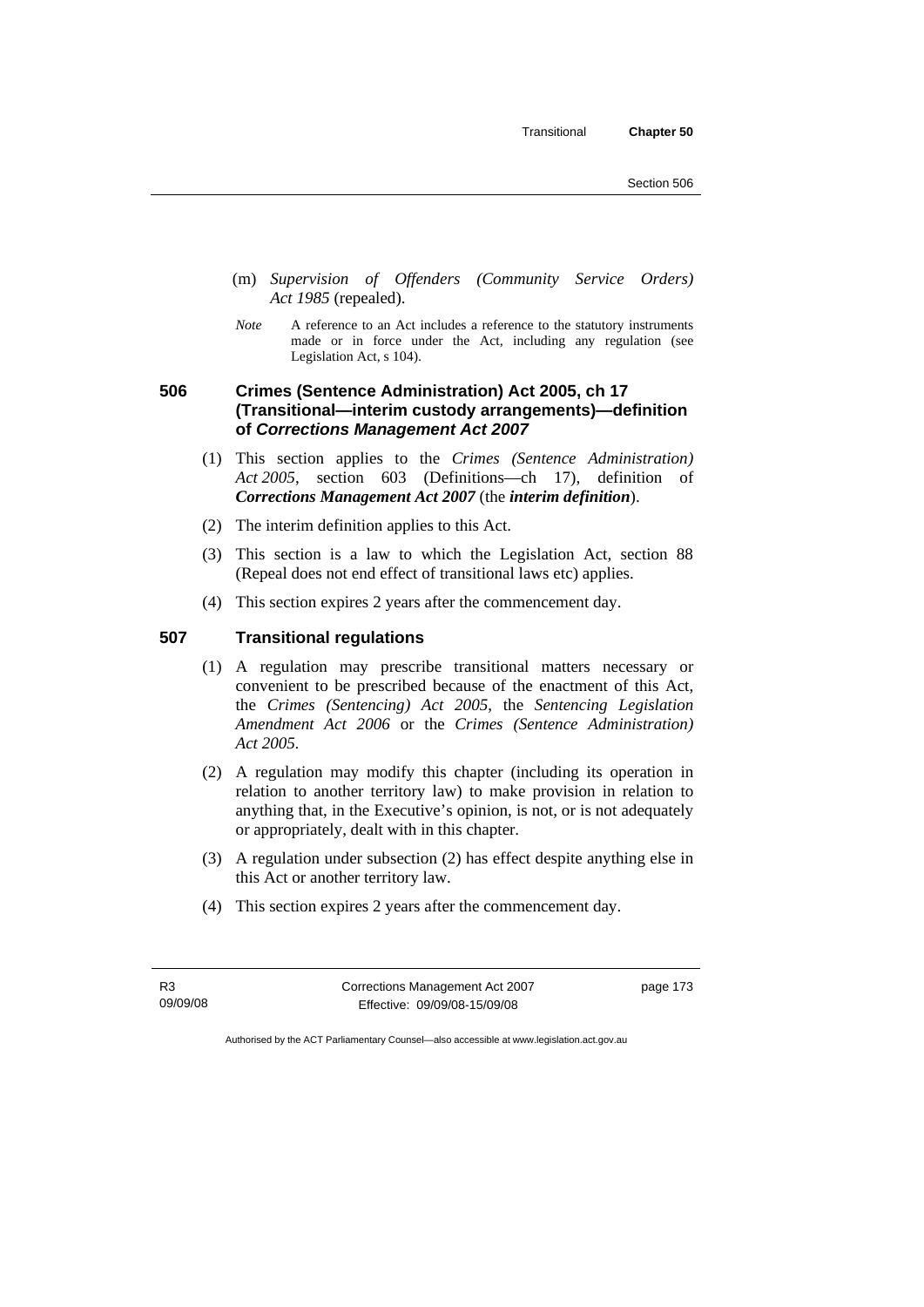## **Dictionary**

(see s 3)

- *Note 1* The Legislation Act contains definitions and other provisions relevant to this Act.
- *Note 2* For example, the Legislation Act, dict, pt 1, defines the following terms:
	- $\bullet$  chief executive (see s 163)
	- chief police officer
	- civil partnership
	- doctor
	- domestic partner (see s 169 (1))
	- **Governor**
	- human rights commissioner
	- in relation to
	- intersex person (see s 169B)
	- judge
	- Legislative Assembly
	- magistrate
	- NSW correctional centre
	- nurse
	- ombudsman
	- police officer
	- public advocate
	- public employee
	- public servant
	- quarter
	- sentence administration board
	- transgender person (see s 169A (1) and (2))
	- tribunal.

page 174 Corrections Management Act 2007 Effective: 09/09/08-15/09/08

R3 09/09/08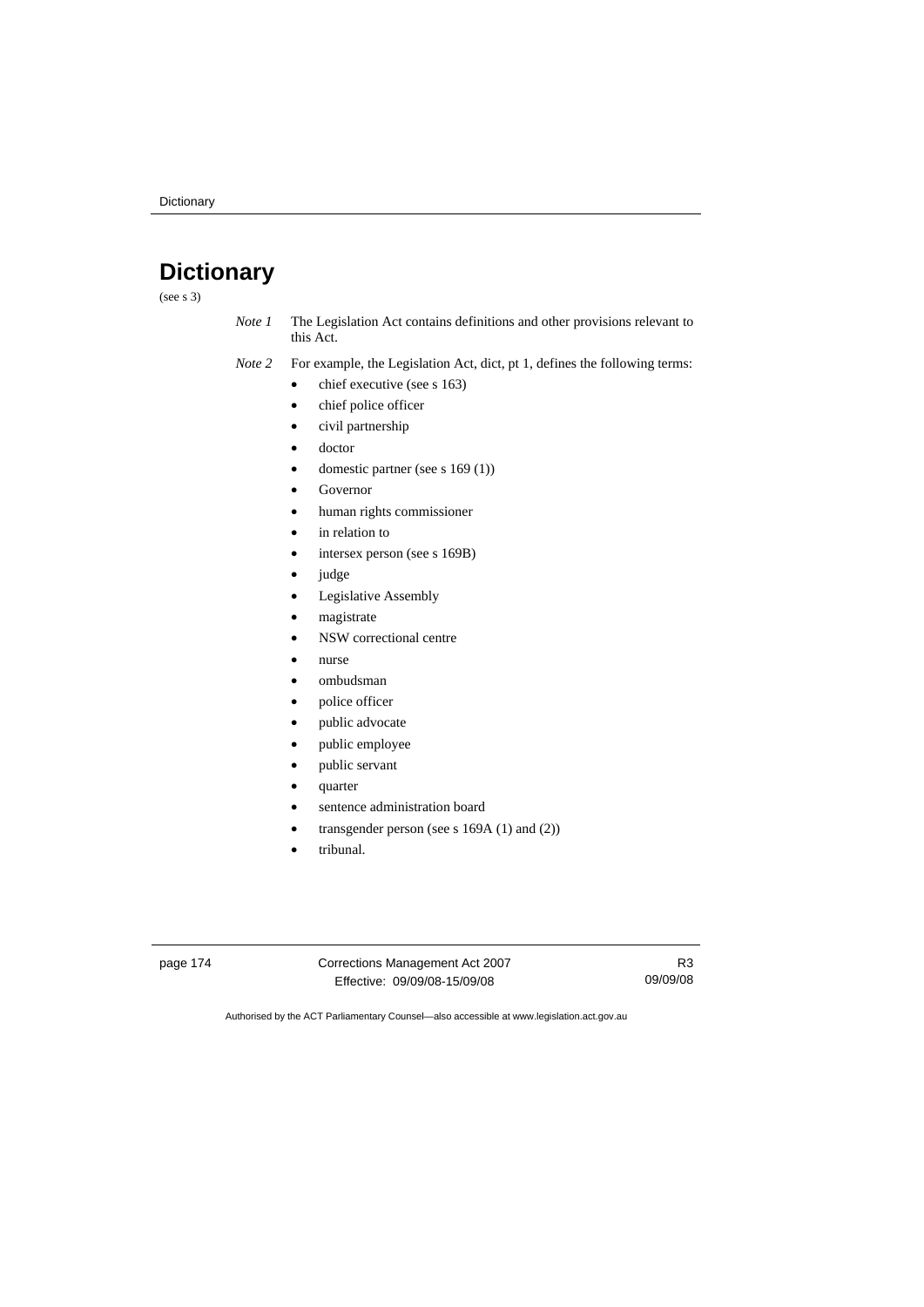*accredited person*, in relation to a detainee, means each of the following:

- (a) if the detainee is a sentenced offender—anyone involved in relation to the administration of the sentence;
- (b) a lawyer representing the detainee;
- (c) an official visitor;
- (d) the human rights commissioner;
- (e) the public advocate;
- (f) the ombudsman;
- (g) a person prescribed by regulation.
- *Note* Territory laws apply to a delegate of a person in the exercise of a delegation as if the delegate were the person who appointed the delegate (see Legislation Act, s 239 (2)).

*accused*—see section 151.

*activity*—see the *Crimes (Sentence Administration) Act 2005*, dictionary.

*adjudicator* means a person who is appointed as an adjudicator under section 177.

*administrative penalty*—see section 151.

*administrator*, in relation to a disciplinary breach—see section 151.

*admission*, of a detainee to a correctional centre—see section 63.

*body search*, of a detainee—see section 107.

*case management plan*, for a detainee, means the detainee's case management plan maintained under section 78.

*charge*—see section 151.

*charge notice*—see section 151.

*conduct* means an act or omission.

R3 09/09/08 Corrections Management Act 2007 Effective: 09/09/08-15/09/08

page 175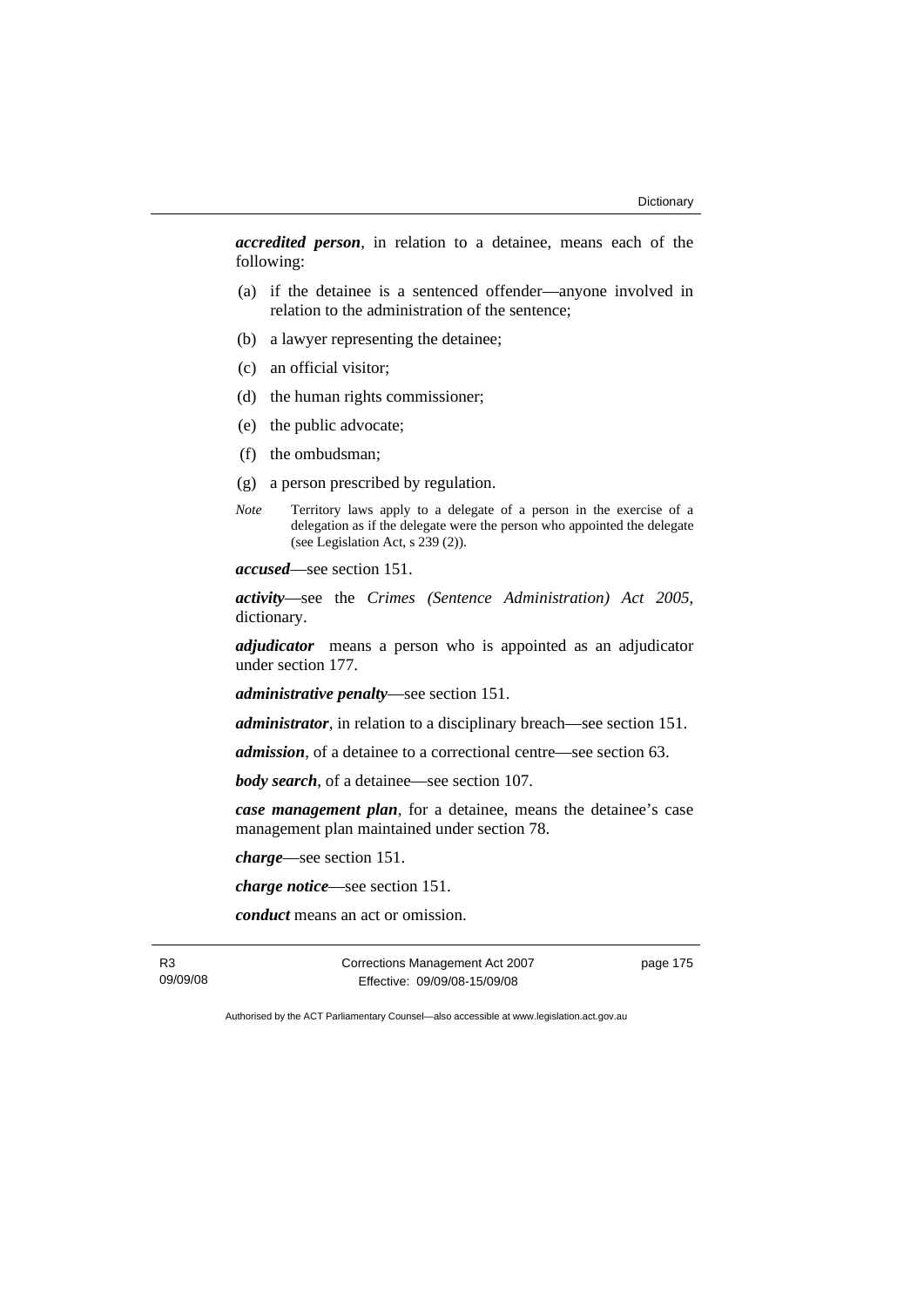*correctional centre* means a place declared to be a correctional centre under section 24.

*corrections dog* means a dog approved under the regulations to exercise functions as a corrections dog under this Act.

*corrections officer* means a person who is appointed as a corrections officer under section 19.

*corrections policy* means a corrections policy under section 14.

*corresponding chief executive*, for part 12.2 (Interstate leave)—see section 206.

*corresponding corrections law*—see section 225.

*corresponding leave law*, for part 12.2 (Interstate leave)—see section 206.

*court cell*, for chapter 4 (Detention in police and court cells etc) see section 29.

*detainee*—see section 6.

*detention period*, for an offender's periodic detention—see the *Crimes (Sentence Administration) Act 2005*, section 41.

*disciplinary action*—see section 151.

*disciplinary breach*—see section 151.

*disciplinary charge*—see section 151.

*drug*—see section 132.

*engage in conduct* means—

- (a) do an act; or
- (b) omit to do an act.

*escape*, for part 12.2 (Interstate leave)—see section 206.

page 176 Corrections Management Act 2007 Effective: 09/09/08-15/09/08

R3 09/09/08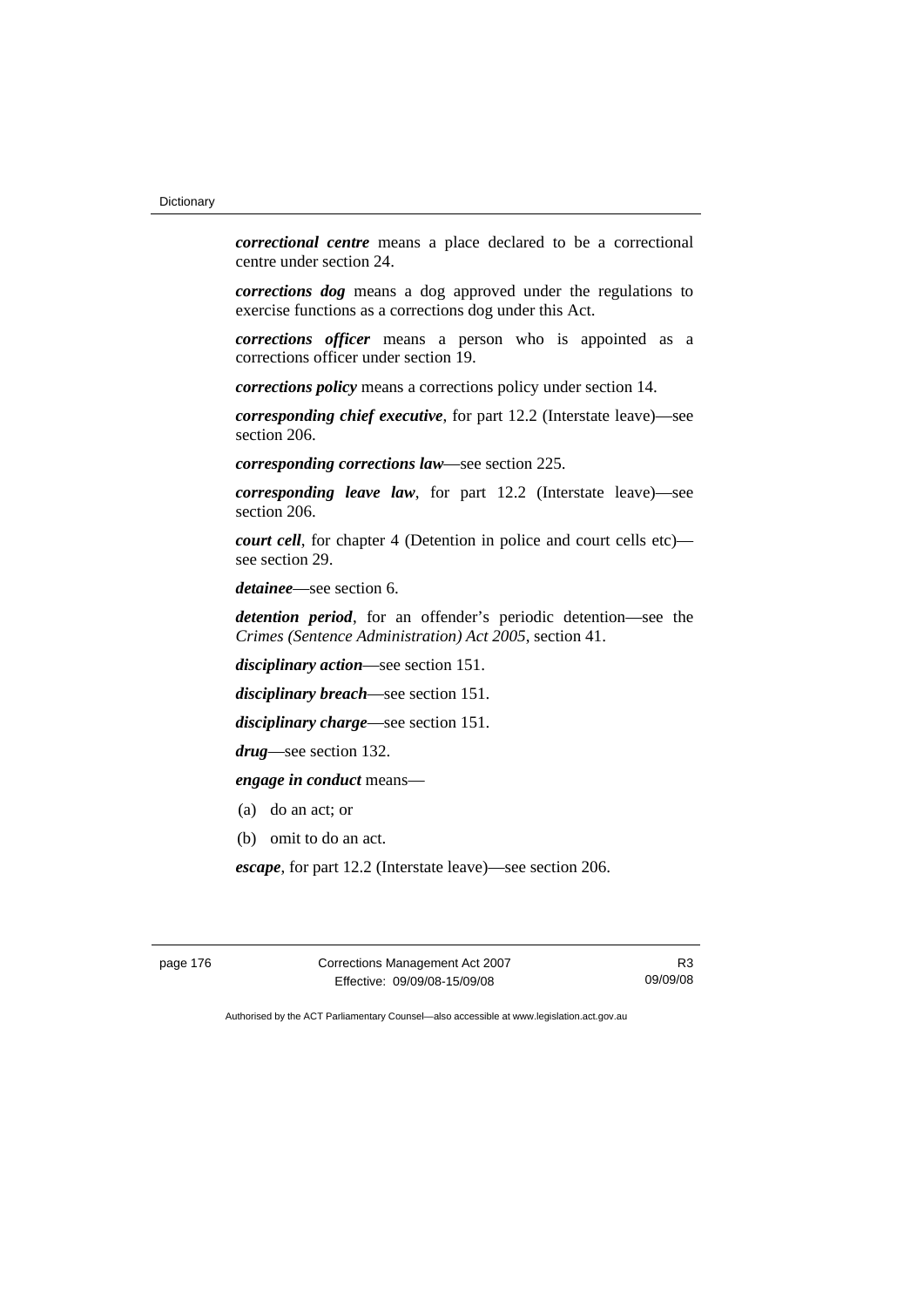*escort officer*, in relation to a person, means—

- (a) a police officer; or
- (b) a corrections officer whose functions including escorting the person.

*family member*, of a detainee, means any of the following:

- (a) the detainee's domestic partner;
- (b) a parent, step-parent or grandparent of the detainee;
- (c) a child, step-child or grandchild of the detainee;
- (d) a brother, sister, step-brother or step-sister of the detainee;
- (e) a guardian or carer of the detainee.

*frisk search*—see section 107.

*full-time detainee*—see the *Crimes (Sentence Administration) Act 2005*, section 22 (1).

*health facility* means a hospital or other facility where health services are provided.

*health professional* means a health professional registered under the *Health Professions Act 2004.*

*health service*—see the *Health Professionals Act 2004*, section 15.

*hearing*, for an inquiry—see section 151.

*inquiry*—see section 151.

*interstate detainee*, for part 12.2 (Interstate leave)—see section 206.

*interstate escort officer*—see section 213.

*interstate leave permit*—see section 208.

*investigative segregation*—see section 151.

*investigator*—see section 151.

R3 09/09/08 Corrections Management Act 2007 Effective: 09/09/08-15/09/08

page 177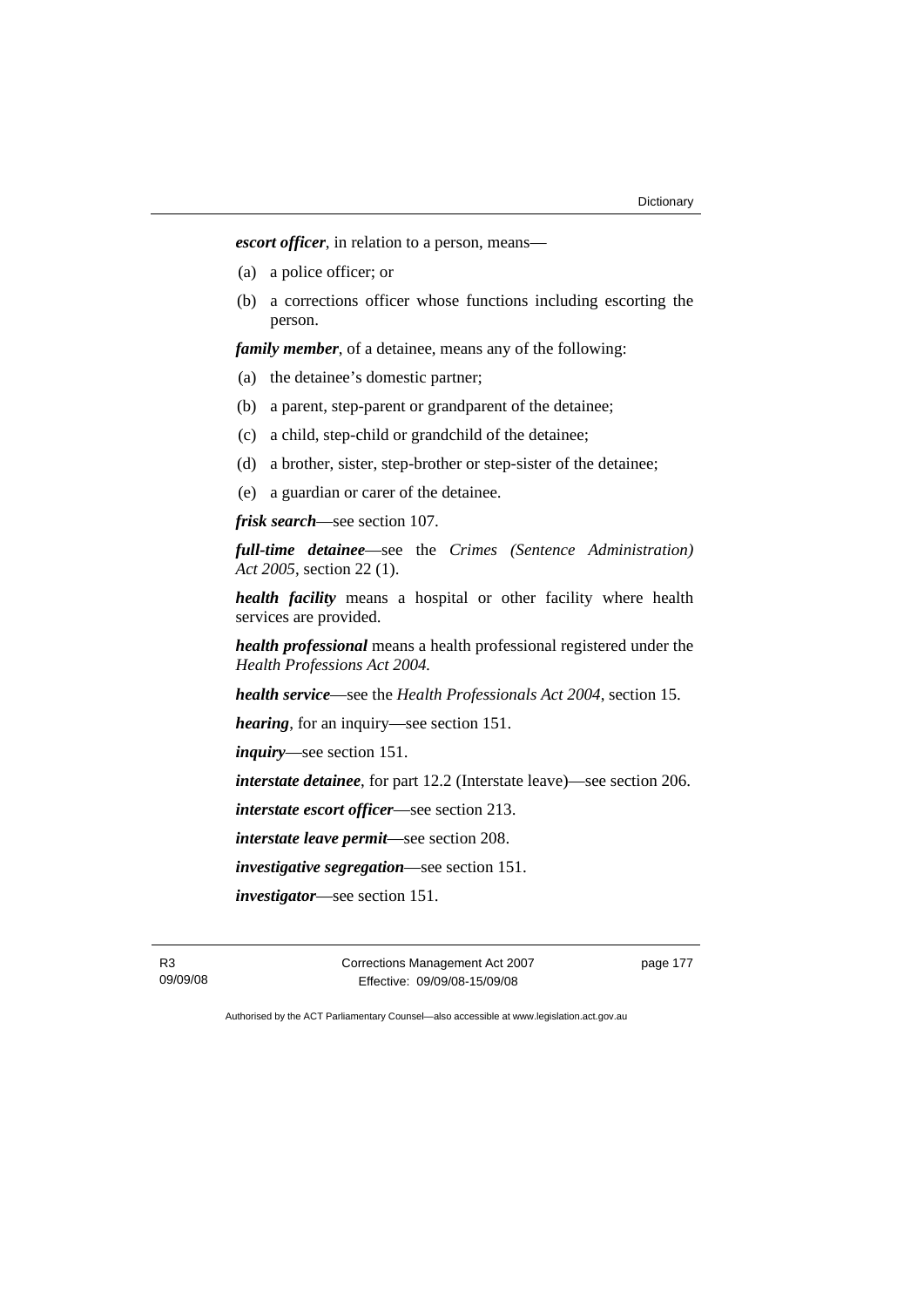*investigator's report*—see section 151.

*law enforcement agency*—see the *Spent Convictions Act 2000*, dictionary.

*legally privileged—*a thing is *legally privileged* if client legal privilege attaches to the thing.

*local leave permit—*see section 205.

*mail* means postal mail.

*nonsmoking area*, at a correctional centre—see section 86.

*offender*—see the *Crimes (Sentence Administration) Act 2005*, dictionary.

*official visitor* means a person who is appointed as an official visitor under section 57.

*operating procedure* means an operating procedure under section 14.

*ordinary search*—see section 107.

*participating State*, for part 12.2 (Interstate leave)—see section 206.

*periodic detention*, for an offender—see the *Crimes (Sentence Administration) Act 2005*, section 40.

*personal monitoring device*—see section 101.

*police cell*, for 0 (Detention in police and court cells)—see section 29.

*positive*, for a test sample for alcohol or a drug—see section 133.

*possession*, of a thing, includes the following:

- (a) receiving or obtaining possession of the thing;
- (b) having control over the disposition of the thing (whether or not having custody of the thing);
- (c) having joint possession of the thing.

| Corrections Management Act 2007<br>page 178 |                              | R <sub>3</sub> |
|---------------------------------------------|------------------------------|----------------|
|                                             | Effective: 09/09/08-15/09/08 | 09/09/08       |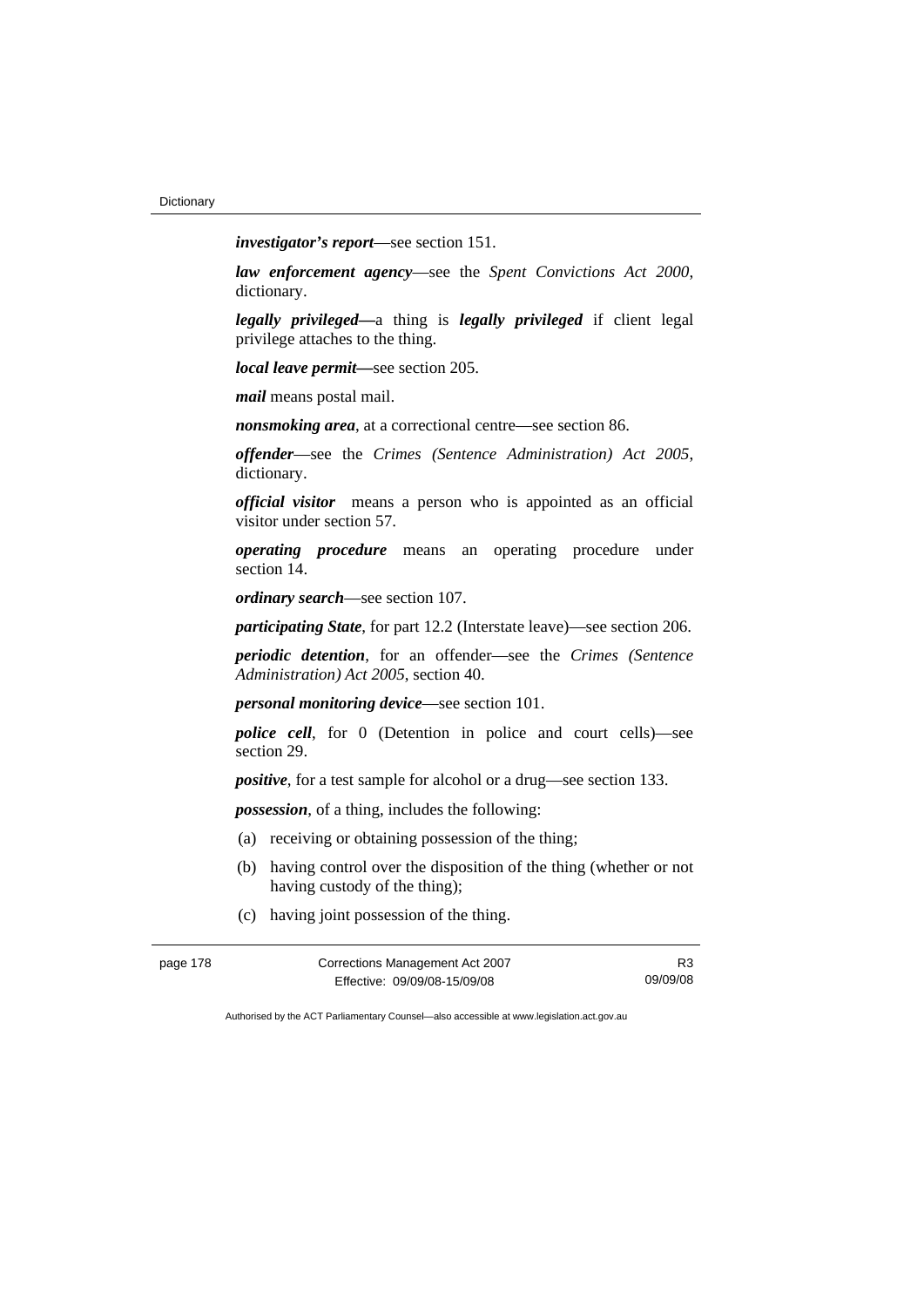#### *presiding officer*—

- (a) for division 10.3.1 (Disciplinary action—with accused's consent)—see section 166; or
- (b) for division 10.3.2 (Internal disciplinary inquiry)—see section 169; or
- (c) for chapter 11 (Disciplinary inquiries)—see section 191.

*privilege*, in relation to a detainee—see section 151.

*prohibited area*, at a correctional centre—see section 85.

*prohibited thing* means a thing declared to be a prohibited thing under section 81.

*protected mail*—see section 104 (4).

*register of detainees* means the register kept under section 76.

*relevant presiding officer*, for division 10.3.5 (Disciplinary action)—see section 182.

*remandee*—see the *Crimes (Sentence Administration) Act 2005*, dictionary.

*review officer*, for division 10.3.3 (Internal review of inquiry decision)—see section 172.

*scanning search*—see section 107.

*security classification*, for a detainee, means the detainee's security classification under section 80.

*segregation*, of a detainee—see section 88.

*sentence—*see the *Crimes (Sentence Administration) Act 2005*, dictionary.

*separate confinement*, of a detainee—see section 151.

*strip search*, of a detainee—see section 107.

*test sample*—see section 132.

R3 09/09/08 Corrections Management Act 2007 Effective: 09/09/08-15/09/08

page 179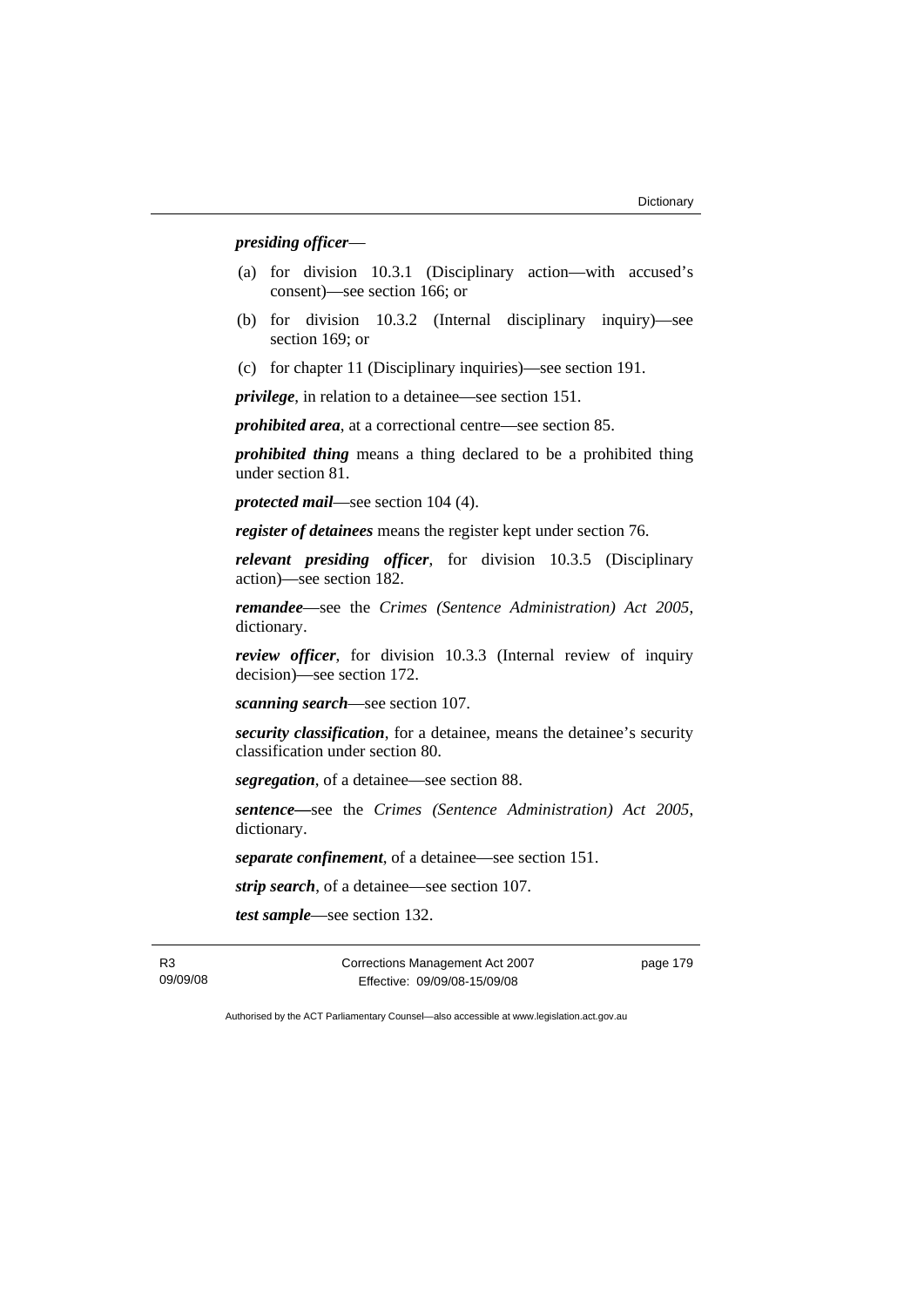*visiting conditions*, at a correctional centre, means conditions declared under section 143 (Visiting conditions) in relation to the centre.

*visitor*, in relation to a correctional centre, includes a person wishing to enter the centre as a visitor.

page 180 Corrections Management Act 2007 Effective: 09/09/08-15/09/08

R3 09/09/08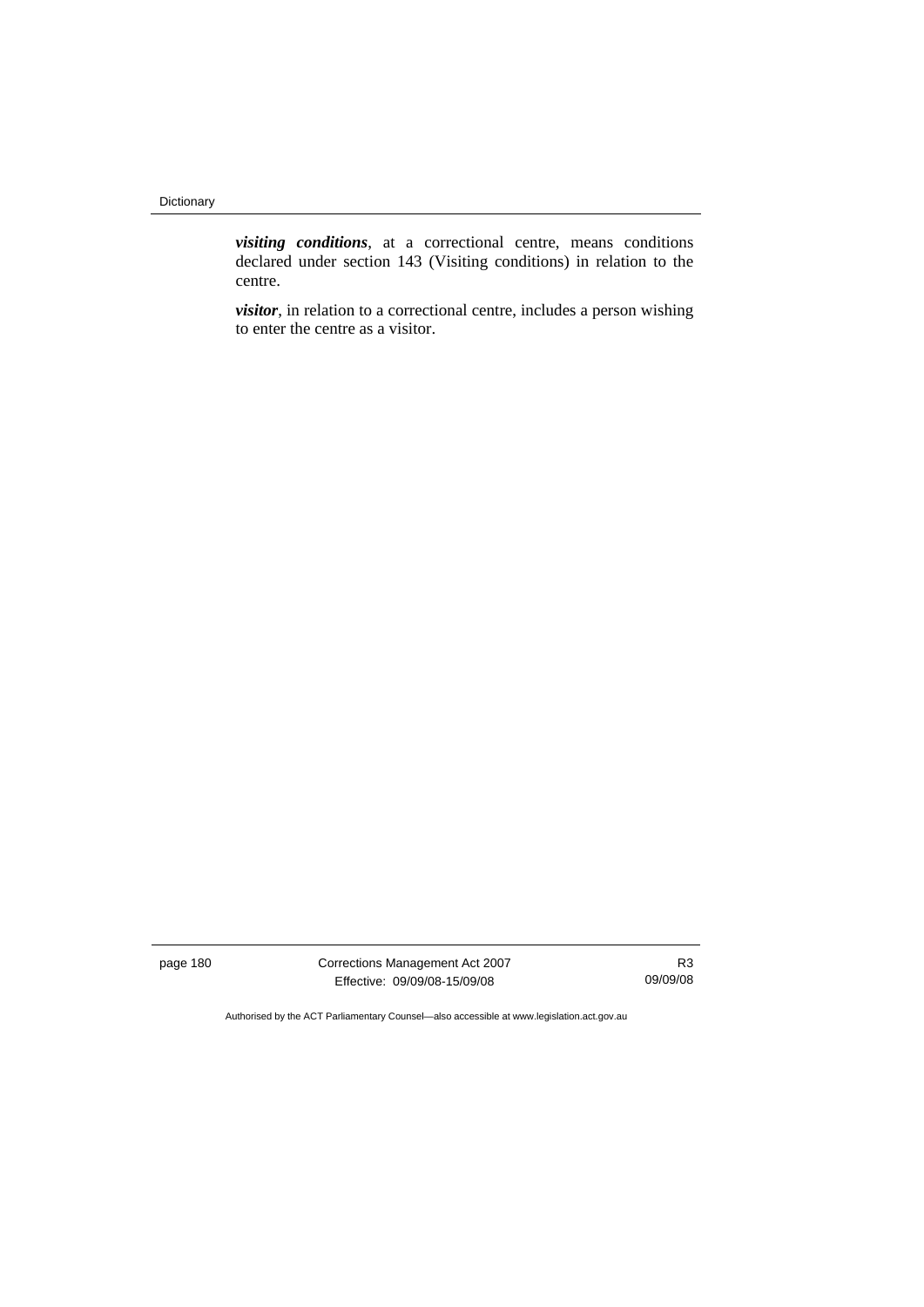#### **1 About the endnotes**

Amending and modifying laws are annotated in the legislation history and the amendment history. Current modifications are not included in the republished law but are set out in the endnotes.

Not all editorial amendments made under the *Legislation Act 2001*, part 11.3 are annotated in the amendment history. Full details of any amendments can be obtained from the Parliamentary Counsel's Office.

Uncommenced amending laws and expiries are listed in the legislation history and the amendment history. These details are underlined. Uncommenced provisions and amendments are not included in the republished law but are set out in the last endnote.

If all the provisions of the law have been renumbered, a table of renumbered provisions gives details of previous and current numbering.

The endnotes also include a table of earlier republications.

#### **2 Abbreviation key**

 $am = amended$  ord = ordinance  $amdt = amendment$  orig = original ch = chapter par = paragraph/subparagraph def = definition pres = present dict = dictionary prev = previous disallowed = disallowed by the Legislative  $(prev...) = previously$  $\mathsf{Assemblv}$   $\mathsf{pt} = \mathsf{part}$  $div = div$ ision  $r = rule/subrule$ exp = expires/expired renum = renumbered  $Gaz = qazette$  relocated hdg = heading R[X] = Republication No IA = Interpretation Act 1967 RI = reissue  $ins = insected/added$ <br>  $LA = Leaislation Act 2001$ <br>  $sch = schedule$  $LA =$  Legislation Act 2001  $LR =$  legislation register set of  $s$  and  $s$  sdiv = subdivision LRA = Legislation (Republication) Act 1996 sub = substituted mod = modified/modification SL = Subordinate Law o = order underlining = whole or part not commenced om = omitted/repealed or to be expired

R3 09/09/08 Corrections Management Act 2007 Effective: 09/09/08-15/09/08

page 181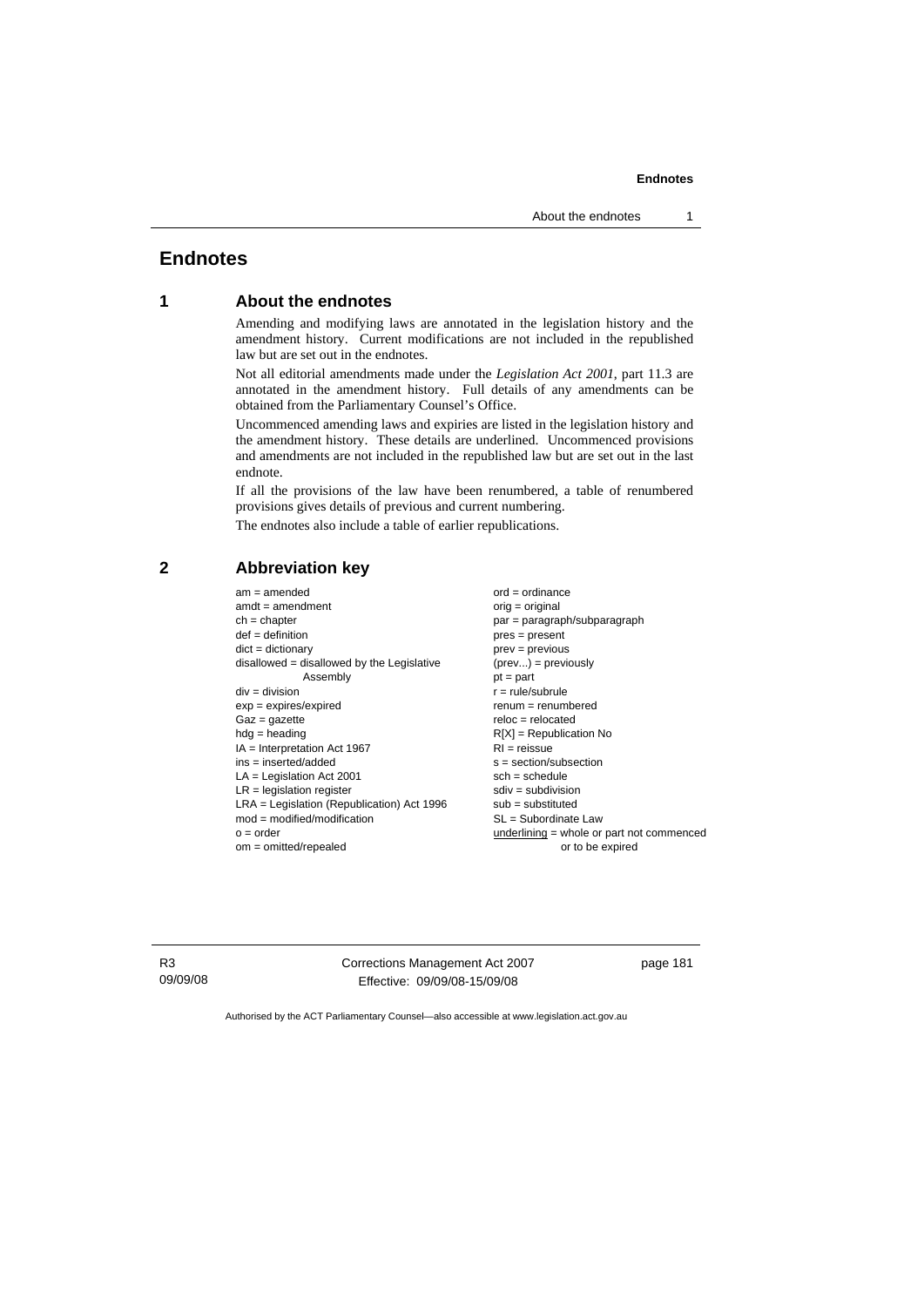3 Legislation history

#### **3 Legislation history**

#### **Corrections Management Act 2007 A2007-15**

notified LR 18 June 2007

s 1, s 2 commenced 18 June 2007 (LA s 75 (1)) s 230 commenced 1 August 2007 (LA s 75AA) sch 1 pt 1.2, pt 1.3 commenced 1 August 2007 (s 2 and CN2007-6) remainder commenced 18 December 2007 (s 2 and LA s 79)

as amended by

## **Civil Partnerships Act 2008 A2008-14 sch 1 pt 1.6**

notified LR 15 May 2008 s 1, s 2 commenced 15 May 2008 (LA s 75 (1))

sch 1 pt 1.6 commenced 19 May 2008 (s 2 and CN2008-8)

#### **Children and Young People Act 2008 A2008-19 sch 1 pt 1.1**

notified LR 17 July 2008

s 1, s 2 commenced 17 July 2008 (LA s 75 (1))

sch 1 pt 1.1 commenced 9 September 2008 (s 2 and CN2008-13)

#### **Children and Young People (Consequential Amendments) Act 2008 A2008-20 sch 2 pt 2.4**

notified LR 17 July 2008

s 1, s 2 commenced 17 July 2008 (LA s 75 (1))

s 3 commenced 18 July 2008 (s 2 (1))

sch 2 pt 2.4 commenced 9 September 2008 (s 2 (3) and see Children and Young People Act 2008 A2008-19, s 2 and CN2008-13)

### **Crimes Legislation Amendment Act 2008 A2008-44 sch 1 pt 1.2**

#### notified LR 9 September 2008

s 1, s 2 commenced 9 September 2008 (LA s 75 (1))

sch 1 pt 1.2 awaiting commencement (s 2)

*Note* default commencement under s 2 (2): 9 June 2009 (default commencement under LA s 79 does not apply to this Act)

page 182 Corrections Management Act 2007 Effective: 09/09/08-15/09/08

R3 09/09/08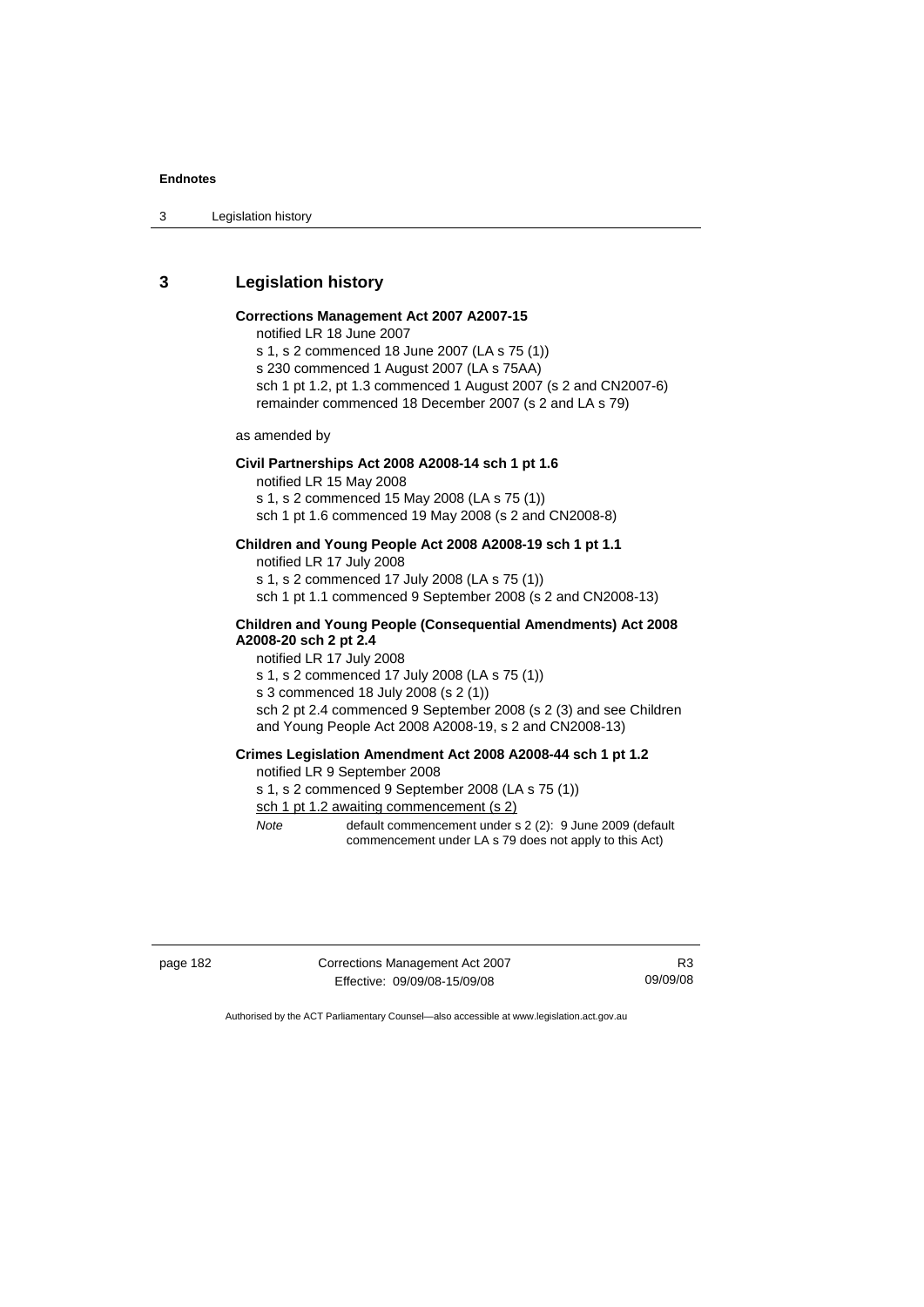Amendment history 4

#### **4 Amendment history**

```
Commencement 
s 2 om LA s 89 (4) 
Application of Act—detainees
                  am A2008-19 amdt 1.1
                   (1) note 2 exp 2 June 2011 (s 501 (2), (4) (LA s 88 declaration 
                   applies))
Definitions—ch 4 
                  am A2008-19 amdt 1.3
                   def chief executive ins A2008-19 amdt 1.2 
                   def young detainee ins A2008-19 amdt 1.2 
Detention in police cells<br>
s 30 am A2
                  am A2008-19 amdt 1.4, amdt 1.5
Detention in police cells—search powers etc 
s 31 am A2008-19 amdt 1.6, amdt 1.7 
Detention in police cells—additional provisions for young detainees 
s 31A ins A2008-19 amdt 1.8 
                   am A2008-44 amdt 1.14
Detention in court cells<br>s 33 am A
                  am A2008-19 amdts 1.9-1.12
Detention in court cells—additional provisions for young detainees 
s 33A ins A2008-19 amdt 1.13 
Detainees accommodated away from correctional centre 
                  am A2008-19 amdt 1.14
Health reports 
s 77 am A2008-20 amdt 2.14 
Management and security—corrections policies and operating procedures s 87 am A2008-14 amdt 1.17
                  am A2008-14 amdt 1.17
Legislation amended—sch 1 
s 230 om LA s 89 (3) 
Application of Act to transitional detainees 
\frac{1}{2} s 501 exp 2 June 2011 (s 501 (4) (LA s 88 declaration applies))
Application of Act to transitional interstate leave permits 
s 502 exp 2 June 2011 (s 502 (3) (LA s 88 declaration applies))
```
R3 09/09/08 Corrections Management Act 2007 Effective: 09/09/08-15/09/08

page 183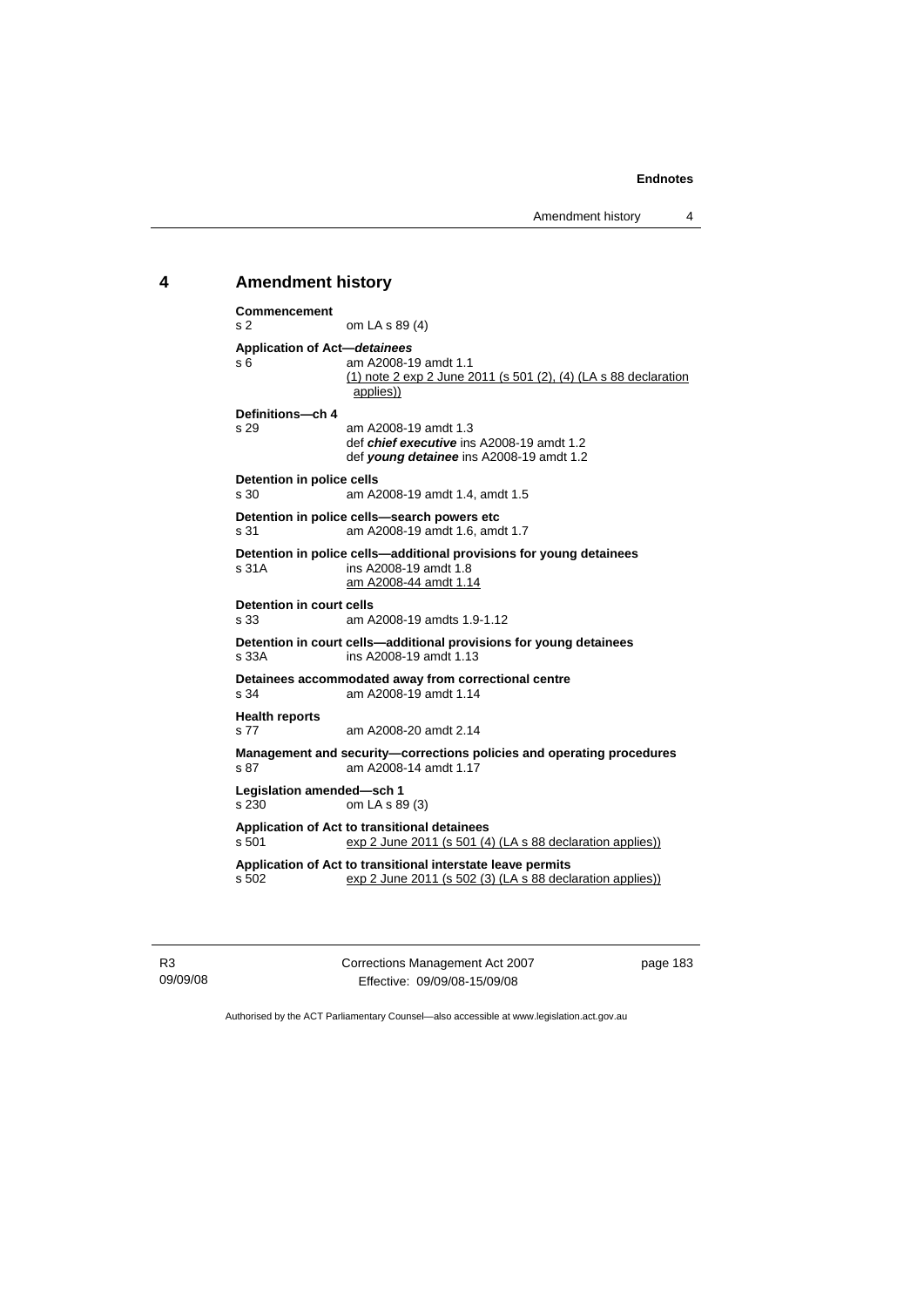| 5 | Earlier republications                   |                                                                                                                                                                                                                    |
|---|------------------------------------------|--------------------------------------------------------------------------------------------------------------------------------------------------------------------------------------------------------------------|
|   | s, 503                                   | Application of Act to certain transitional remandees<br>exp 18 December 2009 (s 503 (6) (LA s 88 declaration<br>applies))                                                                                          |
|   |                                          | Transitional arrangements with NSW—Rehabilitation of Offenders (Interim)                                                                                                                                           |
|   | Act, s 94<br>s 504                       | exp 18 December 2009 (s 504 (4) (LA s 88 declaration<br>applies))                                                                                                                                                  |
|   | s 505                                    | <b>Construction of outdated references</b><br>exp 18 December 2017 (s 505 (5) (LA s 88 declaration<br>applies))                                                                                                    |
|   | s 506                                    | Crimes (Sentence Administration) Act 2005, ch 17 (Transitional—interim<br>custody arrangements)—definition of Corrections Management Act 2007<br>exp 18 December 2009 (s 506 (4) (LA s 88 declaration<br>applies)) |
|   | <b>Transitional regulations</b><br>s 507 | exp 18 December 2009 (s 507 (4) (LA s 88 declaration<br>applies))                                                                                                                                                  |
|   | <b>Consequential amendments</b><br>sch 1 | om LA s 89 (3)                                                                                                                                                                                                     |
|   | <b>Dictionary</b><br>dict                | am A2008-14 amdt 1.18                                                                                                                                                                                              |

## **5 Earlier republications**

Some earlier republications were not numbered. The number in column 1 refers to the publication order.

Since 12 September 2001 every authorised republication has been published in electronic pdf format on the ACT legislation register. A selection of authorised republications have also been published in printed format. These republications are marked with an asterisk (\*) in column 1. Electronic and printed versions of an authorised republication are identical.

| <b>Republication</b><br>No and date | <b>Effective</b>            | Last<br>amendment<br>made by | <b>Republication</b><br>for |
|-------------------------------------|-----------------------------|------------------------------|-----------------------------|
| R <sub>1</sub><br>18 Dec 2007       | 18 Dec 2007-<br>18 May 2008 | not amended                  | new Act                     |
| R <sub>2</sub><br>19 May 2008       | 19 May 2008-<br>8 Sept 2008 | A2008-14                     | amendments by<br>A2008-14   |

page 184

| Corrections Management Act 2007 | R <sub>3</sub> |
|---------------------------------|----------------|
| Effective: 09/09/08-15/09/08    | 09/09/08       |